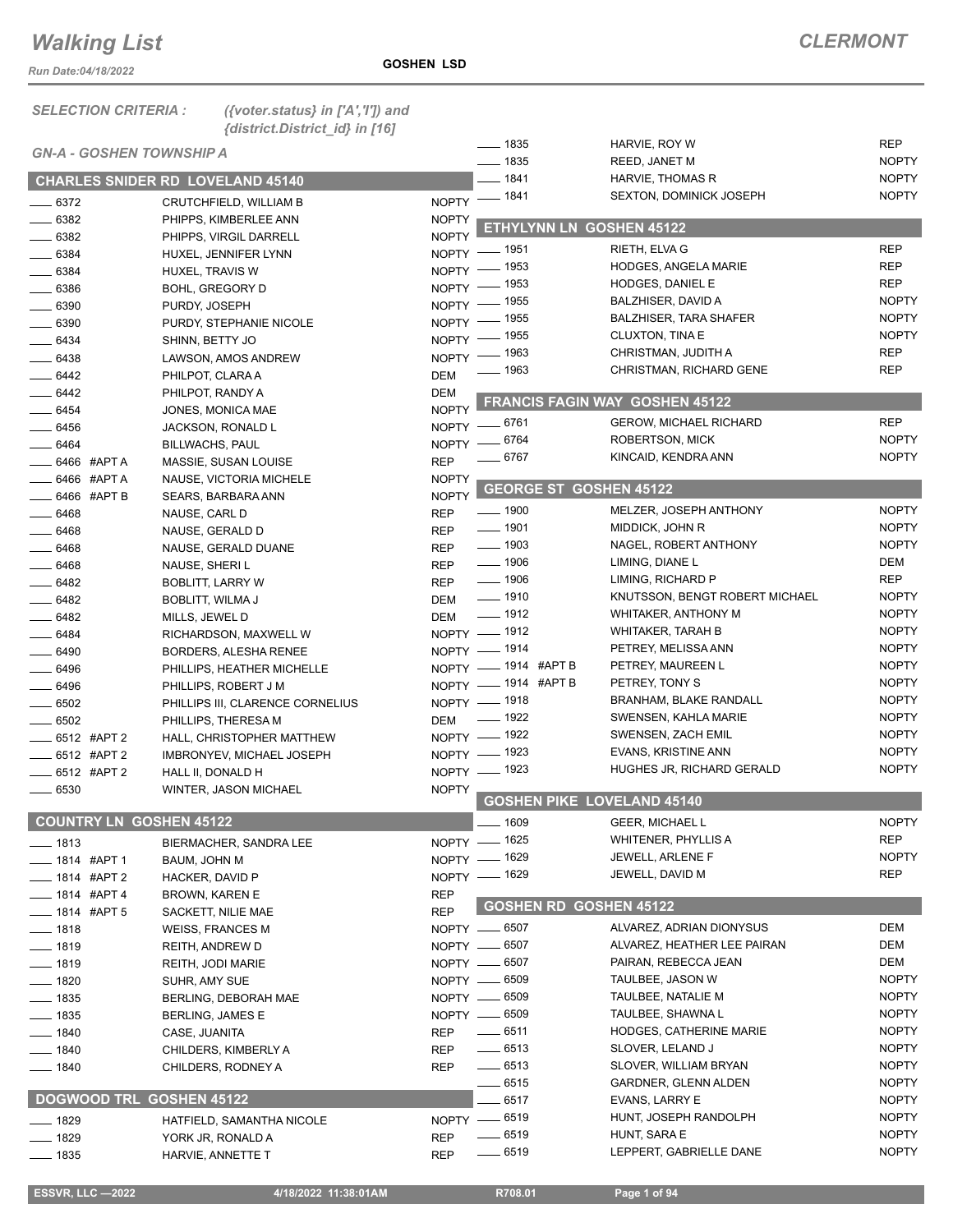*Run Date:04/18/2022*

|                     | <b>GN-A - GOSHEN TOWNSHIP A</b> | 6752 #APT 2                   | CLEMONS, DUANE M            | REP          |
|---------------------|---------------------------------|-------------------------------|-----------------------------|--------------|
|                     |                                 | $-6752$ #APT 2                | LAWRENCE, DIANA MARIE       | <b>NOPTY</b> |
|                     | <b>GOSHEN RD GOSHEN 45122</b>   | -6752 #APT 2                  | ZINSMEISTER, TONI LYNN      | <b>NOPTY</b> |
| $- 6523$            | WILDER, DILLARD                 | $- 6763$<br>DEM               | ROSE, DAISY SHEALENE        | <b>NOPTY</b> |
| $- 6523$            | <b>WILDER, LUCY F</b>           | DEM -6763                     | ROSE, JOHN THOMAS           | <b>NOPTY</b> |
| $- 6525$            | BYRD, NICHOLAS ALAN             | NOPTY __ 6799                 | HENSON, J C                 | <b>NOPTY</b> |
| $- 6525$            | CALDWELL, CASEY                 | NOPTY -6799                   | HENSON, JOYCE A             | <b>NOPTY</b> |
| $\frac{1}{2}6525$   | CALDWELL, SUSAN M               | NOPTY __ 6804                 | GILDAY, PAUL JOESPH         | <b>NOPTY</b> |
| $- 6525$            | HAEUFLE, OLIVIA GRACE           | NOPTY __ 6805                 | NAPIER, KYLE W              | DEM          |
| $- 6527$            | LOWE, TYLER J                   | NOPTY __ 6805                 | NAPIER, RAMONA              | DEM          |
| $-6527$             | WILLIAMS, KELLY PAULINE         | NOPTY __ 6810                 | NELSON, LINDA L             | <b>REP</b>   |
| $- 6529$            | COULTER, MARY ELIZABETH         | NOPTY __ 6812                 | KANNENBERG, ADAM K          | <b>NOPTY</b> |
| $- 6529$            | COULTER, MATTHEW C              | NOPTY -6812                   | PENCE, MATTHEW G            | <b>NOPTY</b> |
| $- 6531$            | DZIECH, DENNIS A                | NOPTY __ 6815                 | BYRD, LINDA S               | <b>NOPTY</b> |
| $- 6533$            | PALMER, BELINDA K               | REP 	 — 6817                  | <b>CURLESS, TONY LEE</b>    | <b>NOPTY</b> |
| $- 6533$            | PALMER, STEVEN L                | REP __ 6819                   | SUPE, DONNA JEAN            | <b>REP</b>   |
| $- 6537$            | PHARIS, DAVID R                 | REP -6819                     | SUPE, EDWARD D              | <b>NOPTY</b> |
| $- 6537$            | PHARIS, EMLY C                  | NOPTY __ 6819                 | SUPE JR, HARRY R            | <b>REP</b>   |
|                     |                                 | NOPTY __ 6821                 | CONERLY, MARIANNE KELLY     | <b>NOPTY</b> |
| $- 6547$<br>$-6547$ | ROBERTS, JOHN D                 | NOPTY -6822                   | <b>CLARK, JONAH MATTHEW</b> | <b>NOPTY</b> |
|                     | ROBERTS, TAMMY E                | NOPTY __ 6822                 |                             | <b>NOPTY</b> |
| $-6547$             | WOODRUM, LULA FAYE              |                               | CLARK, MADISON MARGARET     |              |
| $- 6551$            | SMITH, JUANITA                  | $\frac{1}{2}$ 6825<br>DEM     | CHRISTIE, LISA R            | <b>REP</b>   |
| $- 6551$            | SMITH JR, PAUL F                | $\frac{1}{2}$ 6825<br>DEM     | <b>KELLY, FRANCIS B</b>     | <b>REP</b>   |
| $- 6553$            | CRABILL, MATTHEW C              | NOPTY __ 6825                 | KELLY, SHERRY D             | <b>REP</b>   |
| $- 6559$            | MITCHELL, JANET L               | NOPTY -6826                   | CONLEY, LINDA K             | <b>NOPTY</b> |
| $\frac{1}{2}$ 6559  | MITCHELL, ROBERT GARY           | NOPTY __ 6827                 | MAYNARD, PATRICK M          | <b>REP</b>   |
| $- 6569$            | BARBER, DEBORAH J               | NOPTY -6827                   | MAYNARD, SALLY J            | <b>REP</b>   |
| $- 6569$            | SNYDER, RICHARD A               | NOPTY -6830                   | WEBER, JEREMY D             | <b>NOPTY</b> |
| $- 6583$            | <b>BUSCH, ANTHONY JOHN</b>      | NOPTY __ 6830                 | WEBER, NAOMI                | REP          |
| $- 6583$            | MCDANIEL, GWENDOLYN C           | NOPTY -6830                   | <b>WEBER JR, RICHARD</b>    | <b>REP</b>   |
| $- 6585$            | LOVELL, JAMI FALAN MAKENZI PA   | NOPTY __ 6836                 | HOLLAND, JOYCE D            | DEM          |
| $\frac{1}{2}$ 6585  | WINTERS, SHAYAH S               | NOPTY -6840                   | HOWLETT, MAYO E             | <b>NOPTY</b> |
| $\frac{1}{2}$ 6587  | ALLEN, TIFFANY GAIL             | NOPTY -6843                   | COMBS, DUSTIN M             | <b>NOPTY</b> |
| $- 6587$            | PENNINGTON, ROBERT FRED         | NOPTY __ 6845                 | DOSS, JACKIE L              | <b>REP</b>   |
| $\frac{1}{2}$ 6599  | <b>HOBBS, TRICIA M</b>          | NOPTY -6848                   | <b>BANKS, TERRI LYNN</b>    | <b>REP</b>   |
| $- 6605$            | MONTGOMERY, NICHOLAS EUGENE     | NOPTY __ 6852                 | BONHAM, JO ANN              | <b>REP</b>   |
| $- 6609$            | <b>CRASE, PATRICIA SUE</b>      | NOPTY __ 6853                 | MAPHET, DAVID W             | <b>REP</b>   |
| $- 6609$            | PIERSON, JESSICA NICHOLE        | NOPTY __ 6853                 | MAPHET, MARY T              | <b>REP</b>   |
| $-6611$             | PARKS, DESTINY LYNN             | NOPTY __ 6865                 | LEMIRE, JAMISON E           | <b>REP</b>   |
| $-6611$             | POLLEY, CODY A                  | NOPTY __ 6865                 | LEMIRE, KATHRYN JEAN        | <b>REP</b>   |
| _ 6613              | JARVIS, CHAD C                  | $\frac{1}{2}$ 6873<br>REP     | FLETCHER, DEREK A           | <b>NOPTY</b> |
| $-6615$             |                                 | $- 6873$<br>REP               | VAUGHT, ALEC R              | <b>NOPTY</b> |
|                     | MORGAN, LAUREN ELIZABETH        | NOPTY __ 6873                 | VAUGHT, MELISSA LYNN        | REP          |
| $\frac{1}{2}$ 6637  | MCDANIEL, KYLE JAMES            |                               |                             |              |
| $- 6641$            | BUTLER, DONNA J                 | $- 6883$<br>REP               | WESSEL, ELIZABETH DANELLE   | <b>NOPTY</b> |
| $- 6641$            | SALMONS JR, EVERETT L           | $- 6883$<br>REP               | WESSEL, JOSHUA ALLEN        | <b>NOPTY</b> |
| $- 6643$            | MACKEY, ALEXIS M                | $\frac{1}{2}$ 6885<br>REP     | CROWE, DANNY W              | <b>NOPTY</b> |
| $- 6643$            | MACKEY, JAMIE NICOLE            | $\frac{1}{2}$ 6885<br>REP     | CROWE, EVA MARIE CHRISTINE  | <b>NOPTY</b> |
| $- 6643$            | MACKEY, THOMAS EDWIN            | <b>REP</b>                    |                             |              |
| $- 6647$            | <b>GLASSMEYER, GARY L</b>       | NOPTY HUNTLEY RD GOSHEN 45122 |                             |              |
| $- 6651$            | <b>BOLIN, TATE D</b>            | NOPTY __ 1693                 | <b>BURKE, KELSY</b>         | <b>NOPTY</b> |
| $- 6655$            | HALL, JANICE D                  | NOPTY __ 1693                 | DONALDSON, SAVANNAH MARIE   | <b>NOPTY</b> |
| $\frac{1}{2}$ 6655  | MESSER, ROBERT C                | NOPTY __ 1693                 | DONALDSON, TONYA L          | <b>NOPTY</b> |
| $- 6662$            | TOPPE, DANIEL DAWAYNE           | NOPTY __ 1693                 | DONALDSON, WILLIAM J        | <b>NOPTY</b> |
| $- 6663$            | STEELE, JEFFREY DOUGLAS         | REP<br>$- 1723$               | MECHLEY, DAN P              | <b>NOPTY</b> |
| $- 6720$            | REED, ELIZABETH HUTCHINSON      | NOPTY __ 1727                 | PALMER, ADAM T              | REP          |
| $- 6732$            | RIDEOUT, MARISSA PAIGE          | NOPTY __ 1727                 | PALMER, CALEB THOMAS        | REP          |
| $- 6736$            | <b>BOWERS, ROSEMARY</b>         | REP<br>$- 1727$               | PALMER, DONICE M            | REP          |
| $- 6738$            | PALMER, JOSEPH JAMES            | NOPTY __ 1729                 | HANLEY, JASON PAUL          | <b>NOPTY</b> |
| $- 6740$            | <b>BICKEL, CHRIS K</b>          | REP<br>$- 1729$               | MATTHEWS, GARY W            | <b>NOPTY</b> |
| $- 6740$            | <b>BICKEL, CHRISTIE</b>         | NOPTY __ 1729                 | WELBOURNE, BEVERLY J        | <b>NOPTY</b> |
| $- 6745$            | DAVIS, CHYANNE CORRINA          | NOPTY __ 1733                 | SWIFT, LOIS PAPPAS          | REP          |
| $- 6747$            | RICHARDSON, BRYAN R             | NOPTY __ 1739                 | FIERMAN, EVELYN D           | <b>NOPTY</b> |
| $- 6747$            | RICHARDSON, PATTI J             | DEM<br>$\frac{1}{2}$ 1739     | FIERMAN, GREGORY J          | <b>NOPTY</b> |
|                     |                                 |                               |                             |              |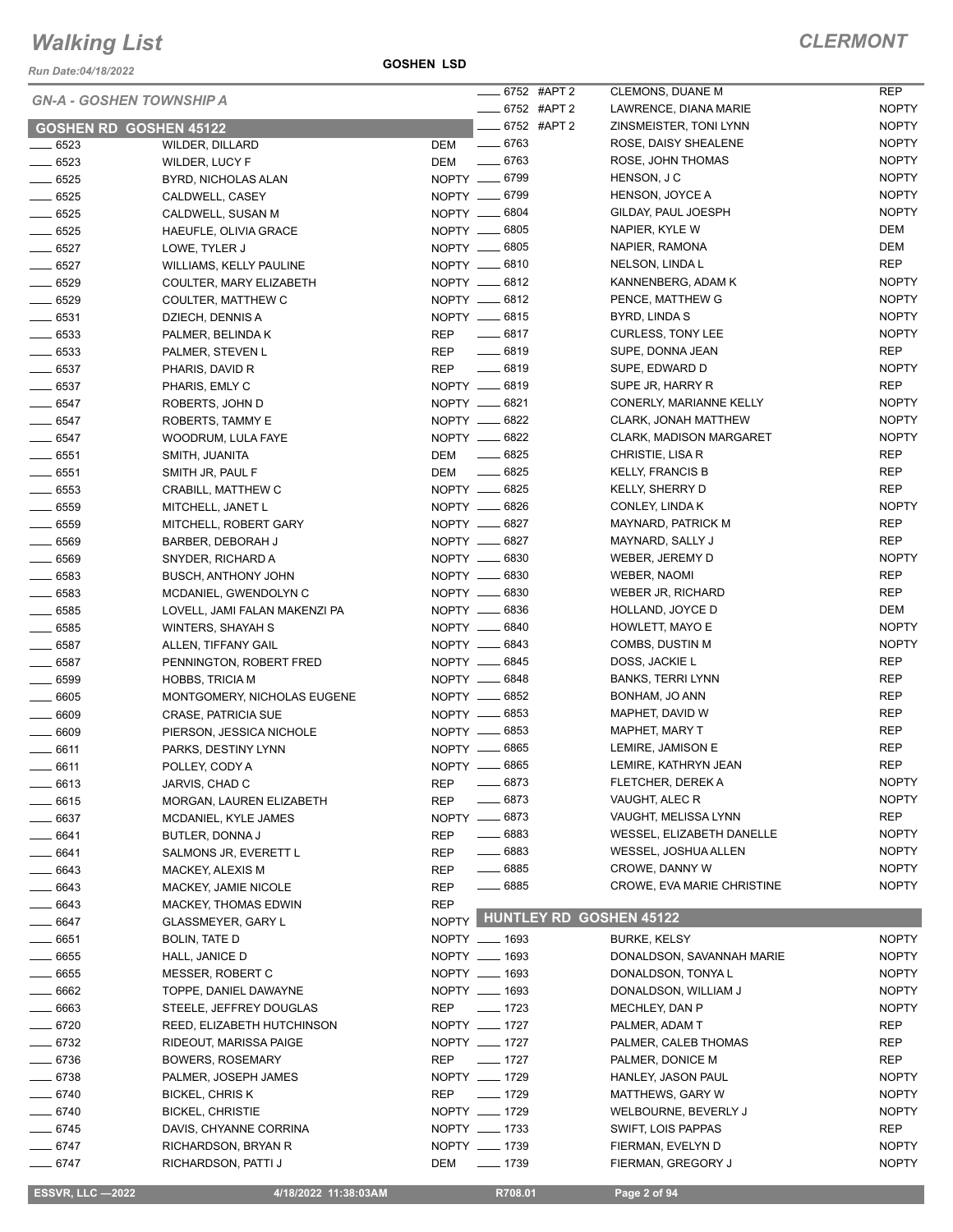*Run Date:04/18/2022*

**GOSHEN LSD**

|                     | <b>GN-A - GOSHEN TOWNSHIP A</b>       | $-2045$                          | SOALE, JENNIE MARIE                | <b>NOPTY</b> |
|---------------------|---------------------------------------|----------------------------------|------------------------------------|--------------|
|                     |                                       | $-2046$                          | CARR, SANDORA VENICE               | <b>NOPTY</b> |
|                     | <b>HUNTLEY RD GOSHEN 45122</b>        | $-2046$                          | <b>WOLFINGER, DAVE B</b>           | <b>NOPTY</b> |
| $- 1739$            | FIERMAN, NICHOLAS RYAN                | NOPTY __ 2050                    | SAWCHEK, JOSEPH MICHAEL            | <b>NOPTY</b> |
| $- 1739$            | WHITTON, SAMUEL C                     | NOPTY __ 2050                    | TONEY, PATRICIA L                  | <b>NOPTY</b> |
| $- 1745$            | REISING, BRADLEY PHILLIP              | NOPTY __ 2054                    | WORKMAN, JESSE L                   | <b>NOPTY</b> |
| $- 1745$            | REISING, LEO C                        | <b>REP</b><br>$\frac{1}{2054}$   | WORKMAN, REGINALD L                | <b>NOPTY</b> |
| $- 1745$            | <b>REISING, SHIRL L</b>               | <b>REP</b><br>$\sim$ 2056        | GREENAWALT, BOBBIE A               | REP          |
| $- 1747$            | GAERTNER, JENNIFER L                  | NOPTY __ 2056                    | <b>GREENAWALT, ROBERT W</b>        | REP          |
| $- 1747$            | GAERTNER, KURT A                      | NOPTY __ 2056                    | <b>GREENAWALT, TYLER RAY</b>       | <b>NOPTY</b> |
| $- 1749$            | <b>FREDERICK, JERRY</b>               | DEM<br>$\frac{1}{2060}$          | <b>VOSHELL, ALICE D</b>            | DEM          |
| $- 1749$            | FREDERICK, PATRICIA A                 | <b>REP</b><br>$- 2060$           | VOSHELL, MICHAEL D                 | DEM          |
| $- 1753$            | EVANS, ANGELA MARIE                   | NOPTY __ 2061                    | <b>BLANKENSHIP, TAIYLER RENEE</b>  | <b>NOPTY</b> |
| $- 1753$            | <b>EVANS, STERLING MICHAEL</b>        | NOPTY __ 2062                    | HOLTMAN, THOMAS EDWARD             | <b>NOPTY</b> |
| $- 1755$            | KOLLMORGEN, CHRISTIAN THEODORE        | NOPTY __ 2062                    | LOVE, LISA MARY                    | <b>NOPTY</b> |
| $- 1755$            | KOLLMORGEN, REBECCA J                 | NOPTY __ 2065                    | OSBORNE, CARLA J                   | <b>NOPTY</b> |
| $- 1755$            | KOLLMORGEN, TIMOTHY A                 | NOPTY __ 2067                    | CALES, KATIE E                     | <b>NOPTY</b> |
| $- 1755$            | PATTON, MISTY D                       | NOPTY __ 2100                    | HARMEYER, JEFF J                   | <b>REP</b>   |
| $- 1757$            | ENGLED JR, DOUGLAS A                  | NOPTY __ 2100                    | HARMEYER, JOSEPH C                 | <b>REP</b>   |
| $- 1757$            | ENGLED, LAURA ANN                     | NOPTY __ 2100                    | HARMEYER, WILLA LEE                | <b>REP</b>   |
| $- 1757$            | <b>GENTRY, LAUREN CAROLINE</b>        | NOPTY __ 2150                    | HARMEYER, JAY C                    | <b>NOPTY</b> |
| $- 1757$            | <b>GENTRY, PAIGE CASSANDRA</b>        | NOPTY __ 2150                    | HARMEYER, KIMBERLY C               | <b>REP</b>   |
| $- 1757$            | <b>GENTRY, TYLER AARON</b>            | NOPTY __ 2200                    | HOEVENER, JOHN S                   | REP          |
| $- 1757$            | SLUSHER, ERIK M                       | NOPTY __ 2200                    | HOEVENER, LAURA ROHS               | REP          |
| $- 1759$            | STROEER, JANICE A                     | <b>NOPTY</b>                     |                                    |              |
| $- 1759$            | STROEER, LUDGER                       |                                  | NOPTY KIRBETT RD GOSHEN 45122      |              |
| $- 1761$            | BESSENBACH JR, CHARLES P              | NOPTY __ 1827                    | BOSSERMAN, JANET R                 | <b>NOPTY</b> |
| $- 1761$            | BESSENBACH, JENNIFER MARIE            | NOPTY __ 1827                    | BOSSERMAN, TERRENCE A              | <b>REP</b>   |
| $-1771$             | ARBINO, CYNTHIA G                     | NOPTY __ 1831                    | HUGHES, PAMELA SUE                 | REP          |
| $-1771$             | ARBINO, MARION J                      | NOPTY __ 1831                    |                                    | REP          |
| $- 1775$            | <b>BRIGGS, BRICE LUCAS</b>            | NOPTY __ 1833                    | HUGHES, RONALD EUGENE              |              |
| $- 1775$            | BRIGGS, COLLIN BENJAMIN               | NOPTY __ 1833                    | <b>ERNEST SEARS, ASHLEY NICOLE</b> | <b>NOPTY</b> |
|                     |                                       | NOPTY __ 1835                    | <b>TAYLOR III, ROBERT</b>          | <b>NOPTY</b> |
| $- 1775$            | <b>BRIGGS, DANIEL J</b>               | NOPTY __ 1839                    | <b>WIECK, BAYLIE N</b>             | <b>NOPTY</b> |
| $- 1775$            | <b>BRIGGS, STERLING JOSEPH</b>        |                                  | HELTON JR, DORVAN PALMER           | <b>NOPTY</b> |
| $- 1775$            | <b>BRIGGS, VIRGINIA P</b>             | NOPTY __ 1839                    | <b>HELTON, MARY ANN</b>            | <b>NOPTY</b> |
| $- 1775$            | <b>WALKER, MILES PHILLIP</b>          | NOPTY __ 1849                    | MANSFIELD, ANN G                   | REP          |
| $-1777$             | MELTON, CRYSTAL FAWN                  | NOPTY __ 1849                    | MANSFIELD, DENNIS L                | <b>NOPTY</b> |
| $- 1777$            | PROFITT, ADA R                        | NOPTY __ 1853                    | WILCHER, MARY ELLEN                | <b>NOPTY</b> |
| $- 1781$            | SAUNDERS, CHRISTEL L                  | NOPTY __ 1855                    | HILES, WADE R                      | <b>NOPTY</b> |
| $- 1781$            | SAUNDERS, KENNETH W                   | <b>REP</b><br>$\frac{1}{2}$ 1857 | THATCHER, ALEX JAMES               | <b>NOPTY</b> |
| —— 1787             | JOHNSON, BRIAN DAVID                  | NOPTY __ 1857                    | THATCHER, BRANDT E                 | <b>NOPTY</b> |
| $- 1787$            | JOHNSON, DEBRA GAIL                   | NOPTY __ 1857                    | THATCHER, CIERRA MARIE             | <b>NOPTY</b> |
| $- 1795$            | ROSS, SHIRLEY J                       | DEM<br>$\frac{1}{2}$ 1857        | THATCHER, TAMMY D                  | <b>NOPTY</b> |
| $- 1799$            | MURDOCH, LORI A                       | NOPTY __ 1859                    | ALFORD, FRANKLIN J                 | REP          |
| $- 1799$            | STEFFEN, SCOTT W                      | NOPTY __ 1859                    | ALFORD, JEANNE M                   | REP          |
|                     |                                       | __ 1861                          | PENDERGRASS, KIMBERLY DAWN         | <b>NOPTY</b> |
|                     | <b>IRWIN CEMETERY LN GOSHEN 45122</b> | _ 1861                           | PENDERGRASS, TIFFANY E             | <b>NOPTY</b> |
| $- 2022$            | SNEED, DARLENE                        | NOPTY __ 1864                    | HARGRAVES, MICHAEL A               | <b>NOPTY</b> |
| $- 2024$            | CASSEDY, EDWIN B                      | REP $\qquad$ 1864                | HARGRAVES, RAEJEAN E               | <b>NOPTY</b> |
| $-2028$             | HARDING, RYAN PAUL                    | NOPTY __ 1866                    | POWERS, GAVIN ANDREW               | <b>NOPTY</b> |
| $- 2034$            | DEAN, JESSICA NICOLE                  | NOPTY __ 1866                    | POWERS, JENNIFER RAE               | <b>NOPTY</b> |
| $\frac{1}{2035}$    | AYERS, DONNAL                         | REP<br>$- 1866$                  | POWERS JR, MICKLE L                | <b>NOPTY</b> |
| $\frac{1}{2035}$    | AYERS, ROBERT L                       | REP<br>$- 1867$                  | MCGRAW, CHERYL ANN                 | <b>NOPTY</b> |
| $- 2036$            | <b>GRAY, RACHEL E</b>                 | NOPTY __ 1867                    | MCGRAW, STEVEN M                   | <b>NOPTY</b> |
| $\frac{2039}{2000}$ | BRADLEY JR, JERROLD D                 | NOPTY __ 1871                    | GROOMS, JONATHAN D                 | <b>NOPTY</b> |
| $-2039$             | <b>BRADLEY, LORETTA L</b>             | NOPTY __ 1871                    | <b>GROOMS, LYNN P</b>              | <b>NOPTY</b> |
| $\frac{1}{2040}$    | LUNSFORD, BRANDON                     | NOPTY __ 1873                    | HORNSBY, DENNY R                   | REP          |
| $-2040$             | LUNSFORD, ERIN REBECCA                | NOPTY __ 1873                    | HORNSBY, KAREN RAE                 | REP          |
| $-2040$             | MAFFEY JR, TOMMY WAYNE                | NOPTY __ 1875                    | RIDENER, JUDY A                    | <b>NOPTY</b> |
| $-2041$             | RODGERS, JAMIE LYNN                   | NOPTY __ 1875                    | RIDENER, LANNY A                   | <b>NOPTY</b> |
| $-2041$             | RODGERS III, RODNEY VAN               | NOPTY __ 1890                    | ANDERSON JR, CHARLES E             | REP          |
| $-2042$             | WILSON, AMBER MARIE FACUNDUS          | NOPTY __ 1890                    | ANDERSON, LISA G                   | REP          |
| $\frac{2042}{200}$  | WILSON, BRADLEY WILLIAM JOSEPH        | NOPTY __ 1890                    | ANDERSON, MEGHAN MARIE             | REP          |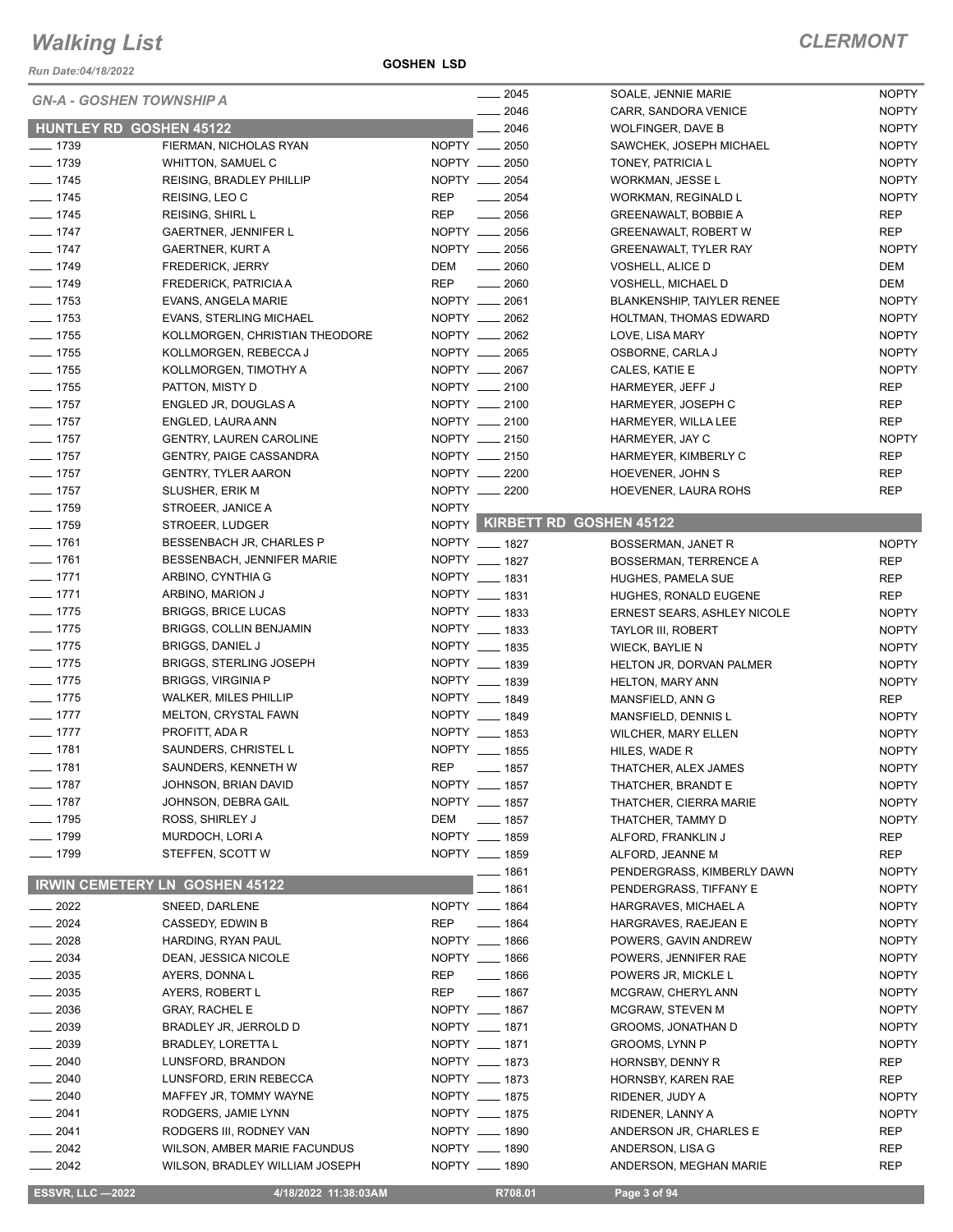*Run Date:04/18/2022*

#### **GOSHEN LSD**

| <b>GN-A - GOSHEN TOWNSHIP A</b> |                                         |              |                               | <b>MAIN ST GOSHEN 45122</b> |                                             |                            |
|---------------------------------|-----------------------------------------|--------------|-------------------------------|-----------------------------|---------------------------------------------|----------------------------|
|                                 |                                         |              | $- 1820$                      |                             | SANTANA, BENJAMIN EDMOND                    | <b>NOPTY</b>               |
| KIRBETT RD GOSHEN 45122         |                                         |              | 1823                          |                             | CALHOUN, ANNETTE MARGE                      | <b>NOPTY</b>               |
| $- 1892$                        | TUDOR, DOUGLAS B                        |              | NOPTY __ 1823                 |                             | HORTON, DEBRA ANNE                          | <b>NOPTY</b>               |
| $\frac{1}{2}$ 1892              | TUDOR, JENNIFER L                       |              | NOPTY __ 1823                 |                             | HORTON JR, DONALD RAY                       | <b>NOPTY</b>               |
| $- 1892$                        | TUDOR, JEREMY BRENT                     |              | NOPTY __ 1823                 |                             | WILLIAMSON, JOHN K                          | <b>NOPTY</b>               |
| $- 1894$                        | STANIFER, ASHLEY A                      |              | NOPTY __ 1826                 |                             | HEYWOOD, DONN E                             | <b>REP</b>                 |
| KNOLL LN GOSHEN 45122           |                                         |              | $- 1830$                      |                             | <b>GRAY, EMILY ANGE</b>                     | <b>NOPTY</b>               |
| $- 1928$                        |                                         |              | $-1830$<br>$\frac{1}{2}$ 1830 |                             | <b>GRAY, QUINN DAVID</b>                    | <b>NOPTY</b>               |
| $- 1928$                        | LOSIEWICZ, DAVID A<br>LOSIEWICZ, REVA M | DEM<br>DEM   | $\frac{1}{2}$ 1830            |                             | HEYWOOD, ANGELA LOUISE<br>HEYWOOD, JOHN B   | <b>REP</b><br><b>NOPTY</b> |
| $\frac{1}{2}$ 1934              | <b>GREGORY, JOANN</b>                   |              | NOPTY __ 1830                 |                             |                                             | <b>REP</b>                 |
| $\frac{1}{2}$ 1934              | <b>GREGORY, MITCHELL W</b>              |              | NOPTY __ 1844                 |                             | <b>HEYWOOD, THOMAS F</b><br>HEYWOOD, KONNIE | <b>REP</b>                 |
| $- 1937$                        | DOWNS, KIMBERLY R                       | DEM          | $- 1844$                      |                             | MINDUM, FRED                                | <b>REP</b>                 |
| $-1941$                         | <b>GARNER, KELLIE J</b>                 |              | NOPTY __ 1845                 |                             | LAWSON, JACQUELINE A                        | <b>NOPTY</b>               |
| $-1948$                         | MCKINNEY, DOUGLAS A                     | <b>REP</b>   | $- 1845$                      |                             | ROSE, RICHARD L                             | <b>REP</b>                 |
| $- 1948$                        | MCKINNEY, LOU ANNE                      | <b>REP</b>   | ___ 1854 #APT A               |                             | <b>WALKER, RENEE JEAN</b>                   | <b>NOPTY</b>               |
| $- 1951$                        | SMITH, MAX B                            |              | NOPTY __ 1858 #APT 1          |                             | DOBSON, MELINDA LEIGH                       | <b>NOPTY</b>               |
|                                 |                                         |              | -858 #APT 2                   |                             | HALEY, CHARLES BLAKE                        | <b>NOPTY</b>               |
| <b>LINTON RD GOSHEN 45122</b>   |                                         |              |                               | 1858 #APT APT1              | JONES, KENNETH M                            | <b>NOPTY</b>               |
| $\frac{1}{2}$ 6641              | EDMONDSON, BRENDA LEE                   |              | NOPTY __ 1862                 |                             | CLACK, CYNTHIA L                            | <b>NOPTY</b>               |
| $- 6641$                        | EDMONDSON, CAMERON JACOB                |              | NOPTY __ 1862                 |                             | CLACK, TONY E                               | <b>NOPTY</b>               |
| $- 6641$                        | RICE, PL                                | <b>REP</b>   | _____ 1863                    |                             | MCKIBBEN JR, DENNIS L                       | <b>NOPTY</b>               |
| $- 6743$                        | TURNER, CAROL R                         |              | NOPTY __ 1863 #APTA           |                             | URYGA, ASHLEY N                             | <b>NOPTY</b>               |
| $- 6743$                        | TURNER, NATHAN ANTHONY                  |              | NOPTY __ 1864                 |                             | COX JR, RANDY LEE                           | <b>NOPTY</b>               |
| $- 6743$                        | TURNER, TERRY W                         |              | NOPTY __ 1864 #APT 1          |                             | CORDES, DANIELLE HOPE                       | <b>NOPTY</b>               |
| $- 6747$                        | TUERCK, GARY THOMAS                     |              | NOPTY __ 1864 #APT 2          |                             | HANKOFF, AARON N                            | <b>NOPTY</b>               |
| $- 6747$                        | TUERCK, WENDY ANGELA                    |              | NOPTY __ 1864 #APT 2          |                             | HANKOFF, MELISSA ANNE                       | <b>NOPTY</b>               |
| $- 6749$                        | HUNTLEY, JAMES P                        |              | NOPTY ____ 1864 #APT 3        |                             | ALLEN, TIFFANY MICHELLE                     | <b>NOPTY</b>               |
| $- 6753$                        | WELCH, AMANDA MARIE                     |              | NOPTY __ 1864 #APT 3          |                             | CLACK, ANTHONY DANIEL                       | <b>NOPTY</b>               |
| $- 6753$                        | WELCH, CHRISTOPHER ANDREW               |              | NOPTY __ 1870                 |                             | LAMB, KAYLA NICOLE                          | <b>NOPTY</b>               |
| $- 6759$                        | STEVENS, RONI M                         |              | NOPTY __ 1875                 |                             | <b>BRAKER, GREGORY R</b>                    | <b>NOPTY</b>               |
| $- 6759$                        | WRIGHT, DAKOTA A                        |              | NOPTY __ 1875                 |                             | <b>BRAKER, KEISHA M</b>                     | <b>NOPTY</b>               |
| $- 6759$                        | <b>WRIGHT JR, STEVEN</b>                |              | NOPTY __ 1876                 |                             | NEAL, JEFFREY LYNN                          | <b>NOPTY</b>               |
| $-6771$                         | TENOEVER, RICHARD STEPHEN               |              | NOPTY __ 1876 #APT 2          |                             | SHAW, MICHELLE LYNN                         | <b>NOPTY</b>               |
| $-6771$                         | TENOEVER, VERONICA LOUISE               |              | NOPTY __ 1878                 |                             | PATTON, ROSEMARY                            | <b>REP</b>                 |
| $-6773$                         | <b>ENGLED, DUSTIN MATHEW</b>            |              | NOPTY __ 1886                 |                             | BAKER, TONYA ANN                            | <b>NOPTY</b>               |
| $- 6773$                        | ENGLED, SIERRA CHRISTINE                |              | NOPTY __ 1886                 |                             | BOLAND, SKYLER LUANA                        | <b>NOPTY</b>               |
| $- 6777$                        | DAVIDSON, DONNA K                       |              | NOPTY __ 1886                 |                             | HIBBS, AMANDA MARIE                         | <b>NOPTY</b>               |
| $- 6777$                        | GIER, JAMIE MICHAEL                     | <b>REP</b>   | $- 1886$                      |                             | MIRACLE, ROBERT L                           | <b>NOPTY</b>               |
| $- 6777$                        | HORTON, KARLA RENEE                     |              | NOPTY __ 1886                 |                             | PENDERGRASS, KAYCIE NICOLE                  | <b>NOPTY</b>               |
| $-6777$                         | LUCAS, MEGAN RENEE                      |              | NOPTY __ 1888                 |                             | DAVISON, THELMA J                           | DEM                        |
| $-6783$                         | HEYNE, NICOLE LYNN                      |              | NOPTY __ 1889 #APT 1          |                             | HUXEL, CODY R                               | <b>NOPTY</b>               |
| $- 6783$                        | MURPHY, DANIEL JOHN                     |              | NOPTY __ 1889 #APT 3          |                             | CHANEY, DUSTIN JAMES                        | <b>NOPTY</b>               |
| $-6783$                         | ROBINSON, ASHLEY NICHOLE                |              | NOPTY __ 1889 #APT 3          |                             | STACY, DONALD LEE                           | <b>NOPTY</b>               |
| $-6785$                         | NORTHERN, SHAWN TYLER                   |              | NOPTY __ 1892                 |                             | BROWN, BRYAN J                              | <b>NOPTY</b>               |
| 6803                            | HOPKINS, ANTHONY R                      |              | NOPTY __ 1898                 |                             | COOK, DELLA M                               | REP                        |
| 6803                            | HOPKINS, JO ANN                         |              | NOPTY __ 1898                 |                             | COOK, VICTOR L                              | <b>REP</b>                 |
| 6803                            | HOPKINS, SHANIA L                       |              | NOPTY __ 1910                 |                             | <b>HARRIS, KRISTIN L</b>                    | <b>NOPTY</b>               |
| 6807                            | RHEIN, DONNA M                          | <b>REP</b>   | $- 1913$                      |                             | SMITH, JULIE M                              | <b>NOPTY</b>               |
| __ 6819                         | KOEPKE, BRITTANY NOEL                   | REP          | $- 1913$                      |                             | SMITH, SHANE MICHAEL                        | <b>NOPTY</b>               |
| 6819                            | TOWNSEND, JACOB JOSEPH                  | <b>REP</b>   | $- 1913$                      |                             | SMITH II, SHANE MICHAEL                     | <b>NOPTY</b>               |
| __ 6821                         | JONES, CARL CLAYTON                     | <b>NOPTY</b> |                               |                             |                                             |                            |
| $-6821$                         | JUDD, KYLE                              | <b>NOPTY</b> |                               |                             | MULBERRY ST GOSHEN 45122                    |                            |
| $- 6823$                        | DONALDSON, OCTOBER LYNN                 | <b>REP</b>   | —— 1865                       |                             | <b>HEZLEP, BETH ANN</b>                     | <b>NOPTY</b>               |
| $-6823$                         | ELLIS, AMBER PAIGE                      |              | NOPTY __ 1865                 |                             | HUNTER, JORDAN JACOB                        | NOPTY                      |
| $- 6823$                        | ELLIS, ZANE THOMAS                      |              | NOPTY __ 1865                 |                             | HUNTER JR, LARRY LEE                        | <b>NOPTY</b>               |
| _ 6833                          | <b>HOLMES, MARCIA MARIE</b>             |              | NOPTY __ 1865                 |                             | THOMAS, EMILY B                             | <b>NOPTY</b>               |
| $-6833$                         | <b>HOLMES, SCOTT DAVID</b>              |              | NOPTY __ 1865 #APT A          |                             | COOK, MICHAEL TODD                          | <b>NOPTY</b>               |
| 6835                            | <b>BISSINGER, LUCRETIA ANNETTE</b>      |              | NOPTY __ 1868                 |                             | THOMAS, LOIS E                              | <b>NOPTY</b>               |
| ____ 6835                       | <b>GROSSNICKLE, JAMES L</b>             | REP          | $- 1872$                      |                             | DAVIS, MICAH BRADLEY                        | <b>NOPTY</b>               |
|                                 |                                         |              | $- 1872$                      |                             | DAVIS, ROBIN LYNN                           | <b>NOPTY</b>               |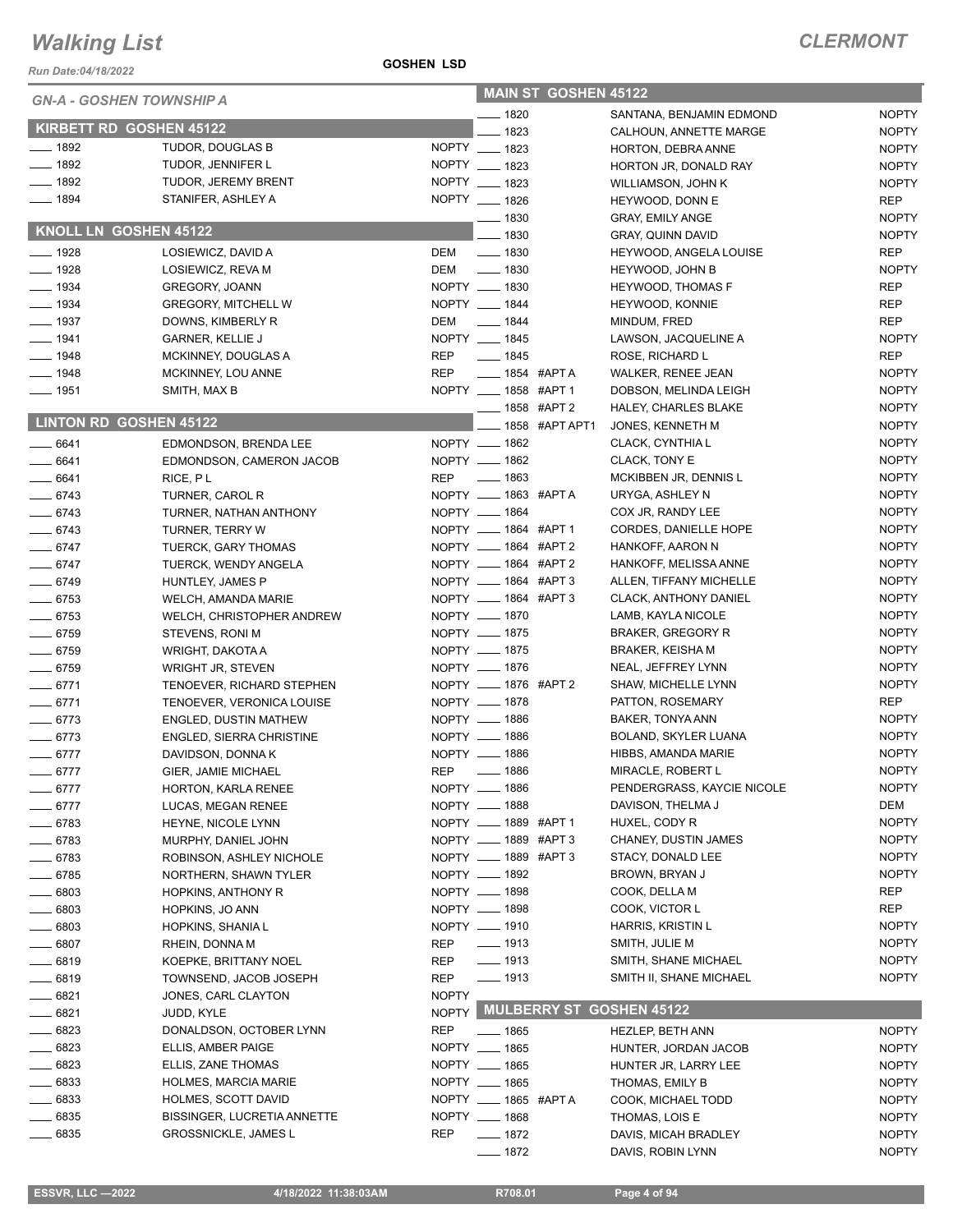*Run Date:04/18/2022*

**GOSHEN LSD**

#### *CLERMONT*

|                      | <b>GN-A - GOSHEN TOWNSHIP A</b>                   |              | 6587     | <b>BUECHNER, TAMARA L</b>               | <b>NOPTY</b> |
|----------------------|---------------------------------------------------|--------------|----------|-----------------------------------------|--------------|
|                      |                                                   |              | 6588     | GILBERT, DILLON JACOB MATTHEW           | <b>NOPTY</b> |
|                      | <b>MULBERRY ST GOSHEN 45122</b>                   |              | 6591     | WEBSTER, JOHN W                         | <b>NOPTY</b> |
| $-1872$              | PONCHOT, SHARON K                                 | <b>REP</b>   | 6591     | WEBSTER JR, JOHN WESLEY                 | <b>NOPTY</b> |
| $-1878$              | <b>BLANKENSHIP, LOIS V</b>                        | <b>REP</b>   | 6591     | <b>WEBSTER, TAYLOR LANG</b>             | <b>NOPTY</b> |
| $-1878$              | DYER, DANNY DALE                                  | <b>NOPTY</b> | 6591     | WEBSTER, VALERIE L                      | <b>NOPTY</b> |
| $-1879$              | TEAGUE, ANTHONY JACOB                             | <b>NOPTY</b> | 6593     | PAPROCKI, AUSTIN JOHN                   | <b>NOPTY</b> |
| $-1879$              | <b>TEAGUE, SARAH MAY</b>                          | <b>NOPTY</b> | 6593     | PAPROCKI, JOHN A                        | <b>NOPTY</b> |
| ___ 1881             | STEIN, LISA L                                     | <b>NOPTY</b> | 6593     | PAPROCKI, MELISSA K                     | <b>NOPTY</b> |
| $-1881$              | WILSON, JASON SCOTT                               | <b>REP</b>   | 6594     | MCCLANAHAN, AMANDA TYE                  | <b>REP</b>   |
| $-1881$              | <b>WILSON, LINDA F</b>                            | <b>NOPTY</b> | 6594     | MCCLANAHAN III. THOMAS EDWARD           | <b>NOPTY</b> |
| 1887                 | <b>COLLIER, HUNTER JAMES</b>                      | <b>NOPTY</b> |          |                                         |              |
| $-1888$              | SMITH, CHARLES E                                  | <b>NOPTY</b> |          | <b>SHADY OAKS LN GOSHEN 45122</b>       |              |
| ___ 1891             | SULLIVAN, KATHERINE LEE                           | <b>NOPTY</b> | $-1789$  | SMITH, DONALD E                         | <b>REP</b>   |
| $- 1895$             | DORTON TAULBEE, DARLENE A                         | <b>NOPTY</b> | $-1789$  | SMITH, JASON AVERY                      | <b>NOPTY</b> |
|                      |                                                   |              | _ 1789   | SMITH, RUTH E                           | <b>REP</b>   |
|                      | <b>OLD STATE ROUTE 28 GOSHEN 45122</b>            |              | $-1790$  | PERO, MARY A                            | <b>REP</b>   |
| $-1846$              | MCKINNEY, JANICE E                                | <b>REP</b>   | $- 1790$ | PERO, MICHAEL J                         | <b>REP</b>   |
| 1846                 | MCKINNEY, SAMUEL S                                | <b>NOPTY</b> | $- 1794$ | GLUTZ, JOSEPH WESLEY                    | <b>NOPTY</b> |
| $-1846$              | MCKINNEY, WALLACE H                               | <b>REP</b>   | $-1795$  | TROLL, ERIC WILLIAM                     | <b>REP</b>   |
| $-1905$              | CHASTEEN, LEONARD S                               | <b>NOPTY</b> | $-1795$  | <b>TROLL, MEREDITH</b>                  | <b>NOPTY</b> |
| $-1905$              | CHASTEEN, TAWNIE A                                | <b>NOPTY</b> |          |                                         |              |
| $- 1918$             | HANSFORD, JENNIFER C                              | <b>REP</b>   |          | <b>SHANNON BRANCH DR LOVELAND 45140</b> |              |
| $-1918$              | HANSFORD, THOMAS RICHARD                          | <b>NOPTY</b> |          |                                         |              |
| $-1918$              | HANSFORD, TIMOTHY L                               | <b>REP</b>   | 6559     | BARBRO, BRIAN A                         | <b>REP</b>   |
|                      |                                                   |              | 6559     | BARBRO, IAN FURY                        | <b>REP</b>   |
| PLUM ST GOSHEN 45122 |                                                   |              | 6559     | GILLESPIE, LEANNA KATHLEEN              | DEM          |
| 6677                 |                                                   | <b>NOPTY</b> | 6568     | SZAZ, CYNTHIA LYNN                      | <b>DEM</b>   |
| 6677                 | <b>GRIMSLEY, EVELYN L</b><br>SMITH, BURLEY ROBERT | <b>REP</b>   | 6568     | WILKIN, JOSEPH L                        | <b>DEM</b>   |
| 6677                 |                                                   |              | 6571     | HINES KEES, LINDSAY R                   | <b>NOPTY</b> |
|                      | SMITH, DESTANI RAE                                | <b>NOPTY</b> | 6571     | ZIELKE, RICHARD HELMUT                  | <b>NOPTY</b> |
| 6677                 | SMITH, MICHELLE LEE                               | <b>REP</b>   | 6572     | CRIDDLE, ALEXANDRA                      | <b>NOPTY</b> |
| 6688                 | CLEMONS JR, LUCIEN L                              | <b>REP</b>   | 6572     | CRIDDLE, DONALD E                       | <b>NOPTY</b> |
| 6688                 | <b>CLEMONS, MARY L</b>                            | <b>REP</b>   | 6576     | <b>BINGHAM, RHONDAL</b>                 | <b>NOPTY</b> |
| 6697                 | BENDER, BOBBY                                     | <b>NOPTY</b> | 6576     | GAMPFER, JOSEPH EDWARD                  | <b>NOPTY</b> |
| 6697                 | KELLY, MICHELE V                                  | <b>NOPTY</b> |          |                                         |              |
| 6698                 | <b>HEALEY, AMY M</b>                              | <b>NOPTY</b> |          | STATE ROUTE 132 GOSHEN 45122            |              |
| 6698                 | <b>HEALEY, RONALD J</b>                           | <b>NOPTY</b> | 6411     | QUEEN, CAROL ANN                        | <b>REP</b>   |
| 6747                 | KIRK, AMANDA L                                    | <b>NOPTY</b> | 6411     | QUEEN, THOMAS P                         | <b>REP</b>   |
| 6747                 | KIRK, JONATHAN ROBERT                             | <b>NOPTY</b> | 6416     | RANSOM, CHARLES R                       | <b>NOPTY</b> |
| $-6749$              | THOMAS III, CHARLES J                             | <b>NOPTY</b> | 6416     | RANSOM, CHERYL ROSE                     | <b>NOPTY</b> |
| $-6750$              | PANKO, CHRISTOPHER JASON                          | <b>NOPTY</b> | 6416     | RANSOM, STEVEN A                        | <b>NOPTY</b> |
|                      |                                                   |              | 6423     | WILLIAMSON, ANDREW                      | <b>REP</b>   |
|                      | ROSEWOOD LN GOSHEN 45122                          |              | 6428     | <b>WILSON, LORRIE JEAN</b>              | <b>NOPTY</b> |
| 6575                 | STRIDER, DONALD R                                 | <b>NOPTY</b> | 6428     | WILSON, ROBERT KEITH                    | <b>NOPTY</b> |
| 6575                 | STRIDER, TANYA DAWN                               | <b>NOPTY</b> | 6429     | KUBA HENDRIX, LINDA R                   | <b>NOPTY</b> |
| 6576                 | <b>CROTHERS, SARA LOUISE</b>                      | <b>NOPTY</b> | 6429     | WATTS, JEFFREY W                        | <b>NOPTY</b> |
| $-6577$              | JONES, DAVID ALLEN                                | <b>NOPTY</b> | 6431     | JOHNSTON, THOMAS JACK                   | <b>REP</b>   |
| $-6577$              | JONES, JESSICA LYNN                               | <b>NOPTY</b> | 6432     | EVANS, STACY LYNN                       | <b>NOPTY</b> |
| 6578                 | UMBERG, CHRISTINA MARIE                           | <b>NOPTY</b> | 6432     | EVANS, TINA LYNN                        | <b>NOPTY</b> |
| 6578                 | UMBERG, ELIZABETH ANNE                            | <b>NOPTY</b> | 6432     | <b>JANSEN, CRAIG PHILLIP</b>            | <b>NOPTY</b> |
| 6578                 | UMBERG, JENNIFER ANNE                             | <b>NOPTY</b> | 6433     | MAYFIELD, BETTY J                       | <b>NOPTY</b> |
| 6578                 | UMBERG, RUSSELL J                                 | <b>NOPTY</b> | 6435     | <b>BISHOP, BENJAMIN LEWIS</b>           | <b>NOPTY</b> |
| 6579                 | BRANHAM, KATHRYN K                                | <b>NOPTY</b> | 6439     | <b>HEISLER, JOHN M</b>                  | <b>REP</b>   |
| 6579                 | GOAD, DAVID H                                     | <b>NOPTY</b> | 6439     | HEISLER, KATHLEEN D                     | <b>NOPTY</b> |
| 6579                 | ROHAN, HANNAH KAY                                 | <b>NOPTY</b> | 6445     | CRAWFORD, ELMA JEANETTE                 | <b>NOPTY</b> |
| 6581                 | CRALEY, CARLA SUE                                 | <b>NOPTY</b> | 6445     | HELTON, JOHN D                          | <b>NOPTY</b> |
| 6583                 | GABBARD, DANIEL ALLEN                             | <b>NOPTY</b> | 6445     | HELTON, WILMA J                         | <b>NOPTY</b> |
| 6583                 | GABBARD, HEATHER M                                | <b>NOPTY</b> | 6452     | FRITZ, DANIEL C                         | <b>NOPTY</b> |
| 6584                 | SHORT, ELIZABETH MICHELLE                         | <b>NOPTY</b> | 6452     | FRITZ, TINA M                           | <b>NOPTY</b> |
| 6584                 | SHORT, MICHAEL J                                  | <b>NOPTY</b> | 6452     | IZQUIERDO, SANDRO CARLOS                | DEM          |
| 6584                 | SHORT, MICHAEL J                                  | <b>NOPTY</b> | 6455     | <b>BAKER, JEFFREY G</b>                 | <b>NOPTY</b> |
| 6584                 | SHORT, PAMELA JEAN                                | <b>NOPTY</b> | 6455     | BAKER, LISA ANN                         | <b>NOPTY</b> |
| 6587                 | <b>BUECHNER, BRETT ALAN</b>                       | <b>NOPTY</b> |          |                                         |              |
|                      |                                                   |              |          |                                         |              |

**ESSVR, LLC —2022 4/18/2022 11:38:03AM** R708.01 **Page 5 of 94**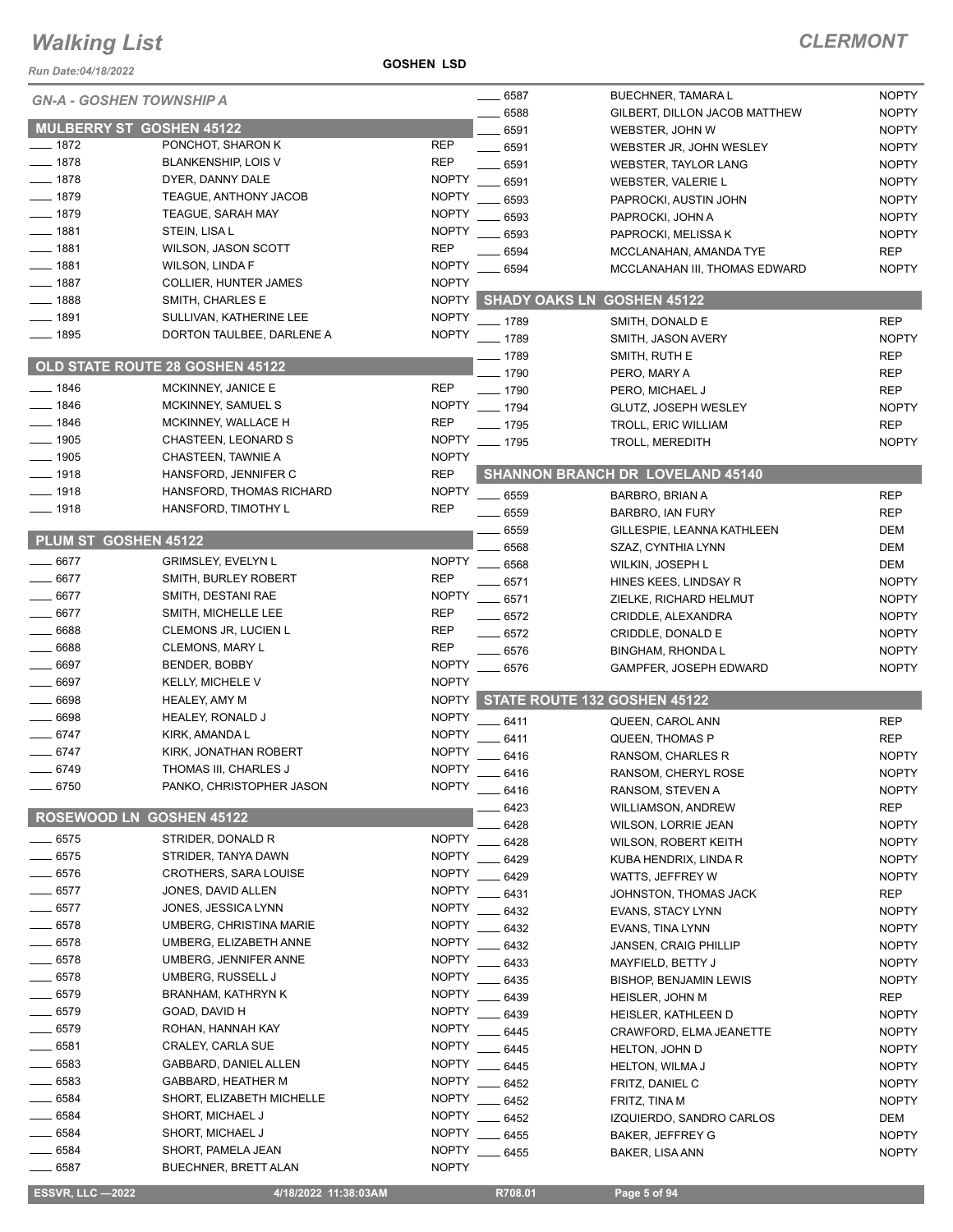*Run Date:04/18/2022*

#### **GOSHEN LSD**

#### *CLERMONT*

|                           | <b>GN-A - GOSHEN TOWNSHIP A</b> |                                     |
|---------------------------|---------------------------------|-------------------------------------|
|                           | STATE ROUTE 132 GOSHEN 45122    |                                     |
| ____ 6457                 | BROWN, JENNIFER J               | NOPTY —                             |
| $-6457$                   | <b>BROWN, TONY R</b>            | NOPTY -                             |
| $-6457$                   | CHAMBERS, ADAM PAUL             | NOPTY —                             |
| ___ 6457                  | <b>GILBERT, TUCKER JAMES</b>    | NOPTY -                             |
| $-6458$                   | KING, LEONARD D                 | NOPTY —                             |
| $-6458$                   | SCHMIDBAUER, DEBORAH L          | NOPTY —                             |
| $-6459$                   | <b>BAUER, JUDITH M</b>          | NOPTY -                             |
| $-6459$                   | DARGIS, KEVIN P                 | NOPTY -                             |
| $- 6459$                  | <b>WALTON, JENNIFER THERESE</b> | NOPTY -                             |
| $-6459$                   | <b>WALTON, JERILEE MARIE</b>    | NOPTY -                             |
| $-6461$                   | <b>HEISLER, ASHLEY MARIE</b>    | NOPTY —                             |
| — 6461                    | <b>HEIST, JAMES L</b>           | NOPTY -                             |
| $-6461$                   | TOLES, RHONDA M                 | NOPTY —                             |
| ___ 6462                  | CHAPUT, RYAN RICHARD            | NOPTY -                             |
| $-6462$                   | <b>WILKENS, GLADYS TAYLOR</b>   | NOPTY -                             |
| $-6462$                   | WILKENS, MARY LOUISE            | <b>REP</b>                          |
| $-6462$                   | WILKENS, SYDNEY LOUISE          | NOPTY —                             |
| $-6466$                   | HEISLER, JIMMY R                | NOPTY __                            |
| $-6466$                   | <b>HEISLER, KATHY K</b>         | $N$ OPTY $-$                        |
| $-6466$                   | TAYLOR, MICHAEL THOMAS          | NOPTY —                             |
| $- 6469$                  | WIDNER SR, DOUGLAS P            | NOPTY —                             |
| $-6469$                   | WIDNER JR. DOUGLAS PAUL         | NOPTY -                             |
| $-6469$                   | WIDNER, HAILEY MADISON          | NOPTY —                             |
| ____ 6469                 | WIDNER, TARA R                  | NOPTY —                             |
| $-6474$                   | STRIKER, CURTIS L               | NOPTY —                             |
| ___ 6474                  | STRIKER, EDNA M                 | DEM                                 |
| $-6475$                   | HARRIS, LARRY J                 | DEM                                 |
| $-6478$                   | MINTON, DEBRA NICHOLE           | NOPTY __                            |
| ___ 6478                  | MINTON, RYAN D                  | NOPTY -                             |
| $-6486$                   | <b>BAILEY, JOSEPH</b>           | $NOPTY$ —                           |
| $-6486$                   | <b>BAILEY, SAMANTHA MARIE</b>   | REP                                 |
| ___ 6500 #APT 1           | WHITE, ROBERT E                 | NOPTY -                             |
| __ 6504                   | <b>BICKNELL, DWAYNE E</b>       | <b>REP</b>                          |
| _____ 6504                | BICKNELL, JAMES RYAN            | NOPTY -                             |
| $-6504$                   | <b>BICKNELL, ROSEMARY A</b>     | REP                                 |
| $\frac{1}{2}$ 6506        | <b>BROWN, BAILEY NICOLE</b>     | NOPTY —                             |
|                           | <b>CURTIS, TIMOTHY B</b>        | NOPTY —                             |
| $\equiv$ 6506             |                                 |                                     |
| ____ 6506                 | STEVENS, ROBERT JEREMY          | NOPTY —                             |
| $\_\_6508$                | <b>BICKNELL, LESLIE O</b>       | NOPTY —                             |
| $\frac{1}{2}$ 6508        | BICKNELL, PEARL ANN             | NOPTY —                             |
| $\frac{1}{2}$ 6512 #APT 1 | <b>BREEN, MELISSA MARIE</b>     | NOPTY —                             |
| ____ 6512 #APT 1          | WEBSTER, ROBERT COYE            | NOPTY -                             |
| ____ 6512 #APT 2          | MORGAN, NICHOLAS MATTHEW        | NOPTY __                            |
| $\frac{1}{2}$ 6512 #APT 2 | MORGAN, REBA MICHELLE           | NOPTY —                             |
| ____ 6512 #APT 3          | HULEN. DAVID LYNN               | NOPTY -                             |
| ____ 6514                 | <b>WARREN, GREGORY</b>          | NOPTY —                             |
| $-6514$                   | WARREN, MISTY A                 | NOPTY -                             |
| $-6514$                   | WARREN, SAMANTHA ANN            | NOPTY -                             |
| $-6516$                   | CONWAY, JOHN L                  | NOPTY -                             |
| $-6516$                   | CONWAY, TINA M                  | NOPTY —                             |
| $\frac{1}{2}$ 6518        | MCFARLAND, CHRISTOPHER ALLEN    | NOPTY -                             |
| $-6520$                   | DENNIS, DANIEL M                | NOPTY -                             |
| $-6520$                   | DENNIS, SHEILA L                | NOPTY —                             |
| $-6522$                   | CLINTON, KAYLA JEAN             | NOPTY -                             |
| $-6522$                   | GOLDEN, EDWARD R                | NOPTY -                             |
| $-6524$                   | SEIGLA, CARL E                  | REP<br>$\sim$                       |
| $\equiv$ 6524             | SEIGLA, JANICE C                | REP                                 |
| $- 6526$                  | MUELLER, LAURA E                | NOPTY —                             |
| ___ 6526                  | MUELLER, MICHAEL GERARD         | NOPTY -<br>$\overline{\phantom{0}}$ |
| $-6526$                   | WEST, COREY R                   | REP                                 |

|    | TY -6534                           |           | BOC         |
|----|------------------------------------|-----------|-------------|
|    | $TY \underline{\hspace{1cm}} 6542$ |           | HEF         |
| TY | $\frac{1}{2}$ 6542                 |           | HEF         |
| TY | $-6544$                            | #APT A    | SMI         |
| TY | $-6544$                            | #UNIT A   | SMI         |
| TY | $-6544$ #UNIT B                    |           | <b>BUN</b>  |
| TY | ___ 6544 #UNIT B                   |           | MOI         |
| TY | $\frac{1}{2}$ 6546                 |           | PHII        |
| TY | ___ 6550                           |           | MIN         |
| TY | $-6550$                            |           | MIN         |
| TY | ___ 6556                           |           | SHA         |
| TΥ | $-6556$                            |           | SHA         |
| TY | ___ 6558                           |           | LEV         |
| TY | $-6558$                            |           | LEV         |
| TY | $-6560$                            |           | COF         |
|    | $\frac{1}{2}$ 6560                 |           | LEV         |
| TY | $- 6560$                           |           | LEV         |
| TY | ___ 6560                           |           | LEV         |
| TY | $- 6570$                           |           | LAN         |
| TY | $-6570$                            |           | LAN         |
| TY | ___ 6578                           |           | VAN         |
| TY | $- 6580$                           |           | FEL         |
| TY | ___ 6580                           |           | <b>FEL</b>  |
| TY | _ 6590                             |           | LAL         |
| TY | $-6590$                            |           | LAL         |
|    | ___ 6592                           |           | GAF         |
|    | $-6596$                            |           | GIFI        |
|    | $TY \underline{\hspace{1cm}} 6596$ |           | <b>GIFI</b> |
|    | $- 6602$                           |           | HUN         |
| TY |                                    |           |             |
| TY | $- 6602$                           |           | HUN         |
|    | $-6610$                            |           | SCH         |
| TY | $-6612$                            |           | MCI         |
|    | $-6612$                            |           | MCI         |
| TY | $-6614$                            |           | WO          |
|    | $-6622$                            |           | DAL         |
| TY | $-6622$                            |           | DAL         |
| TY | $-6622$                            |           | <b>SEE</b>  |
| TY | ___ 6626                           | #APT 1    | GR/         |
| TY | $-6626$                            | #APT<br>1 | <b>RIC</b>  |
| TY | $-6626$ #APT 1                     |           | RICI        |
| TY | $-6626$ #APT 1                     |           | SHE         |
|    | $TY = 6626$                        | #APT 2    | JOR         |
| TY | $- 6626$                           | #APT 2    | JOR         |
| TY | __ 6628                            | #APT 2    | WEI         |
| TY | $-6628$                            | #APT 3    | VAN         |
| TY | ___ 6630                           |           | <b>BUF</b>  |
| TY | $- 6630$                           |           | CO(         |
|    | $TY \underline{\hspace{1cm}} 6630$ |           | DIM         |
| TY | $\frac{1}{2}$ 6632                 |           | VAR         |
| TY | $- 6646$                           |           | <b>DIRI</b> |
| TY | $\frac{1}{1}$ 6646                 |           | MUS         |
| TY | $-6646$                            |           | MUS         |
| TY | $-6654$                            |           | and         |
| TY | $- 6654$                           |           | <b>AND</b>  |
| TY | $- 6682$                           |           | LUT         |
|    | ____ 6686                          |           | MOI         |
|    | $-6686$                            |           | WIL         |
| TY | $- 6706$                           | #APT 1    | UPF         |
| TY | $- 6716$                           |           | DEE         |
|    | $-6716$ #110                       |           | NEV         |
|    |                                    |           |             |

| 6526 |              | <b>WEST, MELISSAS</b>               | REP          |
|------|--------------|-------------------------------------|--------------|
| 6528 |              | BOWMAN, BARBARA J                   | REP          |
| 6528 |              | BRANHAM, NICHOLAS SHANE             | NOPTY        |
| 6534 |              | BOONE, AMBER SIMMONS                | NOPTY        |
| 6542 |              | <b>HERRINGTON, CHRISTOPHER DEAN</b> | <b>NOPTY</b> |
| 6542 |              | HERRINGTON, JESSICA ANNE            | NOPTY        |
|      | 6544 #APT A  | SMITH, ANN B                        | <b>REP</b>   |
|      | 6544 #UNIT A | SMITH, BILLY RAY                    | <b>NOPTY</b> |
|      | 6544 #UNIT B | BUNCH JR, BOBBY GENE                | NOPTY        |
| 6544 | #UNIT B      | MORGAN, ALICE LARUE                 | <b>NOPTY</b> |
| 6546 |              | PHILLIPS, STACY L                   | <b>NOPTY</b> |
| 6550 |              | MINDUM II, CARL STEVE               | <b>NOPTY</b> |
| 6550 |              | MINDUM, CHRISTI L                   | REP          |
| 6556 |              | SHAVER, ANTHONY C                   | NOPTY        |
| 6556 |              | SHAVER, GWENDOLYN K                 | <b>NOPTY</b> |
| 6558 |              | LEWIS, DWAIN A                      | NOPTY        |
| 6558 |              | LEWIS, MELISSA ANN                  | <b>NOPTY</b> |
| 6560 |              | COFFEY II, LEONARD W                | <b>NOPTY</b> |
| 6560 |              | LEWIS, DENIS                        | <b>NOPTY</b> |
| 6560 |              | LEWIS, DIANA M                      | <b>NOPTY</b> |
| 6560 |              | LEWIS, SIERRA                       | <b>NOPTY</b> |
| 6570 |              | LAMBERT, JAMES F                    | <b>NOPTY</b> |
| 6570 |              | LAMBERT, VICTORIA L                 | <b>NOPTY</b> |
| 6578 |              | VANLANDINGHAM, YVONNE               | REP          |
| 6580 |              | FELTNER, KIMBERLY J                 | <b>NOPTY</b> |
| 6580 |              | FELTNER JR, MC KINLEY               | NOPTY        |
| 6590 |              | LALLY, BOBBY A                      | REP          |
| 6590 |              | LALLY, ZACHARY B                    | <b>NOPTY</b> |
| 6592 |              | GARNER, ROBERT L                    | NOPTY        |
| 6596 |              | GIFFORD JR, ROBERT A                | REP          |
| 6596 |              | GIFFORD, RUTH I                     | REP          |
| 6602 |              | HUNDLEY, JOHN D                     | REP          |
| 6602 |              | HUNDLEY, WANDA K                    | <b>NOPTY</b> |
| 6610 |              | SCHEIDT, JILL G                     | REP          |
| 6612 |              | <b>MCPHERSON, BRENDA G</b>          | <b>NOPTY</b> |
| 6612 |              | MCPHERSON, DANNY                    | NOPTY        |
| 6614 |              | WONG, CYNTHIA RENEE                 | <b>NOPTY</b> |
| 6622 |              | DAUTERMAN, CHARLES R                | <b>NOPTY</b> |
| 6622 |              | DAUTERMAN, PAGE B                   | NOPTY        |
| 6622 |              | SEBASTIAN, MEGAN NICHOLE            | <b>NOPTY</b> |
|      | 6626 #APT1   | GRAVES, JOSHUA TYLER                | <b>NOPTY</b> |
|      | 6626 #APT 1  | RICH, WESLEY A                      | NOPTY        |
|      | 6626 #APT 1  | RICHMOND, AMANDA A                  | NOPTY        |
|      | 6626 #APT1   | SHELTON, SEAN ANTHONY               | NOPTY        |
|      | 6626 #APT 2  | JORDAN, JAKOB ALEXANDER MELLAY      | <b>NOPTY</b> |
|      | 6626 #APT 2  | JORDAN, JENNIFER NOEL               | <b>NOPTY</b> |
|      | 6628 #APT 2  | WEIDER, NANCY L                     | NOPTY        |
|      | 6628 #APT 3  | VANDERMARK, CIERRA COLLEEN          | NOPTY        |
| 6630 |              | BURTON II, BUDDY F                  | NOPTY        |
| 6630 |              | COOPER, BAILEY RENEE                | NOPTY        |
| 6630 |              | DIMARIO, JUSTIN WAYNE               | NOPTY        |
| 6632 |              | VARNEY, BRADLEY JAMES               | NOPTY        |
| 6646 |              | DIRR, DEBRA JEANETTA                | NOPTY        |
| 6646 |              | MUSGROVE, CYNTHIA DIANE             | NOPTY        |
| 6646 |              | MUSGROVE, DONALD R                  | <b>NOPTY</b> |
| 6654 |              | ANDERSON, KEVIN C                   | NOPTY        |
| 6654 |              | ANDERSON, MELISSA RAE               | <b>NOPTY</b> |
| 6682 |              | LUTZ, ERIC N                        | <b>NOPTY</b> |
| 6686 |              | MORENCY, DOROTHY A                  | REP          |
| 6686 |              | WILSON JR, RICHARD LESLIE           | REP          |
|      | 6706 #APT1   | UPHUS, DELANIE ANNE                 | <b>NOPTY</b> |
| 6716 |              | DEBORD, NANCY LOUISE                | NOPTY        |
|      | 6716 #110    | NEWBERRY JR, CHARLES EVERETT        | REP          |
|      |              |                                     |              |

 **ESSVR, LLC —2022 4/18/2022 11:38:03AM R708.01 Page 6 of 94**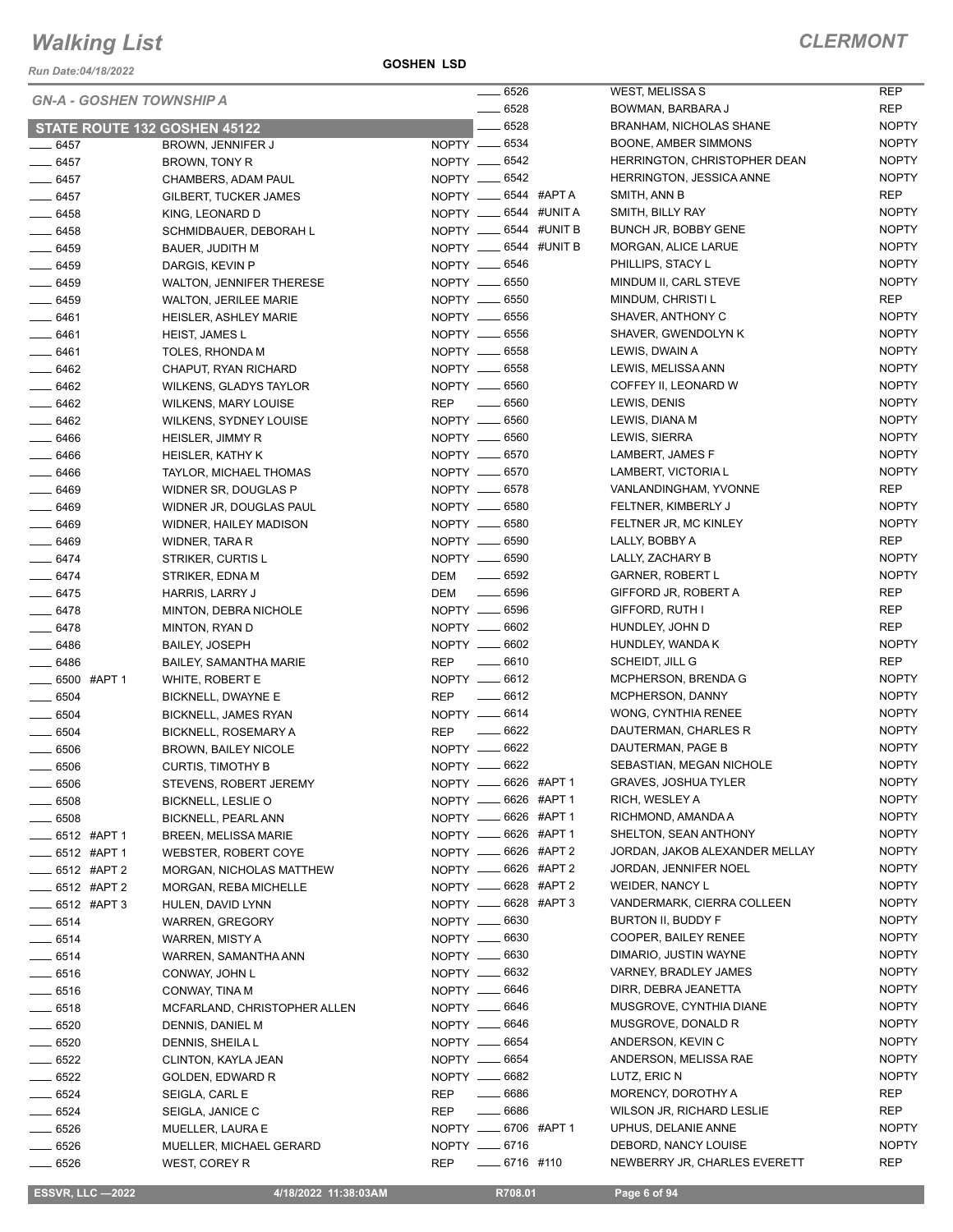*Run Date:04/18/2022*

#### **GOSHEN LSD**

| <b>GN-A - GOSHEN TOWNSHIP A</b>    |                                  |                  | $- 6569$             |                               | CONWAY, JASON P                  | <b>NOPTY</b> |
|------------------------------------|----------------------------------|------------------|----------------------|-------------------------------|----------------------------------|--------------|
|                                    |                                  |                  | 6579                 |                               | ENGLERT, AUTUMN J                | <b>REP</b>   |
| STATE ROUTE 132 GOSHEN 45122       |                                  |                  | 6579                 |                               | <b>ENGLERT, RICHARD E</b>        | <b>REP</b>   |
| 6716 #APT 103                      | MIDDLETON, DORIS J               | <b>NOPTY</b>     | 6583                 |                               | <b>MOWRY, KAREN L</b>            | <b>NOPTY</b> |
| 6716 #APT 103                      | STOKES, ELIZABETH B              | <b>NOPTY</b>     | 6583                 |                               | <b>MOWRY, THOMAS R</b>           | <b>NOPTY</b> |
| 6716 #APT 105                      | POWELL, JANICE SUE               | <b>NOPTY</b>     | 6597                 |                               | STEIOFF, RAE L                   | <b>NOPTY</b> |
| 6716 #APT 106                      | EVERETT, PHYLLIS ANN             | <b>NOPTY</b>     | 6605                 |                               | CORNWELL, DONALD L               | <b>NOPTY</b> |
| 6716 #APT 106                      | KNUCKLES, SHERRY LYNN            | <b>NOPTY</b>     | 6605                 |                               | CORNWELL, LAUREN EVE             | <b>NOPTY</b> |
| 6716 #APT 111                      | <b>BENGE, GARY JAMES</b>         | <b>NOPTY</b>     | 6607                 |                               | CORNWELL, CINDY S                | <b>NOPTY</b> |
| 6716 #APT 114                      | PHILHOWER, JEANETTE MAY          | DEM              | 6607                 |                               | CORNWELL SR, DONALD L            | <b>REP</b>   |
| 6716 #APT 117                      | DEAN, BARBARA A                  | <b>NOPTY</b>     |                      |                               |                                  |              |
| 6716 #APT 201                      |                                  | <b>REP</b>       | 6611                 |                               | MEECE, RHONDA C                  | <b>NOPTY</b> |
|                                    | <b>BELL, BARBARA SUE</b>         |                  | 6611                 |                               | SZATKOWSKI, CATHERINE D          | <b>NOPTY</b> |
| 6716 #APT 202                      | DAVIS, RUTH ANN                  | <b>NOPTY</b>     | 6631                 |                               | MARSH, BARBARA I                 | <b>REP</b>   |
| 6716 #APT 204                      | RENNER, RUBY I                   | <b>DEM</b>       | 6635                 |                               | MARSH, GARY GENE                 | <b>NOPTY</b> |
| 6716 #APT 205                      | LITTLE, LINDA MAE                | <b>NOPTY</b>     | 6641                 |                               | LOWREY, TODD E                   | <b>NOPTY</b> |
| 6716 #APT 205                      | LITTLE JR, PAUL GENE             | <b>NOPTY</b>     | 6641                 |                               | LOWREY, VIOLET M                 | <b>NOPTY</b> |
| 6716 #APT 206                      | COCHRANE, KATHERINE M            | <b>NOPTY</b>     |                      |                               |                                  |              |
| 6716 #APT 209                      | FIDELI, DOROTHY E                | <b>NOPTY</b>     |                      |                               | <b>SUNNYSIDE DR GOSHEN 45122</b> |              |
| 6716 #APT 210                      | LYNCH, MARY ELLEN K              | <b>NOPTY</b>     | - 1880               |                               | DEHNER, KEVIN ANTHONY            | <b>NOPTY</b> |
| 6716 #APT 212                      | MANNING, MARY F                  | <b>NOPTY</b>     | 1881                 |                               | HAMPTON, DONALD R                | <b>REP</b>   |
| 6716 #APT 213                      | NEAL, JEAN H                     | <b>NOPTY</b>     |                      |                               |                                  |              |
| 6716 #APT 214                      | NEUHAUS, BRENDA J                | <b>NOPTY</b>     | 1881                 |                               | HAMPTON, MARJAY D                | <b>REP</b>   |
| 6716 #APT 215                      | AUFDERHEIDE, DONNA J             | <b>NOPTY</b>     | 1884                 |                               | BRUNOTTE, JOSHUA WILLIAM         | <b>NOPTY</b> |
|                                    |                                  |                  | $-1884$              |                               | FETICK, PATRICK JAMES            | <b>NOPTY</b> |
| 6716 #APT 216                      | WHITE, JOANN                     | <b>NOPTY</b>     | $-1884$              |                               | STUBBLEFIELD, GERRIT L           | <b>NOPTY</b> |
| 6716 #APT 219                      | HARPER, ELAINE E                 | <b>NOPTY</b>     | $-1884$              |                               | STUBBLEFIELD, HEATHER MAY        | <b>NOPTY</b> |
| _6716 #UNIT 202                    | MCCULLEY MCGILL, VIKTORIA F      | <b>REP</b>       | $- 1884$             |                               | STUBBLEFIELD, STACY L            | <b>NOPTY</b> |
|                                    |                                  |                  | . 1885               |                               | HELTON, CHRISTOPHER PAUL         | <b>NOPTY</b> |
| STATE ROUTE 28 GOSHEN 45122        |                                  |                  | 1889                 |                               | WALKER, ZACHARY M                | <b>NOPTY</b> |
| $- 1850$                           | HINES, DOUGLAS A                 | <b>NOPTY</b>     | $- 1892$             |                               | CARTER, SUSAN S                  | <b>REP</b>   |
| $- 1850$                           | HINES, LETHA MARGERY             |                  | NOPTY __ 1892 #APT 1 |                               | CARTER, GARETH L                 | <b>REP</b>   |
|                                    |                                  |                  | 1893                 |                               | HUNTER, CAITLIN PEARL            | <b>NOPTY</b> |
| STATE ROUTE 28 LOVELAND 45140      |                                  |                  | 1893                 |                               | <b>MARTIN, MELISSA G</b>         | <b>NOPTY</b> |
| $-1569$                            | <b>MERZ, CHRISTIE LYNN</b>       |                  | NOPTY __ 1894        |                               |                                  |              |
| $-1575$                            |                                  |                  |                      |                               | DOUGHMAN, KATHLEEN               | <b>NOPTY</b> |
|                                    | VOLZ, DALE ROBBERT               |                  | NOPTY __ 1897        |                               | ANGEL, RICHARD D                 | <b>NOPTY</b> |
| $- 1575$                           | <b>WILLIAMS, SHEELAH RAE</b>     |                  | NOPTY __ 1897        |                               | ANGEL, SALLY YVONNE              | <b>NOPTY</b> |
| $- 1585$                           | VANBUREN, DONNA J                | <b>REP</b>       | $- 1897$             |                               | <b>GREEN, AUSTIN C</b>           | <b>NOPTY</b> |
| $- 1589$                           | SANSONE, ANTHONY J               |                  | NOPTY __ 1897        |                               | <b>GREEN, SYDNEY TAYLOR</b>      | <b>NOPTY</b> |
| $- 1589$                           | SANSONE, CHRISTOPHER J           |                  | NOPTY __ 1897        |                               | NAPIER, DAVID OWEN               | <b>NOPTY</b> |
| $\frac{1}{2}$ 1613 #STE 1          | WHITE II, RICHARD EUGENE         |                  | NOPTY __ 1898        |                               | WOODWARD, STEVEN P               | <b>NOPTY</b> |
| $-1619$                            | PHILLIPS, GLEN E                 | <b>REP</b>       | _ 1901               |                               | LANIGAN, KATHLEEN R              | <b>NOPTY</b> |
|                                    |                                  |                  | 1901                 |                               | MAYNARD, MARY E                  | <b>NOPTY</b> |
| <b>STATE ROUTE 48 GOSHEN 45122</b> |                                  |                  | 1901                 |                               | MAYNARD, STEVEN J                | <b>NOPTY</b> |
| 6501                               | LESTER JR, DONALD RAY            |                  | NOPTY __ 1902        |                               | <b>WELLS, MELISSA ANN</b>        | <b>NOPTY</b> |
| 6509                               | <b>BURNS, LEAH ARLENE</b>        |                  | NOPTY __ 1910        |                               |                                  |              |
|                                    |                                  |                  |                      |                               | FAW, DAVID R                     | <b>NOPTY</b> |
| 6509                               | <b>BURNS JR, RICKY RAY</b>       |                  | NOPTY __ 1910        |                               | FAW, SHEILA L                    | <b>NOPTY</b> |
| 6513                               | HORNSBY, FRANK L                 | <b>REP</b>       |                      |                               |                                  |              |
| $-6513$                            | HORNSBY, JESSICA LYNN            | <b>REP</b>       |                      | <b>VALLEY LN GOSHEN 45122</b> |                                  |              |
| $-6517$                            | <b>BRABANT, BONNIE S</b>         | NOPTY $\_\_\$ 3  |                      |                               | JONES, BRENDAN MICHAEL           | <b>NOPTY</b> |
| _ 6521                             | <b>WELCH, CHARLES B</b>          | NOPTY $\_\_\$ 3  |                      |                               | JONES, CHRISTOPHER R             | <b>NOPTY</b> |
| $- 6527$                           | HARGRAVES, CHRISTOPHER M         | $NOPTY = 3$      |                      |                               | JONES, TAYLOR CHRISTOPHER        | <b>NOPTY</b> |
| 6527                               | HARGRAVES, KIERSTYN S            | NOPTY $\_\_\_$ 3 |                      |                               | PATTON, JESSICA RACHEL           | <b>NOPTY</b> |
| 6537                               | GIBBS, DEBRA J                   | $NOPTY = 3$      |                      |                               | RAINEY, SUZANNE M                | <b>NOPTY</b> |
| 6537                               | <b>GIBBS, MARTIN E</b>           | NOPTY $\_\_\$ 3  |                      |                               | SEWELL, MCKINZI TAYLOR           | <b>NOPTY</b> |
| 6543                               | <b>GREATHOUSE, AMANDA D</b>      | NOPTY __ 10      |                      |                               | BAILEY, DEONTE JAVON             | <b>NOPTY</b> |
| 6543                               | <b>GREATHOUSE, MICHAEL SCOTT</b> | NOPTY $-10$      |                      |                               |                                  |              |
|                                    |                                  | NOPTY $-12$      |                      |                               | DWYER, TAWNY J                   | <b>NOPTY</b> |
| 6543                               | <b>SCHOCK, KARISA NICOLE</b>     |                  |                      |                               | KLABER, KIRA NICOLE              | <b>REP</b>   |
| $\frac{1}{2}$ 6547                 | <b>GLASGOW, CAROL FAYE</b>       | REP              | $-12$                |                               | KLABER, MATTHEW FORANZ           | <b>NOPTY</b> |
| <b>LEGGAT #APT 48</b>              | <b>BLAIR, BRANDI NICHOLE</b>     | NOPTY __ 12      |                      |                               | STEELE, CHRISTOPHER JASON        | <b>NOPTY</b> |
| $=$ 6551 $\,$                      | LILZE, CHRISTINA M               |                  | NOPTY __ 6734        |                               | <b>BRADLEY, MARILYN G</b>        | <b>NOPTY</b> |
| $=$ 6555                           | TINKEL, KEEGAN JAMES             | <b>NOPTY</b>     |                      |                               |                                  |              |
| $-6563$                            | THOMAS JR, RICKEY LEE            | <b>NOPTY</b>     |                      | <b>WALNUT ST GOSHEN 45122</b> |                                  |              |
| $-6563$                            | THOMAS, VICTORIA L               | <b>NOPTY</b>     | $- 1821$             |                               | <b>BOGGS, JASON L</b>            | <b>NOPTY</b> |
| 6569                               | CONWAY, HILLARY M                | <b>NOPTY</b>     |                      |                               |                                  |              |
|                                    |                                  |                  |                      |                               |                                  |              |
| <b>ESSVR, LLC -2022</b>            | 4/18/2022 11:38:03AM             |                  | R708.01              |                               | Page 7 of 94                     |              |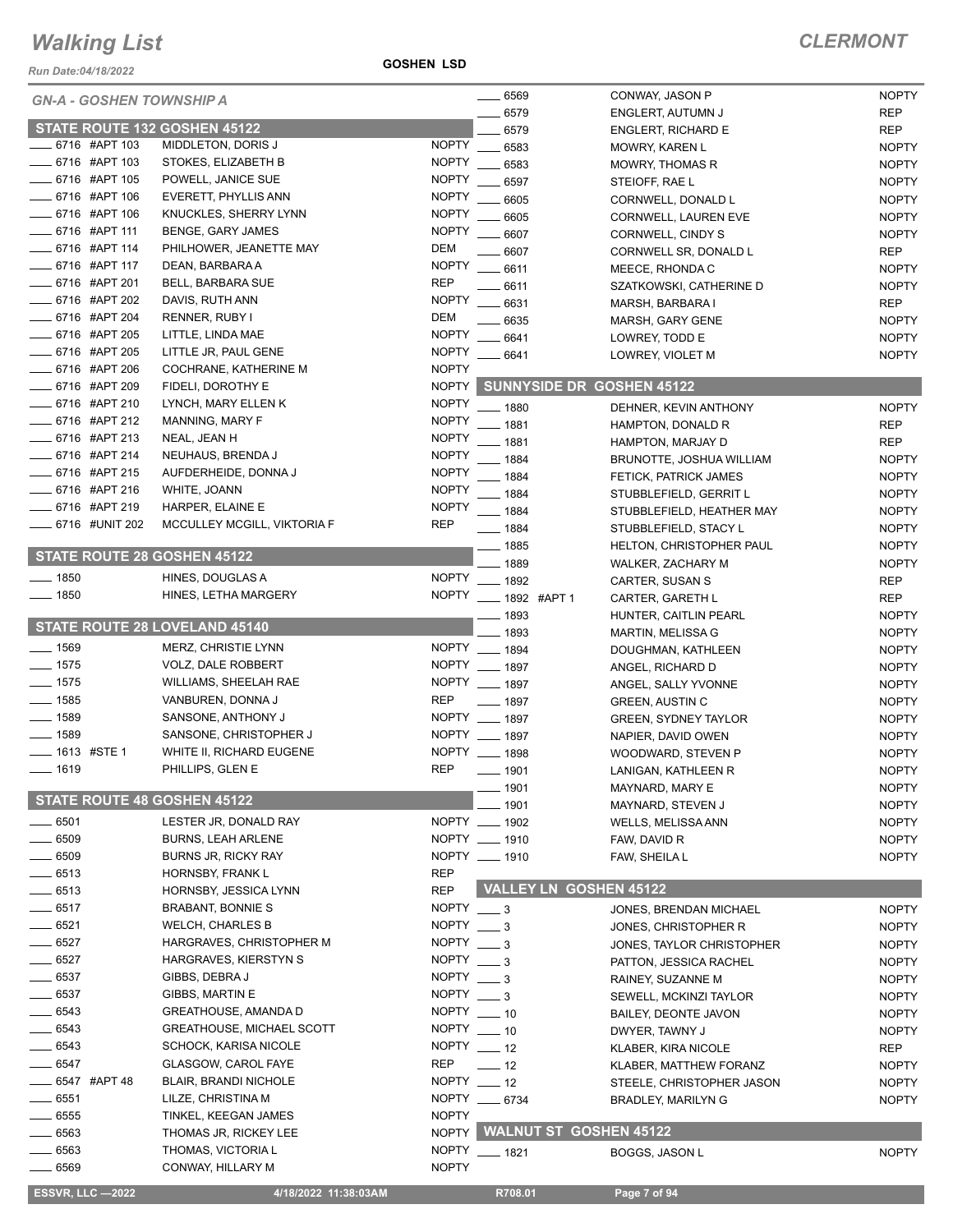*Run Date:04/18/2022*

**GOSHEN LSD**

| KUII DAIE.04⁄10⁄∠0∠∠               |                                 |              | $- 1842$                     |                                               | <b>NOPTY</b> |
|------------------------------------|---------------------------------|--------------|------------------------------|-----------------------------------------------|--------------|
| <b>GN-A - GOSHEN TOWNSHIP A</b>    |                                 |              | $- 1856$                     | <b>HARRISON, ROBERT F</b><br>HADDIX, JUSTIN A | <b>NOPTY</b> |
| <b>WALNUT ST GOSHEN 45122</b>      |                                 |              | $- 1856$                     | HADDIX, LONA RACHELLE                         | <b>NOPTY</b> |
| $- 1821$                           | BOGGS, SAMANTHA A               |              | NOPTY __ 1856                | THEIS II, DOUGLAS M                           | <b>NOPTY</b> |
| $- 1856$                           | DREWES, ASHLEY MARIE            |              | NOPTY __ 1856                | WILLIAMS, JADE RACHELLE                       | <b>NOPTY</b> |
| $- 1860$                           | STRONG, JOHN ROBERT             |              | NOPTY __ 1862                | HAYES JR, NILE                                | REP          |
| $- 1860$                           | STRONG, TERESA LYNN             |              | NOPTY __ 1874                | BIRKEMEYER, ARTHUR F                          | REP          |
| $- 1865$                           | DREWES, DANIEL ADAM             |              | NOPTY __ 1874                | PENKER JR, JAMES                              | <b>NOPTY</b> |
|                                    |                                 |              | $- 1874$                     | SCHALLER-BIRKEMEYER, SANDRA L                 | <b>REP</b>   |
| WOOD ST GOSHEN 45122               |                                 |              | $- 1900$                     | WALTER JR, HOWARD EUGENE                      | <b>NOPTY</b> |
| $- 6676$                           | SMITH, ARLEIGH DANIELLE         | <b>REP</b>   | $\frac{1}{2}$ 1900           | YARNELL, JENNIFER RENEA                       | <b>REP</b>   |
| $-6676$                            | SMITH, MELISSA K                | REP          | $\frac{1}{2}$ 1900           | YARNELL JR, JEROME PENMAN                     | <b>REP</b>   |
| $- 6676$                           | SMITH, TAYLOR ELISE             |              | NOPTY __ 1922                | BREWER, JAMES L                               | <b>REP</b>   |
| $- 6676$                           | SMITH, TROY E                   | <b>REP</b>   | $\frac{1}{2}$ 1926           | BROWN, DAVID TYLER                            | <b>NOPTY</b> |
| $- 6677$                           | LYONS, PAUL V                   | <b>REP</b>   | $- 1926$                     | <b>BROWN, TABETHA NICHOL</b>                  | <b>NOPTY</b> |
| $- 6684$                           | BRAYTON, AUSTIN JOSEPH          |              | NOPTY __ 1926                | ROSE, KARL R                                  | <b>NOPTY</b> |
| $- 6684$                           | <b>BRAYTON, MICHAEL JOSEPH</b>  |              | NOPTY __ 1930                | SIMPSON, DANNY M                              | <b>NOPTY</b> |
| $- 6687$                           | DONATHAN, CORRY W               |              | NOPTY __ 1930                | SIMPSON, SARAH NICOLE                         | <b>NOPTY</b> |
| $- 6688$                           | DOAN, BRITTANY NICHOLE          |              | NOPTY __ 1976                | YOUNG, JANET RUTH                             | <b>NOPTY</b> |
| $- 6688$                           | PATCHELL, ADAM BROOKS           |              | NOPTY __ 1976                | YOUNG, RONALD H                               | <b>NOPTY</b> |
| $- 6691$                           | DOAN, KELLY M                   |              | NOPTY __ 1990                | ANDERSON JR, GEORGE D                         | DEM          |
| $- 6691$                           | HODGES, JOHNATHAN M             |              | NOPTY __ 1990                | ANDERSON, JANICE L                            | DEM          |
| $- 6691$                           | <b>REIN, ROBERT PAUL</b>        |              | NOPTY __ 2010                | POULIN, JASON M                               | <b>NOPTY</b> |
| 6692                               | DUTLINGER, DYLAN THOMAS         |              | NOPTY __ 2010                | POULIN, STACY J                               | <b>NOPTY</b> |
| $-6692$                            | DUTLINGER, JENNIFER L           |              | NOPTY __ 2014                | HALL, MATTHEW CHRISTIAN                       | <b>NOPTY</b> |
| $- 6692$                           | DUTLINGER, RYAN L               |              | NOPTY __ 2014                | HALL, SARAH JANE                              | <b>NOPTY</b> |
| $- 6696$                           | PATTON, SUZANNE L               |              | NOPTY __ 2014                | HATFIELD, ANGELA RAE-DAWN                     | <b>NOPTY</b> |
| $- 6716$                           | STOVER, MICHAEL GENE            |              | NOPTY __ 2014                | HATFIELD, JOEY THUNDER                        | <b>NOPTY</b> |
| $- 6716$                           | STOVER, ROSA M                  |              | NOPTY __ 2016                | HUNLEY, ROBBIE JOE                            | <b>NOPTY</b> |
| $-6718$                            | DORITY, KRISTINE M              |              | NOPTY __ 2018                | HONICAN, EVERETT LANE                         | <b>NOPTY</b> |
| $- 6720$                           | COLLINS, JOHNNY N               |              | NOPTY __ 2020                | <b>JOHNSON, SARAH</b>                         | <b>NOPTY</b> |
| $- 6726$                           | <b>SCHRICHTEN, ROSEMARY</b>     |              | NOPTY __ 2020                | MCALLISTER, GREGORY JOHN                      | REP          |
| $- 6739$                           | <b>GARRETT, JENNIFER NICOLE</b> |              | NOPTY __ 2022                | GAYLORD, VICKI LYNN                           | <b>NOPTY</b> |
| $- 6739$                           | SMITH, JACOB RYAN               |              | NOPTY __ 2022                | VOGELSONG, DALE R                             | <b>NOPTY</b> |
| $- 6739$                           | SMITH, MELISSA A                |              | NOPTY __ 2032                | CUNNINGHAM, REBECCA ANN                       | <b>REP</b>   |
| $- 6741$                           | KNAPP, JONATHAN RUSSELL         |              | NOPTY __ 2036                | FAIRBANKS, CLARA M                            | DEM          |
| $-6741$                            | MEYERS, WANDA L                 |              | NOPTY __ 2036                | FAIRBANKS, JACOB K                            | <b>NOPTY</b> |
| $- 6741$                           | SMITH, LACEY M                  |              | NOPTY __ 2036                | FAIRBANKS, JOSEPH R                           | DEM          |
| $-6747$                            | KELLY, JEFFREY BRIAN            | NOPTY __     | 2068                         | JACKSON, ASHLEY N                             | <b>NOPTY</b> |
| 6764                               | KOSLOVSKY, EMILY CLARE          | NOPTY $-$    | 2068                         | JACKSON, ROBERT WAYNE                         | NOPTY        |
|                                    |                                 |              | 2080                         | <b>SCHUBERT, ROBERT E</b>                     | <b>NOPTY</b> |
| <b>WOODVILLE PIKE GOSHEN 45122</b> |                                 |              | 2080                         | SCHUBERT, TERESA L                            | <b>NOPTY</b> |
| $- 1784$                           | CARMAN, SARAH ANN               | NOPTY -      | $-2092$                      | RYAN, SHARA R                                 | <b>NOPTY</b> |
| $- 1784$                           | CARMAN, SUSAN ANN               | NOPTY -      | 2094                         | DILLEY, JEANNA LYNN                           | <b>REP</b>   |
| $-1784$                            | HARPER, RYAN P                  | <b>NOPTY</b> |                              |                                               |              |
| $- 1786$                           | REED, GERALD R                  | <b>NOPTY</b> | <b>WOODY LN GOSHEN 45122</b> |                                               |              |
| $- 1786$                           | REED, JEANICE YVON              |              | NOPTY __ 6507                | BARR, JOANNA E                                | <b>NOPTY</b> |
| $- 1792$                           | DEMARCO, BONNIE                 |              | NOPTY __ 6507                | JONES, JEFFREY L                              | <b>REP</b>   |
| $- 1792$                           | DEMARCO, RICHARD E              |              | NOPTY __ 6507                | JONES, MELINDA A                              | <b>NOPTY</b> |
| $- 1796$                           | GIRARD, CATHY A                 |              | NOPTY __ 6507                | SISSON, HELEN JEANNE                          | <b>REP</b>   |
| $- 1796$                           | <b>GIRARD, GILBERT LOUIS</b>    | <b>NOPTY</b> |                              |                                               |              |
| $- 1796$                           | GIRARD, KATIE MARIE             | <b>NOPTY</b> | <b>TOTAL: 901</b>            |                                               |              |
| $- 1820$                           | ADAMS, ERIKA NICOLE             | <b>NOPTY</b> |                              |                                               |              |
| $\frac{1}{2}$ 1822                 | HUGHETT, EDWARD W               | <b>REP</b>   |                              |                                               |              |
| $- 1822$                           | YEARY, AARON RICHARD            | <b>REP</b>   |                              |                                               |              |
| $- 1822$                           | YEARY, SHAWN CATES              | REP          |                              |                                               |              |
| $-1824$                            | STROUSS, DIANA F                | <b>NOPTY</b> |                              |                                               |              |
| $-1824$                            | STROUSS, KEVIN E                | <b>REP</b>   |                              |                                               |              |
| $-1826$                            | ONEY, BRANDON ALEXANDER         | <b>NOPTY</b> |                              |                                               |              |
| $-1826$                            | RUH, JOSHUA M                   | <b>NOPTY</b> |                              |                                               |              |
| $-1840$                            | JOHNSON, HEATHER LEA            | <b>NOPTY</b> |                              |                                               |              |
| $- 1840$                           | MOORE, KRISTOPHER EARL          | <b>NOPTY</b> |                              |                                               |              |
| $- 1842$                           | HARRISON, CHRISTINE L           | <b>NOPTY</b> |                              |                                               |              |
| <b>ESSVR, LLC -2022</b>            | 4/18/2022 11:38:03AM            |              | R708.01                      | Page 8 of 94                                  |              |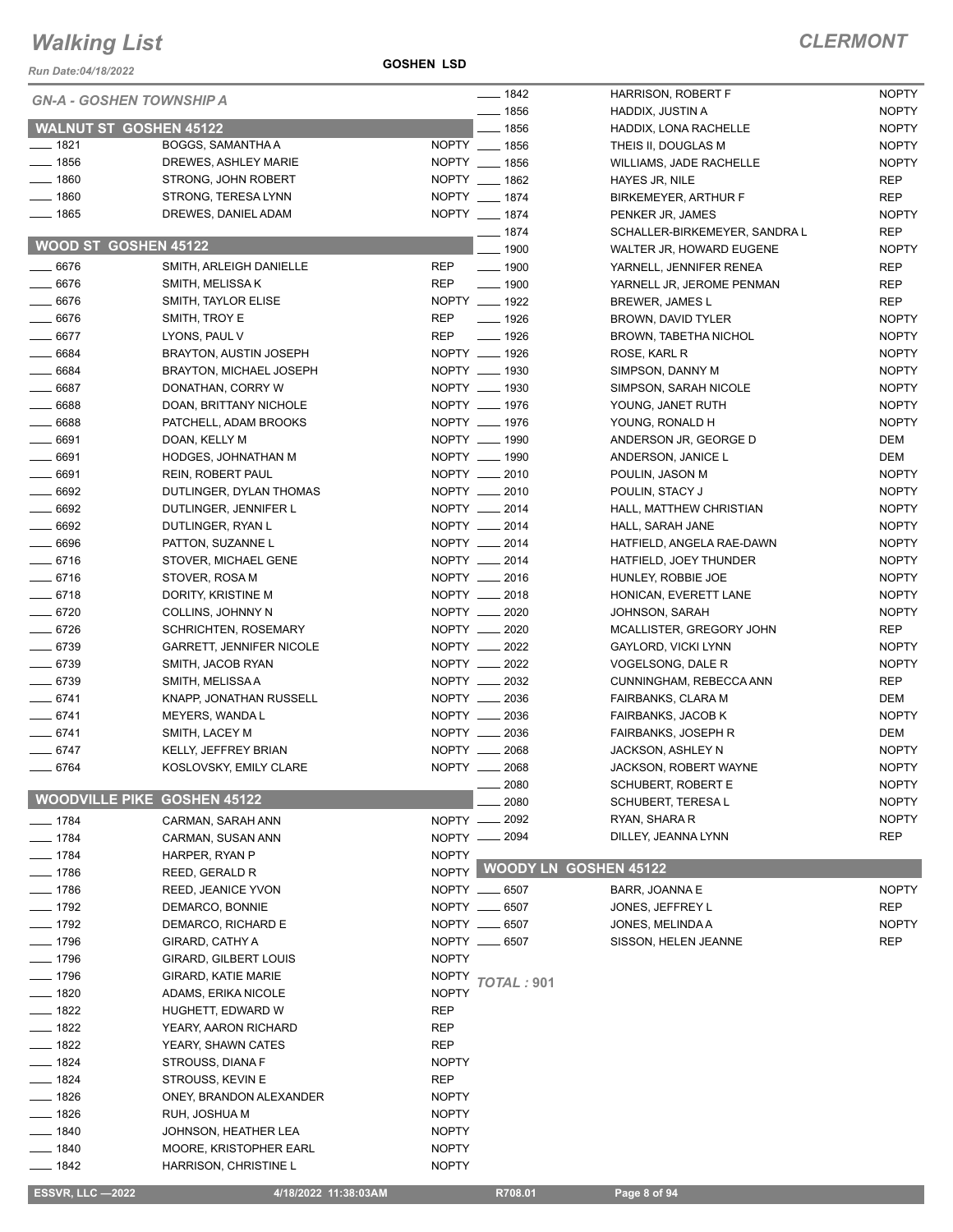*Run Date:04/18/2022*

**GOSHEN LSD**

| Run Date:04/18/2022             |                                |                             | $\frac{1}{2}$ 1070        | STRANGE, KIMBERLY K                    | <b>NOPTY</b>               |
|---------------------------------|--------------------------------|-----------------------------|---------------------------|----------------------------------------|----------------------------|
| <b>GN-B - GOSHEN TOWNSHIP B</b> |                                | $- 1071$                    | <b>CLARK III, JAMES R</b> | <b>NOPTY</b>                           |                            |
|                                 | ANGELWOOD DR GOSHEN 45122      |                             | $-1071$                   | <b>CLARK, TERRIE L</b>                 | <b>NOPTY</b>               |
| $-2182$                         | MUELLER, ANDREA N              | NOPTY <sup>-</sup>          | $-1071$                   | VOYLES, DAVID R                        | DEM                        |
| $-2182$                         | MUELLER, CAMERON LEE           | $NOPTY =$                   | - 1071                    | VOYLES, JUDITH A                       | <b>DEM</b>                 |
| $-2182$                         | MUELLER, DESTINY HANNAH        | <b>NOPTY</b>                |                           |                                        |                            |
| $-2182$                         | MUELLER, NORMAN L              | <b>REP</b>                  |                           | <b>BRYANT LN GOSHEN 45122</b>          |                            |
| $-2182$                         | MUELLER, TESLA COURTNEY        | NOPTY - 7063                |                           | SMITH, ALICIA ANNE                     | <b>REP</b>                 |
| $-2183$                         | SOWARDS, AMANDA M              | <b>NOPTY</b>                | - 7063                    | SMITH, JASON A                         | <b>REP</b>                 |
| $-2183$                         | SOWARDS, SEAN B                | NOPTY -                     | 7071                      | OTTEN, TRAVIS J                        | <b>NOPTY</b>               |
| $-2184$                         | SHIMER, DANIEL H               | <b>NOPTY</b>                |                           |                                        |                            |
| $-2184$                         | SHIMER, DONALD W               | <b>REP</b>                  | <b>COZADDALE RD</b>       | <b>GOSHEN 45122</b>                    |                            |
| $-2184$                         | SHIMER, KATHY E                | <b>REP</b>                  | $- 6788$                  | <b>GARNER, DANIEL M</b>                | <b>NOPTY</b>               |
| $-2185$                         | BRITTAIN JR, CARL C            | <b>REP</b>                  | $- 6788$                  | <b>GARNER, SHIRLEY A</b>               | <b>REP</b>                 |
| $-2185$                         | <b>BRITTAIN, STEPHANIE ANN</b> | <b>REP</b>                  | $- 6788$                  | <b>GARNER, VIRGIL M</b>                | <b>DEM</b>                 |
| $-2185$                         | ROSS, DALTON STONE             | <b>REP</b>                  | $- 6791$                  | HOWARD WARDEN, GRACE OLIVIA LUC        | <b>NOPTY</b>               |
| $-2186$                         | DLEDSOE, AUSTIN WALKER         | NOPTY -8791                 |                           | TRUAX, ADRIENE NICOLE                  | <b>NOPTY</b>               |
| $-2186$                         | <b>FAIRBANKS, TIMOTHY M</b>    | NOPTY -8791                 |                           | TRUAX, DANIEL DARRELL                  | <b>NOPTY</b>               |
| $-2186$                         | HADLEY, HEATHER ANN            | NOPTY - 6797                |                           | HEMBREE, JOHN W                        | <b>REP</b>                 |
| $-2186$                         | HADLEY, MARY ELLEN             | $NOPTY$ -                   | 6805                      | <b>BUDDE, THOMAS ANDREW</b>            | <b>REP</b>                 |
| $-2186$                         | HADLEY, TREY STEVEN            | $NOPTY$ -                   | 6805                      | FOSTER, REBECCA                        | REP                        |
| $-2187$                         | BURNS-BUEHNER, ROCHELLE R      | <b>REP</b>                  | 6805                      | FOSTER JR, RONALD L                    | <b>REP</b>                 |
| $-2188$                         | HORNE, DOUGLAS A               | <b>REP</b>                  | 6807                      | HENRY, ROBERT E                        | <b>NOPTY</b>               |
| $-2188$                         | HORNE, MARY ANN E              | $N$ OPTY $-$                | _ 6821                    | FIRKIN, ANGIE S                        | <b>NOPTY</b>               |
| $-2189$                         | FAUNCE, KAREN MAE              | NOPTY -8821                 |                           | FIRKIN, LAWRENCE HOWARD                | <b>NOPTY</b>               |
| $-2189$                         | SMITH, CLARENCE A              | NOPTY -                     | 6822                      | OAKES, OLIVIA N                        | <b>NOPTY</b>               |
| $-2190$                         | ELSNAU, ALLISON RENEE          | $NOPTY$ –                   | 6822                      | OAKES JR, RICHARD LYLE                 | <b>NOPTY</b>               |
| $-2190$                         | ELSNAU, WALTER M               | NOPTY -                     | 6823                      | <b>GROVES JR, CLARENCE A</b>           | <b>REP</b>                 |
| $-2191$                         | DOOLEY, KARLA RENEE            | $N$ OPTY $-$                | 6823                      | <b>GROVES, DEBORAH M</b>               | <b>DEM</b>                 |
| $-2192$                         | <b>TAUBKEN, TUCKER OEN</b>     | $NOPTY$ -                   | 6836                      | FINK, MICHAEL B                        | <b>REP</b>                 |
| $\frac{1}{2193}$                | DAY, DANIEL BRUCE              | <b>REP</b>                  | 6836                      | SIPES, SOPHIA                          | <b>NOPTY</b>               |
| $\frac{1}{2193}$                | DAY, REBECCA LYNN              | <b>REP</b>                  | $- 6838$<br>6838          | COLVIN, ELAINE ANDREA                  | <b>REP</b><br><b>NOPTY</b> |
| $-2194$                         | <b>MARTIN, MICHAEL WILLIAM</b> | <b>REP</b>                  | 6841                      | COLVIN, TIMOTHY S<br>FULTZ, LINDA GAIL | <b>NOPTY</b>               |
| $-2194$                         | MARTIN, TARA JOANN             | $NOPTY$ —                   | 6848                      | SMITH, TONIA L                         | <b>REP</b>                 |
| $-2195$                         | KING JR, CHARLIE               | DEM                         | 6848                      | SMITH, WAYNE A                         | <b>REP</b>                 |
| $-2195$                         | KING, ELSA E                   | NOPTY -                     | 6851                      | ATKINS, GENE RUSSELL                   | <b>NOPTY</b>               |
| $-2195$                         | TENEYCK III, JOHN W            | $N$ OPTY $\qquad$           | 6857                      | <b>GREGER, KIMBERLY ANNE</b>           | <b>REP</b>                 |
| $-2195$                         | TENEYCK, MARY JEAN             | NOPTY -                     | 6861                      | <b>BARNICKLE, TRACY MARIE</b>          | <b>NOPTY</b>               |
| $-2196$                         | MOORE, KATHERINE E             | <b>REP</b>                  | 6861                      | ROGUS, TIMOTHY E                       | <b>NOPTY</b>               |
| $-2197$                         | LAWSON, LESLIE A               | <b>NOPTY</b><br>NOPTY -8863 |                           | DONLEY, GIGI                           | <b>NOPTY</b>               |
| $- 2198$<br>$-2198$             | WALLACE, ANDREA L              | $N$ OPTY $-$                | 6863                      | DONLEY, LOGAN LOUIS                    | <b>NOPTY</b>               |
| $-2199$                         | WALLACE, BREE ALEXIS           | NOPTY -                     | 6865                      | MACO, GERALD                           | DEM                        |
| $-2199$                         | INABNITT, KATHERINE ELIZABETH  | $N$ OPTY $-$                | 6865                      | MACO, JOYCE S                          | <b>DEM</b>                 |
|                                 | <b>SHARP, KRISTI MARIE</b>     |                             | 6867                      | PYLES, KATHY A                         | <b>NOPTY</b>               |
|                                 | BLUE SKY DR GOSHEN 45122       |                             | 6867                      | PYLES, TYLER WAYNE                     | <b>NOPTY</b>               |
| $- 1011$                        | <b>BUTTS, BRANDON M</b>        | $N$ OPTY -                  | 6867                      | PYLES, VIRGINIA LEIGH                  | <b>NOPTY</b>               |
| $- 1011$                        | <b>BUTTS, REGINAK</b>          | <b>REP</b>                  | 6871                      | GOAD, DEBORAH K                        | <b>NOPTY</b>               |
| $- 1011$                        | MILLER, GERMAN ELBEN           | <b>REP</b>                  | 6871                      | SKUTCHALL, ROBB WILSON                 | <b>NOPTY</b>               |
| $- 1011$                        | MILLER, NATHANIEL C            | NOPTY -                     | 6911                      | <b>BURDICK, JULIE LYNN</b>             | <b>NOPTY</b>               |
| $- 1021$                        | BYARS, GUY FORD                | NOPTY -                     | 6911                      | STRAUSS, GORDON MACGREGOR              | <b>NOPTY</b>               |
| $\frac{1}{2}$ 1031              | HARPER, LOREN DEE              | NOPTY -                     | 6933                      | STURGILL, HAROLD DELPHUS               | REP                        |
| $- 1031$                        | NEFF, MARTIN A                 | NOPTY -                     | 6933                      | STURGILL, IRENE F                      | <b>REP</b>                 |
| $- 1031$                        | VIOX, CHANDLER ELAINE          | $NOPTY =$                   | 6937                      | VALENTINE, JAMES TOYLE                 | REP                        |
| $\frac{1}{2}$ 1031              | VIOX, CHARLES D                | <b>REP</b>                  | 6943                      | WALLACE, ADAM S                        | <b>NOPTY</b>               |
| $- 1040$                        | SCHECHTER, ANDREW M            | <b>NOPTY</b>                | 6943                      | WALLACE, AMY ELIZABETH                 | <b>NOPTY</b>               |
| $- 1041$                        | MOELLER, G WALTER              | NOPTY -                     | 6945                      | GULLEY, CAMERON JOEL                   | <b>NOPTY</b>               |
| $- 1041$                        | MOELLER, LAUREN N              | NOPTY -                     | 6945                      | GULLEY, JENNIFER LYNN                  | <b>NOPTY</b>               |
| $\frac{1}{2}$ 1041              | MOELLER, MICHELLE S            | NOPTY -                     | 6952                      | JOHNSON, LAURA L                       | <b>NOPTY</b>               |
| $- 1041$                        | MOELLER, SARAH LYNN            | NOPTY -                     | 6952                      | JOHNSON, MATTHEW WAYNE                 | <b>NOPTY</b>               |
| $- 1051$                        | HEDRICK, CHAD ALLEN            | <b>REP</b>                  | 6955                      | RIEG, DANIEL JOSPEH                    | <b>NOPTY</b>               |
| $- 1051$                        | <b>SWEET HEDRICK, FOREVER</b>  | <b>REP</b>                  | 6955                      | SPENCER, BILL HARRISON                 | <b>NOPTY</b>               |
|                                 |                                |                             | 6955                      | SPENCER, CHARLENE ELIZABETH            | <b>NOPTY</b>               |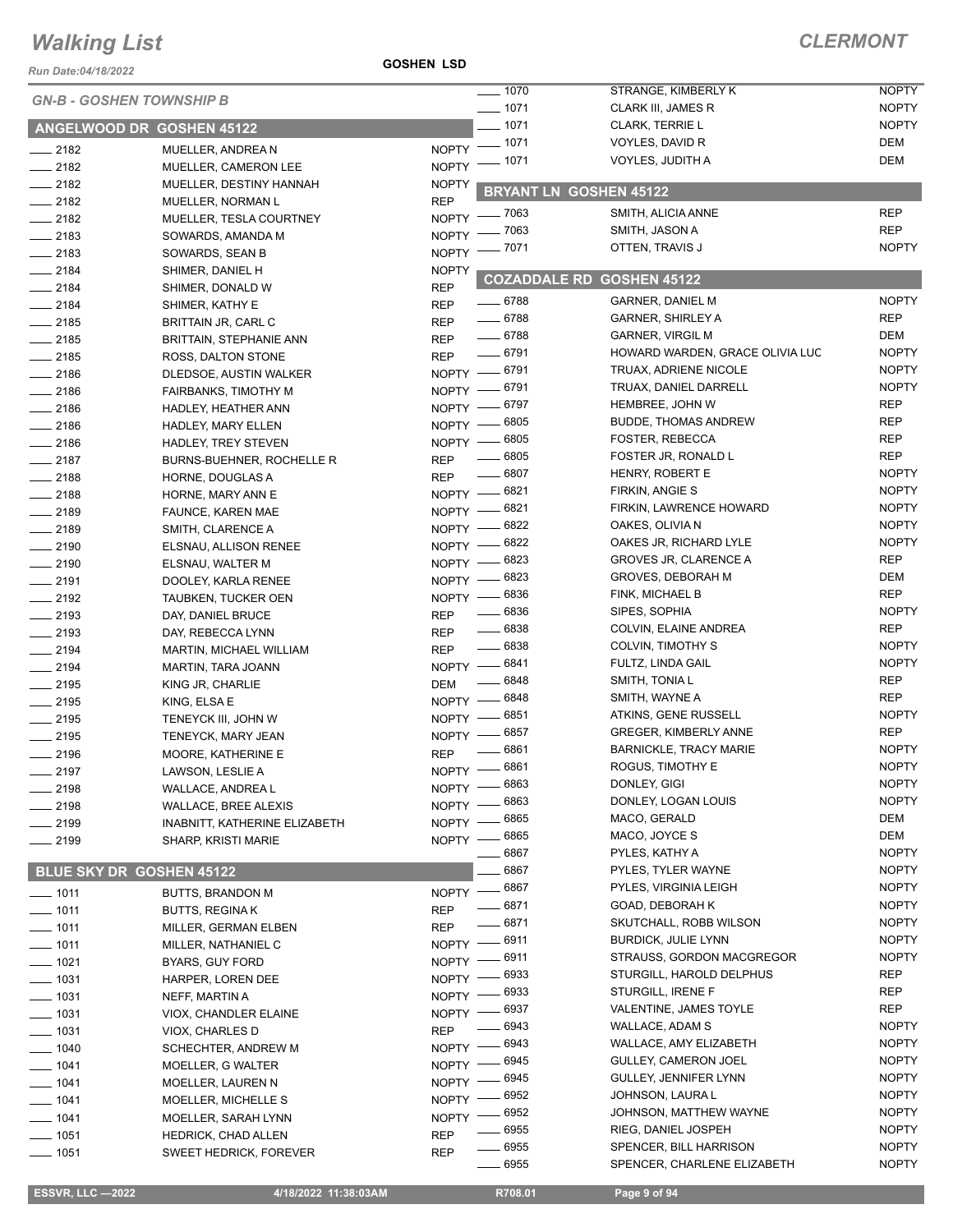*Run Date:04/18/2022*

#### **GOSHEN LSD**

| <i><b>GN-B - GOSHEN TOWNSHIP B</b></i> |                                 |              | <b>EDENTON PLEASANT PLAIN RD PLEASANT PLAIN 45162</b> |                             |                                        |                              |
|----------------------------------------|---------------------------------|--------------|-------------------------------------------------------|-----------------------------|----------------------------------------|------------------------------|
|                                        |                                 |              | - 7265                                                |                             | HARVILLE, TAMMY MAIRE                  | <b>NOPTY</b>                 |
| <b>COZADDALE RD GOSHEN 45122</b>       |                                 |              | 7265                                                  |                             | <b>MCMANIS, JAMES W</b>                | <b>NOPTY</b>                 |
| 6955                                   | SPENCER, MICHAEL A              | <b>NOPTY</b> |                                                       | 7265 #APT 1                 | SMITH, KEVIN GREGORY                   | <b>NOPTY</b>                 |
| $-6958$                                | WHITLEY, AMBER M                | <b>NOPTY</b> | 7267                                                  |                             | <b>MYERS, APRIL LYNNE</b>              | <b>NOPTY</b>                 |
| $-6958$                                | WHITLEY, ANDREW W               | <b>NOPTY</b> | . 7273                                                |                             | <b>BARTON, ARNOLD G</b>                | <b>NOPTY</b>                 |
| $-6959$                                | MCCOY JR, ROBERT H              | <b>NOPTY</b> | $-7273$                                               |                             | <b>BARTON, ELDENE</b>                  | <b>NOPTY</b>                 |
| $\frac{1}{2}$ 6959                     | MCCOY III, TYLER R              | <b>NOPTY</b> |                                                       |                             |                                        |                              |
| $-6960$                                | <b>WEISS, CHRISTINA M</b>       | <b>NOPTY</b> |                                                       | FREY RD GOSHEN 45122        |                                        |                              |
| $- 7001$                               | HAYNES, PHILLIP EDDIE           | <b>NOPTY</b> | 7250                                                  |                             | POFF JR, DANNY L                       | <b>NOPTY</b>                 |
| $- 7001$                               | HAYNES, TAMMY J                 | <b>NOPTY</b> | 7250                                                  |                             | POFF, JESSICA N                        | <b>NOPTY</b>                 |
| $- 7005$                               | <b>MYERS, JENNIFER FRANCES</b>  | <b>NOPTY</b> | 7263                                                  |                             | NEFF, ARIANA DANIELLE                  | <b>NOPTY</b>                 |
| $-7005$                                | MYERS, MICHAEL DAVID            | <b>NOPTY</b> | 7263                                                  |                             | WHITNEY, ROENICK NEIL                  | <b>NOPTY</b>                 |
| $-7061$                                | LAWSON, LONNIE W                | <b>REP</b>   | 7270                                                  |                             | <b>BREWSAUGH, HEATHER N</b>            | <b>NOPTY</b>                 |
| $- 7063$                               | CHILDS, EMILY R                 | <b>NOPTY</b> | 7270                                                  |                             | <b>BREWSAUGH, KYLE ANTHONY</b>         | <b>NOPTY</b>                 |
| $-7063$                                | CHILDS, RACHELLE D              | <b>NOPTY</b> | 7271                                                  |                             | ESTELL, CHARLENE                       | DEM                          |
| $- 7063$                               | CLEMONS, TYLER C                | <b>NOPTY</b> | 7271                                                  |                             | <b>ESTELL, RICHARD L</b>               | DEM                          |
| $- 7065$                               | <b>CULLUM, ANDREW WILLIAM</b>   | <b>NOPTY</b> | 7272                                                  |                             | TUCKER, DOUGLAS MICHAEL                | <b>NOPTY</b>                 |
| $-7065$                                | CULLUM, COURTNEY GAYNELL        | <b>NOPTY</b> | 7275                                                  |                             | <b>TEYSSIER, ELIANE HELENE</b>         | <b>NOPTY</b>                 |
| $-7067$                                | CLOCK, CHRIS J                  | <b>REP</b>   |                                                       |                             |                                        |                              |
| $- 7067$                               | <b>CLOCK, DORIS M</b>           | <b>NOPTY</b> |                                                       | <b>GAIL LN GOSHEN 45122</b> |                                        |                              |
| $- 7067$                               | <b>CLOCK, KYLE CHRISTOPHER</b>  | <b>NOPTY</b> | 1220                                                  |                             | THOMS, JAMES L                         | <b>NOPTY</b>                 |
| $- 7069$                               | COLE, TAWNYA J                  | <b>NOPTY</b> | 1220                                                  |                             | THOMS, NINA CARMEN                     | <b>NOPTY</b>                 |
| $- 7071$                               | MURPHY, RALPH E                 | <b>REP</b>   | 1227                                                  |                             | FOSTER, ANDREA DAYON                   | <b>NOPTY</b>                 |
| $- 7079$                               | BOESPFLUG, BRANDON MICHAEL SLO/ | <b>NOPTY</b> | 1227                                                  |                             | <b>FOSTER, SANDRA LEE</b>              | <b>REP</b>                   |
| $- 7079$                               | BOESPFLUG, CHELSEY ANN          | <b>NOPTY</b> | 1230                                                  |                             | CONLEY LONG, YVONDA L                  | <b>REP</b>                   |
| $- 7079$                               | LUTTERBIE, CHRISTINE R          | <b>NOPTY</b> | 1230                                                  |                             |                                        | <b>NOPTY</b>                 |
| $- 7079$                               | LUTTERBIE JR, RONALD W          | <b>NOPTY</b> |                                                       |                             | HALL, JENNA LIN                        | <b>REP</b>                   |
| $-7093$                                | RUMKE, RAYMOND D                | <b>NOPTY</b> | 1230                                                  |                             | LONG, CHRISTOPHER ALLAN                |                              |
| $- 7096$                               | FINLEY, JENNIFER LAUREN         | <b>NOPTY</b> | 1230                                                  |                             | MEEHAN, KELLIE MICHELE                 | <b>NOPTY</b>                 |
| $- 7096$                               | <b>HICKS, THERESA M</b>         | <b>REP</b>   | 1240                                                  |                             | HOLLAN, MIRIAM L                       | <b>NOPTY</b>                 |
| $- 7099$                               | BAUMANN, MARTHA G               | <b>NOPTY</b> | 1240                                                  |                             | <b>HOPKINS, SHERRY</b>                 | <b>NOPTY</b>                 |
| $- 7105$                               | PAYNE, ERIKA KATHERINE          | <b>NOPTY</b> |                                                       |                             | <b>GAYNOR RD GOSHEN 45122</b>          |                              |
| $- 7111$                               | CLARK, BRUCE A                  | <b>NOPTY</b> |                                                       |                             |                                        |                              |
| $- 7115$                               | NEAL, DAVID A                   | <b>NOPTY</b> | 6794                                                  |                             | SEABOLT, DIANE L                       | <b>DEM</b>                   |
| $- 7117$                               | STONEROCK, JASON ALLEN          | <b>NOPTY</b> | 6794                                                  |                             | SEABOLT, JOSEPH EDMAN                  | DEM                          |
| $- 7121$                               | <b>BROCK, CAROL ANN</b>         | <b>NOPTY</b> | 6808                                                  |                             | HARP, ARIC ANTHONY                     | <b>NOPTY</b>                 |
| $- 7121$                               | KILBURN, HAROLD                 | <b>NOPTY</b> | 6808                                                  |                             | HARP, JEANNIE G                        | <b>NOPTY</b>                 |
| $- 7131$                               | <b>GERHARDT, RICHARD</b>        | <b>NOPTY</b> | 6808                                                  |                             | HARP, MAX ALEXANDER                    | <b>NOPTY</b>                 |
| $-7137$                                | LEE, BRENDA                     | <b>NOPTY</b> | 6808                                                  |                             | HARP, RUSTY L                          | <b>NOPTY</b>                 |
| $- 7156$                               | CRAIG, CARISSA MICHELLE         | <b>NOPTY</b> | 6808                                                  |                             | HARP, ZACHARY LEE                      | <b>NOPTY</b>                 |
|                                        |                                 | <b>NOPTY</b> | 6820                                                  |                             | MCMULLIN, DIANE MARIE                  | <b>NOPTY</b>                 |
| ____ 7158                              | <b>GRAZIANO, BENJAMIN S</b>     |              | 6820                                                  |                             | MCMULLIN, KEVIN LEE                    | <b>NOPTY</b>                 |
| $- 7158$                               | <b>SCHMITT, STEPHANIE MARIE</b> | <b>NOPTY</b> | 6840                                                  |                             | DOLEZAL, KATHY L                       | <b>NOPTY</b>                 |
| <b>DAVIN DR GOSHEN 45122</b>           |                                 |              | 6842                                                  |                             | FELDHUES, EMILIE NOELLE                | <b>NOPTY</b>                 |
|                                        |                                 |              | 6842                                                  |                             | FELDHUES, MATTHEW J                    | <b>NOPTY</b>                 |
| $\frac{1}{2}$ 1852                     | PREWITT, DENNIS KEITH           | REP          | 6842                                                  |                             | GARCIA, ALBERTO GABRIEL JEFFREY        | <b>NOPTY</b>                 |
| ___ 1852                               | PREWITT, ROBIN LYNNE            | <b>NOPTY</b> | 6850                                                  |                             | CALLAHAN, ANDREA E                     | REP                          |
| $-1856$                                | HANAVAN, CAEL PATRICK           | <b>NOPTY</b> | 6850                                                  |                             | CALLAHAN, ERIN MICHELLE                | <b>REP</b>                   |
| $-1856$                                | HANAVAN, EMMA NICOLE            | <b>NOPTY</b> | 6850                                                  |                             | CALLAHAN, ETHEN E                      | <b>NOPTY</b>                 |
| $-1856$                                | HANAVAN, LIAM MICHAEL           | <b>NOPTY</b> | 6850                                                  |                             | CALLAHAN, SHAWN PATRICK                | <b>NOPTY</b>                 |
| $- 1856$                               | HANAVAN JR, ROBERT E            | <b>NOPTY</b> | 6850                                                  |                             | CALLAHAN, TIMOTHY S                    | <b>REP</b>                   |
| $- 1856$                               | HANAVAN, TUESDAY M              | <b>NOPTY</b> | 6868                                                  |                             | MEYER, SANDRA L                        | <b>NOPTY</b>                 |
| $- 1856$                               | MORRIS, JAMES MICHAEL           | REP          | 6883                                                  |                             | FILBRUN, AUTUMN MACALA                 | <b>NOPTY</b>                 |
| $- 1860$                               | CRAMER, CHAD A                  | REP          | 6883                                                  |                             | NEWBY, HANNA MARIE                     | <b>NOPTY</b>                 |
| $-1860$                                | <b>CRAMER, ELISABETH MARIE</b>  | REP          | 6883                                                  |                             | NEWBY, JOHN ROBERT                     | <b>NOPTY</b>                 |
| $- 1860$                               | <b>CRAMER, SAMUEL ALLEN</b>     | REP          | 6936                                                  |                             | TARTER, CONNIE IRENE                   | REP                          |
| $- 1860$                               | CRAMER, VASHTI LYNN             | REP          | 6936                                                  |                             | TARTER, ELSIE J                        | REP                          |
| $- 1864$                               | DILLION, WILLIAM JOSEPH         | <b>NOPTY</b> | 6950                                                  |                             |                                        | REP                          |
| $- 1864$                               | DILLION JR, WILLIAM JOSEPH      | <b>NOPTY</b> | 6950                                                  |                             | BURCHENAL-HUBER, ANDREA S              | <b>NOPTY</b>                 |
| _ 1868                                 |                                 |              |                                                       |                             | HUBER, CHARLES H                       |                              |
|                                        | PATTON, AUDREY L                | <b>NOPTY</b> |                                                       |                             |                                        |                              |
| $-1868$                                | PATTON, FRANK                   | <b>NOPTY</b> | 6950                                                  |                             | HUBER JR, WILLIAM E                    | REP                          |
| $-1872$                                | OCONNELL, JAMIE LYN             | <b>NOPTY</b> | 6955<br>6955                                          |                             | FREDERICK, MICAH P<br>MOORE, CADENCE M | <b>NOPTY</b><br><b>NOPTY</b> |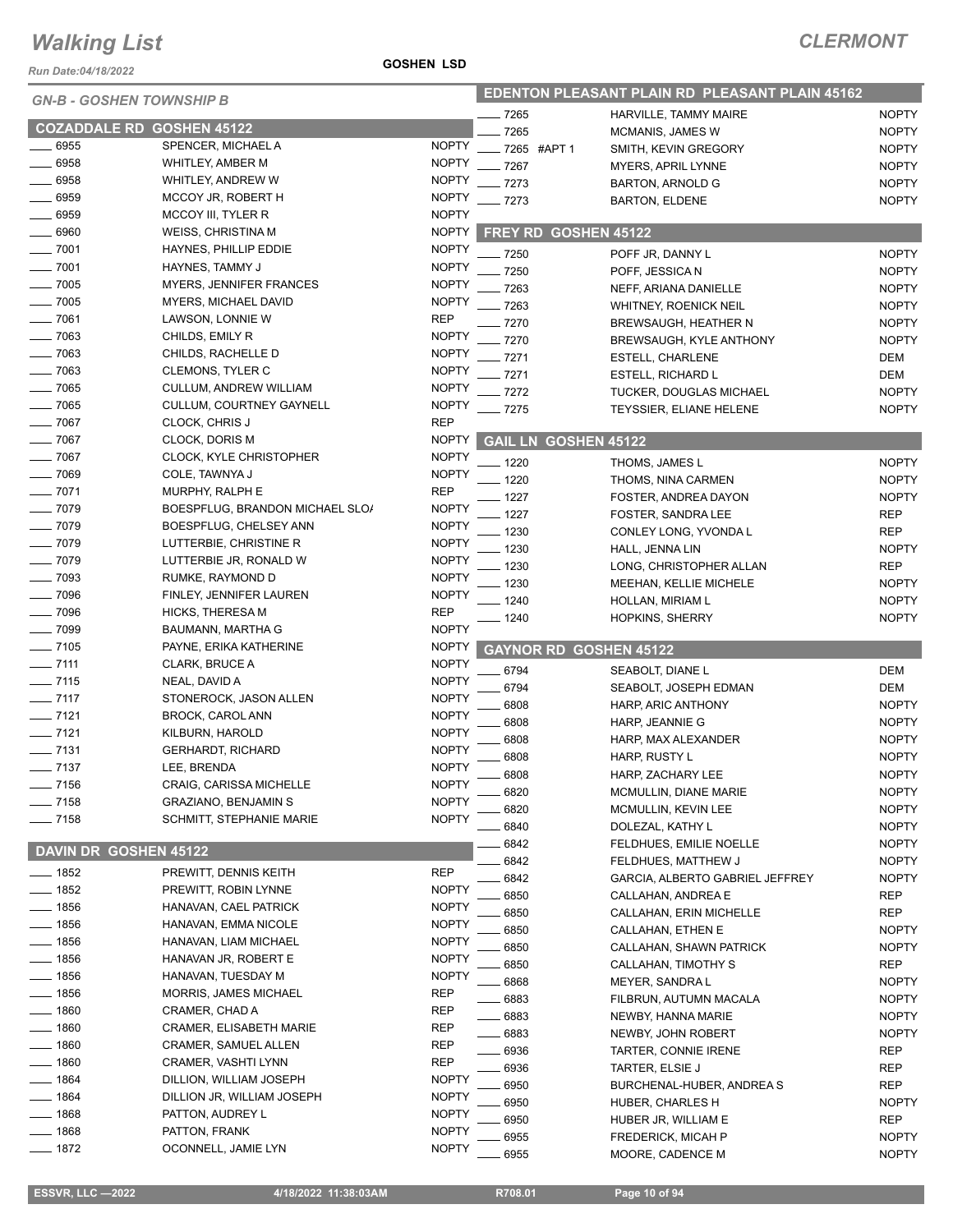*Run Date:04/18/2022*

**GOSHEN LSD**

٠

|                    | <b>GN-B - GOSHEN TOWNSHIP B</b> | $- 6903$                         | STANAFORD, WARREN DALE    | <b>REP</b>   |
|--------------------|---------------------------------|----------------------------------|---------------------------|--------------|
|                    |                                 | $- 6905$                         | THREM, CHRISTIAN H        | <b>NOPTY</b> |
|                    | <b>GAYNOR RD GOSHEN 45122</b>   | 6905                             | THREM, ELAINE MARIE       | REP          |
| $-6955$            | MOORE, CYNTHIA L                | NOPTY __ 6905                    | THREM, HEATH N            | <b>REP</b>   |
| $-6972$            | ALLEN, BARBARA A                | NOPTY __ 6907                    | NEAL, MARY LOU            | <b>NOPTY</b> |
| $-6972$            | ALLEN, NORMAN L                 | NOPTY __ 6911                    | SWIGER, JAMES A           | <b>NOPTY</b> |
| $-6972$            | KING, CARLA L                   | NOPTY __ 6914                    | ROSIC, DONNA L            | REP          |
| $- 6972$           | KING, JAYSEN R                  | NOPTY __ 6914                    | ROSIC, JIM R              | REP          |
| $-6972$            | KING, RANDALL S                 | NOPTY __ 6915                    | HURST, GARY N             | <b>NOPTY</b> |
| $- 6980$           | COLEMAN, ALISON KATHLEEN YANO   | DEM                              |                           |              |
| $\frac{1}{2}$ 6980 | COLEMAN, SETH CHRISTIAN         | $-6915$<br>DEM                   | PERRY, SHANNON RENEE      | <b>NOPTY</b> |
|                    |                                 | $- 6918$                         | PHILLIPS, LEONARD C       | <b>NOPTY</b> |
| $- 6980$           | <b>GREGORY, NATALIE SUE</b>     | NOPTY __ 6918                    | PHILLIPS, MARY BETH       | <b>REP</b>   |
| $-6985$            | TEFEND, LINDA K                 | NOPTY __ 6918                    | WANDSTRAT, SARAH NICHOLE  | <b>NOPTY</b> |
| $- 6985$           | TEFEND, MARK B                  | NOPTY __ 6918                    | WANDSTRAT, STEPHEN G      | REP          |
|                    |                                 | $- 6923$                         | <b>KROENER, BRADLY S</b>  | <b>NOPTY</b> |
|                    | GIBSON RD GOSHEN 45122          | 6927                             | MOORE, JACOB CHARLES      | <b>NOPTY</b> |
| $- 1443$           | GILBERT, DANNY D                | NOPTY __ 6927                    | MOORE, JASON C            | REP          |
| $- 1445$           | WILSON, CAL T                   | $- 6927$<br>DEM                  | MOORE, MICHELLE L         | <b>NOPTY</b> |
| $- 1445$           | <b>WILSON, ROSE M</b>           | $- 6927$<br><b>DEM</b>           | MOORE, TRAVIS WESELY      | <b>NOPTY</b> |
| $- 1493$           | ESTEP, MATTHEW PAUL             | NOPTY __ 6931                    | LACHUT, PATRICK MASON     | <b>NOPTY</b> |
| $- 1493$           | YEARY, JONATHAN LUKE            | $\frac{1}{2}$ 6931<br><b>REP</b> | NAVARRO, JENNIFER C       | <b>NOPTY</b> |
| $- 1493$           | YEARY, MELISSA L                | <b>REP</b><br>$\frac{1}{2}$ 6935 | PERKINS, JUSTIN S         | <b>NOPTY</b> |
| $- 1493$           | YEARY, MICHAEL DENTON           | <b>REP</b><br>$- 6935$           | PERKINS, LAURA M          | <b>NOPTY</b> |
| $- 1493$           | YEARY, ZACHARY                  | NOPTY __ 6939                    | BELL, KEVIN JOSEPH        | <b>NOPTY</b> |
| $- 1501$           |                                 | NOPTY __ 6939                    |                           | <b>REP</b>   |
|                    | <b>HOGUE JR, RICHARD</b>        |                                  | TURNER, GARY P            |              |
| $\frac{1}{2}$ 1501 | HOGUE, RUTH M                   | NOPTY __ 6942                    | RIFE, BRIDGET ANNE        | <b>NOPTY</b> |
| $- 1501$           | HOGUE, TARA L                   | NOPTY __ 6942                    | RIFE, CHRISTOPHER SEAN    | <b>NOPTY</b> |
| $\frac{1}{2}$ 1501 | MINK YEARY, KIMBERLY A          | NOPTY __ 6943                    | STEELE, AMY LYNN          | <b>NOPTY</b> |
| $- 1501$           | YEARY, ANTHONY L                | NOPTY __ 6943                    | TURNER, DAVID W           | <b>NOPTY</b> |
| $- 1509$           | <b>JOLLY, EMILY H</b>           | NOPTY __ 6943                    | TURNER, JILL W            | <b>NOPTY</b> |
| $- 1509$           | MCGLONE, JOYCE L                | <b>REP</b><br>$- 6944$           | HOWARD, BARBARA J         | <b>NOPTY</b> |
| $- 1509$           | WEITLAUF, TIMOTHY MICHAEL       | NOPTY __ 6945                    | CHMURA, YVONNE            | <b>NOPTY</b> |
| $- 1521$           | LOPATYNSKI, JOSEPH J            | $\frac{1}{2}$ 6945<br>DEM        | SUTTON, VELMA DARLENE     | <b>NOPTY</b> |
| $- 1521$           | LOPATYNSKI, SHARON L            | NOPTY __ 6947                    | ROBINSON JR, DAVEY LEE    | <b>NOPTY</b> |
| $- 1521$           | ZANDI, TARA L                   | NOPTY __ 6947                    | ROBINSON, SANDRA LEE      | REP          |
|                    |                                 | 6947                             | ROBINSON, ZACHARY THOMAS  | <b>REP</b>   |
|                    | <b>GOSHEN RD GOSHEN 45122</b>   | 6949                             | POLING, LINDA FAYE        | <b>NOPTY</b> |
| $-6874$            | YOUNG, RENE M                   | NOPTY -6950                      | HUBER, DANIEL R           | <b>NOPTY</b> |
| $-6878$            | MOORE, THOMAS EDWARD            | NOPTY __ 6950                    | VALDEZ, DANIEL FORREST    | <b>NOPTY</b> |
|                    |                                 | NOPTY __ 6950                    | VALDEZ HUBER, ALLEAN M    | <b>NOPTY</b> |
| $- 6878$           | PETERS, SARAH ELIZABETH         |                                  |                           |              |
| - 6878             | PETERS, WILLARD E               | $\frac{1}{2}$ 6952<br><b>REP</b> | FRYE, LISA DAWN           | <b>NOPTY</b> |
| .6882              | DEMARA, LUIS F                  | NOPTY __ 6952                    | RICHARDSON, WALTER ALFRED | <b>NOPTY</b> |
| ____ 6884          | SHOEMAKER, SAMANTHA L           | NOPTY __ 6954                    | ROSE, JOEY L              | <b>NOPTY</b> |
| $- 6884$           | SHOEMAKER, TIMOTHY J            | NOPTY __ 6956 #UNIT A            | BRANHAM, DARRELL R        | <b>NOPTY</b> |
| __ 6891            | CARPER, ROBERT G                | NOPTY __ 6958                    | HUMPHRIES, MELISSA DAWN   | <b>NOPTY</b> |
| <u>——</u> 6891     | HOLTSCHULTE, JANINE LORNA       | NOPTY __ 6958                    | <b>HUMPHRIES, MICHAEL</b> | <b>NOPTY</b> |
| $-6892$            | MCGUIRE, MAXINE R               | NOPTY __ 6958                    | SIRK, DYLAN PAUL          | <b>NOPTY</b> |
| _ 6893             | <b>MASON, TIMOTHY H</b>         | $\frac{1}{2}$ 6960<br>DEM        | <b>FOSTER, NANNIE BEE</b> | REP          |
| 6894               | MCINTYRE SR, JACK L             | NOPTY __ 6960                    | FOSTER II, ROBERT DARRELL | REP          |
| 6894               | MCINTYRE, SUSAN ELIZABETH       | NOPTY __ 6962                    | FOSTER BUNDY, BEVERLY E   | <b>NOPTY</b> |
| $-6895$            | <b>GATLIFF, CONNOR L</b>        | NOPTY __ 6963                    | SMALLWOOD, AMY M          | <b>NOPTY</b> |
| $-6895$            | <b>GATLIFF, LISA LOUISE</b>     | NOPTY __ 6963                    | SMALLWOOD, MATTHEW L      | <b>NOPTY</b> |
|                    |                                 | NOPTY -6963                      | STEMMER, CHERI            | <b>NOPTY</b> |
| _ 6895             | <b>GATLIFF, MAUREEN</b>         |                                  |                           |              |
| _ 6895             | <b>GATLIFF, STEPHEN D</b>       | NOPTY __ 6963                    | STEMMER, KURT J           | <b>NOPTY</b> |
| $-6897$            | CALLAHAN, BRYAN THOMAS          | NOPTY __ 6968                    | MORRIS, BRIDGETT E        | <b>NOPTY</b> |
| ____ 6897          | CALLAHAN, DANIEL T              | NOPTY __ 6968                    | MORRIS, ROBERT ANTHONY    | <b>NOPTY</b> |
| $- 6897$           | CALLAHAN, SHERRY D              | NOPTY __ 6970                    | GABBARD, GLENDA A         | <b>NOPTY</b> |
| _ 6898             | ELAM, AMBER NICOLE              | NOPTY __ 6970                    | MURRAY JR, CHARLES E      | <b>NOPTY</b> |
| $\_\_6898$         | ELAM, ANTHONY ALLEN             | NOPTY __ 6971                    | ASHCRAFT, ANGIE LYNN      | <b>NOPTY</b> |
| _ 6898             | ELAM, CHANEL LYN                | NOPTY __ 6971                    | ASHCRAFT, BROOKE TAYLOR   | <b>NOPTY</b> |
| _ 6899             | DUFFY, LAUREN ASHLEY            | NOPTY __ 6971                    | ASHCRAFT, JOHN DYLAN      | <b>NOPTY</b> |
| 6899               | DUFFY, NICHOLAS JOHNSON         | NOPTY __ 6971                    | ASHCRAFT, JOHN LAWRENCE   | <b>NOPTY</b> |
| . 6903             | PERKINS, M GALE                 | $- 6972$<br><b>REP</b>           | MILLER, JOSIE L           | <b>NOPTY</b> |
|                    |                                 |                                  |                           |              |

**ESSVR, LLC -2022** 4/18/2022 11:38:03AM R708.01 Page 11 of 94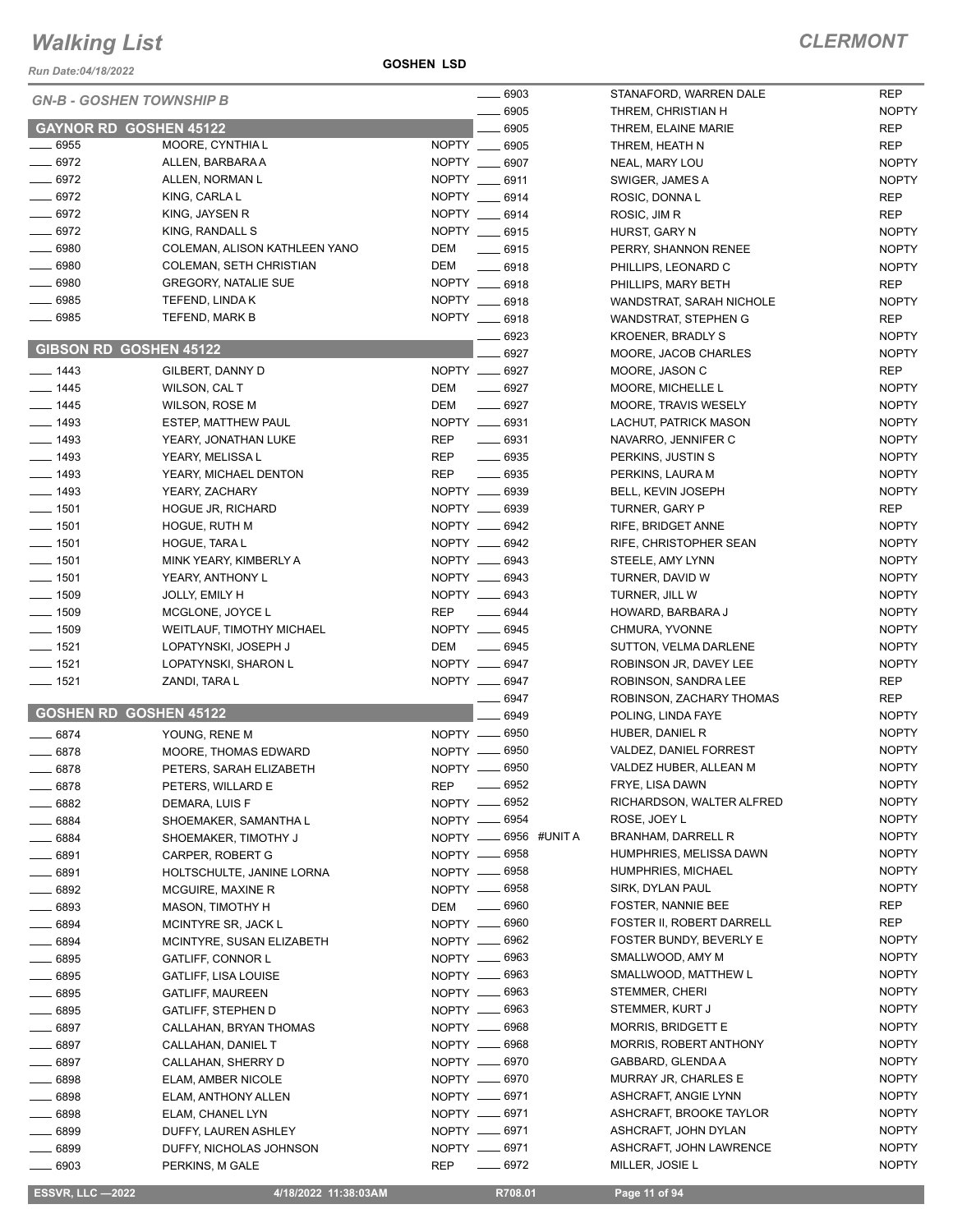*Run Date:04/18/2022*

| <b>GN-B - GOSHEN TOWNSHIP B</b> |                              | $- 7129$                                           | RAY, SETH M                 | <b>NOPTY</b> |
|---------------------------------|------------------------------|----------------------------------------------------|-----------------------------|--------------|
|                                 |                              | $-7131$                                            | FOX, PATRICIA A             | <b>REP</b>   |
| <b>GOSHEN RD GOSHEN 45122</b>   |                              | $-7131$                                            | FOX, WAYNE E                | <b>REP</b>   |
| $- 6974$                        | FRIEDRICH, ERNST CARL        | NOPTY - 7133                                       | COOMER, JERRY D             | <b>REP</b>   |
| $- 6977$                        | <b>BAYS, MARK DARRIN</b>     | $\frac{1}{2}$ 7133<br>REP                          | COOMER, LINDA L             | <b>REP</b>   |
| $- 6977$                        | BAYS, SARA JANEEN            | $\frac{1}{2}$ 7136<br>REP                          | WALKER, BRIAN A             | <b>DEM</b>   |
| $- 6978$                        | NIPPERT, BEVERLY A           | $\frac{1}{2}$ 7136<br>REP                          | WALKER, WANDA S             | <b>NOPTY</b> |
| $- 6979$                        | DUNN, CURTIS OWEN            | NOPTY - 7138                                       | FLYNN, CODY JOE             | <b>NOPTY</b> |
| $- 6979$                        | ROSE, HAZEL I                | NOPTY - 7138                                       | FLYNN, ELISA JO             | <b>NOPTY</b> |
| $- 6984$                        | FLEMING, MICHELE R           | NOPTY __ 7139                                      | DAVIDSON, CONSTANCE E       | <b>REP</b>   |
| $- 6984$                        | SETTLE, JOHN G               | NOPTY - 7139                                       | DAVIDSON, DAVID W           | <b>REP</b>   |
| $- 6984$                        | SUDDARTH, TASHA L            | NOPTY __ 7139                                      | DAVIDSON, JOSHUA THOMAS     | <b>NOPTY</b> |
| $- 6988$                        | RAISOR, KYLER WESLIN         | NOPTY - 7141                                       | CONWAY, JOHN J              | <b>NOPTY</b> |
| $- 6989$                        | PATRICK, SANDRA K            | NOPTY -7141                                        | WISE, JUSTIN RAYMOND        | <b>NOPTY</b> |
| $- 6989$                        | RAYBURN, MICHAEL B           | NOPTY __ 7142                                      | BERTRAM, ROSA L             | <b>NOPTY</b> |
| $- 6992$                        | CORDELL, ANGEL M             | NOPTY -7142                                        | BERTRAM, WILLIAM H          | <b>NOPTY</b> |
| $\frac{1}{2}$ 6992              | CORDELL, BARNEEN             | REP __ 7145                                        | KUWATCH, KIMBERLY S         | <b>NOPTY</b> |
| $-6992$                         | CORDELL, HAROLD D            | $\frac{1}{2}$ 7145<br><b>REP</b>                   | KUWATCH, MICHAEL            | <b>NOPTY</b> |
| $\frac{1}{2}$ 6992              | ROWE, CHARLES A              | NOPTY __ 7148                                      | RAUH JR, JERRY RAY          | <b>NOPTY</b> |
| $- 6993$                        | GRANT, JERRY D               | NOPTY __ 7153                                      | BAUER, PAUL WILLIAM         | <b>NOPTY</b> |
| $- 6994$                        | ROSS, CHARLENE               | DEM __ 7153                                        | PALMER, RYAN M              | <b>NOPTY</b> |
| $- 6994$                        | ROSS, KEVIN                  | NOPTY __ 7160                                      | <b>GRAPEVINE, ALLEN L</b>   | <b>DEM</b>   |
| $- 6994$                        | ROSS, WILLIAM G              | DEM - 7160                                         | <b>GRAPEVINE, PAULA J</b>   | DEM          |
| $- 7001$                        | OAKS, CODY STEPHEN           | NOPTY -7161                                        | WALLIN, LINDA F             | REP          |
| $- 7001$                        | OAKS, COURTNEY ANN           | NOPTY __ 7162                                      | MASON, CAROL A              | <b>NOPTY</b> |
| $- 7003$                        | NELSON, COURTNEY E           | NOPTY __ 7162                                      | MASON, JOHN E               | <b>NOPTY</b> |
| $- 7003$                        | NELSON, JACOB MARSHALL       | NOPTY __ 7176                                      | HONAKER JR, GEORGE          | <b>NOPTY</b> |
| $- 7003$                        | NICHOLS, LISA G              | NOPTY __ 7176                                      | HONAKER, JANET L            | <b>NOPTY</b> |
| $- 7003$                        | NICHOLS, NORMAN D            | NOPTY - 7188                                       | FRITZ, DENA HANDLER         | <b>REP</b>   |
| $- 7009$                        | HAVILLE, MARIAH ROSE         | NOPTY __ 7188                                      | FRITZ, PAUL EDWARD          | <b>REP</b>   |
| $- 7011$                        | MINDUM, CARL S               | NOPTY - 7191                                       | COOK, JODY L                | <b>NOPTY</b> |
| $\frac{1}{2}$ 7013              | COOK, TEEA MARIE             | DEM __ 7194                                        | POPP, ALLISON MACKENZIE     | <b>DEM</b>   |
| $- 7015$                        | MINDUM, CONNIE L             | NOPTY __ 7194                                      | POPP, KATHLEEN ANNETTE      | <b>NOPTY</b> |
| $- 7027$                        | <b>JUSTICE, JANICE M</b>     | NOPTY - 7200                                       | RICE, DARLAK                | <b>NOPTY</b> |
| $- 7029$                        | <b>HOPKINS, KRISTINA M</b>   | NOPTY __ 7200                                      | RICE, ROY D                 | <b>REP</b>   |
| $- 7031$                        | SEIVERT, TINA L              | NOPTY - 7202                                       | RICE, CHARNELL ANN          | <b>NOPTY</b> |
| $\frac{1}{2}$ 7035              | WEIR, BEVERLY A              | $\frac{1}{2}$ 7202<br>DEM                          | RICE, ROY A                 | <b>REP</b>   |
| $- 7035$                        | WEIR, CURTIS J               | $\frac{1}{2}$ 7204<br>DEM                          | MCINTOSH, CRYSTAL L         | <b>NOPTY</b> |
| $- 7037$                        | MCCAIN, KAREN ANN            | NOPTY - 7204                                       | MCINTOSH, ROBERT E          | <b>NOPTY</b> |
| $- 7037$                        | MCCAIN, MEADOW ANN           | NOPTY __ 7215                                      | STURGILL, AUTUMN H          | <b>NOPTY</b> |
| $- 7067$                        | DECKER, JESSICA M            | NOPTY - 7220                                       | FORDYCE, DENNIS M           | <b>NOPTY</b> |
| $\frac{1}{2}$ 7067              | DECKER, NATHAN ALEXANDER     | NOPTY __ 7220                                      | FORDYCE, MARIE E            | <b>REP</b>   |
| $- 7067$                        | DEFFINGER, MATTHEW JACOB     | <b>NOPTY</b><br>NOPTY HILL STATION RD GOSHEN 45122 |                             |              |
| $- 7080$                        | KIRKLAND, JONATHAN JAMES     |                                                    |                             |              |
| $- 7080$                        | MOORE, JOSEPH ADAM           | NOPTY __ 1676                                      | HUHN, CATHERINE A           | <b>REP</b>   |
| $- 7082$                        | <b>TERRY, ASHLEY NICHOLE</b> | NOPTY __ 1676                                      | HUHN, ERIC V                | <b>REP</b>   |
| $- 7082$                        | TERRY, CHRISTOPHER JOE       | NOPTY __ 1676                                      | WINTERBERGER, LILLIAN FAITH | <b>NOPTY</b> |
| $- 7082$                        | <b>WENKER, BRITTANY N</b>    | NOPTY __ 1742                                      | AVERY, CARL W               | <b>NOPTY</b> |
| $- 7082$                        | WENKER, DONNA RAE            | NOPTY __ 1742                                      | CRABB, LOIS R               | REP          |
| $- 7082$                        | <b>WENKER, KELSEY NICOLE</b> | NOPTY __ 1755                                      | PERKINS JR, DAVID W         | <b>REP</b>   |
| $- 7084$                        | SMALLWOOD, JESSICA LYNN      | NOPTY __ 1755 A                                    | PERKINS, BETH R             | <b>REP</b>   |
| $- 7084$                        | SMALLWOOD, THOMAS J          | NOPTY __ 1758                                      | DAWES, STEPHANIE NICOLE     | <b>NOPTY</b> |
| $- 7092$                        | STAMPER, GARY E              | $- 1758$<br>REP                                    | MCMULLEN, LORI ANN          | <b>NOPTY</b> |
| $\frac{1}{2}$ 7092              | STAMPER, LISA MARIE          | REP<br>$- 1758$                                    | MCMULLEN JR, PHILLIP H      | <b>NOPTY</b> |
| $- 7115$                        | GABBARD, DONNA J             | $- 1759$<br>REP                                    | GIRARD, DONNA SUE           | <b>NOPTY</b> |
| $- 7115$                        | GABBARD, HAVIS               | NOPTY __ 1762                                      | PARSONS, PHYLLIS J          | <b>NOPTY</b> |
| $- 7115$                        | GABBARD, LESTER              | $- 1762$<br>REP                                    | PARSONS, RICHARD CARL       | <b>NOPTY</b> |
| $- 7116$                        | STRANG, JANINE M             | NOPTY __ 1766                                      | DURBIN, KELLEY A            | <b>NOPTY</b> |
| $- 7116$                        | STRANG, ROGER JOHN           | NOPTY __ 1766                                      | DURBIN, KYLE ANDREW         | <b>NOPTY</b> |
| $- 7120$                        | MCHENRY, CHARLES L           | NOPTY __ 1770                                      | CRANDALL, CARRIE L          | <b>NOPTY</b> |
| $- 7121$                        | <b>BAXTER, WILLIE NEWELL</b> | NOPTY __ 1770                                      | WINTERKORN, EMMA JEAN       | <b>NOPTY</b> |
| $- 7123$                        | COOLEY, MARY SUE             | NOPTY __ 1770                                      | WINTERKORN, GRANT HAYES     | <b>NOPTY</b> |
| $- 7129$                        | RAY, KARA ELIZABETH          | NOPTY __ 1774                                      | WILSON, KATLYN DAWN JOANNE  | <b>NOPTY</b> |

 **ESSVR, LLC —2022 4/18/2022 11:38:03AM R708.01 Page 12 of 94**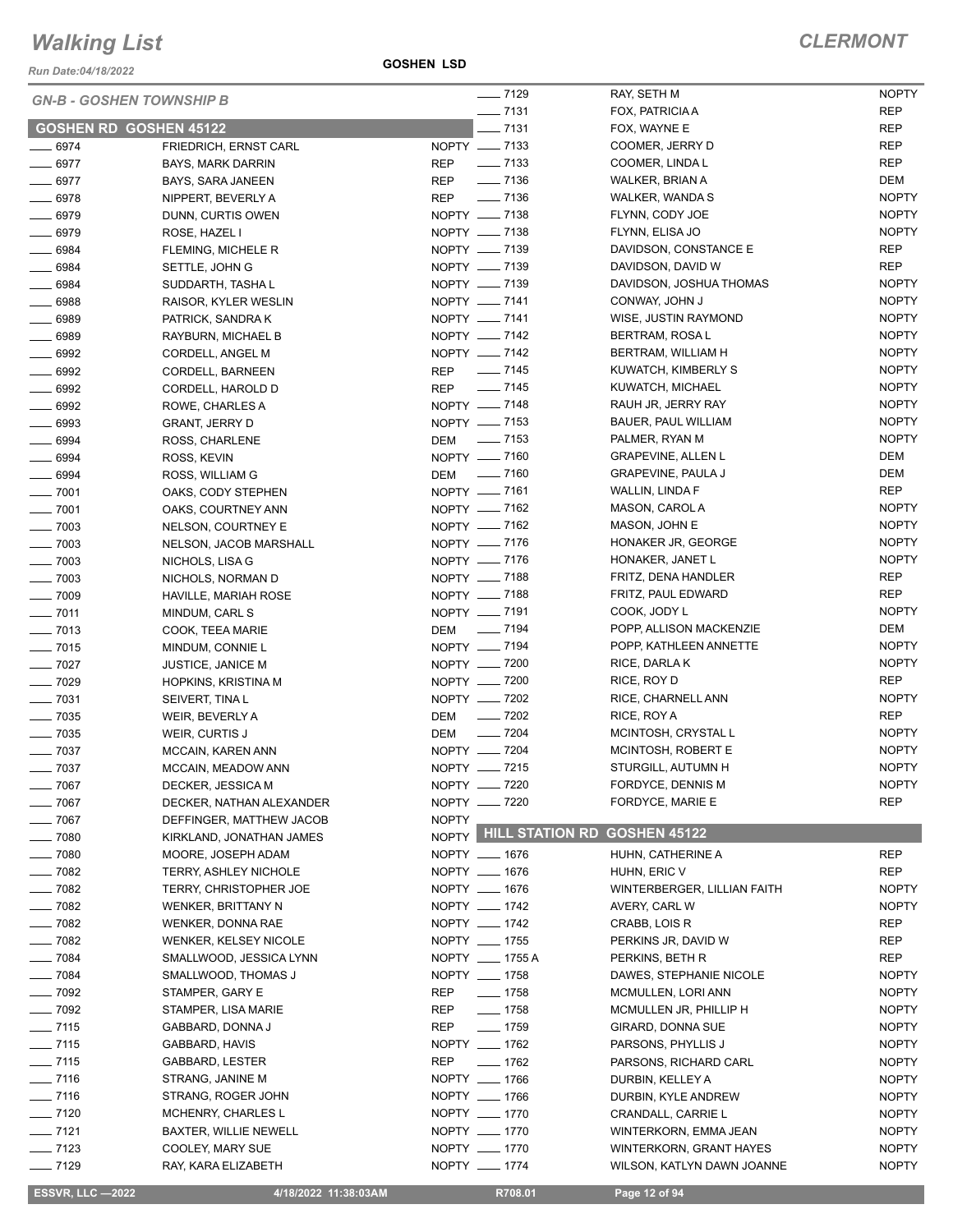*Run Date:04/18/2022*

**GOSHEN LSD**

| <b>GN-B - GOSHEN TOWNSHIP B</b>     |                              |               | $- 7057$           | STRINGER, HOLLY J               | <b>REP</b>   |
|-------------------------------------|------------------------------|---------------|--------------------|---------------------------------|--------------|
|                                     |                              |               | $- 7059$           | HAUCK-KALTI, AMY W              | <b>DEM</b>   |
| <b>HILL STATION RD GOSHEN 45122</b> |                              |               | $- 7059$           | KALTI, ARNOLD L                 | <b>REP</b>   |
| $- 1781$                            | PERKINS, CONNIE L            | <b>REP</b>    | $\frac{1}{2}$ 7063 | BUCHENAU, SIEGHELM K H          | REP          |
| $\frac{1}{2}$ 1783                  | <b>WALTER, JASON E</b>       | NOPTY __ 7063 |                    | BUCHENAU, SYLVIA KAYE           | <b>REP</b>   |
| $- 1791$                            | <b>BRANHAM, JUSTICE ALAN</b> | NOPTY __ 7064 |                    | BRANDENBURG, CAROLLA D          | <b>REP</b>   |
| $- 1791$                            | MURPHY, KATELYN MARIE        | NOPTY - 7064  |                    | BRANDENBURG, DON L              | <b>REP</b>   |
| $- 1793$                            | WATSON, JAMES ISHAL          | NOPTY __ 7065 |                    | HENSLEY, ASHLEY NICOLE          | <b>NOPTY</b> |
| $- 1798$                            | <b>ODELL, DEREK ANDREW</b>   | DEM           | $\frac{1}{2}$ 7065 | HENSLEY, BLAKE JAMES            | <b>NOPTY</b> |
| $- 1798$                            | ODELL, EMMA DAWN             | DEM           | $\frac{1}{2}$ 7070 | DAY, ROBERT M                   | <b>REP</b>   |
| $- 1798$                            | ODELL, TERESA D              | DEM           | $\frac{1}{2}$ 7070 | DAY, TINA M                     | <b>REP</b>   |
| $- 1798$                            | ODELL, TROY A                | DEM           | $\frac{1}{2}$ 7072 | SEIGLA, KAREN SUE               | <b>NOPTY</b> |
| $\frac{1}{2}$ 1800                  | MILLER, NATASHA ANN          | NOPTY __ 7072 |                    | SEIGLA, RALPH E                 | <b>REP</b>   |
| $- 1802$                            | WEAVER, GREGORY SHANE        | NOPTY - 7073  |                    | SCALF, NORMA J                  | <b>REP</b>   |
| $- 1802$                            | <b>WEAVER, NICOLE M</b>      | NOPTY - 7074  |                    | MORRIS, JON PAUL                | <b>NOPTY</b> |
| $- 1812$                            | ANDRES, DONNA SUE            | NOPTY __ 7074 |                    | SPEAR, CHERYL S                 | <b>NOPTY</b> |
| $- 1812$                            | ANDRES JR, RAYMOND LEO       | NOPTY __ 7075 |                    | BURNS, JAMES J                  | <b>REP</b>   |
| $- 1815$                            | HALE, BRENDA ARLENE          | REP           | $\frac{1}{2}$ 7075 | <b>BURNS, VALLI</b>             | <b>NOPTY</b> |
| $- 1815$                            | HALE, LEWIS DENSON           | REP           | $- 7075$           | KALTON, ANNA RENEE              | <b>NOPTY</b> |
| $- 1817$                            | RAITZ, ELLEN L               | <b>REP</b>    | $- 7077$           | <b>EMERSON, PHILLIP ANTHONY</b> | <b>NOPTY</b> |
| $- 1818$                            |                              | NOPTY __ 7078 |                    | RAPIER, BRADLEY                 | <b>NOPTY</b> |
|                                     | HALCOMB, CHRISTOPHER G       | NOPTY - 7078  |                    |                                 | <b>NOPTY</b> |
| $- 1818$                            | HALCOMB, SARA R              | NOPTY __ 7080 |                    | RAPIER, MALINDA J               | <b>NOPTY</b> |
| $- 1822$                            | ALLEN OWUSU, STEPHANIE N     |               |                    | HOMER, DARREN MICHAEL           |              |
| $- 1822$                            | <b>GREENE, SHANA LEYANN</b>  | NOPTY __ 7080 |                    | HOMER, MOLLY KATHERINE          | <b>NOPTY</b> |
| $- 1824$                            | HUGHES, MARY EDITH           | NOPTY __ 7084 |                    | MCROBERTS, KATHLEEN D           | <b>NOPTY</b> |
| $- 1824$                            | HUGHES, ROGER NOBEL          | NOPTY __ 7086 |                    | LANDERS, JEFFERY WAYNE          | <b>NOPTY</b> |
| $- 1832$                            | COX, CORY DWAYNE             | NOPTY - 7086  |                    | LANDERS, JEFFERY WILLIAM        | <b>REP</b>   |
| $- 1842$                            | COLLINS, CURRAN N            | REP __ 7086   |                    | LANDERS, PAULA KAY              | <b>REP</b>   |
| $- 1852$                            | HUHN, CHRISTIE MARIE         | NOPTY - 7086  |                    | RAPIER, LARRY W                 | <b>NOPTY</b> |
| $- 1852$                            | HUHN II, ERIC VON COLLINS    | NOPTY - 7088  |                    | UPCHURCH, MARY I                | DEM          |
| $- 1852$                            | HUHN, VON ERIC               | NOPTY __ 7090 |                    | HUGHES, JEWELL A                | <b>NOPTY</b> |
| $- 6900$                            | MCCOY, VERONICA K            | <b>REP</b>    | $\frac{1}{2}$ 7090 | HUGHES SR, RICHARD G            | <b>NOPTY</b> |
| $- 6900$                            | OGLE, PENNEY K               | <b>REP</b>    | $- 7090$           | RAPIER, JENNIFER M              | <b>NOPTY</b> |
| $\frac{1}{2}$ 6900                  | SPEARS, CARA L               | NOPTY - 7092  |                    | STRINGER, KENNETH E             | REP          |
| $- 6910$                            | CLEMMONS, JEFFREY A          | REP           | $\frac{1}{2}$ 7092 | STRINGER, MARGIE                | <b>REP</b>   |
| $-6910$                             | <b>CLEMMONS, MARGARET B</b>  | <b>REP</b>    | $\frac{1}{2}$ 7094 | DOWNEY, WANDA L                 | <b>NOPTY</b> |
| $- 6920$                            | JENKINS, BARBARA L           | <b>REP</b>    | $\frac{1}{2}$ 7096 | ORR, CATHERINE L                | <b>NOPTY</b> |
| $- 6930$                            | SCHMIDT, ANDREW N            | NOPTY __ 7096 |                    | ORR, MCKINLEY TAYLOR            | <b>NOPTY</b> |
| $\frac{1}{2}$ 6930                  | SCHMIDT, SHELLY ALLISON      | NOPTY - 7140  |                    | FORMAN JR, LAWRENCE E           | <b>NOPTY</b> |
| - 6940                              | SMITH, ANDREW P              | <b>REP</b>    | $- 7140$           | FORMAN, PAMELIA J               | <b>NOPTY</b> |
| 6940                                | SMITH, JODI M                | <b>REP</b>    |                    |                                 |              |
| 6950                                | PAULEY, GEORGE D             | <b>REP</b>    |                    | <b>HUNTLEY RD GOSHEN 45122</b>  |              |
| - 6950                              | PAULEY, SUSAN B              | <b>REP</b>    | $- 1678$           | KINNEY, AUSTIN TYLER            | <b>NOPTY</b> |
| $- 6960$                            | GRUBB, JUDY A                | <b>DEM</b>    | $- 1692$           | GAUDET, MARK HEALY              | <b>NOPTY</b> |
| __ 6960                             | GRUBB, MICHAEL B             | DEM           | $\frac{1}{1698}$   | SCARCELLA, PAULA A              | <b>NOPTY</b> |
| $- 6970$                            | COOK, CECIL R                | NOPTY __ 1702 |                    | HESSE, ALEX F                   | <b>NOPTY</b> |
| $- 6970$                            | COOK, MILDRED ANN            | NOPTY __ 1702 |                    | HESSE, ANDREW J                 | <b>NOPTY</b> |
| $\_\_6980$                          | STROUD, ASHLEIGH JOY         | NOPTY __ 1702 |                    | HESSE, DIANE L                  | <b>NOPTY</b> |
| $- 6990$                            |                              | NOPTY __ 1702 |                    |                                 | <b>NOPTY</b> |
|                                     | PATTON, DAVID HOWARD         | NOPTY __ 1738 |                    | HESSE, FREDERICK ARTHUR         |              |
| $\frac{1}{2}$ 6990                  | PATTON, KAREN SUE            |               |                    | PHILPOT, CASSIE R               | <b>NOPTY</b> |
| $- 6998$                            | KREBS, ROBERT MARSHALL DEAN  | NOPTY __ 1742 |                    | JACOBS, ERIK THOMAS             | <b>NOPTY</b> |
| $\frac{1}{2}$ 6998                  | PIWINSKI, LAURA R            | NOPTY __ 1742 |                    | JACOBS, TIMOTHY ANDREW          | <b>NOPTY</b> |
| $- 7001$                            | MILLS, MARILYN K             | NOPTY __ 1742 |                    | JACOBS, TORIA RENEE             | <b>NOPTY</b> |
| $- 7048$                            | DAVIS, IRENE                 | REP           | $\frac{1}{2}$ 1744 | COUCH, CYNTHIA A                | <b>NOPTY</b> |
| $- 7049$                            | ELDRIDGE, CHRISTINE M        | NOPTY __ 1744 |                    | COUCH, GARY W                   | REP          |
| $- 7049$                            | LOVIN, BARBARA S             | NOPTY __ 1750 |                    | FEE, MACK A                     | <b>NOPTY</b> |
| $- 7049$                            | LOVIN, JOHN D                | NOPTY __ 1750 |                    | FEE, PAMELA JUNE                | <b>NOPTY</b> |
| $- 7051$                            | DUDZINSKI, GREGORY T         | NOPTY __ 1754 |                    | HOPPER, BRANDY S                | <b>NOPTY</b> |
| $- 7051$                            | DUDZINSKI, LAUREN KATHERINE  | NOPTY __ 1754 |                    | HOPPER, PHILIP A                | <b>NOPTY</b> |
| $- 7053$                            | ASHER, FRED N                | NOPTY __ 1760 |                    | NEWSOME, CHERYL S               | REP          |
| $- 7055$                            | ADAMS, GWYN ELLEN            | NOPTY __ 1760 |                    | NEWSOME SR, JAMES E             | REP          |
| $- 7055$                            | ADAMS, NEIL LOUIS            | NOPTY __ 1760 |                    | SCHULTE, ERIC T                 | REP          |
| $\frac{1}{2}$ 7057                  | STRINGER, DANNY R            | REP           | $- 1760$           | SCHULTE, JESSICA LAUREN         | <b>REP</b>   |

**ESSVR, LLC -2022 4/18/2022 11:38:03AM** R708.01 **Page 13 of 94**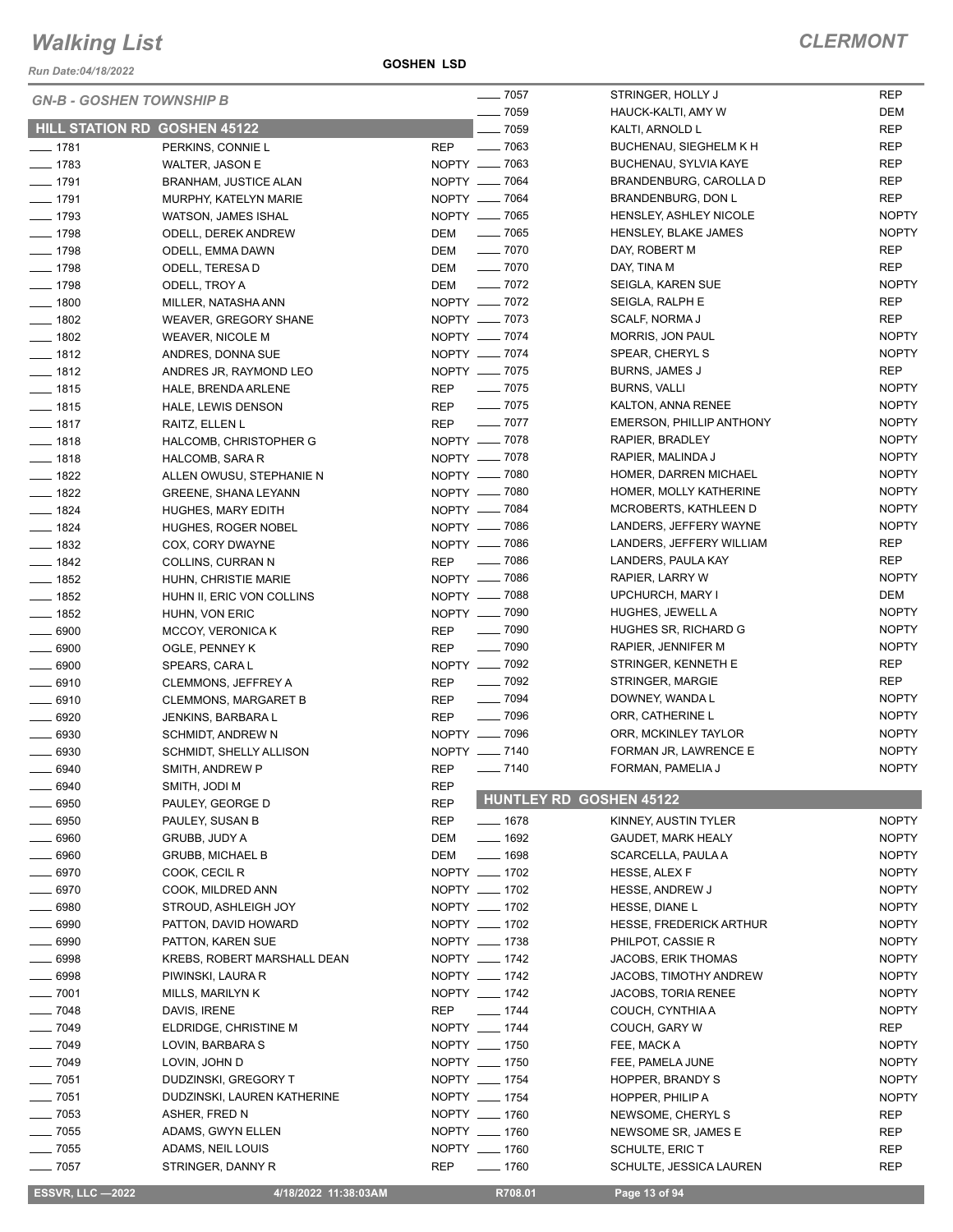#### *Run Date:04/18/2022*

#### **GOSHEN LSD**

| <b>GN-B - GOSHEN TOWNSHIP B</b> |                                        |              | $- 7297$                     | MECHLEY, RICHARD H                          | <b>NOPTY</b>               |
|---------------------------------|----------------------------------------|--------------|------------------------------|---------------------------------------------|----------------------------|
|                                 |                                        |              |                              | SHILOH RD GOSHEN 45122                      |                            |
| <b>HUNTLEY RD GOSHEN 45122</b>  |                                        |              |                              | <b>BRACKETT, RICKY J</b>                    | <b>NOPTY</b>               |
| $- 1768$                        | DEES II, JOHNNY R                      |              | NOPTY - 7014<br>NOPTY - 7039 | PHILHOWER, WILLIAM R                        | <b>NOPTY</b>               |
| $- 1768$                        | LOVELESS, STEPHEN BLAKE                |              | NOPTY - 7039                 | SMITH, ANDREW M                             | <b>NOPTY</b>               |
| $-1782$<br>$- 1782$             | LONDON, DEVON NICOLE<br>LONDON, PAUL A |              | NOPTY - 7043                 | WARDEN, DONYEL                              | <b>NOPTY</b>               |
| $- 1782$                        | LONDON, RACHEL ROARK                   |              | NOPTY - 7047                 | THOMPSON, DYLAN ANDREW                      | <b>NOPTY</b>               |
| $- 1784$                        | <b>WHEELER, ROBERT S</b>               |              | NOPTY - 7047                 | THOMPSON, STEPHANIE MARIE                   | <b>NOPTY</b>               |
| $- 1786$                        | YOUNG, KRISTIN L                       |              | NOPTY - 7051                 | COOKE, RACHEL E                             | <b>NOPTY</b>               |
| $- 1790$                        | AUSTIN, CODY                           |              | NOPTY - 7051                 | <b>CURLESS, BETTY J</b>                     | <b>NOPTY</b>               |
| $- 1790$                        | AUSTIN, CYNTHIA ANNE                   |              | NOPTY - 7055                 | CHALIFOUX, DANIEL JOSEPH                    | <b>NOPTY</b>               |
|                                 |                                        |              | $\frac{1}{2}$ 7055           | MOBLEY, ANNA LEE                            | <b>DEM</b>                 |
| MAIN ST GOSHEN 45122            |                                        |              | $- 7059$                     | LONG, BEVERLY M                             | <b>NOPTY</b>               |
| $- 1920$                        | <b>SCHRICHTEN, KEITH</b>               |              | NOPTY - 7059                 | LONG, KENNETH                               | <b>NOPTY</b>               |
| $\frac{1}{2}$ 1932              | GYURINA, ANDREW J                      |              | NOPTY - 7059                 | LONG, KENNETH CURTIS                        | <b>NOPTY</b>               |
| $- 1932$                        | GYURINA, SHIRLEY L                     |              | NOPTY - 7062                 | EDWARDS JR, DON FREDERICK                   | <b>NOPTY</b>               |
| $\frac{1}{2}$ 1932              | GYURINA, STANLEY JAMES                 | $N$ OPTY -   | $\_$ 7065                    | CLARK, AIDAN CONNAL                         | <b>NOPTY</b>               |
| $- 1940$                        | LOCKE, GABRIELLA EMILY ROSE            |              | NOPTY - 7065                 | CLARK, DAVID CRAIG                          | <b>NOPTY</b>               |
| __ 1940                         | LOCKE, VICTORIA LYNN                   |              | NOPTY - 7066                 | JONES, HAROLD E                             | <b>NOPTY</b>               |
| $- 1940$                        | PRAY, JULIA L                          | <b>REP</b>   | $- 7069$                     | GILBERT, JAMES EDWIN                        | <b>REP</b>                 |
| $- 1942$                        | COLLINS, DARCIA M                      |              | NOPTY - 7069                 | WHITT GALFORD, CHRISTY ANN                  | <b>NOPTY</b>               |
| $- 1946$                        | PAYNE, SYDNEY                          |              | NOPTY - 7077                 | GROVE, RONALD D                             | <b>NOPTY</b>               |
| $\frac{1}{2}$ 1950              | HINES, STEPHANIE D                     |              | NOPTY - 7077                 | GROVE, RONALD M                             | <b>REP</b>                 |
| $- 1954$                        | HAMMOND, JAMIE SCOTT                   |              | NOPTY - 7089                 | ENDICOTT, DONNA J                           | <b>NOPTY</b><br><b>REP</b> |
| $- 1954$                        | HAMMOND, KIMBERLY LYNN                 |              | NOPTY - 7089                 | <b>ENDICOTT, STEVEN M</b><br>DAVIS, JOYCE C | <b>REP</b>                 |
| $- 1970$                        | STACEY, EDWARD DANIEL                  |              | NOPTY - 7090                 | DAVIS, ROBERT J                             | <b>REP</b>                 |
| $- 1970$                        | STACEY, NICOLE LYNN                    |              | NOPTY - 7090                 | CHANDLER, JONATHAN EDWARD LEE               | <b>NOPTY</b>               |
| $- 1974$                        | TAULBEE, NICHOLAS ALLEN                |              | NOPTY - 7092<br>$- 7092$     | <b>GRUNDY, JESSICA L</b>                    | <b>NOPTY</b>               |
| $- 1978$                        | LOVELY, TAMMY K                        | <b>REP</b>   | NOPTY - 7092                 | <b>GRUNDY, LARRY D</b>                      | <b>NOPTY</b>               |
| <b>____ 1978 #APT 3</b>         | KNAPP, JENNIFER L                      |              | NOPTY -7113                  | BERCHEM, EMILY ANNE                         | <b>REP</b>                 |
| ____ 1978 #APT 3                | LIGHTFOOT, CHRISTOPHER JAMES MIC       |              | NOPTY - 7113                 | BERCHEM, TIMOTHY W                          | <b>REP</b>                 |
| $-1986$                         | DUVALL, VICKI L                        |              | NOPTY -7120                  | LAWSON, LILLIE M                            | <b>NOPTY</b>               |
| $\equiv$ 1998                   | CARPENTER, NORRIS IVAN                 |              | $- 7121$                     | <b>BAUER, ANNA MARIE</b>                    | <b>NOPTY</b>               |
| <b>MILLERS LN GOSHEN 45122</b>  |                                        |              | $-7121$                      | <b>BAUER, GINGER MARIE</b>                  | <b>NOPTY</b>               |
| 6800                            | MILLER, ANDREA                         |              | NOPTY -7121                  | BAUER JR, TIMOTHY ALLEN                     | <b>NOPTY</b>               |
| $- 6800$                        | MILLER, JOSEPH M                       |              | NOPTY -7122                  | HENLEIN, MICHELLE ANN                       | <b>NOPTY</b>               |
|                                 |                                        |              | $- 7124$                     | OKEEFE, JERRY E                             | <b>REP</b>                 |
|                                 | OLD STATE ROUTE 28 GOSHEN 45122        |              | $\frac{1}{2}$ 7133           | CRAIG, WARREN W                             | <b>DEM</b>                 |
| _ 1978                          | HUTSON, CAROL J                        | <b>REP</b>   | _ 7136                       | FIDELI, MATTHEW ROBERT                      | <b>NOPTY</b>               |
| 1986                            | FEDERLE, KEITH L                       | <b>NOPTY</b> | - 7140                       | MCKINNEY, ERIC RYAN                         | <b>NOPTY</b>               |
| 1998                            | CARPENTER, RACHEL A                    | <b>NOPTY</b> | 7145                         | ALLEN, JAMES H                              | <b>REP</b>                 |
| 2040                            | GARNER, JANN R                         | <b>REP</b>   | $-7145$                      | ALLEN, LISA M                               | <b>REP</b>                 |
| 2040                            | GARNER, MELVIN R                       | <b>REP</b>   | $-7147$                      | ALLEN, EARNEST J                            | <b>REP</b>                 |
|                                 |                                        |              | $- 7147$                     | ALLEN, MARY K                               | <b>REP</b>                 |
|                                 | PLEASANT RENNER RD GOSHEN 45122        |              | $-7148$                      | STRUNK, JEAN G                              | <b>NOPTY</b>               |
| __ 7283                         | HUFF, CHARLES ANDREW                   | <b>NOPTY</b> | 7150                         | LEGGETT, CAROL M                            | DEM                        |
| $- 7283$                        | HUFF, LISA R                           | <b>NOPTY</b> | 7153                         | <b>BAILEY, ALICE M</b>                      | DEM                        |
| $- 7287$                        | WYKLE, SHELIA G                        | <b>NOPTY</b> | 7153                         | <b>BAILEY, TIMOTHY W</b>                    | <b>DEM</b>                 |
| $- 7287$                        | WYKLE, WILLIAM A                       | <b>NOPTY</b> | 7154                         | SUMMERS, DENVER L                           | <b>NOPTY</b>               |
| $- 7289$                        | WILCOX, BONNIE J                       | <b>NOPTY</b> | 7158<br>7158                 | GAJARDO, NANCY H<br>KAELBLI, LARRY R        | DEM<br><b>DEM</b>          |
| $- 7289$                        | WILCOX, ROGER L                        | <b>NOPTY</b> | 7158                         | PHILPOT, JOHN L                             | DEM                        |
| $- 7291$                        | NEELEY, CHARLOTTE J                    | <b>NOPTY</b> | 7158                         | PHILPOT, JOHNATHAN L                        | <b>NOPTY</b>               |
| $-7291$                         | RICHTER, WILLIAM M                     | <b>NOPTY</b> | 7158                         | PHILPOT, RACHEL ELLEN                       | DEM                        |
| 7293                            | GILBERT, PAMELA L                      | <b>NOPTY</b> | 7162                         | GILLINGS, SPENCER HEIGHT ALAN               | <b>NOPTY</b>               |
| $-7293$                         | SANDLIN, TED                           | <b>NOPTY</b> | 7162                         | <b>HOOBLER, JANICE S</b>                    | <b>NOPTY</b>               |
| $-7295$                         | WEISBROD JR, JOHN LEO                  | <b>NOPTY</b> | 7162                         | HOOBLER, WAYNE A                            | <b>NOPTY</b>               |
| $-7297$                         | <b>JENKINS, EMILY ELIZABETH</b>        | <b>NOPTY</b> | 7164                         | CORNELIUS, MARGARET C                       | <b>NOPTY</b>               |
| $-$ 7297                        | JENKINS, MARY KAY                      | <b>NOPTY</b> | 7164                         | CORNELIUS, ROBERT H                         | <b>NOPTY</b>               |
| $-7297$                         | JENKINS, MICHAEL W                     | <b>NOPTY</b> | 7165                         | SHAPIRO, WILLIAM M                          | DEM                        |
| $-7297$                         | MECHLEY, PATRICIA L                    | <b>NOPTY</b> | 7169                         | ROBINSON, BROOKE LEIGH-ANN                  | <b>NOPTY</b>               |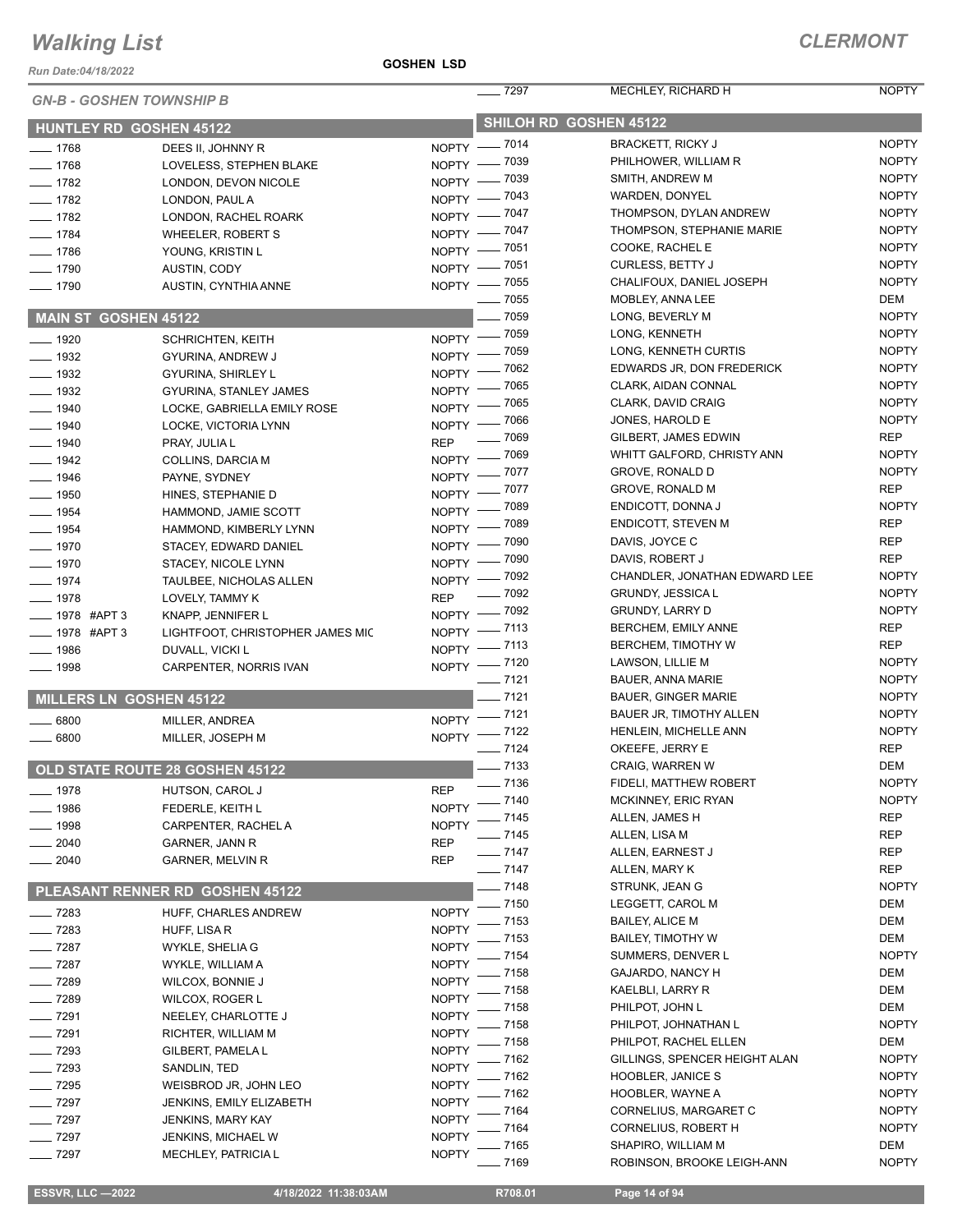*Run Date:04/18/2022*

| <b>GN-B - GOSHEN TOWNSHIP B</b> |                               |            | $=7365$                            | HEGER, JOSHUA PAUL             | <b>NOPTY</b> |
|---------------------------------|-------------------------------|------------|------------------------------------|--------------------------------|--------------|
|                                 |                               |            | $- 7365$                           | STURDIVAN, REDA FAY            | <b>NOPTY</b> |
| <b>SHILOH RD GOSHEN 45122</b>   |                               |            |                                    |                                |              |
| $- 7169$                        | ROBINSON, ROGER C             |            | NOPTY STATE ROUTE 132 GOSHEN 45122 |                                |              |
| $- 7170$                        | SLATTON, DONALD H             | <b>REP</b> | $\frac{1}{2066}$                   | STRONG, LINDA S                | <b>REP</b>   |
| $- 7174$                        | KAUTZMAN, STEPHEN W           |            | NOPTY __ 2066                      | STRONG JR, WILLIE              | <b>REP</b>   |
| $- 7174$                        | KING, NATOSHIA F              |            | NOPTY __ 2074                      | FISCUS, LISA K                 | <b>REP</b>   |
| $- 7174$                        | POPP JR, JEFFERY WAYNE        |            | NOPTY __ 2074                      | FISCUS JR, WILLIAM B           | <b>REP</b>   |
| $- 7175$                        | COLLIER, EDWARD L             |            | NOPTY __ 2103                      | ALEXANDER, KATHERINE MARIE     | <b>NOPTY</b> |
| $- 7175$                        | <b>COLLIER, MARIE A</b>       |            | NOPTY __ 2103                      | ALEXANDER, THOMAS D            | <b>REP</b>   |
| $- 7175$                        | SHAFFER, JEFFREY THOMAS       |            | NOPTY __ 2111                      | JONES, JUDY D                  | <b>REP</b>   |
| $- 7175$                        | YOUNGER, HEATHER R            |            | NOPTY __ 2111                      | JONES, WALTER THOMAS           | <b>REP</b>   |
| $- 7176$                        | ROEDEL, DANIEL EDWARD         |            | NOPTY __ 2119                      | LYONS, MORGAN MARIE            | <b>NOPTY</b> |
| $- 7178$                        | MCCLENDON, KIMBERLY MAE       |            | NOPTY __ 2119                      | LYONS, POLLY ANN               | <b>NOPTY</b> |
| $- 7178$                        | PIERSON, JOSEPH DYLLEN        |            | NOPTY __ 2119                      | LYONS, ROBERT WESLEY           | <b>NOPTY</b> |
| $- 7178$                        | WILSON, OLIVIA BROOKE         |            | NOPTY __ 2120                      | <b>BURNS, TERRY R</b>          | <b>NOPTY</b> |
| $- 7181$                        | BROWN, JESSE C                |            | NOPTY __ 2120                      | HOLLERAN-BURNS, JUDITH A       | <b>NOPTY</b> |
| $- 7181$                        | MISCIASCI, ASHLY MARIE        |            | NOPTY __ 2120                      | WOOD, ANDREA                   | <b>NOPTY</b> |
| $- 7181$                        | MISCIASCI, LOUIS A            |            | NOPTY __ 2127                      | NITZ, JAMES A                  | <b>NOPTY</b> |
| $- 7186$                        | HALCOMB, CRYSTAL SHAE ELLIS   |            | NOPTY __ 2127                      | NITZ, JOANN                    | <b>NOPTY</b> |
| $- 7187$                        | ALLEN, ANGELA S               | REP        | $-2129$                            | MCCLOUD, ASHLEY N              | <b>NOPTY</b> |
| $- 7187$                        | ALLEN, LEON W                 | REP        | $-2131$                            | GOLDEN, JOE MARK               | <b>NOPTY</b> |
| $- 7190$                        | HUNLEY, MELISSA J             |            | NOPTY __ 2137                      | LUNSFORD, PATRICK J            | <b>NOPTY</b> |
| $- 7190$                        | HUNLEY, RYAN TYLER            |            | NOPTY __ 2137                      | LUNSFORD, STEPHANIE S          | <b>NOPTY</b> |
| $- 7190$                        | RILEY, WILLIAM R              |            | NOPTY __ 2141                      | LUNSFORD, DANI LOREN           | <b>NOPTY</b> |
| $- 7194$                        | WEBER, KIMBERLY S             | REP        | $\frac{1}{2150}$                   | LUTSON, DAREN SCOTT            | <b>NOPTY</b> |
| $- 7194$                        | <b>WEBER, ROBSON MICHAEL</b>  | REP        | $\frac{1}{2150}$                   | LUTSON, JOETTA J               | <b>NOPTY</b> |
| $- 7205$                        | NOE, TRACY J                  |            | NOPTY __ 2155                      | ROWLES, ERIC J                 | <b>NOPTY</b> |
| ___ 7205 #APT B                 | NOE, MELISSA K                |            | NOPTY __ 2155                      | ROWLES, MARSHA A               | <b>NOPTY</b> |
| $\frac{1}{2}$ 7205 #APT B       | NOE, MICHAEL T                |            | NOPTY __ 2158                      | BACHMAN, SUZANNA RENEE         | <b>REP</b>   |
| $- 7206$                        | LELAND, DEANNE C              | REP        | $\frac{1}{2160}$                   | <b>JESSEE, PATRICIA F</b>      | <b>REP</b>   |
| $- 7230$                        | COX, JACK E                   | DEM        | $-2160$                            | <b>JESSEE, VIRGIL L</b>        | <b>REP</b>   |
| $- 7230$                        | COX, RUTH A                   | DEM        | $\frac{1}{2161}$                   | MASON, RHONDA F                | <b>NOPTY</b> |
| $- 7240$                        | DIXON, LORENA A               |            | NOPTY __ 2162                      | LAY, BRENDA G                  | <b>NOPTY</b> |
| $- 7244$                        | MUELLER, BRANDON J            |            | NOPTY __ 2162                      | ROUDESKI, PHILLIP              | <b>NOPTY</b> |
| $- 7244$                        | <b>MUELLER, LESAR</b>         |            | NOPTY __ 2162                      | YOUNG, BOBBY LEE               | <b>NOPTY</b> |
| $- 7250$                        | PENNINGTON, THERESA A         |            | NOPTY __ 2168                      | STEELE JR, JOSEPH H            | <b>REP</b>   |
| $- 7250$                        |                               |            | NOPTY __ 2169                      | RIGG, DAVID ALAN               | <b>NOPTY</b> |
| $- 7258$                        | PENNINGTON, WILLIAM ARTHUR    |            | NOPTY __ 2169                      |                                | <b>NOPTY</b> |
| $- 7258$                        | CLARK, ALICIA MARIE           |            | NOPTY __ 2169                      | RIGG, TIFFANY MICHELLE         | <b>NOPTY</b> |
|                                 | <b>CLARK, TAYLOR CAMPBELL</b> |            |                                    | <b>WOOLEY, KELLY NICHOLE</b>   |              |
| $- 7258$                        | NELSON, DONALD S              |            | NOPTY __ 2170<br>NOPTY __ 2170     | ADAMS II, IVAN P               | <b>NOPTY</b> |
| $- 7266$                        | <b>BROCK, KAITLIN MARIE</b>   |            |                                    | ADAMS, MEGAN RENEE             | <b>NOPTY</b> |
| $- 7266$                        | <b>BROCK, MELISSA L</b>       |            | NOPTY __ 2171                      | ADAMS, GARY D                  | <b>NOPTY</b> |
| $- 7266$                        | BROCK JR, RAYMOND             |            | REP __ 2171                        | GUEVREMONT, NORMAN G           | <b>REP</b>   |
| $- 7266$                        | OHARA, ASHLEY                 |            | NOPTY __ 2171                      | <b>GUEVREMONT, VIRGINIA E</b>  | <b>REP</b>   |
| $- 7266$                        | OHARA, JAMES CHRISTOPHER      |            | NOPTY __ 2172                      | LUTTRELL, GRACE MAHALIA        | <b>NOPTY</b> |
| $- 7309$                        | <b>BRINSON, KRYSTAL M</b>     |            | NOPTY __ 2173                      | <b>IRWIN, BETTY S</b>          | <b>REP</b>   |
| $\frac{1}{2}$ 7325              | BROOKS JR, LACY RUDOLPH       |            | NOPTY __ 2173                      | IRWIN, MELISSA L               | <b>REP</b>   |
| $- 7325$                        | ROWE, AUSTIN TYLER            |            | NOPTY __ 2173                      | IRWIN, RAYMOND L               | <b>REP</b>   |
| $- 7325$                        | ROWE, CARRIE LYNN             |            | NOPTY __ 2174                      | MILLER, ARCHIE D               | <b>NOPTY</b> |
| $- 7325$                        | ROWE, CHEYENNE HARLEY         |            | NOPTY __ 2175                      | EADIE, RICHARD H               | <b>NOPTY</b> |
| $- 7325$                        | ROWE, JAMES W                 |            | NOPTY __ 2175                      | PARMELEE, SONG OF THE MOUNTAIN | REP          |
| $\frac{1}{2}$ 7325              | ROWE, JAMES WILLIAM           |            | NOPTY __ 2176                      | MILLER, CHAMP D                | <b>REP</b>   |
| $- 7341$                        | VINSANT, E LAVERN             | REP        | $-2179$                            | GLASS, LINDA D                 | <b>REP</b>   |
| $- 7341$                        | VINSANT, EDWARD H             | REP        | $-2180$                            | STONE, MITCHELL ANTHONY        | <b>NOPTY</b> |
| $- 7341$                        | VINSANT, LORNA I L            |            | NOPTY __ 2183                      | DILLION, HAILEE GRACE          | <b>NOPTY</b> |
| $- 7341$                        | VINSANT, R JOEL               | REP        | $\frac{1}{2183}$                   | GRUNDY III, JIMMY RAY          | <b>NOPTY</b> |
| $- 7349$                        | TAYLOR, AMANDA R              |            | NOPTY __ 2183 #UNIT B              | MINOR, JESSICA PAIGE           | <b>NOPTY</b> |
| $- 7357$                        | BRUMBACK, BRANDON AUSTIN      |            | NOPTY __ 2187                      | ELLIS, VANESA MAI              | <b>NOPTY</b> |
| $- 7357$                        | ELLIS, EMILY M                |            | NOPTY __ 2200                      | WINTERS, DIANA JUNE            | <b>NOPTY</b> |
| $- 7357$                        | ELLIS, REBECCA LYNN           |            | NOPTY __ 2200                      | WINTERS, STEVEN R              | <b>NOPTY</b> |
| $- 7357$                        | ELLIS, SHELIA ANN             | <b>REP</b> | $\overline{\phantom{0}}$<br>2203   | VAUTHIER, ANTHONY FRANCIS      | <b>NOPTY</b> |
| $- 7357$                        | ELLIS, STEPHEN W              | <b>REP</b> | 2208                               | BROWN, TIMOTHY J               | <b>NOPTY</b> |

**ESSVR, LLC -2022 4/18/2022 11:38:03AM** R708.01 **Page 15 of 94**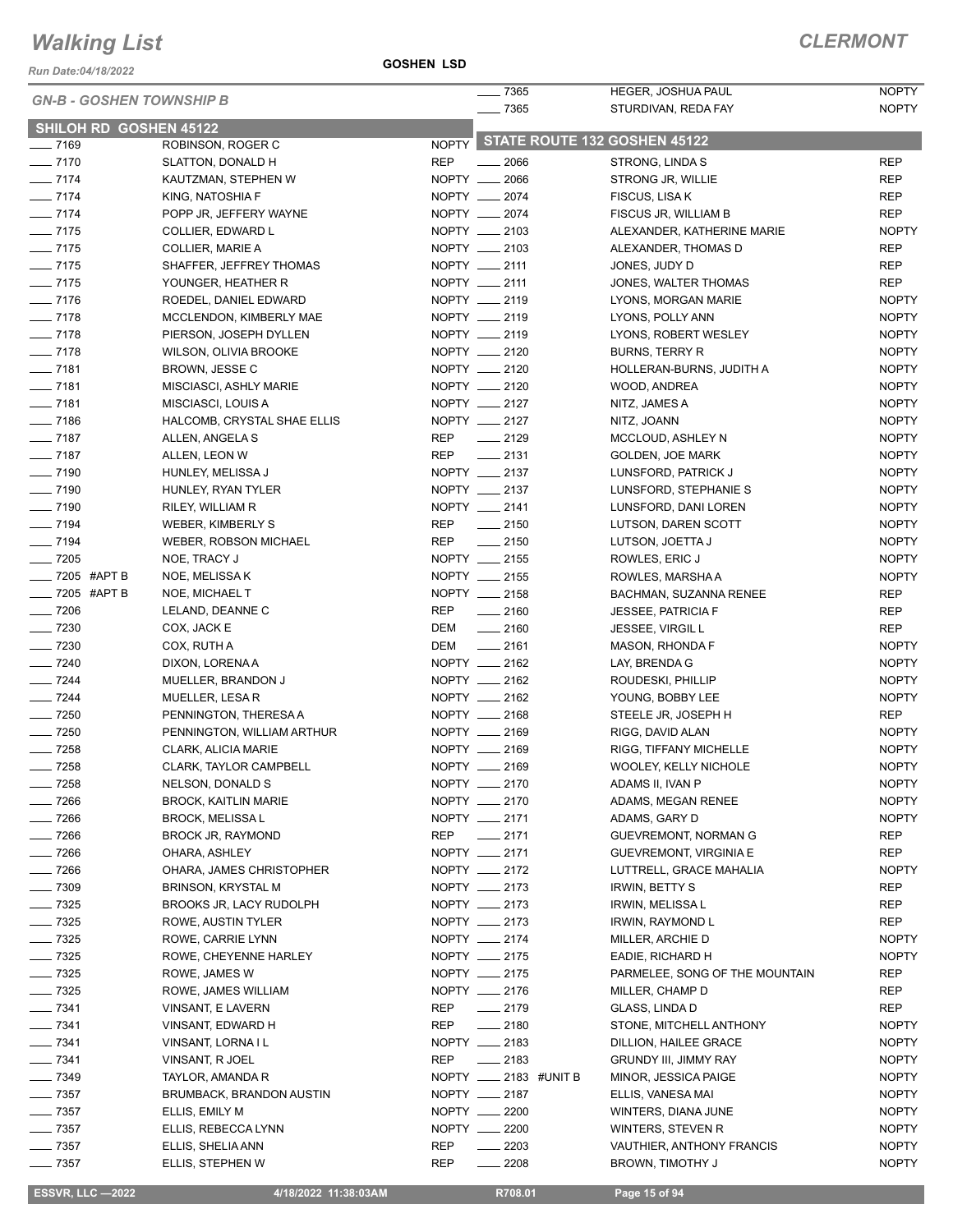*Run Date:04/18/2022*

#### **GOSHEN LSD**

| <b>GN-B - GOSHEN TOWNSHIP B</b> |                                      |            | $\frac{1}{2}$ 10965            | LYNCH, CAMERON WADE                 | <b>NOPTY</b>                 |
|---------------------------------|--------------------------------------|------------|--------------------------------|-------------------------------------|------------------------------|
| STATE ROUTE 132 GOSHEN 45122    |                                      |            | STATE ROUTE 28 GOSHEN 45122    |                                     |                              |
| $\frac{1}{2208}$                | TARTER BROWN, CASSANDRA KAY          |            | NOPTY __ 2040                  | GARNER, AARON R                     | <b>NOPTY</b>                 |
| $-2209$                         | <b>BASS, TERRY LEE</b>               |            | NOPTY __ 2048                  | SETTLE, TERRY ALLEN                 | <b>REP</b>                   |
| $-2209$                         | KIRBY, MARTIN PAUL                   |            | NOPTY __ 2054                  | MCCALL, PATSY P                     | <b>REP</b>                   |
| $-2212$                         | SHELTON, MARK A                      |            | NOPTY __ 2066                  | <b>HELTON, JONATHAN E</b>           | <b>NOPTY</b>                 |
| $-2214$                         | BLATTNER, ADAM M                     |            | NOPTY __ 2066                  | <b>HELTON, PAULAS</b>               | <b>NOPTY</b>                 |
| $-2214$                         | <b>BLATTNER, ERIN FRANCIS</b>        |            | NOPTY __ 2104                  | <b>BURNS, GERALD P</b>              | <b>REP</b>                   |
| $-2217$                         | HARINGTON, JAMES ANDREW              |            | NOPTY __ 2104                  | BURNS, JOSHUA RYAN                  | <b>REP</b>                   |
| $\frac{2222}{2}$                | DAVIDSON, SUZANNE                    |            | NOPTY __ 2112                  | BRADLEY, AMY LYNN                   | <b>NOPTY</b>                 |
| $-2223$                         | PUGH, JOE D                          |            | NOPTY __ 2112                  | BRADLEY, TIMOTHY J                  | <b>NOPTY</b>                 |
| $-2224$                         | STOKES, BRITTANI PAIGE               |            | NOPTY __ 2116                  | CHUN, REBECCA K                     | <b>NOPTY</b>                 |
| $-2224$                         | STOKES, CHARLES G                    |            | NOPTY __ 2116                  | CHUN, STEVEN PEUNG                  | <b>NOPTY</b>                 |
| $-2224$                         | STOKES, CRYSTAL RAYNE                |            | NOPTY __ 2126                  | OWENS, ANNE I                       | <b>NOPTY</b>                 |
| $-2224$                         | STOKES, JEREMIAH MARCUS              | DEM        | $\frac{1}{2126}$               | OWENS, DOUGLAS LEE                  | <b>REP</b>                   |
| $\frac{2224}{5}$                | STOKES, JONATHAN MALCOMB             |            | NOPTY __ 2132                  | VAUGHN, JACKIE                      | <b>REP</b>                   |
| $\frac{2224}{5}$                | STOKES, PAULA M                      |            | NOPTY __ 2132                  | VAUGHN, JOYCE A                     | <b>REP</b>                   |
| $\frac{1}{2225}$                | MARTIN, LINDA D                      | REP        | $-2146$                        | TOMLIN, JEANNE M                    | <b>REP</b>                   |
| $\frac{1}{2231}$                | DINWIDDIE, DAVID F                   | REP        | $-2146$                        | TOMLIN, TODD BRYAN                  | <b>REP</b>                   |
| $-2231$                         | DINWIDDIE, MICHELLE LYNN             | REP        | $-2148$                        | <b>BAUGH, KATHY ELLEN</b>           | <b>NOPTY</b>                 |
| $\frac{2233}{2}$                | MCFADDEN, JOSHUA M                   |            | NOPTY __ 2148                  | BAUGH, TIM D                        | <b>NOPTY</b>                 |
| $\frac{2233}{2}$                | MCFADDEN, MATTHEW TYLER              |            | NOPTY __ 2148                  | <b>BAUGH, TIMOTHY EVAN</b>          | <b>NOPTY</b>                 |
| $\frac{1}{2235}$                | SLUSHER, HUNTER JAY                  |            | NOPTY __ 2150                  | PHILLIPS, DIANE                     | <b>NOPTY</b>                 |
| $-2235$                         | SLUSHER, JAY T                       |            | NOPTY __ 2150                  | PHILLIPS, JOHN ROBERT               | <b>NOPTY</b>                 |
| $-2235$                         | SLUSHER, JULIE A                     |            | NOPTY __ 2166                  | FYFFE, AMY J                        | <b>NOPTY</b>                 |
| $\frac{1}{2235}$                | SLUSHER, MEGAN N                     |            | NOPTY __ 2170                  | QUINN, CHRISTOPHER MELVIN           | <b>NOPTY</b>                 |
| $\frac{1}{2237}$                | NICHOLS, CHRISTOPHER S               |            | NOPTY __ 2170                  | QUINN, TANYA MAY                    | <b>NOPTY</b>                 |
| $\frac{1}{2237}$                | NICHOLS, SHERRY LYNN                 |            | NOPTY __ 2170                  | <b>SEALS, MICHAEL S</b>             | <b>NOPTY</b>                 |
| $-2237$                         | VANORSDALE, AUSTIN DANIEL            |            | NOPTY __ 2174                  | COMBS, CHERYL ANN                   | <b>NOPTY</b>                 |
| $\frac{1}{2239}$                | SIMPSON, TIMOTHY D                   |            | NOPTY __ 2174                  | PLUMMER, ISRAEL ISAIAH              | <b>NOPTY</b>                 |
| $-2243$                         | FISHER, LARRY PAUL                   |            | NOPTY __ 2186                  | DATO, BRIAN A                       | <b>NOPTY</b>                 |
| $-2243$                         | HESSER, CAROL A                      | REP        | $-2186$                        | WORTHINGTON, CHERI D                | <b>NOPTY</b>                 |
| $-2247$                         | REED, ANDREA SUZANNE                 | DEM        | $-2186$                        | <b>WORTHINGTON, HANNAH ELAINE</b>   | <b>NOPTY</b>                 |
| $-2247$                         | REED, CARL FINIS LESLIE              | DEM        | $-2194$                        | LOWRY, TODD C                       | <b>NOPTY</b>                 |
| $\equiv$ 2247 #APT B<br>$-2257$ | <b>CUPP, DWIGHT ALAN</b>             | <b>REP</b> | $\frac{1}{2196}$               | SMITH, BARBARA SUE                  | <b>NOPTY</b>                 |
| $\frac{1}{2257}$                | FISHER, THOMAS A                     |            | NOPTY __ 2198                  | DOBBS, DAVID C                      | <b>NOPTY</b>                 |
| $\frac{1}{2257}$                | FOSTER, AMY M<br>FOSTER, KALEN R     |            | NOPTY __ 2198<br>NOPTY __ 2202 | VINCENT, KRISTEN D                  | <b>NOPTY</b>                 |
| 2267                            | <b>TAYLOR, DUANE PHILLIP</b>         |            | NOPTY __ 2202                  | CANTRELL, ANTHONY DAVID             | <b>NOPTY</b>                 |
| 2267                            | TAYLOR, VANESSA A                    |            | NOPTY __ 2202                  | CANTRELL, TAMMY R                   | <b>NOPTY</b>                 |
| 2269                            | OAKS, CHARLES L                      |            | NOPTY __ 2202                  | CANTRELL, WILLIAM A                 | <b>NOPTY</b>                 |
| 2269                            | SOUTH, MASON TYLER                   |            | NOPTY __ 2206                  | CANTRELL, WILLIAM TAYLOR            | <b>NOPTY</b><br><b>NOPTY</b> |
| - 2273                          | FRYE, CHRISTINA MARIE                |            | NOPTY __ 2306                  | SIMPKINS, SHARON RENEE              |                              |
| 2275                            | <b>GRAVES, TIFFANY DANIELLE</b>      |            | NOPTY __ 2308                  | DICKTEN, KIM S<br>DICKTEN, THELMAL  | <b>REP</b><br><b>NOPTY</b>   |
| $= 2278$                        | LEWIS, LEE M                         | <b>REP</b> | 2308                           | MCKINNEY, AMANDA A                  | DEM                          |
| 2281                            | STORDEUR, JACOB CARL                 |            | NOPTY __ 2308                  | MCKINNEY, BRANDEN C                 | DEM                          |
| _ 2281                          | STORDEUR, VALERIE J                  |            | NOPTY __ 2310                  | DICKTEN, DANIEL J                   | <b>NOPTY</b>                 |
| $-2285$                         | SENTERS, DONNA M                     |            | NOPTY __ 2310                  | DICKTEN, HEIDI D                    | <b>NOPTY</b>                 |
| 2288                            | WOMBLES, MARISSA PAIGE               |            | NOPTY __ 2318                  | BYRD JR, DONALD EDWIN               | <b>NOPTY</b>                 |
| $= 2297$                        | <b>GORDON, JAMES R</b>               |            | NOPTY 2436                     | ROBERTS, MAVERICK JAY               | <b>NOPTY</b>                 |
|                                 |                                      |            |                                |                                     |                              |
|                                 | STATE ROUTE 132 PLEASANT PLAIN 45162 |            |                                | STATE ROUTE 28 PLEASANT PLAIN 45162 |                              |
| 2292                            | BANKS, IRMA J                        | REP        | $-2484$                        | MCDOWELL, JOHN PRESTON              | <b>NOPTY</b>                 |
| $-2294$                         | <b>TYLER, CASEY ANN</b>              | DEM        | $-2488$                        | CORDES, PATRICIA L                  | <b>REP</b>                   |
| 2294                            | <b>TYLER, JUSTIN MATTHEW</b>         | <b>REP</b> | $-2490$                        | DICK, ANDREW JOSEPH                 | <b>NOPTY</b>                 |
| 2298                            | MASSIE, CAROL FRANCES                | REP        | $- 2490$                       | DICK, DENNIS S                      | <b>NOPTY</b>                 |
| 2299                            | BOEDDEKER, REBECCA A                 | <b>REP</b> | $\frac{1}{2490}$               | DICK, STACIE LYNN                   | <b>NOPTY</b>                 |
| 2300                            | KICOS, KATHLEEN ELIZABETH            |            | NOPTY __ 2492                  | MIRLISENA, SAMUEL                   | <b>NOPTY</b>                 |
| 2303                            | GRAY, JOHN E                         | <b>REP</b> | $-2496$                        | HIRN, JAY EDWARD                    | <b>NOPTY</b>                 |
| 2303                            | GRAY, JOHN WESLEY                    |            | NOPTY __ 2504                  | WARREN, MELLISSA ANN                | <b>NOPTY</b>                 |
| $-2303$                         | <b>GRAY, MARY L</b>                  |            | NOPTY __ 2506                  | <b>TUCKER, BRIANNA PAIGE</b>        | <b>NOPTY</b>                 |
| $-2305$                         | NEWSOME, JAMIE RENEE                 |            | NOPTY __ 2506                  | <b>TUCKER, LISA YVONNE</b>          | <b>NOPTY</b>                 |
| <b>ESSVR, LLC -2022</b>         | 4/18/2022 11:38:03AM                 |            | R708.01                        | Page 16 of 94                       |                              |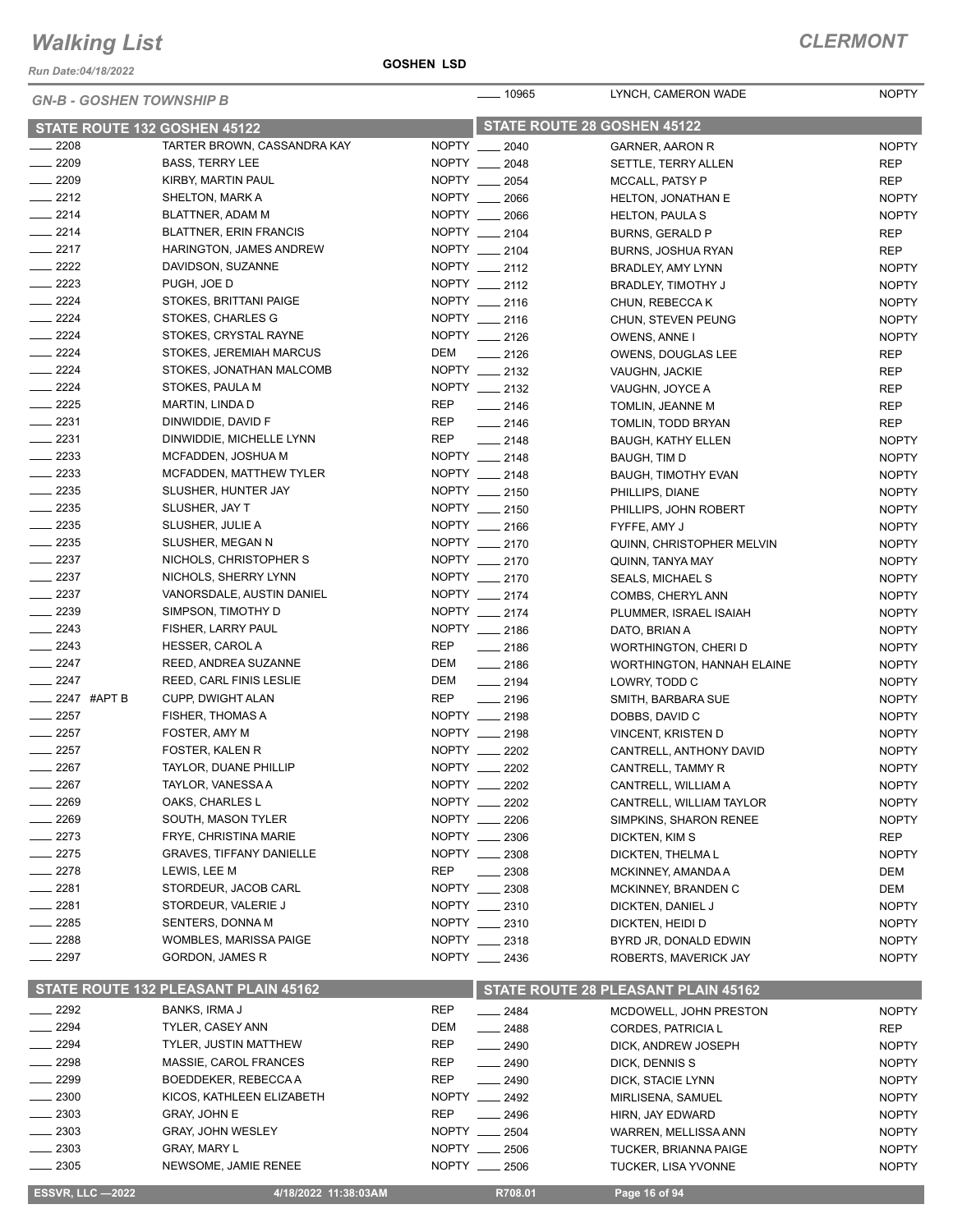*Run Date:04/18/2022*

**GOSHEN LSD**

| <b>GN-B - GOSHEN TOWNSHIP B</b> |                                     |              | $- 1835$           | MOELLER, ADAM MICHAEL            | <b>NOPTY</b> |
|---------------------------------|-------------------------------------|--------------|--------------------|----------------------------------|--------------|
|                                 |                                     |              | $- 1835$           | MOELLER, DAVID B                 | <b>REP</b>   |
|                                 | STATE ROUTE 28 PLEASANT PLAIN 45162 |              | $- 1835$           | MOELLER, ERIN SIDNEY             | <b>NOPTY</b> |
| $\frac{1}{2506}$                | TUCKER, STEVEN D                    |              | NOPTY - 1835       | MOELLER, WENDY E                 | DEM          |
| $\frac{1}{2508}$                | MALOTT, JEFFREY LEE                 | NOPTY -      | $-1838$            | LONG, ALEXUS DANIELLE            | <b>NOPTY</b> |
| $\frac{1}{2508}$                | MALOTT, REBECCA NICHOLE             | NOPTY -      | . 1838             | <b>MESSER, DAMUS K</b>           | <b>REP</b>   |
| $\frac{1}{2522}$                | BURKE, TRAVIS WAYNE LEE             | <b>NOPTY</b> | _ 1838             | MESSER, VIRGINIA M               | <b>NOPTY</b> |
| $\frac{1}{2532}$                | DECKER, ALISHA DANIELLE             | NOPTY -      | . 1838             | STEWART, PAULA ANN               | <b>NOPTY</b> |
| $\frac{1}{2532}$                | DECKER, DEVIN AVERY                 | NOPTY -      | - 1840             | ANDERSON, RONALD LOUIS           | <b>NOPTY</b> |
| $-2532$                         |                                     |              | NOPTY - 1840       | ANDERSON, SUSAN LYNN             | <b>NOPTY</b> |
|                                 | DECKER, DONALD A                    | $N$ OPTY $-$ | _ 1841             | <b>MESSER, CASEY TRISTEN LEE</b> | <b>NOPTY</b> |
| $\frac{1}{2534}$                | LAMBERT, HEATHER NICHOLE            | $N$ OPTY $-$ | $-1841$            | MESSER, JEFFERY L                | <b>NOPTY</b> |
| $\frac{1}{2534}$                | <b>WEARS, ZACHARY MYER LAMBERT</b>  | $NOPTY =$    | _ 1841             | MESSER, NICHOLAS A               | <b>NOPTY</b> |
| $-2554$                         | COLLINS, BOBBIE JO                  |              | NOPTY - 1841       | MESSER, PENNY M                  | <b>NOPTY</b> |
| $\frac{1}{2554}$                | COLLINS, WILLIAM ARTHUR ANDREW      |              | NOPTY - 1842       | BURGESS, DAVID C                 | <b>NOPTY</b> |
| $\frac{1}{2554}$                | LUNG, RUTH C                        |              | $- 1842$           | <b>BURGESS, DAWN MICHELE</b>     | <b>NOPTY</b> |
| $\frac{1}{2556}$                | DAVISON, BILLIE L                   | <b>REP</b>   | $- 1847$           | DENHAM, ELIZABETH ANN            | <b>REP</b>   |
| $\frac{1}{2556}$                | DAVISON, MARY E                     | <b>REP</b>   |                    |                                  | <b>NOPTY</b> |
| $- 2560$                        | MOSES, DARRELL LEE                  |              | NOPTY - 1867       | <b>BAUER, CHERYL B</b>           |              |
| $-2560$                         | MOSES, RELDA M                      | <b>REP</b>   | ____ 1867          | <b>BAUER, TIMOTHY A</b>          | <b>NOPTY</b> |
| $\frac{1}{2580}$ #APT 1         | DORSEY, THOMAS C                    |              | NOPTY - 1870       | <b>BELL, FRANK JOSEPH</b>        | <b>NOPTY</b> |
| 2580 #APT 2                     | HADDOX, NORA SUE                    | $NOPTY =$    | $-1870$            | <b>BELL, SHARON DEE</b>          | <b>NOPTY</b> |
| ____ 2580 #APT 3                | ROY, THELMA ROSETTA                 |              | NOPTY - 1871       | BELLAMY, JAMES M                 | <b>REP</b>   |
|                                 |                                     |              | $- 1871$           | <b>BELLAMY, MAGGIE T</b>         | <b>REP</b>   |
| <b>STUMPY LN GOSHEN 45122</b>   |                                     |              | $- 1882$           | CHAPMAN-JOHNSON, ROBIN KATHLENI  | <b>NOPTY</b> |
| $- 1752$                        | YOUNT, THERESA M                    | <b>REP</b>   | $- 1884$           | BYRD, KIMBERLY L                 | <b>NOPTY</b> |
| $- 1755$                        | DAWN, MISTY R                       | <b>NOPTY</b> | $-1893$            | <b>CLARK, BEVERLY L</b>          | <b>REP</b>   |
| $- 1755$                        | MCFARLAND, AMANDA DAWN              | <b>NOPTY</b> | $-1893$            | CLARK, JOHN K                    | <b>REP</b>   |
| $- 1757$                        | <b>BILLS, JOSHUA P</b>              | <b>NOPTY</b> | $-1893$            | CLARK JR, JOHN K                 | REP          |
|                                 |                                     | $NOPTY$ -    | _ 1897             | PATTERSON SR, JERRY C            | <b>NOPTY</b> |
| $- 1757$                        | COMBS, CARLEIGH RAE                 |              | NOPTY - 1901       | <b>GERKEN, TODD</b>              | <b>NOPTY</b> |
| $- 1757$                        | TAYLOR, TAMALA RAE                  |              | NOPTY - 1901       | HALADYNA, AUSTIN JAMES           | <b>NOPTY</b> |
| $- 1761$                        | AMOS, DAVID                         |              | NOPTY - 1915       | <b>BRIDGES, SHANNON RENEE</b>    | <b>NOPTY</b> |
| $- 1762$                        | DAVIDSON, JEFF A                    |              | $- 1915$           | <b>BRIDGES, TYLER EVAN</b>       | <b>NOPTY</b> |
| $- 1762$                        | DAVIDSON, JULIE A                   | <b>REP</b>   | $- 1917$           | NICELY, RICHARD LEE MORGAN       | <b>NOPTY</b> |
| $- 1764$                        | WIDNER, JENNY L                     | <b>REP</b>   | $- 1918$           | QUEST JR, JACK L                 | REP          |
| $- 1764$                        | WIDNER, PAUL W                      | <b>REP</b>   | $- 1920$           | RAINS, DELMER D                  | <b>REP</b>   |
| $- 1765$                        | <b>KERSKER, RICHARD E</b>           | <b>DEM</b>   | $- 1920$           | RAINS, YONG HUI                  | <b>NOPTY</b> |
| $- 1765$                        | <b>KERSKER, THELMA A</b>            | <b>DEM</b>   | $\frac{1}{2}$ 1923 |                                  | <b>REP</b>   |
| $- 1766$                        | NEWBERRY, GEORGE E                  | <b>NOPTY</b> |                    | SIMMONS, DANIELLE R              | <b>NOPTY</b> |
| $- 1767$                        | HILL, ALISA R                       | <b>REP</b>   | $- 1928$           | CLAUSING, ANDREW P               |              |
| _ 1767                          | HILL, DION SCOTT                    |              | NOPTY - 1928       | CLAUSING, TRACIE N               | <b>NOPTY</b> |
| $- 1767$                        | HILL, THOMAS HAROLD                 | <b>REP</b>   | $- 1932$           | <b>BULLIS, JEFFREY ALEXANDER</b> | <b>NOPTY</b> |
| $- 1773$                        | HILL, TH                            | <b>DEM</b>   | $-1932$            | DODD, BRENDEN TYLER              | <b>NOPTY</b> |
| $- 1776$                        | <b>BURKE, JAMIE K</b>               | <b>NOPTY</b> | $-1932$            | MILLS, APRIL J                   | <b>NOPTY</b> |
| $- 1776$                        | BURKE, JILLIAN ELIZABETH            | <b>NOPTY</b> | _ 1934             | GIBBS, DONALD E                  | <b>NOPTY</b> |
| $- 1776$                        | <b>BURKE, SHAWN E</b>               | <b>REP</b>   |                    |                                  |              |
| $- 1789$                        | HAY, MARGARET NELSON                | <b>NOPTY</b> |                    | <b>THOMPSON RD GOSHEN 45122</b>  |              |
| $- 1792$                        | SNYDER, AMY BETH                    |              | NOPTY - 7232       | CAIN, AMANDA JOY                 | <b>NOPTY</b> |
| $\frac{1}{2}$ 1794              |                                     |              | NOPTY - 7232       | CAIN, BRANDON C                  | <b>NOPTY</b> |
|                                 | COLLINS, JOHNNIE RAY                | <b>REP</b>   | $- 7234$           | HEYOB, MORGAN DANIELLE           | <b>NOPTY</b> |
| $- 1794$                        | HENRY IV, ALBERT J                  |              | $- 7234$           | <b>HEYOB, RONALD E</b>           | <b>NOPTY</b> |
| $- 1802$                        | CORBIN, MARK ALAN                   | <b>DEM</b>   | NOPTY - 7236       | RAPP, MEGAN LYNN                 | REP          |
| $- 1804$                        | SPARKS, ERIC MATHEW                 |              | $-7240$            | ELDER, BEVERLY ANN               | <b>NOPTY</b> |
| $- 1804$                        | SPARKS II, MICHAEL W                | $N$ OPTY -   |                    | GEORGE, AMANDA DAWN              | <b>NOPTY</b> |
| $- 1804$                        | TUMBLESON, BRANDY L                 | $NOPTY =$    | _ 7240             |                                  |              |
| $\frac{1}{2}$ 1806              | <b>WEBSTER, REBA MICHELLE</b>       | $NOPTY$ -    | _ 7240             | <b>GEORGE, CHRISTOPHER ALLEN</b> | <b>NOPTY</b> |
| $- 1806$                        | WEBSTER, REBECCA DAWN               | NOPTY -      | $-7240$            | GEORGE, JOSHUA CHAMBERLAIN       | <b>NOPTY</b> |
| $- 1806$                        | WEBSTER, ROBERT J                   | $NOPTY$ -    | $-7242$            | SELLERS, BARBARA L               | DEM          |
| $- 1808$                        | HILL, MALLORY N                     | $NOPTY$ -    | $-7244$            | <b>GRUNDNER, CAROL L</b>         | <b>REP</b>   |
| $- 1814$                        | UNDERWOOD, ELIZABETH J              |              | NOPTY - 7244       | <b>GRUNDNER, EDWARD ELMER</b>    | REP          |
| $- 1816$                        | FOSTER, DEBRA A                     | NOPTY -      | _ 7244             | <b>GRUNDNER, EDWARD P</b>        | <b>REP</b>   |
| $- 1822$                        | MCHENRY JR, CHARLES E               | NOPTY -      | _ 7246             | WHITT, CHRISTOPHER M             | <b>NOPTY</b> |
| $- 1822$                        | MCHENRY, DEBRA S                    | $NOPTY =$    | $-7246$            | WHITT, LEEANN MICHELLE           | <b>NOPTY</b> |
| $- 1830$                        | SATTLER, ROAHNNA MIYSHI             | $N$ OPTY $-$ | $-7248$            | STEWART, REBECCA L               | <b>NOPTY</b> |
|                                 |                                     |              | 7248               | STEWART, TYLER W                 | <b>NOPTY</b> |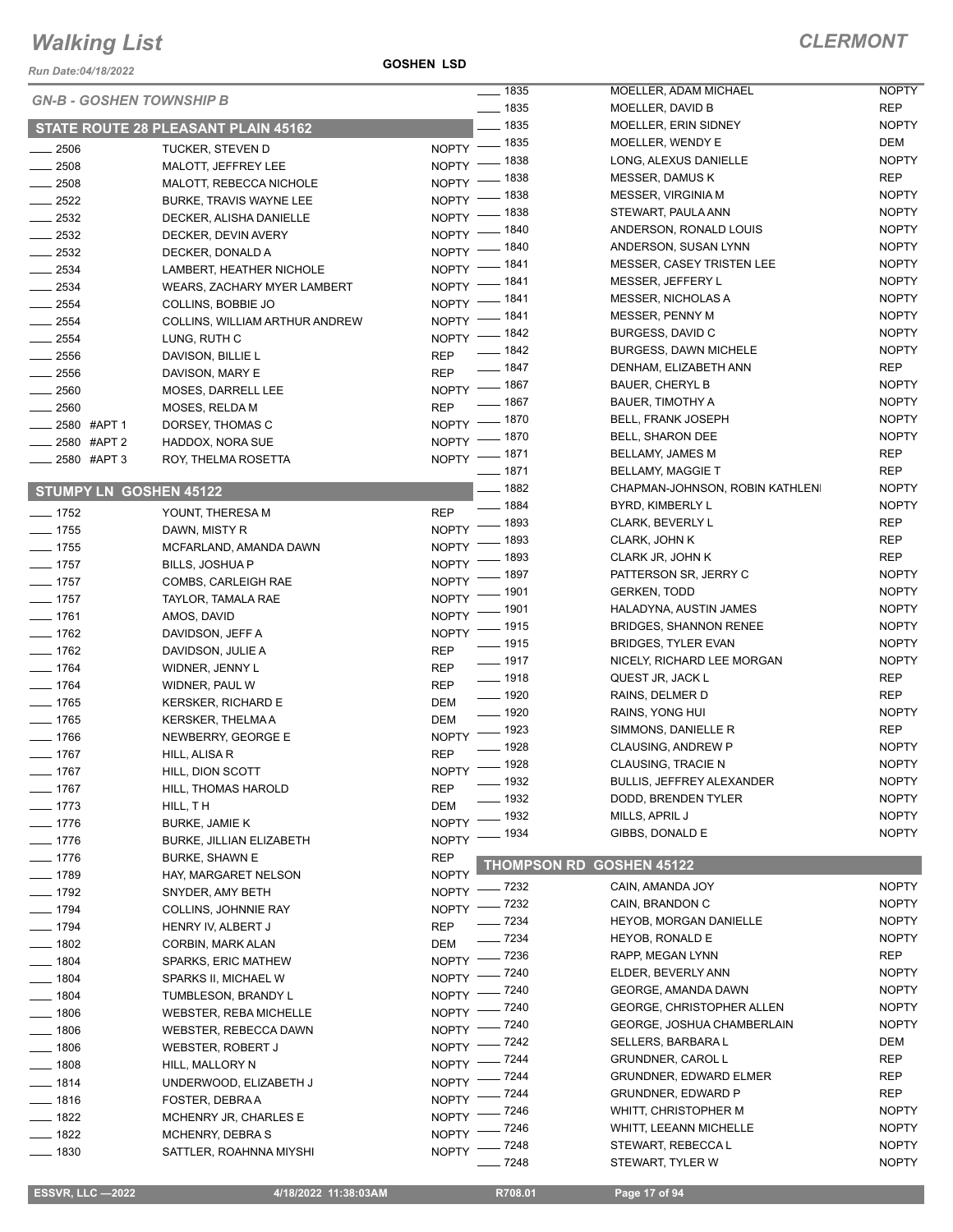*Run Date:04/18/2022*

#### *GN-B - GOSHEN TOWNSHIP B*

| <b>GOSHEN LSD</b> |  |
|-------------------|--|
|-------------------|--|

|                    | <b>THOMPSON RD GOSHEN 45122</b>         |              |
|--------------------|-----------------------------------------|--------------|
| $-7252$            | KENNARD, CHRISTINA MARIE                | <b>NOPTY</b> |
| $-7252$            | KENNARD, DAVID CRAIG                    | <b>NOPTY</b> |
| $- 7254$           | <b>HICKCOX, JEFFREY SCOTT</b>           | <b>NOPTY</b> |
| $-$ 7254           | HICKCOX, SHANNON CHRISTA                | <b>NOPTY</b> |
| $\frac{1}{254}$    | <b>HICKCOX, VANESSA GRACE</b>           | <b>NOPTY</b> |
| $-7256$            | BIRKENHAUER, JOSPEH L                   | <b>NOPTY</b> |
| $\frac{1}{2}$ 7256 | BIRKENHAUER, KIMBERLY M                 | <b>NOPTY</b> |
| $-7256$            | SCHNEIDER, LINDA L                      | DEM          |
| $-7257$            | VANCE, DONALD A                         | <b>REP</b>   |
| $-7257$            | VANCE, REBECCA L                        | <b>REP</b>   |
| $-7259$            | BOWMAN, JADE D                          | REP          |
| $- 7259$           | <b>SCALES, BRENDA LEE</b>               | <b>REP</b>   |
| $- 7260$           | <b>GAMPFER, CHRIS L</b>                 | <b>NOPTY</b> |
| $- 7260$           | <b>GAMPFER, TRACEY L</b>                | <b>NOPTY</b> |
| — 7261             | MURPHY, RALPH W                         | <b>NOPTY</b> |
| $-7262$            | DAVID, CANDACE RAE                      | <b>NOPTY</b> |
| $-7262$            | DAVID II, PHILLIP EUGENE                | <b>NOPTY</b> |
| $-7262$            | <b>NOEL, TUCKER ISAAC</b>               | <b>NOPTY</b> |
| $- 7265$           | <b>FREDERICK, MACI K</b>                | <b>NOPTY</b> |
| $- 7265$           | NELSON JR, ROBERT W                     | <b>NOPTY</b> |
| $-7267$            | <b>JACKSON, HAROLD L</b>                | <b>NOPTY</b> |
| $-7267$            | <b>TAYLOR, MELISSA L</b>                | REP          |
| $- 7268$           | LESTER, WILLIAM AUSTIN MICHAEL          | <b>NOPTY</b> |
| $-$ 7268           | SPENCE, RYAN MICHAEL                    | <b>NOPTY</b> |
| $- 7269$           | MEISER. IAN A                           | <b>NOPTY</b> |
| $-7270$            | RUFFNER, JENNIFER NICOLE                | <b>NOPTY</b> |
| $- 7271$           | BARRIAL, DAVID J                        | <b>NOPTY</b> |
| $-7271$            | <b>BARRIAL, LINDSEY M</b>               | <b>NOPTY</b> |
|                    |                                         |              |
|                    | <b>TIMBER LN GOSHEN 45122</b>           |              |
| $-2117$            | RILEY, JEFFREY ALAN                     | <b>NOPTY</b> |
| $-2117$            | RILEY, SARA ELIZABETH                   | <b>NOPTY</b> |
| $-2117$            | RILEY, SUZANNE L                        | REP          |
|                    |                                         |              |
|                    | <b>WARREN LN GOSHEN 45122</b>           |              |
| $-309$             | <b>BAUSCHER, ELIZABETH C</b>            | <b>NOPTY</b> |
| $\equiv$ 324       | LUEHRMANN, GREGORY J                    | REP          |
| $-324$             | LUEHRMANN, REBECCA L                    | NOPTY        |
| __ 326             | FLACKE, JONATHAN PAUL                   | <b>NOPTY</b> |
| __ 328             | BUTSCH, BRYAN M                         | <b>NOPTY</b> |
| $-328$             | <b>BUTSCH, KELLY NICOLE</b>             | NOPTY        |
|                    |                                         |              |
| $\equiv$ 330       | ANDERSON, HEIDI LEA                     | NOPTY        |
| $-330$             | ROSS, HELEN M                           | NOPTY        |
| _ 330              | ROSS, JEFFREY A                         | <b>NOPTY</b> |
| _ 332              | RICHER, MARY HELEN                      | <b>NOPTY</b> |
| _ 332              | <b>VIETEN. STEVEN FRANCIS</b>           | <b>NOPTY</b> |
|                    | <b>WOODHAVEN DR GOSHEN 45122</b>        |              |
| - 6860             |                                         | DEM          |
|                    | ROSS, STEPHEN J                         | <b>NOPTY</b> |
| _ 6866             | CARTER, NATHAN M                        |              |
| - 6866<br>- 6868   | CARTER, SAMUEL A<br>LOVELESS, MATTHEW W | REP<br>NOPTY |

*TOTAL :* **1,104**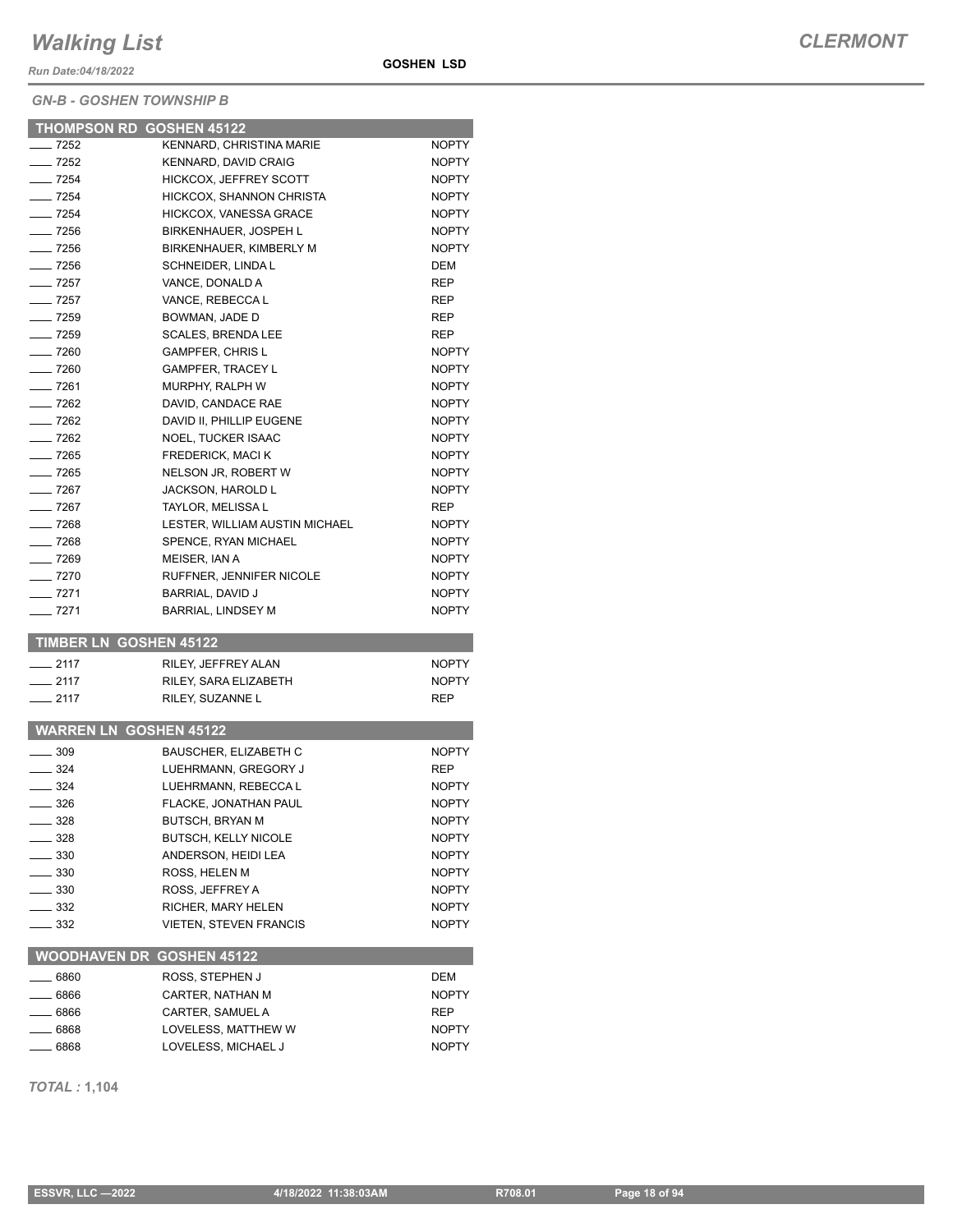*Run Date:04/18/2022*

| <b>GN-D - GOSHEN TOWNSHIP D</b> |                                              |                           | $-2364$                                | MOORE, HAROLD M                                        | <b>NOPTY</b>                 |
|---------------------------------|----------------------------------------------|---------------------------|----------------------------------------|--------------------------------------------------------|------------------------------|
|                                 |                                              |                           | $\frac{1}{2}$ 2364                     | MOORE, KIMBERLEE N                                     | <b>NOPTY</b>                 |
| <b>BRAY RD GOSHEN 45122</b>     |                                              |                           | GIBBS RD GOSHEN 45122                  |                                                        |                              |
| $- 6659$<br>$- 6667$            | DONALDSON JR, TERRY W                        | <b>NOPTY</b>              | NOPTY -2171                            | STEELE, BRANDI L                                       | <b>NOPTY</b>                 |
| $- 6670$                        | CAMPBELL, KELLI C<br>ELWOOD, MARK A          | NOPTY -                   | - 2171                                 | STEELE IV, JOSEPH H                                    | <b>NOPTY</b>                 |
| $- 6671$                        | BURCHFIELD-DENTON, KELLY LYNN                |                           | NOPTY -2171                            | STEELE, KELSI JORDAN                                   | <b>NOPTY</b>                 |
| $-6671$                         | DENTON, GABRIEL L                            |                           | NOPTY -2171                            | STEELE, KRISTI LYNN                                    | <b>NOPTY</b>                 |
| $- 6671$                        | DENTON, THOMAS RODERICK                      |                           | NOPTY -2175                            | EDWARDS, MARGARET F                                    | <b>REP</b>                   |
| $-6672$                         | <b>GREVE, MELONY G</b>                       | <b>REP</b>                | $\frac{1}{2}$ 2311                     | DOWD, ANNA SUSAN                                       | <b>NOPTY</b>                 |
| $- 6672$                        | <b>GREVE SR, ROBERT T</b>                    | <b>REP</b>                | $\frac{1}{2}$ 2311                     | <b>TAYLOR, AUSTIN MICHAEL</b>                          | <b>NOPTY</b>                 |
| $- 6672$                        | <b>GREVE JR, ROBERT T</b>                    |                           | NOPTY -2313                            | ARD, SHERRY ANN                                        | <b>NOPTY</b>                 |
| $- 6675$                        | <b>GARRISON, DALTON ANDREW</b>               | NOPTY -                   | _ 2317                                 | ODONNEL, BRYSON T                                      | <b>NOPTY</b>                 |
| $- 6675$                        | <b>GARRISON, MICHELLE DENISE</b>             | NOPTY -                   | 2317                                   | ODONNELL, BRADLEY D                                    | <b>DEM</b>                   |
| $- 6675$                        | <b>GARRISON, STEPHEN J</b>                   | NOPTY -                   | 2317                                   | ODONNELL, CYNTHIA LOUISE                               | <b>DEM</b>                   |
| $- 6677$                        | FEIN, MEGAN JAN                              | NOPTY -                   | 2322                                   | HART, RICHARD GREGORY                                  | <b>NOPTY</b>                 |
| $- 6677$                        | SPARKS, JAN                                  | <b>REP</b>                | 2323                                   | <b>GEORGE, HARRIETT J</b>                              | <b>DEM</b>                   |
| $- 6679$                        | HAMBLIN, BARRY R                             | $NOPTY$ –                 | 2323                                   | PRINGLE, ELMER J                                       | <b>DEM</b>                   |
| $- 6679$                        | HAMBLIN, DONNA M                             | NOPTY -                   | _ 2328                                 | <b>HELTON JR, JAMES</b>                                | <b>NOPTY</b>                 |
| $- 6680$                        | CARLIER, BONNIE C                            | DEM                       | $-2328$                                | MEHLHOPE, PAIGE R                                      | <b>NOPTY</b><br><b>REP</b>   |
| $\frac{1}{2}$ 6680              | CARLIER, CHARLES W                           | DEM                       | $\frac{2329}{2}$<br>$\frac{1}{2}$ 2335 | COUNCIL, BILLY R<br>BUSEMEYER, MARANDA LYNN            | <b>NOPTY</b>                 |
| $- 6680$                        | ECKERT, BARBARA J                            | DEM                       |                                        | <b>BUSEMEYER, NATHAN W</b>                             | <b>NOPTY</b>                 |
| $- 6680$                        | WATERS, ANTHONY KIRK DOUGLAS                 |                           | NOPTY -2335<br>2335                    | PETROVSKY, ALEXANDER PHILIPOVICH                       | <b>NOPTY</b>                 |
| $- 6680$                        | WATERS, REBECCA CATHARINE                    | $NOPTY$ –                 | _ 2336                                 | HUNDLEY, DANIEL LEE                                    | <b>NOPTY</b>                 |
| $-6681$                         | ARMACOST, COBEY                              | $N$ OPTY $-$              | 2336                                   | HUNDLEY, DEBORAH KAY                                   | <b>NOPTY</b>                 |
| $- 6684$                        | LINDE, NICHOLAS MACKENZIE                    | NOPTY -                   | - 2336                                 | HUNDLEY, JENNIFER ASHLEE                               | <b>NOPTY</b>                 |
| $- 6684$                        | WILSON, JORDAN A                             | $N$ OPTY $-$<br>$NOPTY =$ | 2338                                   | NAPIER, KENNETH                                        | <b>REP</b>                   |
| $- 6688$<br>$- 6707$            | BEAMER, ROBERT EDWARD                        | $N$ OPTY $-$              | 2338                                   | NAPIER, PATRICIA ANN                                   | <b>REP</b>                   |
| $- 6707$                        | OCULL, RYAN ANDREW<br>SAUNDERS, HAILEY MARIE | $N$ OPTY $-$              | 2345                                   | DOWD, DWIGHT A                                         | <b>NOPTY</b>                 |
| $- 6707$                        | SAUNDERS, RACHEL MARIE                       | NOPTY -                   | 2345                                   | DOWD, HOLLY S                                          | <b>NOPTY</b>                 |
| $- 6707$                        | SAUNDERS, TRAVIS W                           | NOPTY -                   | - 2349                                 | BROWN, AMY B                                           | <b>NOPTY</b>                 |
| $- 6710$                        | DIEHL, DON G                                 | <b>REP</b>                | $-2349$                                | PIERSALL, DONNA RENEE                                  | <b>REP</b>                   |
| $- 6710$                        | DIEHL, JUNE K                                | <b>REP</b>                | $-2349$                                | PIERSALL, RAYMOND L                                    | <b>REP</b>                   |
| $- 6713$                        | DAVIS, JEFFREY A                             |                           | NOPTY -2351                            | STANFILL, GARRY M                                      | <b>REP</b>                   |
| $- 6713$                        | MOKSON, DARLENE M                            | NOPTY                     | 2351                                   | STANFILL, LEE KAREN                                    | <b>REP</b>                   |
| $- 6714$                        | DEVAUGHN, CAROLYN M                          | <b>REP</b>                | $\frac{1}{2}$ 2353                     | STENGER, CHRISTOPHER RYAN                              | <b>NOPTY</b>                 |
| $-6718$                         | <b>GREDIG, SHEILA CAROL</b>                  | <b>REP</b>                | $\frac{1}{2}$ 2353                     | STENGER, STACY LYNN                                    | <b>NOPTY</b>                 |
| $- 6723$                        | SNIDER, JOHN C                               | <b>REP</b>                | $\frac{1}{2}$ 2355                     | BRIGHT, DAVID EDWARD                                   | <b>NOPTY</b>                 |
| $-6723$                         | SNIDER, SUZANNE K                            | <b>REP</b>                | $-2355$                                | NORTON, DYLAN                                          | <b>NOPTY</b>                 |
| —— 6735                         | HEMPEL, LESLIE K                             |                           | NOPTY -2355                            | NORTON, TARA MARIE                                     | <b>NOPTY</b>                 |
| $-6735$                         | HEMPEL II, ROGER F                           |                           | NOPTY -2355                            | <b>NORTON WALLS, MICHELLE</b>                          | <b>NOPTY</b>                 |
| $- 6735$                        | THOMPSON, BECKY R                            | NOPTY -                   | 2359                                   | CAIN, JENNIFER LESLEY                                  | <b>REP</b>                   |
| $-6735$                         | THOMPSON, KAREN R                            | NOPTY -                   | 2359<br>2364                           | THOMPSON, CHRISTOPHER A<br><b>INABNITT, PATRICIA A</b> | <b>NOPTY</b><br><b>NOPTY</b> |
| $-6736$                         | MOORE, CAROLYN                               | <b>REP</b>                | 2364                                   | <b>INABNITT, RONALD L</b>                              | <b>NOPTY</b>                 |
| $- 6736$                        | MOORE, DANNY E                               | <b>REP</b>                | 2367                                   | <b>SCHMIDT, MARY J</b>                                 | <b>NOPTY</b>                 |
| $- 6736$                        | MOORE, KATHLEEN ELIZABETH                    | NOPTY -                   | 2367                                   | SCHMIDT, PAUL ANTHONY                                  | <b>REP</b>                   |
| $- 6745$                        | <b>BROWN, GARY JOSEPH</b>                    | <b>NOPTY</b>              | 2395                                   | <b>GRAY, CHRISTOPHER JAMES</b>                         | <b>NOPTY</b>                 |
| $-6745$                         | <b>BROWN, KELLY RENEE</b>                    | <b>NOPTY</b>              | 2400                                   | PARKER, JAMES L                                        | <b>REP</b>                   |
| <b>CEDARVILLE RD</b>            | <b>GOSHEN 45122</b>                          |                           |                                        |                                                        |                              |
| $-2336$                         | DODSON, KEVIN R                              | <b>NOPTY</b>              | <b>GOSHEN RD GOSHEN 45122</b>          |                                                        |                              |
| $\equiv$ 2336                   | MCDONALD, SONJA MARIE                        |                           | NOPTY - 6330                           | JONES, JACKIE                                          | <b>NOPTY</b>                 |
| $-2340$                         | GIBSON, JAMIE SUE                            | NOPTY -                   | - 6330                                 | JONES, JOSEPH A                                        | DEM                          |
| 2342                            | WIGGANS, THOMAS C                            | <b>REP</b>                | 6330                                   | JONES, TONY AMIL                                       | <b>REP</b>                   |
| - 2342                          | WIGGANS, VIRGINIA                            | <b>DEM</b>                | $-6334$                                | BRANDENBURG, LINDA J                                   | <b>NOPTY</b>                 |
| $-2348$                         | FALCH, RUSSELL L                             | $N$ OPTY $-$              | - 6342                                 | SHUMARD, KEATON JON                                    | <b>NOPTY</b>                 |
| $-2350$                         | BITZER, TERRY L                              | $N$ OPTY $-$              | 6342                                   | SHUMARD, KELLEY SUE                                    | <b>NOPTY</b>                 |
| _ 2354                          | OVER, KEVIN RICHARD                          | NOPTY -                   | 6342                                   | SHUMARD, KEVIN JON                                     | <b>REP</b>                   |
| $-2361$                         | JOHNSTON, PAUL C                             | NOPTY -                   | - 6344                                 | <b>BAILEY, JASON E</b>                                 | <b>NOPTY</b>                 |
| 2361                            | YODER, MOLLY ANNE                            | NOPTY -                   | 6346                                   | DUSEBOUT, ALEX NICOLE                                  | <b>NOPTY</b>                 |
| _ 2361                          | YODER, STEPHEN P                             | NOPTY $-$                 | $-6346$                                | DUSEBOUT, BRUCE BRIAN                                  | <b>NOPTY</b>                 |
|                                 |                                              |                           | - 6348                                 | HUTER, JOSEPH BRIAN                                    | <b>NOPTY</b>                 |
| <b>ESSVR, LLC -2022</b>         | 4/18/2022 11:38:03AM                         |                           | R708.01                                | Page 19 of 94                                          |                              |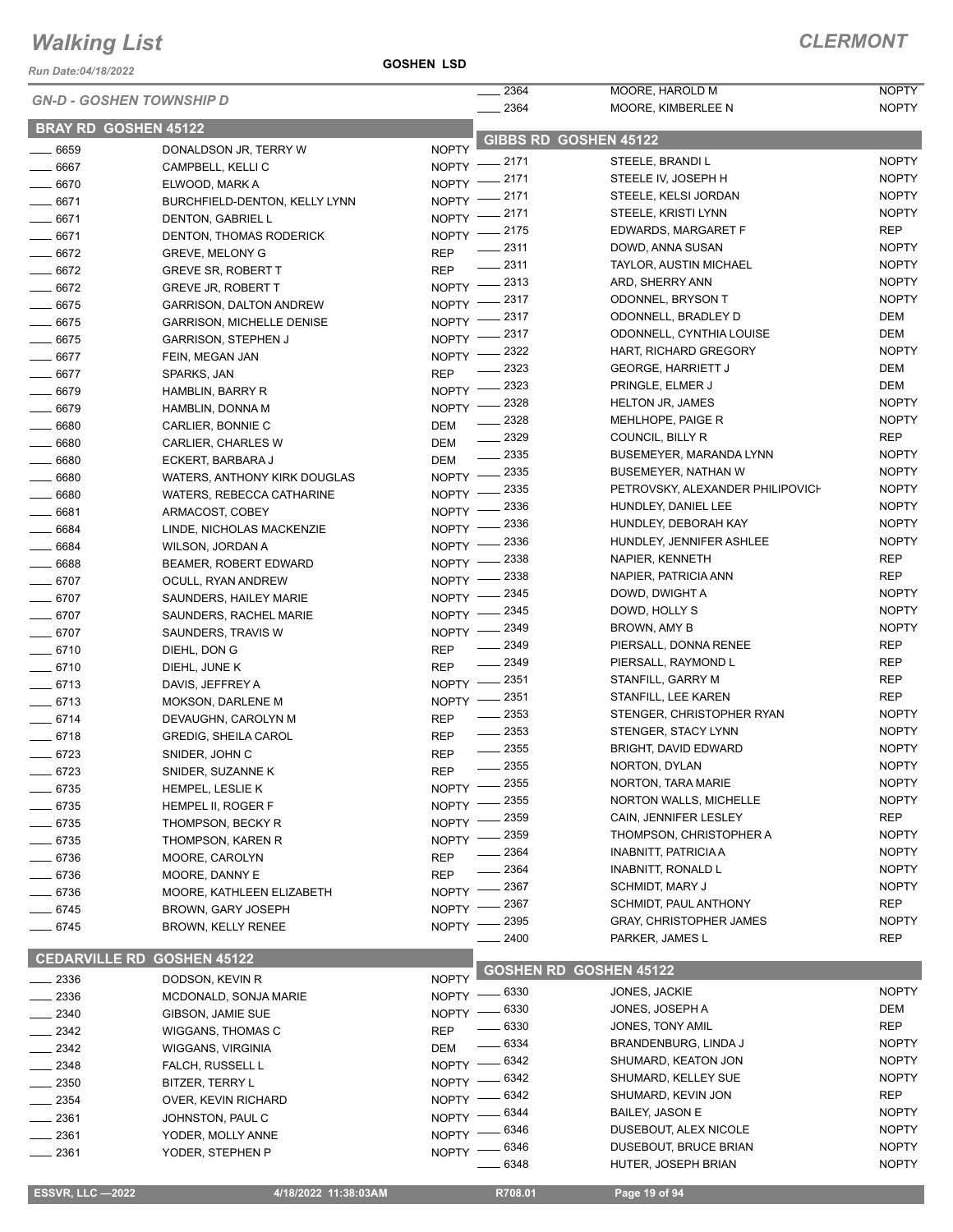*Run Date:04/18/2022*

#### **GOSHEN LSD**

#### *CLERMONT*

| <b>GN-D - GOSHEN TOWNSHIP D</b> |                                   |              | 6606               | CAREY, ROBERT G               | <b>NOPTY</b> |
|---------------------------------|-----------------------------------|--------------|--------------------|-------------------------------|--------------|
|                                 |                                   |              | 6606               | LANNINGHAM, DEBORAH ANN       | <b>NOPTY</b> |
| <b>GOSHEN RD GOSHEN 45122</b>   |                                   |              | 6608               | OTTKE, AMBER M                | <b>NOPTY</b> |
| $- 6348$                        | HUTER, RUTH A                     |              | NOPTY __ 6608      | OTTKE, BRANDON J              | <b>NOPTY</b> |
| $\frac{1}{2}$ 6350              | DARNALL, RICHARD N                |              | NOPTY __ 6608      | TODD, TREVOR JACOB            | <b>NOPTY</b> |
| $- 6350$                        | DARNALL, SYLVIA ANITA             | <b>NOPTY</b> |                    |                               |              |
| $\frac{1}{2}$ 6356              | GAFFNEY, COLLEEN C                | <b>REP</b>   |                    | JESS THELMA DR GOSHEN 45122   |              |
| $\frac{1}{2}$ 6356              | GAFFNEY, JAYNE L                  | <b>REP</b>   | $\frac{1}{2}$ 6001 | LANGFORD JR, GARY H           | <b>NOPTY</b> |
| $\frac{1}{2}$ 6356              | GAFFNEY, JOHN PATRICK             | <b>REP</b>   | $\frac{1}{2}$ 6002 | HELTON, DENNIS JAMES          | <b>NOPTY</b> |
| $\frac{1}{2}$ 6356              | GAFFNEY, KELSEY K                 | <b>REP</b>   | $\frac{1}{2}$ 6002 | <b>HELTON, HEATHER MARIE</b>  | <b>NOPTY</b> |
| $- 6356$                        | GAFFNEY, TIMOTHY O                | <b>REP</b>   | $\frac{1}{2}$ 6003 | HEARLD, PAUL A                | REP          |
| $\frac{1}{2}$ 6368              | MCCOY, JOSHUA WADE                |              | NOPTY __ 6003      | <b>WORLEY, PATRICIA SUE</b>   | <b>NOPTY</b> |
| $- 6370$                        | HURST, JOSEPH AARON               |              | NOPTY __ 6004      | SHARP, CHARLES F              | <b>NOPTY</b> |
| $\frac{1}{2}$ 6370              | LOPES, LETICIA RODRIGUES GONCAL   |              | NOPTY __ 6004      | SHARP, TINA M                 | <b>NOPTY</b> |
| $\frac{1}{2}$ 6384              | HUNTER, DONALD H                  |              | NOPTY __ 6006      | <b>CLARK, BARBARA SUE</b>     | <b>NOPTY</b> |
| $- 6384$                        | HUNTER, HILDA M                   |              | NOPTY __ 6006      | <b>ESTES, ECHO NYCOLE</b>     | <b>NOPTY</b> |
| $- 6384$                        | HUNTER, KIMBERELY G               | DEM          | 6006               | MORRIS JR, BRANDON P          | <b>NOPTY</b> |
| $- 6384$                        | TIPTON, BLAKE RYAN                |              | NOPTY __ 6006      | WORLEY, ALEXIS SIDNEY         | <b>NOPTY</b> |
| $\frac{1}{2}$ 6386              | TIPTON, KATIE M                   |              | NOPTY __ 6007      | WORLEY, RONALD D              | <b>NOPTY</b> |
| $-6518$                         | HOOPER, JANET L                   | <b>REP</b>   | $\frac{1}{2}$ 6008 | <b>HOOLEY, TYLER M</b>        | <b>NOPTY</b> |
| $-6518$                         | HOOPER, LAWRENCE D                | <b>REP</b>   | $\frac{1}{2}$ 6008 | MOUCKA, MOLLY O               | <b>NOPTY</b> |
| $-6522$                         | GILKISON, MICHAEL G               | <b>REP</b>   | $\frac{1}{2}$ 6009 | MCGRATH, CYNTHIA A            | <b>REP</b>   |
| $\frac{1}{2}$ 6530              | <b>FARQUER, JAMES L</b>           | <b>REP</b>   | $\frac{1}{2}$ 6009 | MCGRATH, DAVID R              | <b>REP</b>   |
| $\frac{1}{2}$ 6530              | FARQUER, ROBIN G                  | <b>NOPTY</b> |                    |                               |              |
| $\frac{1}{2}$ 6530              | HURTT, KYLIN JAY NICHOLS          |              |                    | NOPTY JOELLEN DR GOSHEN 45122 |              |
| $- 6530$                        | OWENS, JOSH T                     |              | NOPTY __ 6525      | WILKIN, DAVID NELSON          | <b>NOPTY</b> |
| $\frac{1}{2}$ 6534              | <b>BARRETT, CHERYL L</b>          |              | NOPTY __ 6525      | <b>WILKIN, FAITH E</b>        | <b>NOPTY</b> |
| $- 6534$                        | BARRETT, ROBERT EARL              | <b>REP</b>   | 6527               | <b>BARNHART, ESTHER D</b>     | <b>REP</b>   |
| $\frac{1}{2}$ 6538              | CARSON, BOBBIE J                  |              | NOPTY __ 6539      | COLLIER, SAMANTHA JO          | <b>NOPTY</b> |
| $\frac{1}{2}$ 6538              | CARSON, JOSHUA DANIEL             |              | NOPTY __ 6548      | WILKERSON, PAULA J            | <b>REP</b>   |
| $- 6540$                        | MAX, DAVID FRANK                  | DEM          | $- 6548$           | <b>WILKERSON, STEPHEN K</b>   | <b>REP</b>   |
| $- 6540$                        | MAX, SARAH IRENE                  | DEM          | 6550               | NEAL, DANIEL W                | <b>NOPTY</b> |
| $- 6546$                        | RAMSEY, JAMI MICHELE              |              | NOPTY __ 6550      | NEAL, KRISTINE NICOLE         | <b>REP</b>   |
| $- 6546$                        | RAMSEY, JOSHUA R                  |              | NOPTY __ 6553      | CRIST, CAROL J                | <b>REP</b>   |
| $\frac{1}{2}$ 6550              | POYNTER, DONNA                    |              | NOPTY __ 6553      | CRIST, DAVID S                | <b>REP</b>   |
| $\frac{1}{1}$ 6550              | POYNTER, JEFFERY                  |              | NOPTY __ 6556      | MILLER, DEBORAH M             | <b>REP</b>   |
| $\frac{1}{2}$ 6566              | BOGGESS, BRANDY M                 | <b>REP</b>   | $\frac{1}{2}$ 6556 | MILLER, SCOTT S               | <b>REP</b>   |
| $\frac{1}{2}$ 6566              | <b>BOGGESS, PATRICK M</b>         | <b>REP</b>   | 6557               | HENLINE, JUDITH M             | <b>NOPTY</b> |
| $- 6566$                        | <b>BOGGESS, PAYTEN MICHAEL</b>    | <b>NOPTY</b> | 6558               | STITES, STACEY E              | <b>NOPTY</b> |
| $-6566$                         | <b>KELLS, CAMERON CHRISTOPHER</b> | NOPTY __     | 6560               | WEBER, ANTHONY R              | <b>NOPTY</b> |
| _ 6572                          | <b>BALDRICK, COREY EDWARD</b>     |              | NOPTY __ 6560      | WEBER, LESAA                  | <b>NOPTY</b> |
| $-6572$                         | PHILLIPS, HOLLI A                 |              | NOPTY __ 6563      | ARSENEAU, DAVID P             | <b>NOPTY</b> |
| $\frac{1}{2}$ 6580              | SNIDER, AIMEE                     |              | NOPTY __ 6563      | ARSENEAU, SARA Q              | DEM          |
| $-6580$                         | SNIDER, WILLIAM CHADWICK          |              | NOPTY __ 6566      | BOCKLET, CONNOR ALYSSA        | <b>NOPTY</b> |
| $\frac{1}{2}$ 6584              | BUNCH, BRANDON WAYNE              |              | NOPTY __ 6566      | <b>BOCKLETT, VINCENT F</b>    | <b>DEM</b>   |
| $- 6584$                        | JOHNSON, JESSICA NICHOLE          |              | NOPTY __ 6566      | SMITH, BRITTANY NICOLE        | DEM          |
| $\frac{1}{2}$ 6584              | JOHNSON, SYDNEY NICHOLE           |              | NOPTY __ 6571      | CUREE, MARY L                 | <b>REP</b>   |
| $- 6592$                        | VOTO, ANTHONY J                   |              | NOPTY __ 6571      | CUREE, ROBERT D               | REP          |
| $\frac{1}{2}$ 6592              | VOTO, KATHRYN DENISE              |              | NOPTY __ 6574      | COLBURN, DAVID WAYNE          | <b>NOPTY</b> |
| $\_\_6592$                      | VOTO, MARY J                      | REP          | $- 6574$           | SMITH, CHARLES C              | <b>NOPTY</b> |
| $- 6592$                        | VOTO, MICHAEL E                   | <b>REP</b>   | $\frac{1}{2}$ 6574 | SMITH COLBURN, CRYSTAL L      | <b>NOPTY</b> |
| $- 6592$                        | VOTO, MICHAEL THOMAS              |              | NOPTY __ 6577      | JOHNSON SR, JERRY R L         | <b>NOPTY</b> |
| $\frac{1}{2}$ 6592              | VOTO, STEPHEN XAVIER              |              | NOPTY __ 6577      | WILDER JOHNSON, PAMELA ANN    | <b>NOPTY</b> |
| $- 6592$                        | VOTO, WILLIAM D                   |              | NOPTY __ 6585      | LELAND, THOMAS F              | <b>NOPTY</b> |
| $\frac{1}{2}$ 6596              | STRAUSS, JACQUELYN S              | REP          | 6586               | GILMORE, THOMAS JACOB         | <b>NOPTY</b> |
| $- 6596$                        | STRAUSS, JOHN J                   | REP          | $\frac{1}{2}$ 6586 | TYLER, CACEY ANN              | <b>NOPTY</b> |
| _ 6596                          | STRAUSS, REBECCA E                |              | NOPTY __ 6586      | <b>TYLER, JESSICAR</b>        | <b>NOPTY</b> |
| $- 6600$                        | SINGLETON, LUCAS EDWARD EUGENE    | NOPTY __     | 6586               | TYLER, KYLIE LAWREN           | <b>NOPTY</b> |
| $- 6600$                        | STRAUSS, BETHANY N                |              | NOPTY __ 6586      | TYLER, RONALD EDWARD          | <b>NOPTY</b> |
| $\frac{1}{2}$ 6604              | SALMONS, JENNIFER LAUREN          |              | NOPTY __ 6598      | SCHULZ, AMANDA RENE           | REP          |
| $- 6604$                        | SALMONS, KELSEY SUZANNE           |              | NOPTY __ 6598      | SCHULZ, ANTHONY J             | REP          |
| $-6604$                         | SALMONS, MARTIN T                 | <b>NOPTY</b> |                    |                               |              |
| $\frac{1}{2}$ 6604              | SALMONS, SUSAN L                  |              |                    | NOPTY LINTON RD GOSHEN 45122  |              |

**ESSVR, LLC —2022 4/18/2022 11:38:03AM** R708.01 **Page 20 of 94**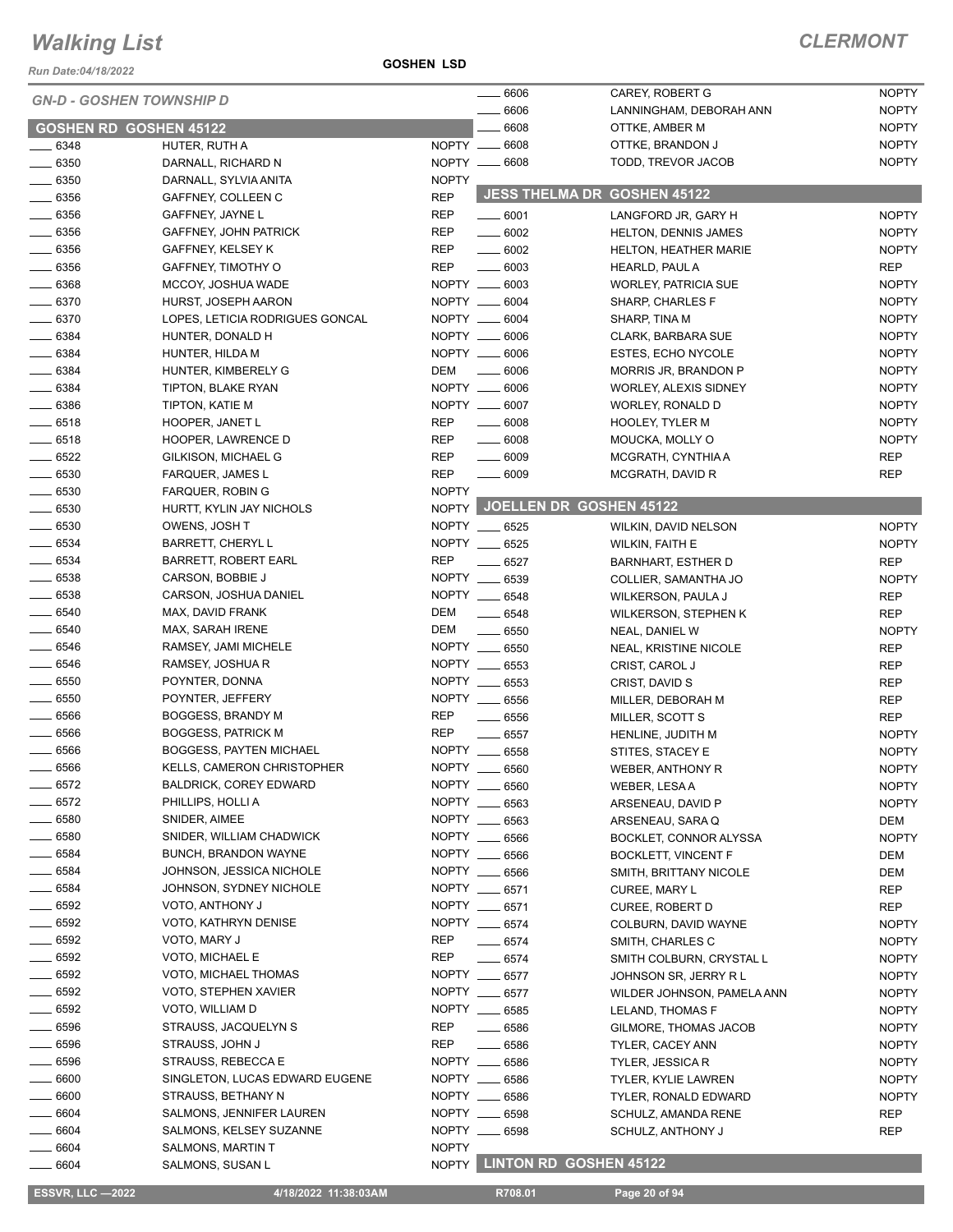*Run Date:04/18/2022*

**GOSHEN LSD**

|                             | <b>GN-D - GOSHEN TOWNSHIP D</b>     |              | $\frac{1}{2}6355$ | <b>BROWN, JOSEP</b>            |
|-----------------------------|-------------------------------------|--------------|-------------------|--------------------------------|
|                             |                                     |              | 6359              | FARABEE, DANA                  |
|                             | <b>LINTON RD GOSHEN 45122</b>       |              | 6359              | LAVENDER JR, I                 |
| 6587                        | PUTHOFF, CAROL M                    | <b>NOPTY</b> | 6362              | <b>BRUMMETT, HAI</b>           |
| 6587                        | PUTHOFF, GREGORY A                  | <b>NOPTY</b> | 6362              | KERN, DEBBOR.                  |
| $-6589$                     | DENHAM, ALICE C                     | <b>NOPTY</b> | 6363              | <b>BURKE, ADAM R</b>           |
| 6589                        | PLATT, LAWRENCE R                   | DEM          | 6364              | STEWART, JENN                  |
| $-6626$                     | REICHERT, BARBARA A                 | <b>NOPTY</b> | 6364              | STEWART, TANN                  |
| $-6626$                     | REICHERT, FRANKLIN J                | <b>NOPTY</b> | 6367              | SCHOLZ, JULIAN                 |
| $-6774$                     | WHITE, LISA A                       | <b>NOPTY</b> | 6367              | <b>WOLFE, ELI ZEE</b>          |
| $-6774$                     | WHITE, STEVEN DOUGLAS               | <b>NOPTY</b> | 6367              | WOLFE JR, RON                  |
| 6776                        | <b>GREGORY, DANIEL PAUL</b>         | <b>NOPTY</b> | 6368              | BOND, BOK SOO                  |
| 6776                        | <b>TEYSSIER, PEGGY MARION</b>       | DEM          | 6368              | BOND JR, DEWE                  |
| 6812                        | FAGIN, JERI L                       | <b>REP</b>   | 6370              | <b>RESNICK, JOHN</b>           |
| $-6812$                     | FAGIN, TODD S                       | <b>REP</b>   | 6370              | <b>RESNICK, LYND</b>           |
| $-6814$                     | <b>MEYER, PATRICIA A</b>            | <b>NOPTY</b> | 6371              | HAZENFIELD, BI                 |
| $-6814$                     | MEYER, WALTER L                     | <b>NOPTY</b> | 6371              | HAZENFIELD, JA                 |
| $-6816$                     | SCHULTE, EUGENIA KAY                | <b>NOPTY</b> | 6371              | HAZENFIELD, JO                 |
| 6816                        | SCHULTE, KAYLA L                    | <b>REP</b>   | 6372              | SUDDARTH, CYI                  |
| $-6818$                     | BUCHANAN, BRENDA KAY                | <b>NOPTY</b> | 6372              | SUDDARTH, ERI                  |
| $-6818$                     | <b>BUCHANAN JR, CHARLES GILBERT</b> | <b>NOPTY</b> | 6373              | MCMILLAN, JAR                  |
| $-6818$                     | BUCHANAN, JORDAN DEAN               | <b>NOPTY</b> | 6374              | RAWLINS, RUSS                  |
| $-6820$                     | DOLBY, BETTY B                      | <b>REP</b>   | 6374              | RAWLINS, THEL                  |
| 6820                        | DOLBY, KAREN S                      | <b>REP</b>   | 6376              | CORSMEIER, CA                  |
| 6820                        | DOLBY, MALVIN EDWARD                | <b>REP</b>   | 6377              | <b>GRIFFIN, MARY</b>           |
| 6824                        | GOLDEN, SUSAN KAY                   | REP          | $- 6377$          | <b>GRIFFIN, ROBER</b>          |
| 6824                        | <b>GREENE, BRIAN JASON</b>          | <b>REP</b>   | 6421              | GERTZ, JAMES,                  |
| 6824                        | <b>GREENE, RAYMOND M</b>            | <b>REP</b>   | 6421              | <b>GERTZ, JEFFRE</b>           |
| 6834                        | HULL, JAMES M                       | <b>NOPTY</b> | 6435              | GILBERT, MARK                  |
|                             |                                     |              | 6435              | GILBERT, MART                  |
| <b>MAIN ST GOSHEN 45122</b> |                                     |              | $-6435$           | LEE, ASHLEY M/                 |
| $-1921$                     | SINGLETON, BEVERLY S                | <b>REP</b>   | 6464              | PEYTON, GARRY                  |
| ___ 1921                    | SINGLETON, STEPHEN C                | <b>REP</b>   | 6466              | <b>INGSTRUP, CAR</b>           |
|                             |                                     |              | 6466              | INGSTRUP, CRA                  |
|                             | <b>MANILA RD GOSHEN 45122</b>       |              | 6468<br>6470      | SLOAN, ANGELE<br>PETERS, DAVID |
| 6323                        | ELDRIDGE, ASHLEY NICHOLE            | <b>NOPTY</b> | 6470              | PETERS, JENNII                 |
| 6323                        | PEREZ, CARLOS A                     | <b>NOPTY</b> | 6472              | RYAN, MICHAEL                  |
| $-6323$                     | WILLEY, CEAIRAH MAKAY               | <b>NOPTY</b> | 6472              | RYAN, SHAUNA                   |
| 6325                        | DEVAUGHN, EVA M                     | <b>REP</b>   | 6474              | <b>ERNST, ELIZABE</b>          |
| 6327                        | <b>BRUCE, JEANNINE M</b>            | <b>NOPTY</b> | 6474              | ERNST, ROBERT                  |
| 6327                        | LEWIS, JOEY JAY                     | <b>NOPTY</b> | 6478              | ALBERS, JACQU                  |
| 6331                        | LEGGETT, MELANIE KAY                | <b>NOPTY</b> | 6478              | ALBERS, JOHN                   |
| 6331                        | LEGGETT, SCOTT B                    | <b>NOPTY</b> | 6478              | ALBERS, MELIS                  |
| 6333                        | ELLIOTT, JOSHUA D                   | <b>NOPTY</b> | 6478              | <b>ALBERS MORRI</b>            |
| 6333                        | WILLIAMSON, ASHLEY J                | <b>NOPTY</b> | 6482              | <b>GILBERT, FREDI</b>          |
| 6335                        | ISRAEL, CHAD D                      | <b>NOPTY</b> | 6492              | <b>GREYNOLDS, TI</b>           |
| 6335                        | ISRAEL, SARAH J                     | <b>NOPTY</b> | 6494              | FOREMAN, DILL                  |
| 6335                        | MCKINNEY, LARRY S                   | REP          | 6494              | FOREMAN, MEL                   |
| 6340                        | SWEARINGEN, JASON S                 | <b>NOPTY</b> | 6494              | <b>MATSON, TAYLE</b>           |
| 6340                        | SWEARINGEN, MICHELE L               | <b>NOPTY</b> | 6496              | BLINKHORN, DE                  |
| _ 6342                      | ALLEN, CHARLES MICHEAL              | <b>NOPTY</b> | 6529              | COLE, BRENDA                   |
| 6342                        | CAYSE JR, DAMON RAY                 | <b>NOPTY</b> | 6529              | COLE, MELANIE                  |
| 6344                        | COMBS, AUSTIN T                     | <b>NOPTY</b> | 6529              | <b>COLE, TIMOTHY</b>           |
| 6344                        | COMBS, KRISTEN M                    | <b>NOPTY</b> | 6532              | <b>BELLAMY, CHAS</b>           |
| 6347                        | GLASGOW SHORT, CAROL A              | <b>NOPTY</b> | 6532              | BELLAMY JR, LE                 |
| 6347                        | SHORT, ELZABETH CHRISTINE           | <b>NOPTY</b> | 6540              | <b>FLAUGHER, GLE</b>           |
| 6347                        | SHORT, STEVEN W                     | <b>NOPTY</b> | 6544              | DUMFORD, ROE                   |
| 6350                        | BURKE, AIMEE LYNN                   | REP          |                   |                                |
| 6350                        | DAY, JODY A                         | <b>REP</b>   | 6544              | DURHAM, ODA N                  |
| 6350                        | DAY, LINCOLN                        | <b>REP</b>   | 6546              | WILCHER, JENN                  |
| 6351                        | STEIN, CAROL JOAN                   | <b>NOPTY</b> | 6546              | WILCHER, LISA.                 |
| 6355                        | BROWN, ANNETTE M                    | <b>NOPTY</b> | 6550              | BRADLEY, ARIYA                 |

| 6355 | BROWN, JOSEPH E                | <b>NOPTY</b> |
|------|--------------------------------|--------------|
| 6359 | FARABEE, DANA RUTH             | <b>NOPTY</b> |
| 6359 | LAVENDER JR, LEWIS ARTHER      | <b>NOPTY</b> |
| 6362 | <b>BRUMMETT, HAROLD L</b>      | <b>NOPTY</b> |
| 6362 | KERN, DEBBORAH JEAN            | <b>NOPTY</b> |
| 6363 | <b>BURKE, ADAM RICHARD</b>     | <b>NOPTY</b> |
| 6364 | STEWART, JENNIFER LYNN         | <b>NOPTY</b> |
| 6364 | STEWART, TANNER ANDREW         | <b>NOPTY</b> |
| 6367 | SCHOLZ, JULIANNE               | REP          |
| 6367 | WOLFE, ELI ZEBULAN             | <b>NOPTY</b> |
| 6367 | WOLFE JR, RONALD L             | REP          |
| 6368 | BOND, BOK SOON                 | <b>NOPTY</b> |
| 6368 | BOND JR, DEWEY                 | <b>NOPTY</b> |
| 6370 | <b>RESNICK, JOHN DAVID</b>     | <b>REP</b>   |
| 6370 | <b>RESNICK, LYNDSEY GAYLE</b>  | <b>REP</b>   |
| 6371 | HAZENFIELD, BEAU HUNTER        | <b>NOPTY</b> |
| 6371 | HAZENFIELD, JAN MARIE          | <b>REP</b>   |
| 6371 | HAZENFIELD, JORDANNE MARIE     | REP          |
| 6372 | SUDDARTH, CYNTHIA S            | <b>NOPTY</b> |
| 6372 | SUDDARTH, ERNIE L              | <b>NOPTY</b> |
| 6373 | MCMILLAN, JARROD D             | <b>NOPTY</b> |
| 6374 | RAWLINS, RUSSELL H             | <b>NOPTY</b> |
| 6374 | RAWLINS, THELMA EUVILA         | <b>NOPTY</b> |
| 6376 | <b>CORSMEIER, CATHY MARIE</b>  | DEM          |
| 6377 | <b>GRIFFIN, MARY C</b>         | DEM          |
| 6377 | <b>GRIFFIN, ROBERT W</b>       | DEM          |
| 6421 | <b>GERTZ, JAMES J</b>          | <b>NOPTY</b> |
| 6421 | <b>GERTZ, JEFFREY NEIL</b>     | <b>NOPTY</b> |
| 6435 | GILBERT, MARK PAUL             | <b>REP</b>   |
| 6435 | GILBERT, MARTHA M              | <b>NOPTY</b> |
| 6435 | LEE, ASHLEY MARIE              | <b>NOPTY</b> |
| 6464 | PEYTON, GARRY E                | <b>NOPTY</b> |
| 6466 | INGSTRUP, CAROLYN SALLY        | DEM          |
| 6466 | <b>INGSTRUP, CRAIG P</b>       | <b>NOPTY</b> |
| 6468 | SLOAN, ANGELEA CARLISTA        | <b>NOPTY</b> |
| 6470 | PETERS, DAVID JAMES            | <b>NOPTY</b> |
| 6470 | PETERS, JENNIFER NICOLE        | <b>NOPTY</b> |
| 6472 | RYAN, MICHAEL W                | <b>NOPTY</b> |
| 6472 | RYAN, SHAUNA L                 | <b>NOPTY</b> |
| 6474 | ERNST, ELIZABETH A             | <b>REP</b>   |
| 6474 | ERNST, ROBERT W                | REP          |
| 6478 | ALBERS, JACQUELINE ROSE        | NOPTY        |
| 6478 | ALBERS, JOHN GUSTIN            | <b>NOPTY</b> |
| 6478 | ALBERS, MELISSA ERNST          | <b>NOPTY</b> |
| 6478 | ALBERS MORRIS, CATHERINE MARIE | DEM          |
| 6482 | <b>GILBERT, FREDERICK M</b>    | <b>REP</b>   |
| 6492 | <b>GREYNOLDS, TIFFANY L</b>    | <b>NOPTY</b> |
| 6494 | FOREMAN, DILLON CHEYENNE       | <b>NOPTY</b> |
| 6494 | FOREMAN, MELISSA LYNN          | <b>NOPTY</b> |
| 6494 | MATSON, TAYLER LOUISE          | <b>NOPTY</b> |
| 6496 | BLINKHORN, DENNIS L            | DEM          |
| 6529 | COLE, BRENDA L                 | <b>NOPTY</b> |
| 6529 | COLE, MELANIE A                | <b>NOPTY</b> |
| 6529 | COLE, TIMOTHY M                | <b>NOPTY</b> |
| 6532 | BELLAMY, CHASE PAYTON          | <b>NOPTY</b> |
| 6532 | BELLAMY JR, LEE ROY            | <b>NOPTY</b> |
| 6540 | FLAUGHER, GLENDA J             | DEM          |
| 6544 | DUMFORD, ROBERT EARL           | <b>NOPTY</b> |
| 6544 | DURHAM, ODA MAE                | <b>NOPTY</b> |
| 6546 | WILCHER, JENNA LYNN            | <b>NOPTY</b> |
| 6546 | WILCHER, LISA J                | <b>NOPTY</b> |
| 6550 | BRADLEY, ARIYA CONRAD          | <b>REP</b>   |
| 6550 | BRADLEY SR, DENNIS J           | REP          |

 $\overline{a}$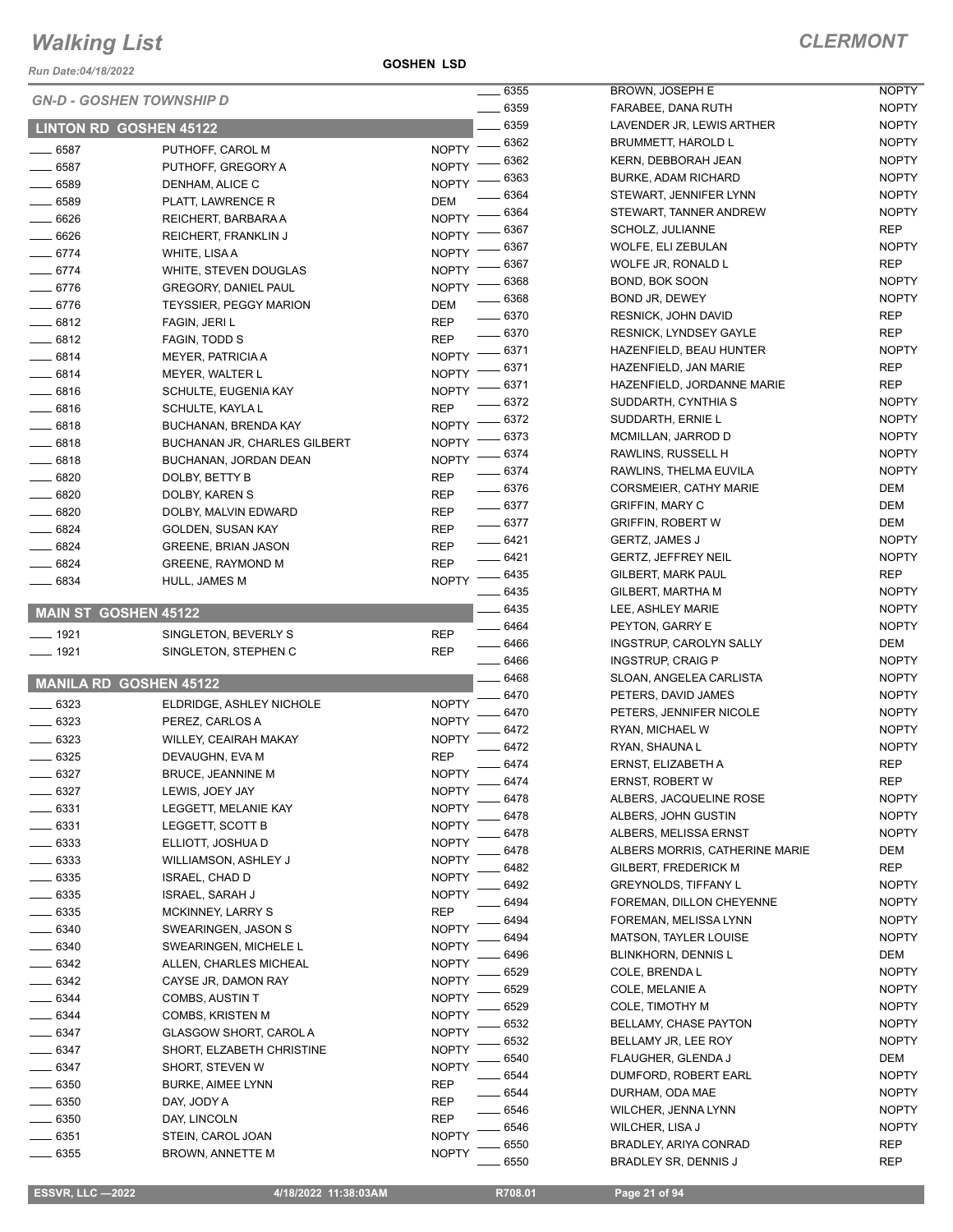*Run Date:04/18/2022*

| <b>GN-D - GOSHEN TOWNSHIP D</b> |                               |                                   | <b>MOLER RD GOSHEN 45122</b> |         |                                   |              |
|---------------------------------|-------------------------------|-----------------------------------|------------------------------|---------|-----------------------------------|--------------|
|                                 |                               |                                   |                              | 2406    | BRADLEY, CHRISTOPHER ROBERT TAO   | <b>NOPTY</b> |
|                                 | <b>MANILA RD GOSHEN 45122</b> |                                   |                              | 2406    | <b>BRADLEY II, ROBERT LUCAS</b>   | <b>REP</b>   |
| 6550                            |                               | BRADLEY, MARY C                   | <b>REP</b>                   | 2406    | <b>BRADLEY, THOMAS RANDALL</b>    | <b>NOPTY</b> |
| 6550                            |                               | <b>BRADLEY, PETRA NAOMI</b>       | <b>NOPTY</b>                 | 2406    | COX, CHRISTINA L                  | <b>NOPTY</b> |
| 6551                            |                               | MANNING, DEANNA M                 | <b>NOPTY</b>                 | 2406    | COX, HUGH D                       | <b>NOPTY</b> |
| 6551                            |                               | MANNING, SETH MICHAEL             | <b>NOPTY</b>                 | 2410    | <b>BUSAM, BEVERLY SUE</b>         | <b>REP</b>   |
| 6553                            |                               | JONES, ARIVEL                     | <b>NOPTY</b>                 | 2420    | LANDERS, DONALD R                 | <b>NOPTY</b> |
| 6553                            |                               | JONES, JUDY E                     | <b>NOPTY</b>                 | 2420    | SPRAGUE, GRETA MARIE              | <b>NOPTY</b> |
| $-6555$                         |                               | HOWARD, MILDRED A                 | <b>DEM</b>                   | 2430    | HARBOUR, ROBERT W                 | <b>NOPTY</b> |
| 6555                            |                               | <b>HOWARD, MITCHELL</b>           | <b>NOPTY</b>                 | 2430    | WIGGINS, RICKY LYNN               | <b>NOPTY</b> |
| 6555                            |                               | MOORE, CHRISTOPHER M              | <b>NOPTY</b>                 | 2440    | MCCREADIE, AMBER ROSE             | <b>NOPTY</b> |
| 6555                            |                               | MOORE, SARAH M                    | <b>NOPTY</b>                 | 2440    | MCCREADIE, NANCY L                | <b>REP</b>   |
| 6555                            |                               | <b>SEXTON, HAILEY ELIZABETH</b>   | <b>NOPTY</b>                 | 2478    | PIERSON, FLORENCE JEAN            | <b>NOPTY</b> |
| 6557                            |                               | CANNON, THOMAS CHARLES            | <b>NOPTY</b>                 | 2481    | MAYS, JESSICA MARIE               | <b>REP</b>   |
| 6559                            |                               | WASHBURN, JOANNA PHILIPPA         | <b>REP</b>                   | 2495    | SMITH, SEAN R                     | <b>NOPTY</b> |
| $-6559$                         |                               | WASHBURN, WILLIAM B               | <b>REP</b>                   | 2509    | WININGER, BRENDA S                | DEM          |
| 6563                            |                               | COOPER, CALEB E                   | <b>REP</b>                   | 2509    | WININGER, EMILY BETH              | <b>NOPTY</b> |
| 6563                            |                               | COOPER, DIANA L                   | <b>REP</b>                   | 2520    | BLANKENSHIP, DONNA JEAN           | <b>REP</b>   |
| 6563                            |                               | COOPER, GARY A                    | <b>REP</b>                   | 2520    | HOGUE, WILLIAM M                  | <b>NOPTY</b> |
| 6565                            |                               | JONES, JOHN R                     | <b>NOPTY</b>                 | 2524    | YARMARK JR, CHRISTOPHER LEE       | <b>NOPTY</b> |
| 6565                            |                               | JONES, TONIA LYNN                 | <b>NOPTY</b>                 | 2524    | YARMARK, SONIA G                  | <b>NOPTY</b> |
| $-6567$                         |                               | <b>GATES, NICHOLAS K</b>          | <b>NOPTY</b>                 | 2528    | ROBBINS, GARRY L                  | <b>NOPTY</b> |
| $-6567$                         |                               | GATES, SHELBY D                   | <b>NOPTY</b>                 | 2528    | ROBBINS, TANYA E                  | <b>NOPTY</b> |
| 6567                            |                               | MC KINNEY, JOSEPHINE OMATANG      | <b>NOPTY</b>                 | 2530    | HALLORAN, JUDITH ANN              | <b>NOPTY</b> |
| 6567                            |                               | MCKINNEY, ROBERT Z                | <b>NOPTY</b>                 | 2530    | ROBBINS, DANNY D                  | <b>NOPTY</b> |
| $- 6572$                        |                               | BEHYMER, MARTHA A                 | <b>REP</b>                   | 2530    | ROBBINS, JUDITH A                 | <b>NOPTY</b> |
| 6573                            |                               | PHILLIPS, DIANA L                 | <b>REP</b>                   | 2534    | FITZGERALD, CATHY MAE             | <b>NOPTY</b> |
| 6573                            |                               | PHILLIPS, MICHAEL T               | <b>REP</b>                   |         |                                   |              |
| 6587                            |                               | KNEIPP, DEBRAK                    | <b>REP</b>                   |         | <b>REDEMPTION DR GOSHEN 45122</b> |              |
| 6587                            |                               | KNEIPP, RICHARD E                 | <b>REP</b>                   | $-6570$ | <b>TYLER, JOSH EDWARD</b>         | <b>NOPTY</b> |
| 6595                            |                               | KNEIPP, ELIZABETH ASHLEY          | <b>NOPTY</b>                 | 6574    | VANDIVER, JOHN SCOTT              | <b>NOPTY</b> |
| 6595                            |                               | KNEIPP, JOSEPHINE J               | <b>NOPTY</b>                 | 6574    | VANDIVER, KATHRYN JEAN            | <b>NOPTY</b> |
| 6595                            |                               | KNEIPP JR, LAWRENCE J             | <b>NOPTY</b>                 | 6575    | ZELEPUHIN, ANDREW                 | <b>NOPTY</b> |
| 6603                            |                               | MEIERS, EMMA GRACE                | <b>NOPTY</b>                 | 6575    | ZELEPUHIN, NATALIE                | <b>NOPTY</b> |
| 6603                            |                               | MEIERS, JOHN RYAN                 | <b>NOPTY</b>                 | 6578    | RIDDLE, ROGER R                   | <b>NOPTY</b> |
| 6603                            |                               | MEIERS, KRISTEN RENEE             | <b>NOPTY</b>                 | 6579    | SMITH, BETTY L                    | <b>REP</b>   |
| 6615                            |                               | HICKS, BRENDA KAY                 | <b>NOPTY</b>                 | 6579    | SMITH, ROLAND E                   | <b>REP</b>   |
| 6618                            |                               | BRONNER JR, JOSEPH ELMER          | <b>REP</b>                   |         |                                   |              |
| 6618                            |                               | <b>BRONNER, MELANIE F</b>         | <b>REP</b>                   |         | SHILOH RD GOSHEN 45122            |              |
| 6618                            |                               | JOSEPH, JOHN E                    | <b>REP</b>                   | 6671    | MOELLER, JEFFREY DAVID            | <b>NOPTY</b> |
| 6618                            |                               | JOSEPH, MARY JO                   | <b>REP</b>                   | 6695    | EDWARDS, ALLAN L                  | <b>REP</b>   |
| 6621                            |                               | SAMUEL, STEPHANIE JEAN            | <b>NOPTY</b>                 | 6695    | EDWARDS, GREER K                  | <b>NOPTY</b> |
| 6631                            |                               | LITTLE, GARY H                    | <b>NOPTY</b>                 | 6695    | EDWARDS, HEATHER LEE              | <b>REP</b>   |
|                                 | 6631 #APT 2                   | NICKELS, MELINDA SUE              | <b>NOPTY</b>                 | 6695    | EDWARDS, PARKER ALLAN             | <b>REP</b>   |
|                                 | 6631 #APT 2                   | RICE, ANTHONY M                   | <b>NOPTY</b>                 | 6695    | EDWARDS, WILLIAM D                | <b>REP</b>   |
|                                 | 6631 #APT 2                   | WADE, RYAN MICHAEL                | <b>NOPTY</b>                 | 6715    | FOX, ANGELA S                     | <b>NOPTY</b> |
|                                 | 6637 #APT 1                   | <b>SEXSON, SHERRY MAE</b>         | <b>REP</b>                   | 6715    | FOX, ARNOLD R                     | <b>NOPTY</b> |
|                                 | 6637 #APT 2                   | MIRACLE, TONYA R                  | <b>NOPTY</b>                 | 6717    | <b>EDMONDS, MISTY SUMMER</b>      | <b>NOPTY</b> |
| 6639                            |                               | ARRIETA, STACY KATHLEEN           | DEM                          | 6721    | MIZE, JOSHUA RAY                  | <b>NOPTY</b> |
| 6639                            |                               | WENDEL, DANNE E                   | <b>NOPTY</b>                 | 6721    | MIZE, LOIS M                      | <b>NOPTY</b> |
| 6642                            |                               | BECKLER, KANDY M                  | <b>REP</b>                   | 6729    | SCHERZINGER, JOSHUA LEE           | <b>NOPTY</b> |
| 6642                            |                               | <b>BECKLER, TRAVIS</b>            | <b>REP</b>                   | 6729    | SCHERZINGER, THERESA G            | <b>NOPTY</b> |
| 6655                            |                               | <b>BIGLEY, MICHAEL R</b>          | DEM                          | 6729    | TOADVINE, NOAH T                  | <b>NOPTY</b> |
| 6655                            |                               | <b>BIGLEY, PHYLLIS A</b>          | DEM                          | 6737    | <b>GANDEE, BRITTANY MICHELLE</b>  | <b>NOPTY</b> |
| 6656                            |                               | <b>MARISCHEN, KENNETH RICHARD</b> | <b>NOPTY</b>                 | 6745    | CUMMINS, PAIGE NICKOLE            | <b>NOPTY</b> |
| 6669                            |                               | BURNETT, ALEXANDRIA RENEE         | <b>NOPTY</b>                 | 6745    | PAVIA, MATTHEW JACOB              | <b>NOPTY</b> |
| 6676                            |                               | ANDREWS, VICTORIA L               | <b>NOPTY</b>                 | 6749    | GASTINEAU, PEGGY R                | <b>REP</b>   |
| 6686                            |                               | POWELL, JESSICA                   | <b>NOPTY</b>                 | 6749    | GASTINEAU, WILLIAM L              | REP          |
| 6686                            |                               | POWELL, JOSHUA M                  | <b>NOPTY</b>                 | 6761    | <b>GRAY, DEBORAH S</b>            | <b>NOPTY</b> |
| 6690                            |                               | COLE, KIMBERLY DAWN               | <b>NOPTY</b>                 | 6761    | <b>GRAY, RONALD J</b>             | <b>NOPTY</b> |
| 6691                            |                               | PATTEN, LAURIE REBEKAH            | <b>NOPTY</b>                 | 6769    | SEIVERT, CHET T                   | <b>NOPTY</b> |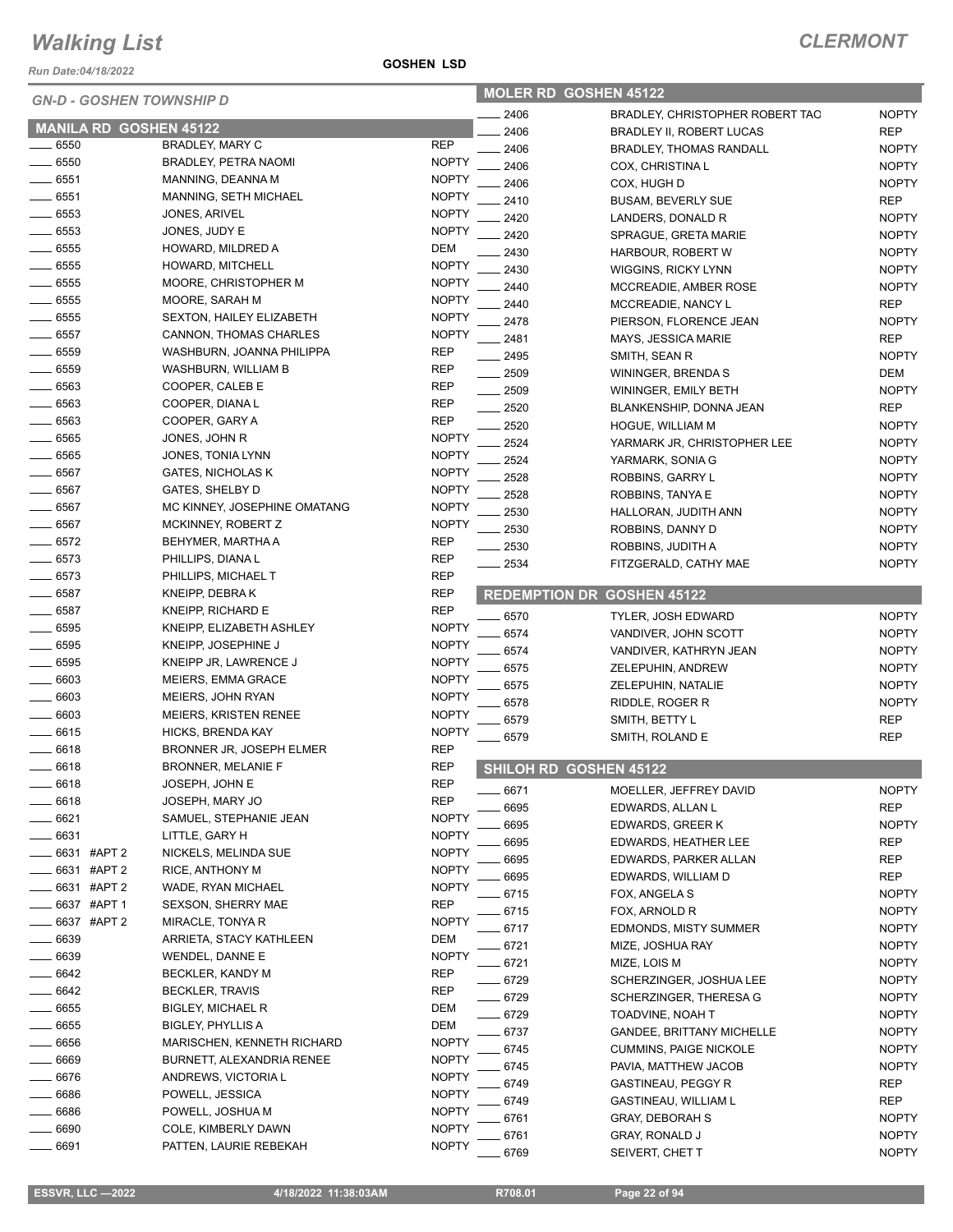*Run Date:04/18/2022*

**GOSHEN LSD**

#### *CLERMONT*

| <b>GN-D - GOSHEN TOWNSHIP D</b> |                                               |              | $- 6961$                        | CEFALU, GERALD A               | <b>NOPTY</b> |
|---------------------------------|-----------------------------------------------|--------------|---------------------------------|--------------------------------|--------------|
|                                 |                                               |              | ____ 6969                       | <b>GROSHEIM, BRIAN E</b>       | <b>NOPTY</b> |
| <b>SHILOH RD GOSHEN 45122</b>   |                                               |              | $- 6969$                        | <b>GROSHEIM, KAREN L</b>       | <b>NOPTY</b> |
| $- 6769$                        | <b>VEZEY, CRYSTAL L</b>                       | <b>REP</b>   | $- 6977$                        | COLE, PHYLLIS A                | <b>NOPTY</b> |
| $- 6769$                        | <b>VEZEY, PETER T</b>                         | <b>REP</b>   | $- 6981$                        | COLE, FRANCES                  | <b>NOPTY</b> |
| $- 6779$                        | SCHMURR, ALLYSON DANIELLE                     |              | NOPTY __ 6981                   | COLE, HAROLD                   | <b>NOPTY</b> |
| $- 6779$                        | <b>SCHMURR, GARY B</b>                        | <b>REP</b>   | $- 6989$                        | YOUNG, GLEN M                  | <b>REP</b>   |
| $- 6779$                        | THOMPSON, BRENDEN TYLER                       | <b>NOPTY</b> |                                 |                                |              |
| $- 6779$                        | THOMPSON, KAREY M                             | <b>NOPTY</b> | STATE ROUTE 28 GOSHEN 45122     |                                |              |
| $- 6795$                        | <b>GRAHAM SR, JAMES L</b>                     | <b>REP</b>   | $- 1944$                        | WEDMORE, DONNA CHRISTINE       | <b>REP</b>   |
| $- 6795$                        | <b>GRAHAM, SANDRA E</b>                       | <b>REP</b>   | $- 1945$                        | SMITH, BILL E                  | <b>REP</b>   |
| $- 6829$                        | PETERS, ALMA MAE                              | REP          | $- 1945$                        | SMITH, PHYLLIS E               | <b>REP</b>   |
| $- 6829$                        | PETERS, LILLIAN MARIE                         |              | NOPTY ____ 1985 #LOT 327        | ORTIZ DE JESUS, YAHAIRA        | <b>NOPTY</b> |
| $- 6829$                        | PETERS, TAMMY L                               | <b>REP</b>   | $- 1996$                        | HUTCHINSON, EUGENE JAMES       | <b>NOPTY</b> |
| $\frac{1}{2}$ 6833              | JARRELL, ALLEN M                              |              | NOPTY __ 2032                   | <b>GARNER, CARL MICHAEL</b>    | <b>REP</b>   |
| $- 6851$                        | GILBERT, KRYSTAL DAWN                         |              | NOPTY __ 2055                   | FREEMAN, CHRISTINA D           | <b>NOPTY</b> |
| $- 6853$                        | MERCER, JACELYN ROSE                          |              | NOPTY __ 2055                   | SULDOVSKY III, CARLISLE GEORGE | <b>NOPTY</b> |
| $\frac{1}{2}$ 6853              | MERCER OLIVARES, LAURA LYNN                   |              | NOPTY __ 2059                   | BELLAMY, MICHELLE L            | <b>NOPTY</b> |
| $\frac{1}{2}$ 6855              | CALVIN, JAMES J                               |              | NOPTY __ 2059                   | BELLAMY, STEPHEN WAYNE         | <b>NOPTY</b> |
| $\frac{1}{2}$ 6855              | CALVIN, MAE F                                 |              | NOPTY __ 2105                   | SCHMIDT, SANDRA M              | <b>NOPTY</b> |
| $\frac{1}{2}$ 6865              | ADAMS, GLENN E                                |              | NOPTY __ 2105                   | SCHMIDT, URBAN A               | <b>NOPTY</b> |
| $\frac{1}{2}$ 6865              | ADAMS, JUDY ANN                               |              | NOPTY __ 2109                   | KAMMERER, DIANNA L             | <b>NOPTY</b> |
| $- 6867$                        | KHIERIM, ASHLEIGH NICOLE                      |              | NOPTY __ 2171                   | <b>HODGES, MARILYN K</b>       | <b>REP</b>   |
| $- 6867$                        | MAGRISH, JAMES R                              |              | NOPTY __ 2175                   | CAUDILL, DON P                 | <b>NOPTY</b> |
| $- 6867$                        | MAGRISH, LEE E                                |              | NOPTY __ 2175                   | CAUDILL, TERESA LYNN           | <b>NOPTY</b> |
| $- 6871$                        | HOPKINS, CAROL JEAN                           | DEM          | $\frac{1}{2175}$                | <b>MOUNTS, MATTHEW K</b>       | <b>NOPTY</b> |
| $-6871$                         | <b>HOPKINS, JERRY M</b>                       | DEM          | $\frac{1}{2189}$                | HAGGARD, ANTHONY ROY           | <b>REP</b>   |
| $- 6881$                        | <b>GYARMATI, LAUREN GRACE</b>                 |              | NOPTY __ 2189                   | HAGGARD, CHRISTINE             | <b>REP</b>   |
| $- 6883$                        | PARRIMAN, GREG WAYNE                          |              | NOPTY __ 2191                   | ALLEN, DONALD R                | <b>NOPTY</b> |
| $- 6883$                        | PARRIMAN, PAMELA E                            | <b>REP</b>   | $\frac{1}{2197}$                | WILLIAMS, JOANNA L             | DEM          |
| $\frac{1}{2}$ 6885              | SOALE, DAVID COREY                            |              | NOPTY __ 2197                   | WILLIAMS, TWYILA J             | REP          |
| $\frac{1}{2}$ 6885              | SOALE, TONIA RAE                              |              | NOPTY __ 2203                   | ANDERSON, COURTNEY LYNN        | <b>NOPTY</b> |
| $- 6891$                        | ALEXANDER, GARY L                             | DEM          | $-2203$                         | <b>BREEN, CHRISTINE PEARL</b>  | <b>NOPTY</b> |
| $- 6905$                        | WISBY, EVA MARIE                              | <b>REP</b>   | $-2209$                         | ALBRECHTSBERGER, IMELDA B      | <b>NOPTY</b> |
| $\frac{1}{2}$ 6905              | WISBY, WILLIAM SCOTT                          |              | NOPTY __ 2209                   | ALBRECHTSBERGER, LEOPOLD M     | <b>NOPTY</b> |
| $\frac{1}{2}$ 6907              | BRUSMAN, MARIANN E                            |              | NOPTY __ 2213                   | ADAMS, CONNIE GENE             | <b>REP</b>   |
| $- 6907$                        | BRUSMAN JR, ROBERT A                          | <b>REP</b>   | $-2213$                         | ADAMS, GARY DALE               | <b>REP</b>   |
| $- 6917$                        | POE, JAMES M                                  | <b>REP</b>   | $\frac{1}{2213}$                | ADAMS, RIAN CASSIDY            | <b>NOPTY</b> |
| $- 6917$                        | POE, JUDY A                                   | <b>REP</b>   | $-2217$                         | DEBORD, ANGEL PAIGE            | <b>NOPTY</b> |
| 6921                            | MORRIS, BONNIE M                              |              | NOPTY __ 2217                   | NEWBERRY, JOANN                | <b>NOPTY</b> |
| _ 6921                          | MORRIS, NATHAN DANIEL                         |              | NOPTY __ 2217                   | NEWBERRY, JOSEPH L             | <b>NOPTY</b> |
| $- 6921$                        | THORNTON, JANIE ELIZABETH                     |              | NOPTY __ 2221                   | GARRETT, DALE W                | <b>REP</b>   |
| $- 6925$                        | HAMMONS, SARAH L                              | <b>NOPTY</b> | NOPTY STOUDER RD GOSHEN 45122   |                                |              |
| $- 6925$                        | HARRISON, BENJAMIN JAMES                      |              |                                 |                                |              |
| $\frac{1}{2}6925$               | HARRISON, CHLOE MORGAN                        |              | NOPTY __ 6847                   | DURHAM, RENEE L                | <b>NOPTY</b> |
| $\frac{1}{2}$ 6925              | HARRISON, TAURAS ELAINE                       |              | NOPTY __ 6847                   | EMERSON, DIANE E               | <b>NOPTY</b> |
| $- 6925$                        | HARRISON, TERESA M                            |              | NOPTY __ 6847<br>NOPTY __ 6873  | FREYTAG, GERALD W              | <b>NOPTY</b> |
| $- 6925$<br>$- 6929$            | WALL, JACOB N                                 |              | NOPTY __ 6873                   | HINES, PAUL J                  | DEM          |
| $\frac{1}{2}$ 6935              | <b>IRICK, ANDY T</b>                          |              |                                 | HINES, PAUL R                  | DEM          |
| $\frac{1}{2}$ 6937              | SPRADLIN, PATRICIA ANN                        | DEM<br>REP   | $- 6877$                        | THEODORE, GARRY J              | <b>REP</b>   |
| $- 6941$                        | SAWYER, CHRISTINA LILLIAN                     | REP          | $- 6879$                        | DENNISON, HALEY SUZANNE        | <b>NOPTY</b> |
|                                 | SMITH, CHRISTAL CASHIA                        |              | $- 6879$                        | DENNISON, LAURA S              | <b>NOPTY</b> |
| $- 6941$<br>$- 6945$            | <b>WELLS, JENEMAE</b>                         | REP          | $- 6879$                        | DENNISON, MADISON CLAIRE       | <b>NOPTY</b> |
| $- 6945$                        | RADEKE III, CHARLES W<br>RADEKE, CHERYLE LYNN |              | NOPTY __ 6879<br>NOPTY __ 6879  | DENNISON, TIMOTHY S            | NOPTY        |
| $\frac{1}{2}$ 6945              |                                               |              | NOPTY __ 6881                   | DENNISON, TIMOTHY SCOTT HAYDEN | <b>NOPTY</b> |
| $\frac{1}{2}$ 6945              | RADEKE, MATTHEW WILLIAM                       |              | NOPTY __ 6893                   | DENNISON, KLARA FAYE           | <b>NOPTY</b> |
|                                 | RADEKE, MORGAN RENE                           |              |                                 | HALL, TIFFANY A                | <b>NOPTY</b> |
| $- 6953$<br>$\frac{1}{2}$ 6953  | <b>BURNS, CHRISTINA M</b>                     | REP          | $\frac{1}{2}$ 6895              | NEFF, ANDREW JACOB             | <b>NOPTY</b> |
| $\frac{1}{2}$ 6953              | BURNS, MCKENZIE JOE                           | REP          | $\frac{1}{2}$ 6895              | NEFF, GERALD W                 | <b>REP</b>   |
| $\frac{1}{2}$ 6953              | RISK, ALICE M                                 | REP<br>REP   | $- 6895$                        | NEFF, SUSAN A                  | REP          |
| $- 6957$                        | RISK, THOMAS G                                | DEM          | $- 6899$                        | VAUGHN, CONNIE A               | REP          |
|                                 | SEYFRIED, LISA                                |              | <b>WERLING WAY GOSHEN 45122</b> |                                |              |
| $\frac{1}{2}$ 6957              | SEYFRIED JR, ROBERT W                         | <b>REP</b>   |                                 |                                |              |

**ESSVR, LLC —2022 4/18/2022 11:38:03AM** R708.01 **Page 23 of 94**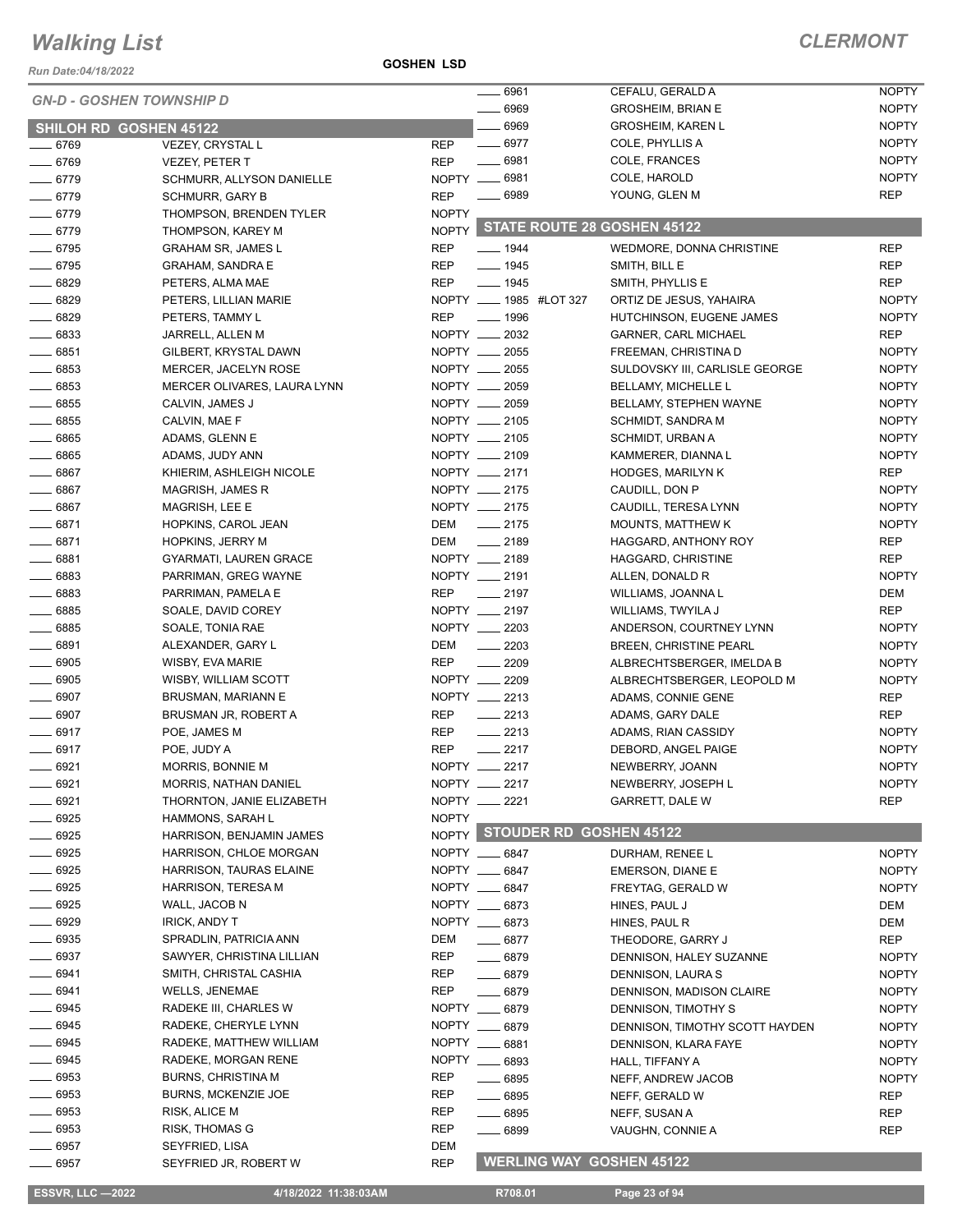*Run Date:04/18/2022*

**GOSHEN LSD**

|          | <b>GN-D - GOSHEN TOWNSHIP D</b>     |              | 2250    | <b>HERZNER</b>   |
|----------|-------------------------------------|--------------|---------|------------------|
|          |                                     |              | 2250    | <b>HERZNER</b>   |
|          | <b>WERLING WAY GOSHEN 45122</b>     |              | 2264    | SHARP, CI        |
| 2334     | WALTON, BRANDY LYN                  | <b>NOPTY</b> | 2267    | <b>BOSTIC JF</b> |
| 2334     | <b>WALTON, JEREMY M</b>             | <b>NOPTY</b> | $-2267$ | <b>BOSTIC, T</b> |
| $-2342$  | SETTELMAYER, GLORIA LOUISE          | <b>NOPTY</b> | 2267    | HARRIS, E        |
| $-2342$  | SETTELMAYER, JERROLD DAVID          | <b>NOPTY</b> | 2268    | HARRIS, H        |
| $-2346$  | HADLEY, AMANDA KATHLEEN             | <b>NOPTY</b> | 2268    | HAWK, JU         |
| $-2350$  | BOYD, MEAGAN RACHELLE               | REP          | 2268    | WOOD, KA         |
| $-2350$  | WOLFE, CHRISTOPHER LEE              | <b>REP</b>   | . 2278  | HEIST, KY        |
|          |                                     |              | _ 2281  | BENSON,          |
|          | <b>WOODVILLE PIKE GOSHEN 45122</b>  |              | - 2281  | BENSON,          |
| $-2120$  | HOWELL, GREGORY COLE                | <b>NOPTY</b> | 2282    | GIBSON, J        |
| $-2120$  | HOWELL, REBECCA ALLYSUN             | <b>NOPTY</b> | 2282    | GIBSON, K        |
| $-2124$  | PHELPS, LISA A                      | DEM          | 2284    | HOPKINS,         |
| $-2124$  | SMITH, BRIDGETT A                   | <b>REP</b>   | 2286    | GIBSON, D        |
| $-2128$  | KUBE JR, ALBERT G                   | DEM          | 2286    | GIBSON, S        |
| $-2128$  | KUBE, CAROLYN R                     | DEM          | 2287    | <b>ALLEN SR</b>  |
| $-2128$  | KUBE, SCOTT A                       | <b>NOPTY</b> | 2287    | ALLEN, JE        |
| $-2136$  | HAYWARD, CALEB                      | <b>NOPTY</b> | 2290    | HELTON, A        |
| $= 2136$ | HAYWARD, EMILY FAITH                | <b>NOPTY</b> | 2291    | SUTTER, I        |
| $-2140$  | LINDENBERGER, RANDY J               | REP          | 2291    | SUTTER, F        |
| $-2140$  | LINDENBERGER, RITA A                | <b>NOPTY</b> | 2294    | STACEY, J        |
| $-2144$  | PERRY, MICHAEL ALLEN                | <b>NOPTY</b> | 2294    | STACEY, N        |
| $-2144$  | PERRY, TINA MARIE                   | <b>NOPTY</b> | 2298    | <b>FENBERS</b>   |
| $-2147$  | HUGHES, DAKOTA JAMES                | <b>NOPTY</b> | 2300    | BARGER,          |
| $= 2147$ | HUGHES, ERIC P                      | <b>NOPTY</b> | 2300    | LUCAS, AS        |
| _ 2148   | GARRETT, JORDAN RAY                 | <b>NOPTY</b> | 2301    | SIMPSON,         |
| $= 2148$ | GARRETT, KAREN ANN                  | REP          | 2305    | <b>CAMERON</b>   |
| $-2148$  | <b>GARRETT, RANDALL KEITH</b>       | REP          | 2305    | HELTON, O        |
| $-2152$  | <b>INABNITT, BRIGITTE ANN</b>       | <b>NOPTY</b> | 2309    | REYES, JO        |
| 2152     | <b>INABNITT, NEIL L</b>             | <b>NOPTY</b> | 2309    | REYES, R         |
| $-2152$  | PLAVSIC, KRYSTEN NICHOLE            | <b>NOPTY</b> | 2311    | <b>SCHWANK</b>   |
| $= 2156$ | STANLEY, KENNETH CHESTER            | <b>NOPTY</b> | 2315    | BELISLE,         |
| $-2156$  | STANLEY, SHERI ANNE                 | <b>NOPTY</b> | 2315    | BELISLE, I       |
| $-2160$  | MILLER, ANN MARIE T                 | <b>NOPTY</b> | 2319    | DETRICK,         |
| $-2160$  | MILLER, JEFFREY F                   | REP          | 2319    | ELAM, RO         |
| 2164     | JONES, DEBRA K                      | <b>NOPTY</b> | - 2320  | <b>JOHNSON</b>   |
| 2164     | JONES, STEVEN E                     | <b>NOPTY</b> | 2323    | MORRIS, 0        |
| 2168     | SNEED, ALICE F                      | <b>REP</b>   | 2323    | MORRIS, \        |
| _ 2168   | SNEED, ALVIE A                      | REP          | 2324    | POFF, PAN        |
| 2170     | CAMPBELL, AMANDA M                  | REP          | 2324    | POFF, PAT        |
| 2170     | CAMPBELL, AUSTIN DANIEL             | NOPTY        | 2324    | POFF, TIM        |
| - 2170   | CAMPBELL, DILLARD A                 | REP          | 2325    | KOCH, AU         |
| 2174     | WELLS, TINA L                       | <b>NOPTY</b> | 2331    | DAVIS, JA        |
| 2175     | AMMON, JAMES R                      | <b>NOPTY</b> | 2331    | JARVIS, KI       |
| 2175     | AMMON, LOUISE E                     | <b>NOPTY</b> | 2333    | HOWELL,          |
| 2176     | SCHWARTZ, RODNEY J                  | <b>NOPTY</b> | 2333    | PARKER, I        |
| _ 2189   | DOTY, TONI D                        | <b>NOPTY</b> | 2335    | <b>JACKSON</b>   |
| _ 2191   | <b>MASON, LYDIA NICOLE</b>          | <b>NOPTY</b> | 2348    | ASH, JAMI        |
| $-2191$  | MASON, MACKENZIE KATHERINE          | NOPTY        | 2348    | ASH, MAT         |
| 2191     | MASON, W T                          | <b>NOPTY</b> | 2351    | PING, JUR        |
| 2210     | RAPIER, MICHELLE L                  | NOPTY        | 2351    | PING SR, I       |
| 2212     | FEY, KAYLA RENEE                    | NOPTY        | 2351    | PITMAN, J        |
| 2216     | JENT, DYLAN                         | NOPTY        | 2353    | <b>AUFDERH</b>   |
| $-2216$  | JENT, MELISSA J                     | NOPTY        | 2354    | ASH, CLIF        |
| 2217     | <b>HOBBS, DREW ANTHONY SCHUSTER</b> | NOPTY        | 2356    | PUCKETT,         |
| 2217     | SHULTZ, LEA M                       | NOPTY        | 2356    | PUCKETT,         |
| 2221     | HAARLAMMERT, CHARLES W              | <b>NOPTY</b> | 2359    | ANDREW,          |
| 2221     | HAARLAMMERT, NANCY N                | REP          | 2359    | <b>STEPHEN</b>   |
| 2248     | YOUNG, DAVID S                      | <b>NOPTY</b> | 2360    | GEERS, K         |
| 2249     | MIRICK, JEAN TENLY                  | NOPTY        | 2360    | GEERS, R         |

| 2250 | <b>HERZNER, LARRY</b>          | REP          |
|------|--------------------------------|--------------|
| 2250 | HERZNER, PHYLLIS L             | REP          |
| 2264 | SHARP, CLARENCE E              | <b>NOPTY</b> |
| 2267 | BOSTIC JR, MICHAEL JUDD        | <b>NOPTY</b> |
| 2267 | <b>BOSTIC, TERESA A</b>        | <b>NOPTY</b> |
| 2267 | HARRIS, EZRA S                 | <b>NOPTY</b> |
| 2268 | <b>HARRIS, HANNAH GRACE</b>    | <b>NOPTY</b> |
| 2268 | HAWK, JUSTIN RYAN              | <b>NOPTY</b> |
| 2268 | WOOD, KACIE ANN                | <b>NOPTY</b> |
| 2278 | <b>HEIST, KYLE P</b>           | <b>NOPTY</b> |
| 2281 | BENSON, JAMES BRADLEY          | <b>NOPTY</b> |
| 2281 | BENSON, REBECCA ELAINE         | <b>NOPTY</b> |
| 2282 | GIBSON, JOANNA                 | REP          |
| 2282 | <b>GIBSON, KENNETH E</b>       | REP          |
|      |                                |              |
| 2284 | <b>HOPKINS, KIMBERLY T</b>     | <b>NOPTY</b> |
| 2286 | GIBSON, DAVID C                | <b>NOPTY</b> |
| 2286 | GIBSON, SUSAN K                | <b>NOPTY</b> |
| 2287 | ALLEN SR, ERIC V               | <b>NOPTY</b> |
| 2287 | ALLEN, JENNIFER A              | <b>NOPTY</b> |
| 2290 | <b>HELTON, AUDREY S</b>        | REP          |
| 2291 | SUTTER, LARRY A                | REP          |
| 2291 | SUTTER, RAYMONDA J             | REP          |
| 2294 | STACEY, JENNIFER L             | <b>NOPTY</b> |
| 2294 | STACEY, MICHAEL EDWARD         | <b>NOPTY</b> |
| 2298 | FENBERS, ANNE K                | <b>NOPTY</b> |
| 2300 | BARGER, JOSHUA DAVID           | <b>NOPTY</b> |
| 2300 | LUCAS, ASHLEY KAY              | <b>NOPTY</b> |
| 2301 | SIMPSON, JAMES F               | <b>NOPTY</b> |
| 2305 | CAMERON, GLENDA R              | <b>NOPTY</b> |
| 2305 | <b>HELTON, CHARLES VICTOR</b>  | <b>NOPTY</b> |
| 2309 | <b>REYES, JONATHAN ROBERT</b>  | <b>NOPTY</b> |
| 2309 | <b>REYES, ROBERT</b>           | <b>NOPTY</b> |
| 2311 | SCHWANKHAUS, BAILEY ELIZABETH  | <b>NOPTY</b> |
| 2315 | BELISLE, JESSICA JANELLE       | <b>NOPTY</b> |
| 2315 | <b>BELISLE, MATTHEW ROBERT</b> | <b>NOPTY</b> |
| 2319 | DETRICK, AMY NICOLE            | <b>NOPTY</b> |
| 2319 | ELAM, ROBERT J                 | <b>NOPTY</b> |
| 2320 | JOHNSON, NATHAN R              | <b>NOPTY</b> |
| 2323 | <b>MORRIS, CLAUDE VICTOR</b>   | <b>REP</b>   |
| 2323 | <b>MORRIS, VONDA GALE</b>      | REP          |
| 2324 | POFF, PAMELA S                 | <b>NOPTY</b> |
| 2324 | POFF, PATTY A                  | <b>NOPTY</b> |
| 2324 | POFF, TIMOTHY O                | <b>NOPTY</b> |
| 2325 | KOCH, AUDREY M                 | REP          |
| 2331 | DAVIS, JACOB BRADLEY           | <b>NOPTY</b> |
| 2331 | <b>JARVIS, KELCIE NOEL</b>     | <b>NOPTY</b> |
| 2333 | HOWELL, KENNETH R              | REP          |
| 2333 | PARKER, LOLA ELIZABETH         | REP          |
| 2335 | JACKSON JR, GLENN JAMES        | <b>NOPTY</b> |
| 2348 | ASH, JAMI E                    | DEM          |
| 2348 | ASH, MATTHEW CHARLES           | REP          |
|      | PING, JUREE L                  | <b>NOPTY</b> |
| 2351 | PING SR, MICHAEL LEE           | <b>NOPTY</b> |
| 2351 |                                |              |
| 2351 | PITMAN, JAUNITA V              | <b>NOPTY</b> |
| 2353 | AUFDERHEIDE, AUDREY J          | <b>NOPTY</b> |
| 2354 | ASH, CLIFFORD C                | REP          |
| 2356 | PUCKETT, PATRICIA J            | <b>REP</b>   |
| 2356 | PUCKETT, RICHARD C             | REP          |
| 2359 | ANDREW, KAITLYN ROSE           | <b>NOPTY</b> |
| 2359 | STEPHENS, MICHAEL BEGLE        | <b>NOPTY</b> |
| 2360 | <b>GEERS, KATIE M</b>          | <b>NOPTY</b> |
| 2360 | <b>GEERS, ROBERT D</b>         | <b>NOPTY</b> |
| 2360 | HAMBLEN, CATHY MARIE           | NOPTY        |

 $\overline{a}$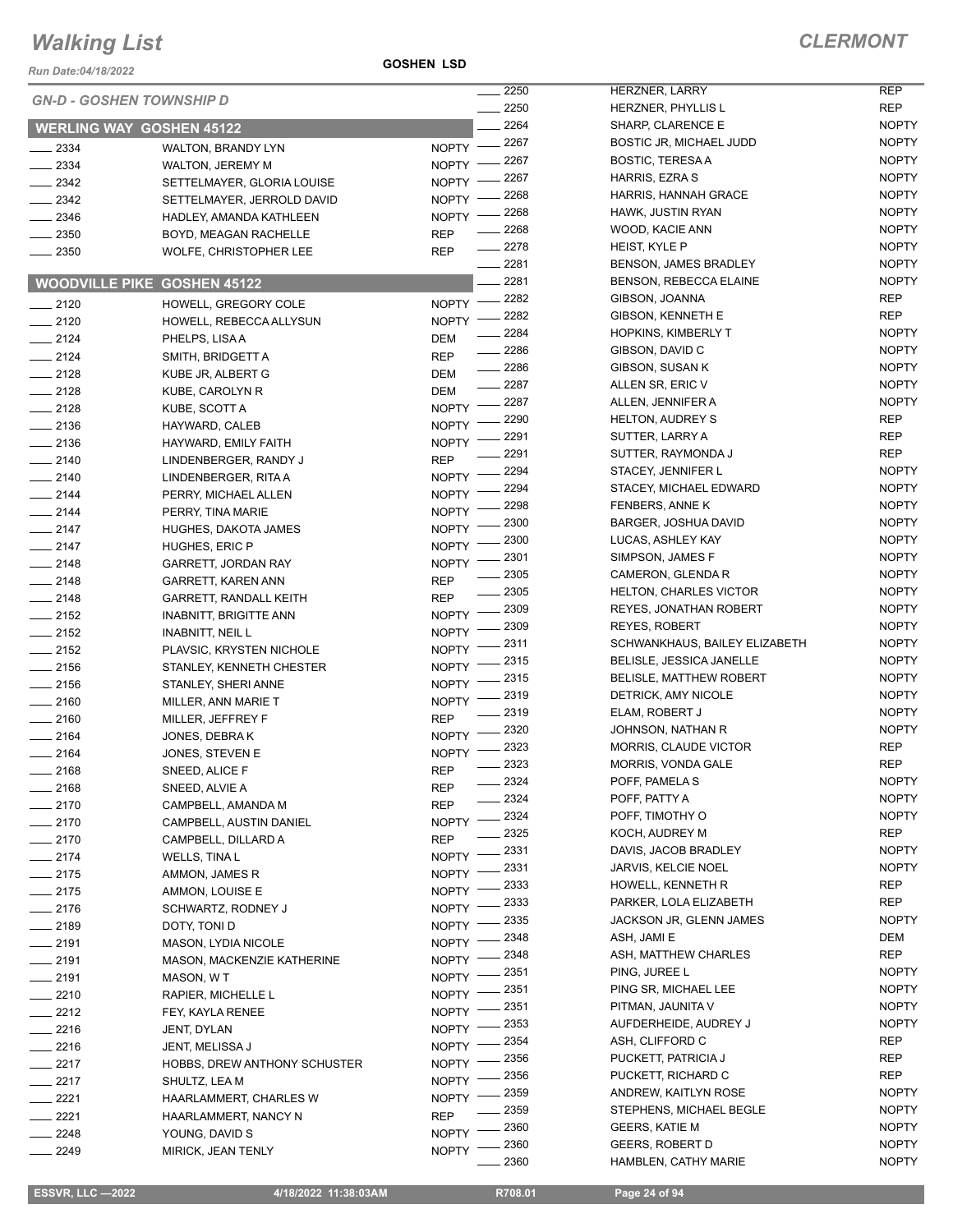*Run Date:04/18/2022*

**GOSHEN LSD**

#### *CLERMONT*

| <b>GN-D - GOSHEN TOWNSHIP D</b>    |                                                            | _ 2537                       |
|------------------------------------|------------------------------------------------------------|------------------------------|
|                                    |                                                            | - 2540                       |
| <b>WOODVILLE PIKE GOSHEN 45122</b> |                                                            | - 2542<br>NOPTY __ 2542      |
| __ 2361<br>$-2363$                 | KILE, KENNETH R<br>REEVES, MARJORIE RUTH                   | NOPTY <u>_</u> 2544          |
| $\sim$ 2363                        | REEVES, STEVE R                                            | NOPTY __ 2544                |
| $-2364$                            | HOBBS, TAMMY ANN                                           | <b>NOPTY</b>                 |
| $\frac{1}{2365}$                   | BALZHISER, BONNIE LOU                                      | NOPTY TOTAL: 770             |
| ____ 2365                          | DEAN, LARRY M                                              | <b>NOPTY</b>                 |
| $-2370$                            | HATFIELD JR, JAMES TENNIS                                  | <b>NOPTY</b>                 |
| $\sim$ 2375                        | STILL JR, JOSEPH K                                         | REP                          |
| $-2375$                            | STILL, KATIE S                                             | REP                          |
| $-2379$                            | JUDD, CHERI A                                              | <b>NOPTY</b>                 |
| __ 2379                            | JUDD, FRED J                                               | REP                          |
| $-2379$                            | THOMPSON, ANDREW MICHAEL                                   | <b>NOPTY</b>                 |
| $\_\_2$ 2382                       | TOMESAL, ALICE M                                           | <b>NOPTY</b>                 |
| $-2384$                            | ADAMSON, DIANE M                                           | REP                          |
| $\frac{1}{2384}$                   | ADAMSON, SCOTT R                                           | <b>NOPTY</b>                 |
| $\_\_2$ 2387                       | DANIEL, SARAH MICHELLE                                     | <b>NOPTY</b>                 |
| __ 2396                            | GAMPFER, COREY LEE                                         | <b>NOPTY</b>                 |
| _ 2396                             | GAMPFER, TABITHA N                                         | <b>NOPTY</b>                 |
| $-2396$                            | MILLER, JADIE ROSE                                         | <b>NOPTY</b>                 |
| $-2396$                            | MILLER, RYAN MATTHEW                                       | <b>NOPTY</b>                 |
| $-2397$                            | GIBSON, KEVIN J                                            | <b>NOPTY</b>                 |
| $-2400$                            | MCCANE, HEATHER R                                          | <b>NOPTY</b>                 |
| $-2400$                            | MCCANE JR, THEODORE E                                      | <b>NOPTY</b>                 |
| $-2401$                            | FELTS, ALLISON WHITNEY                                     | <b>NOPTY</b>                 |
| $-2401$<br>$-2404$                 | FELTS, NICHOLAS W                                          | <b>NOPTY</b>                 |
| $-2404$                            | DEFFINGER, ALEXANDER FRANCIS                               | <b>NOPTY</b><br><b>NOPTY</b> |
| $-2404$                            | DEFFINGER, CARRIE M<br>DEFFINGER, LUKE N                   | <b>NOPTY</b>                 |
| $- 2409$                           | COLE, REBECCA R                                            | REP                          |
| $-2429$                            | <b>GREGWARE, KIMBERLY S</b>                                | REP                          |
| __ 2429                            | SIMPSON, QUINN ANTHONY                                     | REP                          |
| $-2435$                            | TARTER, GERALDINE B                                        | REP                          |
| ____ 2439                          | CAMPBELL, AMY R                                            | <b>NOPTY</b>                 |
| $-2439$                            | CARLIER, CATHARINE J                                       | DEM                          |
| $-2439$                            | HUMPHREY, SCOTT ALLEN                                      | REP                          |
| $-2439$                            | PHILLIPS, JAMIE GRANT                                      | <b>NOPTY</b>                 |
| 2457                               | <b>BRUNS, DORIS GRACE</b>                                  | DEM                          |
| _ 2457                             | <b>BRUNS, MICHELLE LYNN</b>                                | NOPTY                        |
| _ 2465                             | FLANAGAN, EVELYN L                                         | NOPTY                        |
| _ 2465                             | FLANAGAN, STEVEN JAMES                                     | NOPTY                        |
| _ 2465                             | LEE, BRIDGET MICHELLE                                      | NOPTY                        |
| - 2465                             | TURNER, JOSHUA DANIEL                                      | NOPTY                        |
| $\equiv$ 2480                      | <b>WALTON, JASON R</b>                                     | <b>NOPTY</b>                 |
| $-2480$                            | WALTON, REBECCA ANN                                        | NOPTY                        |
| $-2482$                            | MCLEAN, CASEY M                                            | REP                          |
| $-2482$                            | MCLEAN, JASON W                                            | NOPTY                        |
| $-2482$                            | MCLEAN, SAVANNAH LYNN                                      | NOPTY                        |
| $\sim$ 2500<br>$-2500$             | LAWLER, NANCY ELLEN                                        | <b>NOPTY</b>                 |
| $-2517$                            | <b>SCANLON, JOSEPH E</b><br><b>ENGLE, SHELBYLYNN GRACE</b> | NOPTY                        |
| $-2517$                            | IVEY, LEAH N                                               | NOPTY<br>REP                 |
| $-2517$                            | <b>IVEY, VICKY M</b>                                       | REP                          |
| __ 2531                            | <b>GRAHAM, RICKY L</b>                                     | REP                          |
| $-2534$                            | <b>BOND, CHADWICK</b>                                      | REP                          |
| $-2534$                            | <b>BOND, DOUGLAS B</b>                                     | REP                          |
| ___ 2534                           | <b>BOND, JENNIFER B</b>                                    | REP                          |
| - 2534                             | <b>BOND, VICTORIA BETH</b>                                 | REP                          |
| _ 2536                             | CROUCH, STEVEN RAY                                         | NOPTY                        |
| _ 2536                             | EDWARDS, MARY S                                            | NOPTY                        |
| 2537                               | WESTENDORF, HOLLY S                                        | <b>NOPTY</b>                 |

WESTENDORF, JAMES BRIAN NOPTY FROST, SUSAN ELAINE **Example 2018** DEM DEAN, CHARLOTTE GAIL NOPTY DEAN, DELANO NOPTY CRAWLEY, AMANDA PICKELHEIMER NOPTY CRAWLEY, MICHAEL ANDREW REP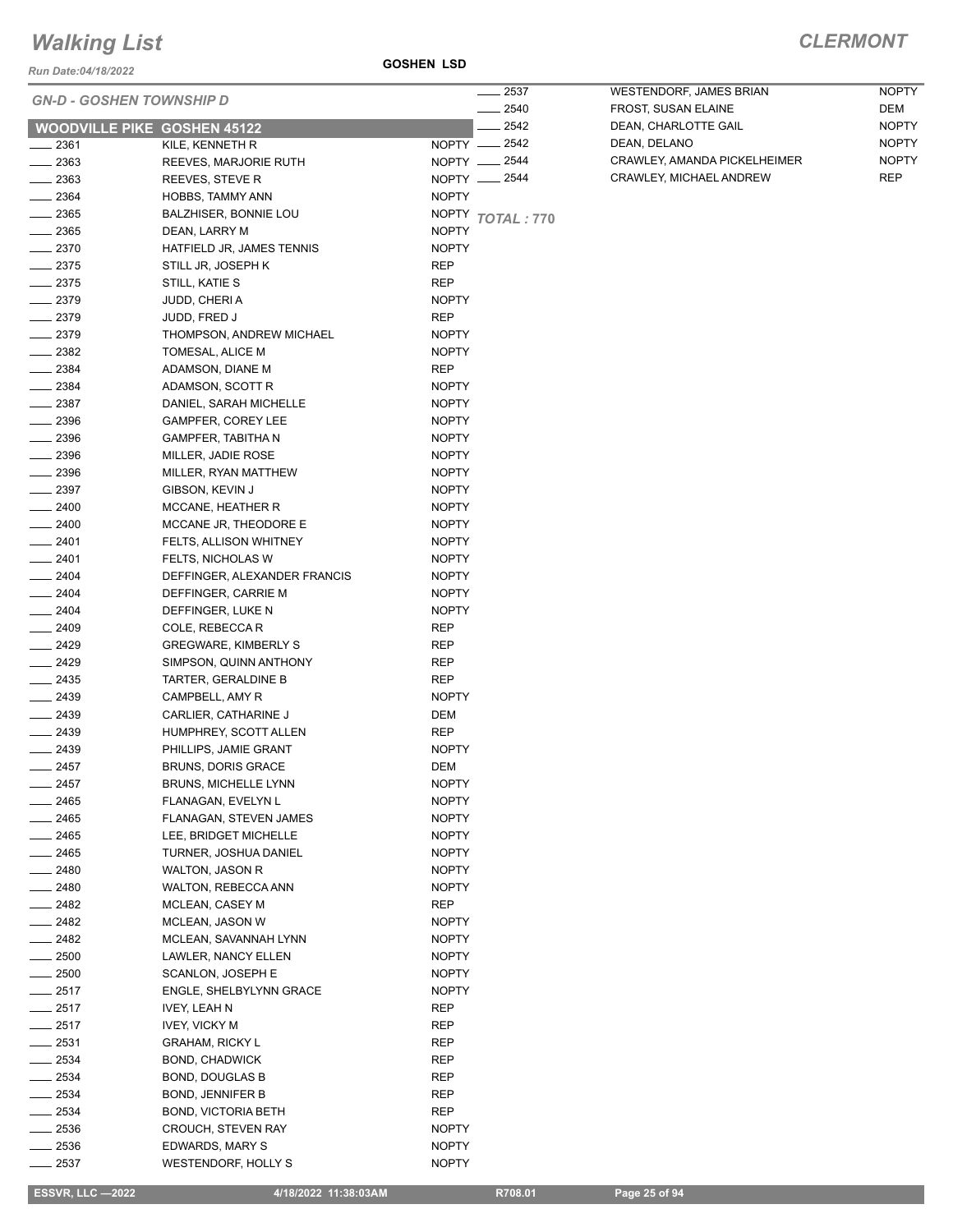*Run Date:04/18/2022*

**GOSHEN LSD**

|                    |                                 |                    | $\frac{1}{2}$ 6366               | MCCLAIN, JOHN DOUGLAS           | <b>NOPTY</b> |
|--------------------|---------------------------------|--------------------|----------------------------------|---------------------------------|--------------|
|                    | <b>GN-E - GOSHEN TOWNSHIP E</b> |                    | $-6367$                          | <b>GUNTHER, CHRISTINA MARIE</b> | <b>NOPTY</b> |
|                    | <b>BELFAST RD GOSHEN 45122</b>  |                    | 6367                             | <b>GUNTHER, TIMOTHY ROBERT</b>  | <b>NOPTY</b> |
| $- 6170$           | WAGNER, BRIAN JOSEPH            | $N$ OPTY $-$       | 6368                             | <b>BROCK, ERICA LYNN</b>        | <b>NOPTY</b> |
| $- 6182$           | HARVEY, KELLY RAE               | NOPTY -            | 6368                             | CAUDILL, DAVID L                | <b>NOPTY</b> |
| $- 6182$           |                                 | <b>NOPTY</b>       | 6369                             | KING, CHARLES P                 | <b>REP</b>   |
|                    | HARVEY, RAEQUELLE LYNN          | <b>NOPTY</b>       | 6370                             | <b>GRAY, EDNA LOUISE</b>        | <b>NOPTY</b> |
| $- 6182$           | HARVEY, STEVE D                 |                    | 6370                             | <b>GRAY, ELIZABETH L</b>        | <b>NOPTY</b> |
| $-6182$            | HARVEY, STEVEN CADE             | <b>NOPTY</b>       | 6370                             | GRAY, KIANA LYNN                | <b>NOPTY</b> |
| $- 6185$           | SHAW, DAKOTA LEE                | <b>NOPTY</b>       | 6370                             | <b>GRAY, SHALEE ELIZABETH</b>   | <b>NOPTY</b> |
| $-6185$            | <b>SHAW, ELLEN ELAINE</b>       | <b>NOPTY</b>       | 6371                             | JOHNSON, PHILIP SHAWN           | <b>NOPTY</b> |
| $- 6190$           | <b>BATES, MICHAEL</b>           | <b>NOPTY</b>       | 6371                             | JOHNSON, SHELLY MARIE           | <b>NOPTY</b> |
| $- 6190$           | BATES, PATTI JEAN               | NOPTY <sup>-</sup> | 6373                             | <b>BISAILLON, SANDRA GAIL</b>   | <b>NOPTY</b> |
| $- 6192$           | RABISH, RALPH RICHARD           | NOPTY <sup>-</sup> | 6373                             | BISAILLON, WILLIAM DUANE        | <b>REP</b>   |
| $-6243$            | MCGAZI, CYBELE DIONNE           | NOPTY <sup>-</sup> | 6374                             | GOINS, GENEVA                   | <b>NOPTY</b> |
| $-6249$            | TAULBEE JR, LEWIS               | <b>NOPTY</b>       | 6374                             | GOINS, WILLIAM T                | <b>NOPTY</b> |
| $- 6249$           | TAULBEE, OLIVIA MARIE           | <b>NOPTY</b>       | 6374                             | <b>WORLEY, ARRON S</b>          | <b>NOPTY</b> |
| $- 6276$           | BARBOSA, ANDREW OBED            | NOPTY <sup>-</sup> | 6375                             | STEWART, JEFFREY WAYNE          | <b>REP</b>   |
| $- 6276$           | BARBOSA, MELINDA JOYCE          | NOPTY <sup>-</sup> |                                  |                                 | <b>NOPTY</b> |
| $- 6303$           | CROOKS, KIM A                   | <b>NOPTY</b>       | 6375                             | STEWART, MEAGHAN R              |              |
| $- 6303$           | CROOKS, LYNN MARIE              | <b>NOPTY</b>       | 6375                             | STEWART, MELINDA R              | <b>REP</b>   |
| $- 6306$           | PAYNE, SHERRY L                 | <b>REP</b>         | 6376                             | <b>CROCKETT, SARAH MARIE</b>    | <b>NOPTY</b> |
| $\frac{1}{2}$ 6308 | HINNERS, STEPHANIE A            | <b>NOPTY</b>       | 6380                             | SAYLOR, ROBERT EUGENE           | <b>NOPTY</b> |
| $\frac{1}{2}$ 6308 | SCHILDMEYER, CRAIG THOMAS       | <b>NOPTY</b>       | 6382                             | HARCOURT, JOHN C                | <b>REP</b>   |
| $- 6308$           | <b>SCHILDMEYER, TERRY</b>       | <b>NOPTY</b>       |                                  |                                 |              |
| $- 6310$           | RUPERT, SHERRIL LYNN            | <b>NOPTY</b>       | <b>BUCK RUN LN</b>               | <b>GOSHEN 45122</b>             |              |
| $- 6311$           | IRWIN, BARBARA WALLACE          | NOPTY - 1950       |                                  | FITZGERREL, FAY ELLEN           | <b>NOPTY</b> |
| $-6311$            | IRWIN, JERALD L                 | NOPTY - 1950       |                                  | FITZGERREL, JERRY ALVIN         | <b>NOPTY</b> |
| $- 6312$           | <b>MASON, CYNTHIA S</b>         | <b>REP</b>         | _ 1960                           | LATCHFORD, ELMER L              | <b>NOPTY</b> |
| $-6312$            | <b>MASON II, FREDERICK M</b>    | NOPTY -            | 1960                             | LATCHFORD, KRISTEN MARLO        | <b>REP</b>   |
| $- 6312$           | <b>MASON, MICHAEL F</b>         | <b>NOPTY</b>       |                                  |                                 |              |
| $\frac{1}{2}$ 6313 | REYNOLDS, LONNIE                | <b>NOPTY</b>       | <b>CEDARVILLE RD</b>             | <b>GOSHEN 45122</b>             |              |
| $- 6313$           | REYNOLDS, PATTI A               | NOPTY - 1974       |                                  | MCFADDEN, KEVIN LEWIS           | <b>NOPTY</b> |
| $\frac{1}{2}$ 6315 | MURRAY, JEFFREY CHARLES         | NOPTY - 1974       |                                  | MCFADDEN, SHARON A              | <b>REP</b>   |
| $-6316$            | ROSE, ALICIA MARIE              | NOPTY - 1994       |                                  | BARNETT, DANIEL WAYNE           | <b>NOPTY</b> |
| $- 6320$           | LAY, LINDA MARIE                | NOPTY - 1994       |                                  | <b>BARNETT, SHARON L</b>        | <b>REP</b>   |
| $- 6324$           | DELANEY, JASON MITCHELL         | <b>REP</b>         | $\frac{1}{2}$ 1996               | JOHNSON, JENNIFER KAYE          | <b>NOPTY</b> |
| $- 6324$           |                                 | NOPTY - 1996       |                                  | <b>QUALTERS, ERIC J</b>         | <b>NOPTY</b> |
|                    | DELANEY, SARAH M                | NOPTY - 1996       |                                  | <b>WATKINS, CAITLIN M</b>       | <b>NOPTY</b> |
| $- 6328$           | <b>GILTZ, HEATHER N</b>         | NOPTY - 1996       |                                  | WATKINS, DAVID S                | <b>NOPTY</b> |
| 6336               | DICK, TRAVIS AELANDER           | NOPTY - 1996       |                                  | WILLIAMSON, CHARLES D           | <b>NOPTY</b> |
| 6336               | LONG, TAMMY L                   | NOPTY -2006        |                                  | SAMS, NICHOLAS L                | <b>NOPTY</b> |
| $- 6340$           | SNYDER, ELIZABETH ANN           | NOPTY -2014        |                                  | FAIRBANKS, EMILY ELIZABETH      | <b>NOPTY</b> |
| $-6343$            | CONN, LORETTA L                 |                    |                                  | SWEENEY, ERICA D                | <b>NOPTY</b> |
| $- 6343$           | CONN, NELSON EDWARD             | NOPTY -2020        | . 2020                           | SWEENEY, MILES MATTHEW          | <b>NOPTY</b> |
| $- 6345$           | BURROUGHS, DEVON C              | $NOPTY$ -          |                                  |                                 |              |
| $- 6345$           | BURROUGHS, DYLAN LOGAN          | $NOPTY -$          | . 2024                           | HAMILTON, PAUL E                | <b>NOPTY</b> |
| $- 6345$           | <b>BURROUGHS, RITA K</b>        | NOPTY - 2038       |                                  | KENSER, STEVEN T                | <b>NOPTY</b> |
| $- 6347$           | LUTHY, RONALD D                 | $NOPTY$ –          | 2038                             | STANLEY, KYLE ROGER             | <b>NOPTY</b> |
| ____ 6348          | TOMES, THELMA                   | <b>REP</b>         | 2038<br>$\overline{\phantom{a}}$ | STANLEY, MELISSA NICOLE         | <b>NOPTY</b> |
| $\frac{1}{2}6351$  | DAYE, JOSHUA D                  | NOPTY - 2048       |                                  | CATRON, DARLENE                 | <b>NOPTY</b> |
| $\frac{1}{2}$ 6353 | TOMES, CHRISTOPHER E            | <b>REP</b>         | _ 2050                           | <b>GAROME, ANTHONY R</b>        | <b>NOPTY</b> |
| $\frac{1}{2}$ 6353 | TOMES, ERICA LEEANN             | <b>REP</b>         | $\frac{1}{2050}$                 | THORNBURY, ANNE S               | <b>NOPTY</b> |
| $- 6353$           | TOMES, REBECCA A                | <b>REP</b>         | $\frac{1}{2050}$                 | TIEMAN, TANYA LYNN              | <b>NOPTY</b> |
| $- 6353$           | TOMES, ROBERT ELLIOTT           | NOPTY - 2052       |                                  | STRICKLAND, NEIL RICHARD        | <b>NOPTY</b> |
| $\frac{1}{2}$ 6354 | COMPTON, IDA P                  | NOPTY - 2060       |                                  | ZUGG, DWAYNE MICHAEL            | <b>NOPTY</b> |
| $\frac{1}{2}$ 6354 | COMPTON, VICTOR C               | NOPTY - 2060       |                                  | <b>ZUGG, LACEY NICOLE</b>       | <b>NOPTY</b> |
| $\frac{1}{2}$ 6360 | CANN, TAMI IRENE                | NOPTY -2222        |                                  | LEUGERS, PAYTON BAILEY          | <b>NOPTY</b> |
| $\frac{1}{2}$ 6360 | CROWDER, KEVIN S                | NOPTY -2231        |                                  | MCWHORTER, LENNIE E             | <b>NOPTY</b> |
| $- 6362$           | NEWBERRY, DEWEY D               | NOPTY -2231        |                                  | MCWHORTER, SEYMOUR              | <b>NOPTY</b> |
| $\frac{1}{2}$ 6364 | PRIVETT, KAREN MARIE            | NOPTY -2237        |                                  | HALL, LYNDZI S                  | <b>NOPTY</b> |
| $- 6364$           | PRIVETT, TERRY DAIN             | NOPTY -2237        |                                  | PENDERGRASS, SHIGAYE L          | <b>NOPTY</b> |
| $- 6365$           | ZAIDEL JR, DONALD F             | NOPTY -2247        |                                  | BROWNLEE, DAWN MARIE            | <b>NOPTY</b> |
| $\frac{1}{2}$ 6366 | MCCLAIN, CANDACE G              | NOPTY -2247        |                                  | FORDER, JOSHUA L                | <b>NOPTY</b> |
|                    |                                 |                    | 2249                             | FAWLEY, BRANDON L               | <b>NOPTY</b> |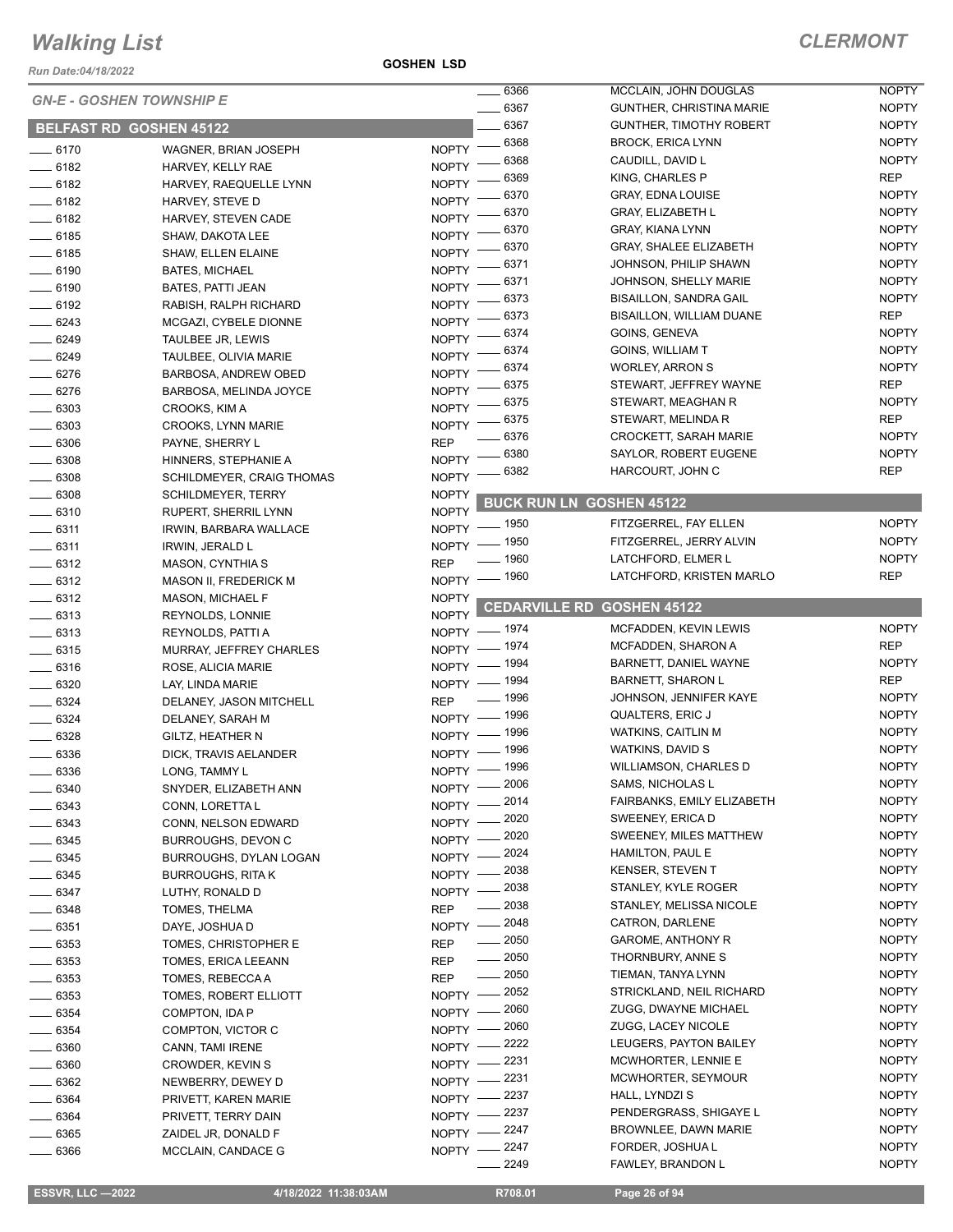*Run Date:04/18/2022*

#### **GOSHEN LSD**

|                     |                                                      | $\frac{1}{2}$ 5842               | COOK JR, DAVID E                             | <b>NOPTY</b>               |
|---------------------|------------------------------------------------------|----------------------------------|----------------------------------------------|----------------------------|
|                     | <b>GN-E - GOSHEN TOWNSHIP E</b>                      | 5842                             | PARTIN, CHRISTINA J                          | <b>NOPTY</b>               |
|                     | <b>CEDARVILLE RD GOSHEN 45122</b>                    | 5842                             | ROBERTS, LEAH S                              | <b>NOPTY</b>               |
| 2249                | FAWLEY, STEPHANIE G                                  | NOPTY __ 5844                    | <b>BROOKS, CHARLES WILLIAM MCCORD</b>        | <b>NOPTY</b>               |
| $-2251$             | ELKINS, LORELEI                                      | <b>NOPTY</b><br>5848             | FANT JR, ALFRED H                            | DEM                        |
| $-2251$             | FORDER, HARRIET L                                    | NOPTY __ 5848                    | FANT, JAMES RYAN                             | <b>NOPTY</b>               |
| 2253                | FOREMAN, DANETTE A                                   | NOPTY __ 5848                    | FANT, MELDA E                                | DEM                        |
| $-2253$             | FOREMAN, DANIEL LEE                                  | <b>NOPTY</b><br>$-5848$          | PHILLIPS, JEROME WILLIAM                     | DEM                        |
| $\sim$ 2253         | FOREMAN JR, RONALD H                                 | <b>NOPTY</b><br>5850             | LAWS, RONALD D                               | DEM                        |
| $\equiv$ 2253       | FOREMAN, TYLER S                                     | NOPTY __ 5850                    | LOONEY, LAURIE A                             | <b>DEM</b>                 |
| $-2253$             | RIDDELL, WHITNEY MICHELLE                            | NOPTY __ 5862                    | PLAVSIC, PAUL D                              | <b>NOPTY</b>               |
| $\frac{1}{2255}$    | HICKS, CHRIS M                                       | <b>REP</b><br>$-5862$            | PLAVSIC, SAMANTHA MAY                        | <b>NOPTY</b>               |
| $-2255$             | HURT, JENNIFER LYNN                                  | NOPTY __ 5864                    | KUHN, DEVON HUNTER                           | <b>NOPTY</b>               |
| $\equiv$ 2262       | HOWARD, KAREN O                                      | <b>DEM</b><br>$\frac{1}{2}$ 5868 | WHITE, DEBRAL                                | <b>REP</b>                 |
| 2321                | CARDELL, GREGORY ALAN                                | NOPTY __ 5868                    | WHITE, PAULA S                               | <b>REP</b>                 |
|                     |                                                      | 5872                             | STILES, EMILY ROSE                           | <b>NOPTY</b>               |
|                     | <b>CRAWFORD LN MILFORD 45150</b>                     | 5872                             | STILES, PATRICIA J                           | <b>NOPTY</b>               |
| $- 5700$            | GIBSON, KARISSA DANIELLE                             | NOPTY __ 5872                    | STILES II, ROGER EUGENE                      | <b>NOPTY</b>               |
| $- 5700$            | GIBSON JR, MARK W                                    | NOPTY __ 5876                    | DAVIS, EPIPHANY ELEASE GENTRY                | DEM                        |
| $\frac{1}{2}$ 5700  | SHELLEY, AARON MICHAEL                               | NOPTY __ 5876                    | WOODS, CHRISTINA MAX                         | <b>NOPTY</b>               |
| $-5702$             | CORNETT, MARK A                                      | NOPTY __ 5878                    | LINDSAY, JONATHAN C                          | <b>REP</b>                 |
| $-5706$             | SIMONS, STEVEN T                                     | NOPTY __ 5878                    | LINDSAY, LINDA D                             | <b>REP</b>                 |
| $-5712$             | <b>SCHOHMANN, ANDREW</b>                             | NOPTY __ 5884                    | JOHNSON, COREY LYNN                          | <b>NOPTY</b>               |
| $-5712$             | ZIELKE, REBECCA ROSE LEE                             | NOPTY __ 5884                    | JOHNSON, SARAH ELIZABETH ROSE                | <b>NOPTY</b>               |
| $-5718$             | DOOLEY, ALTON E                                      | NOPTY __ 5886                    | <b>EVANS, JUSTINE CANDACE</b>                | <b>NOPTY</b>               |
| $- 5720$            | CORNETT, VERONICA KATHERINE                          | NOPTY __ 5886                    | HAEUFLE, ROBERT M                            | <b>REP</b>                 |
| $- 5740$            | DOOLEY, TIMOTHY J                                    | NOPTY __ 5886                    | HAEUFLE, TRACY L                             | <b>REP</b>                 |
|                     | DEERFIELD RD MILFORD 45150                           | 5888                             | HARRIS, AUSTIN LEVI                          | <b>NOPTY</b>               |
|                     |                                                      | 5888                             | MCDERMAN, CAMERON CODY                       | <b>NOPTY</b>               |
| $-5746$             | BALDRIDGE GAUGHAN, MICHELLE JEAI                     | NOPTY __ 5888                    | MCDERMAN, KAYLA NICOLE                       | <b>NOPTY</b>               |
| $- 5746$            | GAUGHAN, JOSEPH M                                    | NOPTY __ 5888<br>NOPTY __ 5888   | MCDERMAN, PAUL D                             | <b>NOPTY</b>               |
| $-5748$             | <b>GRUBER, JENNIFER LYNN</b>                         | $\frac{1}{2}$ 5890               | MCDERMAN, VALENTINA                          | <b>REP</b><br><b>NOPTY</b> |
| $- 5760$            | SURBER, JOAN M                                       | DEM<br>DEM __ 5892               | MCDANIEL, AMORIAH RACHELLE                   | <b>REP</b>                 |
| $- 5760$<br>$-5762$ | SURBER, RICHARD A                                    | NOPTY __ 5892                    | RUBENBAUER, JONNIE B<br>RUBENBAUER, ROBERT G | <b>REP</b>                 |
| $- 5764$            | <b>BROWN, MATTHEW SCOTT</b><br>EATON, CONNIE FRANCIE | NOPTY __ 5898                    | JACKSON, CAROLYN M                           | <b>NOPTY</b>               |
| $-5764$             | HALL, DANNY J                                        | $-5898$<br><b>REP</b>            | JACKSON, GARY C                              | DEM                        |
| $- 5764$            | HALL, SHEILA MARIE                                   | NOPTY __ 5904                    | LEMKE, AMBER MICHELLE                        | <b>NOPTY</b>               |
| $- 5766$            | ADAMSON, MOLLY ALEXANDRA                             | NOPTY __ 5904                    | LEMKE, JACOB K                               | <b>NOPTY</b>               |
| 5766                | FISCHER, STEPHEN J                                   | 5904<br>DEM —                    | LEMKE, MALACHI CHRISTOPHER                   | <b>NOPTY</b>               |
| ____ 5768           | KINGERY, JENNA JANE                                  | NOPTY __ 5926                    | CORNWELL, DAVID LEE                          | <b>NOPTY</b>               |
| 5770                | DEMAIO, JUSTIN MITCHELL                              | NOPTY __ 5926                    | CORNWELL, ROXANNA LYNN                       | <b>NOPTY</b>               |
| 5770                | HUGHES, NELLIE ELIZABETH                             | NOPTY __ 5928                    | HUTTON, JEANETTE L                           | DEM                        |
| 5782                | SHOWALTER, SKYLER                                    | NOPTY __ 5930                    | SHUMAKER, KAREN DIANE                        | <b>REP</b>                 |
| $-5782$             | SMITH, NICOLE COLETTE                                | <b>REP</b><br>$\frac{1}{2}$ 5930 | SNAPP, PAUL M                                | <b>REP</b>                 |
| __ 5782             | SMITH, RUSSELL D                                     | <b>REP</b><br>$\frac{1}{2}$ 5932 | PARTIN, DON                                  | <b>NOPTY</b>               |
| __ 5786             | HARKER, ESTHER VICTORIA                              | NOPTY __ 5940                    | WENECK, DENISE K                             | <b>NOPTY</b>               |
| $- 5786$            | HARKER, GERALD R                                     | NOPTY __ 5940                    | <b>WENECK, KEVIN JAMES</b>                   | <b>NOPTY</b>               |
| $- 5812$            | WILSON, ADRIENNE E                                   | $\frac{1}{2}$ 5944<br>DEM        | <b>WERNER, PEGGY S</b>                       | DEM                        |
| $\frac{1}{2}$ 5812  | <b>WILSON, CATHERINE</b>                             | $- 5946$<br>DEM                  | <b>BUCKNER, DOLORES C</b>                    | DEM                        |
| $\frac{1}{2}$ 5812  | WILSON, JOANN                                        | $\frac{1}{2}$ 5950<br>DEM        | HACKER, KATHLYN A                            | <b>NOPTY</b>               |
| __ 5812             | WILSON, KENNETH D                                    | $\frac{1}{2}$ 5950<br>REP        | LACEY, JOHN H                                | <b>NOPTY</b>               |
| $\frac{1}{2}$ 5812  | WILSON, RUSSELL L                                    | $\frac{1}{2}$ 5952<br>DEM        | <b>GORDON, BRANDI MICHELLE</b>               | <b>NOPTY</b>               |
| $-5818$             | BUSH, JOHN D                                         | NOPTY __ 5952                    | <b>GORDON JR, DANIEL</b>                     | <b>NOPTY</b>               |
| 5818                | BUSH, MELISSA A                                      | NOPTY __ 5952                    | GORDON, KIMBERLY ANNE                        | <b>NOPTY</b>               |
| 5818                | CARVER, ZACHARY TYLER                                | NOPTY __ 5952                    | MCDANIEL, KIMBERLY DANIELLE                  | <b>NOPTY</b>               |
| - 5820              | MILLER, CECILIA ROSE                                 | NOPTY __ 5954                    | JONES, NATHANEIL SPEEDY                      | <b>NOPTY</b>               |
| $-5820$             | ROBERTS, RYAN KYLE                                   | NOPTY __ 5954                    | <b>WILLHELM, STEPHANIE L</b>                 | <b>NOPTY</b>               |
| 5822                | WALLACE, DORA LEE                                    | NOPTY __ 5956                    | FIELDS, MIRANDA DANIELLE                     | <b>NOPTY</b>               |
| 5830                | FANT, CHARLES H                                      | NOPTY __ 5956                    | GORDON II, HAROLD M                          | <b>NOPTY</b>               |
| 5832                | <b>HENDRICKS, BRENDA F</b>                           | $\frac{1}{2}$ 5956 #A<br>DEM     | GORDON SR, HAROLD MARSHALL                   | <b>NOPTY</b>               |
| 5832                | <b>HENDRICKS, JOSEPH W</b>                           | <b>LEGGIO #REAR A</b><br>DEM     | GORDON, CHRISTIAN ALEXANDER                  | <b>NOPTY</b>               |
| 5834                | MCKINNEY, CHRISTOPHER DON                            | NOPTY __ 5958                    | JARVIS, RUTH E                               | <b>NOPTY</b>               |

 **ESSVR, LLC —2022 4/18/2022 11:38:03AM R708.01 Page 27 of 94**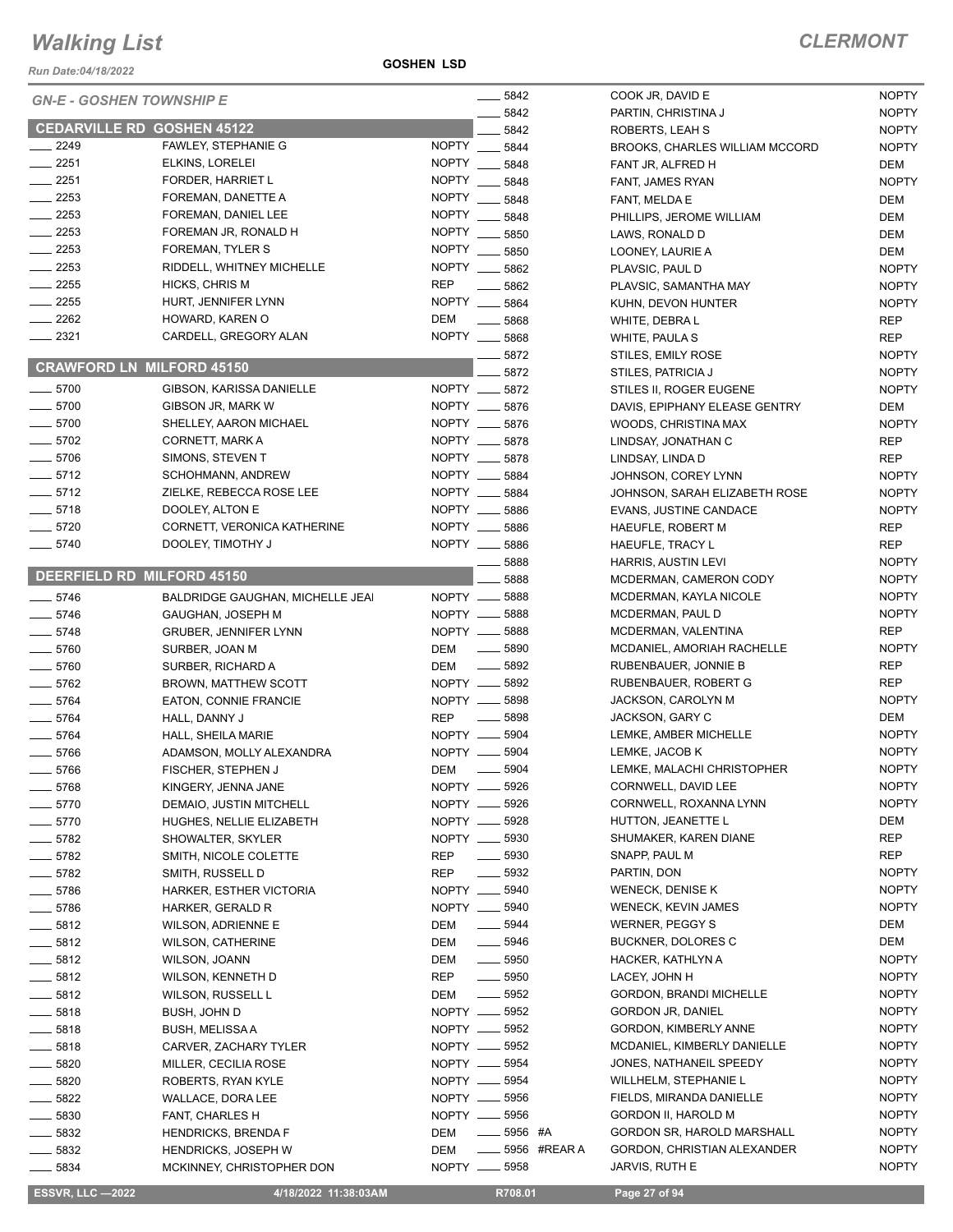*Run Date:04/18/2022*

#### **GOSHEN LSD**

| <b>GN-E - GOSHEN TOWNSHIP E</b>  |                            |                                          | <b>GOSHEN RD GOSHEN 45122</b> |                                |                                      |              |
|----------------------------------|----------------------------|------------------------------------------|-------------------------------|--------------------------------|--------------------------------------|--------------|
|                                  |                            |                                          |                               | $- 6193$                       | RAHM, CONNOR E                       | <b>NOPTY</b> |
|                                  | DEERFIELD RD MILFORD 45150 |                                          |                               | 6193                           | RAHM, PATRICIA A                     | <b>REP</b>   |
| $- 5958$                         |                            | ROBERTS, LYNSEY D                        |                               | NOPTY __ 6193                  | RAHM, RODGER E                       | <b>REP</b>   |
| $\frac{1}{2}$ 5958               |                            | UTLEY, ALISSA RAE                        |                               | NOPTY __ 6199                  | BARTHOLOMAE, SUZANNE B               | DEM          |
| $\frac{1}{2}$ 5960               |                            | <b>JENKINS, TODD BRONSTON</b>            |                               | NOPTY __ 6199                  | METZE, GREGORY LAWRENCE              | <b>NOPTY</b> |
| $-5960$                          |                            | MILLER, ANDREW J                         |                               | NOPTY __ 6335                  | CANTER, JAMES D                      | <b>NOPTY</b> |
| $\frac{1}{2}$ 5960               |                            | MILLER, LINDSAY R                        |                               | NOPTY __ 6335                  | CARTER, DANIEL CLAYTON               | <b>NOPTY</b> |
| $\frac{1}{2}$ 5962               |                            | ROGERS II, JAMES O                       |                               | NOPTY __ 6335                  | WISBY, DON E                         | <b>NOPTY</b> |
| $- 5962$                         |                            | ROGERS, PRISCILLA MAY                    |                               | NOPTY __ 6335                  | WISBY, EMILY M                       | <b>NOPTY</b> |
| $-5964$                          |                            | HENDERSON, HOLLY MICHELLE                |                               | NOPTY __ 6335                  | WISBY, SANDRA C                      | <b>NOPTY</b> |
| $- 5964$                         |                            | <b>HENDERSON, LISA M</b>                 |                               | NOPTY __ 6343                  | BEELER, SCOTT PHILIP                 | <b>NOPTY</b> |
| $- 5968$                         |                            | GREENWOOD, CORA M                        |                               | NOPTY __ 6343                  | YORK, DAWN MARIE                     | <b>NOPTY</b> |
| $\frac{1}{2}$ 5968               |                            | HUCKER, CORA MAE                         |                               | NOPTY __ 6343                  | YORK, ELLA F                         | <b>NOPTY</b> |
| $- 5972$                         |                            | <b>WALTON, LILLIAN K</b>                 |                               | NOPTY __ 6343                  | YORK, PAUL D                         | <b>NOPTY</b> |
| 5982                             |                            | PAYNE, LORI SUE                          |                               | NOPTY __ 6367                  | FOLTZ, GERALD D                      | DEM          |
| $- 5982$                         |                            | PAYNE, MARK LOREN                        |                               | NOPTY __ 6401                  | CORNWELL, ANGIE                      | <b>NOPTY</b> |
| $- 5988$                         |                            | CONOVER, DEVON S                         |                               | NOPTY __ 6401                  | <b>CORNWELL, THOMAS EDWARD</b>       | <b>NOPTY</b> |
| $- 5988$                         |                            | CONOVER, JOYCE M                         |                               | NOPTY __ 6401                  | <b>HESS, BRIDGETT ANN</b>            | <b>NOPTY</b> |
| 5990                             |                            | LOPEZ CORDOVA, ANA MARIA                 |                               | NOPTY __ 6401                  | TILLEY, KERRI L                      | <b>NOPTY</b> |
| $\frac{1}{2}$ 5990               |                            | MASCHINOT, RAYMOND LYNN                  |                               | NOPTY __ 6433                  | MOORE, DAVID PAUL                    | <b>NOPTY</b> |
| $\frac{1}{2}$ 5990               |                            | PYLE, DENNIS C                           | REP                           | $- 6433$                       | MOORE, DIANE L                       | <b>NOPTY</b> |
| $- 5990$                         |                            | PYLE, JUDITH R                           | <b>REP</b>                    | $- 6497$                       | LEEDS, ROBERT D                      | <b>REP</b>   |
| $- 5990$                         |                            | PYLE, WILLIAM GEROME                     | <b>NOPTY</b>                  |                                |                                      |              |
| $\frac{1}{2}$ 5990               |                            | <b>TAYLOR, MICHELLE RENEE</b>            |                               |                                | NOPTY HERITAGE WOODS DR GOSHEN 45122 |              |
|                                  | 5990 #APT A                | HINES, EVELYN L                          |                               | NOPTY __ 1760                  | BOYD, BRIAN L                        | <b>REP</b>   |
| $- 5996$                         |                            | CAPAL, JONATHAN R                        |                               | NOPTY __ 1760                  | BOYD, RAYMOND E                      | <b>NOPTY</b> |
| 5996<br>$\frac{1}{2}$            |                            | STEPHEN CAPAL, ADELE MCCONNELL           |                               | NOPTY __ 1761                  | JACOB, JAMES ADAM                    | <b>NOPTY</b> |
| 5998                             |                            | <b>WELLS, CHARLES P</b>                  |                               | NOPTY __ 1761                  | POE, BRITTANY BERNICE                | <b>NOPTY</b> |
| $-5998$                          |                            | WELLS, DOROTHY A                         |                               | NOPTY __ 1762                  | HALCOMB, ANDREW WAYNE                | <b>NOPTY</b> |
| $- 6002$                         |                            | HEIST, IDA K                             |                               | NOPTY __ 1763                  | MOREL, DIANA LYNN                    | <b>NOPTY</b> |
| $\frac{1}{2}$ 6004               |                            | COMBS, ANNE M                            | DEM                           | $- 1763$                       | MOREL, MARK MONTGOMERY               | <b>NOPTY</b> |
| $- 6004$                         |                            | DENLINGER, REBECCA A                     |                               | NOPTY __ 1764                  | <b>HUGHES, BARRY L</b>               | <b>NOPTY</b> |
| $\frac{1}{2}$ 6004               |                            | WALLACE, KAREN A                         | DEM                           | $- 1764$                       | HUGHES, CATHY LYNN                   | <b>NOPTY</b> |
| $- 6004$                         |                            | WALLACE, ROD A                           | DEM                           | $- 1765$                       | WENKER, STEVEN PAUL                  | <b>NOPTY</b> |
| $- 6006$                         |                            | BLANTON, ELIZABETH A                     |                               | NOPTY __ 1766                  | LAWSON, DEBRA SUE                    | <b>REP</b>   |
| $\frac{1}{2}$ 6006               |                            | INGERSOLL, HEATHER ANN                   |                               | NOPTY __ 1766                  | LAWSON, THOMAS VANN                  | <b>REP</b>   |
| $\frac{1}{2}$ 6006               |                            | MENKHAUS II, STEVEN JAMES                |                               | NOPTY __ 1767                  | WHITNEY, DANNY N                     | <b>NOPTY</b> |
| $- 6008$                         |                            | MILLER, MACKENZIE MARSHALL               | DEM                           | $- 1767$                       | WHITNEY, MARY K                      | <b>NOPTY</b> |
| $\frac{1}{2}$ 6008               |                            | RALSTON, ADAM L                          |                               | NOPTY __ 1768                  | SIPE, MARK S                         | <b>REP</b>   |
| 6008                             |                            | RALSTON, LINDA K                         | <b>REP</b>                    | $- 1768$                       | SIPE, SILKE                          | <b>REP</b>   |
| $\frac{1}{2}$ 6008               |                            | RALSTON, RICHARD L                       | REP                           | $- 1769$                       | <b>KELLY, MICHAEL L</b>              | <b>REP</b>   |
| $\frac{1}{2}$ 6010               |                            | GABBARD, MARVIN D                        |                               | NOPTY __ 1769                  | KELLY, RUTH A                        | <b>REP</b>   |
| $- 6010$                         |                            | GABBARD, RHONDA G                        |                               | NOPTY __ 1770                  | WALDO, RICHARD GREY                  | REP          |
| $- 6014$                         |                            | <b>GRABER PELS, ALEXA RAE</b>            |                               | NOPTY __ 1770                  | WALDO, VICKY R                       | <b>REP</b>   |
| $- 6014$                         |                            | GRABER-PELS, GREGORY W                   |                               | NOPTY __ 1771                  | MORRISON, LORETTA MAE                | REP          |
| $- 6016$                         |                            | <b>CARTER, TANYA RENEE</b>               |                               | NOPTY __ 1771                  | <b>MORRISON, WILLIAM MARCUS</b>      | REP          |
| $- 6016$                         |                            | RICHIE, BENJAMIN GERALD                  |                               | NOPTY __ 1772                  | DAYE JR, CHARLES E                   | REP          |
| $\frac{1}{2}$ 6016               |                            | RICHIE, RYAN BENJAMIN                    |                               | NOPTY __ 1772                  | HAYTON, KAREN LYNN                   | DEM          |
| $- 6016$                         |                            | TERRELL, ERINN BROOKE                    |                               | NOPTY __ 1773                  | VONTZ, BRENDA J                      | REP          |
| $- 6022$                         |                            | TOOMBS, LARRY D                          |                               | NOPTY __ 1773                  | VONTZ, STEVEN R                      | <b>REP</b>   |
| $- 6024$                         |                            | BURKHARDT, BRITTANY ANN                  |                               | NOPTY __ 1774                  | JACOBS, MICHAEL JAMES                | <b>NOPTY</b> |
| $\frac{1}{2}6028$                |                            | MORRIS, JADE MARIE                       |                               | NOPTY __ 1774                  | JACOBS, PATTI L                      | DEM          |
| $- 6028$                         |                            | MORRIS, JORDAN L                         |                               | NOPTY __ 1775                  | <b>HESS, SHARON A</b>                | <b>NOPTY</b> |
| $\frac{1}{2}$ 6032               |                            | KOVACS, JESSICA MARIE                    |                               | NOPTY __ 1776                  | HAGER, MICHELLE LYNN                 | <b>NOPTY</b> |
| $\frac{1}{2}$ 6032               |                            | LARKIN, TIMOTHY L                        |                               | NOPTY __ 1777                  | WARMAN, JAMES P                      | <b>NOPTY</b> |
| $\_\_6036$<br>$\frac{1}{2}$ 6036 |                            | GIVENS, GLENN D                          |                               | NOPTY __ 1777<br>NOPTY __ 1778 | WARMAN, LISA A                       | <b>NOPTY</b> |
|                                  |                            | MCCLANAHAN, LISA MARIE                   |                               | NOPTY __ 1779                  | EVANS, BARBARA S                     | <b>NOPTY</b> |
| $- 6040$<br>$- 6040$             |                            | MESSER, KEVIN PAUL<br>MESSER, TINA RAYNA |                               | NOPTY __ 1779                  | <b>BUTLER, KORY FREEMAN</b>          | <b>NOPTY</b> |
| $- 6042$                         |                            |                                          |                               | NOPTY __ 1779                  | TAYLOR, JESSICA LEIGH                | <b>NOPTY</b> |
|                                  |                            | DEATHERAGE, SHERRI L                     |                               |                                | TAYLOR, LISA MICHELLE                | <b>NOPTY</b> |
| $- 6044$                         |                            | COOK, PAMELA R                           |                               | NOPTY __ 1779                  | TAYLOR, RAYMOND LEE                  | <b>NOPTY</b> |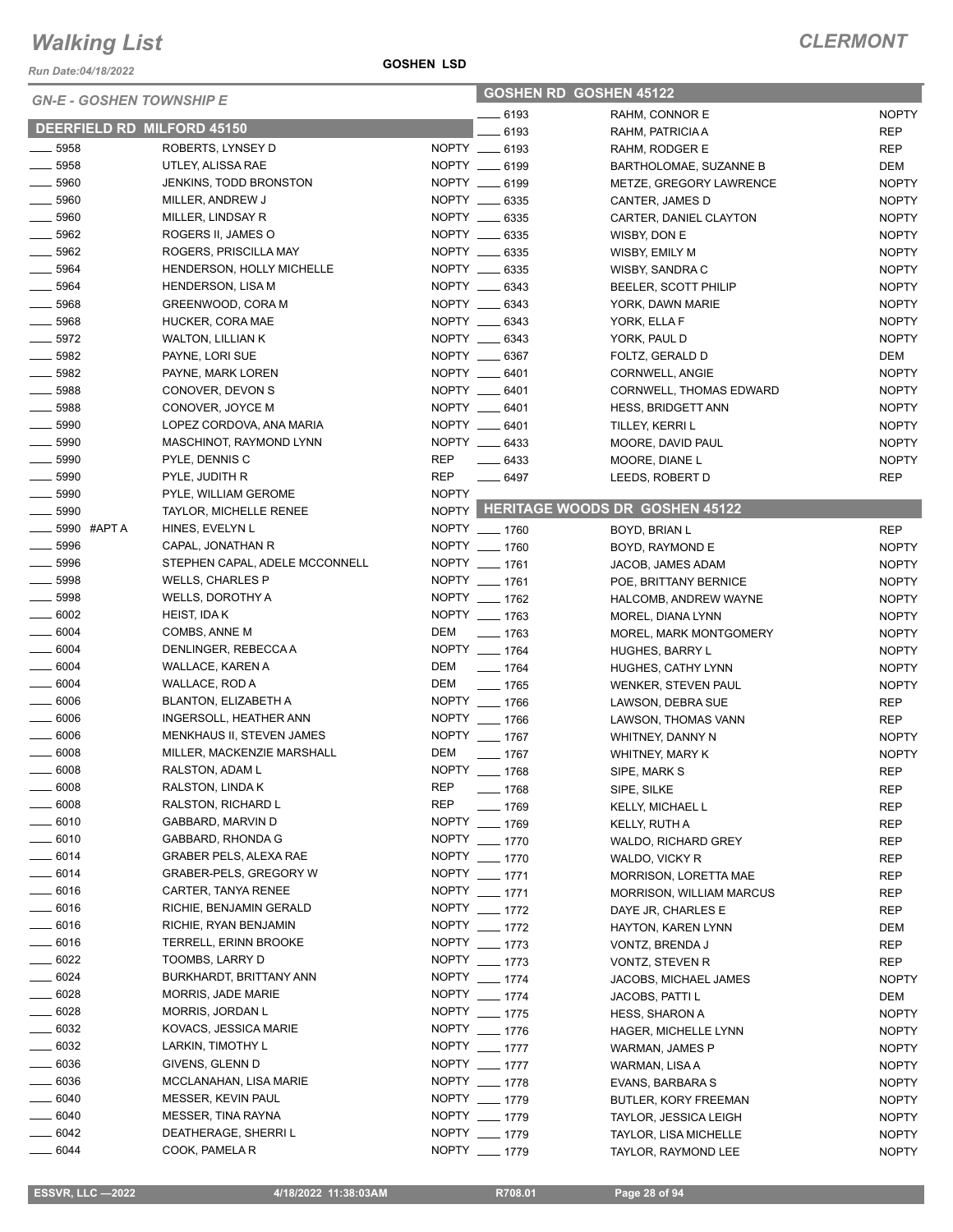#### **GOSHEN LSD**

| Run Date:04/18/2022             |                                                  | <b>GOSHEN LSD</b>            |                                |                                             |                              |
|---------------------------------|--------------------------------------------------|------------------------------|--------------------------------|---------------------------------------------|------------------------------|
| <b>GN-E - GOSHEN TOWNSHIP E</b> |                                                  |                              | $-5634$                        | DAVIS, CHARLES PARKER                       | <b>NOPTY</b>                 |
|                                 |                                                  |                              | 5637                           | FEKKOS, ALEXANDER                           | <b>NOPTY</b>                 |
|                                 | <b>HERITAGE WOODS DR GOSHEN 45122</b>            |                              | 5637                           | FEKKOS, KRISTA NOEL                         | <b>NOPTY</b>                 |
| $-1786$                         | SCHUCHMANN, CAROL JEAN                           | <b>NOPTY</b>                 | 5639                           | BOVERIE, ANNA KATE                          | <b>NOPTY</b>                 |
| $-1786$                         | SCHUCHMANN, OSCAR R                              | <b>NOPTY</b>                 | 5639                           | <b>BOVERIE, BARRY A</b>                     | <b>NOPTY</b>                 |
| $-1788$                         | PUCKETT, CAROLYN L                               | <b>DEM</b>                   | 5639                           | BOVERIE, JENNIFER LYNN                      | <b>NOPTY</b>                 |
| $-1788$                         | PUCKETT, WILLIAM L                               | <b>DEM</b>                   | 5639                           | <b>BOVERIE, LYDIA BETH</b>                  | <b>NOPTY</b>                 |
| $-1790$                         | CLIFTON, CAROLINE GRACE                          | <b>NOPTY</b>                 | 5641                           | WELCH, JOSEPH WILLIAM                       | <b>NOPTY</b>                 |
| $- 1790$                        | <b>CLIFTON, EMILY M</b>                          | <b>DEM</b>                   | 5641                           | WELCH, WILLIAM V                            | <b>NOPTY</b>                 |
| $- 1790$                        | CLIFTON, GARY WAYNE                              | <b>REP</b>                   |                                |                                             |                              |
| $- 1790$                        | CLIFTON, LISA N                                  | <b>NOPTY</b>                 |                                | <b>LIBERTY LN GOSHEN 45122</b>              |                              |
| $-1792$                         | PFEIFFER, JOHN J                                 | <b>REP</b>                   | 6320                           | COUNCIL, ANDREW BRADLEY                     | <b>NOPTY</b>                 |
| $-1792$                         | PFEIFFER, LA VERNE MARY                          | <b>REP</b>                   | 6320                           | COUNCIL, LAUREN R                           | <b>NOPTY</b>                 |
| <b>HICKORY LN GOSHEN 45122</b>  |                                                  |                              | 6320                           | COUNCIL, SUSAN R                            | <b>NOPTY</b>                 |
|                                 |                                                  |                              | 6321                           | RIDDLE, JENNA M                             | <b>NOPTY</b>                 |
| $- 1920$                        | OBERMEYER, STEVEN D                              | <b>NOPTY</b>                 | 6321                           | RIDDLE, MORGAN BROOKE                       | <b>NOPTY</b>                 |
| $- 1926$<br>$-1928$             | MASTERS, MICHAEL PAUL                            | <b>NOPTY</b>                 | 6321                           | RIDDLE, PAIGE MARIE                         | <b>NOPTY</b>                 |
| 1928                            | <b>REYNOLDS, BRIAN M</b><br>REYNOLDS, PATRICIA A | <b>NOPTY</b><br><b>NOPTY</b> | 6321                           | RIDDLE, ROGER B                             | <b>NOPTY</b>                 |
|                                 |                                                  |                              | 6322                           | ZEINNER, CONSTANCE L                        | <b>REP</b>                   |
| <b>IVY LN MILFORD 45150</b>     |                                                  |                              | 6322                           | ZEINNER, STEPHEN R                          | <b>REP</b>                   |
| 5636                            | FORNEY, ROBERT E                                 | <b>REP</b>                   | 6323<br>6323                   | ALFORD, CURTIS L<br>ALFORD, MICAH DANIEL    | <b>NOPTY</b><br><b>NOPTY</b> |
| $- 5643$                        | FOSTER, CONNOR LEE                               |                              | NOPTY __ 6324                  | JOHNSON, STEVEN ROBERT EDWARD               | <b>NOPTY</b>                 |
| 5643                            | <b>FOSTER, RICHARD L</b>                         | <b>REP</b>                   | 6324                           | LEE, AMBER ELLEN                            | <b>NOPTY</b>                 |
| 5647                            | WEIS, COTY D                                     |                              | NOPTY __ 6326                  | DIETZ, DAVID J                              | <b>NOPTY</b>                 |
| 5651                            | BALL, EMILY A                                    |                              | NOPTY __ 6327                  | CLAY, HALIE E                               | <b>NOPTY</b>                 |
| 5651                            | <b>BALL, ERIC MATTHEW</b>                        | NOPTY ___                    | 6327                           | <b>CLAY, MICHAEL</b>                        | <b>NOPTY</b>                 |
| 5651                            | FACKEY, SHELBIE LYNN                             |                              | NOPTY __ 6327                  | CLAY, MICHAEL DEAN                          | <b>NOPTY</b>                 |
| 5654                            | COOPER, JEAN A                                   | NOPTY                        | 6329                           | ZEILER, BERNICE D                           | <b>NOPTY</b>                 |
| 5655                            | APPLEGATE, LLOYD ALBERT                          |                              | NOPTY __ 6329                  | ZEILER, TRACY ANN                           | <b>NOPTY</b>                 |
| 5655                            | APPLEGATE, RHONDA YVONNE                         |                              | NOPTY __ 6329                  | ZEILER, WALTER K                            | <b>NOPTY</b>                 |
| 5657                            | BUCHANAN, JUANITA A                              |                              | NOPTY __ 6333                  | WILLIAMSON, DAVID L                         | <b>NOPTY</b>                 |
|                                 |                                                  |                              | 6333                           | WILLIAMSON, KATHLEEN MARY                   | <b>NOPTY</b>                 |
| <b>IVY RD MILFORD 45150</b>     |                                                  |                              | 6334                           | IARUSSI, JOAN CECILIA                       | <b>REP</b>                   |
| 5611                            | ACKERMAN, JOHNATHAN A                            |                              | NOPTY __ 6334                  | IARUSSI, RAYMOND V                          | <b>REP</b>                   |
| 5612                            | LAMBERJACK, JENNIFER DIANE                       |                              | NOPTY __ 6335                  | REHMER, ARLENE F                            | <b>REP</b>                   |
| 5612                            | LAMBERJACK, ROBERT C                             | NOPTY __                     | 6335                           | REHMER, NORMAN J                            | <b>REP</b>                   |
| $\frac{1}{2}$ 5613              | <b>BROCK, PAULA</b>                              |                              | NOPTY __ 6336                  | BROWN, KAREN SUE                            | <b>REP</b>                   |
| 5613                            | FINT, BOBBY JOE                                  |                              | NOPTY __ 6336                  | BROWN JR, RICHARD KENNETH                   | <b>REP</b>                   |
| 5616                            | WAYMEYER, MICHAEL THOMAS                         |                              | NOPTY __ 6337                  | MOORE, NORA D                               | <b>NOPTY</b>                 |
| 5616                            | WAYMEYER, SARAH GRACE                            |                              | NOPTY __ 6339<br>NOPTY __ 6339 | BURNS, ANTHONY R                            | <b>NOPTY</b>                 |
| 5617<br>__ 5617                 | LAWSON, DONALD JOHN                              |                              | NOPTY __ 6340                  | <b>BURNS, SUSAN J</b><br>GRODECKI, EDWARD M | <b>NOPTY</b>                 |
| $-5618$                         | PYLES, MATTHEW A<br>SALYER, JUSTIN S             | <b>REP</b>                   | $- 6340$                       | GRODECKI, SUSAN J                           | <b>NOPTY</b><br>REP          |
| 5618                            | SALYER, SARAH M                                  |                              | NOPTY __ 6341                  | DICKENHERR, DANNIELLE R                     | <b>NOPTY</b>                 |
| 5619                            | JARVIS, AMY R                                    |                              | NOPTY __ 6342                  | <b>WELCH, KRISTIN MICHELE</b>               | <b>NOPTY</b>                 |
| 5620                            | HENDREN, MICHAEL DAVID                           |                              | NOPTY __ 6342                  | WELCH, SABINA MAE                           | <b>NOPTY</b>                 |
| $-5620$                         | HENDREN, RUTHIE ANN                              |                              | NOPTY __ 6342                  | WELCH JR, WILLIAM L                         | <b>NOPTY</b>                 |
| $- 5622$                        | SHARP JR, RICHARD L                              | REP                          | $- 6343$                       | <b>CLARK, CHRISTINE MARIE</b>               | <b>NOPTY</b>                 |
| 5624                            | PHELPS, CLARENCE W                               | REP                          | $- 6343$                       | CLARK, JOHN R                               | <b>NOPTY</b>                 |
| 5624                            | PHELPS, DONNA M                                  | <b>REP</b>                   | $- 6344$                       | LYKINS, KOLLEEN S                           | REP                          |
| 5625                            | MOORE, SUSAN D                                   |                              | NOPTY __ 6345                  | JOHNSON, LORI LYNN                          | <b>NOPTY</b>                 |
| 5626                            | LAY, KATHLEEN M                                  |                              | NOPTY __ 6345                  | JOHNSON, TIMOTHY BLAINE                     | <b>NOPTY</b>                 |
| 5628                            | <b>BRINEGAR, STEVEN THOMAS</b>                   |                              | NOPTY __ 6346                  | KNOPF, GREGORY FREDERICK                    | <b>NOPTY</b>                 |
| 5628                            | <b>WILSON, ROSEMARY</b>                          |                              | NOPTY __ 6346                  | KNOPF, MIRANDA LORRIN                       | <b>NOPTY</b>                 |
| 5629                            | HUMPHREYS, LORIC                                 |                              | NOPTY __ 6346                  | KNOPF, RECHELLE L                           | <b>NOPTY</b>                 |
| 5629                            | HUMPHREYS JR, MICHAEL JOHN                       |                              | NOPTY __ 6348                  | <b>BRAIG, ERIC R</b>                        | <b>NOPTY</b>                 |
| __ 5630                         | LEAF, PETER L                                    |                              | NOPTY __ 6348                  | <b>BRAIG, MICHELLE LYNN</b>                 | <b>NOPTY</b>                 |
| 5631                            | DAVIS, KIMBERLY ANN                              |                              | NOPTY __ 6348                  | BRAIG, NATHAN A                             | <b>NOPTY</b>                 |
| 5632                            | BOGGS, MICHELLE LYNN                             |                              | NOPTY __ 6349                  | HAMPTON, SIERA MARIE                        | <b>NOPTY</b>                 |
| $-5632$                         | LAURSEN, ROBERT ALEXANDER                        |                              | NOPTY __ 6349                  | <b>WHITLEY, LETA B</b>                      | <b>NOPTY</b>                 |
| 5632                            | MCCANN SR, STEVE WAYNE                           |                              | NOPTY __ 6349                  | WHITLEY, ROBERT D                           | <b>NOPTY</b>                 |
| __ 5632                         | THEE, CASSIE E                                   | <b>NOPTY</b>                 |                                |                                             |                              |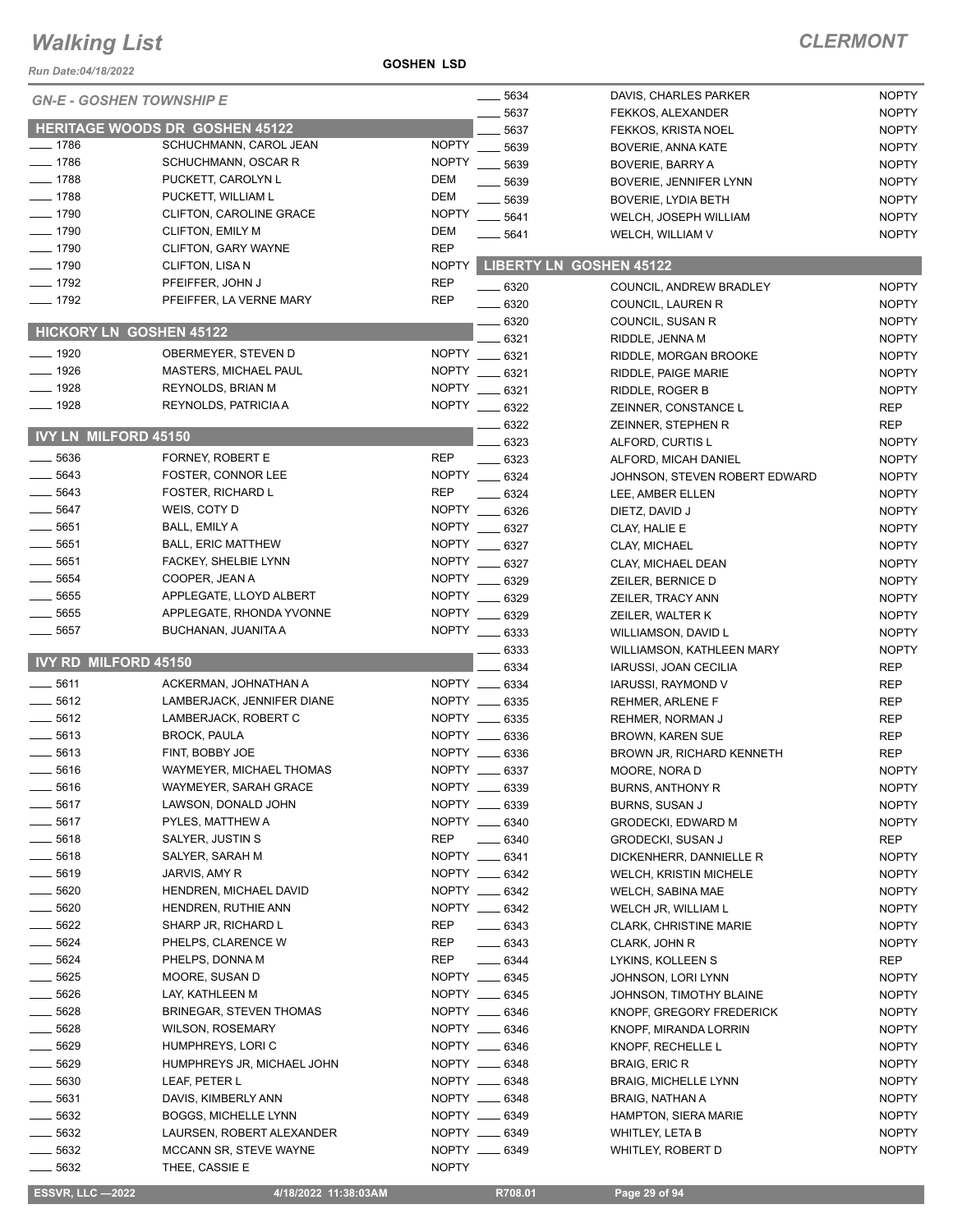*Run Date:04/18/2022*

NOPTY

|                      | <b>GN-E - GOSHEN TOWNSHIP E</b>               | $- 1876$                         | SHEDD, TRACY MICHELLE                         | <b>NOPTY</b>                 |
|----------------------|-----------------------------------------------|----------------------------------|-----------------------------------------------|------------------------------|
|                      |                                               | $- 1882$                         | SANSONE, JOSEPH EDWARD                        | <b>NOPTY</b>                 |
|                      | <b>LIBERTY LN GOSHEN 45122</b>                | 1883                             | DUNCAN, CODY D                                | <b>NOPTY</b>                 |
| $- 6349$             | WHITLEY, ZACHARY D                            | NOPTY __ 1883                    | DUNCAN, DANIEL BOONE                          | <b>NOPTY</b>                 |
| $- 6350$             | <b>BUCK, DEBRA LEE</b>                        | <b>REP</b><br>$\frac{1}{2}$ 1888 | DANIELS, LOIS A                               | <b>REP</b>                   |
|                      |                                               | $- 1888$                         | KAMPHAUS, CORY A                              | <b>NOPTY</b>                 |
|                      | LIBERTY WOODS DR GOSHEN 45122                 | 1888                             | KAMPHAUS, KARLIE SUE                          | <b>NOPTY</b>                 |
| $- 1760$             | HINDS, SHERRY ANN                             | NOPTY __ 1889                    | HAMBLIN, REBECCA HEIDI                        | <b>NOPTY</b>                 |
| $- 1761$             | CABEZAS, CRISTOBAL                            | NOPTY __ 1894                    | DEPOY, RICK A                                 | <b>NOPTY</b>                 |
| $- 1761$             | CABEZAS, DONNA L                              | NOPTY __ 1895                    | ROBERTSON, KAYLA R                            | <b>NOPTY</b>                 |
| $- 1762$             | PURDON, CHRISTOPHER FRED                      | $\frac{1}{2}$ 1900<br>REP        | PRALL, BRADLY JAMES                           | <b>NOPTY</b>                 |
| $- 1762$             | PURDON, RAECHEL SUE                           | <b>REP</b><br>$\frac{1}{2}$ 1906 | COLWELL, LONNIE                               | <b>NOPTY</b>                 |
| $- 1763$             | <b>BROWN, DARREL R</b>                        | NOPTY __ 1906                    | COLWELL, PENNY S                              | <b>NOPTY</b>                 |
| $- 1763$             | <b>BROWN, MELISSA MARIE</b>                   | NOPTY __ 1907                    | VARGO, CARLA J                                | <b>NOPTY</b>                 |
| $- 1764$             | <b>BROERMAN, CANDICE SUZANNE</b>              | NOPTY __ 1912                    | THEISS, JOHN MICHAEL                          | <b>NOPTY</b>                 |
| $- 1764$             | BROERMAN, MICHAEL JOSEPH                      | NOPTY __ 1913                    | FOSTER, MIRANDA JOY                           | <b>NOPTY</b>                 |
| $- 1765$             | CREMEANS, JOYCE L                             | <b>REP</b><br>$\frac{1}{2}$ 1913 | <b>GIERACH, GEORGE B</b>                      | <b>NOPTY</b>                 |
| $- 1765$             | <b>CREMEANS, STEVEN E</b>                     | $- 1913$<br><b>REP</b>           | KING, PENNY ELAINE                            | <b>NOPTY</b>                 |
| $- 1765$             | POE, JOHN C                                   | NOPTY __ 1918                    | PRINGLE II, ROBERT S                          | <b>REP</b>                   |
| $- 1766$             | ZIEMER, AMBER NICOLE                          | NOPTY __ 1918                    | PRINGLE, WANDA L                              | REP                          |
| $- 1766$             | ZIEMER, DUSTIN ALLEN                          | NOPTY __ 1919                    | BUNN, JOSEPH STEVEN                           | <b>NOPTY</b>                 |
| $- 1766$             | ZIEMER, JENNIFER L                            | <b>REP</b><br>$- 1924$           | FICKEL, DARIN FREDRICK                        | <b>NOPTY</b>                 |
| $- 1766$             | ZIEMER, SCOTT J                               | REP<br>$- 1924$                  | LUCKE, AMANDA JEAN                            | <b>NOPTY</b>                 |
| $- 1767$             | BOYD, GARNET VIRGENE                          | DEM __ 1925                      | MCKINNEY, DONNIE M                            | REP                          |
| $- 1767$             | <b>KRUTHAUP, JOSEPH S</b>                     | NOPTY __ 1925                    | MCKINNEY, LISA C                              | DEM                          |
| $- 1769$             | HITTINGER, ALYSSA RAE                         | NOPTY __ 1925                    | <b>MCKINNEY, MARY K</b>                       | <b>REP</b>                   |
| $- 1769$             | HITTINGER, AMY MARIE                          | NOPTY __ 1925                    | MCKINNEY, MICHAEL C                           | REP                          |
| $- 1769$             | HITTINGER, NATHANIEL SCOT                     | NOPTY __ 1930                    | TERWILLIGER, WENDY J                          | <b>NOPTY</b>                 |
| $- 1769$             | HITTINGER, SCOT R                             | NOPTY __ 1938                    | LUTHY, LAURA MARGARET                         | <b>NOPTY</b>                 |
| $- 1770$             | OGDEN, ERIN ELIZABETH                         | NOPTY __ 1938                    | LUTHY, TISHA M                                | <b>NOPTY</b>                 |
| $- 1770$             | OGDEN, ROBERT EDWARD                          | NOPTY __ 1943                    | MOTZ, MARY LAURA                              | <b>NOPTY</b>                 |
| $- 1770$             | RIEHLE, KATHY R                               | NOPTY __ 1944                    | MERKLIN, CRYSTAL DAWN                         | <b>NOPTY</b>                 |
| $- 1772$             | SCOTT, KAREN JO                               | <b>REP</b><br>$\frac{1}{2}$ 1944 | SEKERAK, AUSTEN THOMAS                        | <b>NOPTY</b>                 |
| $- 1772$             | SCOTT, KENNETH ROBERT                         | REP __ 1950                      | LONNEMANN, PATRICK BRIAN                      | <b>NOPTY</b>                 |
| $- 1773$             | HOLLINGSWORTH, DAVID GRANT                    | NOPTY __ 1955                    | MUKHAMEDJANOV, MIRSALIM                       | <b>NOPTY</b>                 |
| $- 1773$             | HOLLINGSWORTH, DORIS ELVIRA                   | NOPTY __ 1956<br>NOPTY __ 1956   | HATFIELD JR, LARRY SCOTT                      | <b>NOPTY</b>                 |
| $- 1774$             | ATKINS, CECIL P                               | NOPTY __ 1956                    | HATFIELD, LARRY SCOTT                         | <b>NOPTY</b>                 |
| $- 1774$<br>$- 1775$ | COX ATKINS, PAULINE EVA                       | NOPTY __ 1961                    | HATFIELD, PATRICIA A                          | <b>NOPTY</b><br><b>NOPTY</b> |
| $- 1775$             | MAY, MICHELLE DENISE                          | NOPTY __ 1961                    | DISHON, SAMANTHA E                            | <b>NOPTY</b>                 |
|                      | MAY, ROBERT ALAN                              | NOPTY __ 1961                    | DUGAN, JAMES C                                |                              |
| $- 1776$             | FLORENCE, CAREY D                             | <b>REP</b>                       | SHOUSE, JOSHUA A                              | <b>NOPTY</b>                 |
| $- 1776$             | MCROBERTS, CANDACE<br>GOODRICH, JOHN TAYLOR   | <b>DEM</b>                       | PARKER RD MILFORD 45150                       |                              |
| $- 1777$<br>$- 1777$ |                                               | <b>DEM</b>                       |                                               |                              |
| $- 1777$             | KNIGHT, ALIX EMMA<br><b>KREBS, CHAD AARON</b> | $- 1707$<br>NOPTY __ 1708        | LEE, ANNA MARIE                               | <b>NOPTY</b>                 |
| $- 1779$             | SAUNDERS, KATIE LYNN                          | NOPTY __ 1708                    | BOWMAN, CLARK ANDREW                          | <b>NOPTY</b>                 |
| $- 1779$             | TATMAN, ANNETTE K                             | REP<br>$- 1708$                  | <b>BOWMAN, PHYLLIS IRENE</b>                  | <b>NOPTY</b>                 |
| $- 1779$             | TATMAN, JACOB TYLER                           | NOPTY __ 1709                    | <b>WRIGHT, JASON</b>                          | <b>NOPTY</b>                 |
| $-1779$              | TATMAN SR, TIMOTHY W                          | REP<br>$- 1709$                  | WEIERMAN, JAMES PAUL                          | <b>NOPTY</b>                 |
| $-1780$              | <b>BLALOCK, CYNTHIA ANN</b>                   | REP<br>$- 1709$                  | WEIERMAN, MARGARET MAY                        | REP<br>REP                   |
| $- 1780$             | <b>BLALOCK, WILLIAM O</b>                     | REP<br>$- 1711$                  | WEIERMAN, MARK A<br><b>BALL, KEVIN ANDREW</b> |                              |
| $- 1781$             | BRYANT, DEBRA D                               | REP<br>$-1712$                   | HENSON, DOUGLAS WAYNE                         | <b>NOPTY</b><br><b>NOPTY</b> |
| $- 1781$             | BRYANT, JERRY C                               | REP<br>$- 1712$                  | HENSON, KIMBERLY R                            | <b>NOPTY</b>                 |
|                      |                                               | $- 1712$                         | TERRY, GEORGE L                               | <b>NOPTY</b>                 |
|                      | <b>PARKER RD GOSHEN 45122</b>                 | $- 1714$                         | BRYANT, GEORGIA G                             | <b>NOPTY</b>                 |
| $- 1864$             | ENGEL, MICHELLE A                             | REP<br>$- 1715$                  | SALYER, LYDIA M                               | <b>NOPTY</b>                 |
| $- 1864$             | ENGEL, SHARON J                               | REP<br>$- 1715$                  | SALYER, TED ALLEN                             | <b>NOPTY</b>                 |
| $-1868$              | SPRATT, JUSTIN K                              | NOPTY __ 1715                    | SALYER, TEDDIE                                | <b>NOPTY</b>                 |
| $- 1871$             | <b>KESSEN, SARAH RENEE</b>                    | NOPTY __ 1716                    | LEESMAN, ANGELA DAWN                          | <b>NOPTY</b>                 |
| $- 1872$             | MILLER, VANESSA ANN                           | NOPTY __ 1716                    | LEESMAN, MICHAEL                              | <b>NOPTY</b>                 |
| $- 1875$             | <b>REED, MARTI LYNN</b>                       | NOPTY __ 1717                    | GARZA, EMILY M                                | <b>NOPTY</b>                 |
| $- 1875$             | REED, THOMAS A                                | NOPTY __ 1718                    | SHAW II, JOHNNY RAY                           | <b>NOPTY</b>                 |
| $-1876$              | REYNOLDS, EDWARD G                            | <b>REP</b><br>$- 1719$           | HODGE, RACHEL ELAINE                          | <b>NOPTY</b>                 |
|                      |                                               |                                  |                                               |                              |

**ESSVR, LLC -2022 4/18/2022 11:38:03AM R708.01 Page 30 of 94**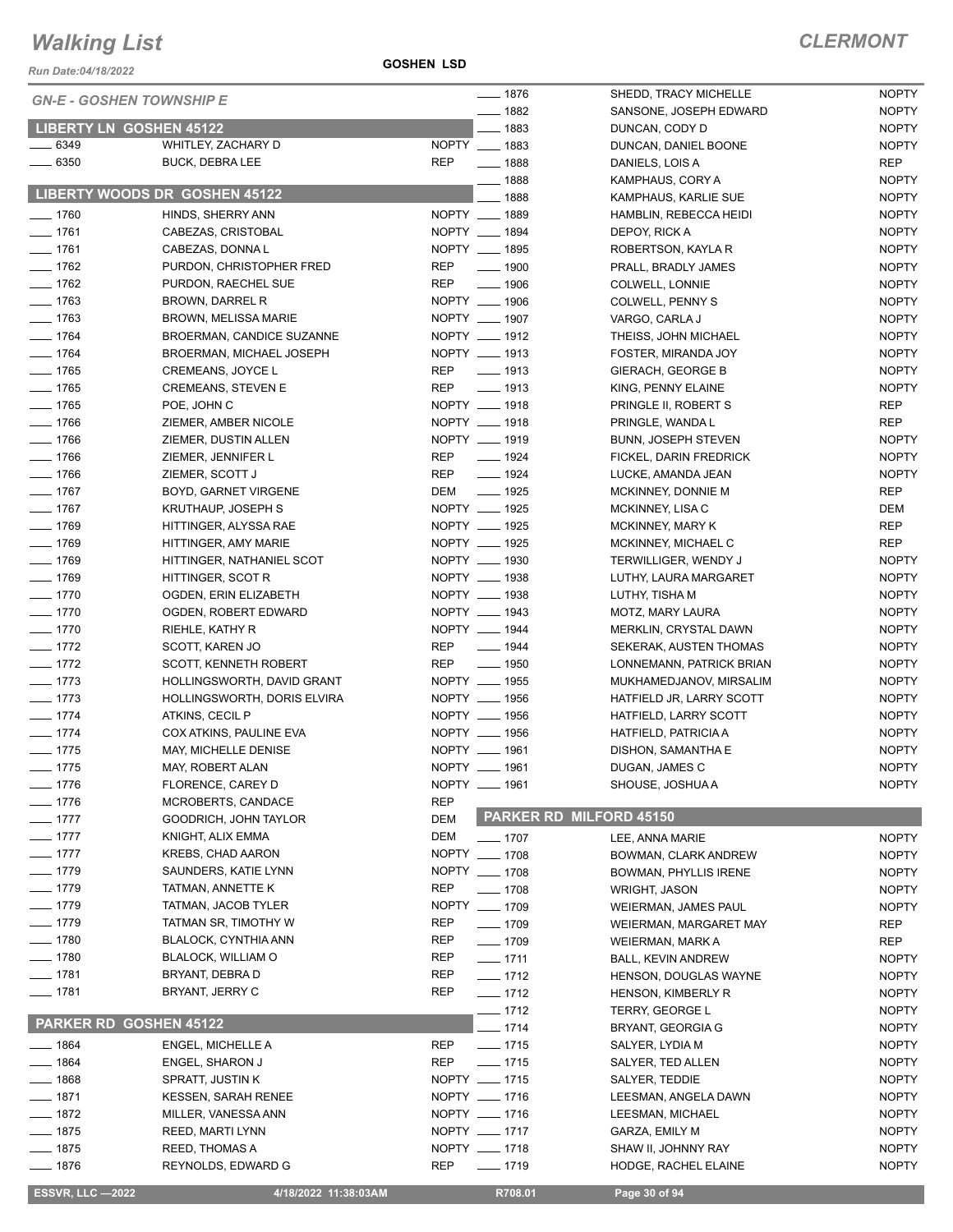*Run Date:04/18/2022*

**GOSHEN LSD**

|                                 |                                              | $- 1813$                         | HITER, JULIA A                    | <b>REP</b>                 |
|---------------------------------|----------------------------------------------|----------------------------------|-----------------------------------|----------------------------|
| <b>GN-E - GOSHEN TOWNSHIP E</b> |                                              | $-1826$                          | DOUGHMAN, RHONDA JEAN             | <b>NOPTY</b>               |
| <b>PARKER RD MILFORD 45150</b>  |                                              | $- 1826$                         | DOUGHMAN, THOMAS D                | <b>NOPTY</b>               |
| $- 1720$                        | <b>BRAUN, KENNETH L</b>                      | $\frac{1}{2}$ 1829<br>DEM        | SMITH JR, GARY P                  | <b>NOPTY</b>               |
| $- 1720$                        | BRAUN, ZACHARY AARON                         | $\frac{1}{2}$ 1830<br><b>REP</b> | RAMSIER, ANGELA                   | <b>NOPTY</b>               |
| $- 1720$                        | SCHRANDT-BRAUN, BARBARA A                    | <u>_</u> ____ 1830<br>DEM        | RAMSIER, CHRISTOPHER SCOTT        | <b>NOPTY</b>               |
| $- 1731$                        | ALTUM, THOMAS A                              | NOPTY __ 1830                    | RAMSIER, SCOTT A                  | <b>NOPTY</b>               |
| $- 1731$                        | <b>SCHROTEL, KIMBERLY</b>                    | NOPTY __ 1830                    | RIEDE, HEATHER MARIE              | <b>NOPTY</b>               |
| $- 1737$                        | OWENS, DONNA MARIA                           | NOPTY - 1840                     | HARRINGTON, SHANNON LEE           | <b>NOPTY</b>               |
| $- 1737$                        | <b>OWENS, TIMOTHY W</b>                      | NOPTY __ 1840                    | HARTMAN HARRINGTON, LEE A         | <b>NOPTY</b>               |
| $- 1738$                        | <b>CURLESS, MAUREEN L</b>                    | _____ 1841<br><b>REP</b>         | MORRA, SARAH LOUISE               | <b>NOPTY</b>               |
| $- 1740$                        | CASERTA, AMANDA SUE                          | NOPTY __ 1855                    | ASHCRAFT, JAMES ROBERT            | <b>NOPTY</b>               |
| $- 1744$                        | JACKSON, RUTH E                              | <b>REP</b><br>$- 1855$           | ASHCRAFT, JENNIFER SUE            | <b>NOPTY</b>               |
| $- 1744$                        | MILLS, TIMOTHY JOSEPH                        | $- 1859$<br>REP                  | ZINNECKER, DEBRA J                | DEM                        |
| $- 1750$                        | HICKS, CRYSTAL                               | NOPTY __ 1860                    | DUDNEY, CHARLES H                 | <b>REP</b>                 |
| $- 1750$                        | HICKS, RALPH AUSTIN                          | NOPTY - 1860                     | DUDNEY, SYLVIA J                  | <b>REP</b>                 |
| $\frac{1}{2}$ 1753              | PETERSON, CARL G                             | REP $- 1861$                     | <b>BLACK, MELISSA ELIZABETH</b>   | <b>NOPTY</b>               |
| $- 1766$                        | MAINES, JOHN ARTHUR                          | NOPTY __ 1861                    | CHAMBERS, ALLISON MAE             | <b>NOPTY</b>               |
| $- 1766$                        | THOMAS, BRENDA G                             | NOPTY __ 1861                    | <b>WORLEY, JUSTIN E</b>           | <b>NOPTY</b>               |
| $- 1766$                        | THOMAS, PAUL W                               | NOPTY __ 1863                    | WELLS, RETHA KAY                  | <b>NOPTY</b>               |
| $- 1769$                        | SALYER, ELLIE M                              | NOPTY __ 1863                    | <b>WORLEY, LINDEN R</b>           | <b>NOPTY</b>               |
| $- 1769$                        | SALYER, GARRY                                | NOPTY - 1863                     | WORLEY, RETHA K                   | <b>NOPTY</b>               |
| $- 1771$                        | FIEBIG, JEANETTE MARIE                       | <b>NOPTY</b>                     |                                   |                            |
| $- 1771$                        | FIEBIG, KENNETH R                            | <b>REP</b>                       | PEGGY DR GOSHEN 45122             |                            |
| $- 1775$                        | ABOOD, AMANDA CHRISTINE                      | NOPTY __ 6415                    | WORKMAN, LARRY K                  | <b>REP</b>                 |
| $- 1775$                        | DERBY, ASHLEY N                              | NOPTY __ 6426                    | BLEVINS, DARLENE E                | <b>REP</b>                 |
| $- 1777$                        | ARBAUGH, HAILEY E                            | REP<br>$- 6426$                  | BLEVINS JR, RICHARD L             | <b>NOPTY</b>               |
| $- 1777$                        | ARBAUGH, REBECCA J                           | <b>REP</b><br>$-6426$            | BLEVINS, RICHARD LEROY            | <b>REP</b>                 |
| $- 1777$                        | ARBAUGH, SHELBY JO                           | REP<br>$- 6430$                  | <b>MORRIS, CHARLES DEAN</b>       | <b>NOPTY</b>               |
| $- 1777$                        | LIBECAP, HOPE MARIE                          | NOPTY __ 6430                    | <b>MORRIS, TRACY M</b>            | <b>NOPTY</b>               |
| $\frac{1}{2}$ 1777 #APTA        | HILTON, CRYSTAL S                            | NOPTY __ 6431                    | BOWLING, JESSICA LEIGH            | <b>NOPTY</b>               |
| $\frac{1}{2}$ 1778              | BALLINGER JR, JAMES DAVID                    | NOPTY __ 6431                    | MCFARLAND, MARY LYNN              | <b>NOPTY</b>               |
| $- 1778$                        | BALLINGER, KIMBERLY J                        | NOPTY __ 6431                    | MCFARLAND JR, RAYMOND J           | <b>NOPTY</b>               |
| $- 1783$                        | BRADY, ANDREW SCOTT                          | NOPTY __ 6431                    | MCFARLAND SR, RAYMOND JOSEPH      | <b>NOPTY</b>               |
| $- 1783$                        |                                              | NOPTY __ 6431                    |                                   |                            |
| $- 1784$                        | <b>BRADY, KRISTY L</b><br>SCARBERRY, CATHY L | NOPTY __ 6433                    | NEUMANN, RACHEL LEE               | <b>NOPTY</b><br><b>REP</b> |
| $- 1785$                        |                                              | NOPTY __ 6433                    | BOYD, JOHN T                      | <b>NOPTY</b>               |
| $- 1787$                        | ELLIOTT, MELISSA L                           | NOPTY __ 6434                    | <b>WHITTON, DWAYNE ALLEN</b>      | <b>NOPTY</b>               |
| $- 1787$                        | SARLEY, ALLISON A                            |                                  | BURY, JASON ALAN                  | <b>NOPTY</b>               |
|                                 | SARLEY, JASON M<br>CORDES, KAYLA FAITH       | NOPTY __ 6437<br>NOPTY __ 6437   | CARLO, DEBORAH L                  |                            |
| $- 1789$                        |                                              |                                  | CARLO, TERRY A                    | <b>NOPTY</b>               |
| __ 1791                         | QUAN, KAREN S                                | NOPTY __ 6438                    | RODGERS, DENNIS MARTIN            | <b>NOPTY</b>               |
| $-1791$                         | QUAN, KATIE E                                | NOPTY __ 6438<br>NOPTY __ 6438   | STENGER, ANGELA D                 | <b>NOPTY</b>               |
| $- 1791$                        | QUAN, KEITH A                                |                                  | VAUGHAN, CASSANDRA LEA RENEY SU   | <b>NOPTY</b>               |
| $- 1791$                        | QUAN, SHAWN H                                | NOPTY __ 6448                    | TUSTISON, CODY THOMAS             | <b>NOPTY</b>               |
| $- 1791$                        | QUAN, WEE H                                  | NOPTY __ 6455                    | <b>BOWLING, ANGILA MARIE</b>      | <b>NOPTY</b>               |
| $- 1792$                        | CARPENTER, ANGELA G                          | NOPTY __ 6455                    | <b>BOWLING, CURTIS LEE</b>        | NOPTY                      |
| $- 1792$                        | CARPENTER, DONALD JAMES                      | NOPTY __ 6456                    | FEUERBACHER, LARIN RICHARD        | <b>NOPTY</b>               |
| $- 1793$                        | BROWN, CYNTHIA LOU                           | NOPTY __ 6457                    | WAKEFIELD, ALEXANDRIA J K         | <b>NOPTY</b>               |
| $- 1793$                        | BROWN, PHILLIP C                             | NOPTY __ 6458                    | PEMBERTON, AMBHER MAREE           | <b>NOPTY</b>               |
| $- 1796$                        | MUELLER, LAWRENCE ROBERT                     | <b>NOPTY</b>                     |                                   |                            |
| $- 1800$                        | FREDERICK, SOLEIL ANGELINE                   | NOPTY REEVES LN MILFORD 45150    |                                   |                            |
| $- 1803$                        | HITER, ALEXANDRIA MAE                        | NOPTY __ 5661                    | KING, MICHAEL T                   | <b>NOPTY</b>               |
| 1803                            | HITER, JOSHUA EDGAR                          | <b>REP</b>                       |                                   |                            |
| 1806                            | OREILLY, DOLLIE ELIZABETH                    | NOPTY                            | <b>ROLLAWAY DR LOVELAND 45140</b> |                            |
| 1806                            | WELLS, AMY MICHELLE                          | <b>NOPTY</b><br>6259             | SCHMIDT, JOHN                     | <b>NOPTY</b>               |
| 1806                            | WELLS, RICHARD WAYNE                         | <b>NOPTY</b><br>. 6259           | SCHMIDT, SHARON L                 | <b>NOPTY</b>               |
| $-1807$                         | DOWNEY, WANDA J                              | <b>REP</b><br>6260               | FELDHUES, MARK X                  | <b>REP</b>                 |
| $-1808$                         | SHOUSE, GARRY A                              | <b>NOPTY</b><br>6260             | FELDHUES, PAMELA F                | <b>REP</b>                 |
| $- 1808$                        | SHOUSE, JULIE M                              | <b>NOPTY</b><br>6263             | DOWNS, STEPHANIE KAY              | <b>NOPTY</b>               |
| $- 1810$                        | FLEMING, ROBIN L                             | <b>NOPTY</b><br>6263             | DOWNS, WILLIAM B                  | <b>NOPTY</b>               |
| $- 1810$                        | POLLOCK, SCOTT BROOKS                        | NOPTY<br>6264                    | MORAVEK, PATTY A                  | REP                        |
| $- 1812$                        | FULTZ, EDWARD E                              | REP<br>6264                      | MORAVEK, PETE T                   | <b>REP</b>                 |
| $- 1812$                        | FULTZ, SANDRA K                              | <b>REP</b>                       |                                   |                            |
| <b>ESSVR, LLC -2022</b>         | 4/18/2022 11:38:03AM                         | R708.01                          | Page 31 of 94                     |                            |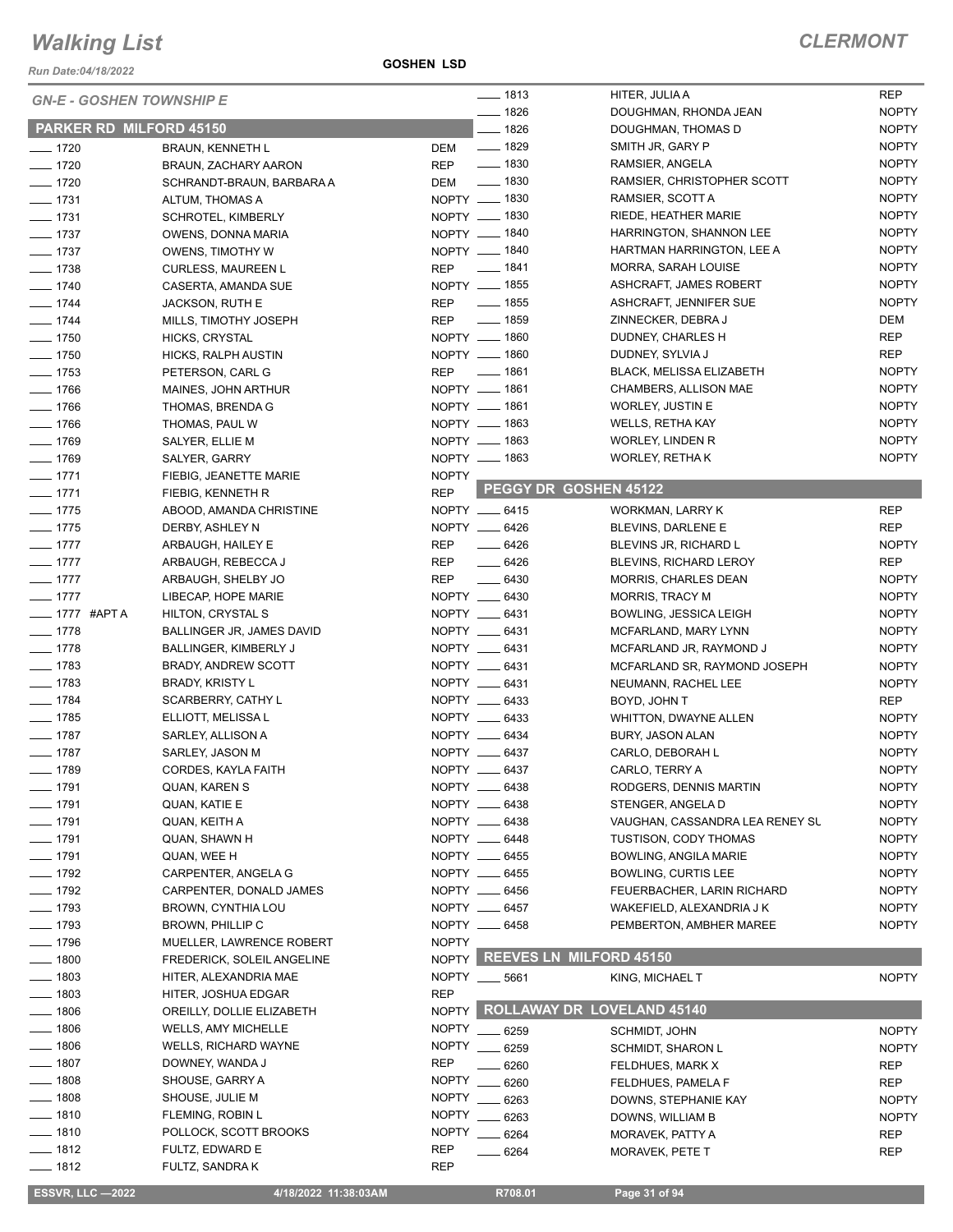*Run Date:04/18/2022*

**GOSHEN LSD**

NOPTY NOPTY

NOPTY NOPTY NOPTY

|                       | <b>GN-E - GOSHEN TOWNSHIP E</b>    | __ 6070                            | <b>MORRIS, LORETTA P</b>       | <b>REP</b>   |
|-----------------------|------------------------------------|------------------------------------|--------------------------------|--------------|
|                       |                                    | 6070                               | MORRIS, MARVIN E               | <b>REP</b>   |
|                       | ROLLAWAY DR LOVELAND 45140         | 6075                               | ROBERTS, ALVIA M               | <b>REP</b>   |
| 6267                  | LINDSEY, DARRYL ALAN               | <b>NOPTY</b><br>6075               | ROBERTS, DARRELL L             | <b>REP</b>   |
| $-6271$               | LUNSFORD, ANNA M                   | <b>REP</b><br>$- 6083$             | HANCOCK, MARCCUS D             | <b>NOPTY</b> |
| $- 6271$              | LUNSFORD, EUGENE D                 | <b>REP</b><br>$-6083$              | HANCOCK, REBECCA LEE           | <b>NOPTY</b> |
| $-6272$               | GILREATH, LAWRENCE J               | <b>NOPTY</b><br>$-6136$            | HOLMES, CONNOR ELLIOT          | <b>NOPTY</b> |
| $- 6272$              | GILREATH, SAMANTHA DAWN            | <b>NOPTY</b><br>$-6136$            | <b>HOLMES, DERRICK A</b>       | <b>REP</b>   |
| $- 6276$              | CARRINGTON, ROSALE                 | <b>NOPTY</b><br>$\frac{1}{2}$ 6136 | <b>HOLMES, JESSICA R</b>       | DEM          |
| $- 6279$              | RHOADES, EDNA E                    | <b>REP</b><br>$-6136$              | HOLMES, RANDY ALLEN            | DEM          |
| $- 6279$              | RHOADES, RICHARD G                 | <b>REP</b><br>$-6144$              | <b>WEGENHART, RANDALL B</b>    | <b>NOPTY</b> |
| $- 6280$              | POWERS, BRADLEY MICHAEL            | NOPTY __ 6156                      | ALLEN, JUDITH A                | <b>REP</b>   |
| $-6283$               | STONE, TERI                        | <b>NOPTY</b><br>$- 6156$           | CANTRELL JR, BARRY FRANCIS     | <b>REP</b>   |
| $-6284$               | COMBS, WILLIAM JOSEPH THORNSBEY    | <b>NOPTY</b><br>$-6156$            | CANTRELL, BETHANY NICOLE       | <b>NOPTY</b> |
| $- 6291$              | CARMAN, ANDREW R                   | <b>REP</b><br>$-6156$              | CANTRELL, SHEILA A             | <b>REP</b>   |
| $- 6291$              | CARMAN, MARY E                     | <b>NOPTY</b><br>$-6162$            | HALCOMB, CHRISTA FAWN          | <b>NOPTY</b> |
| $- 6295$              | DUNLAP, KEITH E                    | NOPTY __ 6174                      | <b>BESSE, HELOISE</b>          | <b>NOPTY</b> |
|                       |                                    |                                    |                                | <b>NOPTY</b> |
| ROSE LN MILFORD 45150 |                                    | $-6174$                            | SULLIVAN, JEFFREY M            | <b>NOPTY</b> |
| $-5875$               |                                    | 6175<br>NOPTY __ 6175              | CORCORAN, NATALIE E            |              |
|                       | <b>CURRENT, TRISHIA MARIE</b>      |                                    | CORCORAN V, THOMAS JEFFREY     | <b>NOPTY</b> |
| $-5876$               | TIEMAN, BARBARA RAE                | NOPTY __ 6175                      | MOEHRING, MARY CHRISTINE       | <b>NOPTY</b> |
| $-5877$               | SHAVER, AMY LYNN                   | NOPTY __ 6176                      | DOBBS, BOBBY J                 | <b>REP</b>   |
| $-5877$               | SHAVER JR, TIMOTHY RAY             | NOPTY __ 6176                      | DOBBS, CYNTHIA MARY            | <b>REP</b>   |
| $\frac{1}{2}$ 5880    | ROWE, CHARLES A                    | NOPTY __ 6176                      | JUDGE, CRYSTAL SUANDRA         | <b>NOPTY</b> |
| $-5880$               | ROWE, VIRGINIA LEE                 | NOPTY __ 6177                      | CORCORAN, CLAIRE B             | <b>REP</b>   |
| $- 5881$              | <b>ERWIN, HERBERT G</b>            | NOPTY __ 6177                      | CORCORAN, KEEGAN ORYAN         | <b>NOPTY</b> |
|                       |                                    | $-6177$                            | CORCORAN, T JEFFERY            | <b>REP</b>   |
|                       | <b>SEVENLANDS DR MILFORD 45150</b> | 6180                               | SCHWEIKERT, KATHERINE KIEFFER  | <b>NOPTY</b> |
| $-1869$               | BYRD, JACKIE STEVEN                | NOPTY __ 6182                      | SCHLOMER, ANGELINA CHRISTINA   | <b>REP</b>   |
| $- 1881$              | CHENOWITH, MARK A                  | NOPTY __ 6182                      | <b>SCHLOMER, HALEY</b>         | <b>NOPTY</b> |
| $- 1881$              | WETZ, CAYLAN TYLER                 | NOPTY __ 6182                      | SCHLOMER, JONATHAN D           | <b>REP</b>   |
| $- 1881$              | WETZ, KIMBERLY S                   | NOPTY __ 6184                      | FURNISH, CHRISTOPHER A         | <b>NOPTY</b> |
| $- 1881$              | WETZ, LEONARD R                    | <b>REP</b><br>$-6184$              | FURNISH, JACQUELYN M           | <b>NOPTY</b> |
| $- 1884$              | BARBER, LISA GAYLE                 | DEM<br>$- 6240$                    | COOMBS, DAVID MICHAEL          | <b>NOPTY</b> |
| $- 1884$              | CARY, JOHN M                       | <b>REP</b><br>$- 6240$             | STANFORTH, MARY L              | DEM          |
| $- 1885$              | CRAWFORD, HOPE                     | NOPTY __ 6244                      | CASH, TREVOR CHARLES           | <b>NOPTY</b> |
| $- 1885$              | HAVENS, RUSSELL J                  | NOPTY __ 6244                      | DAVIS, KELSEY MARIE            | <b>NOPTY</b> |
| $- 1885$              | HAVENS, TERRI DENISE HARP          | NOPTY __ 6244                      | FERRELL, BRITNI DIANE          | <b>NOPTY</b> |
| $- 1891$              | KEPLINGER, SEAN AUBRIE             | NOPTY __ 6248                      | GILL II, DANIEL LEE            | <b>NOPTY</b> |
| $- 1897$              | <b>CUSTER, DELEAH S</b>            | NOPTY __ 6248                      | GILL, KELLY SUE                | <b>NOPTY</b> |
|                       |                                    | 6250                               | NEWMAN, SKYLAR SEBASTIAN       | <b>NOPTY</b> |
|                       | STATE ROUTE 132 GOSHEN 45122       | 6252                               | DAVENPORT, BAILEY              | <b>NOPTY</b> |
| $- 6051$              | HEMBREE, AUDREY A                  | NOPTY __ 6252                      | DAVENPORT, JAMES JEFFREY       | <b>REP</b>   |
| $- 6051$              | HEMBREE, BILLIE JOEL               | NOPTY __ 6252                      | DAVENPORT, SHELLI L            | <b>REP</b>   |
| $-6056$               | HILVERS, KATRINA MARIE             | NOPTY __ 6256                      | <b>WALTON, DUANE M</b>         | <b>NOPTY</b> |
|                       |                                    | $- 6256$                           |                                | <b>NOPTY</b> |
| $- 6056$              | OEHLER, BARBARA J                  | <b>REP</b>                         | <b>WALTON, RENEE C</b>         |              |
| $- 6056$              | OEHLER, FREDERICK M                | $- 6257$<br>REP                    | WATKINS, COREY CLIFFORD        | <b>NOPTY</b> |
| $=6056$               | RAMMEL, JACOB EDWARD               | NOPTY __ 6257                      | WATKINS, ELIZABETH E           | <b>REP</b>   |
| 6060                  | GILBERT, SUSAN L                   | NOPTY __ 6257                      | WATKINS, RICHARD C             | REP          |
| 6060                  | KELLY, LEE A                       | NOPTY __ 6259                      | PINION, DEBBIE S               | DEM          |
| - 6060                | RATLIFF, BARRY M                   | NOPTY __ 6260                      | LAWSON, JARED LEE              | <b>NOPTY</b> |
| 6060                  | RATLIFF, SHAWN G                   | NOPTY __ 6260                      | WATTERS, CATHY L               | <b>NOPTY</b> |
| __ 6062               | CATAURO JR, ALBERT G               | $- 6264$<br>REP                    | SAYLOR, DENNIS R               | <b>NOPTY</b> |
| $-6062$               | CATAURO, CAROLYN J                 | $- 6268$<br><b>REP</b>             | SEARS, KIMBERLY LYNN           | REP          |
| 6064                  | SHINKLE, DANIELLE LEE              | NOPTY __ 6269                      | BREWSAUGH, DALE THOMAS         | <b>NOPTY</b> |
| $-6064$               | SHINKLE, SHAWNA MICHELLE           | NOPTY __ 6269                      | BREWSAUGH, YOSHIKO CHRISTINA R | <b>NOPTY</b> |
| $-6064$               | SHINKLE, SHAYNE PHILLIP            | NOPTY __ 6272                      | CARTER, ELISABETH EMMI         | REP          |
| $=6064$               | SHINKLE, TODD P                    | $- 6272$<br><b>REP</b>             | CARTER JR, JACK L              | <b>REP</b>   |
| $-6066$               | CATAURO, VINCENT A                 | NOPTY __ 6273                      | NEWMAN, GARY A                 | REP          |
| 6068                  | <b>TURNER, COURTNEY CHEYENNE</b>   | NOPTY __ 6273                      | NEWMAN, TERESA LYNN            | <b>REP</b>   |
| 6068                  | TURNER JR, DALE A                  | NOPTY __ 6276                      | STEWART, CLAUDINE E            | <b>NOPTY</b> |
| 6068                  | TURNER, SONDRA J                   | NOPTY __ 6279                      | HARRISON, SUE E                | <b>REP</b>   |
| 6068                  | <b>TURNER, WHITNEY CIERRA</b>      | NOPTY __ 6282                      | SLUSHER, COREY DANIEL          | <b>NOPTY</b> |
|                       |                                    |                                    |                                |              |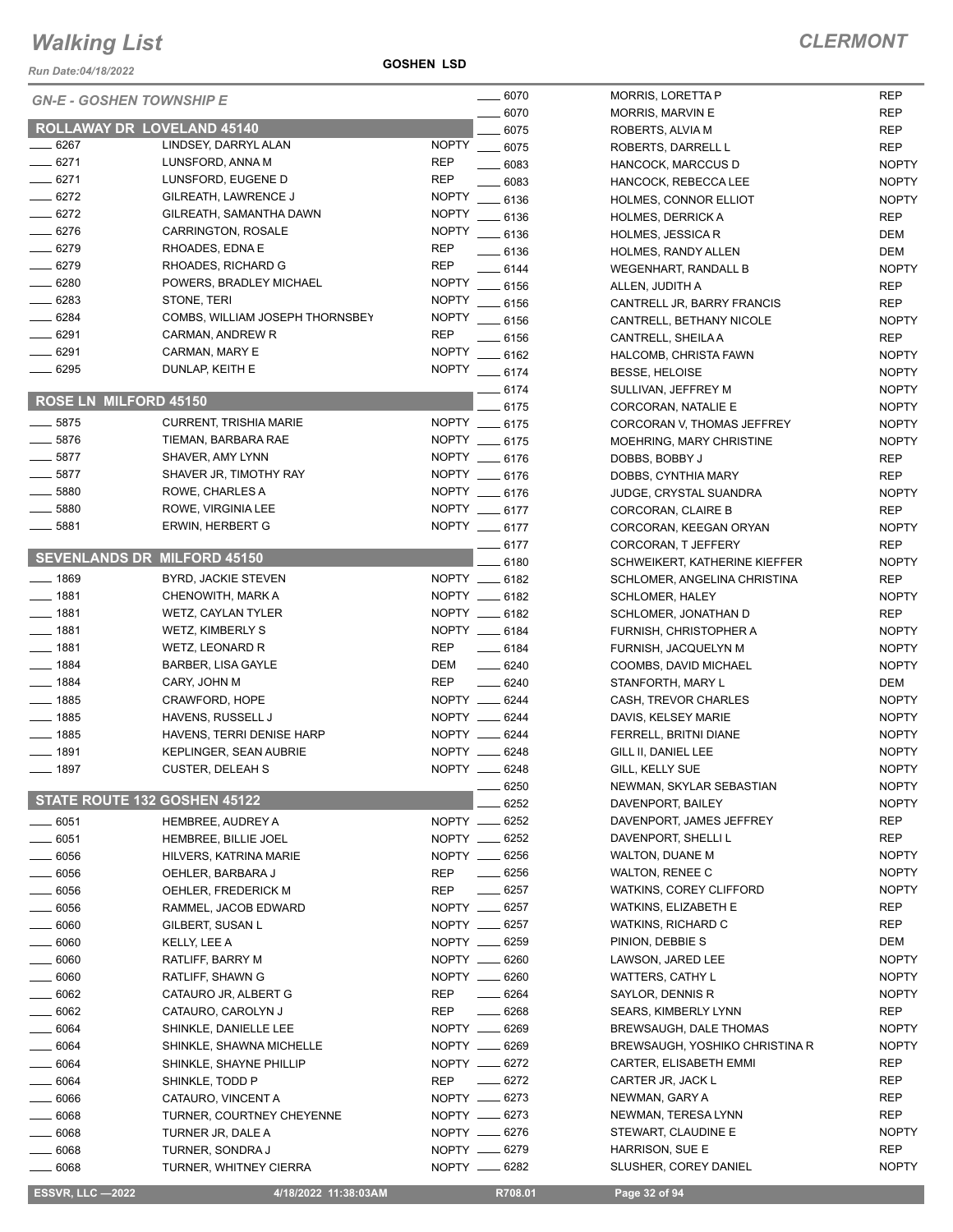*Run Date:04/18/2022*

**GOSHEN LSD**

|                                     |                                |              | 6339         | HOWARD, JASMINE R                  | <b>DEM</b>   |
|-------------------------------------|--------------------------------|--------------|--------------|------------------------------------|--------------|
| <b>GN-E - GOSHEN TOWNSHIP E</b>     |                                |              | 6339         | HOWARD, JENNIFER R                 | <b>REP</b>   |
| STATE ROUTE 132 GOSHEN 45122        |                                |              | 6339         | HOWARD, JEREMY MATTHEW             | <b>REP</b>   |
|                                     |                                |              | NOPTY - 6340 | HERRERA, TORI LYNN                 | <b>DEM</b>   |
| 6282                                | SLUSHER, JUSTIN P              |              | 6340         | HERRERA, TYLER WILLIAM             | <b>NOPTY</b> |
| 6282                                | SLUSHER, KATHY J               | NOPTY -      | 6340         | HERRERA, WILLIAM G                 | <b>REP</b>   |
| 6283                                | WILLIAMSON, JAYNE L            | <b>NOPTY</b> | 6341         | <b>BANKS, GARY R</b>               | <b>DEM</b>   |
| 6285                                | KANNENBERG, JANICE L           | <b>NOPTY</b> | 6341         | BANKS, KRISTINA M                  | DEM          |
| 6286                                | <b>BAUGH JR, ROBERT W</b>      | NOPTY -      | 6341         | <b>BANKS, TRAVIS</b>               | <b>DEM</b>   |
| 6286                                | <b>BAUGH III, ROBERT W</b>     | NOPTY -      | 6342         | TAYLOR, VICKI L                    | <b>NOPTY</b> |
| $- 6286$                            | <b>BAUGH, ROXANN</b>           | NOPTY -      | 6342         | TAYLOR, WENDELL EUGENE             | <b>NOPTY</b> |
| $\frac{1}{2}$ 6290                  | DAUGHERTY, CHARLES MICHAEL     | <b>NOPTY</b> | 6346         | KETTLER, ANGELICA FAITH            | <b>NOPTY</b> |
| 6290                                | DAUGHERTY, CONNIE S            | NOPTY -      | 6346         | <b>KETTLER, CHARLES WAYNE</b>      | <b>NOPTY</b> |
| $- 6291$                            | MCNELLY, LINDA F               | NOPTY -      | 6346         |                                    | <b>NOPTY</b> |
| 6294                                | LITTLER, ELIZABETH ANNE        | $NOPTY =$    |              | NEWMAN, BRIAN KEITH                |              |
| $- 6294$                            | LITTLER III, RUBERT LEE        | $N$ OPTY $-$ | 6347         | STEVENS, DAVID SCOTT               | <b>NOPTY</b> |
| $- 6295$                            | NELSON, COURTNEY ANN           | $NOPTY =$    | 6347         | STEVENS, JENNIFER DAWN             | <b>NOPTY</b> |
| 6295                                | NELSON, ROBERT LOHAN           | NOPTY -      | 6349         | HUNT, LINDSEY E                    | <b>NOPTY</b> |
| 6298                                | TAYLOR, CARL J                 | <b>NOPTY</b> | 6349         | HUNT, RYAN T                       | <b>NOPTY</b> |
| $- 6302$                            | COOK, DAVID R                  | <b>NOPTY</b> | 6349         | HUNT, THOMAS E                     | <b>REP</b>   |
| 6302                                | COOK, TINA M                   | NOPTY -      | 6349         | HUNT, VICTORIA ANN                 | <b>NOPTY</b> |
| 6306                                | MCCULLAH, ERIK W               | NOPTY -      | 6350         | CUMMINGS, LAURA A                  | <b>NOPTY</b> |
| 6316                                | WARD JR, FRANK D               | NOPTY -      | 6350         | <b>CUMMINGS, ROBERT WADE</b>       | <b>NOPTY</b> |
| $- 6316$                            | WARD, STEPHANIE R              | <b>NOPTY</b> | 6350         | <b>VELAGIC, DILAN BROCK</b>        | <b>NOPTY</b> |
| $-6317$                             | BEELER, JAMES M                | <b>REP</b>   | 6350         | VELAGIC, OMAR                      | <b>NOPTY</b> |
| $- 6317$                            | BEELER, LYNN DOUGHMAN          | <b>NOPTY</b> | 6351         | DAY, JANET M                       | <b>REP</b>   |
| <b>______ 6317 #APT 132</b>         | BEELER, BRITNEY ALEXANDRA      | NOPTY -      | 6351         | DAY, RICHARD A                     | <b>REP</b>   |
| 6318                                | BREWER, MICHAEL J              | NOPTY -      | 6352         | <b>ACKERMAN, JAMES DAVID</b>       | <b>REP</b>   |
| $- 6318$                            | BREWER JR, MICHAEL J           | $N$ OPTY -   | 6352         | ACKERMAN, JO ANNE                  | <b>REP</b>   |
| $- 6318$                            | BREWER, SAUNDRA S              | $N$ OPTY $-$ | 6353         | <b>MARTIN, MARY RUTH</b>           | <b>REP</b>   |
| $- 6328$                            | LANGSTON, LINDA L              | $NOPTY =$    | 6353         | OGLE, KENNETH M                    | <b>REP</b>   |
| 6328                                | LANGSTON, ROBERT C             | NOPTY $-$    | 6353         | OGLE, KEVIN KENNETH                | <b>NOPTY</b> |
| 6349                                | CAVE, ARVILLIA T               | <b>REP</b>   | 6353         | OGLE, MARY ANN                     | <b>REP</b>   |
| $- 6349$                            | CAVE, BETTY A                  | <b>REP</b>   | 6354         | PYLES, JEFFREY L                   | <b>NOPTY</b> |
| 6356                                | ASBROCK, MICHELLE KATHRYN      | $N$ OPTY $-$ | 6354         | PYLES, MICHELLE A                  | <b>NOPTY</b> |
| $- 6356$                            | ROBE, DAVID JOHN               | <b>NOPTY</b> | 6355         | WASSEL, ALBIN VINCENT              | <b>NOPTY</b> |
| $- 6361$                            |                                | DEM          | 6355         | WASSEL, NINA LOU                   | <b>NOPTY</b> |
| 6367                                | <b>WILSON, AGNES S</b>         |              |              |                                    |              |
|                                     | VANLIEU, KATHY M               | DEM          |              | <b>WOODSONG CT GOSHEN 45122</b>    |              |
| $\frac{1}{2}$ 6367                  | VANLIEU, RICHARD N             | <b>DEM</b>   | $- 1780$     | CULLUM, AMANDA LYNN                | <b>NOPTY</b> |
| 6377                                | KINCAID, AMELIA A              | <b>REP</b>   | $- 1780$     | CULLUM, DION P                     | <b>REP</b>   |
| 6383                                | MEYER, JON ANDREW              | <b>REP</b>   | $- 1780$     | CULLUM II, DION PATRICK            | <b>NOPTY</b> |
| $- 6383$                            | MEYER, JULIE ELLEN             | <b>REP</b>   | $- 1780$     | <b>CULLUM, ELIZABETH D</b>         | <b>REP</b>   |
|                                     |                                |              | $-1781$      | MILLION, AMANDA N                  | <b>NOPTY</b> |
| <b>TELFORD FARM LN GOSHEN 45122</b> |                                |              | $- 1782$     | AKERS, FRED D                      | DEM          |
| $-6328$                             | PECK, MILLARD ARTHUR           | <b>NOPTY</b> |              | AKERS, LINDA LEE                   | DEM          |
| 6330                                | <b>BUTTS, GEORGE ALBERT</b>    | <b>REP</b>   | $- 1782$     |                                    | <b>NOPTY</b> |
| 6330                                | <b>BUTTS, MARY EDITH</b>       | <b>REP</b>   | $- 1783$     | TENGLER, LINDSAY KAYE              |              |
| 6332                                | THOMPSON, AMY KATHLEEN         | DEM          | $- 1784$     | WAKE, DENNIS SCOTT                 | <b>NOPTY</b> |
| 6332                                | THOMPSON, KENNETH DAVID        | <b>REP</b>   | $- 1784$     | WAKE, JULIE LEANNE                 | <b>NOPTY</b> |
| $-6334$                             | AUTRY, BENJAMIN PAUL           |              | NOPTY - 1784 | WAKE, NICHOLAS SCOTT               | <b>NOPTY</b> |
| $\frac{1}{2}$ 6334                  | AUTRY, JOLIE M                 |              | NOPTY - 1784 | WAKE, RYAN MATTHEW                 | <b>NOPTY</b> |
| _ 6334                              | AUTRY, LAUREN MARIE            | <b>NOPTY</b> |              |                                    |              |
| $-6334$                             | AUTRY, MITCHELL W              | <b>NOPTY</b> |              | <b>WOODVILLE PIKE GOSHEN 45122</b> |              |
| 6335                                | MONTAG, ALBERT L               | <b>REP</b>   | $=$ 1737     | CARLTON, GERALDINE                 | <b>REP</b>   |
| $- 6335$                            | MONTAG, CHERYL L               | <b>REP</b>   | $- 1739$     | MOORE, BRANDI M                    | <b>NOPTY</b> |
| 6335                                | <b>MONTAG, MATTHEW ELLIOTT</b> | <b>REP</b>   | $- 1739$     | MOORE, CHRISTOPHER LEE             | <b>NOPTY</b> |
| 6335                                | MONTAG, NICHOLAS CARL          |              | NOPTY - 1781 | MCLEAN, AUDRA                      | REP          |
| 6336                                | PEGRAM, JACKSON CHARLES        |              | NOPTY - 1783 | SIEFERT, ALAN DANIEL               | DEM          |
| 6336                                | PEGRAM, MOLLIE S               | <b>REP</b>   | —— 1783      | SIEFERT, AMY KATHLEEN              | DEM          |
| 6336                                | PEGRAM, STEPHEN NARBETH        | <b>REP</b>   | $- 1785$     | RESSLER, BRANDON                   | <b>NOPTY</b> |
| 6337                                | PHILLIPS, MICHAEL RAY          |              | NOPTY - 1785 | <b>RESSLER, BRIAN WAYNE</b>        | REP          |
| $-6337$                             | PHILLIPS, SHEILA KAY           |              | NOPTY - 1785 | <b>RESSLER, CHRISTINE RENEE</b>    | REP          |
| 6337                                | SHUCK, STEPHANIE NICOLE        |              | NOPTY - 1787 | JONES, TINA MARIE                  | <b>NOPTY</b> |
|                                     |                                |              | $- 1873$     | ROYAL, ALBERT JAMES                | <b>NOPTY</b> |
|                                     |                                |              |              |                                    |              |
| <b>ESSVR, LLC -2022</b>             | 4/18/2022 11:38:03AM           |              | R708.01      | Page 33 of 94                      |              |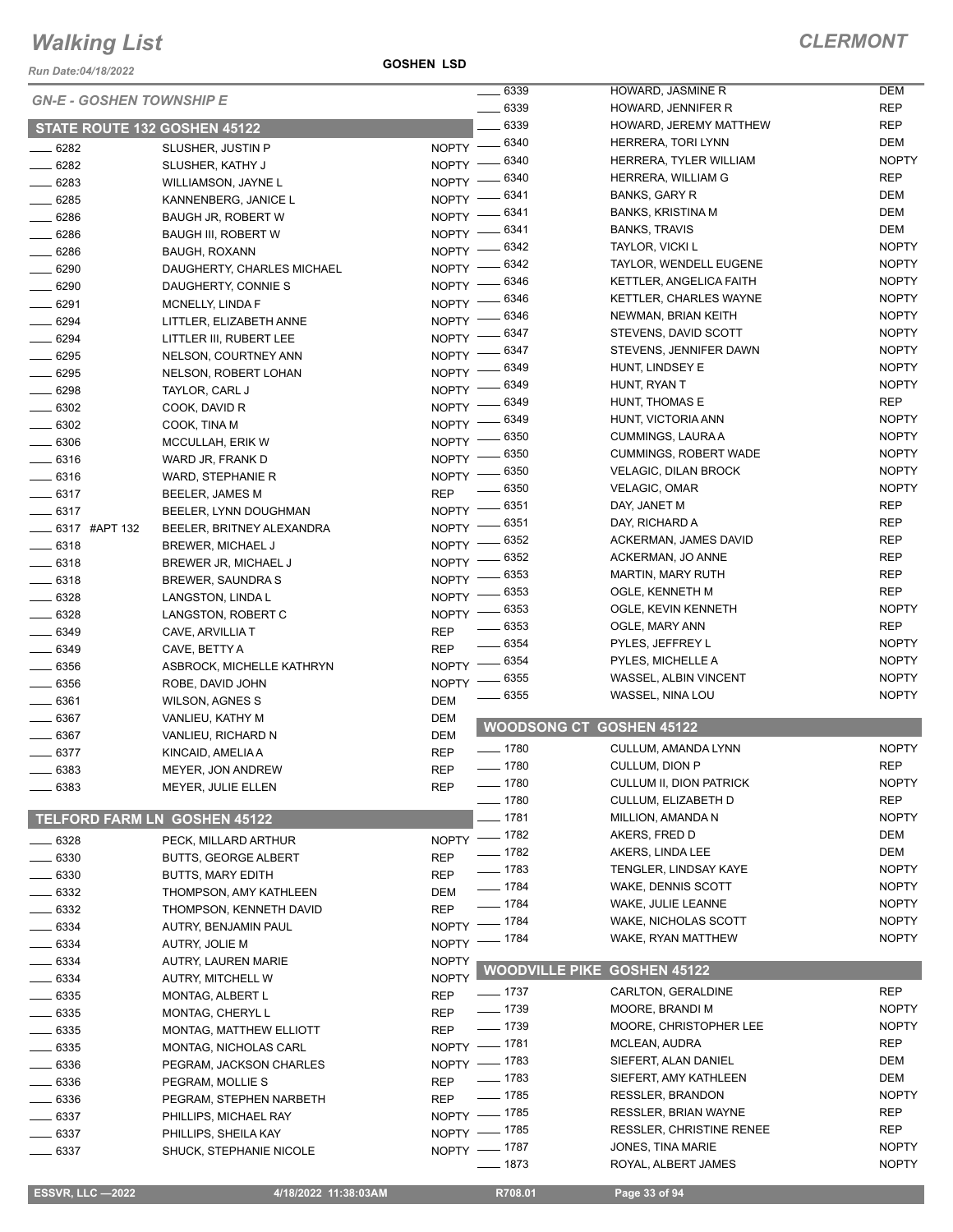*Run Date:04/18/2022*

**GOSHEN LSD**

| <b>GN-E - GOSHEN TOWNSHIP E</b>    |                                               |                                | $\frac{1}{2}$ 1451         | ROSS, ANN                                                   | <b>NOPTY</b>                 |
|------------------------------------|-----------------------------------------------|--------------------------------|----------------------------|-------------------------------------------------------------|------------------------------|
|                                    |                                               |                                | $- 1451$                   | ROSS, DEAN                                                  | <b>NOPTY</b>                 |
| <b>WOODVILLE PIKE GOSHEN 45122</b> |                                               |                                | $-1451$                    | ROSS, DONALD E                                              | <b>NOPTY</b>                 |
| $- 1873$                           | ROYAL, MANDELYN M                             | NOPTY __ 1453                  |                            | COLLINS, JOAN M                                             | <b>NOPTY</b>                 |
| $- 1895$                           | LAUER, HELEN L                                | NOPTY __ 1453                  |                            | COLLINS, PAUL D                                             | <b>REP</b>                   |
| $- 1895$                           | LINVILLE, DANIEL THOMAS                       | NOPTY __ 1453                  |                            | COLLINS JR, PAUL D                                          | REP                          |
| $- 1899$                           | HARP, DONNA S                                 | <b>REP</b>                     | $\frac{1}{2}$ 1455         | CRAWFORD, CAITLYNN ALICIA                                   | <b>NOPTY</b>                 |
| $\frac{1}{2}$ 1901                 | ALLEN, CHRISSY REANN                          | NOPTY __ 1455                  |                            | CRAWFORD, CHELSEA NICOLE                                    | <b>NOPTY</b>                 |
| $- 1901$                           | ALLEN, JUSTIN M                               | NOPTY __ 1455                  |                            | CRAWFORD, CODY AUSTIN                                       | <b>NOPTY</b>                 |
| $\frac{1}{2}$ 1903                 | COX, ALBERT J                                 | NOPTY __ 1455                  |                            | CRAWFORD, COLE A                                            | <b>NOPTY</b>                 |
| $\frac{1}{2}$ 1903                 | COX, VALERIE NADINE                           | NOPTY __ 1455                  |                            | CRAWFORD, CORY ALLEN                                        | <b>NOPTY</b>                 |
| $- 1907$                           | ASH, CLIFFORD WILLIAM                         | NOPTY __ 1455                  |                            | CRAWFORD, DIANNA L                                          | <b>NOPTY</b>                 |
| $\frac{1}{2}$ 1907                 | DALTON, LARRY S                               |                                | NOPTY __ 1455              | CRAWFORD, MARK A                                            | <b>NOPTY</b>                 |
| $- 1907$                           | DALTON, MANON CHRISTEL                        | NOPTY __ 1457                  |                            | <b>MARTIN, DANIEL T</b>                                     | REP                          |
| $- 1909$                           | WYKLE, ALYSSA P                               | NOPTY __ 1457                  |                            | PENNEKAMP, LESLIE ANN                                       | <b>NOPTY</b>                 |
| $-1909$                            | WYKLE, ANTHONY J                              | NOPTY __ 1459                  |                            | ADAMS, AVERY WADE                                           | <b>NOPTY</b>                 |
| $-1909$                            | WYKLE, DENISE R                               | NOPTY __ 1459                  |                            | ADAMS, CLINTON WADE                                         | <b>NOPTY</b>                 |
| $- 1909$                           | WYKLE, JEFFREY J                              | REP __ 1459                    |                            | ADAMS, THERESA M                                            | <b>NOPTY</b>                 |
| $- 1913$                           | KING, PHOEBE A                                |                                | NOPTY __ 1459              | ADAMS, TREVOR I                                             | <b>NOPTY</b>                 |
| $- 1925$                           | LEWIS, DAVID C                                | NOPTY __ 1461                  |                            | SAMS, ANGELA L                                              | <b>NOPTY</b>                 |
| $- 1925$                           | LEWIS, DONNA C                                | NOPTY __ 1465                  |                            | AYERS, TAMMY L                                              | <b>NOPTY</b>                 |
| $- 1925$                           | LEWIS, SHERRI A                               | NOPTY __ 1473                  |                            | SHEETS, MICHELLE C                                          | <b>NOPTY</b>                 |
| $- 1927$                           | COURTNEY, JASON F                             | NOPTY __ 1473                  |                            | WIGGINTON, RAYMOND DOUGLAS                                  | <b>NOPTY</b>                 |
| $- 1927$                           | COURTNEY, MEGHAN ELIZABETH                    | NOPTY __ 1477                  |                            | <b>GARRETT, CHARLES ROBERT</b>                              | <b>NOPTY</b>                 |
| $- 1945$                           | HODGE, WILLIAM LAMONT                         | NOPTY __ 1481                  |                            | COLANGELO, CYNTHIA ANN                                      | <b>NOPTY</b>                 |
| $- 1973$                           | ROESNER, ADAM J                               | NOPTY __ 1485                  |                            | BLEVINS, REBECCA L                                          | <b>NOPTY</b>                 |
| $- 1973$                           | ROESNER, POLLY ANN                            | NOPTY __ 1487                  |                            | FISHER, ADAM JACOB LEE                                      | <b>NOPTY</b>                 |
| $- 1979$                           | ELLER, HELEN T                                | <b>REP</b>                     | $- 1487$                   | FISHER, HOBERT L                                            | <b>NOPTY</b>                 |
| $- 1979$                           | ELLER, WILLIAM A                              | <b>REP</b>                     | $- 1487$                   | FISHER, TIMOTHY ERIC                                        | <b>NOPTY</b>                 |
| $- 1981$                           | MCCORD, RODNEY ALAN                           | NOPTY __ 1491                  |                            | TALLEY, QUINTEN                                             | <b>NOPTY</b>                 |
| $-2005$                            | HAUSERMANN, MARY K                            | <b>REP</b>                     | $\frac{1}{2}$ 1493         | AMREIN, JAMES R                                             | <b>NOPTY</b>                 |
| $\frac{1}{2005}$                   | HAUSERMANN, ROBERT N                          | REP                            | $- 1493$                   | AMREIN SR, RONALD P                                         | REP                          |
| $\frac{1}{2007}$                   | HAUSERMANN, DAVID M                           | <b>REP</b>                     | $\frac{1}{2}$ 1493         | AMREIN JR, RONALD PAUL                                      | <b>NOPTY</b>                 |
| $\frac{1}{2007}$                   | HAUSERMANN, REBECCA L                         | <b>REP</b>                     | $\frac{1}{2}$ 1505         | <b>READ, ROBERT W</b>                                       | <b>NOPTY</b>                 |
| $-2021$                            | <b>KROEGER, MARIE T</b>                       | NOPTY __ 1505                  |                            | READ, SARAH ELIZABETH                                       | <b>NOPTY</b>                 |
| $-2021$                            | PADDOCK RICHARDSON, JACOB MATHI               | NOPTY __ 1515<br>NOPTY __ 1523 |                            | RITTER, MATTHEW J                                           | <b>NOPTY</b>                 |
| $\frac{1}{2031}$                   | MECIMORE, EMILY LYNNE                         | NOPTY __ 1523                  |                            | QUILLEN, JESSE WAYNE                                        | REP                          |
| $-2031$                            | MECIMORE, NICHOLAS SCOTT                      | NOPTY __ 1535                  |                            | QUILLEN, JUDITH A                                           | <b>REP</b>                   |
| $-2041$                            | WILLIAMS, RYAN S                              |                                |                            | WARREN, JAMIE S                                             | <b>NOPTY</b><br><b>NOPTY</b> |
| $\frac{1}{2055}$                   | KUNTZ, GRACIE ANN                             |                                | NOPTY __ 1535              | WARREN, JOHN M                                              |                              |
| _ 2055                             | KUNTZ, SABRINA M                              | NOPTY __ 1535<br>REP           |                            | WARREN, LINDA ANN<br>SCALES, CHRISTOPHER L                  | <b>NOPTY</b>                 |
| __ 2061                            | <b>BACKER, KARL K</b>                         | NOPTY __ 1541                  | $\frac{1}{2}$ 1541         | <b>SCALES, SARAH LYNN</b>                                   | <b>NOPTY</b>                 |
| $-2061$                            | BACKER, KODY KARL                             | NOPTY __ 1545                  |                            |                                                             | <b>NOPTY</b>                 |
| $-2095$<br>$-2095$                 | MCGUIRE, BRAD WESLEY                          | NOPTY __ 1545                  |                            | WESTENDORF, JOHN JOSEPH                                     | <b>NOPTY</b><br><b>NOPTY</b> |
| $-2095$                            | MCGUIRE, TERESA K<br>MCGUIRE, TIMOTHY W       | NOPTY __ 1549                  |                            | <b>WESTENDORF, VICTORIA RENE</b><br>ROYER, RACHEL NICOLE    |                              |
| 2099                               | CARPENTER, RALPH E                            | NOPTY __ 1549                  |                            | ROYER, STEVEN WAYNE                                         | <b>NOPTY</b><br><b>NOPTY</b> |
|                                    |                                               |                                |                            |                                                             |                              |
|                                    | <b>WOODVILLE PIKE LOVELAND 45140</b>          |                                | $\frac{1}{2}$ 1555<br>1559 | <b>CRAVEN, STEFANIE MARIE</b><br><b>FISHER, CHRISTINE R</b> | DEM<br><b>NOPTY</b>          |
| $-1425$                            | MCNAMARA, ADAM T                              | NOPTY __ 1559                  |                            | FISHER, JEFFREY B                                           | <b>NOPTY</b>                 |
|                                    |                                               | NOPTY - 1563                   |                            | LONG, STEVEN A                                              | REP                          |
| $-1429$<br>$-1429$                 | GROVE, KEVIN MOORE<br><b>GROVE, TERRI LEE</b> | NOPTY __ 1577                  |                            | <b>BRANDHORST, ELIZABETH E</b>                              | <b>NOPTY</b>                 |
| $- 1429$                           | <b>GROVE, VICTORIA ALEXIS</b>                 | DEM                            | $\frac{1}{1619}$           | <b>HEDDLESTON, CHERIE A</b>                                 | <b>NOPTY</b>                 |
| $- 1431$                           | MCCLANAHAN, CARIN L                           | NOPTY - 1619                   |                            | SCHWENDEMAN, JOHN CARLTON HARI                              | <b>NOPTY</b>                 |
| $\frac{1}{2}$ 1435                 | ROSE, ROBERT L                                | NOPTY __ 1623                  |                            | FIGGINS, AMANDA J                                           | <b>NOPTY</b>                 |
| $- 1435$                           | ROSE, VICTORIA S                              | NOPTY - 1623                   |                            | FIGGINS II, FORREST EUGENE                                  | <b>NOPTY</b>                 |
| $-1439$                            | POPPAW, JAMES T                               | NOPTY __ 1631                  |                            | <b>BRIGGS II, CLIFFORD J</b>                                | DEM                          |
| $- 1439$                           | POPPAW, MOLLY A                               | NOPTY __ 1631                  |                            | <b>BRIGGS, KIMBERLY K</b>                                   | DEM                          |
| $- 1443$                           | ROGERS, DEBORAH K                             | NOPTY -837                     |                            | HARRISON, JOSEPH CHARLES                                    | DEM                          |
| $- 1443$                           | WALKER JR, ALLEN LEE                          | REP                            | <u>_</u> ___ 1637          | HARRISON JR, TIMOTHY CHARLES                                | <b>NOPTY</b>                 |
| $- 1447$                           | <b>BELL, LAURA MICHELLE</b>                   | NOPTY __ 1637                  |                            | RADER, BRIANNA JAZMYN                                       | <b>NOPTY</b>                 |
| _ 1449                             | DAVIS, JEFFREY GRANT                          | DEM                            | $- 1643$                   | ESTEP, TODD THOMAS                                          | <b>NOPTY</b>                 |
| $- 1449$                           | DAVIS, TINA MARIE                             | <b>DEM</b>                     | $- 1643$                   | ROSE, HARLEY D                                              | <b>NOPTY</b>                 |
|                                    |                                               |                                |                            |                                                             |                              |
| <b>ESSVR, LLC -2022</b>            | 4/18/2022 11:38:03AM                          |                                | R708.01                    | Page 34 of 94                                               |                              |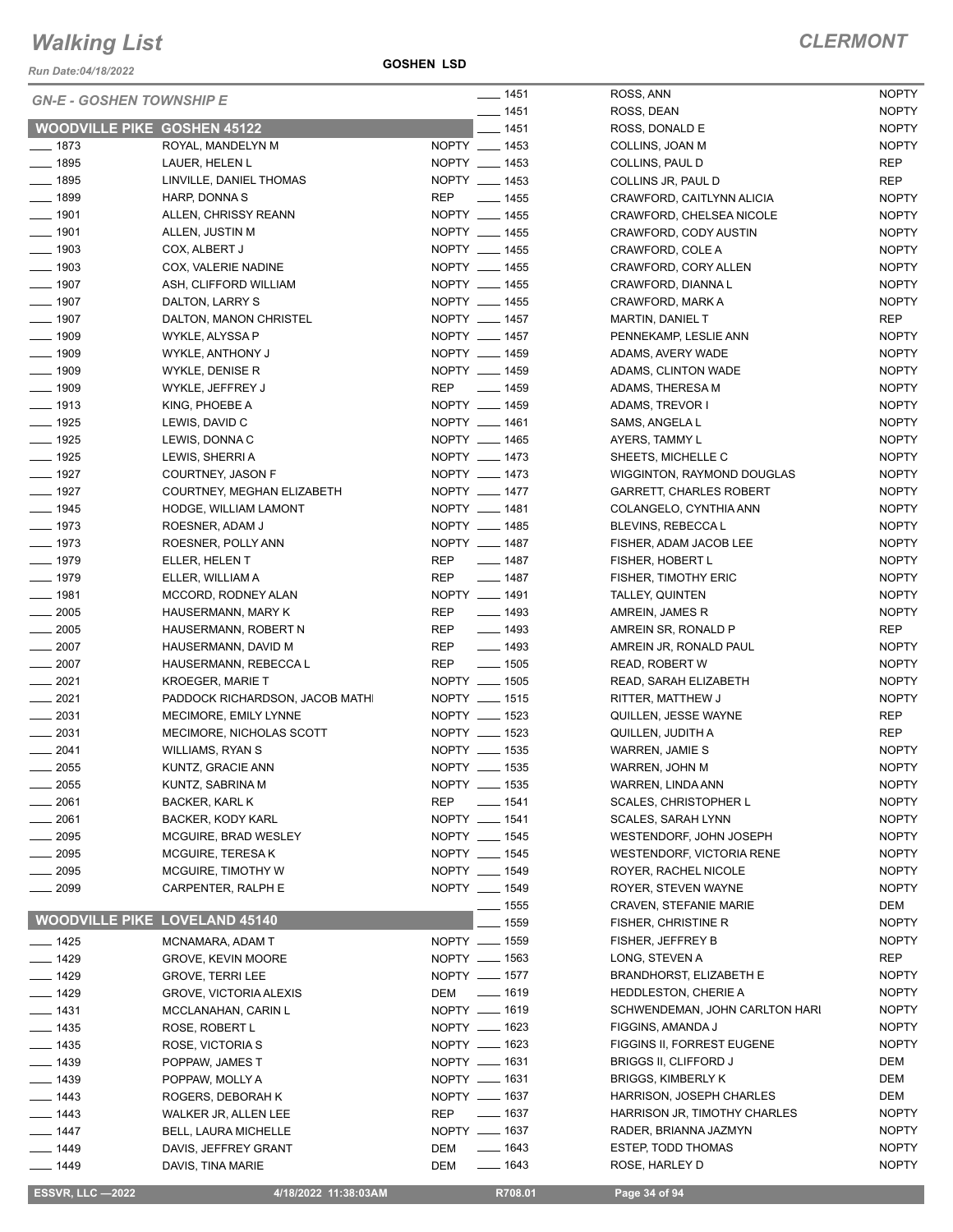*Run Date:04/18/2022*

**GOSHEN LSD**

*GN-E - GOSHEN TOWNSHIP E*

|                  | <b>WOODVILLE PIKE LOVELAND 45140</b> |              |
|------------------|--------------------------------------|--------------|
| $-1651$          | LEGGETT. LAYNE ELIZABETH             | <b>NOPTY</b> |
| ___ 1651         | LEGGETT, MICHAEL J                   | <b>NOPTY</b> |
| —— 1651          | LEGGETT. SARA ELIZABETH              | <b>NOPTY</b> |
| $\frac{1}{1653}$ | GIBSON, JOHN R                       | <b>NOPTY</b> |
| $\frac{1}{1653}$ | GIBSON, PAULETTE J                   | <b>NOPTY</b> |
| $\frac{1}{1655}$ | COLLIER, CODY R                      | <b>NOPTY</b> |
| $- 1655$         | TUCKER, KAITLYN M                    | <b>NOPTY</b> |
| $- 1657$         | CORNWELL, RONALD D                   | <b>NOPTY</b> |
| $- 1657$         | SIMPSON, CYNTHIAA                    | <b>NOPTY</b> |
| $- 1667$         | JANSON, ALVIN H                      | <b>REP</b>   |
| $- 1677$         | <b>JACKSON, DAVID S</b>              | <b>NOPTY</b> |
| $- 1689$         | MILLER, LARRY A                      | <b>NOPTY</b> |
| $- 1693$         | MINK, EDITH                          | <b>NOPTY</b> |
| $-1701$          | NORMAN, NANCY A                      | <b>NOPTY</b> |
| $-1701$          | NORMAN, RICHARD LARRY                | <b>NOPTY</b> |
| $-1701$          | NORMAN, ZACHARY JOSEPH               | <b>NOPTY</b> |

*TOTAL :* **1,072**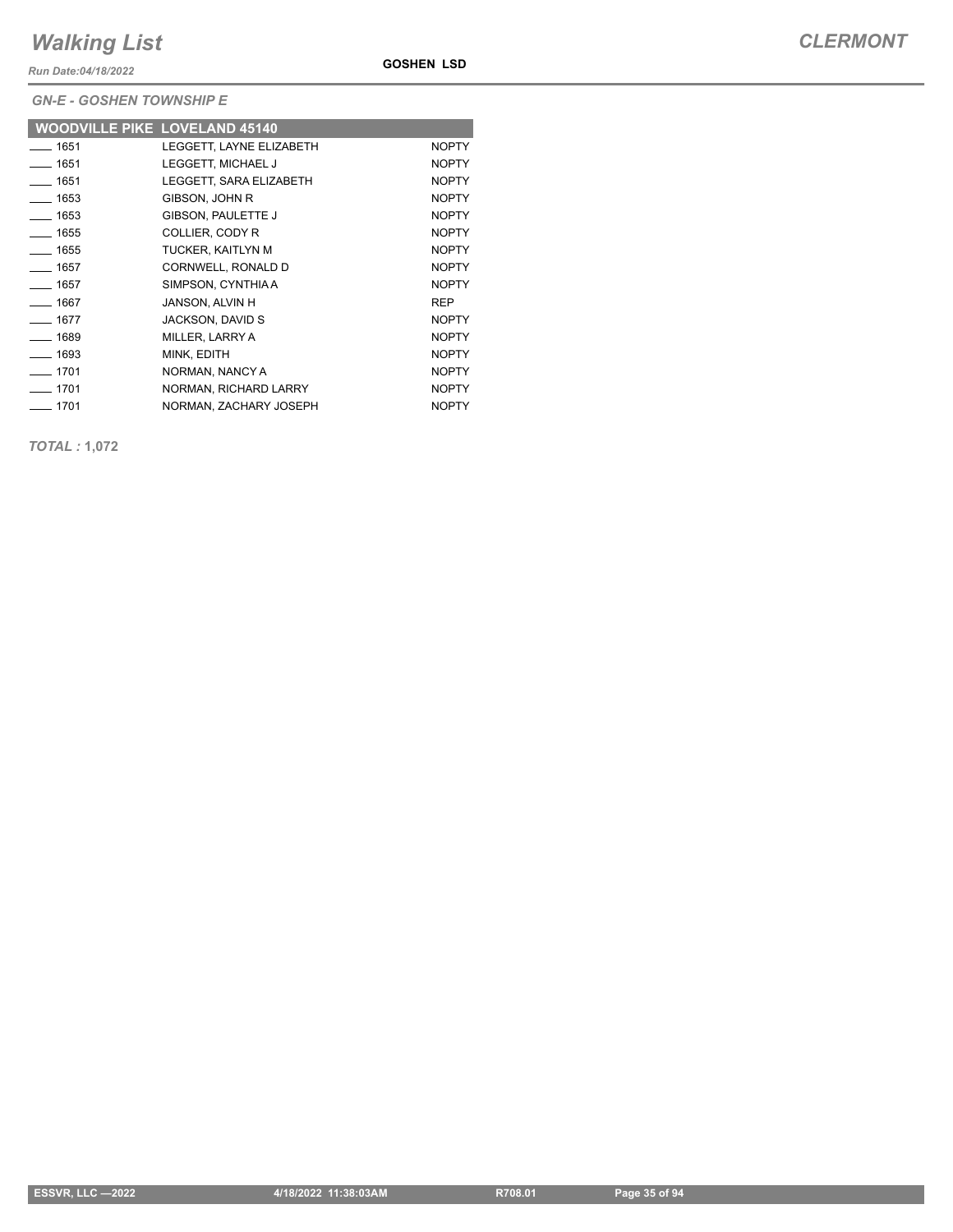#### *Run Date:04/18/2022*

**GOSHEN LSD**

|                                    |                                 |                    | $\overline{\phantom{0}}$ 1268   | <b>HELTON, ERIC L</b>          | <b>NOPTY</b> |
|------------------------------------|---------------------------------|--------------------|---------------------------------|--------------------------------|--------------|
| <b>GN-F - GOSHEN TOWNSHIP F</b>    |                                 |                    | $- 1269$                        | FLETCHER, ARNOLD D             | <b>REP</b>   |
| <b>BARMIL DR LOVELAND 45140</b>    |                                 |                    | $-1269$                         | FLETCHER, MARIETTA             | <b>NOPTY</b> |
|                                    |                                 |                    | $-1269$ #APT B                  | FLETCHER, JENNIFER L           | <b>NOPTY</b> |
| $\frac{1}{2}$ 57                   | MULLIS, SEAN MICHAEL            | <b>NOPTY</b>       | <sub>-</sub> 1269 B             | FLETCHER, JASON DOUGLAS        | <b>NOPTY</b> |
| ___ 57 #TRLR 57                    | <b>MERRITT, BOBBIE K</b>        | <b>NOPTY</b>       | 1270                            | ANDERS, EXCELA GALAXY          | <b>NOPTY</b> |
| <b>4TRLR 59</b>                    | KEMPER, SARAH LYNN              | <b>NOPTY</b>       | 1270                            | BROWN, ANTHONY C               | <b>NOPTY</b> |
| $-60$                              | LANGFORD SR, GARY D             | <b>NOPTY</b>       | 1271                            | RICHTER, KIMBERLY JAYNE        | DEM          |
| $- 60$                             | LANGFORD, SARA L                | <b>NOPTY</b>       | 1271                            | STONE, HEATHER DAWN            | <b>NOPTY</b> |
| $\frac{1}{2}$ 62                   | TAYLOR, KEITH CHARLES           | <b>NOPTY</b>       | - 1271                          | STONE, THERESAL                | DEM          |
| $- 67$                             | HENDREN, HANNA MARIE            | <b>NOPTY</b>       | 1272                            | COYLE, HANSEL M                | <b>NOPTY</b> |
| $-69$                              | JOHNSON JR, JAMES               | <b>NOPTY</b>       | 1272                            | COYLE, SANDRA LAWS             | <b>NOPTY</b> |
| $\frac{1}{2}$ 69                   | JOHNSON, LORETTA M              | NOPTY <sup>-</sup> |                                 |                                |              |
| $- 71$                             | <b>WILSON, STEPHEN S</b>        | <b>NOPTY</b>       | N CLARAWILL DR LOVELAND 45140   |                                |              |
| $-72$                              | <b>MCCLURE, RICKEY</b>          | <b>NOPTY</b>       |                                 | PAGE, JESSIE A                 | <b>NOPTY</b> |
| $-74$                              | BAKER, REBECCA D                | NOPTY -            | _ 6801                          |                                |              |
| $\frac{1}{2}$ 75                   | RUNYON, TRACEY L                | <b>NOPTY</b>       | 6801                            | PAGE, MICHAEL T                | <b>NOPTY</b> |
|                                    |                                 |                    | 6801 #APT N                     | MILLS JR, GABRIEL CHRISTION    | <b>NOPTY</b> |
| <b>BARRY DR LOVELAND 45140</b>     |                                 |                    | 6805                            | <b>GRUNDY, AUSTIN QUENTIN</b>  | <b>NOPTY</b> |
| $\frac{1}{2}$ 164                  | MCANINCH, GLORIA G              | <b>NOPTY</b>       | 6805                            | <b>GRUNDY, DANEL RENEE</b>     | <b>NOPTY</b> |
| $- 165$                            | HAUCK, SANDRA KAY               | <b>NOPTY</b>       | 6805                            | <b>GRUNDY II, JIMMY R</b>      | <b>NOPTY</b> |
| $- 166$                            | STRUNK, BILLIE J                | <b>NOPTY</b>       | 6807                            | VANCE, DEBBIE LYNN             | <b>NOPTY</b> |
| $- 168$                            | <b>BROCK, GEORGE A</b>          | <b>REP</b>         | 6807                            | VANCE THIESSEN, LISA RENEE     | <b>NOPTY</b> |
| $-168$                             | <b>BROCK, KARON L</b>           | <b>REP</b>         | 6808                            | MURRAY, TYE M                  | <b>NOPTY</b> |
| $- 170$                            | MIDDLETON, LORRAINE             | <b>NOPTY</b>       | 6808                            | WILLIAMS, MICHAEL W            | <b>NOPTY</b> |
| $-172$                             | FIELDS, CYNTHIA RENEE           | <b>REP</b>         | 6808 #APT N                     | MURRAY, WENDY L                | <b>NOPTY</b> |
| $-172$                             | SCHEWE, MICHAEL C               | <b>NOPTY</b>       | 6808 #APT N                     | TUGGLE, KEENAN RAY             | <b>NOPTY</b> |
| $- 173$                            | FLYNN, RHONDA D                 | <b>NOPTY</b>       | 6809                            | TRAN, NGAN THI THU             | <b>NOPTY</b> |
| $- 175$                            | <b>GAMPFER, STACIE DANIELLE</b> | <b>NOPTY</b>       | 6810                            | BAYS, JAMES R                  | <b>NOPTY</b> |
| $- 179$                            | PIERCE, DAVID C                 | <b>NOPTY</b>       | 6810                            | BAYS, MARY R                   | <b>NOPTY</b> |
| $\frac{1}{2}$ 180                  | REYES, TABBATHA MARIE           | <b>NOPTY</b>       | 6811                            | HOEPER, KATHLEEN MARY          | <b>REP</b>   |
| $- 181$                            | BROWNING SWAYNE, LISA RENEE     | <b>NOPTY</b>       | 6811                            | HOEPER, THOMAS FRANK           | <b>REP</b>   |
| $- 181$                            | SWAYNE, WILLIAM LEE             | <b>NOPTY</b>       | 6812                            | HARRIS, MARTIN W               | <b>NOPTY</b> |
|                                    |                                 |                    | 6812                            | HARRIS, PENELOPE A             | <b>REP</b>   |
| <b>BOBBY DR LOVELAND 45140</b>     |                                 |                    | 6813                            | YINGLING, SUSANA A             | <b>NOPTY</b> |
|                                    |                                 |                    | 6815                            | KITA III, JOSEPH S             | <b>NOPTY</b> |
| $-47$                              | MAXWELL, HOPE TRINITY           | <b>NOPTY</b>       | 6816                            | DUNAWAY, DANA R                | <b>REP</b>   |
| $-47$                              | MAXWELL, STEPHANIE L            | <b>NOPTY</b>       | 6816                            | DUNAWAY, PAUL                  | <b>REP</b>   |
| $-47$                              | TUCK, NATHANAEL LEE             | <b>NOPTY</b>       | 6817                            | MUMMERT, CHARLES L             | <b>NOPTY</b> |
| $\frac{1}{2}$ 47                   | VANWINKLE, JOANNA MARIE         | <b>NOPTY</b>       | 6817                            | MUMMERT, JOANN M               | <b>NOPTY</b> |
| $-52$                              | <b>BRADLEY, LAURA SUE</b>       | <b>NOPTY</b>       | 6820                            | FLYNN, KYLE GREGORY            | <b>REP</b>   |
| 53                                 | DAVIS. JASON LAEL               | <b>NOPTY</b>       | 6820                            | SCOTT, KAYLA MARIE             | <b>NOPTY</b> |
| $\frac{1}{2}$ 54                   | <b>EMBERTON, JAMES K</b>        | <b>NOPTY</b>       | 6822                            | MITCHELL, ANGELA MARIE         | <b>NOPTY</b> |
| 55                                 | STRATTON, ELEISHA J             | <b>NOPTY</b>       | 6822                            | STEN, ERIC T                   | <b>NOPTY</b> |
| $-95$                              | DAVIS, BARBARA JEAN             | <b>NOPTY</b>       |                                 |                                |              |
| $-95$                              | RILEY JR, RUSSELL MERVIN        | <b>NOPTY</b>       | <b>CLUB DR LOVELAND 45140</b>   |                                |              |
|                                    |                                 |                    | $-158$                          | WATERS, LINDA CAROL            | <b>DEM</b>   |
| <b>CLARAWILL DR LOVELAND 45140</b> |                                 |                    | $- 159$                         | ALLEN, ANNETTE JEAN            | <b>NOPTY</b> |
| $- 1250$                           | JANSON, MARILYN J               | <b>REP</b>         | $-159$                          | ALLEN, CHRIS NORMAN            | <b>NOPTY</b> |
| $- 1250$                           | JANSON, PHILLIP J               | <b>REP</b>         |                                 | ROLAND, ALEASHA MICHELLE       | <b>NOPTY</b> |
| $- 1251$                           | CARR, MICAH DAWN                | <b>NOPTY</b>       | $-160$                          |                                |              |
| $- 1251$                           | COOLIDGE III, ROBERT H          | <b>NOPTY</b>       | _ 160                           | ZIGGAS, GREGORY ALLEN          | <b>NOPTY</b> |
| $\frac{1}{2}$ 1253                 | MORGAN, ELZO DONALD             | <b>NOPTY</b>       | 161                             | <b>BARKER, TYLER JAMES</b>     | <b>NOPTY</b> |
| $- 1255$                           | EIFERT, TERRY W                 | <b>NOPTY</b>       | 161                             | <b>FARIES, DASHAUN MICHAEL</b> | <b>NOPTY</b> |
| $- 1257$                           | GIBBS, CHONG S                  | <b>NOPTY</b>       | 161                             | SWAYNE, ROXIE R                | <b>NOPTY</b> |
| $- 1259$                           | MRUSEK, DAVID L                 | <b>NOPTY</b>       | 162                             | ABELING, RONALD E              | <b>NOPTY</b> |
| $- 1259$                           | MRUSEK-VALENTINE, BRENDA G      | <b>NOPTY</b>       |                                 |                                |              |
| $- 1261$                           | EIFERT, KIMBERLY ANN            | <b>NOPTY</b>       | <b>CROSSTOWN LOVELAND 45140</b> |                                |              |
| $- 1261$                           | EIFERT, WILBUR E                | NOPTY -            | — 76                            | OSTENDORF, GREGORY TAYLOR      | <b>REP</b>   |
| $-1263$                            | PRINCE, GREGORY DONALD          | NOPTY <sup>-</sup> | - 77                            | FROMAN, DAWNYA SUE             | <b>REP</b>   |
| $-1263$                            | PRINCE, KAREN A                 | <b>NOPTY</b>       | - 79                            | KNABE, VICKIE D                | <b>REP</b>   |
| $-1266$                            | SCHEADLER, RHONDA M             | <b>NOPTY</b>       | 81                              | POETTKER, MEGAN MARIE          | <b>NOPTY</b> |
| $- 1267$                           |                                 | NOPTY <sup>-</sup> | 82                              | CLARK, CARLA JO                | <b>NOPTY</b> |
|                                    |                                 |                    |                                 |                                |              |
|                                    | BERNERT, MICHAEL JOSEPH         |                    | 82                              | HARRIS, KAITLYN MARIE ANN      | <b>NOPTY</b> |
| $- 1267$                           | BERNERT, NAOMI LAWREN           | <b>NOPTY</b>       | 84                              | DOBBRATZ, BETH A               | <b>REP</b>   |
| <b>ESSVR, LLC -2022</b>            | 4/18/2022 11:38:03AM            |                    | R708.01                         | Page 36 of 94                  |              |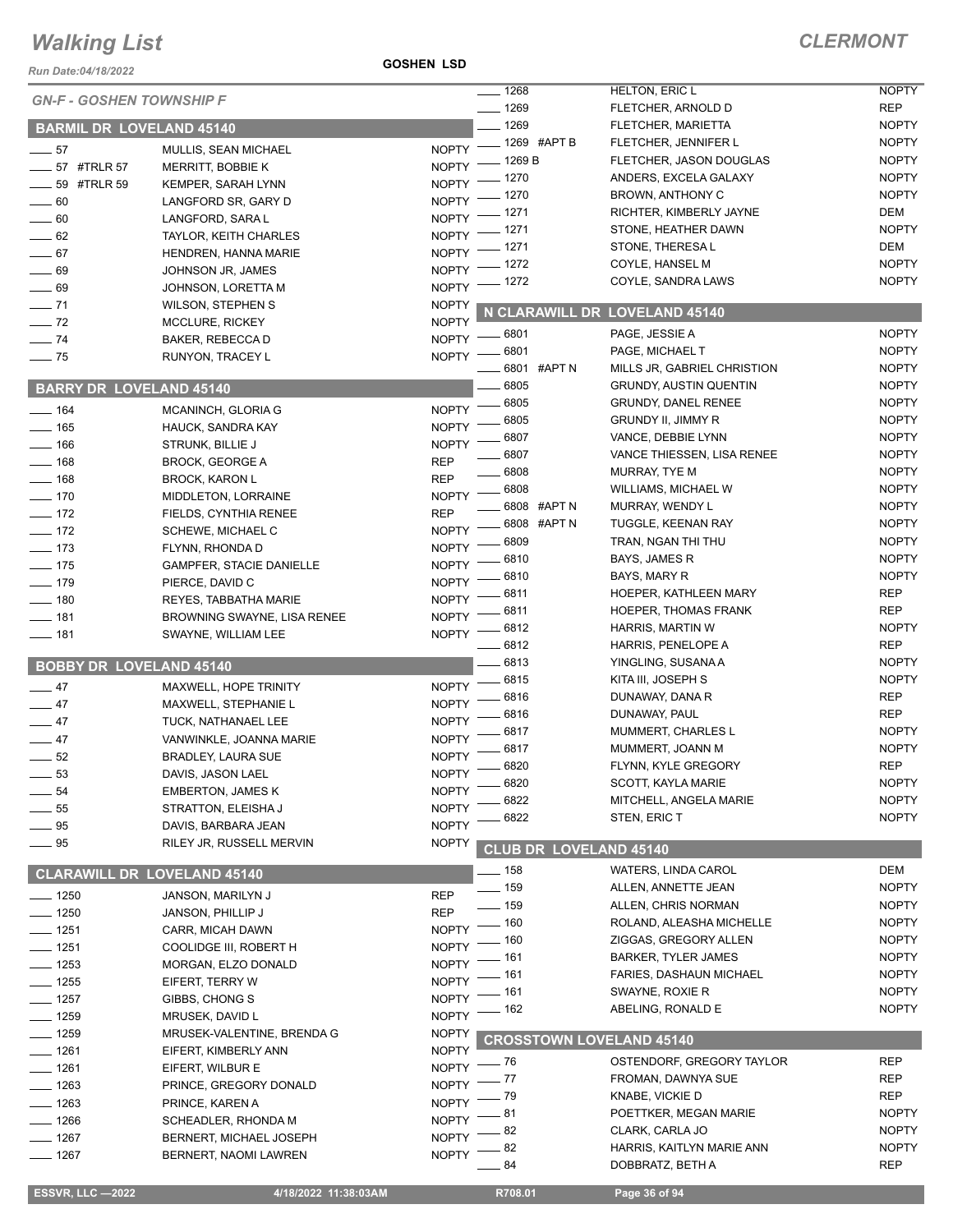*Run Date:04/18/2022*

**GOSHEN LSD**

| <b>GN-F - GOSHEN TOWNSHIP F</b> |                             |                | $- 1416$                         | MENKE, CATHERINE           | <b>REP</b>   |
|---------------------------------|-----------------------------|----------------|----------------------------------|----------------------------|--------------|
|                                 |                             |                | $- 1480$                         | LOUDERMILK, JENNIFER N     | <b>NOPTY</b> |
| <b>CROSSTOWN LOVELAND 45140</b> |                             |                | __ 1480 #APT 90                  | ROBINSON, HEATHER MARIE    | <b>NOPTY</b> |
| $\frac{1}{2}$ 85                | PERRY, DARELL               | <b>REP</b>     | ____ 1480 #APT 107               | LUCAS, PERRY A             | <b>NOPTY</b> |
| $\frac{1}{2}$ 85                | PERRY, TINA MARIE           |                | NOPTY __ 1480 #APT 210           | RICHEY, ROBERT D           | <b>NOPTY</b> |
| $\frac{1}{2}$ 86                | MESCHER, MICHELLE R         |                | NOPTY __ 1500                    | MCALISTER, MANDY A         | <b>NOPTY</b> |
| ____ 87 #TRLR 87                | FOSTER, JOSHUA DAVID        |                | NOPTY __ 1500                    | <b>WILSON, JASON</b>       | <b>NOPTY</b> |
| $\frac{1}{2}$ 88                | GROSS, JOSEPH               |                | NOPTY __ 1508                    | HARDIMAN, CASSANDRA ANN    | <b>NOPTY</b> |
| $-88$                           | <b>GROSS, TIFFANY LYNN</b>  |                | NOPTY __ 1508                    | HARDIMAN, CHRISTOPHER L    | <b>NOPTY</b> |
| $-89$                           | MIRACLE, SAPPHIRE MAIRE     | <b>NOPTY</b>   |                                  |                            |              |
| $\_\_\_\$ 90                    | DEEMER, JEREMY ROBERT       |                | NOPTY GATEWAY DR LOVELAND 45140  |                            |              |
| $\frac{1}{2}$ 90                | KIRKLAND JR, JOHN L         | $NOPTY = 9$    |                                  | MCDANIEL JR, ROBERT RAY    | <b>NOPTY</b> |
| $\frac{1}{2}$ 90                | KIRKLAND, JULIE MARIE       | NOPTY $\_\_$ 9 |                                  | MILLER, DEBORAH            | <b>NOPTY</b> |
| $\frac{1}{2}$ 90                | KIRKLAND, TIFFANY RENEE     | NOPTY $-10$    |                                  | PERRY, JIMMY R             | <b>REP</b>   |
| $\frac{1}{2}$ 91                | RODENBERG, CARL WILBUR      | NOPTY $-10$    |                                  | PERRY, MELISSA MARIE GRACE | <b>NOPTY</b> |
| $\frac{1}{2}$ 91                | RODENBERG, SHARON           | NOPTY $-12$    |                                  | SEELEY, REBECCA S          | <b>NOPTY</b> |
| $\frac{1}{2}$ 92                | JOHNSON II, BILLY J         | NOPTY $-14$    |                                  | HARRISON, TUESDAY N        | <b>NOPTY</b> |
| $\frac{1}{2}$ 93                | WALDBILLIG, BOBBIE JO       | NOPTY __ 15    |                                  | BERLING, DIANE MARIE       | <b>REP</b>   |
| $\frac{1}{2}$ 94                | INGLES, CHRISTOPHER R       | <b>REP</b>     | $\frac{1}{2}$ 15                 | BURT II, BRIAN M           | <b>NOPTY</b> |
|                                 |                             |                | —— 15                            | JENSEN, NICHOLE C          | <b>NOPTY</b> |
| <b>FAY RD LOVELAND 45140</b>    |                             |                | $-16$                            | ADAMS, ZEBULON LEVI        | <b>DEM</b>   |
| $- 1358$                        | <b>WILLIAMS, BOBBIE</b>     | NOPTY __ 16    |                                  | SNIDER, NOVA MARIE         | <b>REP</b>   |
| $\frac{1}{2}$ 1358              | WILLIAMS, LAURA LYNN        |                | DEM _____ 16                     | SNIDER, SEAN D             | <b>REP</b>   |
| $\frac{1}{2}$ 1366              | ZENGEL, DEANNA B            | NOPTY __ 18    |                                  | <b>GALBRAITH, KERRY L</b>  | <b>NOPTY</b> |
| $- 1366$                        | ZENGEL, KAYLA MARIE         | NOPTY __ 19    |                                  | WARFIELD, DANIELLE A       | <b>NOPTY</b> |
| $- 1366$                        | ZENGEL, TOM G               | NOPTY __ 20    |                                  | <b>BURCHETT, RICKEY M</b>  | <b>NOPTY</b> |
| $\frac{1}{2}$ 1366              | ZENGEL, ZACHARY THOMAS      |                | NOPTY __ 20 #APT 20              | HARMON, MAKAYLYNN LOUISE   | <b>NOPTY</b> |
| $- 1370$                        | SUDDARTH, RODNEY B          |                | NOPTY __ 156                     | PIGMAN SR, ANDRE P         | <b>NOPTY</b> |
| $\frac{1}{2}$ 1370              | ZALEWSKI, DIANA RENAY       |                | NOPTY __ 156                     | PIGMAN, LISA M             | <b>NOPTY</b> |
| $\frac{1}{2}$ 1370              | ZALEWSKI, KENNETH J         |                | NOPTY __ 156                     | PIGMAN, MICHAEL LEE        | <b>NOPTY</b> |
| $- 1374$                        | DANIEL, MICHAEL W           | REP            | $\frac{1}{204}$                  | MASON JR, THOMAS ALLEN     | <b>NOPTY</b> |
| $- 1374$                        | DANIEL, TINA R              | REP            | $\frac{1}{205}$                  | LYNAM, KELLY A             | <b>NOPTY</b> |
| $- 1376$ #A                     | HOLTON, NANCY L             |                | NOPTY __ 205                     | LYNAM, ROY A               | <b>NOPTY</b> |
| ___ 1376 #UNIT A                | RAGLE, TAYLOR PRICE         |                | NOPTY __ 209                     | ROSS, SAMANTHA ANN         | <b>NOPTY</b> |
| $- 1380$                        | <b>BROCK, MARLENE E</b>     | DEM            | $\sim$ 209                       | <b>WILSON, PAMELA SUE</b>  | DEM          |
| $- 1380$                        | <b>BROCK, TERRANCE L</b>    | DEM            | $\sim$ 210                       | FITE, DONALD S             | <b>NOPTY</b> |
| $\equiv$ 1384 #APTA             | MULLINS, JOHN F             |                | NOPTY __ 211                     | CORBETT, PAUL DAVID        | <b>NOPTY</b> |
| $\frac{1}{2}$ 1384 #APT B       | GILLOTT, ERIN MORGAN        |                | NOPTY __ 211                     | CORBETT, TIFFANY L         | <b>NOPTY</b> |
| -888 #APTA                      | WAGGONER, DAVID E           |                | NOPTY __ 212                     | JOHNSON, KAYLA R           | <b>NOPTY</b> |
| $\frac{1}{2}$ 1388 #APT B       | INGLES, MARTHA D            | <b>REP</b>     | _ 214                            | HOSKINS, SANDRA            | <b>NOPTY</b> |
| $=$ 1388 #UNIT B                | BAKER, ALLISON G            |                | NOPTY __ 215                     | SULLIVAN, JACK T           | <b>NOPTY</b> |
| $-1390$                         | TREJO, ERIN MARIE           | <b>NOPTY</b>   |                                  |                            |              |
| $\frac{1}{2}$ 1392              | COFFMAN, JAMI L             | <b>NOPTY</b>   | <b>GREENE LN LOVELAND 45140</b>  |                            |              |
| $\frac{1}{2}$ 1392              | RICE, JANELLE LYNN          | DEM            |                                  |                            |              |
| $\frac{1}{2}$ 1396              |                             |                | $- 1305$<br>NOPTY __ 1305        | BECKSTEDT, CRYSTAL LYNN    | <b>NOPTY</b> |
|                                 | HILL, KEITH EMERSON         |                |                                  | BECKSTEDT, HEATHER ROSE    | <b>NOPTY</b> |
| $- 1396$                        | OWENS, DAWN M               |                | NOPTY __ 1306                    | CHINN, KAREN S             | <b>REP</b>   |
| <sub>__</sub> 1396              | <b>OWENS, JAMES AUSTIN</b>  |                | NOPTY __ 1311                    | <b>BEMERER, CYNTHIA K</b>  | <b>REP</b>   |
| $- 1398$                        | HULL, BENJAMIN RAY          | <b>REP</b>     | $\frac{1}{2}$ 1312               | GRADY, BARBARA A           | <b>NOPTY</b> |
| $- 1398$                        | HULL, ELIZABETH RUTH        | <b>REP</b>     | $- 1312$                         | <b>GRADY JR, EUGENE F</b>  | <b>NOPTY</b> |
| $- 1400$                        | HUGGINS, JEFFERY ALAN       |                | NOPTY __ 1312                    | <b>GRADY, SUSAN L</b>      | <b>NOPTY</b> |
| $- 1400$                        | HUGGINS, JENNIFER LEE       |                | NOPTY __ 1317                    | FINKE, DONALD J            | <b>REP</b>   |
| $-1400$                         | PEACOCK, CHRISTINA LEE      |                | NOPTY __ 1317                    | FINKE, VERNA C             | <b>REP</b>   |
| $-1400$                         | PEACOCK, JUSTIN M           | <b>NOPTY</b>   |                                  |                            |              |
| $-1402$                         | STALEY, DONALD C            | NOPTY          | <b>HEATHER DR LOVELAND 45140</b> |                            |              |
| $-1404$                         | BOYD, MARY A                | <b>NOPTY</b>   | $\frac{1}{2}$ 38                 | ARNETT, LAWRENCE RAY       | <b>NOPTY</b> |
| $-1404$                         | HENDERSON, COLIN DAVID      | <b>NOPTY</b>   | $-41$                            | RILEY, ANTHONY WADE        | <b>NOPTY</b> |
| $-1406$                         | BOYD, MARY A                | <b>NOPTY</b>   | $-43$                            | SMITH, CHRISTOPHER ROBERT  | <b>NOPTY</b> |
| $- 1406$                        | BOYD, RONALD K              | <b>NOPTY</b>   | 99                               | AMBURGEY, DANIELLE RENAE   | <b>NOPTY</b> |
| $- 1408$                        | RAY, JAMES L                | REP            | - 99                             | COOK, PHEIBE MICHELLE      | <b>NOPTY</b> |
| $- 1408$                        | RAY, LINDA A                | <b>NOPTY</b>   | $\equiv$ 99                      | NEELY II, ROBERT ALLEN     | <b>REP</b>   |
| $- 1410$                        | MCNEELY, APRYL RENEE        | DEM            | $-100$                           | PLUMMER, BOBBY ROY         | <b>NOPTY</b> |
| $- 1410$                        | MCNEELY, SHAWN R            | DEM            | $-100$                           | PLUMMER, SHEILA M          | <b>NOPTY</b> |
| $- 1410$                        | <b>MEADORS, TERENCE LEE</b> | <b>NOPTY</b>   |                                  |                            |              |
| <b>ESSVR, LLC -2022</b>         | 4/18/2022 11:38:03AM        |                | R708.01                          | Page 37 of 94              |              |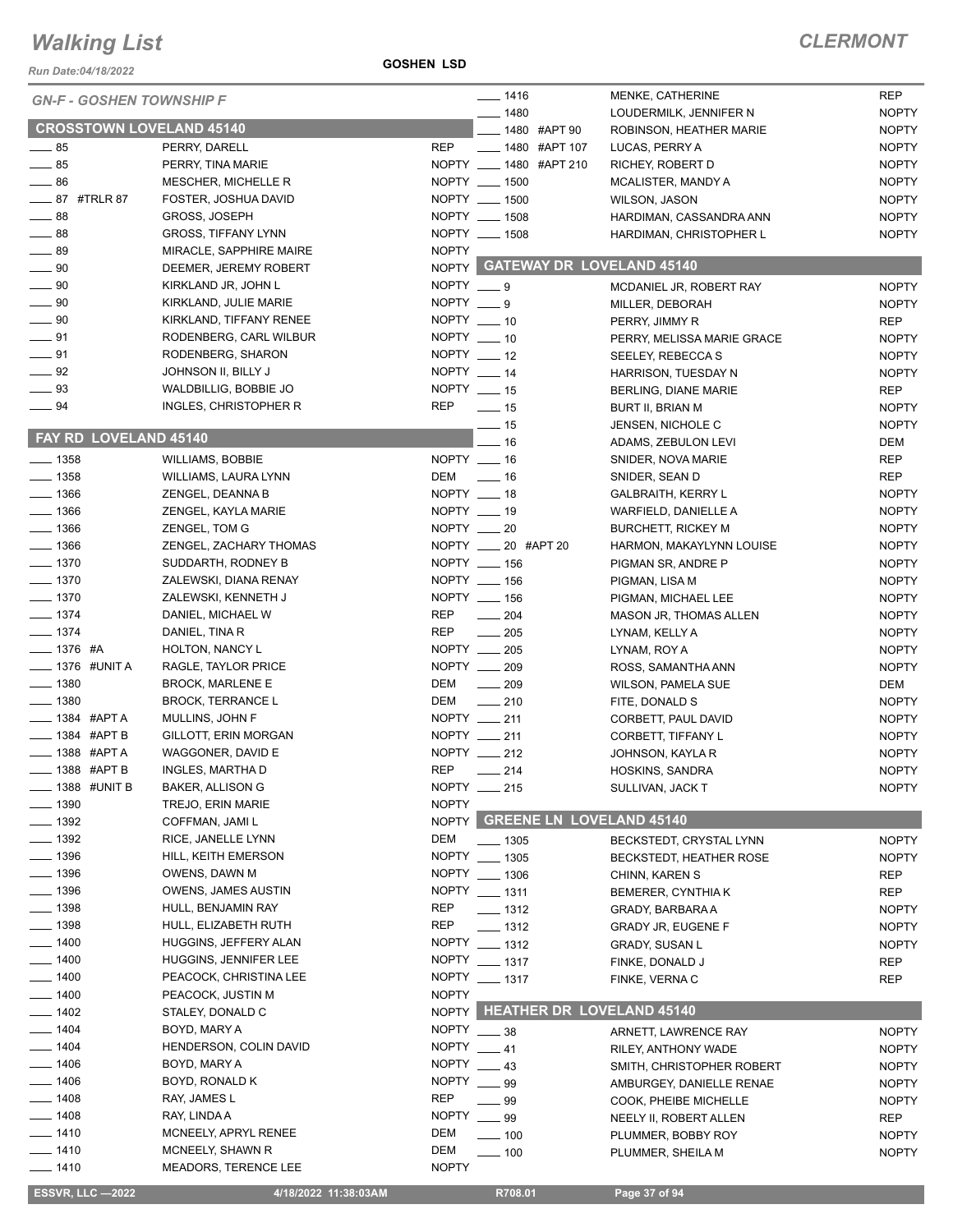*Run Date:04/18/2022*

| <b>GN-F - GOSHEN TOWNSHIP F</b>  |                             |              | $- 152$<br>$-$ 152       |                        | ALCORN, JESSIE C<br>ALCORN, TIMOTHY LEE             | <b>NOPTY</b><br><b>NOPTY</b> |
|----------------------------------|-----------------------------|--------------|--------------------------|------------------------|-----------------------------------------------------|------------------------------|
| <b>HEATHER DR LOVELAND 45140</b> |                             |              |                          |                        |                                                     |                              |
| $\frac{1}{2}$ 103                | ASHER, AMANDA M             | <b>NOPTY</b> |                          | LAKE DR LOVELAND 45140 |                                                     |                              |
| $\frac{1}{2}$ 103                | LYKINS, CHARLES ANDRE D     | NOPTY $-2$   |                          |                        | HISER, MICHELLE R                                   | <b>NOPTY</b>                 |
| $\frac{1}{2}$ 103                | PAYTES, DELPHIA L           | <b>NOPTY</b> | $-3$                     |                        | ROONEY, PEGGY A                                     | <b>NOPTY</b>                 |
| $- 106$                          | ARNOLD, EVERETT J           | <b>DEM</b>   | $-4$                     |                        | RICHARDSON, STEFANIE NICOLE                         | <b>NOPTY</b>                 |
| $- 107$                          | DUGAN, SERINA M             | NOPTY $- 5$  |                          |                        | MILLER, JEANETTE SALYER                             | <b>NOPTY</b>                 |
| $\frac{1}{2}$ 107                | LUCAS, JUNE CAROL           | <b>NOPTY</b> |                          |                        |                                                     |                              |
| $\frac{1}{2}$ 108                | FISHER, GARY LEO            | <b>DEM</b>   |                          |                        | LAKESHORE DR LOVELAND 45140                         |                              |
| $- 108$                          | FISHER, KERI ANN            | DEM          | $\frac{1}{2}$ 183        |                        | HENNEKES, CHRISTOPHER D                             | <b>NOPTY</b>                 |
| $- 110$                          | SHEAP, DARLENE M            | <b>REP</b>   | $\frac{1}{2}$ 183        |                        | ROSELL, ZACHERY E                                   | <b>NOPTY</b>                 |
| <b>____</b> 110 #LOT 110         | SHEAP, CALVIN S             | <b>REP</b>   | $- 185$                  |                        | COFFEY, JOHN F                                      | <b>NOPTY</b>                 |
| $\frac{1}{111}$                  | HOWARD, KILEY ELIZABETH     | <b>NOPTY</b> | $- 186$                  |                        | CONGER, AUDREY R                                    | <b>NOPTY</b>                 |
| $- 111$                          | PIGMAN, DANELLE MARIE       |              | NOPTY __ 187             |                        | CARNEY, MICHELLE A                                  | <b>NOPTY</b>                 |
| $\frac{1}{2}$ 112                | STRUNK, TIMMY C             | <b>NOPTY</b> | $- 187$                  |                        | HERALD, CATHY L                                     | <b>NOPTY</b>                 |
| $\frac{1}{2}$ 113                | ROGERS, DEBORAH CAROL       |              | NOPTY ____ 189 #TRLR 189 |                        | HARGRAVES, JOSEPH WILLIAM                           | <b>NOPTY</b>                 |
| $\frac{1}{2}$ 115                | ADKINS, ANGELA L            |              | NOPTY __ 192             |                        | ALLEN, LENARD MIKE                                  | <b>NOPTY</b>                 |
| $- 117$                          | MAURATH, AMY K              |              | NOPTY __ 192             |                        | ROBINSON, ANGELA L                                  | <b>NOPTY</b>                 |
| $-117$                           | MAURATH, DANIEL R           |              | NOPTY __ 193             |                        | GILBERT, DAMIAN JAY                                 | <b>NOPTY</b>                 |
| $- 119$                          | HANIFEN, PAMELA G           |              | NOPTY __ 193             |                        | GILBERT, HEATHER ANGELA                             | <b>NOPTY</b>                 |
| $- 120$                          | FUHRMAN, DAVID BRENT        |              | NOPTY __ 194             |                        | SHARPE, ADAM R                                      | <b>NOPTY</b>                 |
| $\sim$ 120                       | FUHRMAN, KATHRYN A          | <b>DEM</b>   | $-$ 195                  |                        | JETTER, AMANDA E                                    | <b>NOPTY</b>                 |
| $- 120$                          | FUHRMAN, REAGAN C           | <b>NOPTY</b> | $\frac{1}{2}$ 199        |                        | VANDEMARK, STEPHENIE M                              | <b>NOPTY</b>                 |
| $- 121$                          | ANDERSON, AMMI M            | <b>NOPTY</b> | $\frac{1}{201}$          |                        | <b>FOSTER, RODNEY JAMES</b>                         | <b>REP</b>                   |
| $\frac{1}{2}$ 122                | DUGGINS, ANTONIO G          | <b>REP</b>   | $= 201$                  |                        | <b>SCHEWE, MICHAEL HUNTER</b>                       | <b>NOPTY</b>                 |
| $-122$                           | DUGGINS, KRYSTAL RAE        | <b>NOPTY</b> |                          |                        |                                                     |                              |
| $-122$                           | REARDEN, DUSTIN DEAN        | NOPTY        |                          |                        | <b>NOLHUE LN LOVELAND 45140</b>                     |                              |
| $- 123$                          | HARVILLE, JOSHUA LEE        | <b>NOPTY</b> | $-6627$                  |                        | NOLDER, JAMES D                                     | <b>REP</b>                   |
| $- 124$                          | SHORT, SYLVIA J             | <b>REP</b>   | $- 6630$                 |                        | TINGLE, JOHN R                                      | <b>NOPTY</b>                 |
|                                  |                             |              | 6630                     |                        | TINGLE, KIMBERLY LYNN                               | <b>NOPTY</b>                 |
| HOLLY DR LOVELAND 45140          |                             |              | 6632                     |                        | BROWN, SANDRA L                                     | <b>REP</b>                   |
| $\sim$ 22                        | <b>GREGORY, NANCY MARIE</b> | <b>NOPTY</b> | 6632                     |                        | BROWN, SHELBY G                                     | <b>REP</b>                   |
| $\frac{1}{22}$                   | RICHARDSON, DIANAL          | <b>REP</b>   | 6652                     |                        | HALL, CECILIA MARIE                                 | <b>NOPTY</b>                 |
| $\frac{1}{22}$                   | RICHARDSON, JACK LEE        | <b>REP</b>   | 6652                     |                        | SCALF, KINDRA ANN                                   | DEM                          |
| $\frac{1}{22}$                   | WINTER, SYDNEY MARIE        | <b>NOPTY</b> | 6652                     |                        | <b>SCALF, STEPHEN D</b>                             | <b>NOPTY</b>                 |
| $\frac{23}{2}$                   | COX, ALAN R                 | <b>NOPTY</b> |                          |                        |                                                     |                              |
| $\equiv$ 23                      | COX, TERESA ANN             | NOPTY        |                          |                        | <b>OAKLAND RD LOVELAND 45140</b>                    |                              |
| $\frac{1}{25}$                   | BAKER, NANCY D              | <b>NOPTY</b> | 6653                     |                        | JONES, ELIZABETH A                                  | <b>NOPTY</b>                 |
| $\frac{1}{25}$                   | FOX, CALEB DAVID            | <b>NOPTY</b> | 6659                     |                        | HART, ELLA E                                        | <b>NOPTY</b>                 |
| $-26$                            | HILL, KAREN RAYNEY          | <b>NOPTY</b> | 6659                     |                        | HART, JEFFERY L                                     | <b>NOPTY</b>                 |
| $\frac{1}{29}$                   | CARLO, TRICIA MARIE         | <b>NOPTY</b> | 6659                     |                        | HART, LOUIE C                                       | <b>NOPTY</b>                 |
| $- 126$                          | BOLTZ, SHELLY D             | <b>NOPTY</b> | 6667                     |                        | CREECH, SHAYNA N                                    | <b>NOPTY</b>                 |
| $\frac{1}{2}$ 127                | GROOMS, MACY ANN            | <b>NOPTY</b> | 6675                     |                        | KUMP, BRENDA S                                      | <b>REP</b>                   |
| $\frac{1}{2}$ 127                | WILSON, MARY ELIZABETH      | <b>NOPTY</b> | 6675                     |                        | KUMP, KENNETH C                                     | REP                          |
| $- 129$                          | STEGEMOLLER, CRYSTAL ANNE   | <b>NOPTY</b> | 6685                     |                        | DAVIS, BRIAN A                                      | <b>NOPTY</b>                 |
| $\frac{1}{2}$ 131                | SHAW, EDITH RAE             | <b>NOPTY</b> | 6685                     |                        |                                                     |                              |
| $- 131$                          | SHAW JR, MARK DOUGLAS       | <b>NOPTY</b> | 6691                     |                        | MCWILLIAMS, JEANNIE MARIE<br><b>GRIFFITH, IRA J</b> | <b>NOPTY</b><br><b>NOPTY</b> |
| $\frac{1}{2}$ 132                | ULLMANN, JENNIFER JOY       | <b>NOPTY</b> | 6691                     |                        |                                                     |                              |
| $\frac{1}{2}$ 134                | SLADE, LAURA F              | <b>NOPTY</b> | 6691                     |                        | <b>GRIFFITH, JOHNNY A</b>                           | <b>NOPTY</b>                 |
| $\frac{1}{2}$ 134                | WIESNER, PHILLIP R          | <b>NOPTY</b> | 6699                     |                        | WILSON, ANTHONY M<br>ARNETT, FRITZ G                | <b>NOPTY</b><br>REP          |
| $- 136$                          | WITT, DELBERT MICHAEL       | <b>NOPTY</b> |                          |                        | ARNETT, MADISON T                                   |                              |
| $\frac{1}{2}$ 136                | WITT, ROGER L               | <b>NOPTY</b> | 6699<br>6699             |                        |                                                     | <b>NOPTY</b><br><b>NOPTY</b> |
| $\frac{1}{2}$ 136                | WITT, SHIRREL KAY           | <b>NOPTY</b> |                          |                        | ARNETT, MARCIA G                                    |                              |
| $- 137$                          | METCALF, MARY J             | <b>REP</b>   | 6703                     |                        | HONICAN, JASON MICHAEL                              | <b>NOPTY</b>                 |
| $\frac{1}{2}$ 137                | METCALF, MOUNT J            | DEM          | 6705                     |                        | <b>TUCKER, TIMOTHY W</b>                            | <b>NOPTY</b>                 |
| $- 138$                          | KENT, CORBY JAY             | <b>NOPTY</b> | 6707                     |                        | MOHRING, SANDRA K                                   | <b>NOPTY</b>                 |
| <u>_</u> ____ 138 #APT 138       | MARAHN, FRANKLIN SETH       | <b>NOPTY</b> | 6711                     |                        | QUAN, ABIGAIL EILEEN                                | <b>NOPTY</b>                 |
| $\frac{1}{2}$ 139                | DOBBRATZ, GREG A            | <b>NOPTY</b> | 6711                     |                        | QUAN, CHRISTOPHER J                                 | <b>NOPTY</b>                 |
| $- 144$                          | ROSS, STEPHANIE CHRISTIAN   | <b>NOPTY</b> | 6713                     |                        | <b>BROWN, FLESCHIA LAKITA</b>                       | <b>NOPTY</b>                 |
| $-147$                           | HARRIS, BUD RYAN            | <b>NOPTY</b> | 6719                     |                        | LANG, BEVERLY R                                     | <b>NOPTY</b>                 |
| $-149$                           | BROWN, BRENT ALLEN          | <b>NOPTY</b> | 6719                     |                        | LANG, DERIC JASON                                   | <b>NOPTY</b>                 |
| $-151$                           | LYTLE, PAMELA L             | <b>NOPTY</b> | 6723                     |                        | HENRY, ALBERT SCOTT                                 | <b>NOPTY</b>                 |
|                                  |                             |              |                          |                        |                                                     |                              |

**ESSVR, LLC -2022 4/18/2022 11:38:03AM** R708.01 **Page 38 of 94**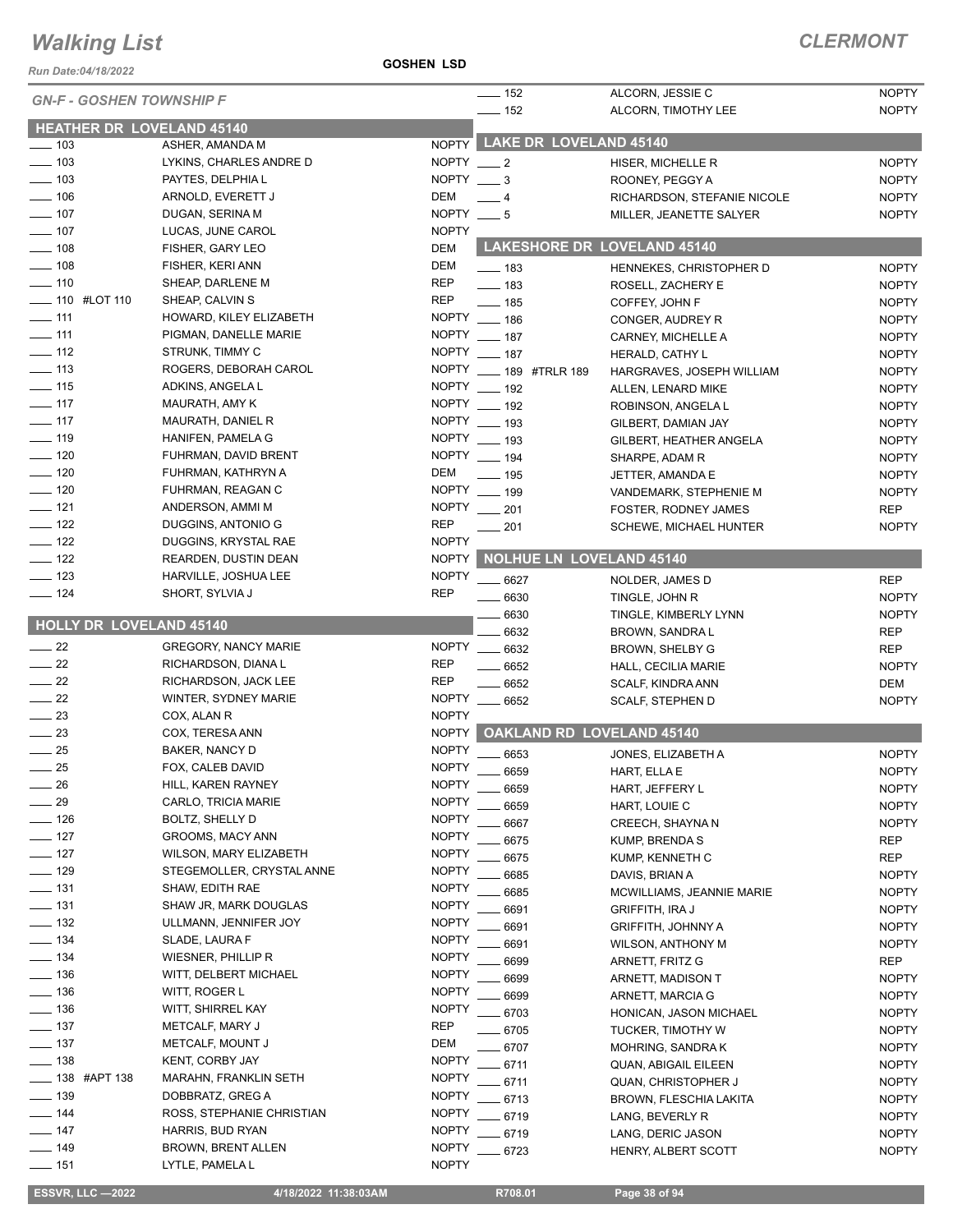*Run Date:04/18/2022*

**GOSHEN LSD**

| <b>GN-F - GOSHEN TOWNSHIP F</b>   |                                                   |            | $- 1405$                       | MOORE, STEPHEN BENNETT                       | <b>NOPTY</b>               |
|-----------------------------------|---------------------------------------------------|------------|--------------------------------|----------------------------------------------|----------------------------|
|                                   |                                                   |            | $- 1407$                       | BURNS V, JAMES J                             | <b>NOPTY</b>               |
| <b>OAKLAND RD LOVELAND 45140</b>  |                                                   |            | $-1407$                        | <b>BURNS, MICHELE LYNN</b>                   | <b>NOPTY</b>               |
| $- 6725$                          | CHESSER, GAIL                                     | <b>REP</b> | $- 1407$                       | <b>WAGERS, KAREN L</b>                       | <b>NOPTY</b>               |
| $- 6725$                          | CHESSER, JACK                                     | <b>REP</b> | $- 1411$                       | DENNEY, CHRISTINA L                          | DEM                        |
| $- 6727$                          | METZGER, DARYL R                                  | <b>REP</b> |                                |                                              |                            |
| $- 6729$                          | <b>GREGER, HOLLY BETH</b>                         |            |                                | NOPTY SMITH RD LOVELAND 45140                |                            |
| $- 6729$                          | <b>GREGER II, STEVEN L</b>                        |            | NOPTY __ 6484                  | FRY, CAROLYN A                               | <b>NOPTY</b>               |
| $-6731$                           | WILDER JR, GARY WANE                              |            | NOPTY __ 6484                  | FRY, MALCOLM E                               | <b>NOPTY</b>               |
| $- 6733$                          | DANIELS, CAROL L                                  |            | NOPTY __ 6484                  | JOHNSON, BRANDON PATRIC                      | DEM                        |
| $- 6735$                          | DANIELS, ANGELA G                                 |            | NOPTY __ 6484                  | WHITE, SARAH ANN                             | DEM                        |
| $- 6735$                          | DANIELS, BREANNA LYNN                             |            | NOPTY __ 6486                  | DANIELS, JAMES M                             | <b>NOPTY</b>               |
| $- 6735$                          | DANIELS, CARLOS S                                 |            | NOPTY __ 6486                  | DANIELS, MELISSA ROSE                        | <b>NOPTY</b>               |
| $- 6735$                          | DANIELS, COURTNEY BELLE                           |            | NOPTY __ 6490                  | ESTEP, TERRI KRISTINE                        | <b>NOPTY</b>               |
| $- 6735$                          | DANIELS, LILA MAY                                 |            | NOPTY __ 6494                  | MARION, AMY MICHELLE                         | <b>NOPTY</b>               |
| $- 6739$                          | PFALTZGRAFF, MARK H                               |            | NOPTY __ 6494                  | MARION JR, DOUGLAS GENE                      | <b>NOPTY</b>               |
| $-6741$                           | RODGERS, JEFFERY BRIAN                            |            | NOPTY __ 6516                  | SPRINGER, MARANDA N                          | <b>NOPTY</b>               |
| $-6743$                           | <b>CLEMENTS, NICHOLAS TY</b>                      |            | NOPTY __ 6516                  | SPRINGER, RAY M                              | <b>NOPTY</b>               |
| $- 6747$                          | WALDO, DOUGLAS R                                  |            | NOPTY __ 6580                  | LITTELL, BARBARA D                           | <b>REP</b>                 |
| $- 6749$                          | MIRACLE, LILLIAN F                                |            | NOPTY __ 6582                  | LITTELL, SUSAN L                             | <b>REP</b>                 |
| $- 6753$                          | BUCHANAN, MICHAEL R                               |            | NOPTY __ 6584                  | HILES, GLENNA D                              | <b>REP</b>                 |
| $- 6759$                          | LANEY JR, SCOTT B                                 |            | NOPTY __ 6584                  | HILES, WILLIAM C                             | <b>REP</b>                 |
| $- 6759$                          | LASKEY, DEBORAH SUE                               | NOPTY __   | 6688                           | SPENCE, RANDAL S                             | <b>NOPTY</b>               |
| $- 6763$                          | LONG, JESSICA CAITLIN                             |            | NOPTY __ 6692                  | HIPPE, GORDON H                              | <b>NOPTY</b>               |
| $- 6763$                          | SORA, TREVOR DRAKE                                |            | NOPTY __ 6692                  | HIPPE, JILL Y                                | <b>NOPTY</b>               |
| $- 6767$                          | CAMPBELL, ALI NICHOLEMARIE                        |            | NOPTY __ 6692                  | HIPPE, KIRSTYN J                             | DEM                        |
| $- 6767$                          | CAMPBELL, SHAUN MICHAEL                           |            | NOPTY __ 6692                  | MARTELL, MADISON RUTH                        | <b>NOPTY</b>               |
| $-6773$                           | KONSTANDENOS, MARY E                              |            | NOPTY __ 6698                  | DOZIER, ERIC                                 | <b>NOPTY</b>               |
| $- 6773$                          | KONSTANDENOS, MIKE                                |            | NOPTY __ 6698                  | DOZIER, KIMBERLY S                           | <b>NOPTY</b>               |
| $-6773$                           | WILSON, SCOTT A                                   |            | NOPTY __ 6700                  | PETERS, CATHLEEN                             | <b>REP</b>                 |
| $- 6781$                          | HOPPE, SANDRA J                                   | <b>REP</b> | $- 6700$                       | PETERS, DONNIE L                             | <b>REP</b>                 |
| $- 6793$                          | WILSON, ALEXANDRA M                               |            | NOPTY __ 6700                  | PETERS, DWAYNE                               | <b>NOPTY</b>               |
| $- 6797$                          | HOOP, GEORGE A                                    |            | NOPTY __ 6702                  | CAMPBELL, BOBBY R                            | <b>REP</b>                 |
| $- 6797$                          | HOOP, SHIRLEY Y                                   |            | NOPTY __ 6702                  | CAMPBELL, REVA A                             | <b>REP</b>                 |
| $- 6799$                          | EMBRY, JASON H                                    |            | NOPTY __ 6704                  | <b>BARKER, MARCIA L</b>                      | <b>NOPTY</b>               |
| $\frac{1}{2}$ 6803                | MCKISSICK, LESLEY JEAN                            | DEM        | $- 6706$                       | <b>BROERING, BEAU P</b>                      | DEM                        |
| $\frac{1}{2}$ 6803                | SHEPPARD, MICHAEL JOS CHRISTOPHI                  |            | NOPTY __ 6706                  | <b>BROERING, LAUREN ASHLEY</b>               | DEM                        |
| $- 6811$                          | SCHEADLER, JEFF W                                 | REP        | $- 6708$                       | <b>BARNETT, JULIE ELLEN</b>                  | <b>NOPTY</b>               |
| 6811                              | SCHEADLER, TERRI M                                | <b>REP</b> | $- 6710$                       | FOWEE, SHERRILL L                            | <b>NOPTY</b>               |
| $- 6811$                          | SCHEADLER, TIFFANY JEAN                           | DEM        | $-6714$                        | WISBITH, LINDA M                             | <b>REP</b>                 |
| 6815                              | JACKSON, VIRGIL L                                 |            | NOPTY __ 6714                  | WISBITH, STANLEY M                           | REP                        |
| 6819                              | BEELER, JODY FAYE                                 |            | NOPTY __ 6716                  | <b>KEARNS, CHRISTOPHER LOREN</b>             | <b>NOPTY</b>               |
| $- 6819$                          | BEELER, MISTY D                                   | <b>REP</b> | $- 6716$                       | <b>KEARNS, RACHEL DAWN</b>                   | <b>NOPTY</b>               |
| $- 6819$                          | HOPSON II, RONALD FRANKLIN                        | <b>REP</b> | $-6718$                        | CLARK, TAMELA A                              | <b>REP</b>                 |
| _ 6827<br>$- 6833$                | DIEMLER, MICHELE A                                | REP        | $-6718$                        | KENNEY, MATTHEW JOSEPH                       | <b>NOPTY</b>               |
| 6835                              | SHAWKEY, AMANDA P<br><b>HAMBRICK, TANYA RENEE</b> |            | NOPTY __ 6718<br>NOPTY __ 6722 | <b>KENNEY, MORGAN NICOLE</b>                 | <b>NOPTY</b>               |
|                                   |                                                   |            |                                | <b>GEARY, BRETT A</b>                        | <b>NOPTY</b>               |
| $- 6835$<br>6837                  | NELSON, WAYNE A                                   | <b>REP</b> | NOPTY __ 6722                  | <b>GEARY, COLTON SCOTT</b>                   | <b>NOPTY</b>               |
| 6837                              | MORAN, REGINA C<br>MORAN SR, ROBERT W             | <b>REP</b> | $- 6722$                       | HELLENTHAL, LORI JO                          | <b>NOPTY</b>               |
| 6839                              | ASHCRAFT JR, KENNETH M                            |            | $-6724$<br>NOPTY __ 6724       | SUNNENBERG, DOUGLAS A                        | <b>REP</b>                 |
| 6843                              | FORD, KAREN S                                     |            | NOPTY __ 6728                  | SUNNENBERG, MARIA C<br>SKOWRONSKI, MARILYN M | REP<br><b>REP</b>          |
| 6843                              | FORD, STEVEN JOSEPH                               |            | NOPTY __ 6728                  |                                              |                            |
| $- 6843$                          | <b>HARRIS, BETTE LOU</b>                          |            | NOPTY __ 6732                  | SKOWRONSKI, ROMAN L<br>RADEKE, MARY S        | <b>REP</b><br><b>NOPTY</b> |
|                                   |                                                   |            | 6734                           |                                              | <b>NOPTY</b>               |
| <b>OAKRIDGE DR LOVELAND 45140</b> |                                                   |            | 6734                           | POMEROY, DE ROY A<br>POMEROY, DEBRA J        | <b>NOPTY</b>               |
| $- 1400$                          | CRANMER JR, CURTIS J                              |            | NOPTY __ 6738                  | HAMILL, ALEXANDER P                          | <b>NOPTY</b>               |
| $- 1400$                          | JUNKERMAN, MORGAN LEIGH                           |            | NOPTY __ 6738                  | HAMILL, REBECCA L                            | <b>NOPTY</b>               |
| $- 1401$                          | DENTON, MONAL                                     | DEM        | $- 6740$                       | BERKHEIMER, NOAH BRANDON                     | <b>NOPTY</b>               |
| $- 1402$                          | SCHROER, KENDRA G                                 | DEM        | $- 6740$                       | BERKHEIMER, STEPHANIE A                      | <b>NOPTY</b>               |
| $- 1404$                          | ROWLAND, EDWARD L                                 |            | NOPTY __ 6742                  | HAMM, LISA A                                 | <b>NOPTY</b>               |
| $- 1404$                          | ROWLAND, HENRY L                                  |            | NOPTY __ 6742                  | <b>MCROY, AARON M</b>                        | <b>NOPTY</b>               |
| $- 1405$                          | MOORE, DEBORAH L                                  |            | NOPTY __ 6744                  | KIRKPATRICK, DEBORAH MARIE                   | <b>NOPTY</b>               |
|                                   |                                                   |            |                                |                                              |                            |
| <b>ESSVR, LLC -2022</b>           | 4/18/2022 11:38:03AM                              |            | R708.01                        | Page 39 of 94                                |                            |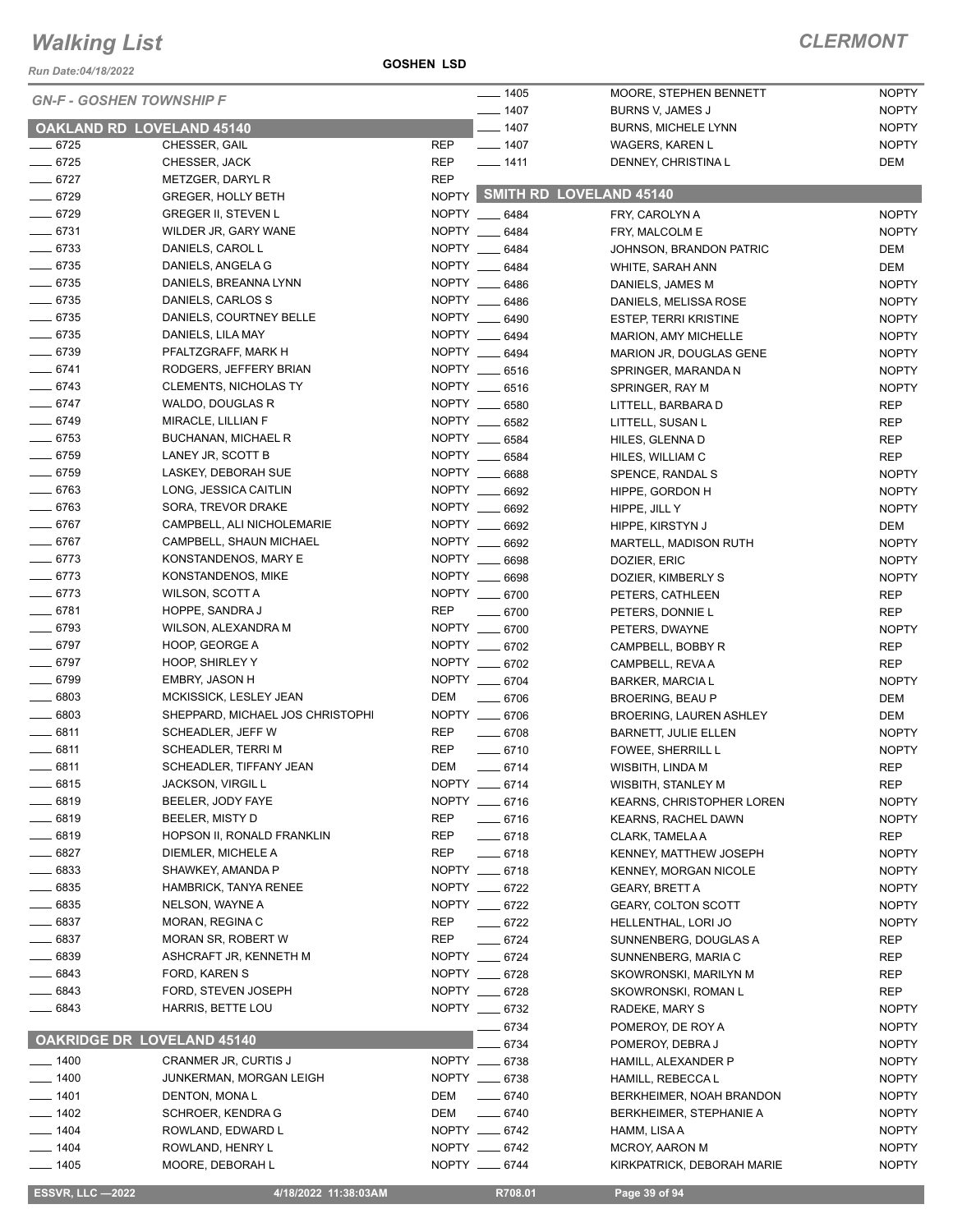*Run Date:04/18/2022*

*GN-F - GOSHEN TOWNSHIP F*

|             | <b>SMITH RD LOVELAND 45140</b> |              |
|-------------|--------------------------------|--------------|
| $-6744$     | KIRKPATRICK, STEVEN J          | <b>NOPTY</b> |
|             | <b>SOUTH CT LOVELAND 45140</b> |              |
| $\equiv$ 30 | <b>HOWARD, JUSTIN KEITH</b>    | <b>NOPTY</b> |
| $\equiv$ 31 | SHARCHUK, CAROL A              | <b>RFP</b>   |
| $\sim$ 35   | FEREGRINO. JOSE FERMIN         | <b>NOPTY</b> |
| 36          | SMITH, DANIEL MICHAEL          | <b>NOPTY</b> |

*TOTAL :* **460**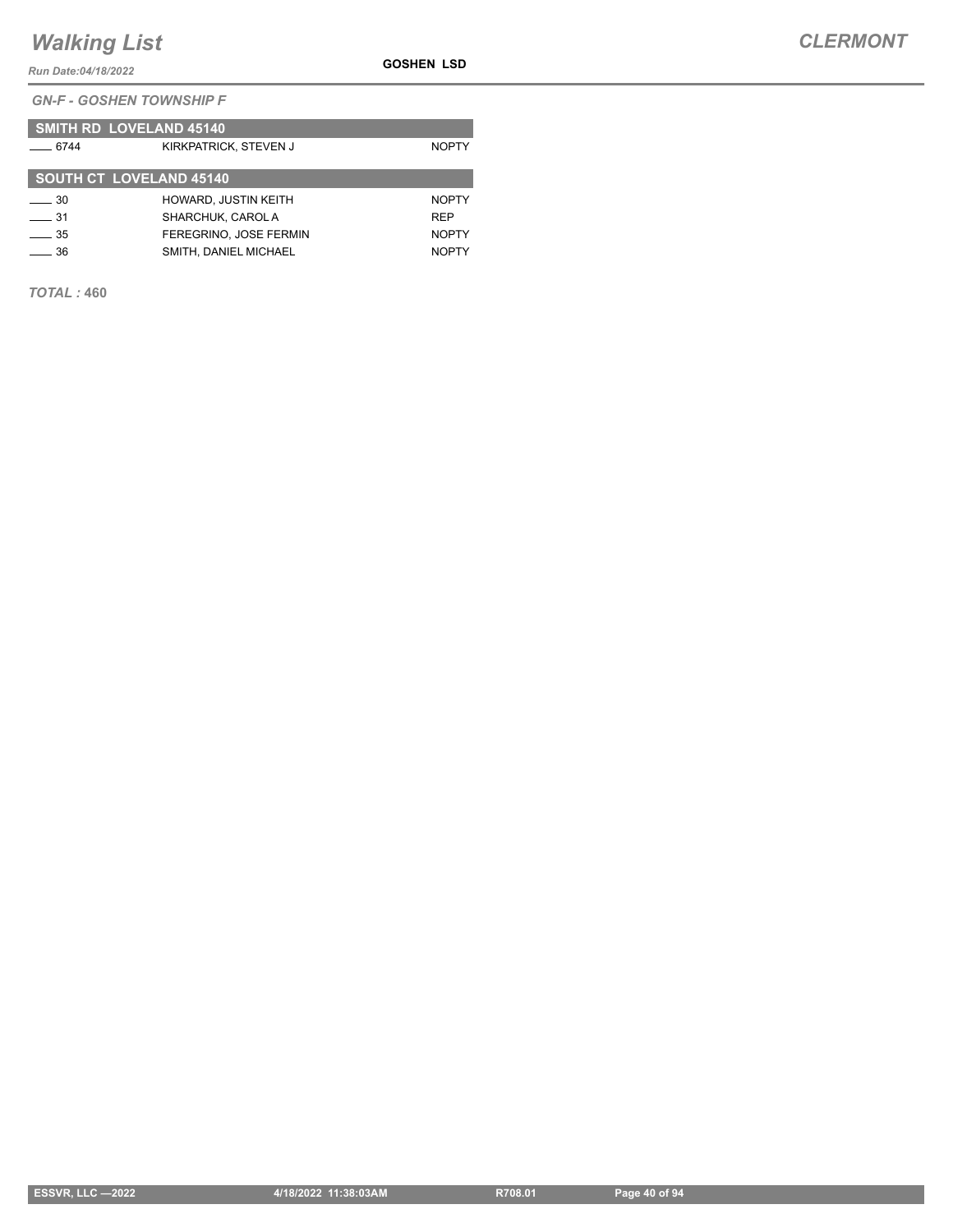*Run Date:04/18/2022*

#### **GOSHEN LSD**

|                                 |                                   |              | 2540         | COVERT, KARA L                                           | <b>NOPTY</b>                 |
|---------------------------------|-----------------------------------|--------------|--------------|----------------------------------------------------------|------------------------------|
| <b>GN-G - GOSHEN TOWNSHIP G</b> |                                   |              | 2542         | ASHCRAFT, BRENDA S                                       | <b>NOPTY</b>                 |
| <b>ABBY WAY LOVELAND 45140</b>  |                                   |              | 2542         | ASHCRAFT, TODD M                                         | <b>NOPTY</b>                 |
|                                 |                                   |              | 2542         | JAMES, TIFFANIE M                                        | <b>NOPTY</b>                 |
| $\frac{1}{2}$ 3015              | FITZPATRICK, RACHAEL MARIE        | <b>NOPTY</b> | 2544         | <b>BICKNELL, LESLIE A</b>                                | <b>NOPTY</b>                 |
| $- 3015$                        | <b>GREIN, CHRISTOPHER ANDREW</b>  | <b>NOPTY</b> | 2544         | THOMAS, SCOTT S                                          | <b>NOPTY</b>                 |
| $\frac{1}{2}$ 3016              | HALEY, DIANNA LYNN                | <b>NOPTY</b> | 2546         | <b>HYDEN III, CHARLES</b>                                | <b>NOPTY</b>                 |
| $\frac{1}{2}$ 3016              | HALL, DANIEL R                    | <b>NOPTY</b> | 2546         | HYDEN, KELSEY L                                          | <b>NOPTY</b>                 |
| $\frac{1}{2}$ 3016              | HALL, DELORES ANN                 | <b>NOPTY</b> | 2546         | <b>HYDEN, SHERRY R</b>                                   | <b>NOPTY</b>                 |
| $\frac{1}{2}$ 3016              | HALL, MARIAN ASHLEY               | <b>NOPTY</b> | 2548         | SALYERS, JENNIFER LYNN                                   | <b>NOPTY</b>                 |
| $-3017$                         | MALONE, ADRIANNE M                | <b>NOPTY</b> | 2549         | ERB, BRENDON D                                           | <b>NOPTY</b>                 |
| $\frac{1}{2}$ 3018              | YELVERTON, DANIEL MORRISON        | <b>REP</b>   | 2549         | ERB, STEPHANIE RENEE                                     | <b>NOPTY</b>                 |
| $\frac{1}{2}$ 3018              | YELVERTON, LANEY BETH             | <b>NOPTY</b> | 2551         | FRICKER, BRAYDEN CHRISTOPHER                             | <b>NOPTY</b>                 |
| $\frac{1}{2}$ 3019              | WILHELM, CHRISTOPHER MICHAEL      | <b>NOPTY</b> | 2551         | FRICKER, BRIAN C                                         | <b>NOPTY</b>                 |
| $\frac{1}{2}$ 3020              | MCKINNEY, PATRICK A               | <b>NOPTY</b> | 2551         | FRICKER, JENNA L                                         | <b>NOPTY</b>                 |
| 3020                            | VAUGHAN, AMY LOUISE               | <b>NOPTY</b> | 2552         | BALL, BARBARA A                                          | <b>NOPTY</b>                 |
| $-3021$                         | DOOLOUKAS, JUSTIN ROBERT          | <b>NOPTY</b> | 2552         | <b>BALL, JERRY E</b>                                     | <b>REP</b>                   |
| $-3023$                         | GIULIANO, GARY L                  | <b>REP</b>   | 2553         | STEGEMAN, GEORGE HENRY                                   | <b>NOPTY</b>                 |
| $-3024$                         | <b>BRIONES, FELIPE GUEVARRA</b>   | <b>NOPTY</b> | 2553         | STEGEMAN, MARILYN ELIZABETH                              | <b>NOPTY</b>                 |
| $\frac{1}{2}$ 3024              | BRIONES, PAMELA MARY CATACUTAN    | <b>NOPTY</b> | 2554         | URRUTIA, PAUL STEVEN                                     | <b>NOPTY</b>                 |
| $- 3024$                        | <b>BRIONES, PHILLIPE</b>          | <b>NOPTY</b> | 2555         | SHELTON, JAMIE ANN                                       | <b>NOPTY</b>                 |
| $\frac{1}{2}$ 3025              | BENNETT III, JOHN WILLIAM         | <b>NOPTY</b> | 2555         | SHELTON, ROBERT GREGORY                                  | <b>NOPTY</b>                 |
| 3025                            | DUNAVENT, BRIAN C                 | <b>NOPTY</b> | 2556         | HUNTIMER, JASON MARK                                     | <b>NOPTY</b>                 |
| $= 3026$                        | WALKER, TIMOTHY WAYNE             | DEM          | 2556         |                                                          | <b>NOPTY</b>                 |
| $-3027$                         | DOSSENBACK, SAUNDRA MAE           | <b>NOPTY</b> |              | PIATT, AMANDA RAE                                        |                              |
| $-3027$                         | DOSSENBACK, WILLIAM JOSEPH        | <b>NOPTY</b> | 2557<br>2557 | MILLER, CONNIE J<br>MILLER, GORDON W                     | <b>NOPTY</b><br><b>NOPTY</b> |
| $-3028$                         | CONOVER, ADAM CRAIG               | <b>NOPTY</b> |              |                                                          |                              |
| 3028                            | CONOVER, KIMBERLY ANN             | <b>NOPTY</b> | 2558         | <b>BAILEY, TRICIA M</b>                                  | <b>NOPTY</b><br><b>NOPTY</b> |
| 3030                            | <b>GALL, MICHAEL J</b>            | <b>REP</b>   | 2558<br>2559 | <b>MUELLER, TRICIA GRACE</b>                             | <b>NOPTY</b>                 |
| $-3030$                         | GALL, PEGGY SUZANNE               | <b>REP</b>   |              | CARDER, DONNA RAYE                                       |                              |
| $-3032$                         | HISER, JUSTICE GOTHAM RAY         | <b>NOPTY</b> | 2559<br>2559 | CARDER, KEVIN SHADE                                      | <b>NOPTY</b><br><b>NOPTY</b> |
| $-3032$                         | HISER WEBB, NANCIE ANN            | <b>NOPTY</b> | 2560         | CARDER, SAMANTHA LEONA KYLEE                             | <b>NOPTY</b>                 |
| 3032                            | WEBB, JOHNNIE WAYNE               | <b>NOPTY</b> | 2562         | STIDD, KRISTOPHER MICHAEL<br>TRONE, TORY DIRK            | <b>NOPTY</b>                 |
| $\frac{1}{2}$ 3034              | <b>WALTER, BRENT ANTHONY</b>      | <b>REP</b>   | 2563         | <b>MCLAUGHLIN, CHARLES R</b>                             | <b>NOPTY</b>                 |
| 3034                            | <b>WALTER, CHRISTINA MICHELLE</b> | <b>NOPTY</b> | 2563         |                                                          | <b>NOPTY</b>                 |
| 3034                            | <b>WALTER, MADISON PAIGE</b>      | <b>NOPTY</b> | 2565         | MCLAUGHLIN, CONNIE J<br>ELPHICK, SOPHIE ALEXANDRA        | <b>NOPTY</b>                 |
| _ 3036                          | MCKINNEY II, RICHARD WAYNE        | <b>NOPTY</b> | 2565         | LOCKE, GENE NOBLES                                       | <b>NOPTY</b>                 |
| 3038                            | CRAWFORD, KELLEY ERIN             | <b>NOPTY</b> | 2565         |                                                          | <b>NOPTY</b>                 |
| 3044                            | <b>GRANGER, EVELYN A</b>          | <b>REP</b>   | 2566         | RUEHRWEIN, CATHERINE MARIE<br>DALTON, CHRISTOPHER GEORGE | <b>NOPTY</b>                 |
| 3044                            | <b>GRANGER, MICHAEL L</b>         | <b>REP</b>   |              |                                                          |                              |
| 3046                            | WOODWARD, REBECCA L               | <b>NOPTY</b> | 2566<br>2568 | DALTON, NICHOLE ANN<br>WALTON, RODNEY J                  | DEM<br><b>NOPTY</b>          |
| 3046                            | WOODWARD, RICHARD LE ROY          | <b>NOPTY</b> | 2569         |                                                          |                              |
| 3050                            | MERIWETHER, JOHN DAVID            | <b>NOPTY</b> | 2569         | BELLAMY, KAYLA MARIE                                     | <b>REP</b><br><b>REP</b>     |
| $-3051$                         | GULLEY, CARY J                    | <b>NOPTY</b> |              | BELLAMY, VERNON DAVID                                    |                              |
| - 3053                          | <b>WEIR, NICHOLAS SCOTT</b>       | <b>NOPTY</b> | 2570         | ST JOHN, SARAH GAYLE FAITH                               | <b>NOPTY</b>                 |
| 3054                            | BICE, EDWARD L                    | <b>NOPTY</b> | 2570         | STJOHN, JEREMY J                                         | <b>NOPTY</b>                 |
| _ 3054                          | BICE, MELINDA J                   | <b>NOPTY</b> |              | <b>ANGELA CT LOVELAND 45140</b>                          |                              |
| 3055                            | WITTMEYER, BRENT A                | <b>NOPTY</b> |              |                                                          |                              |
| _ 3055                          | WITTMEYER, LOGAN BRENT            | <b>NOPTY</b> | 340          | PAYNE, JEFFREY CLINTON                                   | <b>NOPTY</b>                 |
| $-3056$                         | LAU, IRIS                         | <b>NOPTY</b> | 342          | <b>BRADEN, ELIJAH SCOTT</b>                              | <b>NOPTY</b>                 |
|                                 |                                   |              | 342          | FANNIN, JESSIE A                                         | <b>NOPTY</b>                 |
| ALLEGRO LN LOVELAND 45140       |                                   |              | 342          | MARTIN, RICHARD DWAYNE                                   | <b>NOPTY</b>                 |
| $-2530$                         | CURLEY, IAN A                     | <b>NOPTY</b> | 345          | REYNOLDS, JENNIFER LYNN                                  | <b>NOPTY</b>                 |
| $-2530$                         | SHAFFER, SARA A                   | <b>NOPTY</b> | 345          | STATTON, CRAIG W                                         | <b>NOPTY</b>                 |
| $-2530$                         | SHAFFER, SHANE C                  | <b>NOPTY</b> | 346          | HOLLAND, DANNY ALLEN                                     | <b>NOPTY</b>                 |
| $-2534$                         | STEELE, SARAH MICHELLE            | <b>NOPTY</b> | 347          | COOPER, MEGAN ELAINE                                     | <b>NOPTY</b>                 |
| 2534                            | STEELE, TIMOTHY CLYDE             | <b>NOPTY</b> | 348          | WEST, CYNTHIA LYNN                                       | <b>NOPTY</b>                 |
| - 2536                          | <b>CLOTT, MERIDITH BEATRICE</b>   | <b>NOPTY</b> | 349          | ERVIN, LISA A                                            | <b>NOPTY</b>                 |
| $= 2536$                        | <b>CLOTT, SPENCER ANDREW</b>      | <b>NOPTY</b> | 350          | BACH-LOREAUX, MARY                                       | DEM                          |
| - 2538                          | <b>COURT, BRIAN JAMES</b>         | <b>NOPTY</b> | 352          | KASEE, TAMMY MARIA                                       | <b>REP</b>                   |
| $-2538$                         | COURT, DAVID MICHAEL              | <b>NOPTY</b> | 353          | JENNINGS, MONICA PARSLEY                                 | <b>NOPTY</b>                 |
| 2538                            | COURT, DONNA M                    | <b>REP</b>   | 353          | JENNINGS, RONALD ROSS                                    | <b>NOPTY</b>                 |
| $-2540$                         | COVERT, ANDREW C                  | <b>NOPTY</b> | 354          | <b>WILLIAMS, KIMBERLY E</b>                              | <b>NOPTY</b>                 |
|                                 |                                   |              | 355          | MAHAFFEY, BEVERLY J                                      | <b>REP</b>                   |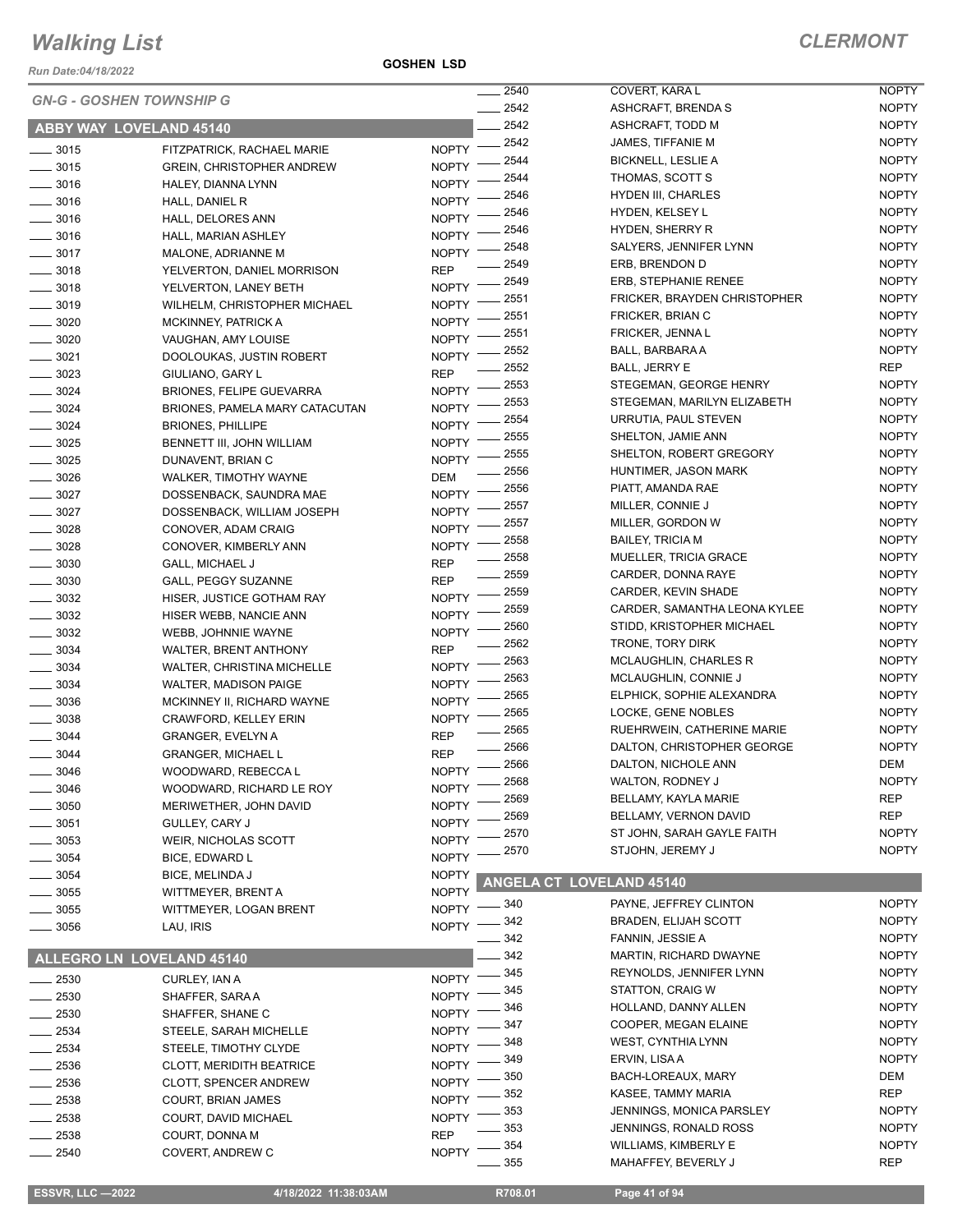#### **GOSHEN LSD**

| Run Date:04/18/2022             |                                                    | <b>GOSHEN LSD</b>        |                              |                                            |                              |
|---------------------------------|----------------------------------------------------|--------------------------|------------------------------|--------------------------------------------|------------------------------|
| <b>GN-G - GOSHEN TOWNSHIP G</b> |                                                    |                          | 2000                         | STRAUSBUGH, PATRICK M                      | <b>NOPTY</b>                 |
|                                 |                                                    |                          | 2006                         | HICKS, MELODIE JEAN                        | <b>NOPTY</b>                 |
| ANGELA CT LOVELAND 45140        |                                                    |                          | 2006                         | <b>HICKS, TYLER EDWARD</b>                 | <b>NOPTY</b>                 |
| $\frac{1}{2}$ 355               | MAHAFFEY, CHASE                                    |                          | NOPTY -2012                  | AVAKYAN, ANDRONIK                          | <b>NOPTY</b>                 |
|                                 |                                                    |                          | $-2018$                      | OHNMEIS, JACOB W                           | <b>REP</b>                   |
| ARUNDEL CT LOVELAND 45140       |                                                    |                          | 2018                         | OHNMEIS, KARI ANN                          | <b>REP</b>                   |
| $- 1703$                        | COHEN, ALEXANDER K                                 |                          | NOPTY - 2024                 | STARKEY, BILLY J                           | <b>NOPTY</b>                 |
| $- 1703$                        | COHEN, JENNIFER L                                  | NOPTY -                  | 2024                         | STARKEY, PRISCILLA L                       | <b>NOPTY</b>                 |
| $\frac{1}{2}$ 1705              | ELLINGTON, AMANDA JEAN                             |                          | NOPTY - 2036                 | ASHBA, DAVID R                             | <b>NOPTY</b>                 |
| $- 1705$                        | ELLINGTON, JAMES D                                 |                          | NOPTY - 2036                 | ASHBA, KIMBERLY L                          | <b>NOPTY</b>                 |
| $- 1706$                        | SMITH, BRANDON PHILIP                              |                          | NOPTY - 2042                 | YOUNG, CYNTHIA L                           | <b>REP</b>                   |
| $- 1706$                        | SMITH, ERICA LYNN                                  |                          | NOPTY - 2048                 | MEHNE, BRIAN M                             | <b>NOPTY</b><br><b>NOPTY</b> |
| $- 1707$                        | SOLINSKY, CHARLES W                                |                          | NOPTY -2048                  | MEHNE, REBECCA H<br>LEWIS, PAIGE D         | DEM                          |
| $- 1707$                        | SOLINSKY, ROSA E                                   |                          | NOPTY - 2054                 | <b>KERN, SKYLER RENEE</b>                  | <b>NOPTY</b>                 |
| $- 1708$                        | <b>JAKAITIS, LOREN ASHLEY</b>                      |                          | NOPTY - 2066<br>NOPTY - 2066 | PURCELL, JUDITH M                          | <b>NOPTY</b>                 |
| $\frac{1}{2}$ 1708              | <b>JAKAITIS, WILLIAM CLYDE</b>                     |                          | NOPTY - 2072                 | <b>GERDING, MEGAN E</b>                    | <b>NOPTY</b>                 |
| $- 1709$                        | HEDGES, JASON D                                    |                          | NOPTY -2072                  | <b>VERSETTO, CHRISTOPHER N</b>             | <b>NOPTY</b>                 |
| $- 1710$                        | MOHN, VINCENT W                                    |                          | NOPTY - 2072                 | <b>VERSETTO, JAE BOON</b>                  | <b>NOPTY</b>                 |
| $- 1711$<br>$-1711$             | ALEXANDER, BRAUN ZACHARIAH                         |                          | NOPTY - 2084                 | PUCKETT, DANNY                             | DEM                          |
| $- 1712$                        | WITT, MELISSA ANN<br><b>WHERRY, RICHARD MATHIS</b> | $NOPTY$ —                | 2084                         | PUCKETT, MIRAFLOR                          | <b>NOPTY</b>                 |
| $- 1713$                        | MCFARLAND, HENRIETTA M                             | <b>REP</b>               | 2096<br>$\frac{1}{2}$        | LAND, ANGELA JEAN                          | <b>REP</b>                   |
| $- 1714$                        | CASTLE, CHRISTOPHER ARNOLD                         | <b>NOPTY</b>             |                              |                                            |                              |
| $- 1714$                        | CASTLE, LINDA JEAN                                 | NOPTY                    | <b>CANTERBURY LN</b>         | <b>LOVELAND 45140</b>                      |                              |
| $- 1715$                        | OVERTON, ANGELA L                                  |                          | NOPTY - 1014                 | JONES, AUSTIN TYLER                        | <b>NOPTY</b>                 |
| $- 1715$                        | <b>OVERTON, DELMAR W I</b>                         |                          | NOPTY - 1014                 | JONES, GEORGE J                            | <b>REP</b>                   |
| $- 1716$                        | AYERS, CHRISTINA JOSEPHINE                         |                          | NOPTY - 1014                 | JONES, KAELA LEANNE                        | <b>NOPTY</b>                 |
| $- 1716$                        | AYERS, JONATHAN RAYMOND                            |                          | NOPTY - 1014                 | <b>JONES, KENNETH K</b>                    | <b>NOPTY</b>                 |
| $- 1717$                        | HESLAR JR, JACK M                                  |                          | NOPTY - 1014                 | JONES, KEVIN J                             | <b>NOPTY</b>                 |
| $- 1717$                        | JACOBER, DAVID J                                   |                          | NOPTY - 1014                 | JONES, SANDRA LEE                          | <b>NOPTY</b>                 |
| $- 1717$                        | JACOBER, DEBRA ANN                                 |                          | NOPTY - 1015                 | VOLZ, JESSICA SUE                          | <b>NOPTY</b>                 |
| $- 1718$                        | BLACKWELL, DA CREE C                               |                          | NOPTY - 1015                 | <b>VOLZ, SETH ANDREW</b>                   | <b>NOPTY</b>                 |
| $- 1718$                        | CAMPBELL, LORIE A                                  |                          | NOPTY - 1017                 | CARTER, DEBRA LYNN                         | <b>NOPTY</b>                 |
| $- 1719$                        | JULIEN, HEIDI LYNN                                 |                          | NOPTY - 1018                 | THOLE, LYNNE D                             | DEM                          |
| $- 1719$                        | JULIEN, JAMIE L                                    |                          | NOPTY - 1019                 | DOMOGALLA, ABIGAIL REBECCA                 | <b>NOPTY</b>                 |
|                                 |                                                    |                          | $- 1019$                     | <b>FARRIS, CHRISTINE MICHELE</b>           | <b>NOPTY</b>                 |
| <b>BARRY CT LOVELAND 45140</b>  |                                                    |                          | $-1019$                      | <b>FARRIS, MARK A</b>                      | <b>NOPTY</b>                 |
| $\frac{1}{2}$ 172               | FIELDS, AUSTIN DANIEL                              |                          | NOPTY - 1019                 | FARRIS, MARSHALL ALAN                      | <b>NOPTY</b>                 |
| $\frac{1}{2}$ 173               | HERRINGTON, RYAN C                                 | <b>REP</b>               | $- 1020$                     | FENNELL, MATTHEW JAMES                     | <b>NOPTY</b>                 |
| $- 174$                         | LEWIS, PATRICK HENRY                               |                          | NOPTY - 1023                 | SPARKS, JULIE LYNN<br>TUERCK, STACEY ANN   | <b>NOPTY</b><br><b>REP</b>   |
| $-174$                          | SLOAN, JANE E                                      |                          | NOPTY - 1023                 |                                            |                              |
| $- 174$                         | SLOAN, TIMOTHY W                                   |                          | NOPTY - 1024                 | HINCHCLIFF, RAYMOND E                      | <b>NOPTY</b><br><b>REP</b>   |
| <b>BRUCE CT LOVELAND 45140</b>  |                                                    |                          | —— 1024<br>$-1024$           | MEADE, SUSAN DIANE<br>MEADE, TIMOTHY CLYDE | <b>DEM</b>                   |
|                                 |                                                    |                          | _ 1025                       | REDINGTON, LINDSAY RAHNA JOHNS             | <b>NOPTY</b>                 |
| $\frac{1}{2}$ 182               | LAY, JIMMY D                                       | $NOPTY =$                | NOPTY - 1025                 | <b>REDINGTON, WILLIAM WESLEY</b>           | <b>NOPTY</b>                 |
| $\frac{1}{2}$ 183               | DAVIS, DARLENE KATHERIN                            |                          |                              |                                            |                              |
| $\frac{1}{2}$ 183               | <b>IRVIN, RICKEY L</b>                             | <b>NOPTY</b>             |                              | <b>CAROL CT LOVELAND 45140</b>             |                              |
| $- 184$<br>$- 187$              | <b>BEST, LARRY E</b><br><b>OUZTS, CARL G</b>       | <b>REP</b><br><b>REP</b> | $\frac{1}{2}$ 298            | <b>GERTH, TAYLKOR SHEA</b>                 | <b>NOPTY</b>                 |
| $\frac{1}{2}$ 187               | <b>OUZTS, DORIS J</b>                              | <b>REP</b>               | $\frac{1}{2}$ 300            | <b>MAHAFFEY, MICHELLE D</b>                | <b>NOPTY</b>                 |
| $- 188$                         | <b>WELLS, MARSHALL R</b>                           | NOPTY -                  | $=$ 301 $\,$                 | KIRK, SHARON L                             | <b>NOPTY</b>                 |
| $- 188$                         | WELLS JR, JERRY CLAUDE                             |                          | NOPTY -802                   | PLAVSIC, JOYCE MAE                         | <b>NOPTY</b>                 |
| $- 189$                         | BOWMAN, BRIAN KEITH                                |                          | NOPTY $-302$                 | PLAVSIC, PAUL DOUGLAS                      | <b>NOPTY</b>                 |
| $- 189$                         | BOWMAN, BRIAN Q                                    |                          | NOPTY - 303                  | POWERS, BRIAN S                            | <b>NOPTY</b>                 |
| $-189$                          | BOWMAN, LINDA KAY                                  |                          | NOPTY -803                   | POWERS, KENDALL RAE                        | <b>NOPTY</b>                 |
| $- 190$                         | LAGORY, THOMAS EARL                                |                          | NOPTY -803                   | POWERS, TERESA A                           | <b>NOPTY</b>                 |
| $\frac{1}{2}$ 191               | <b>WILSON, MARK DWAIN</b>                          | <b>REP</b>               | $\frac{1}{2}$ 305            | <b>GRIMM, DEBORAH K</b>                    | <b>NOPTY</b>                 |
| $- 194$                         | GUTIERREZ, KIMBERLY MARIE                          | <b>REP</b>               | 305                          | HOLLAND, JEFFERY L                         | <b>NOPTY</b>                 |
| $\frac{1}{2}$ 195               | LONG JR, RANDALL R                                 |                          | NOPTY -806                   | JUSTICE, LONNIE JOE                        | <b>NOPTY</b>                 |
|                                 |                                                    |                          | 307                          | HERRIN, LESA J                             | <b>NOPTY</b>                 |
|                                 | <b>CAMERON CROSSING LOVELAND 45140</b>             |                          | 307                          | LINGO, KRYSTAL ANN                         | <b>NOPTY</b>                 |
| $\frac{1}{2000}$                | STRAUSBAUGH, TONI K                                | <b>REP</b>               | $\frac{1}{2}$ 307            | LINGO, SEAN MICHAEL                        | <b>NOPTY</b>                 |
|                                 |                                                    |                          | $- 308$                      | <b>BEAL, ARLEN E</b>                       | <b>NOPTY</b>                 |
| <b>ESSVR, LLC -2022</b>         | 4/18/2022 11:38:03AM                               |                          | R708.01                      | Page 42 of 94                              |                              |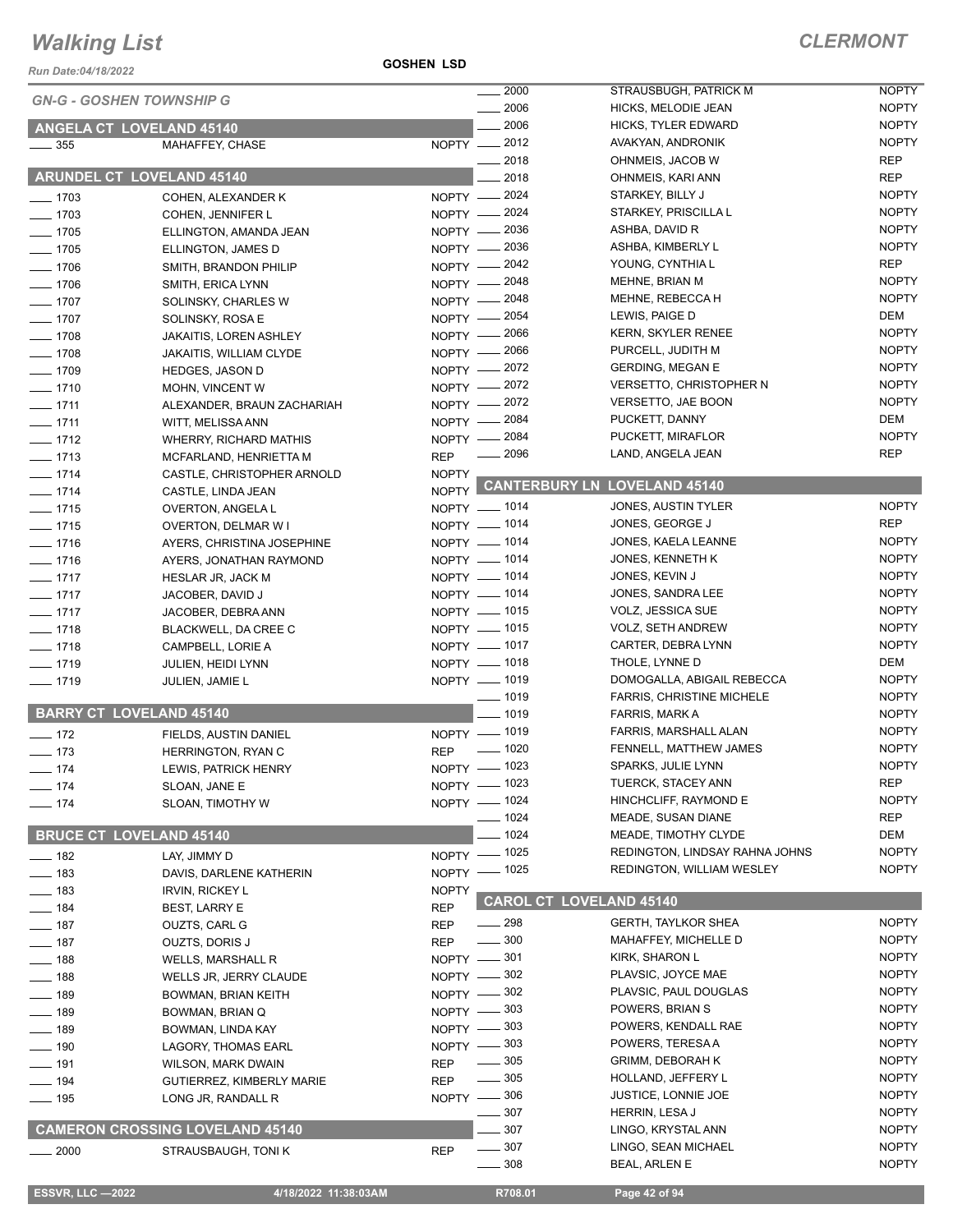*Run Date:04/18/2022*

**GOSHEN LSD**

|                         |                |                                         |                                   | $-6413$                        |             | <b>BURNS, KATRINA MARIA</b>          | <b>NOPTY</b> |
|-------------------------|----------------|-----------------------------------------|-----------------------------------|--------------------------------|-------------|--------------------------------------|--------------|
|                         |                | <b>GN-G - GOSHEN TOWNSHIP G</b>         |                                   | $-6413$                        |             | COLLINS, JACOBY SEAN                 | <b>NOPTY</b> |
|                         |                | <b>CAROL CT LOVELAND 45140</b>          |                                   | $-6415$                        |             | <b>BRANDENBURG, EMILY ELLEN</b>      | <b>NOPTY</b> |
| $\frac{1}{2}$ 309       |                | HEMBREE, MELISSA ANN                    | <b>REP</b>                        | $-6415$                        |             | WOODS-BRANDENBURG, SANDRA KAY        | <b>NOPTY</b> |
| $\frac{1}{2}$ 309       |                | JENKINS, JENNIFER AUTUMN                |                                   | NOPTY -6417                    |             | CLINTON, KARA D                      | <b>NOPTY</b> |
| $\frac{1}{2}$ 309       |                | <b>JENKINS, SAMANTHA PAIGE</b>          |                                   | NOPTY - 6421                   |             | STEPHENSON, JEP                      | <b>NOPTY</b> |
| $\frac{1}{2}$ 311       |                | MORGAN, TERRY A                         |                                   | NOPTY -6421                    |             | STEPHENSON, MARY CAROLYN             | <b>NOPTY</b> |
| $\frac{1}{2}$ 311       |                | THOMPSON, RONNY                         |                                   | NOPTY - 6423                   |             | RENNER JR, BILLY H                   | <b>REP</b>   |
| $\frac{1}{2}$ 313       |                | DALTON, ROBERT LEE                      |                                   | NOPTY -6423                    |             | <b>RENNER, BILLY HESS</b>            | <b>NOPTY</b> |
| $\frac{1}{2}$ 313       |                | JEFFERS, ROY BERNARD                    |                                   | NOPTY -6423                    |             | <b>RENNER, SHARON G</b>              | <b>REP</b>   |
| $\frac{1}{2}$ 313       |                | NEWBERRY, MICHAELA JEAN                 |                                   | NOPTY - 6425                   |             | <b>BUNCH, CAROL A</b>                | REP          |
| $\frac{1}{2}$ 313       |                | SCHMID, KATHERINE WOODWARD              |                                   | NOPTY -6425                    |             | <b>BUNCH, HOWARD B</b>               | <b>REP</b>   |
| $\frac{1}{2}$ 314       |                | POE, BRITTANY DANIELLE                  |                                   | NOPTY - 6427                   |             | ALBERT, JOAN                         | <b>NOPTY</b> |
| $\frac{1}{2}$ 314       |                | ROY, DALLAS WYANE                       |                                   | NOPTY -6427                    |             | BROWN, DEVAN P                       | <b>NOPTY</b> |
| $\frac{1}{2}$ 317       |                | PARKER, GERALD WAYNE                    |                                   | NOPTY -6427                    |             | <b>BUNCH, YOKO</b>                   | <b>NOPTY</b> |
|                         |                |                                         |                                   | 6435                           |             | BOWLES, IVAN R                       | <b>NOPTY</b> |
|                         |                | <b>CATRINA CT LOVELAND 45140</b>        |                                   | $-6435$                        |             | HUNLEY, FRANCES F                    | <b>NOPTY</b> |
|                         |                |                                         |                                   | 6439                           |             | GASS, KIMBERLY JO                    | <b>NOPTY</b> |
| $\frac{1}{2}$ 403       |                | <b>BINGHAM, JOEL JAMES</b>              | $N$ OPTY $\overline{\phantom{C}}$ | NOPTY - 6439                   |             | GASS, RYAN S                         | <b>NOPTY</b> |
| $-405$                  |                | POE. DAMIAN MALACHI                     |                                   |                                |             | HAUSERMANN, KYLE D                   | <b>NOPTY</b> |
| $-408$                  |                | TALMADGE, BARBARA ANN                   |                                   | NOPTY - 6443<br>NOPTY -6443 #A |             | HUFF, HUNTER LOUIS                   | <b>NOPTY</b> |
| $- 408$                 |                | TALMADGE, VICTOR                        |                                   |                                |             | KINMAN, ERIC S                       | <b>NOPTY</b> |
| $-409$                  |                | DIETZ, ROBERTA J                        |                                   | NOPTY -6447                    |             | <b>GAMBLE III, GARY CECIL</b>        | <b>NOPTY</b> |
| $-409$                  |                | DIETZ, WILLIAM J                        |                                   | NOPTY -6447 #UNITA             |             |                                      |              |
| $-410$                  |                | HALL, CRYSTAL M                         | <b>NOPTY</b>                      |                                |             | <b>COLLINGWOOD CT LOVELAND 45140</b> |              |
| $\frac{1}{2}$ 412       |                | DEDE, CHRISTOPHER NORMAN                | <b>NOPTY</b>                      |                                |             |                                      |              |
| $-412$                  |                | <b>WOLTERING, CATHLEEN ANN</b>          |                                   | NOPTY - 2002                   |             | HOLMES, LOGAN DANIEL                 | <b>NOPTY</b> |
| $-412$                  |                | WOLTERING, JEFFREY WILLIAM              |                                   | NOPTY - 2002                   |             | HOLMES, SAVANAH SUE JANIE            | <b>NOPTY</b> |
| $-413$                  |                | <b>KREINER, BRYAN JOSEPH</b>            |                                   | NOPTY - 2003                   |             | FELDMEYER, DEAN E                    | <b>DEM</b>   |
| $-416$                  |                | <b>BROCK, RODNEY WAYNE</b>              | $NOPTY$ —                         | 2003                           |             | FELDMEYER, JEAN L                    | <b>DEM</b>   |
| $-416$                  |                | <b>BROCK, WHITNEY R</b>                 | <b>REP</b>                        | 2004                           |             | CHASTAIN, KARISSA JOY                | <b>REP</b>   |
|                         |                |                                         |                                   | 2004                           |             | CHASTAIN, TERRY LEE                  | <b>REP</b>   |
|                         |                | <b>CEDAR LN LOVELAND 45140</b>          |                                   | 2005                           |             | LOHORN, JASON LEE                    | <b>NOPTY</b> |
| $- 6279$                |                | CARSON, TAMMY G                         |                                   | NOPTY - 2005                   |             | LOHORN, NIKKI RENA                   | <b>NOPTY</b> |
| $- 6282$                |                | ANDREW, KIMBERLY M                      | $N$ OPTY $-$                      | 2007                           |             | LEWIS, DORLISA A                     | <b>NOPTY</b> |
| $- 6282$                |                | SIZEMORE, CHRISTIAN RANDALL ARME        | $NOPTY$ –                         | 2008                           |             | <b>BARGER, ARTHUR JAY</b>            | <b>NOPTY</b> |
| 6283                    |                | EVANS, SABRINA ELIZABETH                | $NOPTY$ -                         | 2008                           |             | <b>BARGER, NICOLE L</b>              | <b>NOPTY</b> |
| $- 6283$                |                | <b>GEBHARDT, RONALD LEE</b>             | $N$ OPTY $-$                      | 2008                           |             | RASNICK, BARRY FREDERICK             | <b>NOPTY</b> |
| 6286                    |                | COLLINS, MELISSA J                      | $NOPTY$ -                         | 2008                           |             | RASNICK, LYNN MARIE                  | <b>NOPTY</b> |
| 6286                    |                | COLLINS JR, TIMOTHY C                   | $N$ OPTY $-$                      | 2009                           |             | BAKER, ELIZABETH ANN                 | <b>NOPTY</b> |
| 6287                    |                | JUSTICE, DANA D                         | $NOPTY =$                         | 2009                           |             | LANIER, AARON STEPHEN                | <b>NOPTY</b> |
| $- 6291$                |                | HUGHBANKS, BRYAN MICHAEL                |                                   | NOPTY -2010                    |             | COUNCIL, BRADLEY R                   | <b>NOPTY</b> |
| 6291                    |                | <b>HUGHBANKS, ERIN V</b>                |                                   | NOPTY -2011                    |             | HOLLE, KATHERINE ELAINE              | <b>NOPTY</b> |
|                         |                |                                         |                                   | 2011                           |             | HOLLE, MATTHEW THOMAS                | <b>NOPTY</b> |
|                         |                | <b>CHARLES SNIDER RD LOVELAND 45140</b> |                                   | 2013                           |             | CRAWFORD, VENISE LEE                 | <b>NOPTY</b> |
| 6371                    |                | JONES III, JOHN PAUL                    | NOPTY -                           | 2014                           |             | MCCORMACK, MICHAEL A                 | <b>NOPTY</b> |
| 6375                    |                | JONES JR, JOHN P                        | <b>NOPTY</b>                      | 2015                           |             | WHITE, TERRY L                       | <b>NOPTY</b> |
| 6375                    |                | JONES, KAREN S                          | <b>NOPTY</b>                      | 2016                           |             | GILLESPIE, DIANE D                   | <b>NOPTY</b> |
| 6383                    |                | HUGHES, SONYA FAYE                      | NOPTY -                           | 2016                           |             | GILLESPIE, RICHARD TERRY             | <b>NOPTY</b> |
|                         |                |                                         | NOPTY -                           | 2017                           |             | HILL, RITA M                         | <b>REP</b>   |
| 6383                    |                | PATTERSON, JOSHUA M                     | NOPTY -                           | 2020                           |             | CHARLEVILLE, STEPHEN CAMERON         | <b>NOPTY</b> |
| 6391                    |                | BERNARD, ERIN A                         |                                   |                                |             |                                      |              |
| $-6391$                 |                | BROWN, ERIC D                           | <b>NOPTY</b>                      |                                |             | DEERFIELD RD LOVELAND 45140          |              |
| $-6393$                 |                | CHARDT, CHARITY LEE                     | <b>NOPTY</b>                      | _ 6062                         |             | SCHEELER, JAMES JOSEPH               | <b>NOPTY</b> |
| 6393                    |                | CHARDT, CHRISTOPHER MICHAEL             | NOPTY -                           | 6062                           |             | SCHEELER, PEGGY LOUISE               | <b>NOPTY</b> |
| 6393                    |                | CHARDT, COURTNEY ADA                    | $N$ OPTY $-$                      | - 6064                         |             | THACKER, HANSFRED                    | <b>REP</b>   |
| 6393                    |                | EPPERT, DENNIS S                        | $N$ OPTY $-$                      |                                |             | MABERRY, GREGORY MICHAEL             | <b>NOPTY</b> |
| 6393                    |                | EPPERT JR, DENNIS S                     | $NOPTY -$                         |                                | 6066 #APT B |                                      |              |
| 6401                    |                | SCHRICHTEN, KAREN M                     | <b>NOPTY</b>                      |                                |             | DORSET WAY LOVELAND 45140            |              |
| 6409                    |                | GODSEY, GENEVA M                        | DEM                               |                                |             |                                      |              |
|                         | _ 6411 #UNIT A | MICHAEL, TARA RACHELLE                  | <b>REP</b>                        | $\frac{1}{2}$ 1501             |             | FISCHER, CHRISTINA EMILY             | <b>NOPTY</b> |
|                         | 6411 #UNIT B   | COMPTON, ANGELA PAULINE                 |                                   | NOPTY - 1505                   |             | RUEHRWEIN, KIMBERLY A                | <b>NOPTY</b> |
|                         | 6411 #UNIT B   | COMPTON, CODY THOMAS                    |                                   | NOPTY - 1505                   |             | RUEHRWEIN, RONALD S                  | <b>NOPTY</b> |
|                         | — 6411 #UNIT B | KIRBY, ERIC DUSTIN JACOB                | <b>NOPTY</b>                      |                                |             | <b>GARDEN DR LOVELAND 45140</b>      |              |
|                         |                |                                         |                                   |                                |             |                                      |              |
| <b>ESSVR, LLC -2022</b> |                | 4/18/2022 11:38:03AM                    |                                   | R708.01                        |             | Page 43 of 94                        |              |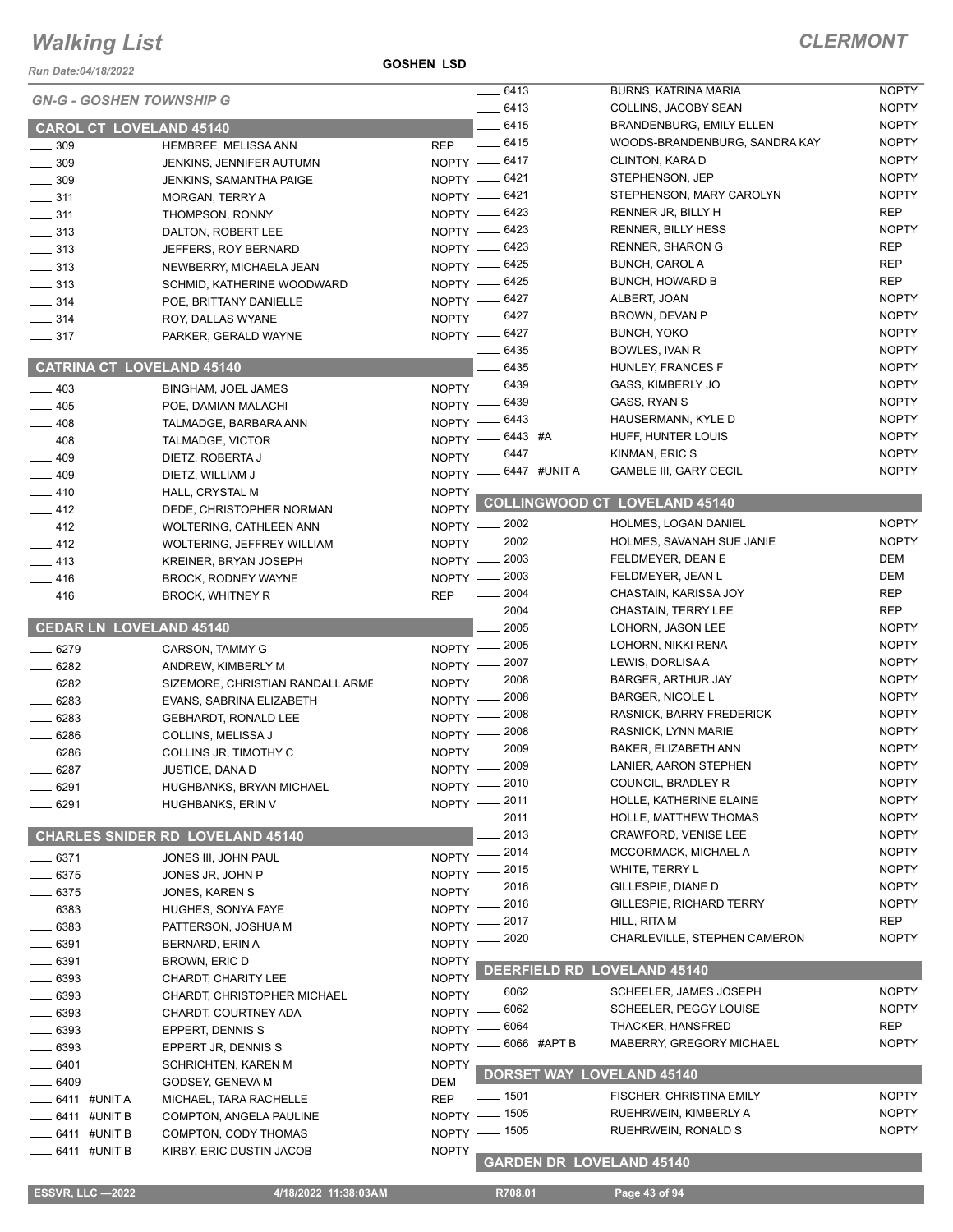*Run Date:04/18/2022*

| <b>GARDEN DR LOVELAND 45140</b><br>$-196$<br><b>NOPTY</b><br>LEWIS, JACOB A<br>NOPTY __ 196<br><b>NOPTY</b><br>LEWIS, SARAH ELIZABETH<br>$- 127$<br>CUNNINGHAM, MICHAEL A<br><b>NOPTY</b><br>$-$ 127<br>CUNNINGHAM, ROSEMARY<br>NOPTY HEATHERWOOD DR LOVELAND 45140<br>$- 128$<br><b>HUGHES, CURTIS RAY</b><br>$- 128$<br>NOPTY __ 6294<br>MUSGROVE, AMANDA LYNN<br><b>NOPTY</b><br>HUGHES, DAVID RAY<br>NOPTY __ 6294<br>MUSGROVE, JORDAN LEE<br><b>NOPTY</b><br>HUGHES, MEGAN ELIZABETH<br>NOPTY __ 6296<br>HUGHES, SARAH E<br><b>NOPTY</b><br>PILOT, GRACE LYNN<br>NOPTY __ 6297<br><b>NOPTY</b><br>HUGHES, TRAVIS RAY<br>FREEMAN, JACQUELINE ANNETTE<br>NOPTY __ 6297<br>COFFEY, DONNA J<br><b>NOPTY</b><br>FREEMAN, MARK R<br>$\frac{1}{2}$ 131<br>NOPTY __ 6297<br><b>NOPTY</b><br>SHEAP, SHAWN S<br>FREEMAN, SYDNEE LORRAINE<br>REP<br>DOUGLAS, RANDY LEE<br><b>NOPTY</b><br>$- 6299$<br>PELCHA, JOE<br><b>REP</b><br>DOUGLAS, SHELIA KAY<br>$- 6299$<br><b>NOPTY</b><br>STRACK, ANTHONY J<br>NOPTY __ 6299<br>TINKEL, CARLA DEE<br><b>NOPTY</b><br>STRACK, JOELLE LYNN<br>REP<br>$\frac{1}{2}$ 6301<br>TINKEL, SCOTT A<br><b>NOPTY</b><br>STEINGREBE, ELLEN MARIE<br>NOPTY __ 6301<br><b>NOPTY</b><br>DRAGSTON III, KENNY WAYNE<br>STEINGREBE, LYLE M<br>NOPTY __ 6302<br>RINCK, DEBORAH ANN<br><b>NOPTY</b><br><b>WILLIAMS, MELISSA SUE</b><br>STEGMAN, ANDREW DOUGLAS<br>NOPTY __ 6303<br><b>NOPTY</b><br>RITCHIE, JASON C<br>NOPTY __ 6303<br>IRWIN, SAMANTHA R<br><b>NOPTY</b><br>RITCHIE, JESSICA E<br>NOPTY __ 6304<br>PETTY, JASON DAVID<br><b>REP</b><br>BERRY, AMANDA RENEE<br>NOPTY __ 6304<br><b>NOPTY</b><br>PICKERING, CAITLYNN ELIZABETH<br>BERRY, DANIEL LEE<br>NOPTY __ 6304<br><b>REP</b><br>PICKERING, JORDAN RICHARD DA<br>HUNLEY, TINA M<br>NOPTY __ 6306<br>HARDIN, JANET E<br><b>NOPTY</b><br>THEILE, DEBBIE L<br>HARR, JESSICA NICHOLE<br>NOPTY __ 6306<br><b>NOPTY</b><br>THEILE, DOUGLAS A<br>NOPTY __ 6307<br>SHILL, GRACIE ANN<br><b>NOPTY</b><br>KIDDER, JESSE WAYNE<br>NOPTY __ 6307<br><b>NOPTY</b><br>YATES, AMY ELIZABETH<br>KIDDER, JODI L<br>NOPTY __ 6308<br>HOLSCHER, HEATHER L<br><b>NOPTY</b><br>DALTON, TYLER WAYNE<br>NOPTY __ 6308<br>MCHENRY, RYAN D<br><b>NOPTY</b><br>LLOYD, JEWELLE MARIE<br>NOPTY __ 6309<br><b>NOPTY</b><br>MAYS, CAMERON W<br>ENGEL, CHELSEA C<br>NOPTY __ 6310<br>HINKLE, STEVEN R<br><b>REP</b><br>ERNEST, SANDRA K<br><b>NOPTY</b><br>REUSCH, MARK WERNER<br>NOPTY JONATHON CT LOVELAND 45140<br>$- 150$<br>WINESETT, CODY WAYNE<br>$- 152$<br>NOPTY __ 279<br>DREW, BRANDON SCOTT<br><b>REP</b><br>EALY, SUSAN RENEE<br>$\frac{1}{2}$ 152<br>NOPTY __ 280<br>DREW, ZACHARY C<br>HAMM, ALYSON M<br><b>NOPTY</b><br>NOPTY __ 281<br>$\frac{1}{2}$ 156<br>ASCHE, JAMES P<br><b>REP</b><br>COONEY, KIMBERLY ANNE<br>NOPTY 282<br>$- 156$<br>ASCHE, JOAN L<br><b>NOPTY</b><br>APPLEGATE, MEGAN M<br>$- 156$<br>NOPTY __ 283<br>MINK, RAY<br>DEM<br>FAGIN, DEBRAL<br>$- 158$<br>NOPTY __ 285<br>FRAZIE, JAMIE L<br><b>NOPTY</b><br>ALLEN, COURTNEY DAWN<br>NOPTY __<br>$- 158$<br>POWERS, TRACY A<br><b>NOPTY</b><br>285<br>PRESSLEY, BOBBIL<br>NOPTY __ 286<br>—— 159<br>BERRY, SUSAN M<br><b>NOPTY</b><br>ZIRKLE, TIFFANY DAWN<br>____ 160 #TRLR 160<br><b>NOPTY</b><br><b>OWENS, TIFFANY RAE</b><br>NOPTY JULIE LN LOVELAND 45140<br>$- 161$<br>WILLIAMS JR, THOMAS HARRISON<br>$- 162$<br><b>MCSORLEY, ANDREW TYLER</b><br>NOPTY __ 101<br>BURDINE, ZACHARY LEE<br><b>NOPTY</b><br>$\frac{1}{163}$<br><b>NOPTY</b><br>ROBERTS, MICHAEL A<br>$\frac{1}{2}$ 102<br><b>NOPTY</b><br>HUTSON, HEATHER L<br>$- 164$<br>VICKERY SR, ANTHONY WAYNE<br>NOPTY __ 103<br>REANY, BARBARA LOUISE<br><b>NOPTY</b><br>$- 164$<br>VICKERY, JORDAN KYLE<br>NOPTY __ 103<br><b>NOPTY</b><br><b>REANY, CLINTON T</b><br>$- 164$<br>NOPTY __ 103<br>VICKERY, NANETTE LYNN<br>REANY, STEPHAN ALLEN<br><b>NOPTY</b><br>—— 165<br><b>BURDEN, CHRISTINA CAROL</b><br>NOPTY __ 104<br>ECKMAN, JOSH ADAM<br><b>NOPTY</b><br>$\frac{1}{166}$<br>REP<br>VANSETTERS, RAYMOND J<br>$- 104$<br>KAYDEN, JAMES P<br>REP<br>$- 167$<br>COLE, CHARLES KEITH<br>NOPTY __ 104<br>KAYDEN, SHANNON<br>REP<br>$- 167$<br>COLE, MICHAEL CLINTON<br>NOPTY __ 105<br><b>NOPTY</b><br>RUNYAN, LARRY PAUL<br>$- 167$<br>NOPTY __ 105<br>COLE, SAMMANTHA MARIE<br><b>NOPTY</b><br>RUNYAN, MARK ANTHONY<br>$- 167$<br>WILSON, BARBARA K<br>NOPTY __ 105<br>RUNYAN, PAMELA J<br><b>NOPTY</b><br><b>BRIGHAM, MARK E</b><br><b>NOPTY</b><br>$-106$<br>JACOBS, MICHAEL RYAN<br><b>NOPTY</b><br>$- 176$<br>NOPTY __ 107<br>MARTIN, BRANDON SCOTT<br>HAMM, ROBIN G<br><b>NOPTY</b><br>NOPTY __ 108<br>MARTIN, ORVILLE JOHN<br><b>NOPTY</b><br>LUTTRELL, ELIAS D<br>$- 176$<br>MARTIN, SCOTT A<br>NOPTY __ 108<br><b>NOPTY</b><br>NAPIER, KATLYN ELIZABETH<br>ST CLAIR, CHARLOTTE E<br><b>NOPTY</b><br>$\frac{1}{2}$ 109<br>SLAYBACK, DAVID LEWIS<br><b>REP</b><br>DORTON, BRANDI RENEE<br>NOPTY __ 109<br>SLAYBACK, KAREN S<br>REP<br>AMANN, DANIEL JOSEPH<br>DEM<br>$\rule{1.5ex}{0.110}\n1.10$<br><b>BALLARD, CHARLES WESLEY</b><br><b>NOPTY</b><br>CHEWNING, LARRY J<br>REP<br>ARBAUGH, BILLIE V<br><b>NOPTY</b><br>$- 111$<br><b>REP</b><br>CHEWNING, SHARON K | <b>GN-G - GOSHEN TOWNSHIP G</b> |  | $\frac{1}{2}$ 181 #APT 181<br>$-182$ | CHEWNING, BRIANNA DESHA<br>KING, MEGAN E | <b>NOPTY</b><br><b>NOPTY</b> |
|-----------------------------------------------------------------------------------------------------------------------------------------------------------------------------------------------------------------------------------------------------------------------------------------------------------------------------------------------------------------------------------------------------------------------------------------------------------------------------------------------------------------------------------------------------------------------------------------------------------------------------------------------------------------------------------------------------------------------------------------------------------------------------------------------------------------------------------------------------------------------------------------------------------------------------------------------------------------------------------------------------------------------------------------------------------------------------------------------------------------------------------------------------------------------------------------------------------------------------------------------------------------------------------------------------------------------------------------------------------------------------------------------------------------------------------------------------------------------------------------------------------------------------------------------------------------------------------------------------------------------------------------------------------------------------------------------------------------------------------------------------------------------------------------------------------------------------------------------------------------------------------------------------------------------------------------------------------------------------------------------------------------------------------------------------------------------------------------------------------------------------------------------------------------------------------------------------------------------------------------------------------------------------------------------------------------------------------------------------------------------------------------------------------------------------------------------------------------------------------------------------------------------------------------------------------------------------------------------------------------------------------------------------------------------------------------------------------------------------------------------------------------------------------------------------------------------------------------------------------------------------------------------------------------------------------------------------------------------------------------------------------------------------------------------------------------------------------------------------------------------------------------------------------------------------------------------------------------------------------------------------------------------------------------------------------------------------------------------------------------------------------------------------------------------------------------------------------------------------------------------------------------------------------------------------------------------------------------------------------------------------------------------------------------------------------------------------------------------------------------------------------------------------------------------------------------------------------------------------------------------------------------------------------------------------------------------------------------------------------------------------------------------------------------------------------------------------------------------------------------------------------------------------------------------------------------------------------------------------------------------------------------------------------------------------------------------------------------------------------------------------------------------------------------------------------------------------------------------------------------------------------------------------------------------------------------------------------------------------------------------------------------------------------------------------------------------------------------------------------------------------------------------------------------------------------------------------------------------------------------------------------------------------------------------------------------------------------------------------------------------------------------------------------------------------------------------------------------------------------------------------------------------------------------------------------------|---------------------------------|--|--------------------------------------|------------------------------------------|------------------------------|
|                                                                                                                                                                                                                                                                                                                                                                                                                                                                                                                                                                                                                                                                                                                                                                                                                                                                                                                                                                                                                                                                                                                                                                                                                                                                                                                                                                                                                                                                                                                                                                                                                                                                                                                                                                                                                                                                                                                                                                                                                                                                                                                                                                                                                                                                                                                                                                                                                                                                                                                                                                                                                                                                                                                                                                                                                                                                                                                                                                                                                                                                                                                                                                                                                                                                                                                                                                                                                                                                                                                                                                                                                                                                                                                                                                                                                                                                                                                                                                                                                                                                                                                                                                                                                                                                                                                                                                                                                                                                                                                                                                                                                                                                                                                                                                                                                                                                                                                                                                                                                                                                                                                                                                                         |                                 |  |                                      |                                          |                              |
|                                                                                                                                                                                                                                                                                                                                                                                                                                                                                                                                                                                                                                                                                                                                                                                                                                                                                                                                                                                                                                                                                                                                                                                                                                                                                                                                                                                                                                                                                                                                                                                                                                                                                                                                                                                                                                                                                                                                                                                                                                                                                                                                                                                                                                                                                                                                                                                                                                                                                                                                                                                                                                                                                                                                                                                                                                                                                                                                                                                                                                                                                                                                                                                                                                                                                                                                                                                                                                                                                                                                                                                                                                                                                                                                                                                                                                                                                                                                                                                                                                                                                                                                                                                                                                                                                                                                                                                                                                                                                                                                                                                                                                                                                                                                                                                                                                                                                                                                                                                                                                                                                                                                                                                         |                                 |  |                                      |                                          |                              |
|                                                                                                                                                                                                                                                                                                                                                                                                                                                                                                                                                                                                                                                                                                                                                                                                                                                                                                                                                                                                                                                                                                                                                                                                                                                                                                                                                                                                                                                                                                                                                                                                                                                                                                                                                                                                                                                                                                                                                                                                                                                                                                                                                                                                                                                                                                                                                                                                                                                                                                                                                                                                                                                                                                                                                                                                                                                                                                                                                                                                                                                                                                                                                                                                                                                                                                                                                                                                                                                                                                                                                                                                                                                                                                                                                                                                                                                                                                                                                                                                                                                                                                                                                                                                                                                                                                                                                                                                                                                                                                                                                                                                                                                                                                                                                                                                                                                                                                                                                                                                                                                                                                                                                                                         |                                 |  |                                      |                                          |                              |
|                                                                                                                                                                                                                                                                                                                                                                                                                                                                                                                                                                                                                                                                                                                                                                                                                                                                                                                                                                                                                                                                                                                                                                                                                                                                                                                                                                                                                                                                                                                                                                                                                                                                                                                                                                                                                                                                                                                                                                                                                                                                                                                                                                                                                                                                                                                                                                                                                                                                                                                                                                                                                                                                                                                                                                                                                                                                                                                                                                                                                                                                                                                                                                                                                                                                                                                                                                                                                                                                                                                                                                                                                                                                                                                                                                                                                                                                                                                                                                                                                                                                                                                                                                                                                                                                                                                                                                                                                                                                                                                                                                                                                                                                                                                                                                                                                                                                                                                                                                                                                                                                                                                                                                                         |                                 |  |                                      |                                          |                              |
|                                                                                                                                                                                                                                                                                                                                                                                                                                                                                                                                                                                                                                                                                                                                                                                                                                                                                                                                                                                                                                                                                                                                                                                                                                                                                                                                                                                                                                                                                                                                                                                                                                                                                                                                                                                                                                                                                                                                                                                                                                                                                                                                                                                                                                                                                                                                                                                                                                                                                                                                                                                                                                                                                                                                                                                                                                                                                                                                                                                                                                                                                                                                                                                                                                                                                                                                                                                                                                                                                                                                                                                                                                                                                                                                                                                                                                                                                                                                                                                                                                                                                                                                                                                                                                                                                                                                                                                                                                                                                                                                                                                                                                                                                                                                                                                                                                                                                                                                                                                                                                                                                                                                                                                         |                                 |  |                                      |                                          |                              |
|                                                                                                                                                                                                                                                                                                                                                                                                                                                                                                                                                                                                                                                                                                                                                                                                                                                                                                                                                                                                                                                                                                                                                                                                                                                                                                                                                                                                                                                                                                                                                                                                                                                                                                                                                                                                                                                                                                                                                                                                                                                                                                                                                                                                                                                                                                                                                                                                                                                                                                                                                                                                                                                                                                                                                                                                                                                                                                                                                                                                                                                                                                                                                                                                                                                                                                                                                                                                                                                                                                                                                                                                                                                                                                                                                                                                                                                                                                                                                                                                                                                                                                                                                                                                                                                                                                                                                                                                                                                                                                                                                                                                                                                                                                                                                                                                                                                                                                                                                                                                                                                                                                                                                                                         | $- 128$                         |  |                                      |                                          |                              |
|                                                                                                                                                                                                                                                                                                                                                                                                                                                                                                                                                                                                                                                                                                                                                                                                                                                                                                                                                                                                                                                                                                                                                                                                                                                                                                                                                                                                                                                                                                                                                                                                                                                                                                                                                                                                                                                                                                                                                                                                                                                                                                                                                                                                                                                                                                                                                                                                                                                                                                                                                                                                                                                                                                                                                                                                                                                                                                                                                                                                                                                                                                                                                                                                                                                                                                                                                                                                                                                                                                                                                                                                                                                                                                                                                                                                                                                                                                                                                                                                                                                                                                                                                                                                                                                                                                                                                                                                                                                                                                                                                                                                                                                                                                                                                                                                                                                                                                                                                                                                                                                                                                                                                                                         | $- 128$                         |  |                                      |                                          |                              |
|                                                                                                                                                                                                                                                                                                                                                                                                                                                                                                                                                                                                                                                                                                                                                                                                                                                                                                                                                                                                                                                                                                                                                                                                                                                                                                                                                                                                                                                                                                                                                                                                                                                                                                                                                                                                                                                                                                                                                                                                                                                                                                                                                                                                                                                                                                                                                                                                                                                                                                                                                                                                                                                                                                                                                                                                                                                                                                                                                                                                                                                                                                                                                                                                                                                                                                                                                                                                                                                                                                                                                                                                                                                                                                                                                                                                                                                                                                                                                                                                                                                                                                                                                                                                                                                                                                                                                                                                                                                                                                                                                                                                                                                                                                                                                                                                                                                                                                                                                                                                                                                                                                                                                                                         | $\frac{1}{2}$ 128               |  |                                      |                                          |                              |
|                                                                                                                                                                                                                                                                                                                                                                                                                                                                                                                                                                                                                                                                                                                                                                                                                                                                                                                                                                                                                                                                                                                                                                                                                                                                                                                                                                                                                                                                                                                                                                                                                                                                                                                                                                                                                                                                                                                                                                                                                                                                                                                                                                                                                                                                                                                                                                                                                                                                                                                                                                                                                                                                                                                                                                                                                                                                                                                                                                                                                                                                                                                                                                                                                                                                                                                                                                                                                                                                                                                                                                                                                                                                                                                                                                                                                                                                                                                                                                                                                                                                                                                                                                                                                                                                                                                                                                                                                                                                                                                                                                                                                                                                                                                                                                                                                                                                                                                                                                                                                                                                                                                                                                                         | $- 130$                         |  |                                      |                                          |                              |
|                                                                                                                                                                                                                                                                                                                                                                                                                                                                                                                                                                                                                                                                                                                                                                                                                                                                                                                                                                                                                                                                                                                                                                                                                                                                                                                                                                                                                                                                                                                                                                                                                                                                                                                                                                                                                                                                                                                                                                                                                                                                                                                                                                                                                                                                                                                                                                                                                                                                                                                                                                                                                                                                                                                                                                                                                                                                                                                                                                                                                                                                                                                                                                                                                                                                                                                                                                                                                                                                                                                                                                                                                                                                                                                                                                                                                                                                                                                                                                                                                                                                                                                                                                                                                                                                                                                                                                                                                                                                                                                                                                                                                                                                                                                                                                                                                                                                                                                                                                                                                                                                                                                                                                                         |                                 |  |                                      |                                          |                              |
|                                                                                                                                                                                                                                                                                                                                                                                                                                                                                                                                                                                                                                                                                                                                                                                                                                                                                                                                                                                                                                                                                                                                                                                                                                                                                                                                                                                                                                                                                                                                                                                                                                                                                                                                                                                                                                                                                                                                                                                                                                                                                                                                                                                                                                                                                                                                                                                                                                                                                                                                                                                                                                                                                                                                                                                                                                                                                                                                                                                                                                                                                                                                                                                                                                                                                                                                                                                                                                                                                                                                                                                                                                                                                                                                                                                                                                                                                                                                                                                                                                                                                                                                                                                                                                                                                                                                                                                                                                                                                                                                                                                                                                                                                                                                                                                                                                                                                                                                                                                                                                                                                                                                                                                         | $\frac{1}{2}$ 132               |  |                                      |                                          |                              |
|                                                                                                                                                                                                                                                                                                                                                                                                                                                                                                                                                                                                                                                                                                                                                                                                                                                                                                                                                                                                                                                                                                                                                                                                                                                                                                                                                                                                                                                                                                                                                                                                                                                                                                                                                                                                                                                                                                                                                                                                                                                                                                                                                                                                                                                                                                                                                                                                                                                                                                                                                                                                                                                                                                                                                                                                                                                                                                                                                                                                                                                                                                                                                                                                                                                                                                                                                                                                                                                                                                                                                                                                                                                                                                                                                                                                                                                                                                                                                                                                                                                                                                                                                                                                                                                                                                                                                                                                                                                                                                                                                                                                                                                                                                                                                                                                                                                                                                                                                                                                                                                                                                                                                                                         | $- 132$                         |  |                                      |                                          |                              |
|                                                                                                                                                                                                                                                                                                                                                                                                                                                                                                                                                                                                                                                                                                                                                                                                                                                                                                                                                                                                                                                                                                                                                                                                                                                                                                                                                                                                                                                                                                                                                                                                                                                                                                                                                                                                                                                                                                                                                                                                                                                                                                                                                                                                                                                                                                                                                                                                                                                                                                                                                                                                                                                                                                                                                                                                                                                                                                                                                                                                                                                                                                                                                                                                                                                                                                                                                                                                                                                                                                                                                                                                                                                                                                                                                                                                                                                                                                                                                                                                                                                                                                                                                                                                                                                                                                                                                                                                                                                                                                                                                                                                                                                                                                                                                                                                                                                                                                                                                                                                                                                                                                                                                                                         | $\frac{1}{2}$ 133               |  |                                      |                                          |                              |
|                                                                                                                                                                                                                                                                                                                                                                                                                                                                                                                                                                                                                                                                                                                                                                                                                                                                                                                                                                                                                                                                                                                                                                                                                                                                                                                                                                                                                                                                                                                                                                                                                                                                                                                                                                                                                                                                                                                                                                                                                                                                                                                                                                                                                                                                                                                                                                                                                                                                                                                                                                                                                                                                                                                                                                                                                                                                                                                                                                                                                                                                                                                                                                                                                                                                                                                                                                                                                                                                                                                                                                                                                                                                                                                                                                                                                                                                                                                                                                                                                                                                                                                                                                                                                                                                                                                                                                                                                                                                                                                                                                                                                                                                                                                                                                                                                                                                                                                                                                                                                                                                                                                                                                                         | $\equiv$ 133                    |  |                                      |                                          |                              |
|                                                                                                                                                                                                                                                                                                                                                                                                                                                                                                                                                                                                                                                                                                                                                                                                                                                                                                                                                                                                                                                                                                                                                                                                                                                                                                                                                                                                                                                                                                                                                                                                                                                                                                                                                                                                                                                                                                                                                                                                                                                                                                                                                                                                                                                                                                                                                                                                                                                                                                                                                                                                                                                                                                                                                                                                                                                                                                                                                                                                                                                                                                                                                                                                                                                                                                                                                                                                                                                                                                                                                                                                                                                                                                                                                                                                                                                                                                                                                                                                                                                                                                                                                                                                                                                                                                                                                                                                                                                                                                                                                                                                                                                                                                                                                                                                                                                                                                                                                                                                                                                                                                                                                                                         | $- 134$                         |  |                                      |                                          |                              |
|                                                                                                                                                                                                                                                                                                                                                                                                                                                                                                                                                                                                                                                                                                                                                                                                                                                                                                                                                                                                                                                                                                                                                                                                                                                                                                                                                                                                                                                                                                                                                                                                                                                                                                                                                                                                                                                                                                                                                                                                                                                                                                                                                                                                                                                                                                                                                                                                                                                                                                                                                                                                                                                                                                                                                                                                                                                                                                                                                                                                                                                                                                                                                                                                                                                                                                                                                                                                                                                                                                                                                                                                                                                                                                                                                                                                                                                                                                                                                                                                                                                                                                                                                                                                                                                                                                                                                                                                                                                                                                                                                                                                                                                                                                                                                                                                                                                                                                                                                                                                                                                                                                                                                                                         | $\frac{1}{2}$ 136               |  |                                      |                                          |                              |
|                                                                                                                                                                                                                                                                                                                                                                                                                                                                                                                                                                                                                                                                                                                                                                                                                                                                                                                                                                                                                                                                                                                                                                                                                                                                                                                                                                                                                                                                                                                                                                                                                                                                                                                                                                                                                                                                                                                                                                                                                                                                                                                                                                                                                                                                                                                                                                                                                                                                                                                                                                                                                                                                                                                                                                                                                                                                                                                                                                                                                                                                                                                                                                                                                                                                                                                                                                                                                                                                                                                                                                                                                                                                                                                                                                                                                                                                                                                                                                                                                                                                                                                                                                                                                                                                                                                                                                                                                                                                                                                                                                                                                                                                                                                                                                                                                                                                                                                                                                                                                                                                                                                                                                                         | $\frac{1}{2}$ 138               |  |                                      |                                          |                              |
|                                                                                                                                                                                                                                                                                                                                                                                                                                                                                                                                                                                                                                                                                                                                                                                                                                                                                                                                                                                                                                                                                                                                                                                                                                                                                                                                                                                                                                                                                                                                                                                                                                                                                                                                                                                                                                                                                                                                                                                                                                                                                                                                                                                                                                                                                                                                                                                                                                                                                                                                                                                                                                                                                                                                                                                                                                                                                                                                                                                                                                                                                                                                                                                                                                                                                                                                                                                                                                                                                                                                                                                                                                                                                                                                                                                                                                                                                                                                                                                                                                                                                                                                                                                                                                                                                                                                                                                                                                                                                                                                                                                                                                                                                                                                                                                                                                                                                                                                                                                                                                                                                                                                                                                         | $- 139$                         |  |                                      |                                          |                              |
|                                                                                                                                                                                                                                                                                                                                                                                                                                                                                                                                                                                                                                                                                                                                                                                                                                                                                                                                                                                                                                                                                                                                                                                                                                                                                                                                                                                                                                                                                                                                                                                                                                                                                                                                                                                                                                                                                                                                                                                                                                                                                                                                                                                                                                                                                                                                                                                                                                                                                                                                                                                                                                                                                                                                                                                                                                                                                                                                                                                                                                                                                                                                                                                                                                                                                                                                                                                                                                                                                                                                                                                                                                                                                                                                                                                                                                                                                                                                                                                                                                                                                                                                                                                                                                                                                                                                                                                                                                                                                                                                                                                                                                                                                                                                                                                                                                                                                                                                                                                                                                                                                                                                                                                         | $- 139$                         |  |                                      |                                          |                              |
|                                                                                                                                                                                                                                                                                                                                                                                                                                                                                                                                                                                                                                                                                                                                                                                                                                                                                                                                                                                                                                                                                                                                                                                                                                                                                                                                                                                                                                                                                                                                                                                                                                                                                                                                                                                                                                                                                                                                                                                                                                                                                                                                                                                                                                                                                                                                                                                                                                                                                                                                                                                                                                                                                                                                                                                                                                                                                                                                                                                                                                                                                                                                                                                                                                                                                                                                                                                                                                                                                                                                                                                                                                                                                                                                                                                                                                                                                                                                                                                                                                                                                                                                                                                                                                                                                                                                                                                                                                                                                                                                                                                                                                                                                                                                                                                                                                                                                                                                                                                                                                                                                                                                                                                         | $- 140$                         |  |                                      |                                          |                              |
|                                                                                                                                                                                                                                                                                                                                                                                                                                                                                                                                                                                                                                                                                                                                                                                                                                                                                                                                                                                                                                                                                                                                                                                                                                                                                                                                                                                                                                                                                                                                                                                                                                                                                                                                                                                                                                                                                                                                                                                                                                                                                                                                                                                                                                                                                                                                                                                                                                                                                                                                                                                                                                                                                                                                                                                                                                                                                                                                                                                                                                                                                                                                                                                                                                                                                                                                                                                                                                                                                                                                                                                                                                                                                                                                                                                                                                                                                                                                                                                                                                                                                                                                                                                                                                                                                                                                                                                                                                                                                                                                                                                                                                                                                                                                                                                                                                                                                                                                                                                                                                                                                                                                                                                         | $- 140$                         |  |                                      |                                          |                              |
|                                                                                                                                                                                                                                                                                                                                                                                                                                                                                                                                                                                                                                                                                                                                                                                                                                                                                                                                                                                                                                                                                                                                                                                                                                                                                                                                                                                                                                                                                                                                                                                                                                                                                                                                                                                                                                                                                                                                                                                                                                                                                                                                                                                                                                                                                                                                                                                                                                                                                                                                                                                                                                                                                                                                                                                                                                                                                                                                                                                                                                                                                                                                                                                                                                                                                                                                                                                                                                                                                                                                                                                                                                                                                                                                                                                                                                                                                                                                                                                                                                                                                                                                                                                                                                                                                                                                                                                                                                                                                                                                                                                                                                                                                                                                                                                                                                                                                                                                                                                                                                                                                                                                                                                         | $\frac{1}{2}$ 142               |  |                                      |                                          |                              |
|                                                                                                                                                                                                                                                                                                                                                                                                                                                                                                                                                                                                                                                                                                                                                                                                                                                                                                                                                                                                                                                                                                                                                                                                                                                                                                                                                                                                                                                                                                                                                                                                                                                                                                                                                                                                                                                                                                                                                                                                                                                                                                                                                                                                                                                                                                                                                                                                                                                                                                                                                                                                                                                                                                                                                                                                                                                                                                                                                                                                                                                                                                                                                                                                                                                                                                                                                                                                                                                                                                                                                                                                                                                                                                                                                                                                                                                                                                                                                                                                                                                                                                                                                                                                                                                                                                                                                                                                                                                                                                                                                                                                                                                                                                                                                                                                                                                                                                                                                                                                                                                                                                                                                                                         | $\frac{1}{2}$ 143               |  |                                      |                                          |                              |
|                                                                                                                                                                                                                                                                                                                                                                                                                                                                                                                                                                                                                                                                                                                                                                                                                                                                                                                                                                                                                                                                                                                                                                                                                                                                                                                                                                                                                                                                                                                                                                                                                                                                                                                                                                                                                                                                                                                                                                                                                                                                                                                                                                                                                                                                                                                                                                                                                                                                                                                                                                                                                                                                                                                                                                                                                                                                                                                                                                                                                                                                                                                                                                                                                                                                                                                                                                                                                                                                                                                                                                                                                                                                                                                                                                                                                                                                                                                                                                                                                                                                                                                                                                                                                                                                                                                                                                                                                                                                                                                                                                                                                                                                                                                                                                                                                                                                                                                                                                                                                                                                                                                                                                                         | $- 143$                         |  |                                      |                                          |                              |
|                                                                                                                                                                                                                                                                                                                                                                                                                                                                                                                                                                                                                                                                                                                                                                                                                                                                                                                                                                                                                                                                                                                                                                                                                                                                                                                                                                                                                                                                                                                                                                                                                                                                                                                                                                                                                                                                                                                                                                                                                                                                                                                                                                                                                                                                                                                                                                                                                                                                                                                                                                                                                                                                                                                                                                                                                                                                                                                                                                                                                                                                                                                                                                                                                                                                                                                                                                                                                                                                                                                                                                                                                                                                                                                                                                                                                                                                                                                                                                                                                                                                                                                                                                                                                                                                                                                                                                                                                                                                                                                                                                                                                                                                                                                                                                                                                                                                                                                                                                                                                                                                                                                                                                                         | $- 143$                         |  |                                      |                                          |                              |
|                                                                                                                                                                                                                                                                                                                                                                                                                                                                                                                                                                                                                                                                                                                                                                                                                                                                                                                                                                                                                                                                                                                                                                                                                                                                                                                                                                                                                                                                                                                                                                                                                                                                                                                                                                                                                                                                                                                                                                                                                                                                                                                                                                                                                                                                                                                                                                                                                                                                                                                                                                                                                                                                                                                                                                                                                                                                                                                                                                                                                                                                                                                                                                                                                                                                                                                                                                                                                                                                                                                                                                                                                                                                                                                                                                                                                                                                                                                                                                                                                                                                                                                                                                                                                                                                                                                                                                                                                                                                                                                                                                                                                                                                                                                                                                                                                                                                                                                                                                                                                                                                                                                                                                                         | $- 144$                         |  |                                      |                                          |                              |
|                                                                                                                                                                                                                                                                                                                                                                                                                                                                                                                                                                                                                                                                                                                                                                                                                                                                                                                                                                                                                                                                                                                                                                                                                                                                                                                                                                                                                                                                                                                                                                                                                                                                                                                                                                                                                                                                                                                                                                                                                                                                                                                                                                                                                                                                                                                                                                                                                                                                                                                                                                                                                                                                                                                                                                                                                                                                                                                                                                                                                                                                                                                                                                                                                                                                                                                                                                                                                                                                                                                                                                                                                                                                                                                                                                                                                                                                                                                                                                                                                                                                                                                                                                                                                                                                                                                                                                                                                                                                                                                                                                                                                                                                                                                                                                                                                                                                                                                                                                                                                                                                                                                                                                                         | —— 145                          |  |                                      |                                          |                              |
|                                                                                                                                                                                                                                                                                                                                                                                                                                                                                                                                                                                                                                                                                                                                                                                                                                                                                                                                                                                                                                                                                                                                                                                                                                                                                                                                                                                                                                                                                                                                                                                                                                                                                                                                                                                                                                                                                                                                                                                                                                                                                                                                                                                                                                                                                                                                                                                                                                                                                                                                                                                                                                                                                                                                                                                                                                                                                                                                                                                                                                                                                                                                                                                                                                                                                                                                                                                                                                                                                                                                                                                                                                                                                                                                                                                                                                                                                                                                                                                                                                                                                                                                                                                                                                                                                                                                                                                                                                                                                                                                                                                                                                                                                                                                                                                                                                                                                                                                                                                                                                                                                                                                                                                         | $- 146$                         |  |                                      |                                          |                              |
|                                                                                                                                                                                                                                                                                                                                                                                                                                                                                                                                                                                                                                                                                                                                                                                                                                                                                                                                                                                                                                                                                                                                                                                                                                                                                                                                                                                                                                                                                                                                                                                                                                                                                                                                                                                                                                                                                                                                                                                                                                                                                                                                                                                                                                                                                                                                                                                                                                                                                                                                                                                                                                                                                                                                                                                                                                                                                                                                                                                                                                                                                                                                                                                                                                                                                                                                                                                                                                                                                                                                                                                                                                                                                                                                                                                                                                                                                                                                                                                                                                                                                                                                                                                                                                                                                                                                                                                                                                                                                                                                                                                                                                                                                                                                                                                                                                                                                                                                                                                                                                                                                                                                                                                         | $- 147$                         |  |                                      |                                          |                              |
|                                                                                                                                                                                                                                                                                                                                                                                                                                                                                                                                                                                                                                                                                                                                                                                                                                                                                                                                                                                                                                                                                                                                                                                                                                                                                                                                                                                                                                                                                                                                                                                                                                                                                                                                                                                                                                                                                                                                                                                                                                                                                                                                                                                                                                                                                                                                                                                                                                                                                                                                                                                                                                                                                                                                                                                                                                                                                                                                                                                                                                                                                                                                                                                                                                                                                                                                                                                                                                                                                                                                                                                                                                                                                                                                                                                                                                                                                                                                                                                                                                                                                                                                                                                                                                                                                                                                                                                                                                                                                                                                                                                                                                                                                                                                                                                                                                                                                                                                                                                                                                                                                                                                                                                         | $- 148$                         |  |                                      |                                          |                              |
|                                                                                                                                                                                                                                                                                                                                                                                                                                                                                                                                                                                                                                                                                                                                                                                                                                                                                                                                                                                                                                                                                                                                                                                                                                                                                                                                                                                                                                                                                                                                                                                                                                                                                                                                                                                                                                                                                                                                                                                                                                                                                                                                                                                                                                                                                                                                                                                                                                                                                                                                                                                                                                                                                                                                                                                                                                                                                                                                                                                                                                                                                                                                                                                                                                                                                                                                                                                                                                                                                                                                                                                                                                                                                                                                                                                                                                                                                                                                                                                                                                                                                                                                                                                                                                                                                                                                                                                                                                                                                                                                                                                                                                                                                                                                                                                                                                                                                                                                                                                                                                                                                                                                                                                         |                                 |  |                                      |                                          |                              |
|                                                                                                                                                                                                                                                                                                                                                                                                                                                                                                                                                                                                                                                                                                                                                                                                                                                                                                                                                                                                                                                                                                                                                                                                                                                                                                                                                                                                                                                                                                                                                                                                                                                                                                                                                                                                                                                                                                                                                                                                                                                                                                                                                                                                                                                                                                                                                                                                                                                                                                                                                                                                                                                                                                                                                                                                                                                                                                                                                                                                                                                                                                                                                                                                                                                                                                                                                                                                                                                                                                                                                                                                                                                                                                                                                                                                                                                                                                                                                                                                                                                                                                                                                                                                                                                                                                                                                                                                                                                                                                                                                                                                                                                                                                                                                                                                                                                                                                                                                                                                                                                                                                                                                                                         |                                 |  |                                      |                                          |                              |
|                                                                                                                                                                                                                                                                                                                                                                                                                                                                                                                                                                                                                                                                                                                                                                                                                                                                                                                                                                                                                                                                                                                                                                                                                                                                                                                                                                                                                                                                                                                                                                                                                                                                                                                                                                                                                                                                                                                                                                                                                                                                                                                                                                                                                                                                                                                                                                                                                                                                                                                                                                                                                                                                                                                                                                                                                                                                                                                                                                                                                                                                                                                                                                                                                                                                                                                                                                                                                                                                                                                                                                                                                                                                                                                                                                                                                                                                                                                                                                                                                                                                                                                                                                                                                                                                                                                                                                                                                                                                                                                                                                                                                                                                                                                                                                                                                                                                                                                                                                                                                                                                                                                                                                                         |                                 |  |                                      |                                          |                              |
|                                                                                                                                                                                                                                                                                                                                                                                                                                                                                                                                                                                                                                                                                                                                                                                                                                                                                                                                                                                                                                                                                                                                                                                                                                                                                                                                                                                                                                                                                                                                                                                                                                                                                                                                                                                                                                                                                                                                                                                                                                                                                                                                                                                                                                                                                                                                                                                                                                                                                                                                                                                                                                                                                                                                                                                                                                                                                                                                                                                                                                                                                                                                                                                                                                                                                                                                                                                                                                                                                                                                                                                                                                                                                                                                                                                                                                                                                                                                                                                                                                                                                                                                                                                                                                                                                                                                                                                                                                                                                                                                                                                                                                                                                                                                                                                                                                                                                                                                                                                                                                                                                                                                                                                         |                                 |  |                                      |                                          |                              |
|                                                                                                                                                                                                                                                                                                                                                                                                                                                                                                                                                                                                                                                                                                                                                                                                                                                                                                                                                                                                                                                                                                                                                                                                                                                                                                                                                                                                                                                                                                                                                                                                                                                                                                                                                                                                                                                                                                                                                                                                                                                                                                                                                                                                                                                                                                                                                                                                                                                                                                                                                                                                                                                                                                                                                                                                                                                                                                                                                                                                                                                                                                                                                                                                                                                                                                                                                                                                                                                                                                                                                                                                                                                                                                                                                                                                                                                                                                                                                                                                                                                                                                                                                                                                                                                                                                                                                                                                                                                                                                                                                                                                                                                                                                                                                                                                                                                                                                                                                                                                                                                                                                                                                                                         |                                 |  |                                      |                                          |                              |
|                                                                                                                                                                                                                                                                                                                                                                                                                                                                                                                                                                                                                                                                                                                                                                                                                                                                                                                                                                                                                                                                                                                                                                                                                                                                                                                                                                                                                                                                                                                                                                                                                                                                                                                                                                                                                                                                                                                                                                                                                                                                                                                                                                                                                                                                                                                                                                                                                                                                                                                                                                                                                                                                                                                                                                                                                                                                                                                                                                                                                                                                                                                                                                                                                                                                                                                                                                                                                                                                                                                                                                                                                                                                                                                                                                                                                                                                                                                                                                                                                                                                                                                                                                                                                                                                                                                                                                                                                                                                                                                                                                                                                                                                                                                                                                                                                                                                                                                                                                                                                                                                                                                                                                                         |                                 |  |                                      |                                          |                              |
|                                                                                                                                                                                                                                                                                                                                                                                                                                                                                                                                                                                                                                                                                                                                                                                                                                                                                                                                                                                                                                                                                                                                                                                                                                                                                                                                                                                                                                                                                                                                                                                                                                                                                                                                                                                                                                                                                                                                                                                                                                                                                                                                                                                                                                                                                                                                                                                                                                                                                                                                                                                                                                                                                                                                                                                                                                                                                                                                                                                                                                                                                                                                                                                                                                                                                                                                                                                                                                                                                                                                                                                                                                                                                                                                                                                                                                                                                                                                                                                                                                                                                                                                                                                                                                                                                                                                                                                                                                                                                                                                                                                                                                                                                                                                                                                                                                                                                                                                                                                                                                                                                                                                                                                         |                                 |  |                                      |                                          |                              |
|                                                                                                                                                                                                                                                                                                                                                                                                                                                                                                                                                                                                                                                                                                                                                                                                                                                                                                                                                                                                                                                                                                                                                                                                                                                                                                                                                                                                                                                                                                                                                                                                                                                                                                                                                                                                                                                                                                                                                                                                                                                                                                                                                                                                                                                                                                                                                                                                                                                                                                                                                                                                                                                                                                                                                                                                                                                                                                                                                                                                                                                                                                                                                                                                                                                                                                                                                                                                                                                                                                                                                                                                                                                                                                                                                                                                                                                                                                                                                                                                                                                                                                                                                                                                                                                                                                                                                                                                                                                                                                                                                                                                                                                                                                                                                                                                                                                                                                                                                                                                                                                                                                                                                                                         |                                 |  |                                      |                                          |                              |
|                                                                                                                                                                                                                                                                                                                                                                                                                                                                                                                                                                                                                                                                                                                                                                                                                                                                                                                                                                                                                                                                                                                                                                                                                                                                                                                                                                                                                                                                                                                                                                                                                                                                                                                                                                                                                                                                                                                                                                                                                                                                                                                                                                                                                                                                                                                                                                                                                                                                                                                                                                                                                                                                                                                                                                                                                                                                                                                                                                                                                                                                                                                                                                                                                                                                                                                                                                                                                                                                                                                                                                                                                                                                                                                                                                                                                                                                                                                                                                                                                                                                                                                                                                                                                                                                                                                                                                                                                                                                                                                                                                                                                                                                                                                                                                                                                                                                                                                                                                                                                                                                                                                                                                                         |                                 |  |                                      |                                          |                              |
|                                                                                                                                                                                                                                                                                                                                                                                                                                                                                                                                                                                                                                                                                                                                                                                                                                                                                                                                                                                                                                                                                                                                                                                                                                                                                                                                                                                                                                                                                                                                                                                                                                                                                                                                                                                                                                                                                                                                                                                                                                                                                                                                                                                                                                                                                                                                                                                                                                                                                                                                                                                                                                                                                                                                                                                                                                                                                                                                                                                                                                                                                                                                                                                                                                                                                                                                                                                                                                                                                                                                                                                                                                                                                                                                                                                                                                                                                                                                                                                                                                                                                                                                                                                                                                                                                                                                                                                                                                                                                                                                                                                                                                                                                                                                                                                                                                                                                                                                                                                                                                                                                                                                                                                         |                                 |  |                                      |                                          |                              |
|                                                                                                                                                                                                                                                                                                                                                                                                                                                                                                                                                                                                                                                                                                                                                                                                                                                                                                                                                                                                                                                                                                                                                                                                                                                                                                                                                                                                                                                                                                                                                                                                                                                                                                                                                                                                                                                                                                                                                                                                                                                                                                                                                                                                                                                                                                                                                                                                                                                                                                                                                                                                                                                                                                                                                                                                                                                                                                                                                                                                                                                                                                                                                                                                                                                                                                                                                                                                                                                                                                                                                                                                                                                                                                                                                                                                                                                                                                                                                                                                                                                                                                                                                                                                                                                                                                                                                                                                                                                                                                                                                                                                                                                                                                                                                                                                                                                                                                                                                                                                                                                                                                                                                                                         |                                 |  |                                      |                                          |                              |
|                                                                                                                                                                                                                                                                                                                                                                                                                                                                                                                                                                                                                                                                                                                                                                                                                                                                                                                                                                                                                                                                                                                                                                                                                                                                                                                                                                                                                                                                                                                                                                                                                                                                                                                                                                                                                                                                                                                                                                                                                                                                                                                                                                                                                                                                                                                                                                                                                                                                                                                                                                                                                                                                                                                                                                                                                                                                                                                                                                                                                                                                                                                                                                                                                                                                                                                                                                                                                                                                                                                                                                                                                                                                                                                                                                                                                                                                                                                                                                                                                                                                                                                                                                                                                                                                                                                                                                                                                                                                                                                                                                                                                                                                                                                                                                                                                                                                                                                                                                                                                                                                                                                                                                                         |                                 |  |                                      |                                          |                              |
|                                                                                                                                                                                                                                                                                                                                                                                                                                                                                                                                                                                                                                                                                                                                                                                                                                                                                                                                                                                                                                                                                                                                                                                                                                                                                                                                                                                                                                                                                                                                                                                                                                                                                                                                                                                                                                                                                                                                                                                                                                                                                                                                                                                                                                                                                                                                                                                                                                                                                                                                                                                                                                                                                                                                                                                                                                                                                                                                                                                                                                                                                                                                                                                                                                                                                                                                                                                                                                                                                                                                                                                                                                                                                                                                                                                                                                                                                                                                                                                                                                                                                                                                                                                                                                                                                                                                                                                                                                                                                                                                                                                                                                                                                                                                                                                                                                                                                                                                                                                                                                                                                                                                                                                         |                                 |  |                                      |                                          |                              |
|                                                                                                                                                                                                                                                                                                                                                                                                                                                                                                                                                                                                                                                                                                                                                                                                                                                                                                                                                                                                                                                                                                                                                                                                                                                                                                                                                                                                                                                                                                                                                                                                                                                                                                                                                                                                                                                                                                                                                                                                                                                                                                                                                                                                                                                                                                                                                                                                                                                                                                                                                                                                                                                                                                                                                                                                                                                                                                                                                                                                                                                                                                                                                                                                                                                                                                                                                                                                                                                                                                                                                                                                                                                                                                                                                                                                                                                                                                                                                                                                                                                                                                                                                                                                                                                                                                                                                                                                                                                                                                                                                                                                                                                                                                                                                                                                                                                                                                                                                                                                                                                                                                                                                                                         |                                 |  |                                      |                                          |                              |
|                                                                                                                                                                                                                                                                                                                                                                                                                                                                                                                                                                                                                                                                                                                                                                                                                                                                                                                                                                                                                                                                                                                                                                                                                                                                                                                                                                                                                                                                                                                                                                                                                                                                                                                                                                                                                                                                                                                                                                                                                                                                                                                                                                                                                                                                                                                                                                                                                                                                                                                                                                                                                                                                                                                                                                                                                                                                                                                                                                                                                                                                                                                                                                                                                                                                                                                                                                                                                                                                                                                                                                                                                                                                                                                                                                                                                                                                                                                                                                                                                                                                                                                                                                                                                                                                                                                                                                                                                                                                                                                                                                                                                                                                                                                                                                                                                                                                                                                                                                                                                                                                                                                                                                                         |                                 |  |                                      |                                          |                              |
|                                                                                                                                                                                                                                                                                                                                                                                                                                                                                                                                                                                                                                                                                                                                                                                                                                                                                                                                                                                                                                                                                                                                                                                                                                                                                                                                                                                                                                                                                                                                                                                                                                                                                                                                                                                                                                                                                                                                                                                                                                                                                                                                                                                                                                                                                                                                                                                                                                                                                                                                                                                                                                                                                                                                                                                                                                                                                                                                                                                                                                                                                                                                                                                                                                                                                                                                                                                                                                                                                                                                                                                                                                                                                                                                                                                                                                                                                                                                                                                                                                                                                                                                                                                                                                                                                                                                                                                                                                                                                                                                                                                                                                                                                                                                                                                                                                                                                                                                                                                                                                                                                                                                                                                         |                                 |  |                                      |                                          |                              |
|                                                                                                                                                                                                                                                                                                                                                                                                                                                                                                                                                                                                                                                                                                                                                                                                                                                                                                                                                                                                                                                                                                                                                                                                                                                                                                                                                                                                                                                                                                                                                                                                                                                                                                                                                                                                                                                                                                                                                                                                                                                                                                                                                                                                                                                                                                                                                                                                                                                                                                                                                                                                                                                                                                                                                                                                                                                                                                                                                                                                                                                                                                                                                                                                                                                                                                                                                                                                                                                                                                                                                                                                                                                                                                                                                                                                                                                                                                                                                                                                                                                                                                                                                                                                                                                                                                                                                                                                                                                                                                                                                                                                                                                                                                                                                                                                                                                                                                                                                                                                                                                                                                                                                                                         |                                 |  |                                      |                                          |                              |
|                                                                                                                                                                                                                                                                                                                                                                                                                                                                                                                                                                                                                                                                                                                                                                                                                                                                                                                                                                                                                                                                                                                                                                                                                                                                                                                                                                                                                                                                                                                                                                                                                                                                                                                                                                                                                                                                                                                                                                                                                                                                                                                                                                                                                                                                                                                                                                                                                                                                                                                                                                                                                                                                                                                                                                                                                                                                                                                                                                                                                                                                                                                                                                                                                                                                                                                                                                                                                                                                                                                                                                                                                                                                                                                                                                                                                                                                                                                                                                                                                                                                                                                                                                                                                                                                                                                                                                                                                                                                                                                                                                                                                                                                                                                                                                                                                                                                                                                                                                                                                                                                                                                                                                                         |                                 |  |                                      |                                          |                              |
|                                                                                                                                                                                                                                                                                                                                                                                                                                                                                                                                                                                                                                                                                                                                                                                                                                                                                                                                                                                                                                                                                                                                                                                                                                                                                                                                                                                                                                                                                                                                                                                                                                                                                                                                                                                                                                                                                                                                                                                                                                                                                                                                                                                                                                                                                                                                                                                                                                                                                                                                                                                                                                                                                                                                                                                                                                                                                                                                                                                                                                                                                                                                                                                                                                                                                                                                                                                                                                                                                                                                                                                                                                                                                                                                                                                                                                                                                                                                                                                                                                                                                                                                                                                                                                                                                                                                                                                                                                                                                                                                                                                                                                                                                                                                                                                                                                                                                                                                                                                                                                                                                                                                                                                         |                                 |  |                                      |                                          |                              |
|                                                                                                                                                                                                                                                                                                                                                                                                                                                                                                                                                                                                                                                                                                                                                                                                                                                                                                                                                                                                                                                                                                                                                                                                                                                                                                                                                                                                                                                                                                                                                                                                                                                                                                                                                                                                                                                                                                                                                                                                                                                                                                                                                                                                                                                                                                                                                                                                                                                                                                                                                                                                                                                                                                                                                                                                                                                                                                                                                                                                                                                                                                                                                                                                                                                                                                                                                                                                                                                                                                                                                                                                                                                                                                                                                                                                                                                                                                                                                                                                                                                                                                                                                                                                                                                                                                                                                                                                                                                                                                                                                                                                                                                                                                                                                                                                                                                                                                                                                                                                                                                                                                                                                                                         |                                 |  |                                      |                                          |                              |
|                                                                                                                                                                                                                                                                                                                                                                                                                                                                                                                                                                                                                                                                                                                                                                                                                                                                                                                                                                                                                                                                                                                                                                                                                                                                                                                                                                                                                                                                                                                                                                                                                                                                                                                                                                                                                                                                                                                                                                                                                                                                                                                                                                                                                                                                                                                                                                                                                                                                                                                                                                                                                                                                                                                                                                                                                                                                                                                                                                                                                                                                                                                                                                                                                                                                                                                                                                                                                                                                                                                                                                                                                                                                                                                                                                                                                                                                                                                                                                                                                                                                                                                                                                                                                                                                                                                                                                                                                                                                                                                                                                                                                                                                                                                                                                                                                                                                                                                                                                                                                                                                                                                                                                                         |                                 |  |                                      |                                          |                              |
|                                                                                                                                                                                                                                                                                                                                                                                                                                                                                                                                                                                                                                                                                                                                                                                                                                                                                                                                                                                                                                                                                                                                                                                                                                                                                                                                                                                                                                                                                                                                                                                                                                                                                                                                                                                                                                                                                                                                                                                                                                                                                                                                                                                                                                                                                                                                                                                                                                                                                                                                                                                                                                                                                                                                                                                                                                                                                                                                                                                                                                                                                                                                                                                                                                                                                                                                                                                                                                                                                                                                                                                                                                                                                                                                                                                                                                                                                                                                                                                                                                                                                                                                                                                                                                                                                                                                                                                                                                                                                                                                                                                                                                                                                                                                                                                                                                                                                                                                                                                                                                                                                                                                                                                         | $- 168$                         |  |                                      |                                          |                              |
|                                                                                                                                                                                                                                                                                                                                                                                                                                                                                                                                                                                                                                                                                                                                                                                                                                                                                                                                                                                                                                                                                                                                                                                                                                                                                                                                                                                                                                                                                                                                                                                                                                                                                                                                                                                                                                                                                                                                                                                                                                                                                                                                                                                                                                                                                                                                                                                                                                                                                                                                                                                                                                                                                                                                                                                                                                                                                                                                                                                                                                                                                                                                                                                                                                                                                                                                                                                                                                                                                                                                                                                                                                                                                                                                                                                                                                                                                                                                                                                                                                                                                                                                                                                                                                                                                                                                                                                                                                                                                                                                                                                                                                                                                                                                                                                                                                                                                                                                                                                                                                                                                                                                                                                         |                                 |  |                                      |                                          |                              |
|                                                                                                                                                                                                                                                                                                                                                                                                                                                                                                                                                                                                                                                                                                                                                                                                                                                                                                                                                                                                                                                                                                                                                                                                                                                                                                                                                                                                                                                                                                                                                                                                                                                                                                                                                                                                                                                                                                                                                                                                                                                                                                                                                                                                                                                                                                                                                                                                                                                                                                                                                                                                                                                                                                                                                                                                                                                                                                                                                                                                                                                                                                                                                                                                                                                                                                                                                                                                                                                                                                                                                                                                                                                                                                                                                                                                                                                                                                                                                                                                                                                                                                                                                                                                                                                                                                                                                                                                                                                                                                                                                                                                                                                                                                                                                                                                                                                                                                                                                                                                                                                                                                                                                                                         | $- 176$                         |  |                                      |                                          |                              |
|                                                                                                                                                                                                                                                                                                                                                                                                                                                                                                                                                                                                                                                                                                                                                                                                                                                                                                                                                                                                                                                                                                                                                                                                                                                                                                                                                                                                                                                                                                                                                                                                                                                                                                                                                                                                                                                                                                                                                                                                                                                                                                                                                                                                                                                                                                                                                                                                                                                                                                                                                                                                                                                                                                                                                                                                                                                                                                                                                                                                                                                                                                                                                                                                                                                                                                                                                                                                                                                                                                                                                                                                                                                                                                                                                                                                                                                                                                                                                                                                                                                                                                                                                                                                                                                                                                                                                                                                                                                                                                                                                                                                                                                                                                                                                                                                                                                                                                                                                                                                                                                                                                                                                                                         |                                 |  |                                      |                                          |                              |
|                                                                                                                                                                                                                                                                                                                                                                                                                                                                                                                                                                                                                                                                                                                                                                                                                                                                                                                                                                                                                                                                                                                                                                                                                                                                                                                                                                                                                                                                                                                                                                                                                                                                                                                                                                                                                                                                                                                                                                                                                                                                                                                                                                                                                                                                                                                                                                                                                                                                                                                                                                                                                                                                                                                                                                                                                                                                                                                                                                                                                                                                                                                                                                                                                                                                                                                                                                                                                                                                                                                                                                                                                                                                                                                                                                                                                                                                                                                                                                                                                                                                                                                                                                                                                                                                                                                                                                                                                                                                                                                                                                                                                                                                                                                                                                                                                                                                                                                                                                                                                                                                                                                                                                                         | $-177$                          |  |                                      |                                          |                              |
|                                                                                                                                                                                                                                                                                                                                                                                                                                                                                                                                                                                                                                                                                                                                                                                                                                                                                                                                                                                                                                                                                                                                                                                                                                                                                                                                                                                                                                                                                                                                                                                                                                                                                                                                                                                                                                                                                                                                                                                                                                                                                                                                                                                                                                                                                                                                                                                                                                                                                                                                                                                                                                                                                                                                                                                                                                                                                                                                                                                                                                                                                                                                                                                                                                                                                                                                                                                                                                                                                                                                                                                                                                                                                                                                                                                                                                                                                                                                                                                                                                                                                                                                                                                                                                                                                                                                                                                                                                                                                                                                                                                                                                                                                                                                                                                                                                                                                                                                                                                                                                                                                                                                                                                         | $- 178$                         |  |                                      |                                          |                              |
|                                                                                                                                                                                                                                                                                                                                                                                                                                                                                                                                                                                                                                                                                                                                                                                                                                                                                                                                                                                                                                                                                                                                                                                                                                                                                                                                                                                                                                                                                                                                                                                                                                                                                                                                                                                                                                                                                                                                                                                                                                                                                                                                                                                                                                                                                                                                                                                                                                                                                                                                                                                                                                                                                                                                                                                                                                                                                                                                                                                                                                                                                                                                                                                                                                                                                                                                                                                                                                                                                                                                                                                                                                                                                                                                                                                                                                                                                                                                                                                                                                                                                                                                                                                                                                                                                                                                                                                                                                                                                                                                                                                                                                                                                                                                                                                                                                                                                                                                                                                                                                                                                                                                                                                         | $\equiv$ 180                    |  |                                      |                                          |                              |
|                                                                                                                                                                                                                                                                                                                                                                                                                                                                                                                                                                                                                                                                                                                                                                                                                                                                                                                                                                                                                                                                                                                                                                                                                                                                                                                                                                                                                                                                                                                                                                                                                                                                                                                                                                                                                                                                                                                                                                                                                                                                                                                                                                                                                                                                                                                                                                                                                                                                                                                                                                                                                                                                                                                                                                                                                                                                                                                                                                                                                                                                                                                                                                                                                                                                                                                                                                                                                                                                                                                                                                                                                                                                                                                                                                                                                                                                                                                                                                                                                                                                                                                                                                                                                                                                                                                                                                                                                                                                                                                                                                                                                                                                                                                                                                                                                                                                                                                                                                                                                                                                                                                                                                                         | <u>.</u> 181                    |  |                                      |                                          |                              |
|                                                                                                                                                                                                                                                                                                                                                                                                                                                                                                                                                                                                                                                                                                                                                                                                                                                                                                                                                                                                                                                                                                                                                                                                                                                                                                                                                                                                                                                                                                                                                                                                                                                                                                                                                                                                                                                                                                                                                                                                                                                                                                                                                                                                                                                                                                                                                                                                                                                                                                                                                                                                                                                                                                                                                                                                                                                                                                                                                                                                                                                                                                                                                                                                                                                                                                                                                                                                                                                                                                                                                                                                                                                                                                                                                                                                                                                                                                                                                                                                                                                                                                                                                                                                                                                                                                                                                                                                                                                                                                                                                                                                                                                                                                                                                                                                                                                                                                                                                                                                                                                                                                                                                                                         | $-$ 181                         |  |                                      |                                          |                              |

**ESSVR, LLC -2022** 4/18/2022 11:38:03AM R708.01 Page 44 of 94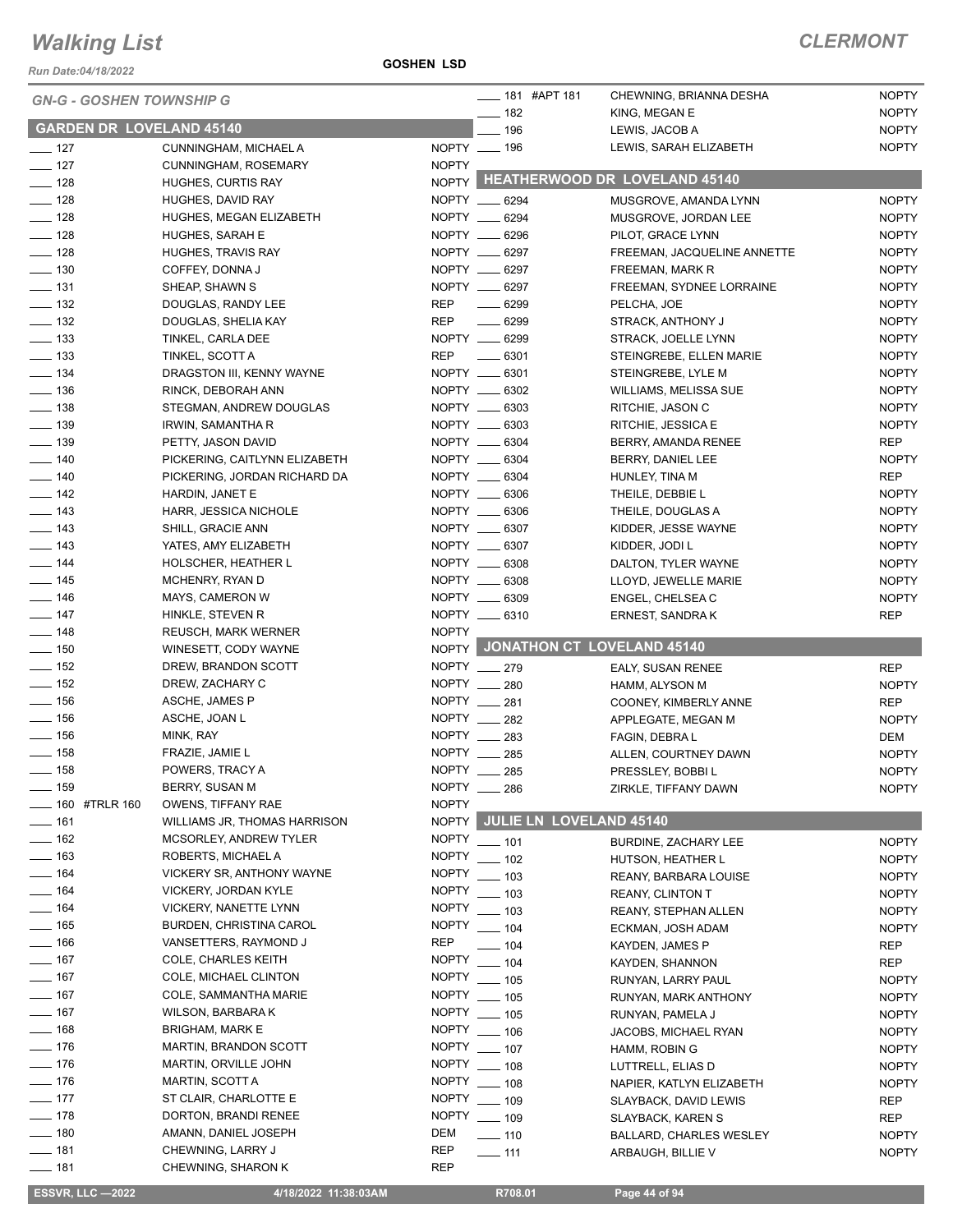#### *Run Date:04/18/2022*

**GOSHEN LSD**

| <b>GN-G - GOSHEN TOWNSHIP G</b>    |                                 |              | $\frac{1}{265}$           | GROVE, KERI A                     | <b>REP</b>   |
|------------------------------------|---------------------------------|--------------|---------------------------|-----------------------------------|--------------|
|                                    |                                 |              | 265                       | <b>GROVE, SHERI M</b>             | <b>REP</b>   |
| <b>JULIE LN LOVELAND 45140</b>     |                                 |              | 421                       | ANTRIM, JAMES ROBERT              | <b>NOPTY</b> |
| $- 111$                            | ARBAUGH, ROBERT LYNN            | <b>NOPTY</b> | 422                       | GAYHART, MARSHA KAY               | <b>NOPTY</b> |
| $\frac{1}{2}$ 112                  | HOFFMAN, BRYAN ANDREW           | <b>NOPTY</b> | 422                       | GAYHART, WILLIAM S                | <b>NOPTY</b> |
| $\frac{1}{2}$ 112                  | HOFFMAN, HOLLY JEANA            | <b>NOPTY</b> | 423                       | HARVEY, KENDRA LYNN               | <b>NOPTY</b> |
| $-120$                             | MULLINS, KIMBERLY A             | <b>NOPTY</b> | 427                       | STAKELIN, JEFFREY ALLEN           | <b>NOPTY</b> |
| $\frac{1}{2}$ 120                  | PERTUSET, SHEILAH ANN           | <b>NOPTY</b> | 429                       | CROCKETT, NATHAN WAYNE            | <b>REP</b>   |
| $\frac{1}{2}$ 121                  | BUTLER, TONYA C                 | <b>NOPTY</b> | 429                       |                                   | <b>REP</b>   |
| $\frac{1}{2}$ 122                  | STAGGS, FAITH T                 | <b>NOPTY</b> |                           | <b>CROCKETT, NICOLE L</b>         |              |
| $\frac{1}{2}$ 122 #APT 122         |                                 |              | $-429$                    | PISCOPO, DAVID A                  | <b>NOPTY</b> |
|                                    | <b>SCHUBERT, EARL LEE</b>       | <b>NOPTY</b> | $-433$                    | TAYLOR, WENDY LOUISE              | <b>NOPTY</b> |
| $\frac{1}{2}$ 123                  | WECHVITAN, SUPPAKORN LYON       | <b>NOPTY</b> |                           |                                   |              |
| $\frac{1}{2}$ 125                  | BYRD JR, ANTHONY DWAYNE         | <b>NOPTY</b> |                           | <b>RED BIRD DR LOVELAND 45140</b> |              |
| $\frac{1}{2}$ 125                  | BYRD, GEORGIE NICOLE            | <b>NOPTY</b> | $-197$                    | WILSON, PAUL HAROLD               | <b>NOPTY</b> |
| $- 126$                            | STAPLETON, HEATHER E            | <b>NOPTY</b> | $\frac{1}{201}$           | HAYS, THERESA LOUISE              | <b>NOPTY</b> |
|                                    |                                 |              | 202                       | BROWN II, LARRY EDWARD            | <b>NOPTY</b> |
| <b>LAKEVIEW CIR LOVELAND 45140</b> |                                 |              | 202                       | <b>SCHAWE, MORGAN RENAY</b>       | <b>NOPTY</b> |
| $\equiv$ 113                       | CAREY, MARTIN A                 | <b>NOPTY</b> | 202                       | ZIGGAS, JEFFERY ALLEN             | <b>NOPTY</b> |
| $\frac{1}{2}$ 113                  | THOMAS JR, DAVID                | <b>NOPTY</b> | 202                       | ZIGGAS, VIRGINIA DENISE           | <b>NOPTY</b> |
| $\frac{1}{2}$ 116                  | MARSH, NANCY LYNN               | <b>NOPTY</b> |                           |                                   |              |
| $\frac{1}{2}$ 117                  | MCWHORTER, JACK JAMES           | <b>NOPTY</b> | 204                       | <b>GUNTER, MICHAEL K</b>          | <b>NOPTY</b> |
|                                    |                                 |              | 204                       | WAINSCOTT JR, GREGORY ALAN        | <b>NOPTY</b> |
| $\frac{1}{2}$ 118                  | FIELDS, LAWRENCE DARRELL        | <b>NOPTY</b> | $\frac{1}{205}$           | ALSTON, JESSICA DYANN             | <b>NOPTY</b> |
|                                    |                                 |              | 205                       | VON DILLE, VIKTOR LEOPOLD WOLFGA  | <b>NOPTY</b> |
| MINDY LN LOVELAND 45140            |                                 |              | 206                       | ELAM, LULA A                      | <b>NOPTY</b> |
| $\frac{1}{217}$                    | <b>WILSON, CRYSTAL LYNN</b>     | NOPTY __     | 206                       | ELAM, RONALD DEAN                 | <b>NOPTY</b> |
| $\frac{1}{217}$                    | WILSON JR, JOSEPH EDWARD        | <b>NOPTY</b> | 206                       | HUNTER, JEFF SCOTT                | <b>NOPTY</b> |
| $\frac{1}{217}$                    | <b>WILSON, MAKENZIE LYNN</b>    | NOPTY ___    | 208                       | MULLINS II, JOHN J                | <b>NOPTY</b> |
| $\frac{1}{219}$                    | STEVENSON JR, KENNETH A         | <b>NOPTY</b> | 209                       | SCHWARTZ, SUSAN M                 | <b>REP</b>   |
| $\sim$ 220                         | PERRY, JAMES CHRISTOPHER        |              | NOPTY __ 210              | BEVERLY, AUTUMN J                 | <b>NOPTY</b> |
| $-221$                             | DEISCH, BENJAMIN WAYNE          |              | NOPTY __ 210              |                                   | DEM          |
| $\sim$ 221                         | DEISCH, JUSTIN ROBERT           |              | NOPTY __ 210              | BEVERLY, PAMELA KAY               |              |
|                                    |                                 |              |                           | <b>JUSTICE, CARL LEE</b>          | <b>NOPTY</b> |
| $\frac{1}{221}$                    | DEISCH, KYLE W                  |              | NOPTY __ 210              | PATTON, SEAN D                    | <b>NOPTY</b> |
| $-222$                             | BENJAMIN, CHARLES W             |              | NOPTY __ 211              | ASHCRAFT, AMY MICHELLE            | <b>NOPTY</b> |
| $\frac{223}{2}$                    | ELLIS, MARK HOWARD              |              | NOPTY __ 211              | RICHARDSON, OPAL ROSMAND          | <b>NOPTY</b> |
| $\frac{1}{223}$                    | MCROBERTS, DAVID A              |              | NOPTY __ 237              | <b>BAILEY, JEFFREY L</b>          | <b>NOPTY</b> |
| $\frac{1}{224}$                    | <b>GEER, CAROL M</b>            |              | NOPTY __ 237              | <b>BAILEY, RHONDA ARLENE</b>      | <b>NOPTY</b> |
| $\frac{1}{225}$                    | SANDERSON, CYNDI MICHELLE       |              | NOPTY __ 238              | DANIEL JR, PATRICK REAGAN         | <b>NOPTY</b> |
| $\frac{1}{227}$                    | <b>REMY, AMY LYNN</b>           |              | NOPTY __ 239              | CARRIER, JAIME                    | <b>NOPTY</b> |
| 228                                | HOLLAND, MARC E                 |              | NOPTY __ 241              | HOLLON, CLINTON DAVID             | <b>NOPTY</b> |
| 229                                | <b>BOLIN, ROSE M</b>            | <b>NOPTY</b> | 242                       | <b>HEDGER, WILLIAM A</b>          | <b>REP</b>   |
| $-231$                             | ROOK, SAMANTHA HALEIGH          |              | NOPTY __ 243              | NICKLEY, ERICA NICOLE             | <b>NOPTY</b> |
| 231                                | RUBENBAUER, DONNA DENISE        | <b>NOPTY</b> | 244                       |                                   |              |
| $-232$                             |                                 |              |                           | SEITZ, AUDREY CATHERINE           | <b>NOPTY</b> |
|                                    | WAINSCOTT, CRYSTAL J            |              | NOPTY $-244$              | SEITZ, SARA LOUISE                | <b>NOPTY</b> |
| 234                                | MANGOLD, AMY MARIE              |              | NOPTY __ 245              | RADEBOLDT II, RICHARD WILLIAM     | <b>NOPTY</b> |
| 236                                | <b>BASH, JEREMY STEVEN</b>      |              | NOPTY __ 247              | FRANZ, NICHOLE MARIE              | <b>NOPTY</b> |
| $-236$                             | BUCKNER, SAMANTHA M SMITHEY     |              | NOPTY __ 247              | WHISONANT, CAROLITTA              | <b>NOPTY</b> |
| 236                                | SMITHEY, MELANIE MARIE          | DEM          | $-249$                    | DAVIS, JUSTIN MICHAEL             | <b>NOPTY</b> |
|                                    |                                 |              | 250                       | <b>BEATTY III, FRANK EUGENE</b>   | <b>NOPTY</b> |
| PATRICK CT LOVELAND 45140          |                                 |              | 250                       | BEATTY SPARKS, SARAH ELIZABETH    | <b>NOPTY</b> |
| $\frac{1}{252}$                    | <b>BAKER, WILLIAM MICHAEL</b>   |              | NOPTY __ 250              | SPARKS, CHRISTI M                 | <b>NOPTY</b> |
| $\sim$ 253                         | MEYER, KIMBERLY R               |              | NOPTY __ 250              | WILLHITE, MAXINE KAY              | <b>NOPTY</b> |
| $-253$                             | PARTIN, LINDA F                 |              | NOPTY __ 251              | OWENS, MARGARET SUSAN             | <b>NOPTY</b> |
|                                    | 254 #TRLR LOVELAROSS, TARA LYNN |              | NOPTY _____ 268 #TRLR 268 | WOLFE, MESHELLE L                 | <b>NOPTY</b> |
| $-256$                             | BYLAND, JOYCE A                 |              | NOPTY __ 270              | WILLIAMS, TRAVIS J                | <b>NOPTY</b> |
|                                    |                                 |              | NOPTY __ 271              |                                   |              |
| $-257$                             | PALMER, KRISTOPHER H            |              |                           | <b>GRIMMEISSEN, DEREK PIERCE</b>  | <b>NOPTY</b> |
| 258                                | PAPANIA, ASHLEY P               |              | NOPTY __ 272              | RETTIG, ASHLEY PAYTON             | <b>NOPTY</b> |
| $=258$                             | PAPANIA, NANCY S                |              | NOPTY __ 274              | EDWARDS, MILDRED DARLENE          | <b>NOPTY</b> |
| 259                                | BRUNNER, RICHARD L              |              | NOPTY __ 274              | WEINEL, ASHLEY NICOLE             | <b>NOPTY</b> |
| 260                                | COLE, BRIAN CHRISTOPHER         | REP          | $\frac{275}{2}$           | <b>BARKER, MICHELLE K</b>         | <b>NOPTY</b> |
| $-260$                             | HERNDON, CONSTANCE J            |              | NOPTY __ 275              | SMITH, ANTOINE D                  | <b>NOPTY</b> |
| $-261$                             | HOLLAND, BARBARA JEAN           | <b>REP</b>   | $\frac{1}{276}$           | <b>JEWETT, PHYLLIS J</b>          | <b>NOPTY</b> |
| $\frac{1}{264}$                    | HUGHES, ANAMARIE KRYSTINE       |              | NOPTY __ 277              | <b>GLESSNER, ETHAN DANIEL</b>     | <b>NOPTY</b> |
| $\frac{1}{264}$                    | STEWART, CODY WILLIAM           | <b>NOPTY</b> |                           |                                   |              |
|                                    |                                 |              |                           |                                   |              |
| <b>ESSVR, LLC -2022</b>            | 4/18/2022 11:38:03AM            |              | R708.01                   | Page 45 of 94                     |              |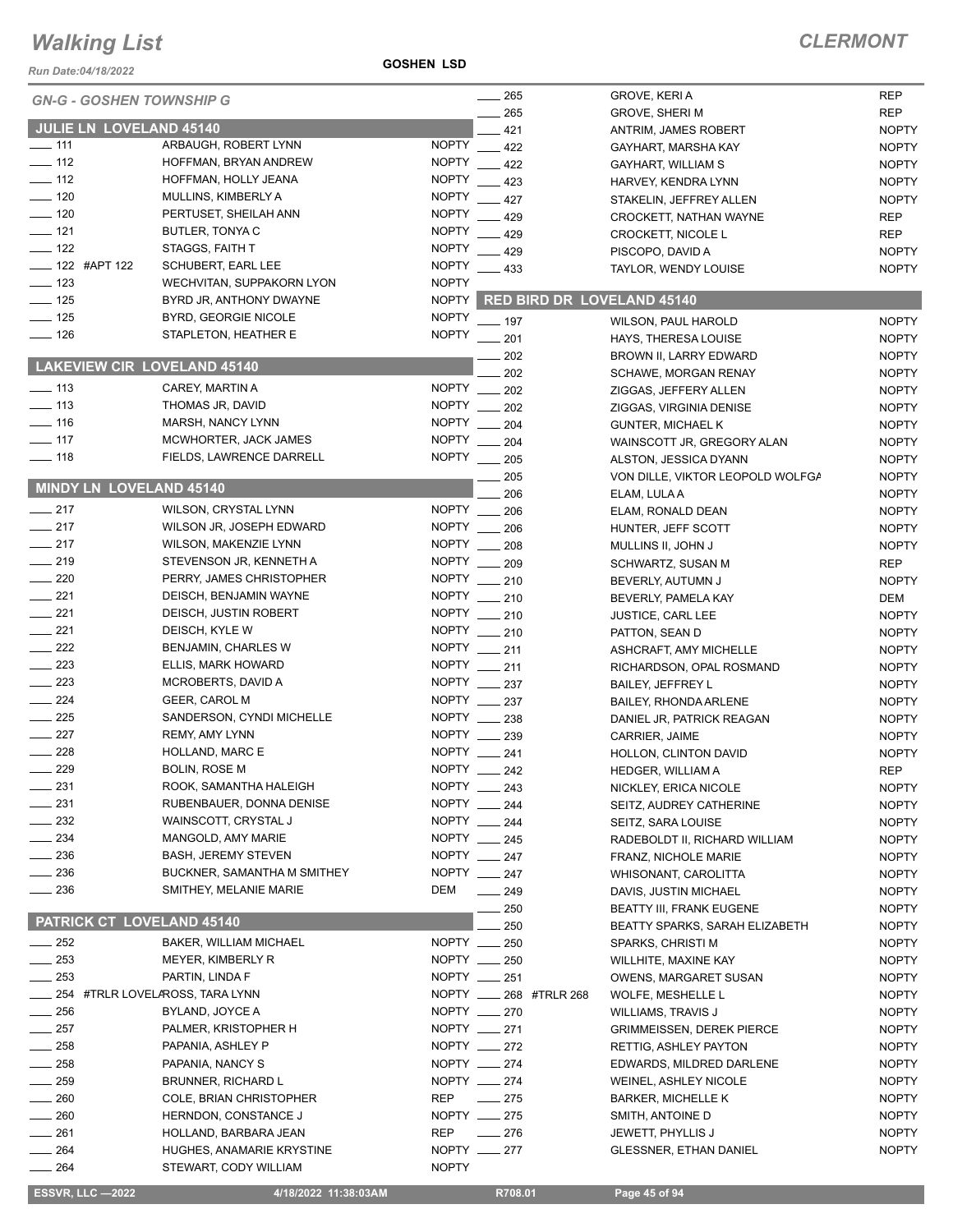*Run Date:04/18/2022*

#### **GOSHEN LSD**

|                                        |                                             |                  | $\frac{1}{2}$ 375 #APT A       | TALMADGE, BRIAN PATRICK                          | <b>NOPTY</b>                 |
|----------------------------------------|---------------------------------------------|------------------|--------------------------------|--------------------------------------------------|------------------------------|
| <b>GN-G - GOSHEN TOWNSHIP G</b>        |                                             |                  |                                |                                                  |                              |
|                                        |                                             |                  | $\frac{1}{2}$ 375 #APTA        | TALMADGE, KARYN ELAINE                           | <b>REP</b>                   |
| <b>RED BIRD DR LOVELAND 45140</b>      |                                             |                  | $-378$                         | VONROHR II, MALCOLM WENFERD                      | <b>NOPTY</b>                 |
| $-277$                                 | <b>GRESHAM, DESTINEE MARIE</b>              | $NOPTY$ ____ 379 |                                | RECHTIENE, JONATHAN LOUIS                        | <b>NOPTY</b>                 |
| $-278$                                 | KEIFFER, ASHLEY MARIE                       | NOPTY -883       |                                | <b>BOWEN, JACOB ROBERT</b>                       | <b>NOPTY</b>                 |
| $\frac{1}{288}$                        | <b>HEIZER, BRENDAK</b>                      | NOPTY __ 384     |                                | PLUMMER, KRISTEN HOPE                            | <b>NOPTY</b>                 |
| $\frac{1}{288}$                        | HUGHES, BRADLEY ELIZABETH                   | NOPTY -401       |                                | TREMPER, KEVIN BRIAN                             | <b>NOPTY</b>                 |
| $-289$                                 | ALLEN, JACKIE SUE                           | NOPTY -402       |                                | MILLER, EMILY KRISTINE                           | <b>NOPTY</b>                 |
| $\frac{1}{290}$                        | BISHOP JR, STANLEY BRIAN                    | NOPTY __ 417     |                                | EDWARDS, CAROL R                                 | <b>NOPTY</b>                 |
| $- 290$                                | CHITWOOD, JACQUELINE JOANN                  | NOPTY -418       |                                | <b>CUREY, CAMERON JAMES</b>                      | <b>NOPTY</b>                 |
| $\frac{1}{290}$                        | COTTON, BRIAN L                             | NOPTY 418        |                                | CUREY, LUCINDA LEE                               | <b>NOPTY</b>                 |
| $\sim$ 290                             | SAYLOR, ANTHONY J                           | NOPTY -419       |                                | WHALEN, REGINA L                                 | <b>NOPTY</b>                 |
| $\frac{1}{2}$ 292                      | GIMLIN, MICHAEL G                           | NOPTY -419       |                                | WHALEN, TERESA T                                 | <b>NOPTY</b>                 |
| $\frac{1}{2}$ 292                      | HICKS, JUDY C                               | <b>NOPTY</b>     |                                |                                                  |                              |
| $\frac{1}{2}$ 292                      | HICKS, RAYMOND E                            |                  |                                | NOPTY RHONDA CT LOVELAND 45140                   |                              |
| $\frac{292}{2}$                        | JAMES, BRENDA ELIZABETH                     | NOPTY __ 387     |                                | LONG, MELISSA MARIE                              | <b>NOPTY</b>                 |
| $\frac{292}{2}$                        | <b>JAMES, KATHERINE RENEA</b>               | NOPTY __ 387     |                                | SLATTERY, RYAN LEE                               | <b>NOPTY</b>                 |
|                                        |                                             |                  |                                |                                                  |                              |
| $\sim$ 292                             | JAMES, KIRSTIN ELIZABETH                    | NOPTY __ 388     |                                | SEITZ, WILLIAM MICHAEL                           | <b>NOPTY</b>                 |
| $\sim$ 293                             | <b>GUTMAN, ALEXIS NICOLE</b>                | NOPTY __ 389     |                                | DAVIS, BRITTANY MARIE                            | <b>NOPTY</b>                 |
| $\frac{1}{294}$                        | <b>GRIFFITH, GARY WAYNE</b>                 | REP __ 391       |                                | <b>CURLIS, TRENTON LEE</b>                       | <b>NOPTY</b>                 |
| $\frac{1}{295}$                        | ELDRIDGE, LINDA G                           | NOPTY __ 391     |                                | FLARIDA, TAMMY LYNN                              | <b>NOPTY</b>                 |
| $\frac{1}{296}$                        | WHEELER, PEGGY L                            | NOPTY __ 391     |                                | STRUNK JR, JIMMY ALBERT                          | <b>NOPTY</b>                 |
| $\frac{1}{297}$                        | MALONEY, TAMMY SUE                          | NOPTY __ 391     |                                | STRUNK, WYATT W                                  | <b>NOPTY</b>                 |
| $- 318$                                | HALL, BARBARA S                             | REP              | $\frac{1}{2}$ 391              | WATKINS, DOUGLAS W                               | <b>NOPTY</b>                 |
| $- 320$                                | MORGAN, EVAN LAKOTA                         | NOPTY __ 392     |                                | FREEMAN, BRYANA MICHELLE                         | <b>NOPTY</b>                 |
| $\frac{1}{2}$ 321                      | KAYATA, MARY BELLE                          | NOPTY __ 392     |                                | <b>WEBB, KELA ROSE</b>                           | <b>NOPTY</b>                 |
| $\frac{322}{2}$                        | PORSTNER, ROBERT JOHN                       | NOPTY __ 394     |                                | HAMILTON, PEGGY ANN                              | <b>NOPTY</b>                 |
| $\frac{1}{2}$ 323                      | NORRIS, SAMANTHA J                          | NOPTY __ 395     |                                | WEEKS, VALARIE A                                 | <b>NOPTY</b>                 |
| $\frac{1}{2}$ 326                      | BURTON, REBECCA D                           | NOPTY __ 396     |                                | <b>CLEMMONS, MARGARETTE A</b>                    | REP                          |
| $\frac{1}{2}$ 328                      | YAZELL, TIMOTHY DAVID                       | NOPTY __ 397     |                                | <b>BAUGH, DONALD LEE</b>                         | <b>NOPTY</b>                 |
| $\frac{1}{2}$ 331                      |                                             | NOPTY __ 397     |                                |                                                  |                              |
|                                        | <b>BRINKER, LESLIE JAVON</b>                | NOPTY __ 397     |                                | MELZER, JEAN M                                   | <b>NOPTY</b>                 |
| $\frac{1}{2}$ 332                      | MANN, ROBIN L                               |                  |                                | WALTER, JODIE SUE                                | <b>NOPTY</b>                 |
| $\frac{1}{2}$ 333                      | <b>CLAPSADDLE, MARK S</b>                   | NOPTY __ 398     |                                | PARTIN, JENNIFER L                               | <b>NOPTY</b>                 |
| $\frac{1}{2}$ 333                      | HALL, JENNIE L                              | NOPTY __ 398     |                                | SWITZER, THOMAS ALEXANDER                        | <b>NOPTY</b>                 |
| $\frac{1}{2}$ 334                      | CONRAD, LESSIE M                            | <b>REP</b>       |                                |                                                  |                              |
| $\frac{1}{2}$ 335                      | TILLEY, EDDIE D                             |                  |                                | NOPTY SHERITON CT LOVELAND 45140                 |                              |
| $\frac{1}{2}$ 336                      | <b>BURKE, JULIA L</b>                       |                  | NOPTY __ 2033                  | DUNHAM, KATHLEEN JO                              | <b>REP</b>                   |
| $\frac{1}{2}$ 336                      | WATSON, SCOTT ROSS                          |                  | NOPTY __ 2033                  | <b>MARKINS, MATTHEW L</b>                        | <b>REP</b>                   |
| $\frac{1}{2}$ 337                      | MILLS, AMANDA M                             |                  | NOPTY __ 2035                  | BEUKE, AMANDA SUE                                | <b>NOPTY</b>                 |
| $- 337$                                | MILLS, SHEILA ANN                           |                  | NOPTY __ 2035                  | BEUKE, BENJAMIN R                                | <b>REP</b>                   |
| $-357$                                 | STEVENSON, JENNIFER LYNN                    |                  | NOPTY __ 2037                  | MCCOY, LARRY C                                   | <b>REP</b>                   |
| $\frac{1}{2}$ 358                      | HORLANDER, CAMREN PAUL                      |                  | NOPTY __ 2039                  | LAINHART, JESSICA MARIE                          | <b>NOPTY</b>                 |
| $\frac{1}{2}$ 358                      | HORLANDER, ERNEST G                         |                  | NOPTY __ 2041                  | <b>GIRRES, SANDRA M</b>                          | <b>NOPTY</b>                 |
| $\frac{1}{2}$ 358                      | HORLANDER, KATIE LEE                        |                  | NOPTY __ 2041                  | GIRRES, WILLIAM A                                | <b>NOPTY</b>                 |
| $- 359$                                | WILKINS III, HARRY W                        |                  | NOPTY __ 2043                  | FARRELL SR, DANIEL T                             | REP                          |
| $\frac{1}{2}$ 360                      | ROE, KENNETH WILLIAM                        |                  | NOPTY __ 2045                  | BAKER, ALEXANDER DAVID                           | <b>NOPTY</b>                 |
| $- 361$                                | FIFE, JEFFREY LYNN                          |                  | NOPTY 2047                     |                                                  |                              |
|                                        |                                             |                  |                                | EGAN, SAMUAL D                                   | <b>NOPTY</b>                 |
| $- 361$                                | MEYERS, JUDY LEE                            |                  | NOPTY __ 2047                  | <b>UMBARGER, SHANNON KAY</b>                     | <b>NOPTY</b>                 |
| $\frac{1}{2}$ 362                      | SIMMONS, SCOTT BENTON                       |                  | NOPTY __ 2062                  | MITCHELL, BECKY LYNN                             | <b>NOPTY</b>                 |
| $\frac{1}{2}$ 363                      | HUTZEL, CAITLIN ANN MARIE                   |                  | NOPTY __ 2062                  | WATERS, DYLAN LEE                                | <b>NOPTY</b>                 |
| $\frac{1}{2}$ 363                      | RETTIG, AMBER ELIZABETH                     |                  |                                |                                                  | <b>NOPTY</b>                 |
| $\frac{1}{2}$ 363                      |                                             |                  | NOPTY __ 2062                  | WATERS, HEATHER ELIZABETH                        |                              |
|                                        | RETTIG, JUSTIN A                            |                  | NOPTY __ 2064                  | <b>ENNIS, JAMES CHRISTOPHER</b>                  | <b>NOPTY</b>                 |
| $- 364$                                | ELIAS, JOSEPH DEAN                          |                  | NOPTY __ 2064                  | VELARDE, MARIA C                                 | <b>NOPTY</b>                 |
| $\frac{1}{2}$ 365                      | ECKART, STACI MARIE                         |                  | NOPTY __ 2068                  | BOLAN, ARIANA M                                  | <b>NOPTY</b>                 |
| $\frac{1}{2}$ 366                      | MOORE, JACOB R A                            |                  | NOPTY __ 2068                  | DAPORE, COREY M                                  | <b>NOPTY</b>                 |
| 366                                    | MOORE, KIMBERLY LYNN                        |                  | NOPTY __ 2070                  | DOOLOUKAS, BETH A                                | <b>NOPTY</b>                 |
| $\frac{1}{2}$ 367                      | SMITH, WILLIAM C                            |                  |                                |                                                  |                              |
|                                        |                                             |                  | NOPTY __ 2074                  | HARLOW JR, OLLIE W                               | REP                          |
| $- 368$                                | PARKER, SARAH A                             |                  | NOPTY __ 2074                  | HARLOW, REBEKAH M                                | <b>REP</b>                   |
| $\frac{1}{2}$ 370                      | MINK JR, WILLIAM P                          |                  | NOPTY __ 2074                  | HARLOW II, TIMOTHY A                             | <b>NOPTY</b>                 |
| $- 371$                                | DISHER, MORGAN ANTHONY                      |                  | NOPTY __ 2076                  | SIEKBERT, CAROL ANNE                             | <b>NOPTY</b>                 |
| $\frac{1}{2}$ 371                      | HUBER, RHONDA JEAN                          |                  | NOPTY __ 2080                  | ACIERNI, BRIAN D                                 | <b>NOPTY</b>                 |
| $\frac{1}{2}$ 373<br>$\frac{1}{2}$ 375 | RICE, DANIEL AARON<br>SAUTER, RICHARD DAVID |                  | NOPTY __ 2080<br>NOPTY __ 2080 | PARKER, KELLY W<br>VANACORE, BRETT MATTHEW BAYUS | <b>NOPTY</b><br><b>NOPTY</b> |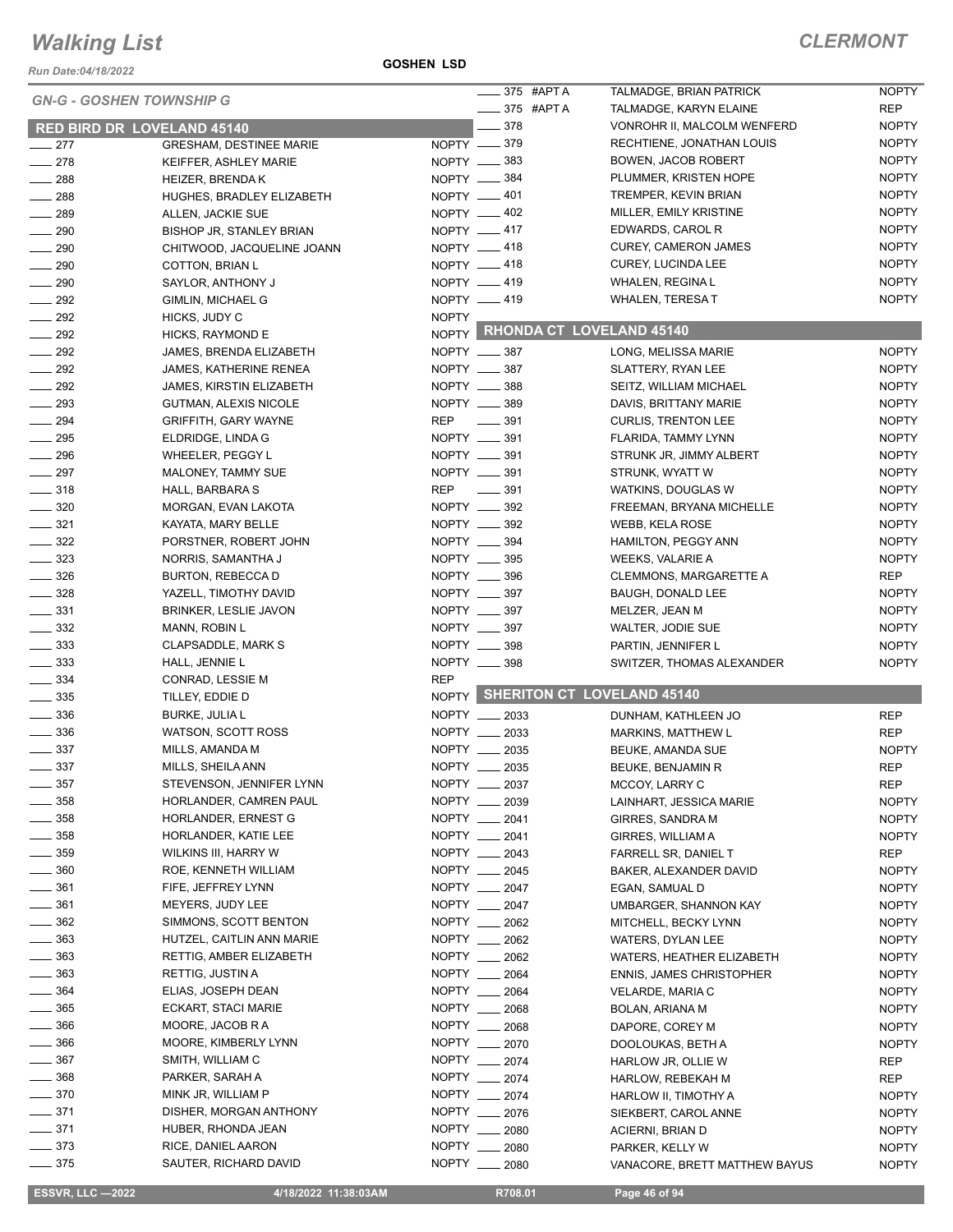#### **GOSHEN LSD**

| <b>Run Date:04/18/2022</b>        |                                | <b>GOSHEN LSD</b>            |                         |                                                      |                              |
|-----------------------------------|--------------------------------|------------------------------|-------------------------|------------------------------------------------------|------------------------------|
| <b>GN-G - GOSHEN TOWNSHIP G</b>   |                                |                              | $\frac{1}{2}$ 1500      | DARBY, TYLER LEE                                     | <b>NOPTY</b>                 |
|                                   |                                |                              | $\frac{1}{2}$ 1500      | DARBY, VICTORIA MARY                                 | <b>NOPTY</b>                 |
| <b>SHERITON CT LOVELAND 45140</b> |                                |                              | $- 1501$                | LONG, BRYAN THOMAS                                   | <b>NOPTY</b>                 |
| $-2082$                           | DUNN, DEBORAH ANN              |                              | NOPTY - 1501            | LONG, KRISTY S                                       | <b>NOPTY</b>                 |
|                                   |                                |                              | $- 1502$                | HUNLEY, JOSEPH ROBERT                                | <b>NOPTY</b>                 |
| TENOR DR LOVELAND 45140           |                                |                              | $-1502$                 | HUNLEY, MEGAN ELAINE                                 | <b>NOPTY</b>                 |
| $-3029$                           | SPRINGER, SHELBY LYN           |                              | NOPTY - 1503            | MCCARNAN, DAVID JEFFERY                              | <b>NOPTY</b>                 |
| 3031                              | JONES, JARVIS L                | $NOPTY$ -                    | $-1503$                 | MCCARNAN, EMILY R                                    | <b>NOPTY</b>                 |
| $-3031$                           | JONES, REBECCA CHARITY         | NOPTY $-$                    | _ 1504                  | DE LEMOS NEGRON, MONICA V                            | <b>NOPTY</b>                 |
| $-3033$                           | YOUNG, JACQUELINE ANNE         | $NOPTY =$                    | _ 1504                  | <b>MEADORS, RYAN W</b>                               | <b>NOPTY</b>                 |
| $-3037$                           | POTTS, JIMMY BRIAN             | NOPTY -                      | _ 1505                  | PREWITT, CERENA DANIELLE                             | <b>NOPTY</b>                 |
| $\frac{1}{2}$ 3037                | POTTS JR, JIMMY BRIAN          | $N$ OPTY $-$                 | _ 1505                  | PREWITT, DEBORAH MICHELLE                            | <b>NOPTY</b>                 |
| 3037                              | POTTS, MISTEE LEE ANN          | <b>NOPTY</b>                 |                         | <b>WOOD BROOK CT LOVELAND 45140</b>                  |                              |
| 3039                              | WOODWARD, MICHAELA LEEANN      | <b>NOPTY</b>                 |                         |                                                      |                              |
|                                   |                                |                              | $-2081$                 | AYERS, PATRICK I                                     | <b>NOPTY</b>                 |
| <b>TRAILOR LN LOVELAND 45140</b>  |                                |                              | 2081                    | WALTON, JESSICA R                                    | <b>NOPTY</b>                 |
| _ 6281                            | SPURLING, SHEILA ANN           | $N$ OPTY $-$                 | 2083                    | BENNETT, ALISHA N                                    | <b>NOPTY</b>                 |
| $-6282$                           | EALY, PAUL                     | NOPTY -                      | 2083                    | BENNETT, MICHELLE L                                  | <b>REP</b>                   |
| $-6283$                           | HAMMOND, ANNA LYDWINE          | <b>NOPTY</b>                 | 2083                    | BENNETT, NICHOLAS DAVID                              | <b>REP</b>                   |
| 6283                              | HAMMOND, MATTHEW               | <b>NOPTY</b>                 | 2083                    | BENNETT, STEPHEN D                                   | <b>REP</b>                   |
| $-6283$                           | HANCOCK, ASHLEY N M            | <b>NOPTY</b>                 | 2085                    | ANDERSON, ELIZABETH MARIE                            | <b>REP</b>                   |
| 6288                              | <b>FUSON, GARRETT</b>          | NOPTY -                      | 2085                    | ANDERSON II, ERIC A                                  | <b>REP</b>                   |
| $-6288$                           | FUSON, NORMA JEAN              | NOPTY -                      | 2086                    | GARDUNO, KIMBERLY A                                  | <b>NOPTY</b>                 |
| $-6295$                           | EAKIN, HEATHER L               | NOPTY -                      | 2087                    | LOUALLEN, EMILY MARIE                                | <b>NOPTY</b>                 |
| $-6295$                           | LEWIS, TAYLOR PAIGE            | <b>NOPTY</b>                 | 2087                    | YOSHIMURA, ERIC JAMES ALLAN                          | <b>NOPTY</b>                 |
| $- 6296$                          | MIRACLE, LANITA G              | NOPTY -                      | 2088                    | BODNER, MELISSA KARYN                                | <b>DEM</b>                   |
| 6299                              | CHRISTMAN, DOROTHY J           | <b>REP</b>                   | 2088                    | BODNER, RICHARD JOSEPH                               | <b>DEM</b>                   |
| $-6299$                           | <b>MARTINA, RICHARD F</b>      | <b>REP</b>                   | $-2091$                 | <b>HEHMAN, TYLER BRADY</b>                           | <b>NOPTY</b>                 |
| $-6304$                           | BURNETT, RACHEL MORGAN SHAY    |                              | NOPTY - 2092            | MULLENIX, VIRGINIA R                                 | <b>NOPTY</b>                 |
| $- 6304$                          | ZINK, MICHAEL LEE              | NOPTY =                      | 2093                    | EICHINGER, SHELLEY J                                 | DEM<br><b>NOPTY</b>          |
| $\frac{1}{2}$ 6307                | BROWN, CASSANDRA FAYE          | <b>NOPTY</b>                 | 2093                    | EICHINGER, TED W                                     |                              |
| $-6307$                           | <b>WILLIAMS, JESSICA RENEE</b> | <b>NOPTY</b>                 | 2094                    | SMITH, BENJAMIN ROBERT                               | <b>NOPTY</b>                 |
| $\frac{1}{2}$ 6307                | WILLIAMS, ROBERT EDWARD        | NOPTY -                      | 2094<br>2095            | SMITH, JESSE MARIE                                   | <b>NOPTY</b><br><b>NOPTY</b> |
| 6308                              | WITTMEYER, SHARON D            | NOPTY -                      |                         | GARR, JEFFREY A                                      | <b>NOPTY</b>                 |
| $-6309$                           | PLAVSIC, ROBERT M              | NOPTY -                      | 2095<br>2095            | <b>GARR, NICHOLE FAYE</b><br><b>GARR, PAIGE NOEL</b> | <b>NOPTY</b>                 |
| $-6312$                           | KIDWELL, GEORGE A              | <b>REP</b>                   | 2098                    | MONTGOMERY, ANTHONY W                                | <b>NOPTY</b>                 |
| $-6312$                           | KIDWELL, TINA L                | <b>REP</b>                   | 2098                    | MONTGOMERY, HEATHER C                                | <b>NOPTY</b>                 |
| $-6316$                           | CARTER, DONALD ARIN            | $N$ OPTY $-$                 |                         | SHULL, TRISTYN JASE                                  | <b>NOPTY</b>                 |
| 6316                              | CARTER JR, DONALD E            |                              | NOPTY - 2098<br>$-2100$ | <b>CHRISTERSON, CHARLES L</b>                        | <b>NOPTY</b>                 |
| <b>TREELINE DR LOVELAND 45140</b> |                                |                              | 2102                    | LI, YUAN                                             | <b>NOPTY</b>                 |
|                                   |                                |                              | .2104                   | MOORE, CHERIE LEANNE                                 | <b>NOPTY</b>                 |
| $-1551$                           | DISTLER II, ANTHONY ANDREW     | <b>NOPTY</b>                 |                         |                                                      |                              |
| 1551                              | DISTLER, BRITTANY LYNN         | <b>NOPTY</b>                 |                         | WOODVIEW DR LOVELAND 45140                           |                              |
| $-1552$                           | FALLON, KELSEY ANNE            | <b>NOPTY</b>                 | _ 6110                  | <b>SCHOTT, BRANDON MICHAEL</b>                       | <b>NOPTY</b>                 |
| $\frac{1}{1552}$                  | JOHNSON, ERIC M                | <b>NOPTY</b>                 | 6110                    | SCHOTT, OLIVIA MARIE                                 | <b>NOPTY</b>                 |
| <b>WINWOOD DR LOVELAND 45140</b>  |                                |                              | 6110                    | TINDLE, VICKY LEE                                    | <b>NOPTY</b>                 |
|                                   |                                |                              | $= 6111$                | PFINGSTEN, ERIK A                                    | <b>REP</b>                   |
| $- 1491$                          | RAY, MONICA NATALIA            | $NOPTY =$                    | 6111                    | PFINGSTEN, HEATHER D                                 | <b>DEM</b>                   |
| __ 1491                           | RAY, RYAN M                    | $NOPTY =$                    | 6113                    | AYERS, SAMANTHA YVONNE EMILY                         | <b>NOPTY</b>                 |
| $-1493$                           | <b>BINKLEY, MOLLY ERIN</b>     | $NOPTY$ -<br>NOPTY -         | 6113                    | AYERS, STEPHEN THOMAS                                | <b>NOPTY</b>                 |
| $-1493$                           | RIMER, NICHOLAS ANDREW         | <b>NOPTY</b>                 | 6115                    | CRAWFORD, CRYSTAL LYNN                               | <b>REP</b>                   |
| __ 1494                           | WHITE, JAMES THOMAS            |                              | 6115                    | CRAWFORD, MICHAEL ALLEN                              | <b>NOPTY</b>                 |
| $- 1495$                          | MILLER, BRIAN K                | <b>NOPTY</b><br><b>NOPTY</b> | . 6117                  | UITENHAM, KRISTEN ANTOINETTE                         | <b>NOPTY</b>                 |
| $- 1495$                          | MILLER, MELINDA L              |                              | 6200                    | KLEPPER, PAULA DAWN                                  | <b>NOPTY</b>                 |
| $- 1496$                          | SAH, SURENDRA KUMAR            | <b>NOPTY</b>                 | 6200                    | LEWIS, TIMOTHY GREGORY                               | <b>NOPTY</b>                 |
| $-1497$                           | HERNANDEZ, CHRISTOPHER T       | <b>REP</b>                   | 6200                    | TRUITT, BAILEY R                                     | <b>NOPTY</b>                 |
| _ 1497                            | HERNANDEZ, RENEE NICOLE        | <b>NOPTY</b>                 | 6201                    | <b>BURKART, CHRISTOPHER S</b>                        | <b>NOPTY</b>                 |
| $-1498$                           | <b>HESKETH, ANDREW TAYLOR</b>  | <b>NOPTY</b>                 | 6202                    | <b>SCHERBAKOFF, SERGIUS PETER</b>                    | <b>NOPTY</b>                 |
| $-1499$                           | SHAVER, AUSTIN CRAIG           | <b>NOPTY</b>                 | 6203                    | MOORE, AMANDA MECHELLE                               | <b>NOPTY</b>                 |
| $-1499$                           | SHAVER, MEGAN LYNN             | <b>NOPTY</b><br><b>NOPTY</b> | 6203                    | MOORE, JUSTIN TYLER                                  | <b>NOPTY</b>                 |
| $\frac{1}{2}$ 1500                | CASELLA, ALBERT                | <b>NOPTY</b>                 | 6204                    | LOCKARD, TANNER MIKAL                                | <b>NOPTY</b>                 |
| $\frac{1}{2}$ 1500                | CASELLA, STEPHANIE WILDING     |                              | 6204                    | LOWRY, BETHANY LYNN                                  | <b>NOPTY</b>                 |
|                                   |                                |                              |                         |                                                      |                              |
| <b>ESSVR, LLC -2022</b>           | 4/18/2022 11:38:03AM           |                              | R708.01                 | Page 47 of 94                                        |                              |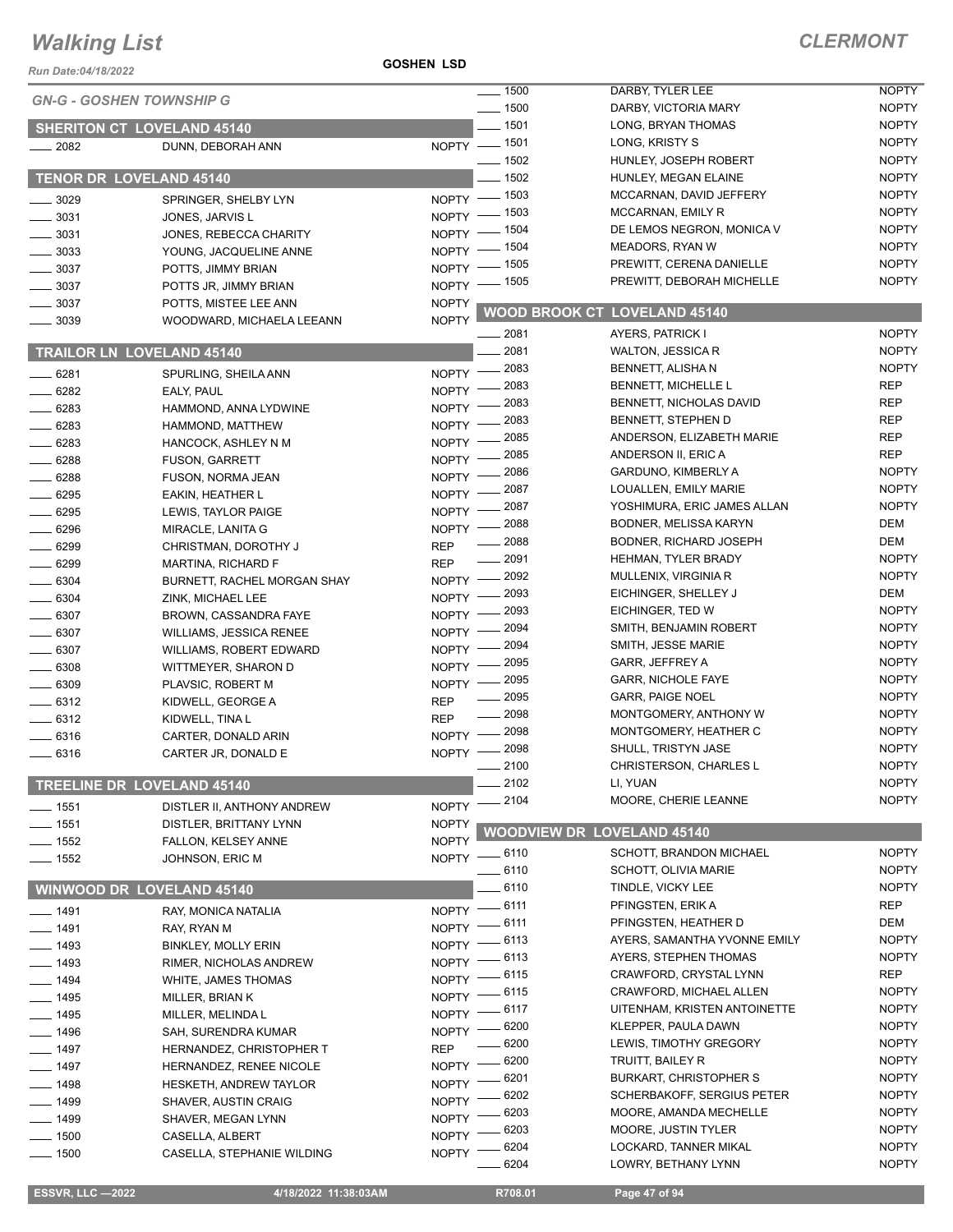*Run Date:04/18/2022*

**GOSHEN LSD**

| <b>ESSVR, LLC-2022</b>             | 4/18/2022 11:38:03AM                 |              | R708.01                    | Page 48 of 94                  |              |
|------------------------------------|--------------------------------------|--------------|----------------------------|--------------------------------|--------------|
| $- 1450$                           | EAKIN, JUDITH LYNN                   | <b>NOPTY</b> |                            |                                |              |
| —— 1446                            | TRAPP, REGINA LOUISE                 | <b>NOPTY</b> |                            |                                |              |
| $- 1446$                           | HAVENS, SARAH JEAN                   | <b>NOPTY</b> |                            |                                |              |
| $- 1442$                           | SHAW, SARAH ELAINE                   | <b>NOPTY</b> |                            |                                |              |
| $- 1442$                           | MASON, CHRISTOPHER DENE              | <b>NOPTY</b> |                            |                                |              |
| $- 1438$                           | <b>GLOBOKE, WILLIAM ROBERT</b>       |              | NOPTY TOTAL: 907           |                                |              |
| $- 1434$                           | JETTER JR, DANIEL THOMAS             | <b>NOPTY</b> |                            |                                |              |
| $- 1434$                           | <b>BILBY, MELISSA MARIE</b>          |              | NOPTY __ 1690              | SENG II, RAYMOND MORRIS        | <b>NOPTY</b> |
| $- 1430$                           | MCQUEARY, KARLI M                    | <b>REP</b>   | $- 1690$                   | <b>SENG, KAREN E</b>           | <b>NOPTY</b> |
| $- 1430$                           | MCQUEARY, JAMES SHILOH W P           | <b>REP</b>   | $- 1660$                   | SETTLES, TYLER JAMES           | <b>NOPTY</b> |
| $- 1424$                           | DALTON, TAMMY LEE                    |              | NOPTY __ 1660              | SETTLES SR, THOMAS C           | DEM          |
| $- 1424$                           | DALTON, GARY E                       |              | NOPTY __ 1660              | SETTLES, KAREN R               | DEM          |
| $\frac{1}{2}$ 1422                 | LUNDQUIST, JONATHAN                  |              | NOPTY __ 1656              | <b>WEST, CHEYENNE RAE</b>      | <b>NOPTY</b> |
| $\frac{1}{2}$ 1422                 | JENSEN, RYAN SHANE                   |              | NOPTY __ 1656              | <b>GERHARDT, SCOTT ANTHONY</b> | <b>NOPTY</b> |
| $- 1422$                           | JENSEN, JESSE MARIE                  |              | NOPTY __ 1656              | <b>GERHARDT, KATHRYN SUE</b>   | <b>NOPTY</b> |
|                                    | <b>WOODVILLE PIKE LOVELAND 45140</b> |              | _ 1650                     | <b>RUFFNER, ROSE MARIE</b>     | <b>NOPTY</b> |
|                                    |                                      |              | __ 1642                    | SCHWARTZ, AMANDA DAWN          | <b>NOPTY</b> |
| $- 6170$                           | YAROSHENKO, HALINA NIKOLAEVNA        |              | NOPTY __ 1642              | RUFFNER, ROBERT D              | <b>NOPTY</b> |
| $- 6170$                           | YAROSHENKO, ANDREY IVANOVICH         |              | NOPTY __ 1630              | FRANK, GENEVA A                | DEM          |
| $- 6168$                           | HERTZFELD, LAURA LEA                 |              | NOPTY __ 1600              | STACY, MARY ELLA MAE           | <b>NOPTY</b> |
| $- 6166$                           | BREEDLOVE, CAROL MARIE               |              | NOPTY __ 1600              | STACY, JOHNNIE RAY             | <b>NOPTY</b> |
| $-6166$                            | AUGHTMAN, DIANA LASAGE               |              | NOPTY __ 1598              | SMITH, JAMES F                 | <b>REP</b>   |
| __ 6165                            | VOGT, JAMII L                        |              | NOPTY __ 1598              | SMITH, CHARLOTTE A             | REP          |
| $- 6165$                           | VOGT, CHRISTOPHER MICHAEL            |              | NOPTY __ 1596              | BLANKENSHIP, DAVID L           | <b>REP</b>   |
| $-6162$                            | SCHIRMER, ADAM MICHAEL               |              | NOPTY __ 1596              | <b>BLANKENSHIP, CONNIE J</b>   | <b>REP</b>   |
| $-6162$                            | <b>JACKSON, RYAN M</b>               |              | NOPTY __ 1592              | <b>FARRIS, SUSAN N</b>         | <b>NOPTY</b> |
| $-6162$                            | JACKSON, KATHERINE ELIZABETH         |              | NOPTY __ 1592              | <b>FARRIS, RAFELL E</b>        | <b>NOPTY</b> |
| $-6162$                            | <b>BLOCK, BRYON G</b>                |              | NOPTY __ 1592              | <b>FARRIS, RAFEAL W</b>        | <b>NOPTY</b> |
| $-6161$                            | BLEVINS, RANDALL L                   | DEM          | $- 1576$                   | <b>ACKLIN, SHARON MARIE</b>    | <b>NOPTY</b> |
| $-6161$                            | BLEVINS, PAMELA SUE                  | DEM          | $- 1576$                   | ACKLIN, RICKY J                | <b>NOPTY</b> |
| $- 6160$                           | PLOWMAN, REBECCA ANNE                | DEM          | $- 1572$                   | TENGLER, JOHN C                | <b>NOPTY</b> |
| $\frac{1}{2}$ 6160                 | PLOWMAN, MICHAEL SEAN                | DEM          | $- 1568$                   | DURHAM, TERRY M                | <b>NOPTY</b> |
| $- 6159$                           | LAUGHLIN, MARTIN F                   | REP          | $- 1564$                   | GARBETT, VICTORIA JEAN         | <b>NOPTY</b> |
| $- 6159$                           | LAUGHLIN, DIANA LYNN                 | <b>REP</b>   | $- 1564$                   | <b>GARBETT, JAMES R</b>        | <b>NOPTY</b> |
| $-6157$                            | HINES, KATHRYN DEANNE                | REP          | $- 1556$                   | NAPIER, REBECCA FAITH          | <b>REP</b>   |
| $- 6156$                           | SERGENT, JENNIFER E                  |              | NOPTY __ 1556              | NAPIER, DEVIN A                | <b>NOPTY</b> |
| $\frac{1}{2}$ 6155                 | VANOSDOL, JOHN E                     |              | NOPTY __ 1556              | HACKATHORN, PATRICK OWEN       | <b>REP</b>   |
| $- 6155$                           | VANOSDOL, JACQUELYNE ALEXANDRIA      |              | NOPTY __ 1556              | HACKATHORN, DEBRA L            | <b>REP</b>   |
| $- 6154$                           | HENDERSHOT, BRANDY NICOLE            |              | NOPTY __ 1552              | ZIMMERMAN, STEFANIE ELIZABETH  | <b>NOPTY</b> |
| $-6154$                            | HENDERSHOT, ANDREW PHILLIP           |              | NOPTY __ 1552              | ZIMMERMAN, CHRISTOPHER GEORGE  | <b>NOPTY</b> |
| $- 6153$                           | METELKO, EVAN THOMAS                 |              | NOPTY __ 1552              | PURCELL, RICHARD EDWIN         | <b>NOPTY</b> |
| $-6153$                            | METELKO, CALLIE MARIE                |              | NOPTY __ 1546              | EMERSON, GLENNA J              | <b>NOPTY</b> |
| $-6152$                            | SHEPPARD, BETH ANN                   |              | NOPTY __ 1526              | NOGGLE, KRISTINA L             | <b>NOPTY</b> |
| $-6152$                            | <b>GESCHEIDER, NICHOLAS E</b>        |              | REP __ 1526                | CROUCHER, MACKENZIE RAE        | <b>NOPTY</b> |
| $-6151$                            | SMITH, TERRY J                       |              | NOPTY __ 1526              | CROUCHER, JASON ROBERT         | <b>NOPTY</b> |
| $-6151$                            | HOLLANDSWORTH, JILL RENEE            |              | NOPTY __ 1526              | CROUCHER, ANGELA S             | <b>NOPTY</b> |
| $-6151$                            | CHIN, NATHAN DAVID                   |              | NOPTY __ 1520              | <b>WILSON, PATRICIA A</b>      | <b>NOPTY</b> |
| $-6150$                            | DANIEL, THOMAS ANTHONY               |              | NOPTY __ 1516              | SAND, MARY CHRISTINA           | <b>NOPTY</b> |
| $- 6150$                           | DANIEL, DEBORAH C                    |              | NOPTY __ 1516              | FUESTON, MARC A                | <b>NOPTY</b> |
| $-6149$                            | BARCLAY III, EDWARD PAUL             |              | NOPTY __ 1514              | SLUDER, APRIL C                | <b>NOPTY</b> |
| $-6149$                            | <b>BARCLAY, APRIL DAWN</b>           | REP          | $\frac{1}{2}$ 1514         | SLUDER, ANTHONY M              | <b>NOPTY</b> |
| $-6147$                            | ZACHARKO, ROMAN PETER                |              | NOPTY __ 1512 #APT 12      | FRAZER JR, JOHN L              | <b>NOPTY</b> |
| $-6147$                            | HUHN, DARREN KEITH                   |              | NOPTY __ 1512              | FRAZER, TINA M                 | <b>NOPTY</b> |
| <b>WOODVILLE DR LOVELAND 45140</b> |                                      |              | 1512                       | FRAZER, ABIGAIL MARIE          | <b>NOPTY</b> |
|                                    |                                      |              | <b>LEGGE 1492 #LOT 433</b> | TAYLOR, TERRY C                | <b>NOPTY</b> |
| $- 6206$                           | ROBERTS GUCKENBERGER, AMY MICH       |              | NOPTY __ 1482              | HOGUE, RICHARD M               | <b>NOPTY</b> |
| $- 6206$                           | GUCKENBERGER, DAVID PAUL             |              | NOPTY __ 1470              | HILL, STEVEN WAYNE             | <b>NOPTY</b> |
| $- 6205$                           | PENNELL, NATHAN PHILIP               |              | NOPTY __ 1470              | HILL, JONATHAN WAYNE           | <b>NOPTY</b> |
| $-6205$                            | PENNELL, JULIE ANN                   |              | NOPTY __ 1462              | STEGEMELLER, JACOB KYLE        | <b>NOPTY</b> |
| $- 6204$                           | LOWRY, KEITH A                       |              | NOPTY __ 1462              | <b>REISMAN, MEGAN ANN</b>      | <b>NOPTY</b> |
| <b>WOODVIEW DR LOVELAND 45140</b>  |                                      |              | $-1454$                    | MCQUEARY, SARA MARIE           | <b>NOPTY</b> |
| <b>GN-G - GOSHEN TOWNSHIP G</b>    |                                      |              | $- 1454$                   | MCQUEARY, JASON PATRICK        | <b>NOPTY</b> |
|                                    |                                      |              | $- 1450$                   | EAKIN JR, KENNETH RAYMOND      | <b>REP</b>   |
|                                    |                                      |              |                            |                                |              |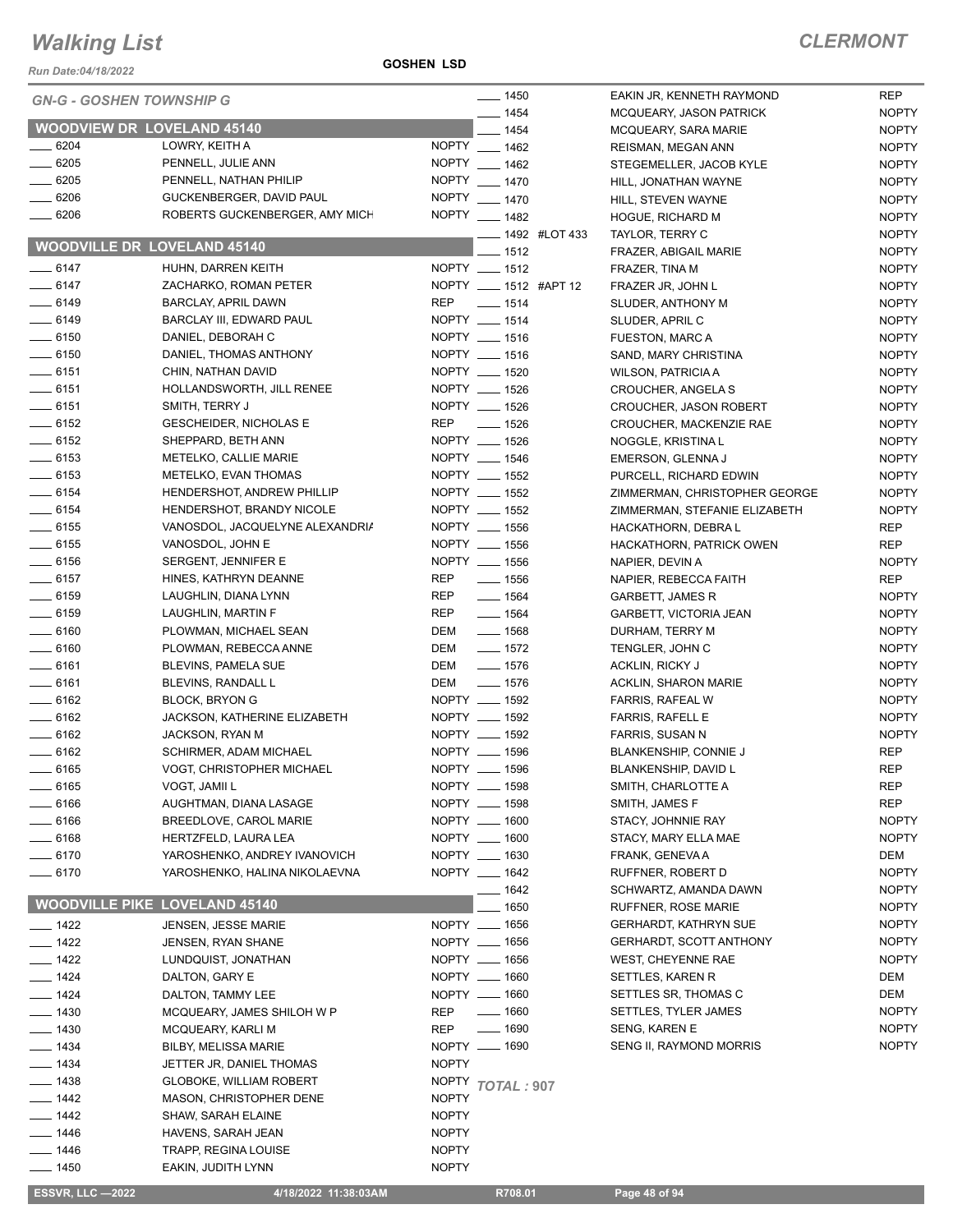*Run Date:04/18/2022*

**GOSHEN LSD**

|                            |                                      |                    | $\frac{1}{2}$ 805       | MATZET, SYDNEY ROSE                         | <b>NOPTY</b>                 |
|----------------------------|--------------------------------------|--------------------|-------------------------|---------------------------------------------|------------------------------|
|                            | <b>GN-I - GOSHEN TOWNSHIP I</b>      |                    | $\sim$ 805              | <b>WHITAKER, EMILEE M</b>                   | <b>NOPTY</b>                 |
|                            | <b>COUNTRY LAKE CIR GOSHEN 45122</b> |                    | 807                     | MOORE, VANESSA ETTA                         | <b>NOPTY</b>                 |
| $\frac{1}{2}$ 906          | WAKER, ADAM SCOTT                    | <b>NOPTY</b>       | - 902                   | YOUNG, LEDEDRA N                            | <b>NOPTY</b>                 |
|                            |                                      |                    | .903                    | NICKUM, KAYLA B                             | <b>NOPTY</b>                 |
|                            | <b>COUNTRY LAKE CIR GOSHEN 45122</b> |                    | 904                     | HALL, ASHLEY NICOLE                         | <b>NOPTY</b>                 |
| $\frac{1}{2}$ 304          | OAKES, BRANDON J                     | <b>NOPTY</b>       | $-905$                  | <b>ERNST, ASHLEY M</b>                      | <b>NOPTY</b>                 |
| $\frac{1}{2}$ 304          |                                      | <b>NOPTY</b>       | 906                     | HAMILTON, CHRISTOPHER JASON                 | <b>NOPTY</b>                 |
|                            | OAKES, JODI NICOLE                   | <b>NOPTY</b>       | 906                     | <b>WALKER, TASHA RENA</b>                   | <b>NOPTY</b>                 |
| $\frac{1}{2}$ 306          | HENDERSON, ASHLEY N                  | <b>NOPTY</b>       | - 1001                  | HARRISON, RONNIE WAYNE                      | <b>NOPTY</b>                 |
| $\frac{1}{2}$ 306          | <b>WILLIAMSON, REGINA A</b>          | NOPTY <sup>-</sup> | _ 1001                  | LATHAM, JENNIFER ROBIN                      | <b>NOPTY</b>                 |
| $\frac{1}{2}$ 308          | MCCRAY, TINA JO                      |                    | $-1002$                 | <b>BRITT, PAXTON JOELLA RENEE</b>           | <b>NOPTY</b>                 |
| $\frac{1}{2}$ 308          | STRICKER, DARREN KEITH               | NOPTY -            | _ 1002                  | <b>BRITT, SHANNIE LEA</b>                   | <b>NOPTY</b>                 |
| $\frac{1}{2}$ 403          | <b>BRUCE, MARCELENE M</b>            | NOPTY -            | $-1003$                 | <b>HUGHES, TRACY MARIE</b>                  | <b>NOPTY</b>                 |
| $\frac{1}{2}$ 403          | BRUCE JR, TIMOTHY R                  | <b>NOPTY</b>       | - 1004                  | DEZARN, HEATHER M                           | <b>NOPTY</b>                 |
| $-404$                     | NEWBERRY, KAYLYNNE MARCELLE          | <b>NOPTY</b>       | _ 1007                  | SCHREIBER, KYLE LOGAN                       | <b>NOPTY</b>                 |
| $\frac{1}{2}$ 404 #APT 404 | PIERCE, HUNTER DAVID                 | <b>NOPTY</b>       | .1007                   | SCHREIBER, TANNER JACOB ROBERT              | <b>NOPTY</b>                 |
| $- 405$                    | HALL, MALLORY JUSTINE                | <b>NOPTY</b>       | 1102                    | BRYANT, SHATERICA R                         | <b>NOPTY</b>                 |
| $-405$                     | ROGERS, YOSHIKA MICHELLE             | <b>NOPTY</b>       | _ 1103                  | SANDMAN, ASHLEY LYN                         | <b>NOPTY</b>                 |
| $-406$                     | AWAD, HIAM FAHED                     | NOPTY <sup>-</sup> | _ 1104                  | <b>GUDGEON, HUNTER GRANT</b>                | <b>NOPTY</b>                 |
| $\frac{1}{2}$ 406          | QADER, FAHED MAZEN                   | NOPTY <sup>-</sup> | $-1104$                 | GUDGEON, KEELEY SHAY                        | <b>NOPTY</b>                 |
| $-407$                     | <b>HESSER, CARRIE MARIE</b>          | <b>NOPTY</b>       | .1104                   | GUDGEON, PEGGY G                            | <b>NOPTY</b>                 |
| $- 502$                    | TAULBEE, JERROD L                    | <b>NOPTY</b>       | $-1105$                 | JEFFRIES, STEPHANIE MARIE                   | <b>NOPTY</b>                 |
| $\frac{1}{2}$ 502          | TAULBEE, MEGAN LOUISE                | <b>NOPTY</b>       | $-1106$                 | BARLOW, TABATHA SAHARA                      | <b>NOPTY</b>                 |
| $\frac{1}{2}$ 504          | DEAN, JESSICA LEIGH                  | NOPTY <sup>-</sup> |                         | COLE, CHRISTOPHER CURTIS                    | REP                          |
| $\frac{1}{2}$ 504          | DEAN, TIMOTHY LAMARE                 |                    | NOPTY - 1106            | LATHAM, RAY A                               | <b>NOPTY</b>                 |
| $\frac{1}{2}$ 504          | <b>SCHAEFER, DANIEL</b>              |                    | NOPTY - 1106<br>_ 1107  | COSIMENO, JESSICA MARIE                     | <b>NOPTY</b>                 |
| $\frac{1}{2}$ 505          | WILLIAMS, ARNETTA C                  | <b>NOPTY</b>       | 1107                    | HILER, ALYCIA MAY                           | <b>NOPTY</b>                 |
| $\frac{1}{2}$ 506          | ADAMS, SHELLIE J                     | <b>NOPTY</b>       | - 1201                  | <b>HOUSTIN, PATRICK J</b>                   | <b>NOPTY</b>                 |
| $\frac{1}{2}$ 507          | BAUGHN, AMANDA LOUISE                | <b>NOPTY</b>       | - 1202                  | HARRIS, EMILY DENISE                        | <b>NOPTY</b>                 |
| $\frac{1}{2}$ 508          | GAMBRELL, SKYLAR RACHELL NICOLE      | <b>NOPTY</b>       | - 1203                  | YOUNG, BRENDA LEE                           | <b>NOPTY</b>                 |
| $- 601$                    | HUBERT, KARI JEAN                    | <b>NOPTY</b>       | - 1204                  | FLYNN, CHELSEY N                            | <b>NOPTY</b>                 |
| $- 601$                    | HUBERT, ROBERT D                     | <b>NOPTY</b>       | . 1204                  | WATSON, GLENN AARON                         | <b>NOPTY</b>                 |
| $- 602$                    | MCKIBBEN, KRISTINA LYNN              | <b>NOPTY</b>       | _ 1206                  | CAMP, CHASITY MARIE                         | <b>NOPTY</b>                 |
| $\frac{1}{2}$ 602 #APT 602 | RICKEY, JOSEPH R                     | <b>NOPTY</b>       | _ 1206                  | CAMP, RYAN M                                | <b>NOPTY</b>                 |
| $\frac{1}{2}$ 603          | CORNETT, KIMBERLY S                  | <b>NOPTY</b>       | _ 1304                  | <b>BARE, JOSEPH MICHEAL</b>                 | <b>NOPTY</b>                 |
| $\frac{1}{2}$ 605          | NEWMAN, SARAH ELIZABETH              | <b>NOPTY</b>       | - 1304                  | HARRISON, DONNA PATRICIA                    | <b>NOPTY</b>                 |
| $\frac{1}{2}$ 606          | <b>BRUEMMER, AUSTIN L</b>            | <b>NOPTY</b>       | $-1306$                 | BATTERSON, CHRISTOPHER GERALD               | <b>NOPTY</b>                 |
| $- 607$                    | LEHEW, AMANDA E                      | $NOPTY$ -          |                         | BATTERSON, LINDSEY NICOLE                   | <b>NOPTY</b>                 |
| $- 607$                    | LEHEW, KAREN R                       |                    | NOPTY - 1306            | <b>SCOTT, ROBERT SEAN</b>                   | <b>NOPTY</b>                 |
| $\frac{1}{2}$ 608          | JOHNSON, KATHLEEN N                  |                    | NOPTY - 1306            | WATERS, CAMRON JARON                        | <b>NOPTY</b>                 |
| $- 701$                    | HALEY, ELIZABETH M                   |                    | NOPTY - 1308<br>$-1308$ | <b>WATERS, JARON</b>                        | <b>NOPTY</b>                 |
| -82 #APT 702               | <b>TUCKER, LINDA L</b>               | <b>NOPTY</b>       | $-1404$                 | DUSING, ANGELA RENA                         | <b>NOPTY</b>                 |
| $\frac{1}{2}$ 703          | CLARK, CHAD M                        | <b>NOPTY</b>       | $-1404$                 | <b>DUSING II, RICKY ALLEN</b>               | <b>NOPTY</b>                 |
| $- 704$                    | <b>BISHOP, BRANDON COREY</b>         | <b>NOPTY</b>       |                         |                                             |                              |
| $\frac{1}{2}$ 705          | <b>HELTON, TARA MARIE</b>            | NOPTY <sup>-</sup> | _ 1404                  | GRIMM, SAMANTHA JEAN<br>HARP, TEPHENIE LYNN | <b>NOPTY</b><br><b>NOPTY</b> |
| $\frac{1}{2}$ 706          | ANTONI, ASHLEY NOEL                  |                    | NOPTY - 1404            |                                             |                              |
| $\frac{1}{2}$ 706          | BEYER, ZACHARIAH J                   | NOPTY <sup>-</sup> | _ 1405                  | HENSON SR, TONY LEE                         | <b>NOPTY</b>                 |
| $\frac{1}{2}$ 706          | <b>BREWSAUGH, CEARA MARIE</b>        | <b>NOPTY</b>       | . 1405                  | <b>WHITE, HARRISON B</b>                    | <b>NOPTY</b>                 |
| $\frac{1}{2}$ 706          | SHOPE, GREGORY C                     | <b>NOPTY</b>       | $-1406$                 | ALLEN, BRITTNEY NICOLE                      | <b>NOPTY</b>                 |
| $- 706$                    | WALES, JENNIFER M                    | <b>NOPTY</b>       | . 1407                  | ROYAL, JESIAH L                             | <b>NOPTY</b>                 |
| $- 708$                    | <b>BALDRICK, MICHAEL EDWARD</b>      | NOPTY <sup>-</sup> | . 1407                  | TEPE, JOSH FRANCIS                          | <b>NOPTY</b>                 |
| $\frac{1}{2}$ 708          | FANTETTI, RYAN EDWARD                | <b>NOPTY</b>       | _ 1408                  | HARWOOD, SARAH M                            | <b>NOPTY</b>                 |
| $-801$                     | KINEBREW, TOSHIA MARIE               | <b>NOPTY</b>       | 1408                    | PAYNE, ALLIE MICHELLE                       | <b>NOPTY</b>                 |
| $\frac{1}{2}$ 802          | <b>HEHN, BRITTNEY S</b>              | <b>NOPTY</b>       | _ 1408                  | PAYNE, WILLIAM JOHN                         | <b>NOPTY</b>                 |
| $-802$                     | VAUGHN, BRANDON K                    | <b>NOPTY</b>       | - 1408                  | PAYNE, WILLIAM KEITH                        | <b>NOPTY</b>                 |
| $- 802$                    | VAUGHN, KATRYNA R                    | <b>NOPTY</b>       | $-1408$                 | STOKES, JUSTIN MATTHEW                      | <b>NOPTY</b>                 |
| $- 803$                    | LEWIS, CASSANDRA MARIE               | NOPTY <sup>-</sup> | $-1501$                 | CARRIER, JOANNE ELIZABETH                   | <b>NOPTY</b>                 |
| $-804$                     | HOPPER, KIMBERLY N                   | NOPTY <sup>-</sup> | _ 1501                  | CARRIER, ROGER L                            | <b>NOPTY</b>                 |
| $- 804$                    | LESLIE, JIONNI B                     |                    | NOPTY - 1501            | CARRIER, WILLIAM JERRY                      | DEM                          |
| $-804$                     | <b>TAYLOR, NAKIA NICOLE</b>          | NOPTY <sup>-</sup> | $-1501$                 | <b>SEMON, EMMA SUE</b>                      | <b>NOPTY</b>                 |
| $\frac{1}{2}$ 805          | MATZET, CORY ROBERT                  | <b>NOPTY</b>       | . 1502                  | <b>BIGGERS, ADERAH MYREON</b>               | <b>NOPTY</b>                 |
| $\frac{1}{2}$ 805          | MATZET, SHELLY KAY                   | <b>NOPTY</b>       | - 1503                  | MOSLEY, EMILY ANNE                          | <b>NOPTY</b>                 |
|                            |                                      |                    | 1504                    | JERNIGAN, JERI BROOK                        | <b>NOPTY</b>                 |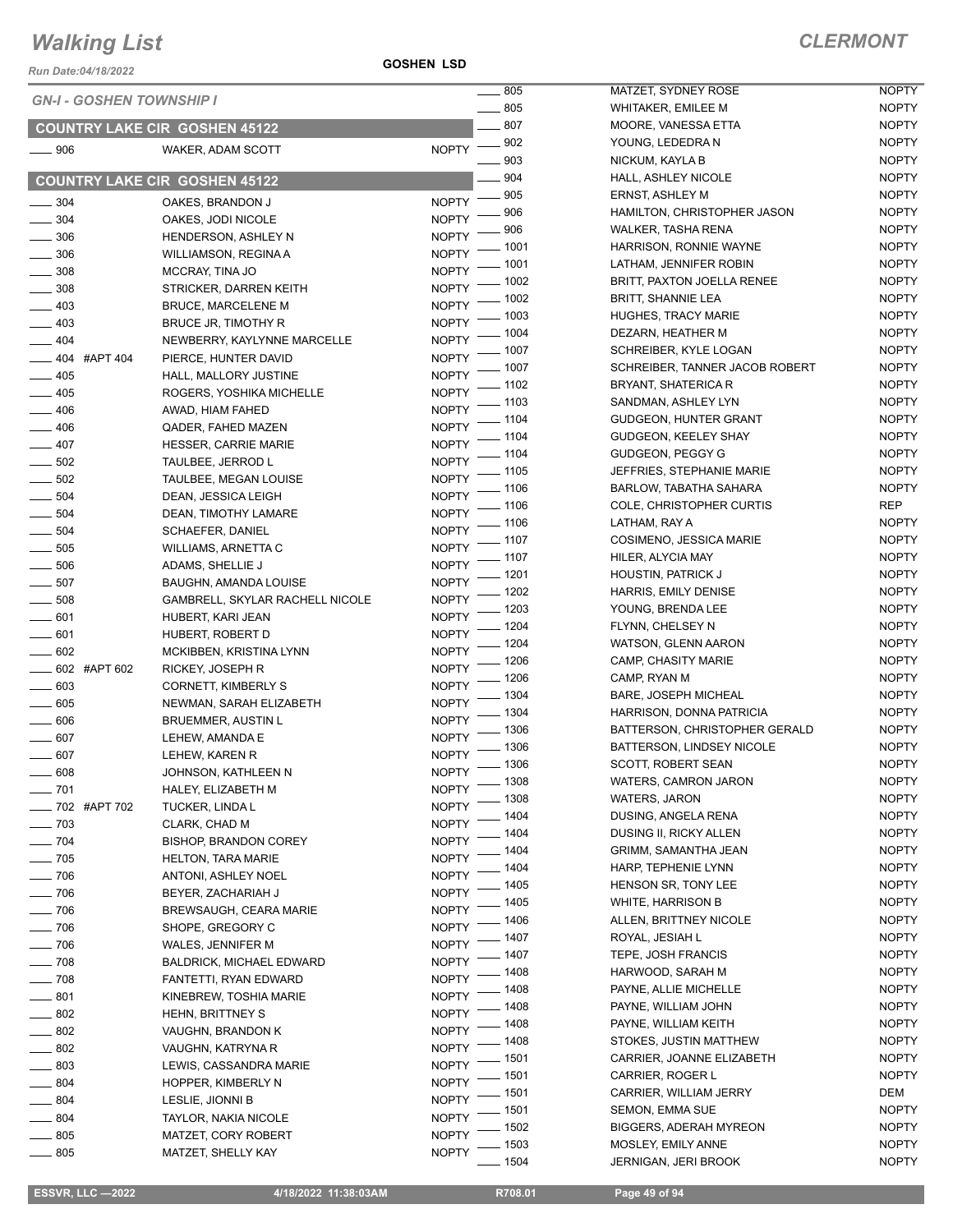*Run Date:04/18/2022*

**GOSHEN LSD**

| <b>NOPTY</b><br>___ 1819<br>RIDDLE, JOHN A<br><b>GN-I - GOSHEN TOWNSHIP I</b><br>$-1822$<br><b>NOPTY</b><br>BOWMAN, JOEY C<br><b>COUNTRY LAKE CIR GOSHEN 45122</b><br>1822<br><b>NOPTY</b><br>DAVIS, MICHEAL A<br>$\frac{1}{2}$ 1505<br><b>NOPTY</b><br><b>BURGAN, CHRISTOPHER M</b><br>$-1824$<br><b>NOPTY</b><br>TURNER, KATHLEEN E<br>$- 1505$<br>ROUSH, KENNEDY LANETTE<br><b>NOPTY</b><br>$-1825$<br><b>NOPTY</b><br>SHINKLE, ARLENE<br>$- 1506$<br><b>NOPTY</b><br>SAWYER, AUBREY S<br>1825<br><b>NOPTY</b><br>SHINKLE, TYLER H<br>$-1507$<br><b>NOPTY</b><br>CLAYTON, VANNA LEIGH<br>1826<br><b>NOPTY</b><br>ASHBROOK, LINDA STARR<br>$-1507$<br><b>NOPTY</b><br><b>CROTHERS, BRADLEY EDWARD</b><br><b>NOPTY</b><br><b>LOUIS LN GOSHEN 45122</b><br>$-1507$ #APT 1507<br>GAUSE JR, BILLY RAY<br>$- 1601$<br><b>NOPTY</b><br>DILLINGHAM, MARY ASCHELAY RENEE<br>$-1805$<br><b>NOPTY</b><br>CURTIS, JUDI V<br>$\frac{1}{2}$ 1602<br><b>NOPTY</b><br>FULTZ, KEVIN ALEXANDER<br>$-1805$<br>GADBERRY, SUNDAY M<br><b>NOPTY</b><br>$- 1602$<br><b>NOPTY</b><br><b>HUGHES, CARRA M</b><br>1806<br><b>NOPTY</b><br>FIGGS, JORDAN CORI<br>$- 1603$<br><b>NOPTY</b><br>NEWMAN, AMBER N<br>$-1806$<br><b>NOPTY</b><br>JUTERBOCK, SARAH CHRISTIN<br>$-1605$<br><b>NOPTY</b><br><b>BUTTRAM, JESSICA B</b><br>1806<br><b>NOPTY</b><br>JUTERBOCK FIGGS, MICHAEL THANE<br>$- 1605$<br><b>NOPTY</b><br>GAZAWAY, MICHAEL THOMAS<br>1806<br><b>NOPTY</b><br>WELTE, BECKY J<br>$- 1605$<br><b>NOPTY</b><br>THOMAS, SHENISA E<br>1807<br><b>REP</b><br>COUSINO, CHAD AUSTIN<br>$- 1605$<br><b>REP</b><br>WEED, BARBARA J<br>1807<br><b>REP</b><br>COUSINO, DESTANIE LILLIAN<br>$- 1606$<br><b>NOPTY</b><br>KILE, MICHEAL DAVID<br>$-1811$<br><b>DEM</b><br>ROYSE, CHELSEA MALINDA<br>$-1607$<br><b>NOPTY</b><br>SIGILLO, VICTOR A<br>$-1811$<br><b>REP</b><br>ROYSE, ROBERT C<br>$-1607$<br><b>NOPTY</b><br><b>WILLIAMS, ALEXIS TAYLOR</b><br>- 1812<br><b>NOPTY</b><br>HENDERSON, HEATHER RENEE<br>$-1701$<br><b>NOPTY</b><br>KINSER, HANNAH JEAN<br>1812<br>WHITT, CHRISTOPHER LEE<br><b>NOPTY</b><br>$- 1701$<br><b>NOPTY</b><br>KINSER, MICHAEL RUSH<br>1815<br><b>NOPTY</b><br>DUVELIUS, BETTY S<br>$- 1701$<br><b>NOPTY</b><br>PIERCE, SARAH K<br>. 1815<br><b>NOPTY</b><br><b>GREEN, DENNIS LEE</b><br>$- 1702$<br><b>NOPTY</b><br>DENHAM, HOWARD V<br>1815<br><b>NOPTY</b><br><b>GREEN, KATHRYN CHRISTINE</b><br>$- 1702$<br><b>NOPTY</b><br><b>WALKER, KEVIN S</b><br>$-1816$<br><b>NOPTY</b><br>ALLEN, SHARON S<br>$- 1704$<br><b>NOPTY</b><br>RIDDELL, TYLER KEITH<br><b>NOPTY</b><br>_ 1816<br><b>GRAVES, GREG A</b><br>$- 1705$<br><b>WILLIS, HANNAH NICOLE</b><br><b>NOPTY</b><br>1820<br><b>NOPTY</b><br>CAMACHO, BLANCA IRIS<br>$- 1708$<br><b>NOPTY</b><br>COCHANOUER, KATELYNN ROSE<br>$- 1820$<br><b>NOPTY</b><br>CAMACHO, JACQUELINE E<br>1820<br><b>NOPTY</b><br>CAMACHO, LUIS MANUEL<br><b>COUNTRY LAKE DR GOSHEN 45122</b><br>1820<br><b>NOPTY</b><br>CAMACHO-ORTIZ, HECTOR I<br>$-201$<br>HOOD, MATTHEW RONALD<br><b>NOPTY</b><br>1821<br><b>NOPTY</b><br>BORGEMENKE, GREGORY P<br>$\frac{1}{202}$<br><b>NOPTY</b><br>MITCHELL JR, ERNEST LEE<br>1822<br><b>REP</b><br>REYNOLDS, JARRICA MAREN<br>203<br>CARR, CARRIE ANNE<br><b>NOPTY</b><br>$- 1822$<br><b>REP</b><br>REYNOLDS, PAULA LEIGH<br>203<br><b>NOPTY</b><br>CARR, CHRISTOPHER RYAN<br>$-1823$<br><b>NOPTY</b><br>STONE, CORY JOHN<br>204<br><b>NOPTY</b><br><b>WAITS, BRENT A</b><br>1823<br><b>NOPTY</b><br>STONE, PAMELA A<br>$-204$<br><b>NOPTY</b><br>WAITS, WILLIAM J<br>1824<br><b>NOPTY</b><br>SNIDER, BECKY L<br>$\frac{1}{205}$<br><b>NOPTY</b><br>COATES II, JOHN I<br>1824<br><b>NOPTY</b><br>SNIDER III, JAMES NELSON<br>$\frac{1}{205}$<br><b>NOPTY</b><br>COLLINS SR, DONALD L<br>$- 1826$<br><b>NOPTY</b><br>DUNFORD, CAROLE C P<br>206<br><b>NOPTY</b><br>HOOD, SARAH MARGARET LEE<br>$-1827$<br><b>NOPTY</b><br>JUNKERT, DAVID W<br><b>NOPTY</b><br>207<br>PITTS, RICHARD J<br>1828<br><b>NOPTY</b><br>CAMACHO, ELISA RAMOS<br>_ 207 #UNIT 207<br><b>NOPTY</b><br>JOHNSON, MARQUETTA LYNELLE<br><b>NOPTY</b><br><b>MEADOW AVE GOSHEN 45122</b><br>208<br><b>CREAGER, CARRIE A</b><br>$\overline{\phantom{0}}$ 501<br><b>NOPTY</b><br>WOLF, MELANIE DAWN<br>6000<br><b>REP</b><br>ELAM, MARY D<br>6013<br><b>NOPTY</b><br>JONES, ADRIENE MARIE<br><b>LAKESHORE DR GOSHEN 45122</b><br>6013<br><b>REP</b><br>JONES, WILLIAM FRANKLIN<br>$- 1785$ #283<br><b>NOPTY</b><br>DAVIS, TASHA CHERIE<br>6013<br>LAWRENCE, THERESA E<br><b>NOPTY</b><br>6013<br>STEINHER, YVONNE MARIE<br>DEM<br>LOIS LN GOSHEN 45122<br>6015<br><b>REP</b><br>SANDS, PATRICIA A<br>$- 1806$<br>NOPTY __ 6015<br>FARRAR, JO A<br>SWITZER, THOMAS W<br><b>REP</b><br>$-1806$<br>NOPTY __ 6017<br>FARRAR, ROBERT M<br><b>NOPTY</b><br>WORRALL, TOM J<br>$- 1807$<br>NOPTY __ 6025<br>WEIDER, THERESA L<br><b>BINKLEY, JAMES M</b><br>REP<br>$- 1811$<br><b>REP</b><br>HANSELMAN, NANCY S<br>NOPTY OAK VIEW DR GOSHEN 45122<br>$- 1812$<br>FELOCK, MASON ANDREW<br>$- 1813$<br><b>BROCK, BRENDA G</b><br>NOPTY __ 100<br><b>NOPTY</b><br>DUDGEON, ANDRE LAVELL<br>$- 1813$<br>GODBY, STEVEN LLOYD<br>NOPTY __ 100<br>METZ, RETHA ASHTON<br><b>NOPTY</b><br>$-1814$<br>EPPERSON, MELISSA D<br><b>NOPTY</b><br>$- 100$<br><b>NOPTY</b><br>METZ, WILLIAM LOWELL THOMAS<br>$-1814$<br>EPPERSON JR, STEVE<br><b>NOPTY</b><br>$-100$<br><b>TERWILLEGER, CHERYLI</b><br>REP<br>$- 1817$<br>FORSEE II, GARY LYLE<br><b>NOPTY</b><br>$\equiv$ 100<br><b>TERWILLEGER, JOSHUAR</b><br>REP<br>$- 1817$<br><b>NOPTY</b><br>HUBBARD, KENDRA JEAN<br>$\frac{1}{2}$ 105<br><b>BENJAMIN, HOLLY</b><br>DEM<br>$- 1817$<br>STONEROCK, CHELSEY NICHOLE<br>NOPTY __ 105<br>BENJAMIN, ROBERT MICHAEL<br><b>NOPTY</b><br>$- 1818$<br><b>CLARK, ASHLEY MICHELE</b><br><b>NOPTY</b><br>$- 107$<br><b>REP</b><br><b>MERTENS, LAWRENCE E</b><br>$- 1818$<br><b>NOPTY</b><br>HORN, GENEVA<br>$-108$<br><b>NOPTY</b><br>ARMACOST, HEIDI MARIE<br>$- 1819$<br>RIDDLE, EMMA ELIZABETH<br><b>NOPTY</b><br><b>ESSVR, LLC -2022</b><br>4/18/2022 11:38:03AM<br>R708.01<br>Page 50 of 94 |  |  |  |
|----------------------------------------------------------------------------------------------------------------------------------------------------------------------------------------------------------------------------------------------------------------------------------------------------------------------------------------------------------------------------------------------------------------------------------------------------------------------------------------------------------------------------------------------------------------------------------------------------------------------------------------------------------------------------------------------------------------------------------------------------------------------------------------------------------------------------------------------------------------------------------------------------------------------------------------------------------------------------------------------------------------------------------------------------------------------------------------------------------------------------------------------------------------------------------------------------------------------------------------------------------------------------------------------------------------------------------------------------------------------------------------------------------------------------------------------------------------------------------------------------------------------------------------------------------------------------------------------------------------------------------------------------------------------------------------------------------------------------------------------------------------------------------------------------------------------------------------------------------------------------------------------------------------------------------------------------------------------------------------------------------------------------------------------------------------------------------------------------------------------------------------------------------------------------------------------------------------------------------------------------------------------------------------------------------------------------------------------------------------------------------------------------------------------------------------------------------------------------------------------------------------------------------------------------------------------------------------------------------------------------------------------------------------------------------------------------------------------------------------------------------------------------------------------------------------------------------------------------------------------------------------------------------------------------------------------------------------------------------------------------------------------------------------------------------------------------------------------------------------------------------------------------------------------------------------------------------------------------------------------------------------------------------------------------------------------------------------------------------------------------------------------------------------------------------------------------------------------------------------------------------------------------------------------------------------------------------------------------------------------------------------------------------------------------------------------------------------------------------------------------------------------------------------------------------------------------------------------------------------------------------------------------------------------------------------------------------------------------------------------------------------------------------------------------------------------------------------------------------------------------------------------------------------------------------------------------------------------------------------------------------------------------------------------------------------------------------------------------------------------------------------------------------------------------------------------------------------------------------------------------------------------------------------------------------------------------------------------------------------------------------------------------------------------------------------------------------------------------------------------------------------------------------------------------------------------------------------------------------------------------------------------------------------------------------------------------------------------------------------------------------------------------------------------------------------------------------------------------------------------------------------------------------------------------------------------------------------------------------------------------------------------------------------------------------------------------------------------------------------------------------------------------------------------------------------------------------------------------------------------------------------------------------------------------------------------------------------------------------------------------------------------------------------------------------------------------------------------------------------------------------------------------------------------------------------------------------------------------------------------------------------------------------------------------------------------------------------------------------------------------------------------------------------------------------------------------------------------------------------|--|--|--|
|                                                                                                                                                                                                                                                                                                                                                                                                                                                                                                                                                                                                                                                                                                                                                                                                                                                                                                                                                                                                                                                                                                                                                                                                                                                                                                                                                                                                                                                                                                                                                                                                                                                                                                                                                                                                                                                                                                                                                                                                                                                                                                                                                                                                                                                                                                                                                                                                                                                                                                                                                                                                                                                                                                                                                                                                                                                                                                                                                                                                                                                                                                                                                                                                                                                                                                                                                                                                                                                                                                                                                                                                                                                                                                                                                                                                                                                                                                                                                                                                                                                                                                                                                                                                                                                                                                                                                                                                                                                                                                                                                                                                                                                                                                                                                                                                                                                                                                                                                                                                                                                                                                                                                                                                                                                                                                                                                                                                                                                                                                                                                                                                                                                                                                                                                                                                                                                                                                                                                                                                                                                                                                                |  |  |  |
|                                                                                                                                                                                                                                                                                                                                                                                                                                                                                                                                                                                                                                                                                                                                                                                                                                                                                                                                                                                                                                                                                                                                                                                                                                                                                                                                                                                                                                                                                                                                                                                                                                                                                                                                                                                                                                                                                                                                                                                                                                                                                                                                                                                                                                                                                                                                                                                                                                                                                                                                                                                                                                                                                                                                                                                                                                                                                                                                                                                                                                                                                                                                                                                                                                                                                                                                                                                                                                                                                                                                                                                                                                                                                                                                                                                                                                                                                                                                                                                                                                                                                                                                                                                                                                                                                                                                                                                                                                                                                                                                                                                                                                                                                                                                                                                                                                                                                                                                                                                                                                                                                                                                                                                                                                                                                                                                                                                                                                                                                                                                                                                                                                                                                                                                                                                                                                                                                                                                                                                                                                                                                                                |  |  |  |
|                                                                                                                                                                                                                                                                                                                                                                                                                                                                                                                                                                                                                                                                                                                                                                                                                                                                                                                                                                                                                                                                                                                                                                                                                                                                                                                                                                                                                                                                                                                                                                                                                                                                                                                                                                                                                                                                                                                                                                                                                                                                                                                                                                                                                                                                                                                                                                                                                                                                                                                                                                                                                                                                                                                                                                                                                                                                                                                                                                                                                                                                                                                                                                                                                                                                                                                                                                                                                                                                                                                                                                                                                                                                                                                                                                                                                                                                                                                                                                                                                                                                                                                                                                                                                                                                                                                                                                                                                                                                                                                                                                                                                                                                                                                                                                                                                                                                                                                                                                                                                                                                                                                                                                                                                                                                                                                                                                                                                                                                                                                                                                                                                                                                                                                                                                                                                                                                                                                                                                                                                                                                                                                |  |  |  |
|                                                                                                                                                                                                                                                                                                                                                                                                                                                                                                                                                                                                                                                                                                                                                                                                                                                                                                                                                                                                                                                                                                                                                                                                                                                                                                                                                                                                                                                                                                                                                                                                                                                                                                                                                                                                                                                                                                                                                                                                                                                                                                                                                                                                                                                                                                                                                                                                                                                                                                                                                                                                                                                                                                                                                                                                                                                                                                                                                                                                                                                                                                                                                                                                                                                                                                                                                                                                                                                                                                                                                                                                                                                                                                                                                                                                                                                                                                                                                                                                                                                                                                                                                                                                                                                                                                                                                                                                                                                                                                                                                                                                                                                                                                                                                                                                                                                                                                                                                                                                                                                                                                                                                                                                                                                                                                                                                                                                                                                                                                                                                                                                                                                                                                                                                                                                                                                                                                                                                                                                                                                                                                                |  |  |  |
|                                                                                                                                                                                                                                                                                                                                                                                                                                                                                                                                                                                                                                                                                                                                                                                                                                                                                                                                                                                                                                                                                                                                                                                                                                                                                                                                                                                                                                                                                                                                                                                                                                                                                                                                                                                                                                                                                                                                                                                                                                                                                                                                                                                                                                                                                                                                                                                                                                                                                                                                                                                                                                                                                                                                                                                                                                                                                                                                                                                                                                                                                                                                                                                                                                                                                                                                                                                                                                                                                                                                                                                                                                                                                                                                                                                                                                                                                                                                                                                                                                                                                                                                                                                                                                                                                                                                                                                                                                                                                                                                                                                                                                                                                                                                                                                                                                                                                                                                                                                                                                                                                                                                                                                                                                                                                                                                                                                                                                                                                                                                                                                                                                                                                                                                                                                                                                                                                                                                                                                                                                                                                                                |  |  |  |
|                                                                                                                                                                                                                                                                                                                                                                                                                                                                                                                                                                                                                                                                                                                                                                                                                                                                                                                                                                                                                                                                                                                                                                                                                                                                                                                                                                                                                                                                                                                                                                                                                                                                                                                                                                                                                                                                                                                                                                                                                                                                                                                                                                                                                                                                                                                                                                                                                                                                                                                                                                                                                                                                                                                                                                                                                                                                                                                                                                                                                                                                                                                                                                                                                                                                                                                                                                                                                                                                                                                                                                                                                                                                                                                                                                                                                                                                                                                                                                                                                                                                                                                                                                                                                                                                                                                                                                                                                                                                                                                                                                                                                                                                                                                                                                                                                                                                                                                                                                                                                                                                                                                                                                                                                                                                                                                                                                                                                                                                                                                                                                                                                                                                                                                                                                                                                                                                                                                                                                                                                                                                                                                |  |  |  |
|                                                                                                                                                                                                                                                                                                                                                                                                                                                                                                                                                                                                                                                                                                                                                                                                                                                                                                                                                                                                                                                                                                                                                                                                                                                                                                                                                                                                                                                                                                                                                                                                                                                                                                                                                                                                                                                                                                                                                                                                                                                                                                                                                                                                                                                                                                                                                                                                                                                                                                                                                                                                                                                                                                                                                                                                                                                                                                                                                                                                                                                                                                                                                                                                                                                                                                                                                                                                                                                                                                                                                                                                                                                                                                                                                                                                                                                                                                                                                                                                                                                                                                                                                                                                                                                                                                                                                                                                                                                                                                                                                                                                                                                                                                                                                                                                                                                                                                                                                                                                                                                                                                                                                                                                                                                                                                                                                                                                                                                                                                                                                                                                                                                                                                                                                                                                                                                                                                                                                                                                                                                                                                                |  |  |  |
|                                                                                                                                                                                                                                                                                                                                                                                                                                                                                                                                                                                                                                                                                                                                                                                                                                                                                                                                                                                                                                                                                                                                                                                                                                                                                                                                                                                                                                                                                                                                                                                                                                                                                                                                                                                                                                                                                                                                                                                                                                                                                                                                                                                                                                                                                                                                                                                                                                                                                                                                                                                                                                                                                                                                                                                                                                                                                                                                                                                                                                                                                                                                                                                                                                                                                                                                                                                                                                                                                                                                                                                                                                                                                                                                                                                                                                                                                                                                                                                                                                                                                                                                                                                                                                                                                                                                                                                                                                                                                                                                                                                                                                                                                                                                                                                                                                                                                                                                                                                                                                                                                                                                                                                                                                                                                                                                                                                                                                                                                                                                                                                                                                                                                                                                                                                                                                                                                                                                                                                                                                                                                                                |  |  |  |
|                                                                                                                                                                                                                                                                                                                                                                                                                                                                                                                                                                                                                                                                                                                                                                                                                                                                                                                                                                                                                                                                                                                                                                                                                                                                                                                                                                                                                                                                                                                                                                                                                                                                                                                                                                                                                                                                                                                                                                                                                                                                                                                                                                                                                                                                                                                                                                                                                                                                                                                                                                                                                                                                                                                                                                                                                                                                                                                                                                                                                                                                                                                                                                                                                                                                                                                                                                                                                                                                                                                                                                                                                                                                                                                                                                                                                                                                                                                                                                                                                                                                                                                                                                                                                                                                                                                                                                                                                                                                                                                                                                                                                                                                                                                                                                                                                                                                                                                                                                                                                                                                                                                                                                                                                                                                                                                                                                                                                                                                                                                                                                                                                                                                                                                                                                                                                                                                                                                                                                                                                                                                                                                |  |  |  |
|                                                                                                                                                                                                                                                                                                                                                                                                                                                                                                                                                                                                                                                                                                                                                                                                                                                                                                                                                                                                                                                                                                                                                                                                                                                                                                                                                                                                                                                                                                                                                                                                                                                                                                                                                                                                                                                                                                                                                                                                                                                                                                                                                                                                                                                                                                                                                                                                                                                                                                                                                                                                                                                                                                                                                                                                                                                                                                                                                                                                                                                                                                                                                                                                                                                                                                                                                                                                                                                                                                                                                                                                                                                                                                                                                                                                                                                                                                                                                                                                                                                                                                                                                                                                                                                                                                                                                                                                                                                                                                                                                                                                                                                                                                                                                                                                                                                                                                                                                                                                                                                                                                                                                                                                                                                                                                                                                                                                                                                                                                                                                                                                                                                                                                                                                                                                                                                                                                                                                                                                                                                                                                                |  |  |  |
|                                                                                                                                                                                                                                                                                                                                                                                                                                                                                                                                                                                                                                                                                                                                                                                                                                                                                                                                                                                                                                                                                                                                                                                                                                                                                                                                                                                                                                                                                                                                                                                                                                                                                                                                                                                                                                                                                                                                                                                                                                                                                                                                                                                                                                                                                                                                                                                                                                                                                                                                                                                                                                                                                                                                                                                                                                                                                                                                                                                                                                                                                                                                                                                                                                                                                                                                                                                                                                                                                                                                                                                                                                                                                                                                                                                                                                                                                                                                                                                                                                                                                                                                                                                                                                                                                                                                                                                                                                                                                                                                                                                                                                                                                                                                                                                                                                                                                                                                                                                                                                                                                                                                                                                                                                                                                                                                                                                                                                                                                                                                                                                                                                                                                                                                                                                                                                                                                                                                                                                                                                                                                                                |  |  |  |
|                                                                                                                                                                                                                                                                                                                                                                                                                                                                                                                                                                                                                                                                                                                                                                                                                                                                                                                                                                                                                                                                                                                                                                                                                                                                                                                                                                                                                                                                                                                                                                                                                                                                                                                                                                                                                                                                                                                                                                                                                                                                                                                                                                                                                                                                                                                                                                                                                                                                                                                                                                                                                                                                                                                                                                                                                                                                                                                                                                                                                                                                                                                                                                                                                                                                                                                                                                                                                                                                                                                                                                                                                                                                                                                                                                                                                                                                                                                                                                                                                                                                                                                                                                                                                                                                                                                                                                                                                                                                                                                                                                                                                                                                                                                                                                                                                                                                                                                                                                                                                                                                                                                                                                                                                                                                                                                                                                                                                                                                                                                                                                                                                                                                                                                                                                                                                                                                                                                                                                                                                                                                                                                |  |  |  |
|                                                                                                                                                                                                                                                                                                                                                                                                                                                                                                                                                                                                                                                                                                                                                                                                                                                                                                                                                                                                                                                                                                                                                                                                                                                                                                                                                                                                                                                                                                                                                                                                                                                                                                                                                                                                                                                                                                                                                                                                                                                                                                                                                                                                                                                                                                                                                                                                                                                                                                                                                                                                                                                                                                                                                                                                                                                                                                                                                                                                                                                                                                                                                                                                                                                                                                                                                                                                                                                                                                                                                                                                                                                                                                                                                                                                                                                                                                                                                                                                                                                                                                                                                                                                                                                                                                                                                                                                                                                                                                                                                                                                                                                                                                                                                                                                                                                                                                                                                                                                                                                                                                                                                                                                                                                                                                                                                                                                                                                                                                                                                                                                                                                                                                                                                                                                                                                                                                                                                                                                                                                                                                                |  |  |  |
|                                                                                                                                                                                                                                                                                                                                                                                                                                                                                                                                                                                                                                                                                                                                                                                                                                                                                                                                                                                                                                                                                                                                                                                                                                                                                                                                                                                                                                                                                                                                                                                                                                                                                                                                                                                                                                                                                                                                                                                                                                                                                                                                                                                                                                                                                                                                                                                                                                                                                                                                                                                                                                                                                                                                                                                                                                                                                                                                                                                                                                                                                                                                                                                                                                                                                                                                                                                                                                                                                                                                                                                                                                                                                                                                                                                                                                                                                                                                                                                                                                                                                                                                                                                                                                                                                                                                                                                                                                                                                                                                                                                                                                                                                                                                                                                                                                                                                                                                                                                                                                                                                                                                                                                                                                                                                                                                                                                                                                                                                                                                                                                                                                                                                                                                                                                                                                                                                                                                                                                                                                                                                                                |  |  |  |
|                                                                                                                                                                                                                                                                                                                                                                                                                                                                                                                                                                                                                                                                                                                                                                                                                                                                                                                                                                                                                                                                                                                                                                                                                                                                                                                                                                                                                                                                                                                                                                                                                                                                                                                                                                                                                                                                                                                                                                                                                                                                                                                                                                                                                                                                                                                                                                                                                                                                                                                                                                                                                                                                                                                                                                                                                                                                                                                                                                                                                                                                                                                                                                                                                                                                                                                                                                                                                                                                                                                                                                                                                                                                                                                                                                                                                                                                                                                                                                                                                                                                                                                                                                                                                                                                                                                                                                                                                                                                                                                                                                                                                                                                                                                                                                                                                                                                                                                                                                                                                                                                                                                                                                                                                                                                                                                                                                                                                                                                                                                                                                                                                                                                                                                                                                                                                                                                                                                                                                                                                                                                                                                |  |  |  |
|                                                                                                                                                                                                                                                                                                                                                                                                                                                                                                                                                                                                                                                                                                                                                                                                                                                                                                                                                                                                                                                                                                                                                                                                                                                                                                                                                                                                                                                                                                                                                                                                                                                                                                                                                                                                                                                                                                                                                                                                                                                                                                                                                                                                                                                                                                                                                                                                                                                                                                                                                                                                                                                                                                                                                                                                                                                                                                                                                                                                                                                                                                                                                                                                                                                                                                                                                                                                                                                                                                                                                                                                                                                                                                                                                                                                                                                                                                                                                                                                                                                                                                                                                                                                                                                                                                                                                                                                                                                                                                                                                                                                                                                                                                                                                                                                                                                                                                                                                                                                                                                                                                                                                                                                                                                                                                                                                                                                                                                                                                                                                                                                                                                                                                                                                                                                                                                                                                                                                                                                                                                                                                                |  |  |  |
|                                                                                                                                                                                                                                                                                                                                                                                                                                                                                                                                                                                                                                                                                                                                                                                                                                                                                                                                                                                                                                                                                                                                                                                                                                                                                                                                                                                                                                                                                                                                                                                                                                                                                                                                                                                                                                                                                                                                                                                                                                                                                                                                                                                                                                                                                                                                                                                                                                                                                                                                                                                                                                                                                                                                                                                                                                                                                                                                                                                                                                                                                                                                                                                                                                                                                                                                                                                                                                                                                                                                                                                                                                                                                                                                                                                                                                                                                                                                                                                                                                                                                                                                                                                                                                                                                                                                                                                                                                                                                                                                                                                                                                                                                                                                                                                                                                                                                                                                                                                                                                                                                                                                                                                                                                                                                                                                                                                                                                                                                                                                                                                                                                                                                                                                                                                                                                                                                                                                                                                                                                                                                                                |  |  |  |
|                                                                                                                                                                                                                                                                                                                                                                                                                                                                                                                                                                                                                                                                                                                                                                                                                                                                                                                                                                                                                                                                                                                                                                                                                                                                                                                                                                                                                                                                                                                                                                                                                                                                                                                                                                                                                                                                                                                                                                                                                                                                                                                                                                                                                                                                                                                                                                                                                                                                                                                                                                                                                                                                                                                                                                                                                                                                                                                                                                                                                                                                                                                                                                                                                                                                                                                                                                                                                                                                                                                                                                                                                                                                                                                                                                                                                                                                                                                                                                                                                                                                                                                                                                                                                                                                                                                                                                                                                                                                                                                                                                                                                                                                                                                                                                                                                                                                                                                                                                                                                                                                                                                                                                                                                                                                                                                                                                                                                                                                                                                                                                                                                                                                                                                                                                                                                                                                                                                                                                                                                                                                                                                |  |  |  |
|                                                                                                                                                                                                                                                                                                                                                                                                                                                                                                                                                                                                                                                                                                                                                                                                                                                                                                                                                                                                                                                                                                                                                                                                                                                                                                                                                                                                                                                                                                                                                                                                                                                                                                                                                                                                                                                                                                                                                                                                                                                                                                                                                                                                                                                                                                                                                                                                                                                                                                                                                                                                                                                                                                                                                                                                                                                                                                                                                                                                                                                                                                                                                                                                                                                                                                                                                                                                                                                                                                                                                                                                                                                                                                                                                                                                                                                                                                                                                                                                                                                                                                                                                                                                                                                                                                                                                                                                                                                                                                                                                                                                                                                                                                                                                                                                                                                                                                                                                                                                                                                                                                                                                                                                                                                                                                                                                                                                                                                                                                                                                                                                                                                                                                                                                                                                                                                                                                                                                                                                                                                                                                                |  |  |  |
|                                                                                                                                                                                                                                                                                                                                                                                                                                                                                                                                                                                                                                                                                                                                                                                                                                                                                                                                                                                                                                                                                                                                                                                                                                                                                                                                                                                                                                                                                                                                                                                                                                                                                                                                                                                                                                                                                                                                                                                                                                                                                                                                                                                                                                                                                                                                                                                                                                                                                                                                                                                                                                                                                                                                                                                                                                                                                                                                                                                                                                                                                                                                                                                                                                                                                                                                                                                                                                                                                                                                                                                                                                                                                                                                                                                                                                                                                                                                                                                                                                                                                                                                                                                                                                                                                                                                                                                                                                                                                                                                                                                                                                                                                                                                                                                                                                                                                                                                                                                                                                                                                                                                                                                                                                                                                                                                                                                                                                                                                                                                                                                                                                                                                                                                                                                                                                                                                                                                                                                                                                                                                                                |  |  |  |
|                                                                                                                                                                                                                                                                                                                                                                                                                                                                                                                                                                                                                                                                                                                                                                                                                                                                                                                                                                                                                                                                                                                                                                                                                                                                                                                                                                                                                                                                                                                                                                                                                                                                                                                                                                                                                                                                                                                                                                                                                                                                                                                                                                                                                                                                                                                                                                                                                                                                                                                                                                                                                                                                                                                                                                                                                                                                                                                                                                                                                                                                                                                                                                                                                                                                                                                                                                                                                                                                                                                                                                                                                                                                                                                                                                                                                                                                                                                                                                                                                                                                                                                                                                                                                                                                                                                                                                                                                                                                                                                                                                                                                                                                                                                                                                                                                                                                                                                                                                                                                                                                                                                                                                                                                                                                                                                                                                                                                                                                                                                                                                                                                                                                                                                                                                                                                                                                                                                                                                                                                                                                                                                |  |  |  |
|                                                                                                                                                                                                                                                                                                                                                                                                                                                                                                                                                                                                                                                                                                                                                                                                                                                                                                                                                                                                                                                                                                                                                                                                                                                                                                                                                                                                                                                                                                                                                                                                                                                                                                                                                                                                                                                                                                                                                                                                                                                                                                                                                                                                                                                                                                                                                                                                                                                                                                                                                                                                                                                                                                                                                                                                                                                                                                                                                                                                                                                                                                                                                                                                                                                                                                                                                                                                                                                                                                                                                                                                                                                                                                                                                                                                                                                                                                                                                                                                                                                                                                                                                                                                                                                                                                                                                                                                                                                                                                                                                                                                                                                                                                                                                                                                                                                                                                                                                                                                                                                                                                                                                                                                                                                                                                                                                                                                                                                                                                                                                                                                                                                                                                                                                                                                                                                                                                                                                                                                                                                                                                                |  |  |  |
|                                                                                                                                                                                                                                                                                                                                                                                                                                                                                                                                                                                                                                                                                                                                                                                                                                                                                                                                                                                                                                                                                                                                                                                                                                                                                                                                                                                                                                                                                                                                                                                                                                                                                                                                                                                                                                                                                                                                                                                                                                                                                                                                                                                                                                                                                                                                                                                                                                                                                                                                                                                                                                                                                                                                                                                                                                                                                                                                                                                                                                                                                                                                                                                                                                                                                                                                                                                                                                                                                                                                                                                                                                                                                                                                                                                                                                                                                                                                                                                                                                                                                                                                                                                                                                                                                                                                                                                                                                                                                                                                                                                                                                                                                                                                                                                                                                                                                                                                                                                                                                                                                                                                                                                                                                                                                                                                                                                                                                                                                                                                                                                                                                                                                                                                                                                                                                                                                                                                                                                                                                                                                                                |  |  |  |
|                                                                                                                                                                                                                                                                                                                                                                                                                                                                                                                                                                                                                                                                                                                                                                                                                                                                                                                                                                                                                                                                                                                                                                                                                                                                                                                                                                                                                                                                                                                                                                                                                                                                                                                                                                                                                                                                                                                                                                                                                                                                                                                                                                                                                                                                                                                                                                                                                                                                                                                                                                                                                                                                                                                                                                                                                                                                                                                                                                                                                                                                                                                                                                                                                                                                                                                                                                                                                                                                                                                                                                                                                                                                                                                                                                                                                                                                                                                                                                                                                                                                                                                                                                                                                                                                                                                                                                                                                                                                                                                                                                                                                                                                                                                                                                                                                                                                                                                                                                                                                                                                                                                                                                                                                                                                                                                                                                                                                                                                                                                                                                                                                                                                                                                                                                                                                                                                                                                                                                                                                                                                                                                |  |  |  |
|                                                                                                                                                                                                                                                                                                                                                                                                                                                                                                                                                                                                                                                                                                                                                                                                                                                                                                                                                                                                                                                                                                                                                                                                                                                                                                                                                                                                                                                                                                                                                                                                                                                                                                                                                                                                                                                                                                                                                                                                                                                                                                                                                                                                                                                                                                                                                                                                                                                                                                                                                                                                                                                                                                                                                                                                                                                                                                                                                                                                                                                                                                                                                                                                                                                                                                                                                                                                                                                                                                                                                                                                                                                                                                                                                                                                                                                                                                                                                                                                                                                                                                                                                                                                                                                                                                                                                                                                                                                                                                                                                                                                                                                                                                                                                                                                                                                                                                                                                                                                                                                                                                                                                                                                                                                                                                                                                                                                                                                                                                                                                                                                                                                                                                                                                                                                                                                                                                                                                                                                                                                                                                                |  |  |  |
|                                                                                                                                                                                                                                                                                                                                                                                                                                                                                                                                                                                                                                                                                                                                                                                                                                                                                                                                                                                                                                                                                                                                                                                                                                                                                                                                                                                                                                                                                                                                                                                                                                                                                                                                                                                                                                                                                                                                                                                                                                                                                                                                                                                                                                                                                                                                                                                                                                                                                                                                                                                                                                                                                                                                                                                                                                                                                                                                                                                                                                                                                                                                                                                                                                                                                                                                                                                                                                                                                                                                                                                                                                                                                                                                                                                                                                                                                                                                                                                                                                                                                                                                                                                                                                                                                                                                                                                                                                                                                                                                                                                                                                                                                                                                                                                                                                                                                                                                                                                                                                                                                                                                                                                                                                                                                                                                                                                                                                                                                                                                                                                                                                                                                                                                                                                                                                                                                                                                                                                                                                                                                                                |  |  |  |
|                                                                                                                                                                                                                                                                                                                                                                                                                                                                                                                                                                                                                                                                                                                                                                                                                                                                                                                                                                                                                                                                                                                                                                                                                                                                                                                                                                                                                                                                                                                                                                                                                                                                                                                                                                                                                                                                                                                                                                                                                                                                                                                                                                                                                                                                                                                                                                                                                                                                                                                                                                                                                                                                                                                                                                                                                                                                                                                                                                                                                                                                                                                                                                                                                                                                                                                                                                                                                                                                                                                                                                                                                                                                                                                                                                                                                                                                                                                                                                                                                                                                                                                                                                                                                                                                                                                                                                                                                                                                                                                                                                                                                                                                                                                                                                                                                                                                                                                                                                                                                                                                                                                                                                                                                                                                                                                                                                                                                                                                                                                                                                                                                                                                                                                                                                                                                                                                                                                                                                                                                                                                                                                |  |  |  |
|                                                                                                                                                                                                                                                                                                                                                                                                                                                                                                                                                                                                                                                                                                                                                                                                                                                                                                                                                                                                                                                                                                                                                                                                                                                                                                                                                                                                                                                                                                                                                                                                                                                                                                                                                                                                                                                                                                                                                                                                                                                                                                                                                                                                                                                                                                                                                                                                                                                                                                                                                                                                                                                                                                                                                                                                                                                                                                                                                                                                                                                                                                                                                                                                                                                                                                                                                                                                                                                                                                                                                                                                                                                                                                                                                                                                                                                                                                                                                                                                                                                                                                                                                                                                                                                                                                                                                                                                                                                                                                                                                                                                                                                                                                                                                                                                                                                                                                                                                                                                                                                                                                                                                                                                                                                                                                                                                                                                                                                                                                                                                                                                                                                                                                                                                                                                                                                                                                                                                                                                                                                                                                                |  |  |  |
|                                                                                                                                                                                                                                                                                                                                                                                                                                                                                                                                                                                                                                                                                                                                                                                                                                                                                                                                                                                                                                                                                                                                                                                                                                                                                                                                                                                                                                                                                                                                                                                                                                                                                                                                                                                                                                                                                                                                                                                                                                                                                                                                                                                                                                                                                                                                                                                                                                                                                                                                                                                                                                                                                                                                                                                                                                                                                                                                                                                                                                                                                                                                                                                                                                                                                                                                                                                                                                                                                                                                                                                                                                                                                                                                                                                                                                                                                                                                                                                                                                                                                                                                                                                                                                                                                                                                                                                                                                                                                                                                                                                                                                                                                                                                                                                                                                                                                                                                                                                                                                                                                                                                                                                                                                                                                                                                                                                                                                                                                                                                                                                                                                                                                                                                                                                                                                                                                                                                                                                                                                                                                                                |  |  |  |
|                                                                                                                                                                                                                                                                                                                                                                                                                                                                                                                                                                                                                                                                                                                                                                                                                                                                                                                                                                                                                                                                                                                                                                                                                                                                                                                                                                                                                                                                                                                                                                                                                                                                                                                                                                                                                                                                                                                                                                                                                                                                                                                                                                                                                                                                                                                                                                                                                                                                                                                                                                                                                                                                                                                                                                                                                                                                                                                                                                                                                                                                                                                                                                                                                                                                                                                                                                                                                                                                                                                                                                                                                                                                                                                                                                                                                                                                                                                                                                                                                                                                                                                                                                                                                                                                                                                                                                                                                                                                                                                                                                                                                                                                                                                                                                                                                                                                                                                                                                                                                                                                                                                                                                                                                                                                                                                                                                                                                                                                                                                                                                                                                                                                                                                                                                                                                                                                                                                                                                                                                                                                                                                |  |  |  |
|                                                                                                                                                                                                                                                                                                                                                                                                                                                                                                                                                                                                                                                                                                                                                                                                                                                                                                                                                                                                                                                                                                                                                                                                                                                                                                                                                                                                                                                                                                                                                                                                                                                                                                                                                                                                                                                                                                                                                                                                                                                                                                                                                                                                                                                                                                                                                                                                                                                                                                                                                                                                                                                                                                                                                                                                                                                                                                                                                                                                                                                                                                                                                                                                                                                                                                                                                                                                                                                                                                                                                                                                                                                                                                                                                                                                                                                                                                                                                                                                                                                                                                                                                                                                                                                                                                                                                                                                                                                                                                                                                                                                                                                                                                                                                                                                                                                                                                                                                                                                                                                                                                                                                                                                                                                                                                                                                                                                                                                                                                                                                                                                                                                                                                                                                                                                                                                                                                                                                                                                                                                                                                                |  |  |  |
|                                                                                                                                                                                                                                                                                                                                                                                                                                                                                                                                                                                                                                                                                                                                                                                                                                                                                                                                                                                                                                                                                                                                                                                                                                                                                                                                                                                                                                                                                                                                                                                                                                                                                                                                                                                                                                                                                                                                                                                                                                                                                                                                                                                                                                                                                                                                                                                                                                                                                                                                                                                                                                                                                                                                                                                                                                                                                                                                                                                                                                                                                                                                                                                                                                                                                                                                                                                                                                                                                                                                                                                                                                                                                                                                                                                                                                                                                                                                                                                                                                                                                                                                                                                                                                                                                                                                                                                                                                                                                                                                                                                                                                                                                                                                                                                                                                                                                                                                                                                                                                                                                                                                                                                                                                                                                                                                                                                                                                                                                                                                                                                                                                                                                                                                                                                                                                                                                                                                                                                                                                                                                                                |  |  |  |
|                                                                                                                                                                                                                                                                                                                                                                                                                                                                                                                                                                                                                                                                                                                                                                                                                                                                                                                                                                                                                                                                                                                                                                                                                                                                                                                                                                                                                                                                                                                                                                                                                                                                                                                                                                                                                                                                                                                                                                                                                                                                                                                                                                                                                                                                                                                                                                                                                                                                                                                                                                                                                                                                                                                                                                                                                                                                                                                                                                                                                                                                                                                                                                                                                                                                                                                                                                                                                                                                                                                                                                                                                                                                                                                                                                                                                                                                                                                                                                                                                                                                                                                                                                                                                                                                                                                                                                                                                                                                                                                                                                                                                                                                                                                                                                                                                                                                                                                                                                                                                                                                                                                                                                                                                                                                                                                                                                                                                                                                                                                                                                                                                                                                                                                                                                                                                                                                                                                                                                                                                                                                                                                |  |  |  |
|                                                                                                                                                                                                                                                                                                                                                                                                                                                                                                                                                                                                                                                                                                                                                                                                                                                                                                                                                                                                                                                                                                                                                                                                                                                                                                                                                                                                                                                                                                                                                                                                                                                                                                                                                                                                                                                                                                                                                                                                                                                                                                                                                                                                                                                                                                                                                                                                                                                                                                                                                                                                                                                                                                                                                                                                                                                                                                                                                                                                                                                                                                                                                                                                                                                                                                                                                                                                                                                                                                                                                                                                                                                                                                                                                                                                                                                                                                                                                                                                                                                                                                                                                                                                                                                                                                                                                                                                                                                                                                                                                                                                                                                                                                                                                                                                                                                                                                                                                                                                                                                                                                                                                                                                                                                                                                                                                                                                                                                                                                                                                                                                                                                                                                                                                                                                                                                                                                                                                                                                                                                                                                                |  |  |  |
|                                                                                                                                                                                                                                                                                                                                                                                                                                                                                                                                                                                                                                                                                                                                                                                                                                                                                                                                                                                                                                                                                                                                                                                                                                                                                                                                                                                                                                                                                                                                                                                                                                                                                                                                                                                                                                                                                                                                                                                                                                                                                                                                                                                                                                                                                                                                                                                                                                                                                                                                                                                                                                                                                                                                                                                                                                                                                                                                                                                                                                                                                                                                                                                                                                                                                                                                                                                                                                                                                                                                                                                                                                                                                                                                                                                                                                                                                                                                                                                                                                                                                                                                                                                                                                                                                                                                                                                                                                                                                                                                                                                                                                                                                                                                                                                                                                                                                                                                                                                                                                                                                                                                                                                                                                                                                                                                                                                                                                                                                                                                                                                                                                                                                                                                                                                                                                                                                                                                                                                                                                                                                                                |  |  |  |
|                                                                                                                                                                                                                                                                                                                                                                                                                                                                                                                                                                                                                                                                                                                                                                                                                                                                                                                                                                                                                                                                                                                                                                                                                                                                                                                                                                                                                                                                                                                                                                                                                                                                                                                                                                                                                                                                                                                                                                                                                                                                                                                                                                                                                                                                                                                                                                                                                                                                                                                                                                                                                                                                                                                                                                                                                                                                                                                                                                                                                                                                                                                                                                                                                                                                                                                                                                                                                                                                                                                                                                                                                                                                                                                                                                                                                                                                                                                                                                                                                                                                                                                                                                                                                                                                                                                                                                                                                                                                                                                                                                                                                                                                                                                                                                                                                                                                                                                                                                                                                                                                                                                                                                                                                                                                                                                                                                                                                                                                                                                                                                                                                                                                                                                                                                                                                                                                                                                                                                                                                                                                                                                |  |  |  |
|                                                                                                                                                                                                                                                                                                                                                                                                                                                                                                                                                                                                                                                                                                                                                                                                                                                                                                                                                                                                                                                                                                                                                                                                                                                                                                                                                                                                                                                                                                                                                                                                                                                                                                                                                                                                                                                                                                                                                                                                                                                                                                                                                                                                                                                                                                                                                                                                                                                                                                                                                                                                                                                                                                                                                                                                                                                                                                                                                                                                                                                                                                                                                                                                                                                                                                                                                                                                                                                                                                                                                                                                                                                                                                                                                                                                                                                                                                                                                                                                                                                                                                                                                                                                                                                                                                                                                                                                                                                                                                                                                                                                                                                                                                                                                                                                                                                                                                                                                                                                                                                                                                                                                                                                                                                                                                                                                                                                                                                                                                                                                                                                                                                                                                                                                                                                                                                                                                                                                                                                                                                                                                                |  |  |  |
|                                                                                                                                                                                                                                                                                                                                                                                                                                                                                                                                                                                                                                                                                                                                                                                                                                                                                                                                                                                                                                                                                                                                                                                                                                                                                                                                                                                                                                                                                                                                                                                                                                                                                                                                                                                                                                                                                                                                                                                                                                                                                                                                                                                                                                                                                                                                                                                                                                                                                                                                                                                                                                                                                                                                                                                                                                                                                                                                                                                                                                                                                                                                                                                                                                                                                                                                                                                                                                                                                                                                                                                                                                                                                                                                                                                                                                                                                                                                                                                                                                                                                                                                                                                                                                                                                                                                                                                                                                                                                                                                                                                                                                                                                                                                                                                                                                                                                                                                                                                                                                                                                                                                                                                                                                                                                                                                                                                                                                                                                                                                                                                                                                                                                                                                                                                                                                                                                                                                                                                                                                                                                                                |  |  |  |
|                                                                                                                                                                                                                                                                                                                                                                                                                                                                                                                                                                                                                                                                                                                                                                                                                                                                                                                                                                                                                                                                                                                                                                                                                                                                                                                                                                                                                                                                                                                                                                                                                                                                                                                                                                                                                                                                                                                                                                                                                                                                                                                                                                                                                                                                                                                                                                                                                                                                                                                                                                                                                                                                                                                                                                                                                                                                                                                                                                                                                                                                                                                                                                                                                                                                                                                                                                                                                                                                                                                                                                                                                                                                                                                                                                                                                                                                                                                                                                                                                                                                                                                                                                                                                                                                                                                                                                                                                                                                                                                                                                                                                                                                                                                                                                                                                                                                                                                                                                                                                                                                                                                                                                                                                                                                                                                                                                                                                                                                                                                                                                                                                                                                                                                                                                                                                                                                                                                                                                                                                                                                                                                |  |  |  |
|                                                                                                                                                                                                                                                                                                                                                                                                                                                                                                                                                                                                                                                                                                                                                                                                                                                                                                                                                                                                                                                                                                                                                                                                                                                                                                                                                                                                                                                                                                                                                                                                                                                                                                                                                                                                                                                                                                                                                                                                                                                                                                                                                                                                                                                                                                                                                                                                                                                                                                                                                                                                                                                                                                                                                                                                                                                                                                                                                                                                                                                                                                                                                                                                                                                                                                                                                                                                                                                                                                                                                                                                                                                                                                                                                                                                                                                                                                                                                                                                                                                                                                                                                                                                                                                                                                                                                                                                                                                                                                                                                                                                                                                                                                                                                                                                                                                                                                                                                                                                                                                                                                                                                                                                                                                                                                                                                                                                                                                                                                                                                                                                                                                                                                                                                                                                                                                                                                                                                                                                                                                                                                                |  |  |  |
|                                                                                                                                                                                                                                                                                                                                                                                                                                                                                                                                                                                                                                                                                                                                                                                                                                                                                                                                                                                                                                                                                                                                                                                                                                                                                                                                                                                                                                                                                                                                                                                                                                                                                                                                                                                                                                                                                                                                                                                                                                                                                                                                                                                                                                                                                                                                                                                                                                                                                                                                                                                                                                                                                                                                                                                                                                                                                                                                                                                                                                                                                                                                                                                                                                                                                                                                                                                                                                                                                                                                                                                                                                                                                                                                                                                                                                                                                                                                                                                                                                                                                                                                                                                                                                                                                                                                                                                                                                                                                                                                                                                                                                                                                                                                                                                                                                                                                                                                                                                                                                                                                                                                                                                                                                                                                                                                                                                                                                                                                                                                                                                                                                                                                                                                                                                                                                                                                                                                                                                                                                                                                                                |  |  |  |
|                                                                                                                                                                                                                                                                                                                                                                                                                                                                                                                                                                                                                                                                                                                                                                                                                                                                                                                                                                                                                                                                                                                                                                                                                                                                                                                                                                                                                                                                                                                                                                                                                                                                                                                                                                                                                                                                                                                                                                                                                                                                                                                                                                                                                                                                                                                                                                                                                                                                                                                                                                                                                                                                                                                                                                                                                                                                                                                                                                                                                                                                                                                                                                                                                                                                                                                                                                                                                                                                                                                                                                                                                                                                                                                                                                                                                                                                                                                                                                                                                                                                                                                                                                                                                                                                                                                                                                                                                                                                                                                                                                                                                                                                                                                                                                                                                                                                                                                                                                                                                                                                                                                                                                                                                                                                                                                                                                                                                                                                                                                                                                                                                                                                                                                                                                                                                                                                                                                                                                                                                                                                                                                |  |  |  |
|                                                                                                                                                                                                                                                                                                                                                                                                                                                                                                                                                                                                                                                                                                                                                                                                                                                                                                                                                                                                                                                                                                                                                                                                                                                                                                                                                                                                                                                                                                                                                                                                                                                                                                                                                                                                                                                                                                                                                                                                                                                                                                                                                                                                                                                                                                                                                                                                                                                                                                                                                                                                                                                                                                                                                                                                                                                                                                                                                                                                                                                                                                                                                                                                                                                                                                                                                                                                                                                                                                                                                                                                                                                                                                                                                                                                                                                                                                                                                                                                                                                                                                                                                                                                                                                                                                                                                                                                                                                                                                                                                                                                                                                                                                                                                                                                                                                                                                                                                                                                                                                                                                                                                                                                                                                                                                                                                                                                                                                                                                                                                                                                                                                                                                                                                                                                                                                                                                                                                                                                                                                                                                                |  |  |  |
|                                                                                                                                                                                                                                                                                                                                                                                                                                                                                                                                                                                                                                                                                                                                                                                                                                                                                                                                                                                                                                                                                                                                                                                                                                                                                                                                                                                                                                                                                                                                                                                                                                                                                                                                                                                                                                                                                                                                                                                                                                                                                                                                                                                                                                                                                                                                                                                                                                                                                                                                                                                                                                                                                                                                                                                                                                                                                                                                                                                                                                                                                                                                                                                                                                                                                                                                                                                                                                                                                                                                                                                                                                                                                                                                                                                                                                                                                                                                                                                                                                                                                                                                                                                                                                                                                                                                                                                                                                                                                                                                                                                                                                                                                                                                                                                                                                                                                                                                                                                                                                                                                                                                                                                                                                                                                                                                                                                                                                                                                                                                                                                                                                                                                                                                                                                                                                                                                                                                                                                                                                                                                                                |  |  |  |
|                                                                                                                                                                                                                                                                                                                                                                                                                                                                                                                                                                                                                                                                                                                                                                                                                                                                                                                                                                                                                                                                                                                                                                                                                                                                                                                                                                                                                                                                                                                                                                                                                                                                                                                                                                                                                                                                                                                                                                                                                                                                                                                                                                                                                                                                                                                                                                                                                                                                                                                                                                                                                                                                                                                                                                                                                                                                                                                                                                                                                                                                                                                                                                                                                                                                                                                                                                                                                                                                                                                                                                                                                                                                                                                                                                                                                                                                                                                                                                                                                                                                                                                                                                                                                                                                                                                                                                                                                                                                                                                                                                                                                                                                                                                                                                                                                                                                                                                                                                                                                                                                                                                                                                                                                                                                                                                                                                                                                                                                                                                                                                                                                                                                                                                                                                                                                                                                                                                                                                                                                                                                                                                |  |  |  |
|                                                                                                                                                                                                                                                                                                                                                                                                                                                                                                                                                                                                                                                                                                                                                                                                                                                                                                                                                                                                                                                                                                                                                                                                                                                                                                                                                                                                                                                                                                                                                                                                                                                                                                                                                                                                                                                                                                                                                                                                                                                                                                                                                                                                                                                                                                                                                                                                                                                                                                                                                                                                                                                                                                                                                                                                                                                                                                                                                                                                                                                                                                                                                                                                                                                                                                                                                                                                                                                                                                                                                                                                                                                                                                                                                                                                                                                                                                                                                                                                                                                                                                                                                                                                                                                                                                                                                                                                                                                                                                                                                                                                                                                                                                                                                                                                                                                                                                                                                                                                                                                                                                                                                                                                                                                                                                                                                                                                                                                                                                                                                                                                                                                                                                                                                                                                                                                                                                                                                                                                                                                                                                                |  |  |  |
|                                                                                                                                                                                                                                                                                                                                                                                                                                                                                                                                                                                                                                                                                                                                                                                                                                                                                                                                                                                                                                                                                                                                                                                                                                                                                                                                                                                                                                                                                                                                                                                                                                                                                                                                                                                                                                                                                                                                                                                                                                                                                                                                                                                                                                                                                                                                                                                                                                                                                                                                                                                                                                                                                                                                                                                                                                                                                                                                                                                                                                                                                                                                                                                                                                                                                                                                                                                                                                                                                                                                                                                                                                                                                                                                                                                                                                                                                                                                                                                                                                                                                                                                                                                                                                                                                                                                                                                                                                                                                                                                                                                                                                                                                                                                                                                                                                                                                                                                                                                                                                                                                                                                                                                                                                                                                                                                                                                                                                                                                                                                                                                                                                                                                                                                                                                                                                                                                                                                                                                                                                                                                                                |  |  |  |
|                                                                                                                                                                                                                                                                                                                                                                                                                                                                                                                                                                                                                                                                                                                                                                                                                                                                                                                                                                                                                                                                                                                                                                                                                                                                                                                                                                                                                                                                                                                                                                                                                                                                                                                                                                                                                                                                                                                                                                                                                                                                                                                                                                                                                                                                                                                                                                                                                                                                                                                                                                                                                                                                                                                                                                                                                                                                                                                                                                                                                                                                                                                                                                                                                                                                                                                                                                                                                                                                                                                                                                                                                                                                                                                                                                                                                                                                                                                                                                                                                                                                                                                                                                                                                                                                                                                                                                                                                                                                                                                                                                                                                                                                                                                                                                                                                                                                                                                                                                                                                                                                                                                                                                                                                                                                                                                                                                                                                                                                                                                                                                                                                                                                                                                                                                                                                                                                                                                                                                                                                                                                                                                |  |  |  |
|                                                                                                                                                                                                                                                                                                                                                                                                                                                                                                                                                                                                                                                                                                                                                                                                                                                                                                                                                                                                                                                                                                                                                                                                                                                                                                                                                                                                                                                                                                                                                                                                                                                                                                                                                                                                                                                                                                                                                                                                                                                                                                                                                                                                                                                                                                                                                                                                                                                                                                                                                                                                                                                                                                                                                                                                                                                                                                                                                                                                                                                                                                                                                                                                                                                                                                                                                                                                                                                                                                                                                                                                                                                                                                                                                                                                                                                                                                                                                                                                                                                                                                                                                                                                                                                                                                                                                                                                                                                                                                                                                                                                                                                                                                                                                                                                                                                                                                                                                                                                                                                                                                                                                                                                                                                                                                                                                                                                                                                                                                                                                                                                                                                                                                                                                                                                                                                                                                                                                                                                                                                                                                                |  |  |  |
|                                                                                                                                                                                                                                                                                                                                                                                                                                                                                                                                                                                                                                                                                                                                                                                                                                                                                                                                                                                                                                                                                                                                                                                                                                                                                                                                                                                                                                                                                                                                                                                                                                                                                                                                                                                                                                                                                                                                                                                                                                                                                                                                                                                                                                                                                                                                                                                                                                                                                                                                                                                                                                                                                                                                                                                                                                                                                                                                                                                                                                                                                                                                                                                                                                                                                                                                                                                                                                                                                                                                                                                                                                                                                                                                                                                                                                                                                                                                                                                                                                                                                                                                                                                                                                                                                                                                                                                                                                                                                                                                                                                                                                                                                                                                                                                                                                                                                                                                                                                                                                                                                                                                                                                                                                                                                                                                                                                                                                                                                                                                                                                                                                                                                                                                                                                                                                                                                                                                                                                                                                                                                                                |  |  |  |
|                                                                                                                                                                                                                                                                                                                                                                                                                                                                                                                                                                                                                                                                                                                                                                                                                                                                                                                                                                                                                                                                                                                                                                                                                                                                                                                                                                                                                                                                                                                                                                                                                                                                                                                                                                                                                                                                                                                                                                                                                                                                                                                                                                                                                                                                                                                                                                                                                                                                                                                                                                                                                                                                                                                                                                                                                                                                                                                                                                                                                                                                                                                                                                                                                                                                                                                                                                                                                                                                                                                                                                                                                                                                                                                                                                                                                                                                                                                                                                                                                                                                                                                                                                                                                                                                                                                                                                                                                                                                                                                                                                                                                                                                                                                                                                                                                                                                                                                                                                                                                                                                                                                                                                                                                                                                                                                                                                                                                                                                                                                                                                                                                                                                                                                                                                                                                                                                                                                                                                                                                                                                                                                |  |  |  |
|                                                                                                                                                                                                                                                                                                                                                                                                                                                                                                                                                                                                                                                                                                                                                                                                                                                                                                                                                                                                                                                                                                                                                                                                                                                                                                                                                                                                                                                                                                                                                                                                                                                                                                                                                                                                                                                                                                                                                                                                                                                                                                                                                                                                                                                                                                                                                                                                                                                                                                                                                                                                                                                                                                                                                                                                                                                                                                                                                                                                                                                                                                                                                                                                                                                                                                                                                                                                                                                                                                                                                                                                                                                                                                                                                                                                                                                                                                                                                                                                                                                                                                                                                                                                                                                                                                                                                                                                                                                                                                                                                                                                                                                                                                                                                                                                                                                                                                                                                                                                                                                                                                                                                                                                                                                                                                                                                                                                                                                                                                                                                                                                                                                                                                                                                                                                                                                                                                                                                                                                                                                                                                                |  |  |  |
|                                                                                                                                                                                                                                                                                                                                                                                                                                                                                                                                                                                                                                                                                                                                                                                                                                                                                                                                                                                                                                                                                                                                                                                                                                                                                                                                                                                                                                                                                                                                                                                                                                                                                                                                                                                                                                                                                                                                                                                                                                                                                                                                                                                                                                                                                                                                                                                                                                                                                                                                                                                                                                                                                                                                                                                                                                                                                                                                                                                                                                                                                                                                                                                                                                                                                                                                                                                                                                                                                                                                                                                                                                                                                                                                                                                                                                                                                                                                                                                                                                                                                                                                                                                                                                                                                                                                                                                                                                                                                                                                                                                                                                                                                                                                                                                                                                                                                                                                                                                                                                                                                                                                                                                                                                                                                                                                                                                                                                                                                                                                                                                                                                                                                                                                                                                                                                                                                                                                                                                                                                                                                                                |  |  |  |
|                                                                                                                                                                                                                                                                                                                                                                                                                                                                                                                                                                                                                                                                                                                                                                                                                                                                                                                                                                                                                                                                                                                                                                                                                                                                                                                                                                                                                                                                                                                                                                                                                                                                                                                                                                                                                                                                                                                                                                                                                                                                                                                                                                                                                                                                                                                                                                                                                                                                                                                                                                                                                                                                                                                                                                                                                                                                                                                                                                                                                                                                                                                                                                                                                                                                                                                                                                                                                                                                                                                                                                                                                                                                                                                                                                                                                                                                                                                                                                                                                                                                                                                                                                                                                                                                                                                                                                                                                                                                                                                                                                                                                                                                                                                                                                                                                                                                                                                                                                                                                                                                                                                                                                                                                                                                                                                                                                                                                                                                                                                                                                                                                                                                                                                                                                                                                                                                                                                                                                                                                                                                                                                |  |  |  |
|                                                                                                                                                                                                                                                                                                                                                                                                                                                                                                                                                                                                                                                                                                                                                                                                                                                                                                                                                                                                                                                                                                                                                                                                                                                                                                                                                                                                                                                                                                                                                                                                                                                                                                                                                                                                                                                                                                                                                                                                                                                                                                                                                                                                                                                                                                                                                                                                                                                                                                                                                                                                                                                                                                                                                                                                                                                                                                                                                                                                                                                                                                                                                                                                                                                                                                                                                                                                                                                                                                                                                                                                                                                                                                                                                                                                                                                                                                                                                                                                                                                                                                                                                                                                                                                                                                                                                                                                                                                                                                                                                                                                                                                                                                                                                                                                                                                                                                                                                                                                                                                                                                                                                                                                                                                                                                                                                                                                                                                                                                                                                                                                                                                                                                                                                                                                                                                                                                                                                                                                                                                                                                                |  |  |  |
|                                                                                                                                                                                                                                                                                                                                                                                                                                                                                                                                                                                                                                                                                                                                                                                                                                                                                                                                                                                                                                                                                                                                                                                                                                                                                                                                                                                                                                                                                                                                                                                                                                                                                                                                                                                                                                                                                                                                                                                                                                                                                                                                                                                                                                                                                                                                                                                                                                                                                                                                                                                                                                                                                                                                                                                                                                                                                                                                                                                                                                                                                                                                                                                                                                                                                                                                                                                                                                                                                                                                                                                                                                                                                                                                                                                                                                                                                                                                                                                                                                                                                                                                                                                                                                                                                                                                                                                                                                                                                                                                                                                                                                                                                                                                                                                                                                                                                                                                                                                                                                                                                                                                                                                                                                                                                                                                                                                                                                                                                                                                                                                                                                                                                                                                                                                                                                                                                                                                                                                                                                                                                                                |  |  |  |
|                                                                                                                                                                                                                                                                                                                                                                                                                                                                                                                                                                                                                                                                                                                                                                                                                                                                                                                                                                                                                                                                                                                                                                                                                                                                                                                                                                                                                                                                                                                                                                                                                                                                                                                                                                                                                                                                                                                                                                                                                                                                                                                                                                                                                                                                                                                                                                                                                                                                                                                                                                                                                                                                                                                                                                                                                                                                                                                                                                                                                                                                                                                                                                                                                                                                                                                                                                                                                                                                                                                                                                                                                                                                                                                                                                                                                                                                                                                                                                                                                                                                                                                                                                                                                                                                                                                                                                                                                                                                                                                                                                                                                                                                                                                                                                                                                                                                                                                                                                                                                                                                                                                                                                                                                                                                                                                                                                                                                                                                                                                                                                                                                                                                                                                                                                                                                                                                                                                                                                                                                                                                                                                |  |  |  |
|                                                                                                                                                                                                                                                                                                                                                                                                                                                                                                                                                                                                                                                                                                                                                                                                                                                                                                                                                                                                                                                                                                                                                                                                                                                                                                                                                                                                                                                                                                                                                                                                                                                                                                                                                                                                                                                                                                                                                                                                                                                                                                                                                                                                                                                                                                                                                                                                                                                                                                                                                                                                                                                                                                                                                                                                                                                                                                                                                                                                                                                                                                                                                                                                                                                                                                                                                                                                                                                                                                                                                                                                                                                                                                                                                                                                                                                                                                                                                                                                                                                                                                                                                                                                                                                                                                                                                                                                                                                                                                                                                                                                                                                                                                                                                                                                                                                                                                                                                                                                                                                                                                                                                                                                                                                                                                                                                                                                                                                                                                                                                                                                                                                                                                                                                                                                                                                                                                                                                                                                                                                                                                                |  |  |  |
|                                                                                                                                                                                                                                                                                                                                                                                                                                                                                                                                                                                                                                                                                                                                                                                                                                                                                                                                                                                                                                                                                                                                                                                                                                                                                                                                                                                                                                                                                                                                                                                                                                                                                                                                                                                                                                                                                                                                                                                                                                                                                                                                                                                                                                                                                                                                                                                                                                                                                                                                                                                                                                                                                                                                                                                                                                                                                                                                                                                                                                                                                                                                                                                                                                                                                                                                                                                                                                                                                                                                                                                                                                                                                                                                                                                                                                                                                                                                                                                                                                                                                                                                                                                                                                                                                                                                                                                                                                                                                                                                                                                                                                                                                                                                                                                                                                                                                                                                                                                                                                                                                                                                                                                                                                                                                                                                                                                                                                                                                                                                                                                                                                                                                                                                                                                                                                                                                                                                                                                                                                                                                                                |  |  |  |
|                                                                                                                                                                                                                                                                                                                                                                                                                                                                                                                                                                                                                                                                                                                                                                                                                                                                                                                                                                                                                                                                                                                                                                                                                                                                                                                                                                                                                                                                                                                                                                                                                                                                                                                                                                                                                                                                                                                                                                                                                                                                                                                                                                                                                                                                                                                                                                                                                                                                                                                                                                                                                                                                                                                                                                                                                                                                                                                                                                                                                                                                                                                                                                                                                                                                                                                                                                                                                                                                                                                                                                                                                                                                                                                                                                                                                                                                                                                                                                                                                                                                                                                                                                                                                                                                                                                                                                                                                                                                                                                                                                                                                                                                                                                                                                                                                                                                                                                                                                                                                                                                                                                                                                                                                                                                                                                                                                                                                                                                                                                                                                                                                                                                                                                                                                                                                                                                                                                                                                                                                                                                                                                |  |  |  |
|                                                                                                                                                                                                                                                                                                                                                                                                                                                                                                                                                                                                                                                                                                                                                                                                                                                                                                                                                                                                                                                                                                                                                                                                                                                                                                                                                                                                                                                                                                                                                                                                                                                                                                                                                                                                                                                                                                                                                                                                                                                                                                                                                                                                                                                                                                                                                                                                                                                                                                                                                                                                                                                                                                                                                                                                                                                                                                                                                                                                                                                                                                                                                                                                                                                                                                                                                                                                                                                                                                                                                                                                                                                                                                                                                                                                                                                                                                                                                                                                                                                                                                                                                                                                                                                                                                                                                                                                                                                                                                                                                                                                                                                                                                                                                                                                                                                                                                                                                                                                                                                                                                                                                                                                                                                                                                                                                                                                                                                                                                                                                                                                                                                                                                                                                                                                                                                                                                                                                                                                                                                                                                                |  |  |  |
|                                                                                                                                                                                                                                                                                                                                                                                                                                                                                                                                                                                                                                                                                                                                                                                                                                                                                                                                                                                                                                                                                                                                                                                                                                                                                                                                                                                                                                                                                                                                                                                                                                                                                                                                                                                                                                                                                                                                                                                                                                                                                                                                                                                                                                                                                                                                                                                                                                                                                                                                                                                                                                                                                                                                                                                                                                                                                                                                                                                                                                                                                                                                                                                                                                                                                                                                                                                                                                                                                                                                                                                                                                                                                                                                                                                                                                                                                                                                                                                                                                                                                                                                                                                                                                                                                                                                                                                                                                                                                                                                                                                                                                                                                                                                                                                                                                                                                                                                                                                                                                                                                                                                                                                                                                                                                                                                                                                                                                                                                                                                                                                                                                                                                                                                                                                                                                                                                                                                                                                                                                                                                                                |  |  |  |
|                                                                                                                                                                                                                                                                                                                                                                                                                                                                                                                                                                                                                                                                                                                                                                                                                                                                                                                                                                                                                                                                                                                                                                                                                                                                                                                                                                                                                                                                                                                                                                                                                                                                                                                                                                                                                                                                                                                                                                                                                                                                                                                                                                                                                                                                                                                                                                                                                                                                                                                                                                                                                                                                                                                                                                                                                                                                                                                                                                                                                                                                                                                                                                                                                                                                                                                                                                                                                                                                                                                                                                                                                                                                                                                                                                                                                                                                                                                                                                                                                                                                                                                                                                                                                                                                                                                                                                                                                                                                                                                                                                                                                                                                                                                                                                                                                                                                                                                                                                                                                                                                                                                                                                                                                                                                                                                                                                                                                                                                                                                                                                                                                                                                                                                                                                                                                                                                                                                                                                                                                                                                                                                |  |  |  |
|                                                                                                                                                                                                                                                                                                                                                                                                                                                                                                                                                                                                                                                                                                                                                                                                                                                                                                                                                                                                                                                                                                                                                                                                                                                                                                                                                                                                                                                                                                                                                                                                                                                                                                                                                                                                                                                                                                                                                                                                                                                                                                                                                                                                                                                                                                                                                                                                                                                                                                                                                                                                                                                                                                                                                                                                                                                                                                                                                                                                                                                                                                                                                                                                                                                                                                                                                                                                                                                                                                                                                                                                                                                                                                                                                                                                                                                                                                                                                                                                                                                                                                                                                                                                                                                                                                                                                                                                                                                                                                                                                                                                                                                                                                                                                                                                                                                                                                                                                                                                                                                                                                                                                                                                                                                                                                                                                                                                                                                                                                                                                                                                                                                                                                                                                                                                                                                                                                                                                                                                                                                                                                                |  |  |  |
|                                                                                                                                                                                                                                                                                                                                                                                                                                                                                                                                                                                                                                                                                                                                                                                                                                                                                                                                                                                                                                                                                                                                                                                                                                                                                                                                                                                                                                                                                                                                                                                                                                                                                                                                                                                                                                                                                                                                                                                                                                                                                                                                                                                                                                                                                                                                                                                                                                                                                                                                                                                                                                                                                                                                                                                                                                                                                                                                                                                                                                                                                                                                                                                                                                                                                                                                                                                                                                                                                                                                                                                                                                                                                                                                                                                                                                                                                                                                                                                                                                                                                                                                                                                                                                                                                                                                                                                                                                                                                                                                                                                                                                                                                                                                                                                                                                                                                                                                                                                                                                                                                                                                                                                                                                                                                                                                                                                                                                                                                                                                                                                                                                                                                                                                                                                                                                                                                                                                                                                                                                                                                                                |  |  |  |
|                                                                                                                                                                                                                                                                                                                                                                                                                                                                                                                                                                                                                                                                                                                                                                                                                                                                                                                                                                                                                                                                                                                                                                                                                                                                                                                                                                                                                                                                                                                                                                                                                                                                                                                                                                                                                                                                                                                                                                                                                                                                                                                                                                                                                                                                                                                                                                                                                                                                                                                                                                                                                                                                                                                                                                                                                                                                                                                                                                                                                                                                                                                                                                                                                                                                                                                                                                                                                                                                                                                                                                                                                                                                                                                                                                                                                                                                                                                                                                                                                                                                                                                                                                                                                                                                                                                                                                                                                                                                                                                                                                                                                                                                                                                                                                                                                                                                                                                                                                                                                                                                                                                                                                                                                                                                                                                                                                                                                                                                                                                                                                                                                                                                                                                                                                                                                                                                                                                                                                                                                                                                                                                |  |  |  |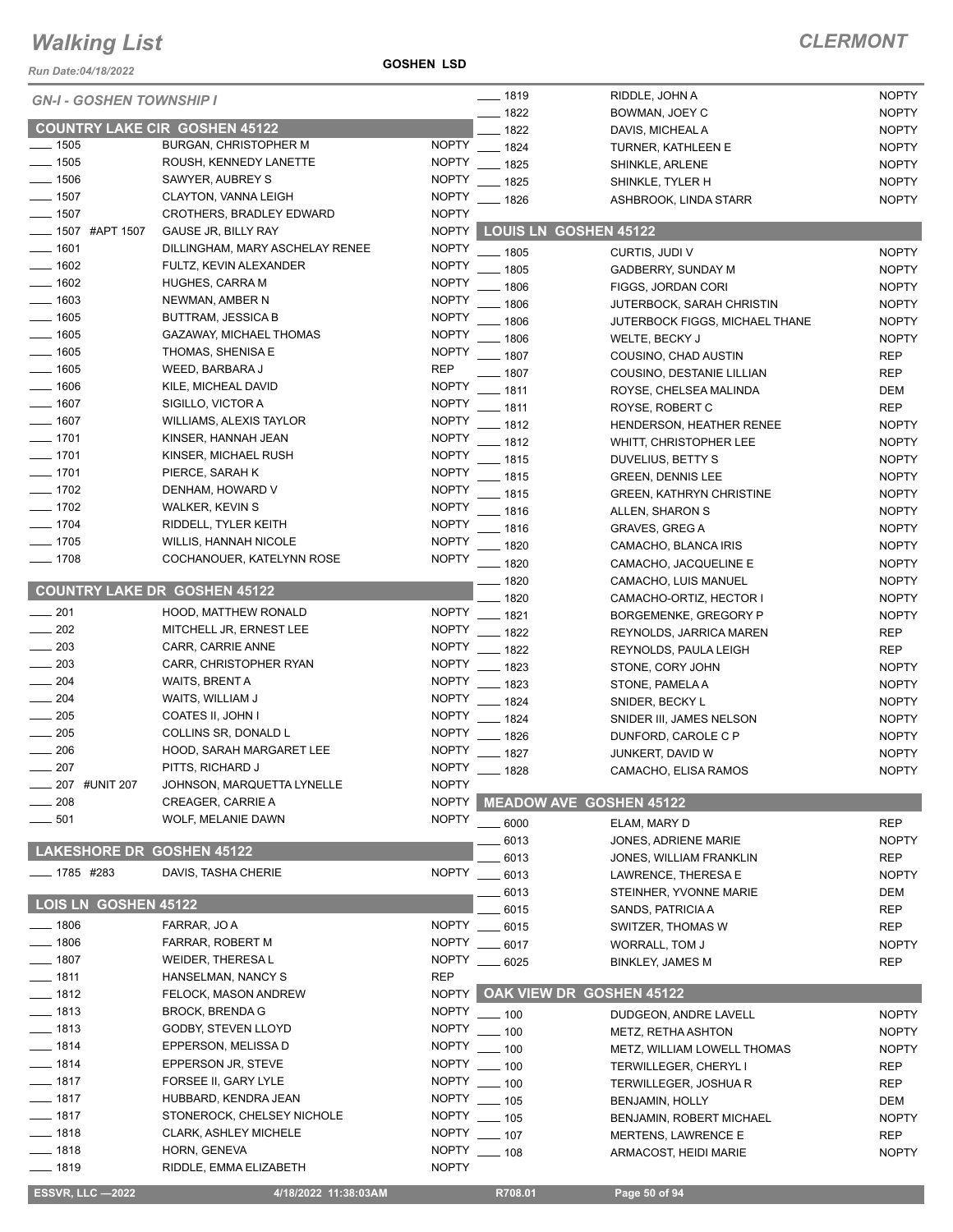**GOSHEN LSD**

| Run Date:04/18/2022             |                                                      | <b>GOSHEN LSD</b>              |                           |                            |                                                   |                              |
|---------------------------------|------------------------------------------------------|--------------------------------|---------------------------|----------------------------|---------------------------------------------------|------------------------------|
|                                 |                                                      |                                | 6631                      |                            | EAKIN, WHITNEY ELLEN                              | <b>NOPTY</b>                 |
| <b>GN-I - GOSHEN TOWNSHIP I</b> |                                                      |                                | 6671                      |                            | <b>BURKE, CAROLYN</b>                             | <b>NOPTY</b>                 |
|                                 | OAK VIEW DR GOSHEN 45122                             |                                | 6671                      |                            | <b>BURKE, KIEFER ALEXANDER</b>                    | <b>NOPTY</b>                 |
| $\frac{1}{2}$ 108               | HOWARD, LARRY WAYNE                                  | NOPTY __ 6671                  |                           |                            | <b>BURKE, TERESA JO</b>                           | <b>NOPTY</b>                 |
| $- 109$                         | PRESTON, CYNTHIA LOUISE                              | <b>REP</b>                     | $-6671$                   |                            | <b>BURKE, TIMOTHY W</b>                           | <b>NOPTY</b>                 |
| $- 109$                         | PRESTON, DANIELA RENNE                               | NOPTY __ 6671                  |                           |                            | <b>HARRIS, AVERY MICHAEL</b>                      | <b>NOPTY</b>                 |
| $- 109$                         | PRESTON, GEORGE WAYNE                                | <b>REP</b>                     | $-6681$                   |                            | HARRISON, BROOKLYNN MARIE                         | <b>NOPTY</b>                 |
| $\equiv$ 114                    | HUGHES, TIM R                                        | NOPTY __ 6681                  |                           |                            | HARRISON, JOSHUA LEE                              | <b>NOPTY</b>                 |
| $- 114$                         | WHITSITT, GERENEE A                                  | NOPTY __ 6685                  |                           |                            | CHAFFIN, ALEXANDRIA ROSE                          | <b>NOPTY</b>                 |
|                                 |                                                      |                                | 6685                      |                            | CHAFFIN, MAXWELL ALLEN                            | <b>NOPTY</b>                 |
|                                 | STATE ROUTE 132 GOSHEN 45122                         |                                | 6691                      |                            | ELLEN, CHRISTOPHER M                              | <b>NOPTY</b>                 |
| $\frac{1}{2}$ 6507              | <b>HODGES, ASHLEY L</b>                              | NOPTY __ 6691                  |                           |                            | RAMIREZ, LORI BETH                                | <b>NOPTY</b>                 |
| $-6507$                         | <b>HODGES, MARK E</b>                                | NOPTY __ 6703                  |                           |                            | <b>BRIGGS, TIMOTHY S</b>                          | <b>NOPTY</b>                 |
| $\frac{1}{2}$ 6509              | RODICH, RICHARD D                                    | <b>REP</b>                     | $- 6703$                  |                            | COLLINS, CYNTHIA N                                | REP                          |
| $- 6509$                        | RODICH, SANDRA D                                     | NOPTY -6703                    |                           |                            | SHELTON, DYLAN EDWIN                              | <b>NOPTY</b>                 |
| $-6517$                         | <b>GEHRING, CARISSA D</b>                            | NOPTY -6703                    |                           |                            | SHELTON, TAMMIE FAYE                              | <b>NOPTY</b>                 |
| $\frac{1}{2}$ 6517 #APTA        | COFFEY, VICTORIA J                                   | NOPTY __ 6703                  |                           |                            | SHELTON, TROY E                                   | <b>NOPTY</b>                 |
| $- 6521$                        | EALY, SAMUEL PAUL                                    | NOPTY __ 6705<br>NOPTY __ 6705 |                           |                            | HUHN, SAMANTHA JAYNE<br>NEWBERRY, DARYL S         | <b>NOPTY</b><br><b>NOPTY</b> |
| $-6525$<br>$-6525$              | WILLIS, NAOMI KAYE                                   | NOPTY -6705                    |                           |                            | NEWBERRY, ELIZABETH A                             | <b>NOPTY</b>                 |
| $- 6527$                        | WILLIS, SCOTT H                                      | NOPTY __ 6709                  |                           |                            | CONROY, BRIDGET ANN                               | <b>NOPTY</b>                 |
| $- 6527$                        | <b>BULLEN, SHEENA VANESSA</b><br>MARSHALL, JEANNETTE | NOPTY __ 6709                  |                           |                            | HALTERMAN, JAMES J                                | <b>NOPTY</b>                 |
| $- 6539$                        | LEWIS, CAROLYN KAY                                   | NOPTY -6709                    |                           |                            | SIBLEY, JESSICA ANN                               | <b>NOPTY</b>                 |
| $-6541$                         | HUNTER, JESSICA MAE                                  | NOPTY __ 6709                  |                           |                            | SIBLEY, RICHARD E                                 | <b>REP</b>                   |
| $- 6543$                        | DIERKER, RUTHANNE                                    | NOPTY __ 6717 #APT 108         |                           |                            | DEATON, JACQUELINE FAYE                           | <b>NOPTY</b>                 |
| $- 6543$                        | DORNETTE, REBECCA ANNE                               | <b>NOPTY</b>                   |                           |                            |                                                   |                              |
| $- 6543$                        | DORNETTE, WILLIAM J                                  | <b>REP</b>                     |                           |                            | STATE ROUTE 28 GOSHEN 45122                       |                              |
| $-6547$                         | MARRS, SYLVIA E                                      | <b>REP</b>                     | $- 1659$                  |                            | <b>BROWN, MICHEAL J</b>                           | <b>NOPTY</b>                 |
| $- 6551$                        | <b>VENTI, CHRISTOPHER MICHAEL</b>                    | NOPTY __ 1659                  |                           |                            | CASKEY, JOANNE S                                  | <b>REP</b>                   |
| $- 6559$                        | CENTERS, JANET L                                     | NOPTY __ 1659                  |                           |                            | ELLINGTON, DEBORAH LYNN                           | <b>NOPTY</b>                 |
| $-6559$                         | CENTERS, KEVIN L                                     | NOPTY __ 1659                  |                           |                            | ELLIS, ALICIA                                     | <b>REP</b>                   |
| $-6561$                         | PATRICK, ALLEN RANDALL                               | NOPTY __ 1659                  |                           |                            | FLANIGAN, JOSEPH G                                | <b>REP</b>                   |
| $-6563$                         | POTRAFFKE, BARBARA J                                 | NOPTY __ 1659                  |                           |                            | LEDBETTER, NATHAN ALAN                            | <b>NOPTY</b>                 |
| __ 6567 #APT 1                  | BERNERT, DAVON MICHAEL-MCKLELLA                      | NOPTY __ 1659                  |                           |                            | MCCURRY, JENNIFER                                 | <b>NOPTY</b>                 |
| $-6567$ #APT 1                  | SAYLOR JR, ROBERT E                                  | <b>REP</b>                     | $\frac{1}{2}$ 1659        |                            | MCVEY, EMILY RENEE                                | <b>NOPTY</b>                 |
| ____ 6569 #APT 1                | LANIGAN, DOUGLAS GENE                                | NOPTY __ 1659                  |                           |                            | PURVIS, TONYA M                                   | <b>REP</b>                   |
| $-6569$ #APT 2                  | BREEDLOVE, APRIL HEAMI                               | NOPTY __ 1659                  |                           |                            | ROBERTS, CHARLES                                  | <b>REP</b>                   |
| $- 6573$                        | MURPHY, MARY M                                       | NOPTY __ 1659                  |                           |                            | ROHRER, SHERRI                                    | <b>NOPTY</b>                 |
| _ 6575 #APT 2                   | HARKINS, ELIZABETH RENE                              | NOPTY __ 1659                  |                           |                            | RUDIE, MELINDA ROBERTA                            | <b>NOPTY</b>                 |
| _ 6575 #APT 2                   | HARKINS, JACOB TYLER                                 | NOPTY __ 1659                  |                           |                            | RUSSELL, JOHN S                                   | <b>REP</b>                   |
| 6577 #APT 1                     | SLOFF, GEORGE F                                      | <b>REP</b><br>NOPTY __ 1659    | $- 1659$                  |                            | SALLY, WILLIAM G                                  | <b>NOPTY</b>                 |
| 6577 #APT 2<br>. 6583           | BAKER, BETTY A<br>MIDDLETON, TAYLER MARIE            | NOPTY __ 1691                  |                           |                            | WEATHERS, LATASHA D<br><b>HOWELL, JOHN MORRIS</b> | <b>NOPTY</b><br>REP          |
| 6583                            | MIDDLETON, ZANE T                                    | NOPTY __ 1691                  |                           |                            | HOWELL, LINDA M                                   | <b>REP</b>                   |
| 6587                            | PURDY, BRITTANY MARIE                                | NOPTY _____ 1725 #APT 330      |                           |                            | WILSON, JERRY W                                   | <b>NOPTY</b>                 |
| _ 6587                          | PURDY, CHERRY L                                      | <b>REP</b>                     |                           | <b>_____</b> 1783 #LOT 135 | RATLIFF, SAMANTHA                                 | <b>NOPTY</b>                 |
| $- 6587$                        | PURDY, MICHAEL R                                     | NOPTY __ 1785                  |                           |                            | CIONE, MICHEAL SHELDON                            | <b>NOPTY</b>                 |
| _ 6593                          | TUDOR, PATRICIA L                                    | NOPTY __ 1785                  |                           |                            | <b>GNITKE, VICTORIA E</b>                         | <b>NOPTY</b>                 |
| _ 6595                          | MORTON, JIMMIE                                       | DEM                            | $- 1785$                  |                            | HALL, ANDREW J                                    | <b>NOPTY</b>                 |
| __ 6595                         | MORTON, LINDA JEAN                                   | DEM                            | $- 1785$                  |                            | LOWRY, NICHOLAS FRANK                             | <b>NOPTY</b>                 |
| .6603                           | EICHHORN, DELLA E                                    | REP                            | $\frac{1}{2}$ 1785        |                            | REIF, AMY M                                       | <b>NOPTY</b>                 |
| 6603                            | EICHHORN SR, HARLAND R                               | REP                            | $- 1785$                  |                            | ROACH, SHANNAN L                                  | <b>NOPTY</b>                 |
| - 6603                          | EICHHORN JR, HARLAND RICHARD                         | REP                            | $- 1785$                  |                            | WAHL, ANDREW JOSEPH                               | <b>NOPTY</b>                 |
| $-6607$                         | <b>MCROBERTS, COURTNEY MARIE</b>                     | NOPTY ____ 1785 #28            |                           |                            | <b>BLACK, FOREST DEAN</b>                         | <b>NOPTY</b>                 |
| 6607                            | MCROBERTS, KYLE T                                    | NOPTY __ 1785 #171             |                           |                            | EICHELBARGER, JUDITH A                            | REP                          |
| . 6611                          | PIGMAN, KYLE BRADLEY                                 | NOPTY __ 1785 #173             |                           |                            | SLONE, ERICA W                                    | <b>NOPTY</b>                 |
| $- 6611$                        | PIGMAN, SARAH RENEE                                  | NOPTY __ 1785 #214             |                           |                            | ARMSTRONG, ROBERT L                               | <b>NOPTY</b>                 |
| . 6619                          | <b>BANKS, BARBARA E</b>                              | NOPTY _____ 1785 #360          |                           |                            | HALE, JENNIFER M                                  | REP                          |
| _ 6623                          | ROSS, BENNIE ANN                                     | REP                            | _____ 1785   #428AA       |                            | GIBSON, PATRICIA A                                | <b>NOPTY</b>                 |
| $= 6625$                        | LANGDON, DAVID                                       | REP                            | $\frac{1}{2}$ 1785 #APT 3 |                            | MOORE, ELIZABETH M                                | <b>NOPTY</b>                 |
| _ 6629                          | HUFFAKER, CECILIA O                                  | NOPTY ____ 1785 #LOT 2         |                           |                            | CROWE, JESSICA LYNN                               | <b>NOPTY</b>                 |
| $-6629$                         | HUFFAKER, SIERRA SKYE                                | NOPTY __ 1785 #LOT 3           |                           |                            | HAMILTON, DENISE ELAINE                           | <b>NOPTY</b>                 |
| 6631                            | EAKIN III, KENNETH R                                 | NOPTY __ 1785 #LOT 3           |                           |                            | PARTIN, ALLAN DALE                                | <b>NOPTY</b>                 |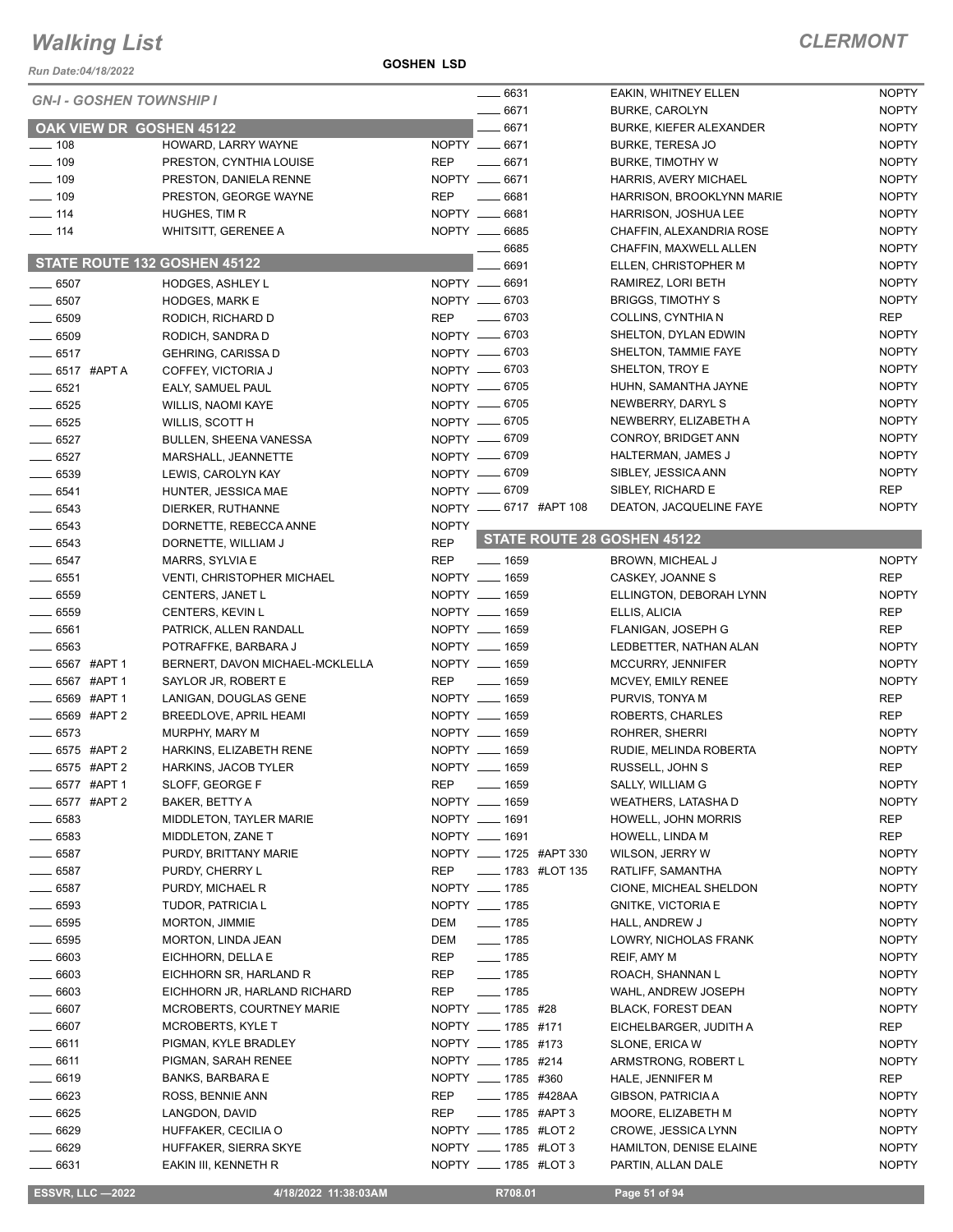| <b>GN-I - GOSHEN TOWNSHIP I</b> |                               |            | <b>_____</b> 1785 #LOT 71    |                        | COMBS JR, LUTHER M            | <b>NOPTY</b> |
|---------------------------------|-------------------------------|------------|------------------------------|------------------------|-------------------------------|--------------|
|                                 |                               |            | <b>IMPLE 1785 #LOT 74</b>    |                        | SEBASTIAN, MARY R             | <b>NOPTY</b> |
| STATE ROUTE 28 GOSHEN 45122     |                               |            | <b>______ 1785 #LOT 74</b>   |                        | SEBASTIAN II, PEDRO S         | <b>NOPTY</b> |
| $-$ 1785 #LOT 7                 | BAYLESS, ALBERT EUGENE        | REP        | - 1785 #LOT 75               |                        | DOZIER, RUSSELL               | <b>NOPTY</b> |
| <b>____</b> 1785 #LOT 7         | <b>BAYLESS, VIRGINIA R</b>    | REP        | - 1785 #LOT 79               |                        | PERRY JR, JERRY ALLEN         | <b>NOPTY</b> |
| <b>______ 1785 #LOT 8</b>       | STRUNK, CHARLES WETZEL        |            | NOPTY __ 1785 #LOT 80        |                        | BRYANT, CORY WAYNE            | <b>NOPTY</b> |
| $\frac{1}{2}$ 1785 #LOT M       | THOMAS, ZELLA LEE             |            | NOPTY __ 1785 #LOT 80        |                        | LANG, SCOTT EMERY             | <b>NOPTY</b> |
| ____ 1785 #APT 10               | <b>GROSS, SHAWN W</b>         |            | NOPTY __ 1785 #LOT 80        |                        | MEYERS, MICHELLE LEE          | <b>NOPTY</b> |
| -85 #APT 16                     | <b>JACKSON, CHRISTINA M</b>   |            | NOPTY __ 1785 #LOT 82        |                        | ATWOOD, ADAM W                | <b>NOPTY</b> |
| - 1785 #APT 30                  | <b>GREGORY, BEVERLY G</b>     |            | NOPTY __ 1785 #LOT 83        |                        | <b>BROWN, CINDY</b>           | <b>NOPTY</b> |
| <b>______ 1785 #APT 32</b>      | <b>BUTLER, HOPE</b>           |            | NOPTY __ 1785 #LOT 83        |                        | MCMULLEN, CALEB NATHANIEL     | <b>NOPTY</b> |
| <b>LEGGE 1785 #APT 45</b>       | SEIBERT, TERI J               |            | DEM __ 1785 #LOT 84          |                        | KING, CODY RAY                | <b>NOPTY</b> |
| <b>______ 1785 #APT 50</b>      | MONDAY, MELINDA A             |            | NOPTY __ 1785 #LOT 84        |                        | LEE, TYLER DANE               | <b>NOPTY</b> |
| <b>______ 1785 #APT 57</b>      | DRAKE, ELIZABETH J            | <b>REP</b> | ____ 1785 #LOT 90            |                        | WEBB, CINDY F                 | <b>NOPTY</b> |
| ____ 1785 #APT 64               | LAY, JOHNNY R                 |            | REP __ 1785 #LOT 91          |                        | OSBORNE, TERRI DENISE         | <b>NOPTY</b> |
| -1785 #APT 71                   | TROXELL, SHERRI L             |            | NOPTY __ 1785 #LOT 95        |                        | WEAVER, ALEXIS CLAUDIA        | <b>NOPTY</b> |
| ____ 1785 #APT 77               | EVANGELISTA, JESSICA LANE     |            | NOPTY __ 1785 #LOT 95        |                        | WEAVER, DANIEL JACOB          | <b>NOPTY</b> |
| <b>____ 1785 #APT 77</b>        | MCQUEEN, LUIZA BARBOSA        |            | REP __ 1785 #LOT 95          |                        | <b>WEAVER, JACK ALLEN</b>     | <b>NOPTY</b> |
| <b>______ 1785 #APT 89</b>      | EICHELBARGER, DEAN R          |            | REP __ 1785 #LOT 97          |                        | WHITAKER, WILLIAM JASON       | <b>NOPTY</b> |
| <b>LEGGE 44PT 95</b>            | <b>JUSTICE, PATRICIA K</b>    |            | NOPTY __ 1785 #LOT 99        |                        | RICKETTS, KENNETH R           | REP          |
| -4785 #LOT 10                   | GROSS, SHAWN D                |            | NOPTY __ 1785 #LOT 99        |                        | RICKETTS, SHEILA RAE          | <b>NOPTY</b> |
| LOT 10                          | THOMAS, KATHY N               |            | NOPTY __ 1785 #LOT ST        |                        | BILBY, AMY L                  | <b>NOPTY</b> |
| - 1785 #LOT 11                  | SCHEADLER, BETHANY ELICIA     |            | NOPTY __ 1785 #APT 105       |                        | COULTER, THEODORE R           | DEM          |
| -4785 #LOT 12                   | LARKIN, DANIEL PATRICK        |            | NOPTY __ 1785 #APT 107       |                        | HOLMES, DOUGLAS ALAN          | <b>NOPTY</b> |
| <b>LEGGE 44 1785 #LOT 12</b>    | LARKIN, MARNEY LEISHA         |            | NOPTY __ 1785 #APT 107       |                        | <b>HOLMES, TINA D</b>         | <b>NOPTY</b> |
| -4785 #LOT 12                   | LARKIN, PATRICK KEVIN         |            | NOPTY __ 1785 #APT 143       |                        | WYCOFF, URSULA MARIE          | <b>NOPTY</b> |
| <b>LEGGE 44 1785 #LOT 15</b>    | CONLEY, MISCELANE S           |            | NOPTY __ 1785 #APT 171       |                        | EICHELBARGER, WILLIAM F       | REP          |
| - 1785 #LOT 16                  | JACKSON, CAINETH WILLIAM      |            | NOPTY __ 1785 #APT 193       |                        | <b>CLARKSTON, HUGH BLAIR</b>  | DEM          |
| - 1785 #LOT 17                  | <b>WILLIAMS, ARIELLE S</b>    |            | NOPTY __ 1785 #APT 194       |                        | YOUNG, SINEAD PATSY LUCINDA   | <b>NOPTY</b> |
| <b>LEGGE 1785 #LOT 19</b>       | ROGERS, DARREN SCOTT          |            | NOPTY __ 1785 #APT 197       |                        | WALSH, MARY A                 | REP          |
| - 1785 #LOT 19                  | ROGERS, KATRINA M             |            | NOPTY __ 1785 #APT 214       |                        | DAVIS, MARYBETH A             | <b>NOPTY</b> |
| <b>IMPLE 1785 #LOT 23</b>       | HALL, CLAUDIA ANN             |            | REP __ 1785 #APT 218         |                        | KIDWELL, CHRISTOPHER ARTHUR   | <b>NOPTY</b> |
| - 1785 #LOT 24                  | SWOPE, TAMMY RENE             |            |                              | NOPTY __ 1785 #APT 243 | WALKER, JENNIFER LYNN         | <b>NOPTY</b> |
| <b>______ 1785 #LOT 30</b>      | <b>GREGORY, JESSICA MARIE</b> |            | NOPTY __ 1785 #APT 246       |                        | PERRY, MICHELLE ANN           | <b>NOPTY</b> |
| - 1785 #LOT 35                  | COLWELL, ROBERT HOWARD        |            | NOPTY __ 1785 #APT 258       |                        | WALZ, HENRY G                 | <b>NOPTY</b> |
| -4785 #LOT 35                   | NAPIER, CONNIE LENORA         |            | NOPTY __ 1785 #APT 261       |                        | SULLIVAN, KYLE ALLEN          | <b>NOPTY</b> |
| <b>LEGGE 1785 #LOT 36</b>       | KING, DOMINIQUE MICHELLE      |            | NOPTY __ 1785 #APT 279       |                        | MCQUEARY, PAT                 | REP          |
| <b>LEGGE 44 1785</b> #LOT 39    | PINKERTON, KRISTINA ELENA     |            | NOPTY __ 1785 #APT 280       |                        | <b>WALKER, DENTON L</b>       | <b>NOPTY</b> |
| <b>____</b> 1785 #LOT 42        | LACEY, LINDA DARLING          |            | NOPTY __ 1785 #APT 291       |                        | OVERTON, ROBERT W             | <b>NOPTY</b> |
| <b>LEGGE 43</b>                 | MILLER, MARVIN W              |            | NOPTY __ 1785 #APT 291       |                        | <b>OVERTON, SANDRA J</b>      | <b>NOPTY</b> |
| _ 1785 #LOT 43                  | PHIFER, KENNETH P             |            |                              | NOPTY __ 1785 #APT 306 | BAKER, DARIN M                | <b>NOPTY</b> |
| $\frac{1}{2}$ 1785 #LOT 43      | PHIFER, STORMI AUTUMN         |            | NOPTY _____ 1785 #APT 306    |                        | <b>BAKER, RODGER A</b>        | <b>NOPTY</b> |
| <b>LEGGE 45</b> 4785 #LOT 45    | SEIBERT, JONATHAN J           |            |                              | NOPTY __ 1785 #APT 306 | HUBBARD, CARLY                | <b>NOPTY</b> |
| <b>______ 1785 #LOT 48</b>      | COX, NICHOLAS DANIEL          |            | NOPTY __ 1785 #APT 340       |                        | <b>BAIRD, AMY SUE</b>         | <b>NOPTY</b> |
| <b>_____ 1785 #LOT 49</b>       | LINGO JR, CHARLES R           | DEM        | _____ 1785 #APT 348          |                        | FANNIN, RUFUS L               | DEM          |
| — 1785 #LOT 49                  | LINGO, LAURA L                | DEM        | <b>_______ 1785 #APT 357</b> |                        | <b>BUIS, BRENDAK</b>          | <b>NOPTY</b> |
| $\frac{1}{2}$ 1785 #LOT 50      | MCPHERSON, ELEXUS NICOLE      |            | NOPTY __ 1785 #APT 379       |                        | HACKER, DAYNA M               | <b>NOPTY</b> |
| <b>_____</b> 1785 #LOT 52       | <b>HOPKINS, ANDREW SIMON</b>  |            | NOPTY __ 1785 #APT 385       |                        | HODGES, CAROLYN A             | <b>NOPTY</b> |
| <b>______ 1785 #LOT 52</b>      | WILSON, JASON ALEXANDER       |            | NOPTY __ 1785 #APT 392       |                        | STURGILL, DEBORAH L           | <b>NOPTY</b> |
| <b>IMPLE 1785 #LOT 56</b>       | <b>HELTON, KYLA DESTINY</b>   |            | NOPTY __ 1785 #APT 394       |                        | HOLLAND, DONNA JEAN           | DEM          |
| <b>______ 1785 #LOT 59</b>      | ARMACOST, CATHY LYNNE         |            | NOPTY __ 1785 #APT 403       |                        | MCCLURE, JAIME MARIE          | <b>NOPTY</b> |
| $\frac{1}{2}$ 1785 #LOT 60      | SMITH, KAREN YEVETTE          |            | NOPTY __ 1785 #APT 404       |                        | TIDWELL, MICHAELLA M          | <b>NOPTY</b> |
| $\frac{1}{2}$ 1785 #LOT 62      | LINZ, ANGELA RENAE            |            | NOPTY __ 1785 #APT 410       |                        | <b>GRIFFIN, ROBBIE NELSON</b> | REP          |
| ____ 1785 #LOT 62               | LINZ, DAVID MICHAEL           |            | NOPTY __ 1785 #APT 410       |                        | <b>GRIFFIN, TERIL</b>         | REP          |
| <b>IMPLE 1785 #LOT 63</b>       | PETERSON, KIERA NAKOLE        |            |                              | NOPTY __ 1785 #APT 415 | ISAACS, SANDRA L              | <b>NOPTY</b> |
| $\frac{1}{2}$ 1785 #LOT 65      | TEAL, KELI P                  |            | NOPTY __ 1785 #APT 418       |                        | MYERS, LISA E                 | <b>NOPTY</b> |
| $\frac{1}{2}$ 1785 #LOT 65      | <b>WACHTER, TERRY</b>         |            | NOPTY __ 1785 #APT 418       |                        | MYERS, MARK M                 | <b>NOPTY</b> |
| ____ 1785 #LOT 66               | WILLIAMS, JANET E             |            |                              | NOPTY __ 1785 #APT 422 | STEGMAN, KENNETH W            | REP          |
| _ 1785 #LOT 67                  | BARKER, KATHLEEN RAE          |            | NOPTY __ 1785 #APT 423       |                        | BASHAM, J REED                | <b>NOPTY</b> |
| __ 1785 #LOT 69                 | STEVENS, GENE                 |            | NOPTY __ 1785 #APT 427       |                        | DEVINE, MARK WAYNE            | <b>NOPTY</b> |
| ____ 1785 #LOT 69               | STEVENS, LINDA LEE            |            | NOPTY __ 1785 #APT 434       |                        | HUMPHRIES, SANDRA J           | <b>NOPTY</b> |
| <b>IMPLE 1785 #LOT 70</b>       | <b>GREEN, MARY JOANNE</b>     |            |                              | NOPTY __ 1785 #APT C72 | STEPHENS, HELENA V            | <b>NOPTY</b> |
| <b>______ 1785 #LOT 70</b>      | PATTERSON, ROBBY LEE          |            | NOPTY __ 1785 #LOT 100       |                        | BRINEGAR, JUSTIN DALLAS       | <b>NOPTY</b> |
| <b>ESSVR, LLC -2022</b>         | 4/18/2022 11:38:03AM          |            | R708.01                      |                        | Page 52 of 94                 |              |
|                                 |                               |            |                              |                        |                               |              |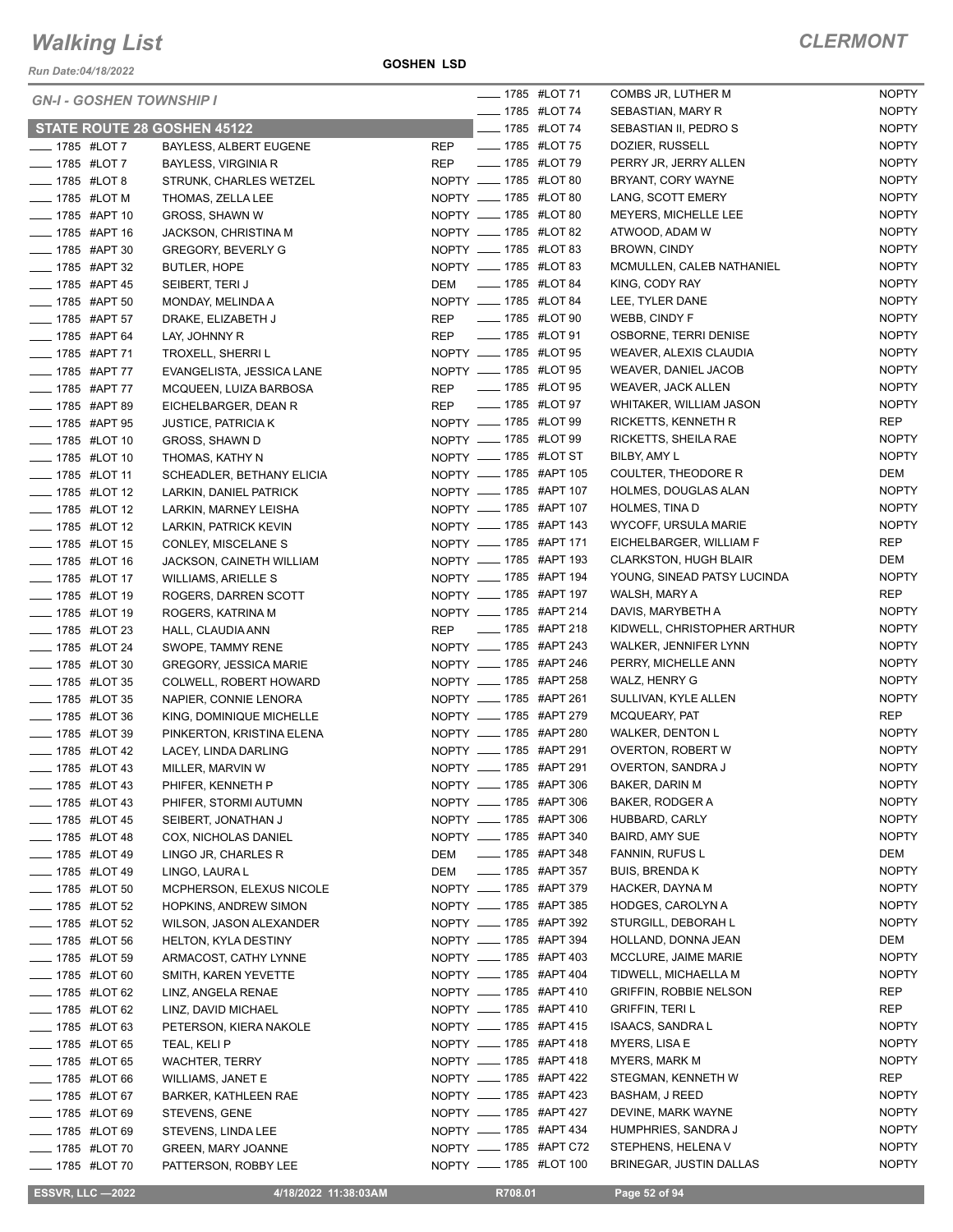| <b>GN-I - GOSHEN TOWNSHIP I</b>        |                                |            | <b>LEGGE 44 1785 #LOT 196</b> | DICKENS, JAMES L                | <b>NOPTY</b> |
|----------------------------------------|--------------------------------|------------|-------------------------------|---------------------------------|--------------|
|                                        |                                |            | <b>______ 1785 #LOT 200</b>   | JOHNSON, DYLAN JAMES            | <b>NOPTY</b> |
| STATE ROUTE 28 GOSHEN 45122            |                                |            | <b>IMPLE 1785 #LOT 201</b>    | FREEMAN, COREAL LYNN            | <b>NOPTY</b> |
| -4785 #LOT 100                         | <b>KRAUS, BRIGGS MICHAEL</b>   |            | NOPTY __ 1785 #LOT 202        | MCINTOSH, RACHEL NICOLE         | <b>NOPTY</b> |
| <b>LEGGE 44 1785 #LOT 100</b>          | WASH, CARLITA JEAN             |            | NOPTY _____ 1785 #LOT 203     | MERRITT, LLOYD NIEL             | <b>NOPTY</b> |
| $\frac{1}{2}$ 1785 #LOT 101            | LITTIKEN, HELEN DENISE         |            | REP __ 1785 #LOT 203          | MERRITT, SARAH M                | REP          |
| <b>____</b> 1785 #LOT 101              | LITTIKEN SR, JONATHAN CARL     |            | REP __ 1785 #LOT 206          | SHARP, ELIZABETH MICHELLE       | <b>REP</b>   |
| <b>LEGGE 44 1785 #LOT 103</b>          | LEDBETTER, SETH MATTHEW        |            | NOPTY __ 1785 #LOT 207        | BRADLEY JR, JOHN TRAVIS         | <b>NOPTY</b> |
| - 1785 #LOT 103                        | TUCKER, AYLA RENEE             |            | NOPTY __ 1785 #LOT 207        | COLLINS, SAMANTHA JO            | <b>NOPTY</b> |
| LOT 105                                | EVERT MIZE, DARA SHERIL        |            | NOPTY __ 1785 #LOT 209        | LEWIS, DORIS SOWDER             | <b>NOPTY</b> |
| <b>LEGGE 44 1785 #LOT 105</b>          | FINKS, ALMA LOIS               | <b>DEM</b> | ____ 1785 #LOT 209            | SOWDER, STEPHANIE               | <b>NOPTY</b> |
| <b>____ 1785 #LOT 105</b>              | WHITE, KAREN E                 |            | DEM __ 1785 #LOT 210          | CHAPMAN, BRIANNA LEIGH          | <b>NOPTY</b> |
| <b>LEGGE 1785 #LOT 106</b>             | BLANCO, BARBARA A              |            | NOPTY __ 1785 #LOT 213        | <b>CLARK, SHARON K</b>          | REP          |
| <b>_____ 1785 #LOT 106</b>             | BLANCO, JOHN LAWRENCE          |            | NOPTY __ 1785 #LOT 214        | HENSLEY, DAKOTA CHRISTIAN       | <b>NOPTY</b> |
| LOT 111                                | CASTLEBERRY, STEPHEN A L       |            | NOPTY __ 1785 #LOT 214        | MORGAN, COURTNEY ELIZABETH      | <b>NOPTY</b> |
| - 1785 #LOT 112                        | KAUPP, GARY P                  |            | NOPTY __ 1785 #LOT 215        | RAVENSCRAFT JR, ROBERT LESLIE   | <b>NOPTY</b> |
| - 1785 #LOT 114                        | CANNON, STEPHANIE ELIZABETH    |            | NOPTY __ 1785 #LOT 215        | SPRUANCE, DANIEL E J            | <b>NOPTY</b> |
| <b>____ 1785 #LOT 120</b>              | HALL, JOHN J                   |            | NOPTY __ 1785 #LOT 216        | LAGEMANN, ANTHONY CHANCE        | <b>NOPTY</b> |
| -4785 #LOT 120                         | HENDREN, RUSTY C               |            | NOPTY __ 1785 #LOT 216        | LAGEMANN, ROBERT C              | <b>NOPTY</b> |
| <b>LEGGE 44 1785 #LOT 122</b>          | <b>SCHLEYER, AARON E</b>       |            | NOPTY __ 1785 #LOT 217        | HOSKINS, CHELSEA M              | REP          |
| <b>LEGGE 44 1785 #LOT 123</b>          | HARVEY, JENNA M                |            | NOPTY __ 1785 #LOT 218        | BASHAM, JILL MARIE              | <b>REP</b>   |
| <b>_____ 1785 #LOT 127</b>             | DICKHAUS, BRANDI M             |            | NOPTY __ 1785 #LOT 221        | HESS, SHAWN S                   | <b>NOPTY</b> |
| - 1785 #LOT 127                        | ROBINSON, SANDRA L             |            | NOPTY __ 1785 #LOT 225        | MERRITT, BRIAN KEITH            | <b>NOPTY</b> |
| - 1785 #LOT 129                        | BENNETT, KATI E                |            | NOPTY __ 1785 #LOT 225        | MERRITT, MARY LOUISE            | <b>NOPTY</b> |
| <b>LEGGE 44 1785 #LOT 138</b>          | RIVERA, BARBARA S              |            | NOPTY __ 1785 #LOT 226        | MCHAFFIE, KRISTINA MARIE        | <b>NOPTY</b> |
| <b>_____ 1785 #LOT 140</b>             | PAYTES, GREGORY SCOTT          |            | NOPTY __ 1785 #LOT 226        | SHARP, KAREN J                  | <b>NOPTY</b> |
| <b>_____ 1785 #LOT 145</b>             | ABRAMS, MELISSA A              |            | NOPTY __ 1785 #LOT 229        | LUCAS, WILLIAM GARY ALLEN       | <b>NOPTY</b> |
| <b>LEGGE 44 1785 #LOT 146</b>          | <b>BARTON, REGINA M</b>        |            | NOPTY __ 1785 #LOT 22A        | ANDERSON, LOLA KAY              | <b>NOPTY</b> |
| - 1785 #LOT 146                        | DAVIS, MORGAN MICHELE          |            | NOPTY __ 1785 #LOT 230        | MOORE, LINDA                    | <b>NOPTY</b> |
| LOT 146                                | GRUBBS, BREONDA ELYSE          |            | NOPTY ____ 1785 #LOT 232      | CARSON, GARY L                  | <b>NOPTY</b> |
| <b>LEGGE 440 1785</b> #LOT 148         | BRENNAN, SAMANTHA LEE          |            | NOPTY __ 1785 #LOT 233        | JOHNSON, ALYSSA K               | <b>NOPTY</b> |
| - 1785 #LOT 148                        |                                |            | NOPTY __ 1785 #LOT 233        | MYERS, CAROLYN M                | <b>NOPTY</b> |
| <b>LEGGE 44 1785</b> #LOT 155          | PHILPOT, JAMES WILLIAM         |            | NOPTY __ 1785 #LOT 233        | MYERS, MICHAEL E                | <b>NOPTY</b> |
|                                        | CISCO, MARY E                  |            | NOPTY __ 1785 #LOT 236        | ZAPF, THOMAS T                  | <b>NOPTY</b> |
| <b>______ 1785 #LOT 155</b><br>LOT 162 | KILGORE, BILLY JOE             |            | NOPTY __ 1785 #LOT 237        | YORK, RICHARD W                 | <b>NOPTY</b> |
|                                        | ABNER, SARA L                  |            | NOPTY __ 1785 #LOT 239        | SLOVER, MICHELLE NICHOLE        | <b>NOPTY</b> |
| - 1785 #LOT 165                        | MEADOWS, CHEYENNE K            |            |                               |                                 |              |
| -85 #LOT 165                           | WILLIAMS, ZACHARY KEVIN JAMES  |            | NOPTY __ 1785 #LOT 23A        | HALL, RYAN M                    | <b>NOPTY</b> |
| <b>LEGGE 44 1785 #LOT 166</b>          | HUSTON, CHARLES STEWART        |            | NOPTY __ 1785 #LOT 240        | <b>BREWER, TIMOTHY CHARLES</b>  | <b>NOPTY</b> |
| - 1785 #LOT 166                        | SINCLAIR, BONNIE LORIE         |            | NOPTY __ 1785 #LOT 240        | LITTLE, BRET THOMAS             | <b>NOPTY</b> |
| LOT 167                                | AYALA RUIZ, JORGE              |            | NOPTY __ 1785 #LOT 240        | PICKERILL, HALEY DAULTON        | <b>NOPTY</b> |
| __ 1785 #LOT 167                       | HERNANDEZ, NILKA DESIREE       |            | NOPTY __ 1785 #LOT 240        | REIDMILLER, BERNICE             | <b>NOPTY</b> |
| <b>_____</b> 1785 #LOT 168             | CARROLL, HERMAN MARTIN TROY    |            | NOPTY __ 1785 #LOT 242        | NELSON, KIMBERLY NICHOLE        | <b>NOPTY</b> |
| - 1785 #LOT 172                        | BAYS, BRENDA SUE               |            | NOPTY __ 1785 #LOT 246        | FARIES, MARSHALL A              | <b>NOPTY</b> |
| <b>____ 1785 #LOT 173</b>              | SLONE, CHAILIN DIAMOND DANAZIA |            | NOPTY __ 1785 #LOT 246        | PERRY, JENNIFER LYNN            | <b>NOPTY</b> |
| ___ 1785 #LOT 174                      | JOHNSON TORRES, JOHN CARLOS    |            | NOPTY __ 1785 #LOT 248        | GARDNER, MICHAEL DANIEL         | <b>NOPTY</b> |
| ____ 1785 #LOT 174                     | SOLOMON, DAVID                 |            | NOPTY __ 1785 #LOT 250        | HANCHEY, JULIE ANN              | <b>NOPTY</b> |
| ____ 1785 #LOT 176                     | DOUGHMAN, AMANDA SUE           |            | NOPTY __ 1785 #LOT 250        | HANCHEY, MICHAEL JACOB          | <b>NOPTY</b> |
| ____ 1785 #LOT 177                     | <b>BANKS, TYLER JAMES</b>      |            | NOPTY __ 1785 #LOT 251        | CRAIG, KURTIS RAY               | <b>NOPTY</b> |
| -4785 #LOT 177                         | MONAGHAN, COLLEEN ANNA         |            | NOPTY __ 1785 #LOT 251        | MCROBERTS, APRIL V              | <b>NOPTY</b> |
| <b>LEGGE 44 179</b>                    | LONG, CONSTANCE LOUISE         |            | NOPTY __ 1785 #LOT 251        | MCROBERTS, JODIE DIANE          | <b>NOPTY</b> |
| <b>LEGGE 44 1785 #LOT 180</b>          | <b>IRICK, JEREMY</b>           |            | NOPTY __ 1785 #LOT 251        | STEGEMOLLER, ALISON MARIE       | <b>NOPTY</b> |
| <b>____ 1785 #LOT 181</b>              | TORRES, CATTY DORRYS           |            | NOPTY __ 1785 #LOT 257        | FOX, JORDON D                   | <b>NOPTY</b> |
| ____ 1785 #LOT 184                     | <b>JOHNSON, APRIL</b>          |            | NOPTY __ 1785 #LOT 257        | FOX, KIMBERLY A                 | <b>NOPTY</b> |
| <b>______ 1785 #LOT 184</b>            | WEBB, TREVOR JOSEPH            |            | NOPTY __ 1785 #LOT 258        | LAY, JOHNNY V                   | <b>NOPTY</b> |
| <b>LEGGE 44 1785 #LOT 188</b>          | HAYES, ROBERT L                |            | NOPTY __ 1785 #LOT 261        | MEMORY, DANIEL L                | <b>NOPTY</b> |
| <b>LEGGE 44 1785 #LOT 188</b>          | LANCASTER IV, HENRY W          |            | REP __ 1785 #LOT 263          | LARKIN, BRITTNEY E              | <b>NOPTY</b> |
| <b>____ 1785 #LOT 188</b>              | LANCASTER, SALLY JOSAPHINE     |            | NOPTY __ 1785 #LOT 263        | WEST, JOHN A                    | <b>NOPTY</b> |
| <b>_____ 1785 #LOT 189</b>             | NAPIER, TERESA DAWN            |            | NOPTY __ 1785 #LOT 264        | BURDINE, TANYA CHRISTLE         | <b>NOPTY</b> |
| <b>_____</b> 1785 #LOT 190             | SCHLEYER JR, KENNETH G         |            | NOPTY __ 1785 #LOT 264        | MALIN, DARREN KYLE              | <b>NOPTY</b> |
| <b>_____</b> 1785 #LOT 192             | HART, JESSICA L                |            | NOPTY ____ 1785 #LOT 264      | ZABALA SANCHEZ, JONATHAN DANIEL | <b>NOPTY</b> |
| <b>_____</b> 1785 #LOT 192             | HART, TODD CHRISTIAN           |            | NOPTY __ 1785 #LOT 264        | ZIEGLER, SAMANTHA DANIELLE      | <b>NOPTY</b> |
| <b>_____</b> 1785 #LOT 193             | <b>CLARKSTON, PAMELA J</b>     |            | NOPTY __ 1785 #LOT 265        | ELLIS, MELANIE LIGHTNER         | <b>NOPTY</b> |
| <b>LEGGE 44 1785 #LOT 193</b>          | GOHMAN, MEGAN R                |            | NOPTY __ 1785 #LOT 265        | JOHNSON, HENRY KEVIN            | <b>NOPTY</b> |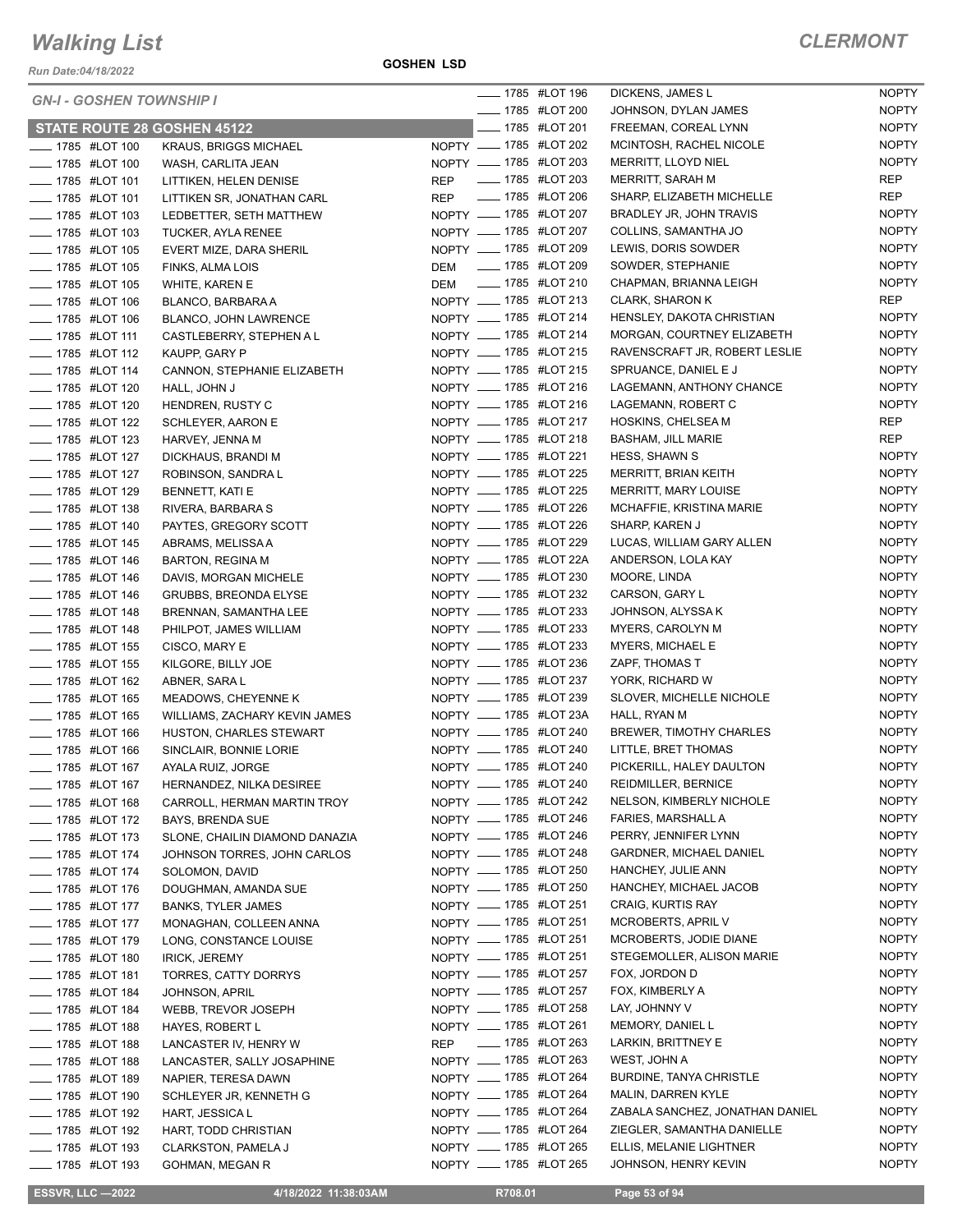**GOSHEN LSD**

| <b>GN-I - GOSHEN TOWNSHIP I</b>               |                                                  |            | <b>IMPLE 1785 #LOT 351</b>                       |                            | HOGUE, ANDREW WILLIAM                             | <b>NOPTY</b>                 |
|-----------------------------------------------|--------------------------------------------------|------------|--------------------------------------------------|----------------------------|---------------------------------------------------|------------------------------|
|                                               |                                                  |            | <b>______ 1785 #LOT 352</b>                      |                            | CRAFTON, ALICIA MARIE                             | <b>NOPTY</b>                 |
| STATE ROUTE 28 GOSHEN 45122                   |                                                  |            |                                                  | <b>IMPLE 1785 #LOT 354</b> | <b>TUCKER, BRITTANY LEE</b>                       | <b>NOPTY</b>                 |
| ____ 1785 #LOT 266                            | <b>BALDRICK, AMBER LYNNE</b>                     |            | NOPTY __ 1785 #LOT 356                           |                            | WENSTRUP, NICHOLAS JAMESON                        | DEM                          |
| <b>_____ 1785 #LOT 266</b>                    | <b>BRITT, JENNIFER E</b>                         |            | NOPTY __ 1785 #LOT 357                           |                            | <b>BUIS, VALARY NICOLE</b>                        | <b>NOPTY</b>                 |
| <b>_____ 1785 #LOT 266</b>                    | BRITT, REBECCA NICHOLE                           |            | NOPTY __ 1785 #LOT 358                           |                            | HODGE, STEPHANIE ROBIN                            | <b>NOPTY</b>                 |
| - 1785 #LOT 267                               | RAWLINS, LUCILLE LAVON                           |            | NOPTY __ 1785 #LOT 358                           |                            | PERRY, TRACY D                                    | <b>NOPTY</b>                 |
| LOT 268                                       | COLWELL, VIVIAN KATHERINE                        |            | REP __ 1785 #LOT 359                             |                            | <b>GUNTER, BRITTANY L</b>                         | <b>NOPTY</b>                 |
| <b>IMPLE 1785 #LOT 273</b>                    | GACCIONE, JOSEPH THOMAS                          |            | NOPTY __ 1785 #LOT 359                           |                            | OWENS, DARREN C                                   | <b>NOPTY</b>                 |
| - 1785 #LOT 274                               | SAPP. HAZEL E                                    |            | NOPTY __ 1785 #LOT 362                           |                            | CRABILL, HARLEY RAE                               | <b>NOPTY</b>                 |
| <b>LEGGE 44 1785 #LOT 275</b>                 | ARNETT, BARBARA G                                |            | NOPTY __ 1785 #LOT 365                           |                            | COPAS, SHARI ELIZABETH                            | <b>NOPTY</b>                 |
| <b>____ 1785 #LOT 275</b>                     | ARNETT, DONNA MAE                                |            | NOPTY __ 1785 #LOT 366                           |                            | <b>EVANS, THOMAS JOHN</b>                         | <b>NOPTY</b><br><b>NOPTY</b> |
| <b>_____ 1785 #LOT 277</b>                    | DENNY, BRITTNEY F                                |            | NOPTY __ 1785 #LOT 368                           |                            | MCCULLEY, ELVINA HARRIET                          |                              |
| <b>IMPLE 1785 #LOT 277</b>                    | KOKORES, MELISSA ANN                             |            | REP __ 1785 #LOT 368                             |                            | MURRAY, BRYAN KEITH                               | <b>NOPTY</b>                 |
| - 1785 #LOT 278                               | PERRY, JENNIFER KAY                              |            | NOPTY __ 1785 #LOT 368                           |                            | MURRAY, DILLAN SCOTT AVERY                        | <b>NOPTY</b>                 |
| - 1785 #LOT 282                               | ARNETT, JOHN JOSEPH                              |            | NOPTY __ 1785 #LOT 369                           |                            | <b>MARTIN, CHARLES</b>                            | <b>NOPTY</b>                 |
| - 1785 #LOT 283                               | <b>BANKS, BRIAN A</b>                            |            | NOPTY __ 1785 #LOT 370                           |                            | SPRINGER, ALICE JANET                             | <b>NOPTY</b>                 |
| <b>LEGGE 44 1785 #LOT 286</b>                 | LUCAS, JEFFREY J                                 |            | NOPTY __ 1785 #LOT 370                           |                            | SPRINGER, EARL F                                  | <b>NOPTY</b>                 |
| <b>____ 1785 #LOT 286</b>                     | LUCAS, LORI DENISE                               |            | NOPTY __ 1785 #LOT 370                           |                            | STEELE, NORMAN LEE                                | <b>NOPTY</b>                 |
| <b>______ 1785 #LOT 288</b>                   | CALVERT, WILLIAM CECIL                           |            | NOPTY __ 1785 #LOT 372<br>NOPTY __ 1785 #LOT 373 |                            | SPRINGER, JOYCE L                                 | <b>NOPTY</b>                 |
| <b>IMPLE 1785 #LOT 290</b>                    | <b>JUSTICE, MAURA RENEE</b>                      |            |                                                  |                            | BROWN, ADRIAN R                                   | <b>NOPTY</b>                 |
| - 1785 #LOT 291                               | COURTNEY, CHASE MICHAEL                          |            | NOPTY __ 1785 #LOT 373                           |                            | SANDERS, CHARNELLE IRENE                          | <b>NOPTY</b>                 |
| LOT 292                                       | PARKER, ALEXANDER CHRISTIAN                      |            | NOPTY __ 1785 #LOT 377                           |                            | HUNNEMAN, JEFFREY DANE                            | <b>NOPTY</b>                 |
| <b>IVELAGO #LOT 292</b>                       | <b>WEBB, JUSTIN TAYLOR</b>                       |            | NOPTY __ 1785 #LOT 378                           |                            | STEINKOENIG, DUSTY LYNN                           | <b>NOPTY</b>                 |
| -4785 #LOT 293                                | QUINN, JUSTIN AM                                 |            | NOPTY __ 1785 #LOT 378                           |                            | STEINKOENIG, SAMUEL ELLIOTT                       | <b>NOPTY</b><br><b>NOPTY</b> |
| <b>_____ 1785 #LOT 293</b>                    | SAMS, TRACEY EGAN                                |            | NOPTY __ 1785 #LOT 379                           |                            | <b>HACKER, BEVERLY M</b>                          | <b>NOPTY</b>                 |
| <b>_____ 1785 #LOT 294</b>                    | <b>GOINS, RAIDEN REESE</b>                       |            | NOPTY __ 1785 #LOT 380<br>NOPTY __ 1785 #LOT 380 |                            | CHANDLER HANES, PAMELA S                          | <b>NOPTY</b>                 |
| <b>IMPLE 1785 #LOT 298</b>                    | ROLLINS, REBECCA C                               |            |                                                  |                            | COMPTON, JIMMY J                                  | <b>NOPTY</b>                 |
| - 1785 #LOT 300                               | BLANKENSHIP, ANDREA R                            |            | DEM __ 1785 #LOT 382                             |                            | BURNETTE, MIKE W                                  |                              |
| - 1785 #LOT 300                               | BLANKENSHIP, JASON DUANE                         |            | DEM __ 1785 #LOT 383                             |                            | FRAZIER, RONALD E<br><b>HODGES, JENNIFER RENE</b> | <b>NOPTY</b><br><b>NOPTY</b> |
| - 1785 #LOT 300                               | <b>GRAVEL, DEVON BROOKLYN</b>                    |            | NOPTY __ 1785 #LOT 385<br>NOPTY __ 1785 #LOT 393 |                            | MARTINEZ, ALFONSO G                               | <b>NOPTY</b>                 |
| -4785 #LOT 300<br><b>LEGGE 1785 #LOT 300</b>  | WEYER, ANDAN KYLE                                |            | NOPTY _____ 1785 #LOT 394                        |                            | HOLLAND, HERBERT E                                | <b>NOPTY</b>                 |
|                                               | WEYER, NATHAN LOWELL                             |            | NOPTY __ 1785 #LOT 399                           |                            | WAHL, CAILIN JAMAY                                | <b>NOPTY</b>                 |
| <b>IMPLE 1785 #LOT 301</b><br>- 1785 #LOT 302 | CHAPPIUS, MICHELLE L                             |            | NOPTY __ 1785 #LOT 401                           |                            | <b>BROWN, KAREN G</b>                             | <b>NOPTY</b>                 |
| <b>LEGGE 44 1785 #LOT 304</b>                 | REINHARDT, BRANDI LYNNE                          |            | NOPTY __ 1785 #LOT 401                           |                            | <b>CROMER, SHARON G</b>                           | <b>NOPTY</b>                 |
| - 1785 #LOT 304                               | MORGAN, JAMES BENJAMIN<br>MORGAN, LETITIA ANN    |            | NOPTY __ 1785 #LOT 403                           |                            | MCCLURE, JESSICA LEE                              | <b>NOPTY</b>                 |
| LOT 309                                       | KANNENBERG, JOSEPH BRIAN                         |            | NOPTY __ 1785 #LOT 403                           |                            | MORAN, ZACHARY ANDREW                             | <b>NOPTY</b>                 |
| <b>_____ 1785 #LOT 309</b>                    |                                                  |            | NOPTY __ 1785 #LOT 405                           |                            | MARTIN, SHEENA ELIZABETH                          | <b>NOPTY</b>                 |
| <b>____</b> 1785 #LOT 310                     | LARKIN, LEIGH ANN M<br>ASHCRAFT, ALEXANDER KYRAN |            | NOPTY __ 1785 #LOT 411                           |                            | THOMPSON, BRENT E                                 | <b>NOPTY</b>                 |
| __ 1785 #LOT 312                              | HODGES, CHRISTOPHER BLAIR                        |            | NOPTY __ 1785 #LOT 412                           |                            | COLLETT, KYLE A                                   | <b>NOPTY</b>                 |
| <b>INCOLLEGAT 45 THE 1785 #LOT 314</b>        | SHRINER, WILLIAM SIMON                           |            | NOPTY __ 1785 #LOT 413                           |                            | BRANDENBURG, PHYLLIS ANITA                        | <b>NOPTY</b>                 |
| <b>LEGGE 44 1785 #LOT 315</b>                 | <b>BILBY, GEORGE G</b>                           |            | NOPTY __ 1785 #LOT 414                           |                            | DAVIS, SUSAN P                                    | <b>NOPTY</b>                 |
| <b>IMPLE 1785 #LOT 317</b>                    | WALTERS, DANIELLE N                              |            | NOPTY __ 1785 #LOT 414                           |                            | NIEHAUS, ANTHONY V                                | <b>NOPTY</b>                 |
| <b>____</b> 1785 #LOT 321                     | JEFFRIES, CARLA L                                |            | NOPTY __ 1785 #LOT 415                           |                            | <b>ISAACS, DENNIS G</b>                           | <b>NOPTY</b>                 |
| ____ 1785 #LOT 323                            | <b>JESSEN, TOBI M</b>                            |            | NOPTY __ 1785 #LOT 416                           |                            | MONTGOMERY, TINA MARIE                            | <b>NOPTY</b>                 |
| <b>_____ 1785 #LOT 324</b>                    | LYNCH, CHAD R                                    |            | NOPTY __ 1785 #LOT 416                           |                            | POTTER, WALTER                                    | <b>NOPTY</b>                 |
| <b>LEGGE 44 1785 #LOT 325</b>                 | TENHOVER, KAYLA RENEE                            |            | NOPTY __ 1785 #LOT 417                           |                            | CLEM, LAVINA ELIZABETH                            | <b>NOPTY</b>                 |
| <b>_____</b> 1785 #LOT 327                    | HUERTAS SABASTRO, ISMAEL                         |            | NOPTY __ 1785 #LOT 419                           |                            | DEWALD, DONNA JEAN                                | <b>NOPTY</b>                 |
| <b>____ 1785 #LOT 328</b>                     | <b>WHEELER, TYLER VS</b>                         |            | NOPTY __ 1785 #LOT 419                           |                            | HENDRIGSMAN, MARLENA KAY                          | <b>NOPTY</b>                 |
| <b>IMPLE 1785 #LOT 330</b>                    | PAYTES, KAYLA ANN MARIE                          |            | NOPTY __ 1785 #LOT 420                           |                            | WEGGELAND-CREECH, NINA M                          | <b>NOPTY</b>                 |
| <b>____ 1785 #LOT 332</b>                     | CAREY, DEBORAH D                                 |            | NOPTY __ 1785 #LOT 422                           |                            | STEGMAN, KENDRA N                                 | <b>NOPTY</b>                 |
| <b>IMPLE 1785 #LOT 337</b>                    | KOHUS, LINDSAY N                                 |            | NOPTY __ 1785 #LOT 422                           |                            | STEGMAN, SAMUEL WILLIAM                           | <b>NOPTY</b>                 |
| <b>IMPLE 1785 #LOT 339</b>                    | TERRELL, CHELSEA GEN                             |            | NOPTY __ 1785 #LOT 425                           |                            | SMITH, PAULA JO                                   | <b>NOPTY</b>                 |
| <b>_____ 1785 #LOT 339</b>                    | TERRELL, JACQUELINE A                            |            | NOPTY __ 1785 #LOT 429                           |                            | CAUDILL, TONYA S                                  | <b>NOPTY</b>                 |
| <b>IMPLE 1785 #LOT 340</b>                    | BAIRD, ANDREW JACOB                              |            | NOPTY __ 1785 #LOT 429                           |                            | SCOTT, TYLER J                                    | <b>NOPTY</b>                 |
| <b>LEGGE 44 1785 #LOT 343</b>                 | SPURLING, ANTHONY I                              |            | NOPTY __ 1785 #LOT 431                           |                            | FOWLER, TINA ANN                                  | <b>NOPTY</b>                 |
| <b>LEGGE #LOT 343</b>                         | SPURLING, DALE L                                 |            | NOPTY __ 1785 #LOT 433                           |                            | WHISMAN, COLLIN RAY                               | <b>NOPTY</b>                 |
| <b>LEGGE 44 1785 #LOT 343</b>                 | SPURLING, JOSEPH DALE                            |            | NOPTY __ 1785 #LOT 433                           |                            | WHISMAN, MANDY NICOLE                             | <b>NOPTY</b>                 |
| <b>_____</b> 1785 #LOT 346                    | LOWERY, JENNIFER L                               |            | NOPTY __ 1785 #LOT 434                           |                            | HUMPHRIES, DAVID EDWIN                            | <b>NOPTY</b>                 |
| ____ 1785 #LOT 347                            | SCHULTE, TINA M                                  |            | NOPTY __ 1785 #LOT A29                           |                            | YORK SWEET, VICTORIA LEE                          | REP                          |
| <b>_____</b> 1785 #LOT 348                    | FANNIN, ERIN KATHLEEN RUFUS                      | DEM        | - 1785 #LOT B60                                  |                            | <b>MASTERSON, THOMAS J</b>                        | <b>NOPTY</b>                 |
| <b>LEGGE 44 1785 #LOT 350</b>                 | FOX, LAURA L                                     | <b>REP</b> |                                                  | ____ 1785 #LOT C72         | ANDERSON, HANNA KAY                               | <b>NOPTY</b>                 |
|                                               |                                                  |            |                                                  |                            |                                                   |                              |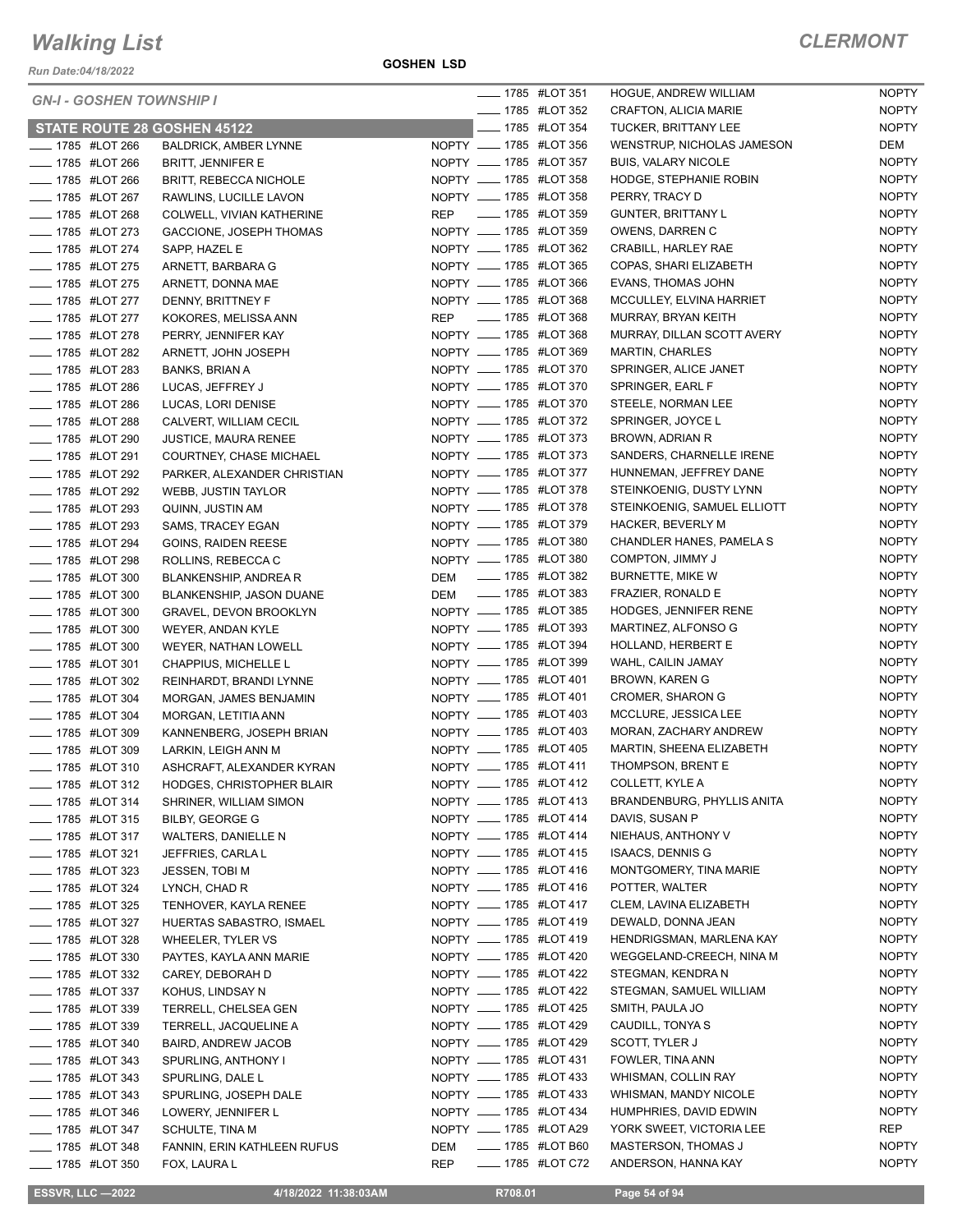*Run Date:04/18/2022*

|                             | <b>GN-I - GOSHEN TOWNSHIP I</b>  |                                         |              |                                | ____ 1785 #LOT 249 | ROBBINS II, ROBERT L                             | <b>NOPTY</b>        |
|-----------------------------|----------------------------------|-----------------------------------------|--------------|--------------------------------|--------------------|--------------------------------------------------|---------------------|
|                             |                                  |                                         |              |                                | ____ 1785 #LOT 377 | HUNNEMAN, NADA C                                 | <b>NOPTY</b>        |
|                             |                                  | <b>STATE ROUTE 28 GOSHEN 45122</b>      |              | $- 1785$ #18                   |                    | <b>BLACK, SCOTT ALAN</b>                         | <b>NOPTY</b>        |
|                             | ____ 1785 #APT 1596              | BRADLEY, BRANDI R                       |              | NOPTY __ 1785 #40              |                    | CIONE, WILLIAM J                                 | <b>NOPTY</b>        |
|                             | <b>LEGGE 44PT 210J</b>           | JONES, MARGARET C                       |              | NOPTY __ 1785 #142             |                    | <b>RUST, DEREK JAMES</b>                         | <b>NOPTY</b>        |
|                             | <b>LEGGE 44PT 219J</b>           | <b>HESS, CAROL M</b>                    |              | NOPTY __ 1785 #203             |                    | <b>MERRITT, KACIE MARIE</b>                      | <b>NOPTY</b>        |
|                             | - 1785 #APT 334G                 | MCMAHAN, KATHY ANNE                     |              | NOPTY __ 1785 #216             |                    | STILLWELL, WILLIAM JOSEPH                        | <b>NOPTY</b>        |
|                             | _ 1785 #APT A 29                 | SWEET, DALE W                           | <b>REP</b>   | _____ 1785 #284                |                    | WETZEL, ROBERT JAMES                             | <b>NOPTY</b>        |
|                             | ____ 1785 #LOT 117E              | ROSS, SHAINA K                          |              | NOPTY __ 1785 #322             |                    | <b>BOLIN, KAREN LOUISE</b>                       | <b>NOPTY</b>        |
|                             | <b>_____ 1785 #LOT 126E</b>      | QUINN-GODBY, MARCIA ANN                 |              | NOPTY __ 1785 #385             |                    | <b>HODGES, KEVIN T</b>                           | <b>NOPTY</b>        |
|                             | <b>LEGGE 4400</b> 1785 #LOT 140D | WILSON, BRANDY N                        |              | NOPTY __ 1785 #APT 1           |                    | BERLING, SANDRA J                                | <b>REP</b>          |
|                             | <b>LEGGE 44 1785 #LOT 155G</b>   | SCHROER, STEPHEN JOSEPH                 |              | NOPTY __ 1789                  |                    | GOANS, JINA M                                    | <b>NOPTY</b>        |
|                             | <b>_____ 1785 #LOT 159G</b>      | NEWLAND, KIMBERLY D                     |              | NOPTY - 1789                   |                    | GOANS, VINCENT LEE                               | <b>NOPTY</b>        |
|                             | <b>IMPLE 1785 #LOT 210J</b>      | CHAPMAN, SANDRA D                       |              | NOPTY __ 1789                  |                    | GOODPASTER, SHIRLEY MAY                          | <b>NOPTY</b>        |
|                             | <b>_____ 1785 #LOT 210J</b>      | JONES, HARLEN DAVID                     |              | NOPTY - 1789                   |                    | HARVEY, KELCEY DEE                               | <b>NOPTY</b>        |
|                             | _ 1785 #LOT 214J                 | ARMSTRONG, DORIS E                      |              | NOPTY __ 1799                  |                    | BUCHANAN, HEATHER H                              | <b>NOPTY</b>        |
|                             | <b>LEGGE 44 1785 #LOT 263N</b>   | BROXTERMAN, MAKAYLA N                   |              | NOPTY - 1799                   |                    | BUCHANAN, RONALD A                               | <b>NOPTY</b>        |
|                             | __ 1785 #LOT 310F                | ASHCRAFT, MICHELLE LYNN                 |              | NOPTY __ 1817                  |                    | ADKINS, KENNETH EDWARD                           | <b>REP</b>          |
|                             | ____ 1785 #LOT 310F              | ASHCRAFT, TERRENCE SHANE                |              | NOPTY __ 1817                  |                    | WATKINS III, HUGH EDWARD                         | <b>NOPTY</b>        |
|                             | <b>LEGGE 44 1785 #LOT 313F</b>   | LARKIN, DAVID CHRISTOPHER               |              | NOPTY - 1817                   |                    | <b>WATKINS, KIMBERLY S</b>                       | <b>NOPTY</b>        |
|                             | <b>LEGGE 42AA</b>                | MILLER, JOHN P                          |              | NOPTY __ 1817                  |                    | WILSON, SHAWN R                                  | <b>NOPTY</b>        |
|                             | <b>LEGGE 44 1785 #LOT F144</b>   | LOWER, SHEILA R                         | <b>NOPTY</b> |                                |                    |                                                  |                     |
|                             | _ 1785 #LOT G349                 | LANE, SANDRA K                          |              |                                |                    | NOPTY STATE ROUTE 48 GOSHEN 45122                |                     |
|                             | ____ 1785 #LOT H367              | MCCLUNG, AMY J                          |              | NOPTY __ 6498                  |                    | CROLEY, SHARI K                                  | <b>NOPTY</b>        |
|                             |                                  | ____ 1785 #APT 420AA CREECH, STEVEN L   |              | NOPTY __ 6502                  |                    | FREY, BARB C                                     | <b>NOPTY</b>        |
|                             |                                  | 1785 #APT 430AA NEWHOUSE, PAULINE L     | REP          | $\sim$ 6502                    |                    | FREY, TOM L                                      | <b>NOPTY</b>        |
|                             |                                  | 1785 #LOT 162-G LEWIS, RICHETTE M       |              | NOPTY __ 6504                  |                    | <b>TUCKER, HAROLD L</b>                          | <b>NOPTY</b>        |
|                             |                                  | 1785 #LOT 381 L MINSHALL, LISA M        |              | NOPTY __ 6504                  |                    | TUCKER, RENEE JEAN                               | <b>NOPTY</b>        |
|                             |                                  | _ 1785 #LOT 409AA DUNIGAN, SUZANNE      |              | NOPTY __ 6512                  |                    | MCCOON II, DANNY                                 | <b>NOPTY</b>        |
|                             |                                  | _ 1785 #LOT 425AA DALE IV, LAMAR BINION |              | NOPTY __ 6512                  |                    | MILLER, VANESSA C                                | <b>NOPTY</b>        |
|                             |                                  | 1785 #LOT 425AA DAVIS, ALYSSA ROSE      |              | NOPTY __ 6520                  |                    | LOTZ, MATTHEW LAWRENCE                           | <b>NOPTY</b>        |
|                             |                                  | 1785 #LOT LOT49 HAUSER, CHELSEA LYNN    |              | NOPTY __ 6524                  |                    | CALES, JOSEPH R                                  | <b>NOPTY</b>        |
|                             |                                  | 1785 #LOT LOT217 HOSKINS, JOSEPH W      |              | NOPTY __ 6526                  |                    | WEST, GINGER M                                   | <b>NOPTY</b>        |
|                             |                                  | ___ 1785 #TRLR LOT26LYTLE, STEWART R    |              | NOPTY __ 6526                  |                    | WEST, JEFFREY LEE                                | <b>NOPTY</b>        |
| -420 1785 #LOT 420          |                                  | KIRK, GREGORY WAYNE                     |              | NOPTY __ 6526                  |                    | WEST, KATHRYN A                                  | <b>NOPTY</b>        |
| $- 1785$ #82                |                                  | ATWOOD, SUMMER A                        |              | NOPTY __ 6534                  |                    | ELLIS, ASHLEY ROSE                               | <b>NOPTY</b>        |
| $- 1785$ #174               |                                  | SCHRAND, JEREMY M                       |              | NOPTY __ 6534                  |                    | ELLIS, MARK                                      | <b>NOPTY</b>        |
| $- 1785$ #211               |                                  | ALCORN, PAUL L                          |              | NOPTY __ 6542                  |                    | ALARIE, YOSHIKO M                                | <b>NOPTY</b>        |
| $- 1785$ #212               |                                  | REED, NATHAN T                          |              | NOPTY __ 6542                  |                    | ROOK, SAMANTHA JO                                | <b>NOPTY</b>        |
| $\frac{1}{2}$ 1785 #360     |                                  | HALE, JAMES H                           | <b>REP</b>   | $\frac{1}{2}$ 6544             |                    | OWENS, GRACE ANGELEANA                           | <b>NOPTY</b>        |
| $\frac{1}{2}$ 1785 #396     |                                  | SAYLOR, LESTER R                        |              | NOPTY __ 6544                  |                    | OWENS, HEATHER N                                 | <b>NOPTY</b>        |
| $\frac{1}{2}$ 1785 #81C     |                                  | LANG, ROBERT N                          |              | NOPTY __ 6544                  |                    | OWENS, MATTHEW M                                 | <b>NOPTY</b>        |
| ____ 1785 #H169             |                                  | ARANY, SANDRA F L                       |              | NOPTY __ 6546                  |                    | NOLDE, BARBARA JEAN                              | <b>NOPTY</b>        |
| ____ 1785 #APT 56           |                                  | KIRK, KIMBERLY J                        |              | NOPTY __ 6546                  |                    | NOLDE, RICHARD JOHN                              | <b>NOPTY</b>        |
| <b>____ 1785 #APT 84</b>    |                                  | LEE, MAXINE M                           |              | NOPTY __ 6548                  |                    | WEST, ALTHEA M                                   | <b>NOPTY</b>        |
| $\frac{1}{2}$ 1785 #APT 117 |                                  | <b>CLEMONS, CHRISTOPHER B</b>           |              | NOPTY __ 6564                  |                    | HOFFMAN, DENNIS K                                | REP                 |
| <b>INCOCO #APT 117</b>      |                                  | CLEMONS, PAULA S                        | REP          | $\frac{1}{1}$ 6564             |                    | HOFFMAN, JOYCE L                                 | REP                 |
|                             |                                  |                                         |              |                                |                    |                                                  |                     |
| ____ 1785 #APT 183          | <sub>___</sub> 1785 #APT 188     | PHILHOWER, HAROLD L                     |              | NOPTY __ 6570<br>NOPTY __ 6574 |                    | PAPPAS, LOUIS J                                  | REP<br><b>NOPTY</b> |
|                             | <sub>_</sub> _ 1785 #APT 198     | STURGILL, TIMMY R                       |              | NOPTY __ 6576                  |                    | HOWARD, TAMMY SUE<br><b>BURCHETT, GRACE RUTH</b> |                     |
|                             |                                  | RAIDT, MARTHA J                         |              |                                |                    |                                                  | <b>NOPTY</b>        |
| $\frac{1}{2}$ 1785 #APT 243 |                                  | WALKER, JOSHUA ALLEN                    |              | NOPTY __ 6578<br>NOPTY __ 6578 |                    | BAUER, JODY LYN                                  | <b>NOPTY</b>        |
| ____ 1785 #APT 250          |                                  | HANCHEY, MICHAEL R                      |              |                                |                    | BAUER, KAITLYN JO                                | <b>NOPTY</b>        |
| ____ 1785 #APT 256          |                                  | SWENEY, ROBSON C                        |              | NOPTY __ 6580                  |                    | LOWRY, BRIDGET M                                 | <b>NOPTY</b>        |
| ____ 1785 #APT 272          |                                  | <b>CUZZORT, SYBIL E</b>                 |              | NOPTY __ 6580                  |                    | LOWRY, MARK E                                    | <b>NOPTY</b>        |
| ____ 1785 #APT 282          |                                  | HITER, DEBRAL                           |              | NOPTY __ 6580                  |                    | LOWRY, SAMUEL THOMAS                             | <b>NOPTY</b>        |
| $\frac{1}{2}$ 1785 #APT 304 |                                  | LARKIN, TONYA LOUISE                    |              | NOPTY ____ 6588 #APT 1         |                    | MEADORS, DENNIS E                                | <b>NOPTY</b>        |
| ____ 1785 #APT 305          |                                  | BAKER, ROGER A                          |              | NOPTY _____ 6588 #APT 3        |                    | SCOTT, SARAH N                                   | <b>NOPTY</b>        |
| ____ 1785 #APT 340          |                                  | <b>BAIRD, KEVIN SCOTT</b>               |              | NOPTY __ 6588 #APT 4           |                    | SCOTT, DESTINY ANN                               | <b>NOPTY</b>        |
| _____ 1785 #APT 352         |                                  | CRAFTON, CYNTHIA L                      |              | NOPTY _____ 6588 #APT 5        |                    | SCOTT, JOSEPH P                                  | <b>NOPTY</b>        |
| -4785 #APT 394              |                                  | HOLLAND, BRIAN SCOTT                    |              | NOPTY __ 6592                  |                    | BAUCOM, DAVID LEE                                | REP                 |
| $\frac{1}{2}$ 1785 #APT 408 |                                  | WINSTON JR, GEORGE                      |              | NOPTY __ 6592                  |                    | BAUCOM, LARISSA GINA LEE                         | <b>NOPTY</b>        |
| ____ 1785 #APT 434          |                                  | HUMPHRIES JR, JOHN R                    |              | NOPTY __ 6592                  |                    | <b>BAUCOM, REGINA KAYE</b>                       | <b>REP</b>          |
| <b>____ 1785 #LOT 132</b>   |                                  | GILARDI, GERALYN M                      |              | NOPTY __ 6596                  |                    | <b>BAYLESS, CONSTANCE N</b>                      | <b>NOPTY</b>        |

**ESSVR, LLC -2022 4/18/2022 11:38:03AM R708.01 Page 55 of 94**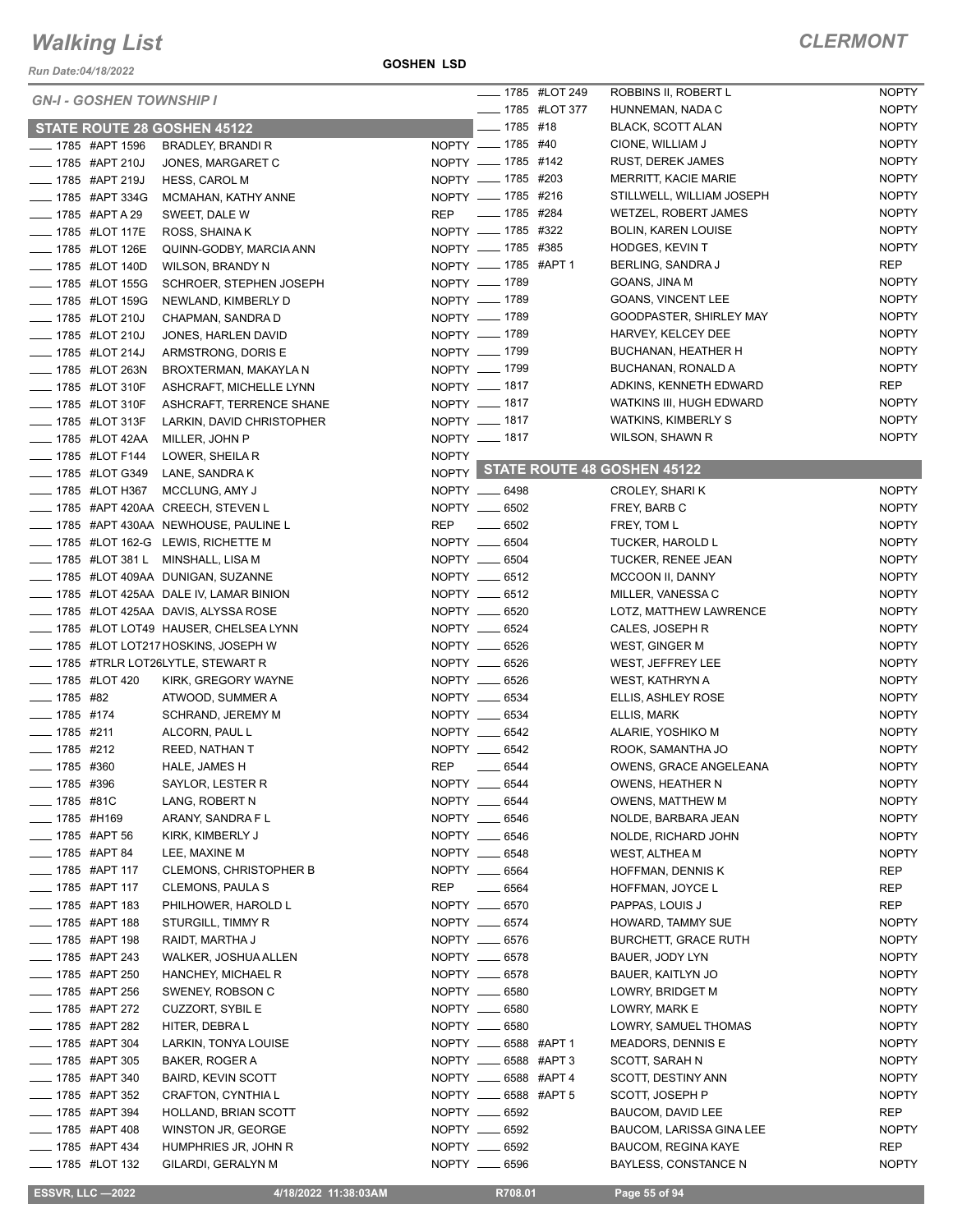*Run Date:04/18/2022*

*GN-I - GOSHEN TOWNSHIP I*

|                               | <b>STATE ROUTE 48 GOSHEN 45122</b> |              |
|-------------------------------|------------------------------------|--------------|
| $-6596$                       | ZIMMER, THOMAS G                   | <b>REP</b>   |
| $-6599$                       | <b>BALLINGER, GAIL J</b>           | <b>NOPTY</b> |
| $-6599$                       | BALLINGER, JAMES D                 | <b>NOPTY</b> |
| 6599                          | <b>BALLINGER, LISA G</b>           | <b>NOPTY</b> |
| $-6620$                       | <b>BILBY, CHARLES A</b>            | <b>NOPTY</b> |
| $-6620$                       | MCVEY, STACY T                     | <b>NOPTY</b> |
| $-6622$                       | RODRIGUEZ MARIN, CARMEN GLORIA     | <b>NOPTY</b> |
|                               |                                    |              |
| <b>SUNSET PL GOSHEN 45122</b> |                                    |              |
| $-102$                        | SCHMIDT, JOSHUA R                  | <b>NOPTY</b> |
| $\equiv$ 102                  | <b>SCHMIDT, NANCY KAYE</b>         | <b>NOPTY</b> |
| $\sim$ 106                    | SPARKS, ALLISON NICOLE             | <b>NOPTY</b> |
| $\equiv$ 106                  | SPARKS, JACQUELINE L               | <b>NOPTY</b> |
| $- 106$                       | SPARKS, JERRY C                    | <b>NOPTY</b> |
| $- 114$                       | RYAN, JUSTIN M                     | <b>NOPTY</b> |
| $\equiv$ 114                  | TAYLOR, HALEY JO FAITH             | <b>NOPTY</b> |
| $\overline{\phantom{0}}$ 114  | TAYLOR-RYAN, AMBER L               | <b>NOPTY</b> |
| $-118$                        | RUTKOWSKI JR, KEVIN LEE            | <b>NOPTY</b> |
| $-118$                        | RUTKOWSKI, RONICE MARIE            | <b>NOPTY</b> |
| $-122$                        | NAPIER, DEBORAH A                  | <b>NOPTY</b> |

LEWIS, HEIDI MARIE NOPTY  $\frac{126}{2}$  126 LEWIS, MARCUS D

**GOSHEN LSD**

*TOTAL :* **859**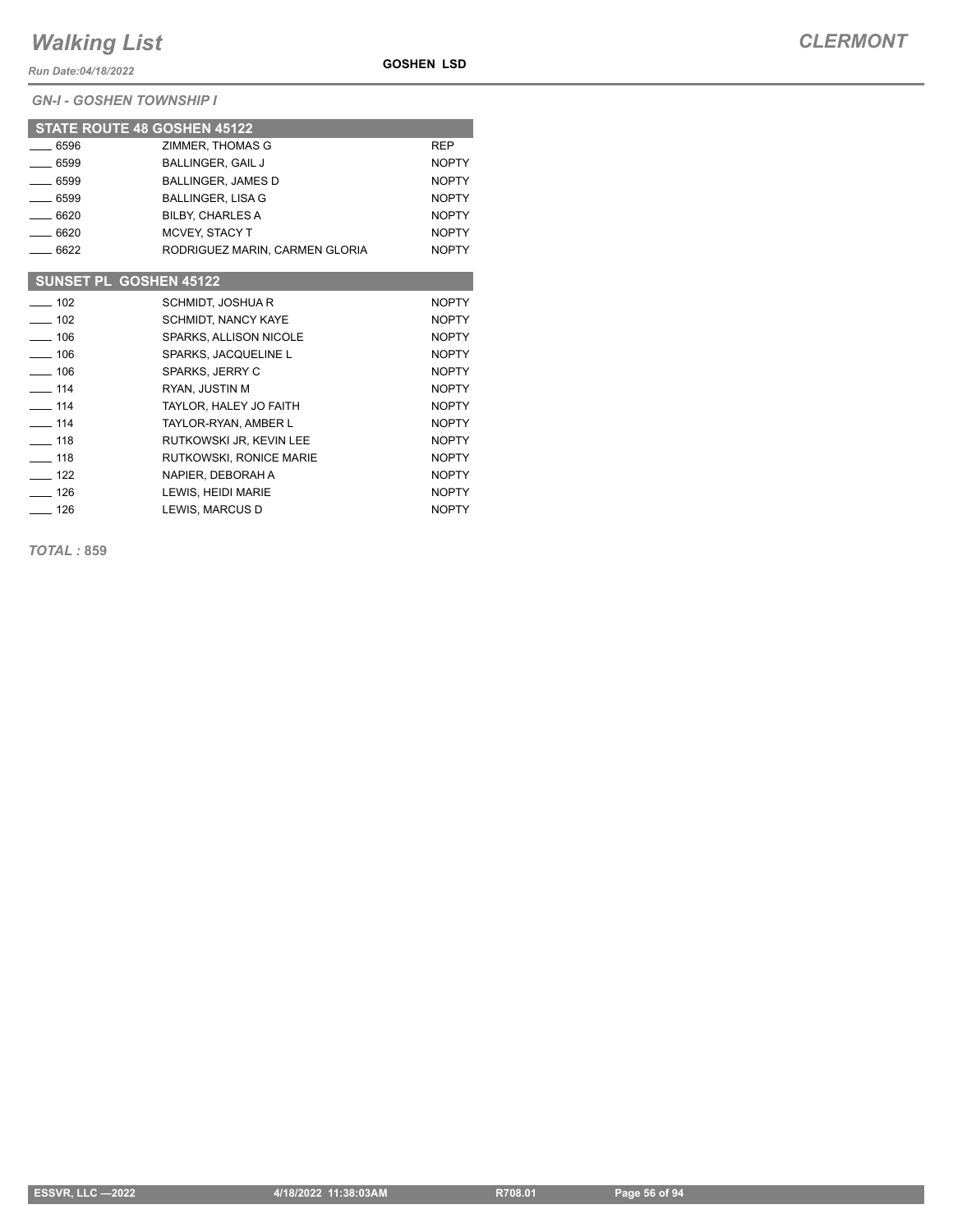**GOSHEN LSD**

|                                 |                                                |                              | $- 6981$ |                            | <b>MCCANN, RICKY</b>                             | <b>NOPTY</b>                 |
|---------------------------------|------------------------------------------------|------------------------------|----------|----------------------------|--------------------------------------------------|------------------------------|
| <b>GN-J - GOSHEN TOWNSHIP J</b> |                                                | $-6985$                      |          | <b>WELLS, CHRISTIE LEE</b> | <b>NOPTY</b>                                     |                              |
| <b>AVIATOR AVE GOSHEN 45122</b> |                                                |                              | 6985     |                            | WELLS, JONATHAN D                                | <b>NOPTY</b>                 |
| $\frac{1}{2}$ 5502              | <b>BELL, STEPHANIE MARIE</b>                   | $NOPTY$ –                    | 6985     |                            | <b>WELLS, TAYLOR LEE</b>                         | <b>NOPTY</b>                 |
| $\frac{1}{2}$ 5503              | LINES III, CHARLES H                           | NOPTY -                      | 6989     |                            | RUGGIERO, JENNIFER MICHELLE                      | <b>NOPTY</b>                 |
| $- 5503$                        | LINES, DONNA M                                 | <b>NOPTY</b>                 | 6989     |                            | RUGGIERO, MATTHEW P                              | <b>NOPTY</b>                 |
| $\frac{1}{2}$ 5503              | LINES, MARY ELIZABETH                          | <b>NOPTY</b>                 | 6989     |                            | MCQUITTY, BRITNEY KAYE                           | <b>NOPTY</b>                 |
| $- 5504$                        | ELY, DEBORAH S                                 | <b>NOPTY</b>                 | 6993     |                            | LYNCH, LEE W                                     | <b>REP</b>                   |
| $\frac{1}{2}$ 5504              |                                                | <b>NOPTY</b>                 | 6999     |                            | HAYES, KIRSTIN TAYLOR                            | <b>NOPTY</b>                 |
|                                 | ELY, SCOTT K                                   | <b>NOPTY</b>                 | 6999     |                            | HAYES, RACHEL MYRANDA                            | <b>NOPTY</b>                 |
| $\frac{1}{2}$ 5505              | DEATHERAGE, CHRISTINA MARIE                    |                              | 6999     |                            | HAYES, SONJA L                                   | <b>REP</b>                   |
| $\frac{1}{2}$ 5505              | DEATHERAGE, TONY CARLTON                       | <b>NOPTY</b>                 | _ 7002   |                            | EADS, DARRELL                                    | <b>NOPTY</b>                 |
| $\frac{1}{2}$ 5506              | HARPER, HOLLY MARIE                            | $N$ OPTY $-$                 | $-7011$  |                            | MOWELL, ERIC D                                   | <b>NOPTY</b>                 |
| $\frac{1}{2}$ 5506              | HARPER, MICHAEL S                              | <b>REP</b>                   | $-7011$  |                            | MOWELL, NICOLE E                                 | <b>NOPTY</b>                 |
| $\frac{1}{2}$ 5507              | <b>BENHASE, KEITH R</b>                        | <b>NOPTY</b>                 | $-7012$  |                            | SCHEADLER, JOHN A                                | <b>REP</b>                   |
| $\frac{1}{2}$ 5507              | BENHASE, LINDSEY RENEE                         | <b>REP</b>                   | $-7015$  |                            | STILLWELL, ROBERT NICK                           | <b>NOPTY</b>                 |
| $\frac{1}{2}$ 5507              | <b>BENHASE, MELISSA A</b>                      | <b>REP</b>                   | $-7015$  |                            | STILLWELL, SARAH                                 | <b>NOPTY</b>                 |
| $\frac{1}{2}$ 5509              | CARPENTER, RICHARD S                           | <b>NOPTY</b>                 | 7015     |                            | STILLWELL, TERESA K                              | <b>REP</b>                   |
| 5509                            | STAUBACH, JEAN A                               | <b>NOPTY</b>                 | 7016     |                            | SCHEADLER, RONNIE E                              | <b>NOPTY</b>                 |
| $-5511$                         | TINDLE, DANNY L                                | <b>NOPTY</b>                 | 7023     |                            | <b>GOLDEN JR, HAROLD L</b>                       | <b>NOPTY</b>                 |
| $\frac{1}{2}$ 5513              | HODGE, JAY W                                   | <b>NOPTY</b>                 | 7023     |                            | <b>GOLDEN III, HAROLD LEE</b>                    | <b>NOPTY</b>                 |
| $\frac{1}{2}$ 5513              | HODGE, ROSALIND DAWN                           | <b>NOPTY</b>                 |          |                            |                                                  |                              |
| $- 5515$                        | ADKINS, CHRISTINA T                            | <b>NOPTY</b>                 | .7023    |                            | <b>GOLDEN, SHARON K</b>                          | <b>NOPTY</b><br><b>NOPTY</b> |
| $\frac{1}{2}$ 5515              | ADKINS, ERIC D                                 | NOPTY <sup>-</sup>           | .7027    |                            | CRAVENS, TRISHA LYNN                             |                              |
|                                 |                                                |                              | $-7031$  |                            | DUNNING, STEFANIE KYLE                           | <b>NOPTY</b>                 |
|                                 | <b>CREEKSTONE RIDGE GOSHEN 45122</b>           |                              | $- 7100$ |                            | <b>GRICE, ASHLEY LAUREN</b>                      | <b>NOPTY</b>                 |
| $-4701$                         | WILSON, ROGER A                                | <b>NOPTY</b>                 | $- 7145$ |                            | DRAKE, BARBARA J                                 | <b>NOPTY</b>                 |
| $-4702$                         | <b>BOSCH, GREGORY KENT</b>                     | <b>DEM</b>                   | $- 7145$ |                            | DRAKE, DAVID CHARLES                             | <b>NOPTY</b>                 |
| $-4702$                         | BOSCH, LISA C                                  | <b>DEM</b>                   | $- 7180$ |                            | ZIEGER, JOSHUA G                                 | <b>NOPTY</b>                 |
| $-4703$                         | PYOTT, ANDREW F                                | <b>REP</b>                   | $- 7188$ |                            | ROBERTS, JOSHUAT                                 | <b>NOPTY</b>                 |
| $-4703$                         | PYOTT, DENISE A                                | <b>NOPTY</b>                 |          | -88 #APT 2301              | ROBERTS, ALAN T                                  | <b>NOPTY</b>                 |
| $-4705$                         | TURPIN, KAREN M                                | <b>REP</b>                   | $- 7189$ |                            | HUNTER-FULTON, DEBORAH K                         | <b>NOPTY</b>                 |
| $-4705$                         | <b>TURPIN, MICHAEL R</b>                       | <b>REP</b>                   | $- 7189$ |                            | MANN, GARY D                                     | <b>NOPTY</b>                 |
| $-4706$                         | CARTY, CHARLES A                               | <b>NOPTY</b>                 | $-7189$  |                            | MOUNTJOY, CORY ROBERT                            | <b>NOPTY</b>                 |
| $-4706$                         | CARTY, KYLE ANTHOONY                           | <b>NOPTY</b>                 | 7195     |                            | STEELE, MILDRED A                                | <b>REP</b>                   |
| $-4709$                         | <b>SHAW, CHRISTINE ANN</b>                     | <b>NOPTY</b>                 | 7195     |                            | STEELE, RALEIGH                                  | <b>REP</b>                   |
| $-4709$                         | SHAW, JESSE J                                  | <b>NOPTY</b>                 | - 7196   |                            | FISCHER, CHARLES E                               | <b>NOPTY</b>                 |
| $-4710$                         | GILPIN, DEBORAH A                              | <b>DEM</b>                   | $-7199$  |                            | BERCHTOLD JR, EDWARD R                           | <b>NOPTY</b>                 |
| $-4710$                         | GILPIN, SCOTT C                                | DEM                          | $- 7199$ |                            | BERCHTOLD, SUSAN R                               | <b>NOPTY</b>                 |
| $-4713$                         | <b>BROSS, BRIAN D</b>                          | <b>NOPTY</b>                 | $-7200$  |                            | PATCHELL, RONALD JAMES                           | <b>NOPTY</b>                 |
| $-4713$                         | <b>BROSS, CHRISTINA D</b>                      | <b>NOPTY</b>                 | $-7204$  |                            | <b>KENSER, FRANCES E</b>                         | <b>NOPTY</b>                 |
|                                 |                                                |                              | $-7208$  |                            | BAUER, STEPHEN L                                 | <b>REP</b>                   |
| $-4714$                         | RAVER, ANNETTE L                               | <b>NOPTY</b><br><b>NOPTY</b> | - 7214   |                            | TEETERS, DOUGLAS C                               | <b>DEM</b>                   |
| 4714                            | RAVER, DAVID LEE                               | <b>NOPTY</b>                 | 7214     |                            | <b>TEETERS, FRANCINE</b>                         | <b>DEM</b>                   |
| $-4717$                         | REESE JR, RICHARD G                            |                              | 7218     |                            | PARLIER, LAFE E                                  | <b>NOPTY</b>                 |
| $-4718$                         | SIMPSON, PATRICIA A                            | <b>NOPTY</b>                 | 7218     |                            | <b>WILSON, MELISSA MARIE</b>                     | <b>NOPTY</b>                 |
| 4718                            | SIMPSON, VINNIE R                              | <b>NOPTY</b>                 | 7221     |                            | <b>BLEVINS, DAKOTA E</b>                         | <b>DEM</b>                   |
| - 4721                          | <b>GERDING, LAURA LEE</b>                      | <b>REP</b>                   | 7221     |                            | BLEVINS, KIMBERLY RENEE                          | <b>REP</b>                   |
| $-4721$                         | <b>GERDING, WAYNE EDWARD</b>                   | <b>NOPTY</b>                 | 7222     |                            | HULL, ROBERT R                                   | <b>REP</b>                   |
| $-4722$                         | <b>BISHER, JOHN H</b>                          | DEM                          | . 7226   |                            | JOHNSON, PHILLIP SHANE                           | <b>NOPTY</b>                 |
| $-4722$                         | <b>BISHER, OLIVIA M</b>                        | <b>DEM</b>                   | $-7226$  |                            | JOHNSON, RHONDA G                                | <b>NOPTY</b>                 |
| $-4725$                         | ALLGEYER, CHERYL R                             | <b>REP</b>                   | $-7226$  |                            | WALLS, ROY C                                     | <b>REP</b>                   |
| $-4725$                         | ALLGEYER, CHRIS B                              | <b>REP</b>                   | - 7229   |                            | MCMURRAY, DANNY LEE                              | <b>NOPTY</b>                 |
| $-4725$                         | ALLGEYER, JULIA ROSE                           | <b>NOPTY</b>                 | 7229     |                            | MCMURRAY, NANCY CAROL                            | <b>NOPTY</b>                 |
|                                 |                                                |                              | 7232     |                            | MAY, KENNETH WESLEY                              | <b>NOPTY</b>                 |
|                                 | EDENTON PLEASANT PLAIN RD PLEASANT PLAIN 45162 |                              | 7232     |                            | MAY, NANCY ANN                                   | <b>NOPTY</b>                 |
| 6976                            | BRILL, JEFFREY DAVID                           | <b>REP</b>                   | 7236     |                            | <b>GRIFFIE, ROLAND</b>                           | <b>NOPTY</b>                 |
| 6976                            | <b>BRILL, KRISTINA MARIE</b>                   | <b>REP</b>                   | 7236     |                            | PATTERSON, PATRICK W                             | <b>NOPTY</b>                 |
| 6978                            | <b>BURKE, CAROLYN LEE</b>                      | <b>NOPTY</b>                 |          |                            |                                                  |                              |
| 6978                            | <b>BURKE, HANNAH NICOLE</b>                    | <b>NOPTY</b>                 |          |                            | EDENTON PLEASANT PLAIN RD PLEASANT PLAINS 45162  |                              |
| 6978                            | <b>BURKE, JAMES R</b>                          | <b>NOPTY</b>                 |          |                            |                                                  |                              |
| 6980                            | RAHN, WARREN ALLEN                             | <b>REP</b>                   | $- 7016$ |                            | SCHEADLER, LAPARKIA A                            | <b>NOPTY</b>                 |
| 6980                            | SIEKBERT, SANDRA JEAN                          | <b>REP</b>                   |          |                            | <b>GARRISON SPURLING RD PLEASANT PLAIN 45162</b> |                              |
| $-6981$                         | MCCANN, MORGAN MACKENZIE                       | <b>DEM</b>                   |          |                            |                                                  |                              |
|                                 |                                                |                              | $- 7047$ |                            | MOSLEY, DARLENE                                  | <b>NOPTY</b>                 |
| <b>ESSVR, LLC -2022</b>         | 4/18/2022 11:38:03AM                           |                              | R708.01  |                            | Page 57 of 94                                    |                              |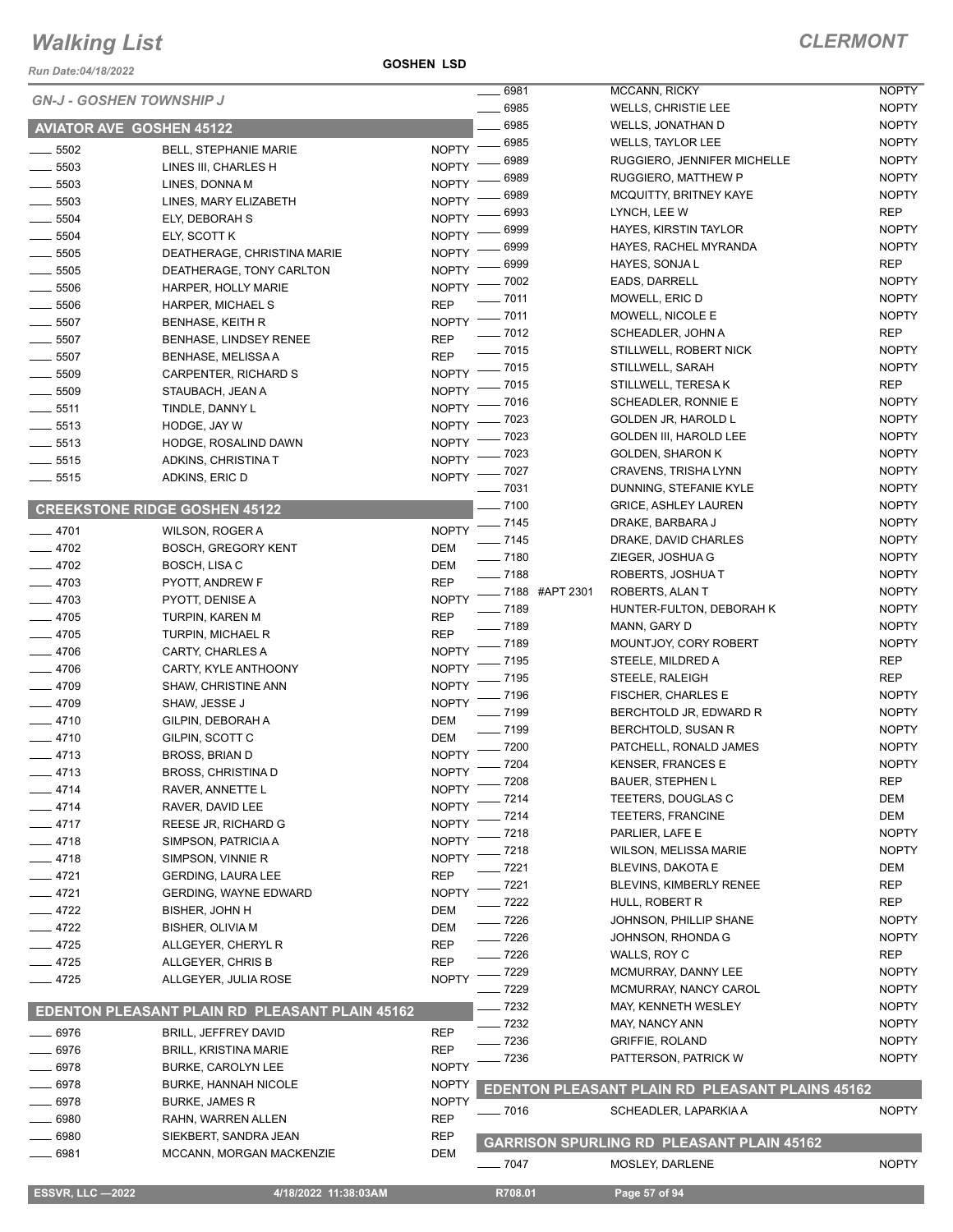### **GOSHEN LSD**

### *CLERMONT*

| Run Date:04/18/2022          |                                                  | <b>GOSHEN LSD</b> |                          |                             |              |
|------------------------------|--------------------------------------------------|-------------------|--------------------------|-----------------------------|--------------|
|                              | <b>GN-J - GOSHEN TOWNSHIP J</b>                  |                   | $- 6977$                 | CAMPBELL, DEVIN JAMES       | <b>NOPTY</b> |
|                              |                                                  |                   | 6977                     | CAMPBELL, JACQUELINE S      | <b>NOPTY</b> |
|                              | <b>GARRISON SPURLING RD PLEASANT PLAIN 45162</b> |                   | 6977                     | CAMPBELL, TIMOTHY J         | <b>NOPTY</b> |
| $- 7047$                     | MOSLEY, KEITH D                                  |                   | NOPTY __ 6979            | COX, LORA M                 | DEM          |
|                              |                                                  |                   | 6979                     | HADLEY, AUSTIN COLE         | <b>NOPTY</b> |
| <b>GIBBS RD GOSHEN 45122</b> |                                                  |                   | 6979                     | HADLEY, KYLE DWAYNE         | <b>NOPTY</b> |
| $-2417$                      | YOUNG, BEVERLY A                                 | <b>REP</b>        | $- 6979$                 | HADLEY, MARGARET R          | <b>REP</b>   |
| $-2417$                      | YOUNG, ROBERT K                                  |                   | NOPTY __ 6979            | ROOK, SABRINA STAR          | <b>NOPTY</b> |
| $-2431$                      | WYRICK, JENNY L                                  | <b>REP</b>        | $-6981$                  | GABBARD, JENNIFER N         | <b>NOPTY</b> |
| $-2433$                      | WYRICK, CHRISTA L                                | DEM               | $- 6981$                 | NAPIER, BRIAN S             | <b>NOPTY</b> |
| $\equiv$ 2433                | <b>WYRICK, TRAVIS W</b>                          | DEM               | $- 6981$                 | NAPIER, SHERRY D            | <b>NOPTY</b> |
| $\frac{2434}{2}$             | NEIDICH, PATRICIA J                              | <b>REP</b>        | $- 6983$                 | TIMPE, DAVID                | <b>NOPTY</b> |
| $-2435$                      | CONSTABLE, GREGORY A                             |                   | NOPTY __ 6983            | TIMPE, MORIAH ANN           | <b>NOPTY</b> |
| $\frac{2443}{2}$             | BUSH, AMY R                                      | <b>NOPTY</b>      |                          |                             |              |
| $\frac{2443}{2}$             | <b>BUSH, JUSTIN BULTMAN</b>                      | <b>NOPTY</b>      |                          | MC HENRY RD GOSHEN 45122    |              |
| $-2448$                      | MOWRY, CRYSTAL RENEE                             | <b>REP</b>        |                          |                             |              |
| $-2448$                      | MOWRY, SEAN W                                    |                   | $-2534$<br>NOPTY __ 2537 | <b>CLARK, SHANNON LEE</b>   | <b>DEM</b>   |
| $\frac{2448}{5}$             | MOWRY, TAVOR JORDAN                              |                   | NOPTY __ 2537            | <b>MCKAY, CHELSEY MARIE</b> | <b>NOPTY</b> |
| $\frac{2448}{5}$             |                                                  |                   |                          | MCKAY, KEVAN W              | <b>REP</b>   |
|                              | MOWRY, TIMOTHY TRE                               |                   | NOPTY __ 2537            | <b>MCKAY, PAMELA S</b>      | <b>REP</b>   |
| $-2448$                      | NEIDICH JR, JOSEPH F                             | <b>REP</b>        | $-2539$                  | SHOR, DORIS J               | <b>NOPTY</b> |
| $\frac{1}{2459}$             | ROSS, BILL W                                     | <b>REP</b>        | $-2540$                  | STADTMILLER, LEROY T        | <b>NOPTY</b> |
| $-2459$                      | ROSS, MARGARET J                                 | <b>REP</b>        | $-2548$                  | BECKER, KIMBERLY P          | <b>NOPTY</b> |
| $-2460$                      | MOWRY, CHERYL L                                  |                   | NOPTY __ 2548            | HOFFARD, RYAN P             | <b>NOPTY</b> |
| $-2460$                      | MOWRY, JUANITA M                                 |                   | NOPTY __ 2549            | CALDWELL, ATHENA CHRISTI    | <b>NOPTY</b> |
| $-2460$                      | MOWRY, WILLIAM MICHAEL                           |                   | NOPTY __ 2549            | CALDWELL, DAVID A           | <b>NOPTY</b> |
| $\frac{1}{2468}$             | CHILTON, GLORIA E                                |                   | NOPTY __ 2552            | PHILLIPS, CLARENCE C        | <b>NOPTY</b> |
| $-2471$                      | ELLEN, DEBORAH S                                 |                   | NOPTY __ 2558            | BREWER, FLORENCE R          | <b>NOPTY</b> |
| $-2471$                      | ESTES, C DOUGLAS                                 |                   | NOPTY __ 2558            | BREWER JR, GEORGE T         | <b>NOPTY</b> |
| $-2478$                      | FIEDLER, ERIC CLAYTON                            |                   | NOPTY __ 2558            | CROWE, JERAD D              | <b>NOPTY</b> |
| $-2480$                      | PRICE, BEVERLY BAYS                              |                   | NOPTY __ 2565            | YEAGER, VICKI YVONNE        | <b>REP</b>   |
| $-2480$                      | PRICE, JAMES ROBERT                              |                   | NOPTY __ 2578            | COX, JEFFERSON WARNER       | <b>NOPTY</b> |
| $-2480$                      | PRICE, TIMOTHY W                                 |                   | NOPTY __ 2578            | LIPP, SONIA K               | <b>NOPTY</b> |
| $-2483$                      | BARNETT, ANTHONY I                               | NOPTY __          | 2584                     | METZGER, BARBARA ANNE       | <b>NOPTY</b> |
| $\frac{1}{2483}$             | MIRACLE, COURTNEY JEANETTE                       | NOPTY             | 2590                     | <b>FOUTS, KRISTEN LEAH</b>  | <b>NOPTY</b> |
| $-2483$                      | MIRACLE, JOHN W                                  |                   | NOPTY __ 2590            | FOUTS JR, MARK A            | <b>NOPTY</b> |
| $-2483$                      | MIRACLE, TAMMY L                                 |                   | NOPTY __ 2590            | FOUTS III, MARK ALAN        | <b>NOPTY</b> |
| $-2483$                      | MIRACLE, THOMAS JOHN                             |                   | NOPTY __ 2593            | <b>BURNS, LISA M</b>        | <b>NOPTY</b> |
| $-2483$                      | WALKER, ASHLEY MORIAH                            | NOPTY __          | 2593                     | <b>BURNS, WILLIAM H</b>     | <b>NOPTY</b> |
| $-2489$                      | ADAMS, MICHAELA A                                | <b>NOPTY</b>      | 2596                     | HELTON, CAITLYN MARIE       | <b>NOPTY</b> |
| 2489                         | HATFIELD, CARRIE ANN                             |                   | NOPTY __ 2596            | HELTON, ZACHARY R           | <b>NOPTY</b> |
| 2489                         | HATFIELD SR, JAMES TENNIS                        | NOPTY ___         | 2597                     | <b>BAILEY, DEBRA D</b>      | <b>NOPTY</b> |
| 2489                         | HATFIELD, MADISON MAE                            | NOPTY __          | 2597                     | BAILEY, NATASHA DANIELLE    | <b>NOPTY</b> |
| $-2495$                      | MULLINS NEAL, PHYLLIS J                          | DEM               | 2597                     | BAILEY, TYLER WAYNE         | <b>NOPTY</b> |
| $-2495$                      | NEAL, EARL H                                     | DEM               | 2598                     | CRAIG, KATHLEEN ANNE        | <b>NOPTY</b> |
| $-2500$                      | KEITH, JEANINE D                                 | NOPTY __          | 2598                     | CRAIG, ZACHARY WAYNE        | <b>NOPTY</b> |
| $\frac{1}{2507}$             | MCCRAY, BETSY A                                  | NOPTY ___         | 2599                     | JACOBSEN, MERLIN DALE       | DEM          |
| $\frac{1}{2507}$             | MCCRAY, PHILLIP M                                | NOPTY __          | 2599                     |                             | <b>DEM</b>   |
| $\frac{1}{2508}$             | GEIER, GREGORY SCOTT                             | NOPTY __          |                          | JACOBSEN, SALLY L           |              |
| $-2510$                      | BEETZ, ADAM                                      |                   | 2600<br>NOPTY __ 2600    | DICKHAUS, PAUL S            | REP          |
| $-2510$                      |                                                  | REP               |                          | DICKHAUS, SANDRA L          | REP          |
|                              | BEETZ, DEBBIE J<br>BEETZ, RONALD E               |                   | 2601                     | KENDALL, BRANDON MD         | REP          |
| $-2510$                      |                                                  | <b>REP</b>        | 2601                     | KENDALL, JESSICA JO         | REP          |
| $-2517$                      | ARNOLD, ANDREW P                                 | <b>NOPTY</b>      | 2607                     | MCCARTT, GARY ALAN          | <b>NOPTY</b> |
| $= 2517$                     | ARNOLD, DARLA RENEE                              | <b>NOPTY</b>      | 2607                     | REEVES, DONNA LYNN          | REP          |
| 2517                         | ARNOLD, JAMES PHILLIP                            | <b>REP</b>        | 2607                     | REEVES, JAMES RONALD        | REP          |
| 2783                         | BOSWORTH, FORREST D                              | NOPTY __          | 2608                     | TAYLOR, CINDY L             | REP          |
| $-2787$                      | VAN DEM BRINK, MARK HERMAN                       | NOPTY __          | 2608                     | TAYLOR, MARK STEVEN         | REP          |
| $-2787$                      | VANDEMBRINK, ANDREA                              | NOPTY ___         | 2611                     | SINGLETON, MATTHEW ERIC     | <b>NOPTY</b> |
| $-2791$                      | <b>GREENE, CHRISTIAN A</b>                       |                   | NOPTY __ 2611            | SINGLETON, TIFFANY A        | <b>NOPTY</b> |
| $-2791$                      | <b>VERINA, LIUBOV</b>                            | <b>NOPTY</b>      | $-2613$                  | MILLER, CAROLYN L           | <b>NOPTY</b> |
| $-2797$                      | HAMLIN, MARY J                                   | <b>REP</b>        | 2613                     | TAYLOR, SHANNON L           | <b>NOPTY</b> |
| $-2797$                      | HAMLIN, RUSSELL A                                | <b>REP</b>        | 2623                     | KOHLER, CHAD R              | <b>NOPTY</b> |
|                              |                                                  |                   | 2628                     | SMITH, LINDA K              | <b>NOPTY</b> |

### **MAPLEWOOD LN GOSHEN 45122**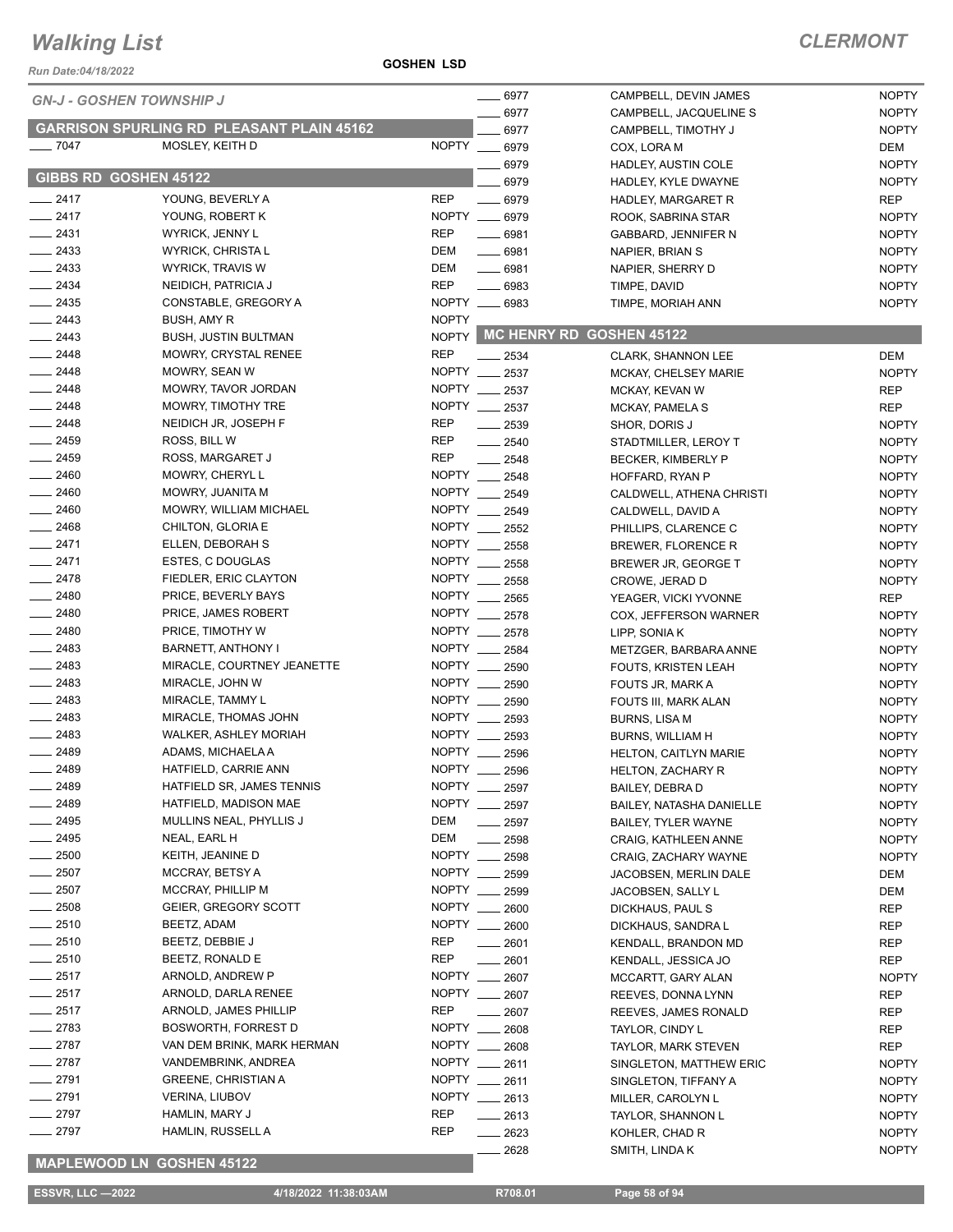*Run Date:04/18/2022*

| <b>GN-J - GOSHEN TOWNSHIP J</b> |                                      | OAKWOOD LN GOSHEN 45122 |                         |                                      |              |
|---------------------------------|--------------------------------------|-------------------------|-------------------------|--------------------------------------|--------------|
|                                 |                                      | 302                     | DEETER, DANIELLE NICOLE | <b>REP</b>                           |              |
| MC HENRY RD GOSHEN 45122        |                                      |                         | 302                     | POWELL, BARRY ANDREW                 | <b>NOPTY</b> |
| 2641                            | BRENNECKE, DANIELLE KIMBERLY         | <b>NOPTY</b>            | 303                     | JOHNSON, LINDA                       | <b>REP</b>   |
| 2641                            | BRENNECKE, SETH COLSON               | <b>NOPTY</b>            | 304                     | LAMBERT, AMBER N                     | <b>NOPTY</b> |
| 2645                            | OCULL, BRIANNA JEAN                  | <b>NOPTY</b>            | 304                     | LAMBERT, DEREK SCOTT                 | <b>NOPTY</b> |
| 2645                            | OCULL, PHILLIP M                     | <b>REP</b>              | 304                     | MATHEWS, JEFFREY DEAN                | <b>NOPTY</b> |
| 2645                            | OCULL, SUSAN M                       | <b>REP</b>              | 304                     | MATHEWS, JEREMY RAY                  | <b>NOPTY</b> |
| $-2655$                         | LAWHORN, VICKIE L                    | <b>NOPTY</b>            | 304                     | MATHEWS, JESSICA JANE                | <b>NOPTY</b> |
| 2660                            | FORBES JR, RANDY L                   | <b>NOPTY</b>            | 304                     | MERRITT, KATHERINE A                 | <b>NOPTY</b> |
| 2660                            | <b>RITT, ERIN MICHELLE</b>           | <b>NOPTY</b>            | 305                     | SCHWARTZ, DEBORAH JEAN               | <b>NOPTY</b> |
| $= 2678$                        | <b>BURRESS, GREGORY WAYNE</b>        | <b>NOPTY</b>            | 306                     | BLEVINS, HAZEL MARIE                 | <b>NOPTY</b> |
| 2678                            | BURRESS II, GREGORY WAYNE            | <b>NOPTY</b>            | 306                     | BLEVINS, JERRY WAYNE                 | <b>NOPTY</b> |
| 2678                            | BURRESS, PAMELA JANE                 | <b>NOPTY</b>            | 307                     | BASCLE, JAMES J                      | <b>NOPTY</b> |
| 2678                            | <b>BURRESS, RYAN A</b>               | <b>NOPTY</b>            | 307                     |                                      | <b>NOPTY</b> |
| 2680                            | MAPHET, AMY LYNN                     | <b>NOPTY</b>            | 309                     | <b>BASCLE, KELLI MARIE</b>           |              |
| 2680                            | MAPHET, DAVID AARON                  | <b>NOPTY</b>            |                         | LOVELESS, ESTHER M                   | <b>NOPTY</b> |
| 2680                            | MAPHET, NATHANIEL DAVID              | <b>NOPTY</b>            |                         | PLEASANT RUN LN PLEASANT PLAIN 45162 |              |
| 2682                            | ADAMS, KATHY L                       | <b>NOPTY</b>            |                         |                                      |              |
| 2684                            | NOLAND, BRICE                        | <b>NOPTY</b>            | 6856                    | GILPIN, CHARLES V                    | <b>REP</b>   |
| 2684                            | NOLAND, JULIE M                      | <b>NOPTY</b>            | 6856                    | GILPIN, SHEINA R                     | <b>REP</b>   |
| 2688                            | FREUKES, KEITH A                     | <b>REP</b>              | 6886                    | FARMER, JENNIFER M                   | <b>NOPTY</b> |
| 2688                            | <b>FREUKES, LINDA</b>                | <b>REP</b>              | 6886                    | FARMER, KRISTOPHER A                 | <b>NOPTY</b> |
| 2692                            |                                      | <b>DEM</b>              | 6890                    | KOCH, LESLIE W                       | <b>REP</b>   |
|                                 | HALE, MARGIE                         |                         | 6890                    | KOCH, VOLRA M                        | <b>DEM</b>   |
|                                 | MC HENRY RD PLEASANT PLAIN 45162     |                         |                         | ROBERTS LN PLEASANT PLAIN 45162      |              |
| $\frac{1}{2}$ 5000              | JOHNSON, BETTY L                     | <b>REP</b>              | $- 7215$                | SCHWAN, CAROLE ARLENE                | <b>NOPTY</b> |
|                                 |                                      |                         | 7217                    | FREESE, MARIA A                      | <b>REP</b>   |
| <b>NEIDICH LN GOSHEN 45122</b>  |                                      |                         | $-7218$                 | HIGGINBOTHAM, DOROTHY M              | <b>REP</b>   |
| $-3760$                         | WESTENDORF, DENNIS WAYNE             | <b>NOPTY</b>            | $-7218$                 | HIGGINBOTHAM, MARTY A                | <b>REP</b>   |
| 3761                            | HAYSLIP, MADIGAN CLEO                | <b>NOPTY</b>            | $-7220$                 | HILL, DOROTHY ANNE                   | <b>NOPTY</b> |
| 3761                            | HAYSLIP, PAUL B                      | <b>REP</b>              | $-7220$                 | HILL, ROBERT WILLIAM                 | <b>NOPTY</b> |
| $-3761$                         | HAYSLIP, VERA                        | <b>REP</b>              |                         |                                      |              |
| _ 3768                          | CLIFTON, ANGELA F                    | <b>NOPTY</b>            |                         | SHILOH RD GOSHEN 45122               |              |
| $-3768$                         | CLIFTON, TYLER MANUEL                | <b>NOPTY</b>            | 6634                    | BOWLING, MEGAN N                     | <b>NOPTY</b> |
| $=$ 3769                        | HOOVER, AMY LYNN                     | <b>NOPTY</b>            | 6634                    | MOELL, ERIC LEE                      | <b>NOPTY</b> |
| _ 3769                          | HOOVER, RYAN P                       | <b>NOPTY</b>            | 6642                    | LOCKHART, DAVID HOYT MARTIN          | <b>REP</b>   |
| $-3776$                         | ESTEP, MELISSA LEE                   | <b>NOPTY</b>            | 6642                    | LOCKWOOD, CARRIE JANE                | <b>REP</b>   |
| $-3776$                         | ESTEP, TROY A                        | <b>NOPTY</b>            | 6646                    | DAVIS, CORDELIA A                    | <b>NOPTY</b> |
| $-3777$                         | <b>BRADBURY, HEATHER LEIGH</b>       | <b>REP</b>              | 6646                    | HINDS, CLINTON J                     | <b>NOPTY</b> |
| 3777                            | <b>BRANCH, WILLIAM M</b>             | <b>REP</b>              | 6658                    | BENNETT, AYDEN THOMAS                | <b>NOPTY</b> |
| 3784                            | MOON, ROBBIL                         | <b>REP</b>              |                         |                                      |              |
| 3784                            | WEISBRODT, ROBERT D                  | <b>REP</b>              | 6658                    | HOWARD, RHONDA K                     | <b>NOPTY</b> |
| 3793                            | HORR, DENNIS R                       | <b>NOPTY</b>            | 6658                    | HOWARD, ROBERT A                     | <b>NOPTY</b> |
| 3793                            | HORR, VICKIE ELAINE                  | <b>NOPTY</b>            | 6662                    | OWENS, KEVIN D                       | <b>NOPTY</b> |
|                                 |                                      |                         | 6666                    | <b>BRANOCK, LYNNE M</b>              | <b>REP</b>   |
|                                 | NEWTONSVILLE RD PLEASANT PLAIN 45162 |                         | 6666                    | <b>BRANOCK, RUSSELL A</b>            | <b>REP</b>   |
| 6835                            | HOWARD, GREGORY D                    | <b>REP</b>              | 6666                    | TARRH, KATHLEEN A                    | DEM          |
| 6835                            | HOWARD, MELISSA LEA                  | <b>REP</b>              | 6670                    | SHIELDS, MICHAEL L                   | <b>REP</b>   |
|                                 |                                      |                         | 6670                    | SHIELDS, STEVEN M                    | <b>NOPTY</b> |
| 6835 #APT 1                     | RILEY, SARA NICOLE                   | <b>NOPTY</b>            | 6676                    | CORRILL, CONNIE L                    | REP          |
| 6850                            | ALTENAU, RANDALL J                   | <b>DEM</b>              | 6676                    | CORRILL JR, PAUL G                   | <b>REP</b>   |
| 6854                            | KLUG, JANET R                        | DEM                     | 6676                    | DAWSON, CAROL JEAN                   | <b>NOPTY</b> |
| 6854                            | KLUG, RUSSELL F                      | DEM                     | 6680                    | BREWER, BRODY                        | <b>REP</b>   |
|                                 |                                      |                         | 6680                    | BREWER, SEAN C                       | REP          |
| OAK CREEK LN GOSHEN 45122       |                                      |                         | 6680                    | <b>BREWER, SHEILAN</b>               | <b>REP</b>   |
| 3850                            | DUSCHL, SARAH JEAN                   | <b>NOPTY</b>            | 6686                    | DAVIS, JEFFREY ROBERT                | <b>NOPTY</b> |
| 3850                            | <b>MYERS, MICHAEL R</b>              | <b>NOPTY</b>            | 6686                    | DAVIS, MELINDA                       | <b>NOPTY</b> |
| 3850                            | MYERS, REGINA L                      | <b>NOPTY</b>            | 6690                    | HOUK, TAMERA LYNN                    | <b>NOPTY</b> |
| 3870                            | MCGLONE, CAROL L                     | <b>REP</b>              | 6694                    | <b>HAMILTON, PATRICIA A</b>          | <b>NOPTY</b> |
| 3870                            | MCGLONE, GARY M                      | <b>REP</b>              | 6698                    | ARMSTEAD, DEBORAH KAY                | <b>NOPTY</b> |
| 3880                            | ALLEY, KATHLEEN                      | <b>REP</b>              | 6698                    | HAFER, JENNIFER LYNN                 | <b>REP</b>   |

**GOSHEN LSD**

6712 STEFINSKY, DONNA JEAN NOPTY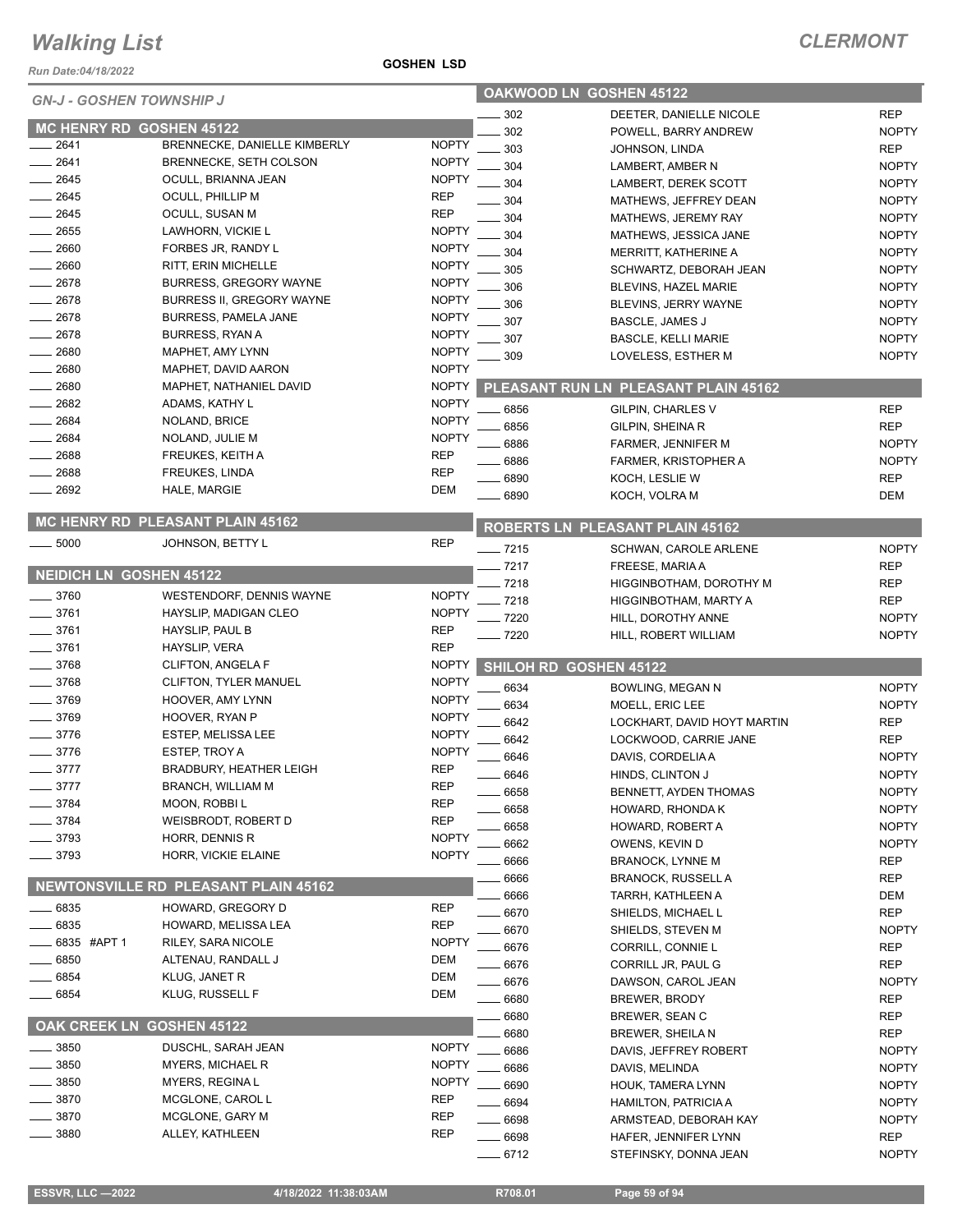*Run Date:04/18/2022*

**GOSHEN LSD**

|  |  |  | <i><b>LERMONT</b></i> |
|--|--|--|-----------------------|
|--|--|--|-----------------------|

| <b>GN-J - GOSHEN TOWNSHIP J</b> |                                  |              | $-2287$                 |             | KIER, WILLIAM DOUGLAS                     | <b>NOPTY</b> |
|---------------------------------|----------------------------------|--------------|-------------------------|-------------|-------------------------------------------|--------------|
|                                 |                                  |              |                         | 2301 #APT 5 | RILEY, WILLIAM S                          | <b>NOPTY</b> |
| <b>SHILOH RD GOSHEN 45122</b>   |                                  |              |                         | 2301 #APT 5 | TUCKER, RAYMOND LEE                       | <b>NOPTY</b> |
| $- 6712$                        | STEFINSKY, NICHOLAS STEPHEN      |              | NOPTY __ 2301 #APT 6    |             | CORDELL, PHOENIX ADAIR                    | <b>NOPTY</b> |
| $- 6712$                        | STEFINSKY III, NICHOLAS STEPHEN  |              | NOPTY _____ 2301 #APT 6 |             | CORDELL, TRESSY A                         | <b>NOPTY</b> |
| $-6712$                         | STEFINSKY, RACHAEL NICOLE        |              | NOPTY __ 2303           |             | GORMAN, BRANDI DIANE                      | <b>NOPTY</b> |
| $-6716$                         | BLANCHARD, ANNA M                | DEM          | $\frac{2311}{2}$        |             | ARMSTRONG, HANNAH E                       | <b>NOPTY</b> |
| $- 6716$                        | <b>BLANCHARD, CLARENCE E</b>     | DEM          | $-2311$                 |             | REDDEN, KARLA M                           | <b>NOPTY</b> |
| $-6716$                         | BLANCHARD, JANIE LYNN            |              | NOPTY __ 2315           |             | GARRETT, DEANO                            | <b>NOPTY</b> |
| $- 6726$                        | BOONE, KELLY L                   | REP          | $\frac{1}{2}$ 2315      |             | <b>GARRETT, WILLIAM ARNOLD</b>            | <b>NOPTY</b> |
| $- 6726$                        | BOONE, RHONDA L                  | REP          | $-2317$                 |             | REID, DAVID M                             | <b>NOPTY</b> |
| $- 6734$                        | ROSS, DONNA A                    | DEM          | $\frac{2317}{2}$        |             | REID, LEANNE M                            | <b>NOPTY</b> |
| $- 6734$                        | ROSS, PATRICIA A                 | DEM          | $-2319$                 |             | ZIMMERMAN, DONNA S                        | <b>NOPTY</b> |
| $- 6736$                        | HORNSBY, KENNY D                 |              | NOPTY __ 2319           |             | ZIMMERMAN, RALPH J                        | <b>NOPTY</b> |
| $- 6736$                        | HORNSBY, MARY RAE                | REP          | $\frac{1}{2}$ 2319      |             | ZIMMERMAN, RALPH S                        | <b>NOPTY</b> |
| $- 6754$                        | SCHOOLCRAFT, BETTY L             | REP          | $-2321$                 |             | NAPIER, COLSON BRIAN                      | <b>NOPTY</b> |
| $- 6754$                        | SCHOOLCRAFT, PAUL E              |              | NOPTY __ 2325           |             | MCCONNAUGHEY, MARGARET ANN                | <b>NOPTY</b> |
| $- 6754$                        | SCHOOLCRAFT, ROBERT P            | <b>REP</b>   | $\frac{2327}{2}$        |             | MCMAHON, MARY REBEKAH                     | <b>NOPTY</b> |
| $- 6800$                        | HICE, JOSHUA DAVID               |              | NOPTY __ 2329           |             | WHITAKER, L BRYAN                         | <b>NOPTY</b> |
| $- 6800$                        | ZEINNER, KIMBERLY R              | <b>REP</b>   | $-2329$                 |             | <b>WHITAKER, SHERRY LYNN</b>              | <b>NOPTY</b> |
| $\frac{1}{2}$ 6800              | ZEINNER, LUKE TIMOTHY            |              | NOPTY __ 2331           |             | FAIN, JAMES M                             | REP          |
| $- 6822$                        | WELLS, ALEXANDER STONE           | <b>REP</b>   | $\frac{1}{2}$ 2331      |             | FAIN, KAYE F                              | DEM          |
| $- 6822$                        | <b>WELLS, BRECKEN GRACE</b>      | REP          | $\frac{1}{2}$ 2335      |             | DENHAM, ALYSA R                           | <b>NOPTY</b> |
| $- 6822$                        | WELLS JR, ROY LEE                | REP          | $\frac{1}{2}$ 2335      |             | DENHAM JR, GENE                           | <b>NOPTY</b> |
| $- 6822$                        | <b>WELLS, SHANNON L</b>          | REP          | $\frac{1}{2}$ 2337      |             | BECKSTEDT, DONNAL                         | <b>NOPTY</b> |
| $- 6830$                        | DWYER, JENNIFER VRABEL           |              | NOPTY __ 2337           |             | CHAMBERS JR, WILLIAM YERBY                | <b>NOPTY</b> |
| $- 6830$                        | INGRAM, DAVID L                  |              | NOPTY __ 2337           |             | POLZIN, JESSICA JEAN                      | <b>NOPTY</b> |
|                                 |                                  |              |                         |             |                                           |              |
| $\frac{1}{2}$ 6830              | INGRAM, SHERRY K                 |              | NOPTY __ 2367           |             | <b>HOLDEN, BEVERLY A</b>                  | REP          |
| $- 6836$                        | MCKANE JR, ANDREW TODD           |              | NOPTY __ 2367           |             | HOLDEN, MICHAEL J                         | REP          |
| $\frac{1}{2}6836$               | <b>TAYLOR, JASON ROBERT</b>      |              | NOPTY __ 2371           |             | GRUBB, DEBORAH ANN                        | <b>NOPTY</b> |
| $- 6840$                        | WIGGINS, BILLIE G                | DEM          | $-2371$                 |             | <b>GRUBB, RICK</b>                        | <b>NOPTY</b> |
| $- 6840$                        | WIGGINS, PHIL S                  |              | NOPTY __ 2393           |             | GIBBONS, SHIRLEY A                        | REP          |
| $- 6844$                        | GIBSON, PHYLLIS LOIS             |              | NOPTY __ 2405           |             | BEISEL, DAVID Q                           | <b>NOPTY</b> |
| $- 6848$                        | DEARTH II, ERNEST NICHOLAS       |              | NOPTY __ 2405           |             | <b>BEISEL, PAIGE L</b>                    | <b>NOPTY</b> |
| $- 6848$                        | DEARTH, GERRI HELENE             |              | NOPTY __ 2419           |             | HADDIX, BELINDA C                         | REP          |
| $- 6858$                        | KOEPKE, DYLAN WALKER             |              | NOPTY __ 2419           |             | HADDIX, LEMUEL B                          | REP          |
| $- 6858$                        | KOEPKE, ETHAN TYLER              |              | NOPTY __ 2435           |             | KING, DONNA J                             | <b>NOPTY</b> |
| $- 6858$                        | KOEPKE, JOSEPH H                 | REP          | $\frac{1}{2435}$        |             | KING, LARRY JAMES                         | <b>NOPTY</b> |
| 6858                            | KOEPKE, JOSEPH ISSAC             |              | NOPTY __ 2439           |             | HOLDEN, ANGELA LYNN                       | <b>NOPTY</b> |
| - 6858                          | KOEPKE, SHERRIE ANN              | <b>REP</b>   | $-2439$                 |             | HOLDEN, JOHN KENNETH                      | <b>NOPTY</b> |
| $-6862$                         | WALLACE, HERBERT H               | <b>REP</b>   | $-2439$                 |             | HOLDEN, KAITLYN MARIE                     | <b>NOPTY</b> |
| __ 6862                         | WALLACE, LINDA L                 | REP          | $\frac{1}{2439}$        |             | HOLDEN, TYLER MATTHEW                     | <b>NOPTY</b> |
| $- 6870$                        | JANSON, BRIAN ANTHONY            | <b>REP</b>   | $-2443$                 |             | CONSTABLE, WILBUR L                       | REP          |
| $- 6870$                        | ROWLAND, ABIGAIL KITTRELL MURRAY |              | NOPTY __ 2443           |             | STORM, MELISSA A                          | REP          |
| 6954                            | DOLL, JOHN W                     | <b>NOPTY</b> |                         |             |                                           |              |
| 6954                            | REESE, STACEY MICHELLE           |              |                         |             | NOPTY STATE ROUTE 28 PLEASANT PLAIN 45162 |              |
|                                 |                                  |              | _ 2511                  |             | MCQUITTY, PAULA J                         | <b>NOPTY</b> |
| STATE ROUTE 28 GOSHEN 45122     |                                  |              | 2511                    |             | MOORE, GARY S                             | <b>NOPTY</b> |
| $- 2229$                        | RAHM, TANNER E                   |              | NOPTY __ 2525           |             | CALES, DOUGLAS A                          | <b>NOPTY</b> |
|                                 |                                  |              | NOPTY __ 2525           |             |                                           |              |
| $-2251$                         | DYAS, DONNAREE                   |              |                         |             | CALES, PAMELA J                           | <b>NOPTY</b> |
| $-2251$                         | MEADORS, JEFFREY C               |              | NOPTY __ 2531           |             | BERCHTOLD, CLIFFORD LEE                   | <b>NOPTY</b> |
| $-2251$                         | WATSON, JAMIE L                  |              | NOPTY __ 2535           |             | <b>GARDNER, SARAH D</b>                   | REP          |
| 2251                            | WATSON, LACY LYNN                |              | NOPTY __ 2535           |             | PONCHOT, KEVIN LEE                        | REP          |
| 2267                            | SCHEADLER, SARA LYNN             |              | NOPTY __ 2535           |             | RINEHART, VALERIE K                       | <b>NOPTY</b> |
| $-2267$                         | WILSON, ANDRIA ROSE              |              | NOPTY __ 2537           |             | ALEXANDER, CARLY R                        | <b>NOPTY</b> |
| $-2271$                         | <b>BLEVINS, WILMA SUE</b>        | DEM          | $\frac{1}{2537}$        |             | ALEXANDER, MARK LOUIS                     | <b>NOPTY</b> |
| $-2281$                         | FOLEY, JERRI L                   |              | NOPTY __ 2537           |             | KLINE, ANDREW EUGENE                      | <b>NOPTY</b> |
| $-2281$                         | SCHMITS, STEVEN A                |              | NOPTY __ 2537           |             | KLINE, BRITTANY LAMBROS                   | <b>NOPTY</b> |
| 2283                            | KENT, JEFFREY W                  |              | NOPTY __ 2537           |             | MCCRACKEN, VIRGINIA MARIE                 | <b>NOPTY</b> |
| 2283                            | <b>KENT, KIMBERLY SUE</b>        |              | NOPTY __ 2565           |             | LEDFORD, MARY ELAIN                       | <b>NOPTY</b> |
| - 2283                          | STEELE, SAMUEL J                 |              | NOPTY __ 2635           |             | HAMMONDS, BRIAN L                         | <b>NOPTY</b> |
| _ 2285                          | KIER, EDWARD A                   | DEM          | $-2635$                 |             | HAMMONDS, JENNIFER A                      | <b>NOPTY</b> |
| $-2285$                         | KIER, PATRICIA A                 | DEM          | $-2635$                 |             | ROBINSON, LOGAN CURTIS                    | <b>NOPTY</b> |
|                                 |                                  |              |                         |             |                                           |              |
| <b>ESSVR, LLC -2022</b>         | 4/18/2022 11:38:03AM             |              | R708.01                 |             | Page 60 of 94                             |              |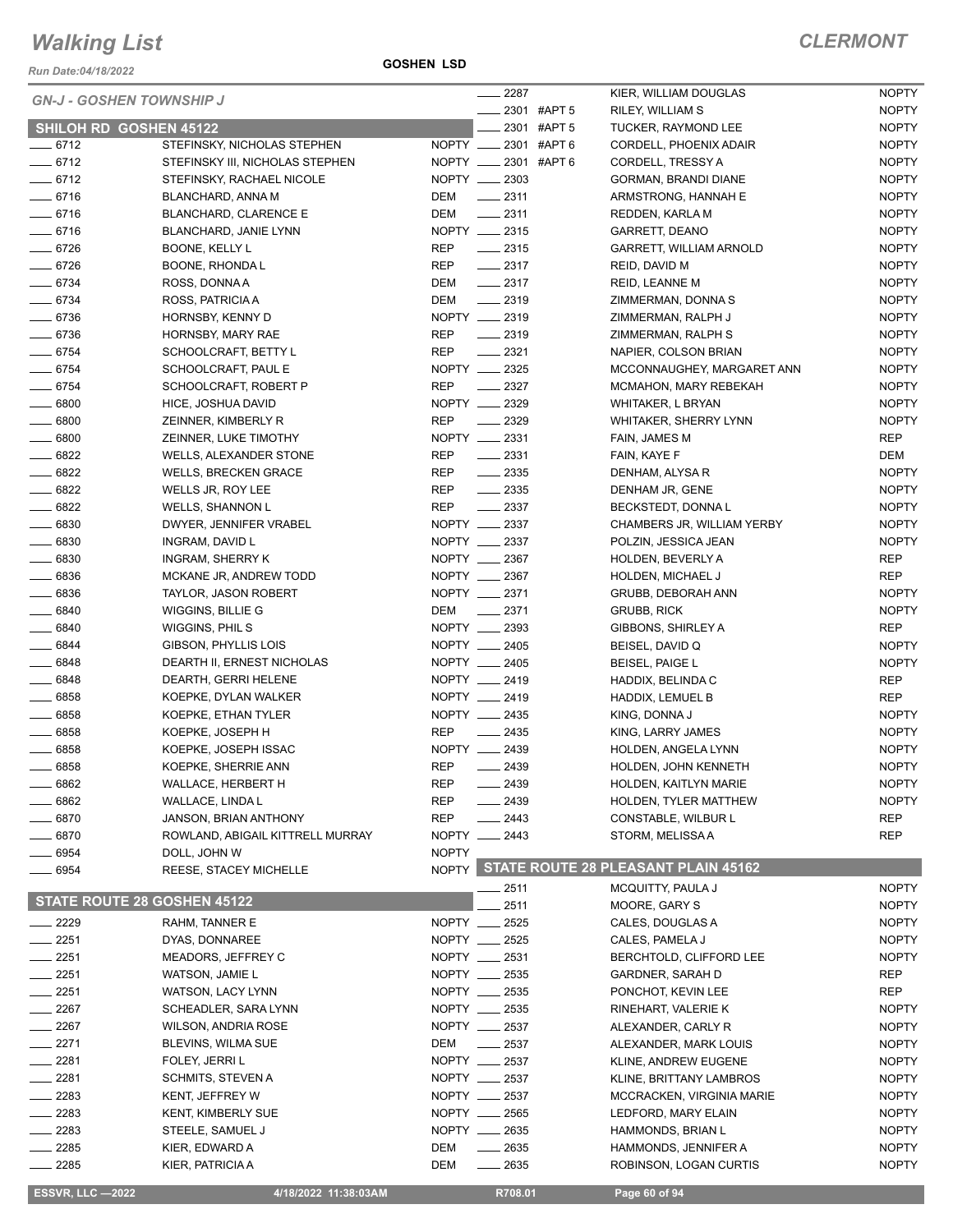#### **GOSHEN LSD**

| Run Date:04/18/2022             |                                                     | <b>GOSHEN LSD</b>         |                       |                                  |                              |
|---------------------------------|-----------------------------------------------------|---------------------------|-----------------------|----------------------------------|------------------------------|
| <b>GN-J - GOSHEN TOWNSHIP J</b> |                                                     |                           | $- 7180$              | DILLION, WILLIAM L               | <b>DEM</b>                   |
|                                 |                                                     |                           | $- 7183$              | <b>MARTIN, MARK T</b>            | <b>NOPTY</b>                 |
|                                 | <b>STATE ROUTE 28 PLEASANT PLAIN 45162</b>          |                           | $-7190$               | AMYX, KATHY J                    | <b>NOPTY</b>                 |
| $- 6901$                        | WOODWARD, JEREMY LEE                                |                           | NOPTY - 7190          | DURHAM, MATTHEW WAYNE            | <b>NOPTY</b>                 |
| ___ 6923                        | SPRAGUE, KENNETH D                                  |                           | NOPTY - 7192          | MARSH, BONNIE J                  | <b>NOPTY</b>                 |
| $-7125$                         | WIEDERHOLD, DAVID GEORGE                            |                           | NOPTY - 7192          | MARSH, DANIEL E                  | <b>REP</b>                   |
| $-7127$                         | LAWSON, ANGELA NICOLE                               |                           | NOPTY - 7194          | DORTON, DOUGLAS A                | <b>NOPTY</b>                 |
| $- 7127$                        | LAWSON, NICHOLAS                                    |                           | NOPTY - 7194          | DORTON, DOUGLAS ALLEN            | <b>NOPTY</b>                 |
| $- 7127$                        | MCANINCH, KARLA ANN                                 |                           | NOPTY - 7194          | DORTON, PATRICIA A               | <b>REP</b>                   |
| $- 7127$                        | MCANINCH, RODNEY LAWRENCE                           |                           | NOPTY - 7196          | ASHLEY, HALEY BROOKE             | <b>NOPTY</b>                 |
| $\frac{1}{2}$ 7131              | MULLIS, DEBORAH S                                   |                           | NOPTY - 7196          | HUGHES, JOHNATHAN MICHAEL        | <b>NOPTY</b>                 |
|                                 |                                                     |                           | $- 7200$              | PAIRAN, MELISSA S                | <b>NOPTY</b>                 |
| TEDDY LN GOSHEN 45122           |                                                     |                           | $-7200$               | PAIRAN, SYDNEY JOY               | <b>NOPTY</b>                 |
| $-6909$                         | HAYNES, NED C                                       |                           | NOPTY - 7204          | CORNELIUS, ROGER L               | <b>NOPTY</b>                 |
| $-6910$                         | JOHNSON, ASHLEY NICOLE                              |                           | NOPTY - 7208          | GOUDY, COLTON ROBERT             | <b>NOPTY</b>                 |
| $- 6910$                        | JOHNSON, JOSHUA R B                                 |                           | NOPTY - 7208          | GOUDY, LAUREN L                  | <b>NOPTY</b>                 |
| $- 6910$                        | JOHNSON, LORI ANN                                   | <b>NOPTY</b>              |                       | <b>WARRIOR WAY GOSHEN 45122</b>  |                              |
| $-6915$                         | TUCKER, RONNIE E                                    | <b>NOPTY</b>              |                       |                                  |                              |
| $- 6916$                        | WEIGLE, AJA A                                       |                           | NOPTY -2341           | LOVINS, KATHERINE L              | <b>NOPTY</b>                 |
| $-6919$                         | ADAMS, LIANA ROSE                                   | NOPTY -                   | . 2343                | REDMON, GEORGE R                 | <b>REP</b>                   |
| $-6919$                         | ADAMS, MARC ANTONY                                  |                           | NOPTY -2343           | REDMON, GREGORY RAY              | <b>NOPTY</b>                 |
| $-6920$                         | JARVIS, TERESA LYNN                                 |                           | NOPTY -2343           | REDMON, PHYLLIS C                | <b>REP</b>                   |
|                                 |                                                     |                           | 2347<br>2347          | MANTZ, DUSTIN D                  | <b>NOPTY</b><br><b>NOPTY</b> |
|                                 | <b>THOMPSON RD GOSHEN 45122</b>                     |                           |                       | MANTZ, KERRI A                   | <b>NOPTY</b>                 |
| $- 7003$                        | MAHER, MATTHEW S                                    | NOPTY -                   | _ 2351                | BROWN, DAVID L<br>BROWN, LINDA M | <b>NOPTY</b>                 |
| $- 7007$                        | LUEBRECHT, BRAD GILBERT                             | NOPTY -                   | 2351 ـ<br>2355        | SCHOEN, MIRANDA LEE              | <b>NOPTY</b>                 |
| $- 7007$                        | LUEBRECHT, DUANE D                                  | NOPTY -                   | - 2355                | SCHOEN, WILLIAM D                | <b>NOPTY</b>                 |
| $- 7007$                        | LUEBRECHT, SHARON A                                 | NOPTY -                   | 2359                  | HAWKS, KELLY SUE                 | <b>NOPTY</b>                 |
| $- 7009$                        | MURPHY, CHARLES WILLIAM                             | $N$ OPTY $-$              | 2359                  | <b>JECH, JENNIFER LYNN</b>       | <b>NOPTY</b>                 |
| $- 7009$                        | MURPHY, ERIN ROSS                                   | NOPTY -                   | 2359                  | <b>JECH, JORDAN MICHAEL</b>      | <b>NOPTY</b>                 |
| $- 7011$                        | ROBINSON, DEBORAH A                                 | NOPTY -                   | 2361                  | DANIEL, CHRISTY LYNETTE          | <b>NOPTY</b>                 |
| $- 7013$                        | MARSH, KATHY L                                      | <b>REP</b>                | _ 2361                | DANIEL, RYAN WILLIAM             | <b>NOPTY</b>                 |
| $- 7013$                        | MARSH, SCOTT A                                      | <b>REP</b>                |                       |                                  |                              |
| $- 7017$                        | FAZZIO, DIANA                                       | <b>NOPTY</b>              |                       | <b>WES CURT LN GOSHEN 45122</b>  |                              |
| $- 7017$                        | FAZZIO, ROBERT ANTHONY                              | <b>NOPTY</b><br>$NOPTY -$ | __ 6844               | HOOVER, SUSAN CAROL              | <b>NOPTY</b>                 |
| $- 7019$                        | HARDESTY, JAMES DEWEY                               |                           | NOPTY - 6847          | IVINS, DONNA PARM                | <b>NOPTY</b>                 |
| $- 7021$<br>$- 7023$            | <b>GARTON, DAVID RAY</b><br><b>BAKER, CLINTON H</b> | <b>DEM</b>                | $-6847$               | IVINS, RANDOLPH JAY              | <b>NOPTY</b>                 |
| $- 7023$                        | BAKER, DEBRA KAY                                    | <b>DEM</b>                | $\frac{1}{2}$ 6851    | <b>GARRETT, DIANE S</b>          | <b>REP</b>                   |
| $- 7085$                        | TUDOR, DAVID E                                      |                           | NOPTY -8858           | CHESNUT, JAIME ELIZABETH         | <b>NOPTY</b>                 |
| $-7119$                         | DEAN, DAMIEN M                                      | <b>REP</b>                | 6858                  | CHESNUT, RANDELL LEE             | <b>NOPTY</b>                 |
| $- 7119$                        | DEAN, KATHERINE ROSE                                | <b>REP</b>                | $-6858$               | SHANABROOK, RYAN A               | <b>NOPTY</b>                 |
| $- 7140$                        | HERKERT, EVONNE JEAN                                | DEM                       | $- 6867$              | SHEETS, JULIA A                  | DEM                          |
| $- 7140$                        | SPRAY, JEFFREY L                                    | DEM                       | 6868                  | <b>BARTKO, BRUCE D</b>           | DEM                          |
| $- 7143$                        | AMBER, DARYL E                                      | NOPTY -                   | - 6868                | MOFFATT, BRENDA R                | <b>NOPTY</b>                 |
| $- 7145$                        | LAPP, BETHANY S                                     | NOPTY -                   | 6873                  | MCGRAW, MONICA                   | <b>NOPTY</b>                 |
| $- 7145$                        | LAPP, JASON M                                       | NOPTY -                   | _ 6882                | PHILLIPS, CLARENCE C             | <b>NOPTY</b>                 |
| $- 7147$                        | PICKELHEIMER, DAVID ALAN                            | <b>REP</b>                | 6889                  | RANDOLPH, LILLIAN L              | <b>REP</b>                   |
| $- 7147$                        | PICKELHEIMER, LISA C                                | <b>REP</b>                | 6889                  | WALKER, CHRISTOPHER ALLAN        | REP                          |
| $\frac{1}{2}$ 7150              | DAVIDSON, SHEILA A                                  | NOPTY -                   | 6889                  | <b>WALKER, JANICE M</b>          | REP                          |
| $- 7154$                        | LAXTON, JAMES E                                     | <b>DEM</b>                | 6898                  | STAIB, ERICA J                   | REP                          |
| $- 7156$                        | JOHNSON, TIMOTHY HOWARD                             | <b>REP</b>                | 6898                  | STAIB JR, NEIL E                 | <b>REP</b>                   |
| $- 7156$                        | KING, NINA FAYE                                     | <b>REP</b>                |                       |                                  |                              |
| $\frac{1}{2}$ 7158              | HANKINS SR, JOSEPH MICHAEL                          | <b>REP</b>                | <b>WOODVILLE PIKE</b> | <b>GOSHEN 45122</b>              |                              |
| $-7158$                         | HANKINS, MELISSA SUE                                | <b>REP</b>                | $\frac{1}{2553}$      | FLINT, PAMELA J                  | <b>NOPTY</b>                 |
| $- 7160$                        | COLE, LINDA G                                       |                           | NOPTY -2561           | <b>BUMBARGER, BERTHA J</b>       | <b>NOPTY</b>                 |
| $- 7172$                        | <b>SCHMIDT, ANDREW M</b>                            | $NOPTY -$                 | 2561                  | BUMBARGER, KARL F                | <b>NOPTY</b>                 |
| $- 7172$                        | SCHMIDT, BRYAN JAMES                                |                           | NOPTY -2561           | <b>BUMBARGER, MICHELLE ANNE</b>  | <b>NOPTY</b>                 |
| $- 7172$                        | SCHMIDT, DIANA LYNN                                 | <b>REP</b>                | 2565                  | TAYLOR, GENEVA M                 | <b>NOPTY</b>                 |
| $- 7176$                        | GUDGEON, BARBARA A                                  | <b>REP</b>                | _ 2571                | DAVIS, BOBBY R                   | <b>NOPTY</b>                 |
| $- 7180$                        | DILLION, KEVIN M                                    | NOPTY -                   | $-2571$               | DAVIS, LISA DANIELLE             | <b>NOPTY</b>                 |
| $- 7180$                        | DILLION, SANDRA M                                   | DEM                       | 2583                  | RODGERS, CODY JACOB              | <b>NOPTY</b>                 |
|                                 |                                                     |                           | 2583                  | RODGERS, SARAH LIANE RUTH        | <b>NOPTY</b>                 |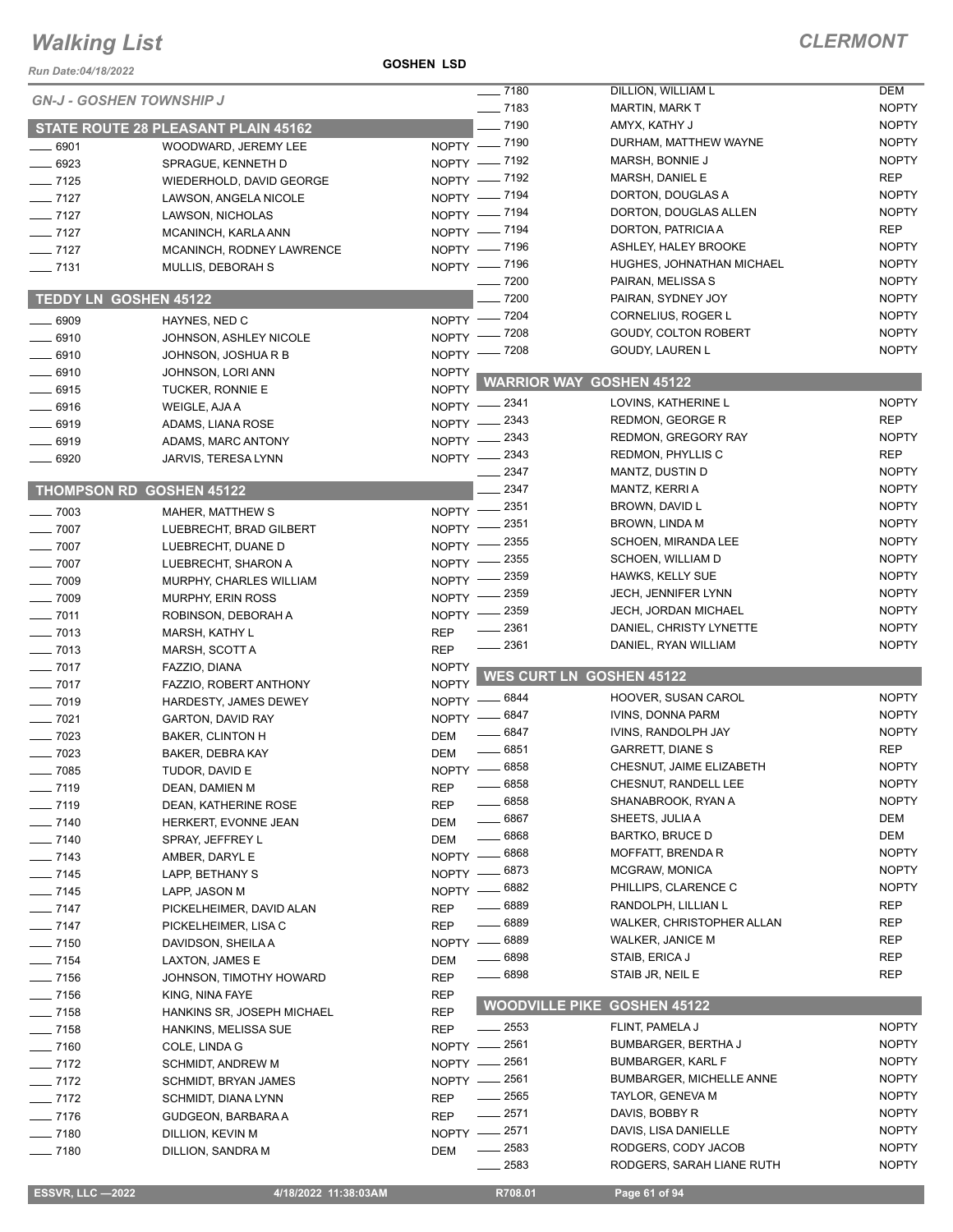*Run Date:04/18/2022*

*GN-J - GOSHEN TOWNSHIP J*

| <b>WOODVILLE PIKE GOSHEN 45122</b> |                                 |              |
|------------------------------------|---------------------------------|--------------|
| 2583                               | WILSON, LISA D                  | <b>NOPTY</b> |
| $-2583$                            | <b>WILSON, MARK E</b>           | <b>NOPTY</b> |
| $-2589$                            | EADES, DONNA SUE                | <b>NOPTY</b> |
| 2589                               | EADES, DWAYNE RICHARD           | <b>NOPTY</b> |
| 2593                               | <b>HENSON, PHYLLIS D</b>        | <b>NOPTY</b> |
| $-2595$                            | <b>BLEVINS, BRITTNEY LOUISE</b> | <b>NOPTY</b> |
| 2607                               | KNUCKLES, CONNIE M              | DEM          |
| 2607                               | KNUCKLES. STEPHEN M             | DEM          |
| 2613                               | ZINSMEISTER, STEPHANIE          | <b>NOPTY</b> |

*TOTAL :* **575**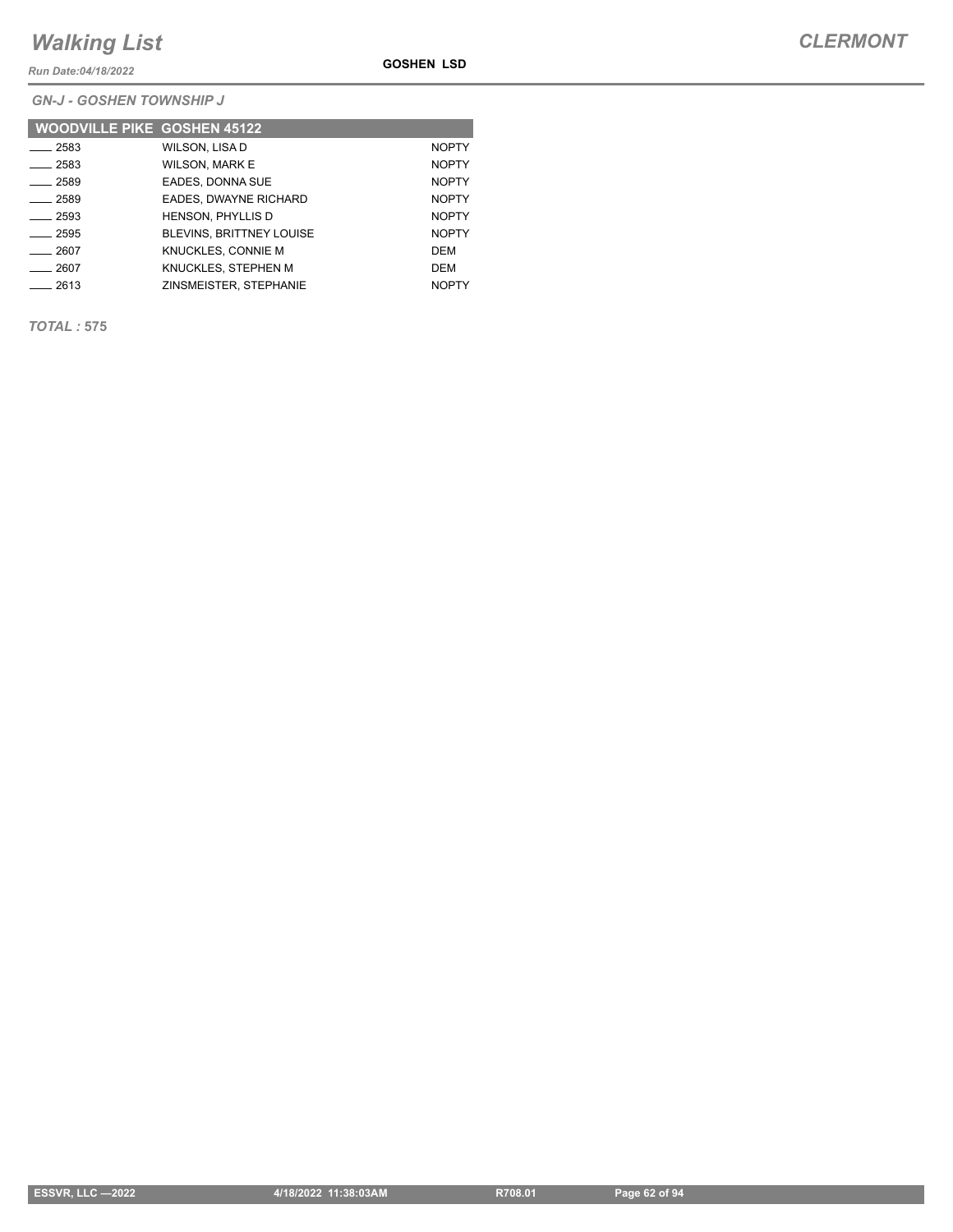*Run Date:04/18/2022*

|            |                 |                                         |              | 5048                 | COY, LINDA LANE                           | <b>REP</b>                   |
|------------|-----------------|-----------------------------------------|--------------|----------------------|-------------------------------------------|------------------------------|
|            |                 | <b>GN-K - GOSHEN TOWNSHIP K</b>         |              | 5052                 | RITCHEY, DARLENE VIRGINIA                 | <b>NOPTY</b>                 |
|            |                 | <b>BARRE RD LOVELAND 45140</b>          |              | 5052                 | RITCHEY, JOSPEH DWIGHT                    | <b>NOPTY</b>                 |
|            |                 |                                         |              | 5055                 | SHIVELEY, DAVID D                         | DEM                          |
| $-6360$    |                 | LOWERY, HANNAH NICOLE                   | <b>NOPTY</b> | 5055                 | SHIVELEY, JANICE W                        | <b>NOPTY</b>                 |
|            | 6360 #APT 1     | <b>BROWN, KRISTIN JOY</b>               | <b>NOPTY</b> | 5056                 | CORNELIUS, PATRICIA ANN                   | <b>REP</b>                   |
|            | 6360 #APT 2     | ANDERSON, KENNETH WAYNE                 | <b>NOPTY</b> | 5056                 | CORNELIUS, RALPH EDWARD                   | <b>REP</b>                   |
|            | 6360 #APT 5     | KOLLIE, SENGBA W                        | <b>DEM</b>   | 5057                 | BEMENT, SEAN M                            | <b>NOPTY</b>                 |
|            | 6360 #APT 6     | LAWSON, MADISON JEAN                    | <b>NOPTY</b> | 5059                 |                                           | <b>NOPTY</b>                 |
|            | 6360 #APT 7     | ADDIS, MISJUNAW B                       | <b>NOPTY</b> |                      | JOYNER, EDITH J                           |                              |
|            | 5360 #APT 8     | <b>BALZHISER, BRITTANIE MORGAN</b>      | <b>NOPTY</b> | 5060                 | DEEMER, KATHRYN L                         | <b>NOPTY</b>                 |
|            | - 6360 #APT B   | PREZZATO, STEFANIE NICOLE               | <b>NOPTY</b> | 5060                 | <b>MEADORS, CANDACE L</b>                 | DEM                          |
|            | 6360 #APT 10    | NINOS, REBEKAH GAIL                     | <b>NOPTY</b> | 5063                 | HAMMOND, RUIE M                           | <b>NOPTY</b>                 |
|            | 6360 #APT 3A    | FINDLEY, CHRISTINE                      | <b>NOPTY</b> | 5064                 | GEIER, LINDA L                            | <b>NOPTY</b>                 |
|            | 6360 #APT A1    | THOMPSON, KENNA CHRIS                   | <b>NOPTY</b> | 5067                 | MANNING, THERESA A                        | <b>NOPTY</b>                 |
|            | 6360 #APT A1    | THOMPSON, PAMELA JEAN                   | <b>NOPTY</b> | 5068                 | SHIRLEY, BILLY RAY                        | <b>NOPTY</b>                 |
|            | _ 6360 #APT B11 | PERRY, MARTELL JUWAN                    | <b>NOPTY</b> | 5068                 | SHIRLEY, JANICE REGINA                    | <b>NOPTY</b>                 |
| 6367       |                 | BAUGHN, EVE I                           | <b>NOPTY</b> | 5072                 | SNEED, BRENDA S                           | <b>REP</b>                   |
|            | _ 6370 #APT 3   | MARTIN, ADAM G                          | <b>NOPTY</b> | 5075                 | MATHEWS, MICHAEL DAVID                    | <b>NOPTY</b>                 |
|            | _ 6370 #APT 4   | RATNASINGAM, RAMANAN                    | DEM          | 5075                 | MATHEWS, NORMA JEAN                       | <b>NOPTY</b>                 |
|            | 6370 #APT 5     | BIBERSTEIN, SCOTT ALLEN                 | <b>NOPTY</b> | 5076                 | KONKUS, PATRICIA A                        | <b>REP</b>                   |
|            | 6370 #APT 6     | OWENS, DAVID J                          | <b>NOPTY</b> | 5079                 | BEDNAR, KYLE ELIZABETH                    | <b>NOPTY</b>                 |
|            | 6370 #APT 8     | FERGUSON, SUSAN M                       | <b>NOPTY</b> | 5080                 | POUX, KAREN LYNN                          | <b>NOPTY</b>                 |
|            |                 |                                         |              | 5083                 | LENHARDT, CAROLYNA                        | <b>REP</b>                   |
|            | - 6370 #APT 11  | ROSHINSKY, NICHOLAS GABRIEL             | <b>NOPTY</b> | 5084                 | MOORE, CAROL JEAN                         | <b>REP</b>                   |
|            | 6370 #APT 12    | <b>GROTE, WAYNE A</b>                   | <b>NOPTY</b> | 5087                 | MOREHOUSE, DIANA                          | <b>NOPTY</b>                 |
|            | $-6370$ #APT 12 | ROSS, SHAYLA MICHELE                    | <b>NOPTY</b> | 5088                 | SHARP, DAVID L                            | <b>DEM</b>                   |
| $- 6371$   |                 | ERTEL, JILL                             | <b>NOPTY</b> | 5088                 | SHARP, RONALD L                           | <b>DEM</b>                   |
| $-6373$    |                 | MILLS, MATTHEW S                        | <b>NOPTY</b> | 5088                 | SHARP, SUSAN T                            | <b>DEM</b>                   |
| $-6373$    |                 | MILLS, MITCHELL JOSEPH                  | <b>NOPTY</b> | 5092                 | ESERIN, NELDA LYNN                        | <b>DEM</b>                   |
| $- 6373$   |                 | ROBBINS, GEORGE ALFRED                  | <b>NOPTY</b> | 5092                 | ESERIN, PETER KARL NICHOLAS               | DEM                          |
| $- 6375$   |                 | HODGSON, JENNIFER L                     | <b>NOPTY</b> | 5100                 | FLYNN, KATHY KAY                          | <b>NOPTY</b>                 |
| $- 6375$   |                 | HODGSON, TODD E                         | <b>NOPTY</b> |                      |                                           | <b>NOPTY</b>                 |
|            |                 |                                         |              | 5104                 | <b>BRAKVILL, JENNIFER BETH</b>            |                              |
| $- 6376$   |                 | <b>JUSTICE, STEPHEN</b>                 | <b>REP</b>   |                      |                                           |                              |
| $- 6376$   |                 | <b>JUSTICE, VICTORIA A</b>              | <b>REP</b>   | $-5104$              | <b>BRAKVILL, ROBERT A</b>                 | <b>NOPTY</b>                 |
| $- 6384$   |                 | MARSHALL, IAN G                         | <b>NOPTY</b> |                      |                                           |                              |
| $- 6392$   |                 | HARDY, MARIE ELIZABETH                  | <b>REP</b>   |                      | <b>CLARK DR LOVELAND 45140</b>            |                              |
| $- 6392$   |                 | <b>HARDY, ROBERT J</b>                  | <b>REP</b>   | $- 1682$             | ROGIERS, CHRISTIAN R                      | <b>NOPTY</b>                 |
| $-6394$    |                 | MCCABE, BROOKE NICOLE                   | <b>NOPTY</b> | _ 1682               | ROGIERS, CHRISTIENNE GERMAINE             | <b>NOPTY</b>                 |
| $- 6394$   |                 | MCCABE, MATTHEW J                       | <b>NOPTY</b> | 1684                 | MEACHAM, RALPH G                          | <b>NOPTY</b>                 |
| $-6402$    |                 | CUREE, BETHANY A                        | <b>NOPTY</b> | 1686                 | <b>BARKER, BETH A</b>                     | <b>NOPTY</b>                 |
| 6402       |                 | <b>CUREE, THOMAS JOSEPH</b>             |              | _ 1686               | <b>BARKER, DARRELL J</b>                  | <b>REP</b>                   |
|            |                 |                                         | $N$ OPTY $-$ |                      | BARKER, GLORIA ANN                        | REP                          |
| $-6406$    |                 | BRUMLEY, NANCY L                        |              | NOPTY - 1686<br>1688 | CAMPBELL, CORWYN L                        | <b>NOPTY</b>                 |
| 6406       |                 | MC CAIN, JENNA L                        | NOPTY -      | 1688                 | CAMPBELL, KIMBERLY SUE                    | <b>NOPTY</b>                 |
| $-6406$    |                 | MCCAIN, PAMELA L                        | NOPTY -      | 1688                 | LANGENBACH, MICHAEL P                     | <b>NOPTY</b>                 |
| $-6408$    |                 | NEAL, GREGORY THOMAS                    | NOPTY -      | _ 1690               | MULLA, ADAM STEVEN                        | <b>NOPTY</b>                 |
| _____ 6408 |                 | NEAL, SUSAN M                           | $NOPTY =$    | ___ 1690             | STOCKMEIER, BIANCA ELIZABETH              | DEM                          |
|            |                 |                                         |              | $- 1690$             | STOCKMEIER, RICHARD D                     | DEM                          |
|            |                 | <b>CEDAR LAKE LN LOVELAND 45140</b>     |              |                      |                                           |                              |
| ____ 6467  |                 | BLANKEMEYER, ANDREA D                   |              | NOPTY - 1692         | <b>BAKHAUS, JAMIE J</b>                   | <b>NOPTY</b><br><b>NOPTY</b> |
| $- 6471$   |                 | GIBSON, DAKOTA DOUGLAS                  | NOPTY $^-$   | 1692                 | HATFIELD, JESSE L                         |                              |
| $-6473$    |                 | MILES, AMY A                            | <b>REP</b>   | 1694                 | <b>BROTHERTON, CELINE RENEE</b>           | DEM                          |
| $- 6476$   |                 | <b>GRIMM, JEFFERY B</b>                 | <b>NOPTY</b> | - 1695               | BENNETT, ERIC DANIEL                      | <b>NOPTY</b>                 |
| $- 6476$   |                 | GRIMM, SUSAN JEAN                       | <b>NOPTY</b> | 1695                 | BENNETT, KORINA ELIZABETH                 | <b>NOPTY</b>                 |
| $-6477$    |                 | ELLERHORST, TINA L                      | <b>NOPTY</b> | . 1696               | SHANK JR, NICHOLAS E                      | <b>NOPTY</b>                 |
| $- 6481$   |                 | GIBSON, JOSHUA D                        | NOPTY $^-$   | _ 1701               | CLEMENT, WILLIAM S                        | <b>NOPTY</b>                 |
| $- 6481$   |                 | JONES, DANIEL ERIC                      | $N$ OPTY $-$ | _ 1701               | <b>GRUMMICH, FRANK V</b>                  | <b>NOPTY</b>                 |
| $- 6481$   |                 | JONES GIBSON, DANA JOANNE               |              | NOPTY - 1701         | RIDENER, AMBER MARIE                      | <b>NOPTY</b>                 |
| $- 6486$   |                 | SCHULTZ II, DANIEL S                    | NOPTY $^-$   | $-1723$              | HOOVER, ALICIA MARIE                      | <b>NOPTY</b>                 |
| _ 6486     |                 | SCHULTZ, MOLLY KATHLEEN                 | NOPTY -      | - 1723               | HOOVER, ASHLEY NICOLE                     | <b>NOPTY</b>                 |
| ____ 6486  |                 | SCHULTZ, STEVEN ALEXANDER               |              | NOPTY - 1723         | HOOVER, SEAN C                            | <b>NOPTY</b>                 |
|            |                 |                                         |              | $- 1724$             | VON BARGEN, NICOLE LEE                    | <b>NOPTY</b>                 |
|            |                 | <b>CHARLES SNIDER RD LOVELAND 45140</b> |              | $- 1727$             | CASKEY, MATTHEW K                         | <b>NOPTY</b>                 |
| $=$ 5048   |                 | COY, JAMES EDWARD                       | <b>REP</b>   | $- 1740$<br>$- 1756$ | COX JR, HARRY M<br><b>TEDRICK, DONNAK</b> | <b>REP</b><br>REP            |

 **ESSVR, LLC —2022 4/18/2022 11:38:03AM R708.01 Page 63 of 94**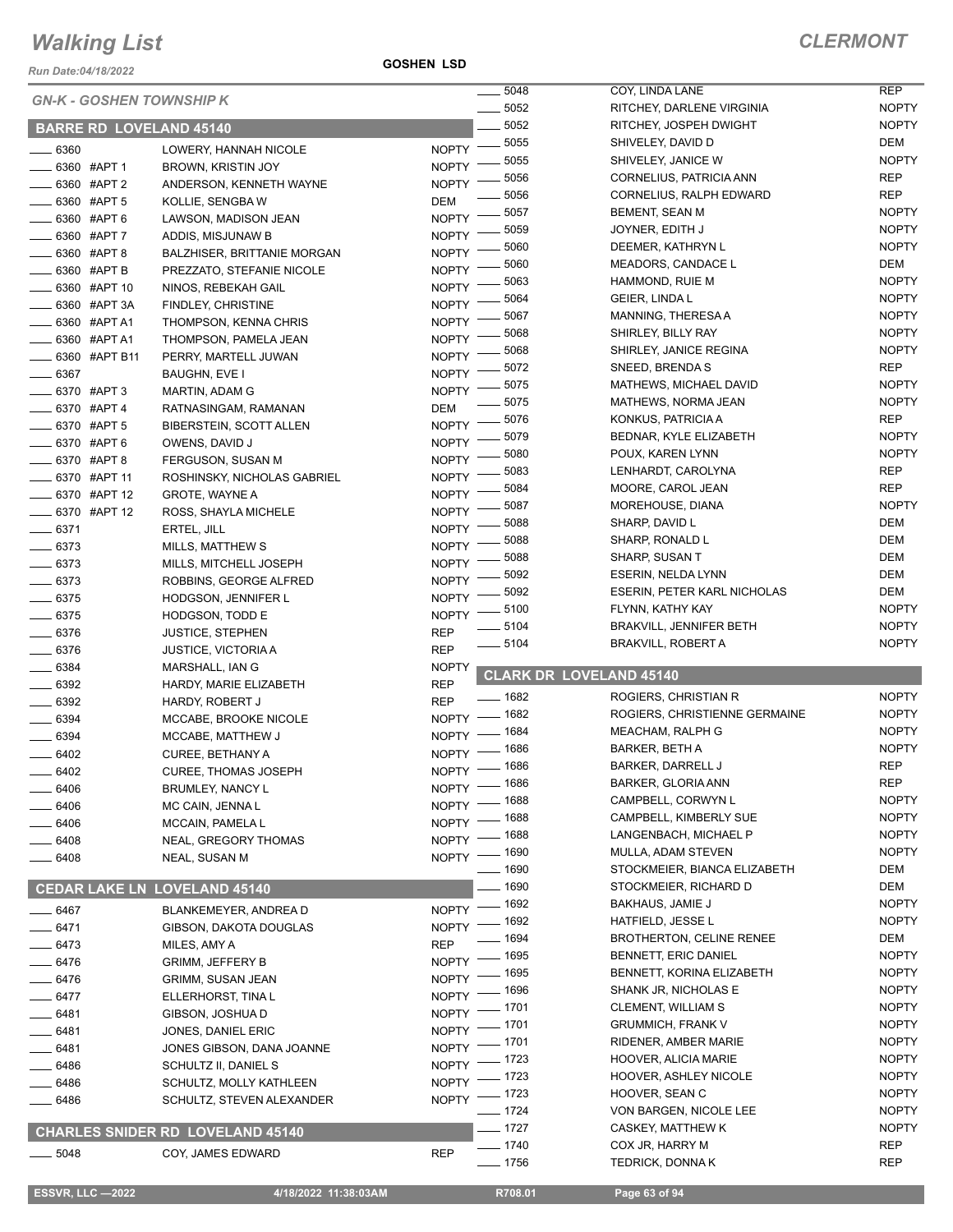*Run Date:04/18/2022*

**GOSHEN LSD**

| <b>NOPTY</b><br>$- 1513$<br>MURPHY, SCOTT A<br><b>GN-K - GOSHEN TOWNSHIP K</b><br><b>REP</b><br>$- 1513$<br><b>MURPHY, VIRGIL L</b><br><b>CLARK DR LOVELAND 45140</b><br>$- 1515$<br><b>NOPTY</b><br>HERBERT, CHARLES E<br>$- 1756$<br>TEDRICK, WILLIAM T<br><b>REP</b><br>$- 1515$<br><b>NOPTY</b><br>MILES, CATHIE LEE<br>$- 1757$<br><b>NOPTY</b><br>WHISMAN JR, LAWRENCE CLIFFORD<br>$\frac{1}{2}$ 1517<br><b>NOPTY</b><br>WEBER, DAWN C<br>$- 1761$<br><b>BISHOP, PEGGY A</b><br><b>REP</b><br><b>NOPTY</b><br>$- 1517$<br>WEHRMAN, GARY EDWIN<br>$- 1761$<br><b>REP</b><br><b>BISHOP, ROBERT W</b><br>$- 1519$<br><b>NOPTY</b><br>MILLER, ROBERT H<br>$- 1762$<br>KOPPES, LLOYD WENDELL<br><b>REP</b><br>$- 1519$<br>PARKER, MARK L<br><b>NOPTY</b><br>$- 1762$<br><b>NOPTY</b><br>MCMILLAN, MICHELLE A<br>$- 1519$<br><b>NOPTY</b><br>PARKER, MICHAEL L<br>$- 1762$<br>STONE, MICHAEL P<br><b>NOPTY</b><br>$- 1521$<br><b>NOPTY</b><br><b>MELSON, MICHAEL W</b><br>$- 1763$<br>WINTERBERGER, HELEN JO<br><b>REP</b><br>$- 1521$<br><b>DEM</b><br>MELSON, TONYA R<br>$- 1523$<br><b>NOPTY</b><br>COX, MICHELLE L<br><b>CLYDESDALE CIR LOVELAND 45140</b><br>$-1523$<br>COX, SHELBY J<br><b>NOPTY</b><br>NOPTY __ 1523<br>$\frac{1}{2}$ 3699<br>HINNERS, JAIME S<br><b>REP</b><br>LEIDENHEIMER, DEBORAH E<br>$- 3699$<br>NOPTY __ 1523<br>LIND, JOEL SAMUEL<br><b>REP</b><br>LEIDENHEIMER, RICHARD M<br>$- 3705$<br>NOPTY __ 1525<br>MCCALLA, DENISE K<br><b>REP</b><br><b>STRONG, MARK PHILIP</b><br>$- 3705$<br><b>REP</b><br>POWELL, CHERYL ANN<br><b>REP</b><br>$- 1525$<br>STRONG, PATRICIA A<br>$- 3705$<br><b>REP</b><br>POWELL SR, ROGER LEE<br>$- 1527$<br><b>NOPTY</b><br>MINIARD, DEBRA J<br>NOPTY __ 1527<br>$-3709$<br>FRYDRYCHOWSKI, RONALD PAUL<br><b>NOPTY</b><br>MINIARD, MAJOR S<br>$- 3709$<br>NOPTY __ 1529<br>RIOS, LINO M<br><b>NOPTY</b><br>DICKENSON, TRISHA NOEL<br>NOPTY __ 1531<br>$- 3709$<br>RIOS, SANDY KAY<br><b>NOPTY</b><br><b>BURING, HOLLIS ELSWORTH</b><br>$\frac{1}{2}$ 3713<br><b>REP</b><br><b>BAKER, CATHERINE A</b><br>$- 1531$<br><b>NOPTY</b><br><b>BURING, TERESA R</b><br>$- 3713$<br><b>REP</b><br>BAKER, DANNY KEITH<br>$\frac{1}{2}$ 1533<br><b>NOPTY</b><br>CROMER, RHONDA G<br>$\frac{1}{2}$ 1545<br><b>NOPTY</b><br>DORGER, MARK W<br>FAY RD GOSHEN 45122<br>$- 1545$<br><b>NOPTY</b><br>DORGER, ROBERTA K<br>$- 1601$<br>MOORE, DEBORAH G<br>DEM<br><b>NOPTY</b><br>$\sim$ 1555<br>ULLMAN, ANN PATRICIA<br>NOPTY __ 1555<br>$- 1609$<br><b>DEM</b><br>LANIGAN, JOY LYN<br>ULLMAN, MICHAEL JAMES<br>NOPTY __ 1565<br>$- 1609$<br>LANIGAN, STEVEN JOSEPH<br><b>NOPTY</b><br>GROOMS, CARONIA LYNN<br>NOPTY __ 1565<br><b>NOPTY</b><br>$- 1625$<br>RAUH, JERRY R<br>GROOMS, SHANNON ADAM<br>$- 1625$<br>REP<br>RAUH, RAE ANN<br>$\frac{1}{2}$ 1567<br>MACO, GABRIELLE MARIE<br><b>NOPTY</b><br>$\frac{1}{2}$ 1633<br>PRINGLE, CARL EUGENE<br>REP<br>$\frac{1}{2}$ 1567<br><b>NOPTY</b><br>MACO, KIMBERLY R<br>$\equiv$ 1633<br>REP<br>SCHUMAN, LAURA A<br>$\frac{1}{2}$ 1567<br>MACO, THOMAS JAMES<br><b>NOPTY</b><br>$- 1637$<br>NOPTY __ 1571<br>SORA, ELIZABETH M<br>LEIS, DEBORAH L<br><b>NOPTY</b><br>NOPTY __ 1571<br>$- 1637$<br>MEISNER, GEOFFREY CULL<br><b>NOPTY</b><br><b>WALKER, MICHAEL G</b><br>NOPTY __ 1579<br>$- 1641$<br>DENNIS, RYAN SCOTT<br>LUCAS, CHAD A<br><b>NOPTY</b><br>NOPTY __ 1585<br>$- 1641$<br>DENNIS, STEPHANIE R<br><b>NOPTY</b><br>LUCAS, CATHY ANN<br>$\frac{1}{2}$ 1585<br><b>NOPTY</b><br>LUCAS, GEORGE ALLEN<br>FAY RD LOVELAND 45140<br>$-1593$<br><b>NOPTY</b><br>PROFITT, DEBORAH ANNE<br><b>NOPTY</b><br>NOPTY __ 1597<br>CRABLE, DAVID M<br>$\frac{1}{2}$ 1359<br>TUTTLE, CHAD A<br>NOPTY __ 1597<br>CRABLE, LISA L<br><b>NOPTY</b><br>$- 1359$<br>TUTTLE, LINDA F<br><b>NOPTY</b><br>__ 1361<br>LANDERS, ASHLEY N<br>NOPTY GAYNOR RD GOSHEN 45122<br>$-1361$<br>LANDERS, NICHOLAS J<br>$-1361$<br>NOPTY __ 6651<br>RAMSEY, CLIFFORD A<br>TURNER, MARILYN J<br><b>REP</b><br>$- 1361$<br>NOPTY __ 6790<br>RAMSEY, TARA N<br>SEABOLT, BRITTANY LYNN<br><b>REP</b><br>$- 1367$<br><b>REP</b><br>TUERCK, MAUREEN SUE<br>$- 6790$<br><b>REP</b><br>SEABOLT, CLINTON M<br>$- 1371$<br>ESTES, BARBARA A<br>NOPTY __ 6790<br><b>REP</b><br>SEABOLT, RODNEY M<br>$- 1371$<br>KING, STEVEN EARL<br>NOPTY __ 6790<br><b>REP</b><br>SEABOLT, VICTORIA A<br>$- 1371$<br><b>NOPTY</b><br>PLOOF, NICOLE ASHLEY<br><b>GOSHEN PIKE LOVELAND 45140</b><br>$- 1375$<br><b>REP</b><br>NELSON, JAMES L<br>$- 1375$<br><b>REP</b><br>NELSON, LORI L<br><b>REP</b><br>$- 1424$<br>RITTER, SHIRLEY L<br>$- 1379$<br><b>TREGONING, BRIAN T</b><br><b>NOPTY</b><br>$- 1626$<br><b>NOPTY</b><br><b>WORTHINGTON, MEGAN N</b><br>$- 1383$<br>GOBLE, LINDA C<br><b>REP</b><br><b>HICKORY HILL DR LOVELAND 45140</b><br><u>.</u> 1383<br><b>REP</b><br>GOBLE, RANDY S<br>$- 1387$<br><b>REP</b><br>DURHAM, ELAINE M<br>$- 1262$<br>ZIMMERMAN, CHRISTOPHER MAX<br><b>REP</b><br>$\equiv$ 1387<br><b>REP</b><br>DURHAM, JEFFREY E<br>$-1262$<br><b>REP</b><br>ZIMMERMAN, HEATHER G<br>$\equiv$ 1391<br><b>NOPTY</b><br>COTTRELL, VICTORIA E<br>$-1266$<br><b>REP</b><br><b>BUTLER, JOHN R</b><br><b>NOPTY</b><br>$- 1395$<br>STARR, GABRIEL RYAN<br>$- 1266$<br><b>REP</b><br><b>BUTLER, JULIE A</b><br>$\frac{1}{2}$ 1395<br><b>NOPTY</b><br>STARR, LYDIA JOY<br><b>NOPTY</b><br><b>MAIN ST GOSHEN 45122</b><br>$\frac{1}{2}$ 1499<br>KELLEY, JESSICA MARIE<br>$- 1499$<br><b>NOPTY</b><br>KELLEY, MICHAEL MATTHEW<br><b>NOPTY</b><br>_ 1800 #STE C<br>MCLEAN, JOHN R<br><b>NOPTY</b><br>—— 1501<br><b>BURRIS, PATRICIA ANN</b><br>$- 1503$<br><b>NOPTY</b><br>BIBERSTEIN, CARISSA JOY<br><b>NORMA LN LOVELAND 45140</b><br><b>REP</b><br>$- 1505$<br>JONES, ELLEN F<br><b>ESSVR, LLC-2022</b><br>R708.01<br>Page 64 of 94<br>4/18/2022 11:38:03AM |  |  |  |
|----------------------------------------------------------------------------------------------------------------------------------------------------------------------------------------------------------------------------------------------------------------------------------------------------------------------------------------------------------------------------------------------------------------------------------------------------------------------------------------------------------------------------------------------------------------------------------------------------------------------------------------------------------------------------------------------------------------------------------------------------------------------------------------------------------------------------------------------------------------------------------------------------------------------------------------------------------------------------------------------------------------------------------------------------------------------------------------------------------------------------------------------------------------------------------------------------------------------------------------------------------------------------------------------------------------------------------------------------------------------------------------------------------------------------------------------------------------------------------------------------------------------------------------------------------------------------------------------------------------------------------------------------------------------------------------------------------------------------------------------------------------------------------------------------------------------------------------------------------------------------------------------------------------------------------------------------------------------------------------------------------------------------------------------------------------------------------------------------------------------------------------------------------------------------------------------------------------------------------------------------------------------------------------------------------------------------------------------------------------------------------------------------------------------------------------------------------------------------------------------------------------------------------------------------------------------------------------------------------------------------------------------------------------------------------------------------------------------------------------------------------------------------------------------------------------------------------------------------------------------------------------------------------------------------------------------------------------------------------------------------------------------------------------------------------------------------------------------------------------------------------------------------------------------------------------------------------------------------------------------------------------------------------------------------------------------------------------------------------------------------------------------------------------------------------------------------------------------------------------------------------------------------------------------------------------------------------------------------------------------------------------------------------------------------------------------------------------------------------------------------------------------------------------------------------------------------------------------------------------------------------------------------------------------------------------------------------------------------------------------------------------------------------------------------------------------------------------------------------------------------------------------------------------------------------------------------------------------------------------------------------------------------------------------------------------------------------------------------------------------------------------------------------------------------------------------------------------------------------------------------------------------------------------------------------------------------------------------------------------------------------------------------------------------------------------------------------------------------------------------------------------------------------------------------------------------------------------------------------------------------------------------------------------------------------------------------------------------------------------------------------------------------------------------------------------------------------------------------------------------------------------------------------------------------------------------------------------------------------------------------------------------------------------------------------------------------------------------------------------------------------------------------------------------------------------------------------------------------------------------------------------------------------------------------------------------------------------------------------------------------------------------------------------------------------------------------------------------------------------------------------------------------------------------------------------------|--|--|--|
|                                                                                                                                                                                                                                                                                                                                                                                                                                                                                                                                                                                                                                                                                                                                                                                                                                                                                                                                                                                                                                                                                                                                                                                                                                                                                                                                                                                                                                                                                                                                                                                                                                                                                                                                                                                                                                                                                                                                                                                                                                                                                                                                                                                                                                                                                                                                                                                                                                                                                                                                                                                                                                                                                                                                                                                                                                                                                                                                                                                                                                                                                                                                                                                                                                                                                                                                                                                                                                                                                                                                                                                                                                                                                                                                                                                                                                                                                                                                                                                                                                                                                                                                                                                                                                                                                                                                                                                                                                                                                                                                                                                                                                                                                                                                                                                                                                                                                                                                                                                                                                                                                                                                                                                                                                                                                                                                                                                                                                                                                                                                                                                                                                                                                                                                                                                                                      |  |  |  |
|                                                                                                                                                                                                                                                                                                                                                                                                                                                                                                                                                                                                                                                                                                                                                                                                                                                                                                                                                                                                                                                                                                                                                                                                                                                                                                                                                                                                                                                                                                                                                                                                                                                                                                                                                                                                                                                                                                                                                                                                                                                                                                                                                                                                                                                                                                                                                                                                                                                                                                                                                                                                                                                                                                                                                                                                                                                                                                                                                                                                                                                                                                                                                                                                                                                                                                                                                                                                                                                                                                                                                                                                                                                                                                                                                                                                                                                                                                                                                                                                                                                                                                                                                                                                                                                                                                                                                                                                                                                                                                                                                                                                                                                                                                                                                                                                                                                                                                                                                                                                                                                                                                                                                                                                                                                                                                                                                                                                                                                                                                                                                                                                                                                                                                                                                                                                                      |  |  |  |
|                                                                                                                                                                                                                                                                                                                                                                                                                                                                                                                                                                                                                                                                                                                                                                                                                                                                                                                                                                                                                                                                                                                                                                                                                                                                                                                                                                                                                                                                                                                                                                                                                                                                                                                                                                                                                                                                                                                                                                                                                                                                                                                                                                                                                                                                                                                                                                                                                                                                                                                                                                                                                                                                                                                                                                                                                                                                                                                                                                                                                                                                                                                                                                                                                                                                                                                                                                                                                                                                                                                                                                                                                                                                                                                                                                                                                                                                                                                                                                                                                                                                                                                                                                                                                                                                                                                                                                                                                                                                                                                                                                                                                                                                                                                                                                                                                                                                                                                                                                                                                                                                                                                                                                                                                                                                                                                                                                                                                                                                                                                                                                                                                                                                                                                                                                                                                      |  |  |  |
|                                                                                                                                                                                                                                                                                                                                                                                                                                                                                                                                                                                                                                                                                                                                                                                                                                                                                                                                                                                                                                                                                                                                                                                                                                                                                                                                                                                                                                                                                                                                                                                                                                                                                                                                                                                                                                                                                                                                                                                                                                                                                                                                                                                                                                                                                                                                                                                                                                                                                                                                                                                                                                                                                                                                                                                                                                                                                                                                                                                                                                                                                                                                                                                                                                                                                                                                                                                                                                                                                                                                                                                                                                                                                                                                                                                                                                                                                                                                                                                                                                                                                                                                                                                                                                                                                                                                                                                                                                                                                                                                                                                                                                                                                                                                                                                                                                                                                                                                                                                                                                                                                                                                                                                                                                                                                                                                                                                                                                                                                                                                                                                                                                                                                                                                                                                                                      |  |  |  |
|                                                                                                                                                                                                                                                                                                                                                                                                                                                                                                                                                                                                                                                                                                                                                                                                                                                                                                                                                                                                                                                                                                                                                                                                                                                                                                                                                                                                                                                                                                                                                                                                                                                                                                                                                                                                                                                                                                                                                                                                                                                                                                                                                                                                                                                                                                                                                                                                                                                                                                                                                                                                                                                                                                                                                                                                                                                                                                                                                                                                                                                                                                                                                                                                                                                                                                                                                                                                                                                                                                                                                                                                                                                                                                                                                                                                                                                                                                                                                                                                                                                                                                                                                                                                                                                                                                                                                                                                                                                                                                                                                                                                                                                                                                                                                                                                                                                                                                                                                                                                                                                                                                                                                                                                                                                                                                                                                                                                                                                                                                                                                                                                                                                                                                                                                                                                                      |  |  |  |
|                                                                                                                                                                                                                                                                                                                                                                                                                                                                                                                                                                                                                                                                                                                                                                                                                                                                                                                                                                                                                                                                                                                                                                                                                                                                                                                                                                                                                                                                                                                                                                                                                                                                                                                                                                                                                                                                                                                                                                                                                                                                                                                                                                                                                                                                                                                                                                                                                                                                                                                                                                                                                                                                                                                                                                                                                                                                                                                                                                                                                                                                                                                                                                                                                                                                                                                                                                                                                                                                                                                                                                                                                                                                                                                                                                                                                                                                                                                                                                                                                                                                                                                                                                                                                                                                                                                                                                                                                                                                                                                                                                                                                                                                                                                                                                                                                                                                                                                                                                                                                                                                                                                                                                                                                                                                                                                                                                                                                                                                                                                                                                                                                                                                                                                                                                                                                      |  |  |  |
|                                                                                                                                                                                                                                                                                                                                                                                                                                                                                                                                                                                                                                                                                                                                                                                                                                                                                                                                                                                                                                                                                                                                                                                                                                                                                                                                                                                                                                                                                                                                                                                                                                                                                                                                                                                                                                                                                                                                                                                                                                                                                                                                                                                                                                                                                                                                                                                                                                                                                                                                                                                                                                                                                                                                                                                                                                                                                                                                                                                                                                                                                                                                                                                                                                                                                                                                                                                                                                                                                                                                                                                                                                                                                                                                                                                                                                                                                                                                                                                                                                                                                                                                                                                                                                                                                                                                                                                                                                                                                                                                                                                                                                                                                                                                                                                                                                                                                                                                                                                                                                                                                                                                                                                                                                                                                                                                                                                                                                                                                                                                                                                                                                                                                                                                                                                                                      |  |  |  |
|                                                                                                                                                                                                                                                                                                                                                                                                                                                                                                                                                                                                                                                                                                                                                                                                                                                                                                                                                                                                                                                                                                                                                                                                                                                                                                                                                                                                                                                                                                                                                                                                                                                                                                                                                                                                                                                                                                                                                                                                                                                                                                                                                                                                                                                                                                                                                                                                                                                                                                                                                                                                                                                                                                                                                                                                                                                                                                                                                                                                                                                                                                                                                                                                                                                                                                                                                                                                                                                                                                                                                                                                                                                                                                                                                                                                                                                                                                                                                                                                                                                                                                                                                                                                                                                                                                                                                                                                                                                                                                                                                                                                                                                                                                                                                                                                                                                                                                                                                                                                                                                                                                                                                                                                                                                                                                                                                                                                                                                                                                                                                                                                                                                                                                                                                                                                                      |  |  |  |
|                                                                                                                                                                                                                                                                                                                                                                                                                                                                                                                                                                                                                                                                                                                                                                                                                                                                                                                                                                                                                                                                                                                                                                                                                                                                                                                                                                                                                                                                                                                                                                                                                                                                                                                                                                                                                                                                                                                                                                                                                                                                                                                                                                                                                                                                                                                                                                                                                                                                                                                                                                                                                                                                                                                                                                                                                                                                                                                                                                                                                                                                                                                                                                                                                                                                                                                                                                                                                                                                                                                                                                                                                                                                                                                                                                                                                                                                                                                                                                                                                                                                                                                                                                                                                                                                                                                                                                                                                                                                                                                                                                                                                                                                                                                                                                                                                                                                                                                                                                                                                                                                                                                                                                                                                                                                                                                                                                                                                                                                                                                                                                                                                                                                                                                                                                                                                      |  |  |  |
|                                                                                                                                                                                                                                                                                                                                                                                                                                                                                                                                                                                                                                                                                                                                                                                                                                                                                                                                                                                                                                                                                                                                                                                                                                                                                                                                                                                                                                                                                                                                                                                                                                                                                                                                                                                                                                                                                                                                                                                                                                                                                                                                                                                                                                                                                                                                                                                                                                                                                                                                                                                                                                                                                                                                                                                                                                                                                                                                                                                                                                                                                                                                                                                                                                                                                                                                                                                                                                                                                                                                                                                                                                                                                                                                                                                                                                                                                                                                                                                                                                                                                                                                                                                                                                                                                                                                                                                                                                                                                                                                                                                                                                                                                                                                                                                                                                                                                                                                                                                                                                                                                                                                                                                                                                                                                                                                                                                                                                                                                                                                                                                                                                                                                                                                                                                                                      |  |  |  |
|                                                                                                                                                                                                                                                                                                                                                                                                                                                                                                                                                                                                                                                                                                                                                                                                                                                                                                                                                                                                                                                                                                                                                                                                                                                                                                                                                                                                                                                                                                                                                                                                                                                                                                                                                                                                                                                                                                                                                                                                                                                                                                                                                                                                                                                                                                                                                                                                                                                                                                                                                                                                                                                                                                                                                                                                                                                                                                                                                                                                                                                                                                                                                                                                                                                                                                                                                                                                                                                                                                                                                                                                                                                                                                                                                                                                                                                                                                                                                                                                                                                                                                                                                                                                                                                                                                                                                                                                                                                                                                                                                                                                                                                                                                                                                                                                                                                                                                                                                                                                                                                                                                                                                                                                                                                                                                                                                                                                                                                                                                                                                                                                                                                                                                                                                                                                                      |  |  |  |
|                                                                                                                                                                                                                                                                                                                                                                                                                                                                                                                                                                                                                                                                                                                                                                                                                                                                                                                                                                                                                                                                                                                                                                                                                                                                                                                                                                                                                                                                                                                                                                                                                                                                                                                                                                                                                                                                                                                                                                                                                                                                                                                                                                                                                                                                                                                                                                                                                                                                                                                                                                                                                                                                                                                                                                                                                                                                                                                                                                                                                                                                                                                                                                                                                                                                                                                                                                                                                                                                                                                                                                                                                                                                                                                                                                                                                                                                                                                                                                                                                                                                                                                                                                                                                                                                                                                                                                                                                                                                                                                                                                                                                                                                                                                                                                                                                                                                                                                                                                                                                                                                                                                                                                                                                                                                                                                                                                                                                                                                                                                                                                                                                                                                                                                                                                                                                      |  |  |  |
|                                                                                                                                                                                                                                                                                                                                                                                                                                                                                                                                                                                                                                                                                                                                                                                                                                                                                                                                                                                                                                                                                                                                                                                                                                                                                                                                                                                                                                                                                                                                                                                                                                                                                                                                                                                                                                                                                                                                                                                                                                                                                                                                                                                                                                                                                                                                                                                                                                                                                                                                                                                                                                                                                                                                                                                                                                                                                                                                                                                                                                                                                                                                                                                                                                                                                                                                                                                                                                                                                                                                                                                                                                                                                                                                                                                                                                                                                                                                                                                                                                                                                                                                                                                                                                                                                                                                                                                                                                                                                                                                                                                                                                                                                                                                                                                                                                                                                                                                                                                                                                                                                                                                                                                                                                                                                                                                                                                                                                                                                                                                                                                                                                                                                                                                                                                                                      |  |  |  |
|                                                                                                                                                                                                                                                                                                                                                                                                                                                                                                                                                                                                                                                                                                                                                                                                                                                                                                                                                                                                                                                                                                                                                                                                                                                                                                                                                                                                                                                                                                                                                                                                                                                                                                                                                                                                                                                                                                                                                                                                                                                                                                                                                                                                                                                                                                                                                                                                                                                                                                                                                                                                                                                                                                                                                                                                                                                                                                                                                                                                                                                                                                                                                                                                                                                                                                                                                                                                                                                                                                                                                                                                                                                                                                                                                                                                                                                                                                                                                                                                                                                                                                                                                                                                                                                                                                                                                                                                                                                                                                                                                                                                                                                                                                                                                                                                                                                                                                                                                                                                                                                                                                                                                                                                                                                                                                                                                                                                                                                                                                                                                                                                                                                                                                                                                                                                                      |  |  |  |
|                                                                                                                                                                                                                                                                                                                                                                                                                                                                                                                                                                                                                                                                                                                                                                                                                                                                                                                                                                                                                                                                                                                                                                                                                                                                                                                                                                                                                                                                                                                                                                                                                                                                                                                                                                                                                                                                                                                                                                                                                                                                                                                                                                                                                                                                                                                                                                                                                                                                                                                                                                                                                                                                                                                                                                                                                                                                                                                                                                                                                                                                                                                                                                                                                                                                                                                                                                                                                                                                                                                                                                                                                                                                                                                                                                                                                                                                                                                                                                                                                                                                                                                                                                                                                                                                                                                                                                                                                                                                                                                                                                                                                                                                                                                                                                                                                                                                                                                                                                                                                                                                                                                                                                                                                                                                                                                                                                                                                                                                                                                                                                                                                                                                                                                                                                                                                      |  |  |  |
|                                                                                                                                                                                                                                                                                                                                                                                                                                                                                                                                                                                                                                                                                                                                                                                                                                                                                                                                                                                                                                                                                                                                                                                                                                                                                                                                                                                                                                                                                                                                                                                                                                                                                                                                                                                                                                                                                                                                                                                                                                                                                                                                                                                                                                                                                                                                                                                                                                                                                                                                                                                                                                                                                                                                                                                                                                                                                                                                                                                                                                                                                                                                                                                                                                                                                                                                                                                                                                                                                                                                                                                                                                                                                                                                                                                                                                                                                                                                                                                                                                                                                                                                                                                                                                                                                                                                                                                                                                                                                                                                                                                                                                                                                                                                                                                                                                                                                                                                                                                                                                                                                                                                                                                                                                                                                                                                                                                                                                                                                                                                                                                                                                                                                                                                                                                                                      |  |  |  |
|                                                                                                                                                                                                                                                                                                                                                                                                                                                                                                                                                                                                                                                                                                                                                                                                                                                                                                                                                                                                                                                                                                                                                                                                                                                                                                                                                                                                                                                                                                                                                                                                                                                                                                                                                                                                                                                                                                                                                                                                                                                                                                                                                                                                                                                                                                                                                                                                                                                                                                                                                                                                                                                                                                                                                                                                                                                                                                                                                                                                                                                                                                                                                                                                                                                                                                                                                                                                                                                                                                                                                                                                                                                                                                                                                                                                                                                                                                                                                                                                                                                                                                                                                                                                                                                                                                                                                                                                                                                                                                                                                                                                                                                                                                                                                                                                                                                                                                                                                                                                                                                                                                                                                                                                                                                                                                                                                                                                                                                                                                                                                                                                                                                                                                                                                                                                                      |  |  |  |
|                                                                                                                                                                                                                                                                                                                                                                                                                                                                                                                                                                                                                                                                                                                                                                                                                                                                                                                                                                                                                                                                                                                                                                                                                                                                                                                                                                                                                                                                                                                                                                                                                                                                                                                                                                                                                                                                                                                                                                                                                                                                                                                                                                                                                                                                                                                                                                                                                                                                                                                                                                                                                                                                                                                                                                                                                                                                                                                                                                                                                                                                                                                                                                                                                                                                                                                                                                                                                                                                                                                                                                                                                                                                                                                                                                                                                                                                                                                                                                                                                                                                                                                                                                                                                                                                                                                                                                                                                                                                                                                                                                                                                                                                                                                                                                                                                                                                                                                                                                                                                                                                                                                                                                                                                                                                                                                                                                                                                                                                                                                                                                                                                                                                                                                                                                                                                      |  |  |  |
|                                                                                                                                                                                                                                                                                                                                                                                                                                                                                                                                                                                                                                                                                                                                                                                                                                                                                                                                                                                                                                                                                                                                                                                                                                                                                                                                                                                                                                                                                                                                                                                                                                                                                                                                                                                                                                                                                                                                                                                                                                                                                                                                                                                                                                                                                                                                                                                                                                                                                                                                                                                                                                                                                                                                                                                                                                                                                                                                                                                                                                                                                                                                                                                                                                                                                                                                                                                                                                                                                                                                                                                                                                                                                                                                                                                                                                                                                                                                                                                                                                                                                                                                                                                                                                                                                                                                                                                                                                                                                                                                                                                                                                                                                                                                                                                                                                                                                                                                                                                                                                                                                                                                                                                                                                                                                                                                                                                                                                                                                                                                                                                                                                                                                                                                                                                                                      |  |  |  |
|                                                                                                                                                                                                                                                                                                                                                                                                                                                                                                                                                                                                                                                                                                                                                                                                                                                                                                                                                                                                                                                                                                                                                                                                                                                                                                                                                                                                                                                                                                                                                                                                                                                                                                                                                                                                                                                                                                                                                                                                                                                                                                                                                                                                                                                                                                                                                                                                                                                                                                                                                                                                                                                                                                                                                                                                                                                                                                                                                                                                                                                                                                                                                                                                                                                                                                                                                                                                                                                                                                                                                                                                                                                                                                                                                                                                                                                                                                                                                                                                                                                                                                                                                                                                                                                                                                                                                                                                                                                                                                                                                                                                                                                                                                                                                                                                                                                                                                                                                                                                                                                                                                                                                                                                                                                                                                                                                                                                                                                                                                                                                                                                                                                                                                                                                                                                                      |  |  |  |
|                                                                                                                                                                                                                                                                                                                                                                                                                                                                                                                                                                                                                                                                                                                                                                                                                                                                                                                                                                                                                                                                                                                                                                                                                                                                                                                                                                                                                                                                                                                                                                                                                                                                                                                                                                                                                                                                                                                                                                                                                                                                                                                                                                                                                                                                                                                                                                                                                                                                                                                                                                                                                                                                                                                                                                                                                                                                                                                                                                                                                                                                                                                                                                                                                                                                                                                                                                                                                                                                                                                                                                                                                                                                                                                                                                                                                                                                                                                                                                                                                                                                                                                                                                                                                                                                                                                                                                                                                                                                                                                                                                                                                                                                                                                                                                                                                                                                                                                                                                                                                                                                                                                                                                                                                                                                                                                                                                                                                                                                                                                                                                                                                                                                                                                                                                                                                      |  |  |  |
|                                                                                                                                                                                                                                                                                                                                                                                                                                                                                                                                                                                                                                                                                                                                                                                                                                                                                                                                                                                                                                                                                                                                                                                                                                                                                                                                                                                                                                                                                                                                                                                                                                                                                                                                                                                                                                                                                                                                                                                                                                                                                                                                                                                                                                                                                                                                                                                                                                                                                                                                                                                                                                                                                                                                                                                                                                                                                                                                                                                                                                                                                                                                                                                                                                                                                                                                                                                                                                                                                                                                                                                                                                                                                                                                                                                                                                                                                                                                                                                                                                                                                                                                                                                                                                                                                                                                                                                                                                                                                                                                                                                                                                                                                                                                                                                                                                                                                                                                                                                                                                                                                                                                                                                                                                                                                                                                                                                                                                                                                                                                                                                                                                                                                                                                                                                                                      |  |  |  |
|                                                                                                                                                                                                                                                                                                                                                                                                                                                                                                                                                                                                                                                                                                                                                                                                                                                                                                                                                                                                                                                                                                                                                                                                                                                                                                                                                                                                                                                                                                                                                                                                                                                                                                                                                                                                                                                                                                                                                                                                                                                                                                                                                                                                                                                                                                                                                                                                                                                                                                                                                                                                                                                                                                                                                                                                                                                                                                                                                                                                                                                                                                                                                                                                                                                                                                                                                                                                                                                                                                                                                                                                                                                                                                                                                                                                                                                                                                                                                                                                                                                                                                                                                                                                                                                                                                                                                                                                                                                                                                                                                                                                                                                                                                                                                                                                                                                                                                                                                                                                                                                                                                                                                                                                                                                                                                                                                                                                                                                                                                                                                                                                                                                                                                                                                                                                                      |  |  |  |
|                                                                                                                                                                                                                                                                                                                                                                                                                                                                                                                                                                                                                                                                                                                                                                                                                                                                                                                                                                                                                                                                                                                                                                                                                                                                                                                                                                                                                                                                                                                                                                                                                                                                                                                                                                                                                                                                                                                                                                                                                                                                                                                                                                                                                                                                                                                                                                                                                                                                                                                                                                                                                                                                                                                                                                                                                                                                                                                                                                                                                                                                                                                                                                                                                                                                                                                                                                                                                                                                                                                                                                                                                                                                                                                                                                                                                                                                                                                                                                                                                                                                                                                                                                                                                                                                                                                                                                                                                                                                                                                                                                                                                                                                                                                                                                                                                                                                                                                                                                                                                                                                                                                                                                                                                                                                                                                                                                                                                                                                                                                                                                                                                                                                                                                                                                                                                      |  |  |  |
|                                                                                                                                                                                                                                                                                                                                                                                                                                                                                                                                                                                                                                                                                                                                                                                                                                                                                                                                                                                                                                                                                                                                                                                                                                                                                                                                                                                                                                                                                                                                                                                                                                                                                                                                                                                                                                                                                                                                                                                                                                                                                                                                                                                                                                                                                                                                                                                                                                                                                                                                                                                                                                                                                                                                                                                                                                                                                                                                                                                                                                                                                                                                                                                                                                                                                                                                                                                                                                                                                                                                                                                                                                                                                                                                                                                                                                                                                                                                                                                                                                                                                                                                                                                                                                                                                                                                                                                                                                                                                                                                                                                                                                                                                                                                                                                                                                                                                                                                                                                                                                                                                                                                                                                                                                                                                                                                                                                                                                                                                                                                                                                                                                                                                                                                                                                                                      |  |  |  |
|                                                                                                                                                                                                                                                                                                                                                                                                                                                                                                                                                                                                                                                                                                                                                                                                                                                                                                                                                                                                                                                                                                                                                                                                                                                                                                                                                                                                                                                                                                                                                                                                                                                                                                                                                                                                                                                                                                                                                                                                                                                                                                                                                                                                                                                                                                                                                                                                                                                                                                                                                                                                                                                                                                                                                                                                                                                                                                                                                                                                                                                                                                                                                                                                                                                                                                                                                                                                                                                                                                                                                                                                                                                                                                                                                                                                                                                                                                                                                                                                                                                                                                                                                                                                                                                                                                                                                                                                                                                                                                                                                                                                                                                                                                                                                                                                                                                                                                                                                                                                                                                                                                                                                                                                                                                                                                                                                                                                                                                                                                                                                                                                                                                                                                                                                                                                                      |  |  |  |
|                                                                                                                                                                                                                                                                                                                                                                                                                                                                                                                                                                                                                                                                                                                                                                                                                                                                                                                                                                                                                                                                                                                                                                                                                                                                                                                                                                                                                                                                                                                                                                                                                                                                                                                                                                                                                                                                                                                                                                                                                                                                                                                                                                                                                                                                                                                                                                                                                                                                                                                                                                                                                                                                                                                                                                                                                                                                                                                                                                                                                                                                                                                                                                                                                                                                                                                                                                                                                                                                                                                                                                                                                                                                                                                                                                                                                                                                                                                                                                                                                                                                                                                                                                                                                                                                                                                                                                                                                                                                                                                                                                                                                                                                                                                                                                                                                                                                                                                                                                                                                                                                                                                                                                                                                                                                                                                                                                                                                                                                                                                                                                                                                                                                                                                                                                                                                      |  |  |  |
|                                                                                                                                                                                                                                                                                                                                                                                                                                                                                                                                                                                                                                                                                                                                                                                                                                                                                                                                                                                                                                                                                                                                                                                                                                                                                                                                                                                                                                                                                                                                                                                                                                                                                                                                                                                                                                                                                                                                                                                                                                                                                                                                                                                                                                                                                                                                                                                                                                                                                                                                                                                                                                                                                                                                                                                                                                                                                                                                                                                                                                                                                                                                                                                                                                                                                                                                                                                                                                                                                                                                                                                                                                                                                                                                                                                                                                                                                                                                                                                                                                                                                                                                                                                                                                                                                                                                                                                                                                                                                                                                                                                                                                                                                                                                                                                                                                                                                                                                                                                                                                                                                                                                                                                                                                                                                                                                                                                                                                                                                                                                                                                                                                                                                                                                                                                                                      |  |  |  |
|                                                                                                                                                                                                                                                                                                                                                                                                                                                                                                                                                                                                                                                                                                                                                                                                                                                                                                                                                                                                                                                                                                                                                                                                                                                                                                                                                                                                                                                                                                                                                                                                                                                                                                                                                                                                                                                                                                                                                                                                                                                                                                                                                                                                                                                                                                                                                                                                                                                                                                                                                                                                                                                                                                                                                                                                                                                                                                                                                                                                                                                                                                                                                                                                                                                                                                                                                                                                                                                                                                                                                                                                                                                                                                                                                                                                                                                                                                                                                                                                                                                                                                                                                                                                                                                                                                                                                                                                                                                                                                                                                                                                                                                                                                                                                                                                                                                                                                                                                                                                                                                                                                                                                                                                                                                                                                                                                                                                                                                                                                                                                                                                                                                                                                                                                                                                                      |  |  |  |
|                                                                                                                                                                                                                                                                                                                                                                                                                                                                                                                                                                                                                                                                                                                                                                                                                                                                                                                                                                                                                                                                                                                                                                                                                                                                                                                                                                                                                                                                                                                                                                                                                                                                                                                                                                                                                                                                                                                                                                                                                                                                                                                                                                                                                                                                                                                                                                                                                                                                                                                                                                                                                                                                                                                                                                                                                                                                                                                                                                                                                                                                                                                                                                                                                                                                                                                                                                                                                                                                                                                                                                                                                                                                                                                                                                                                                                                                                                                                                                                                                                                                                                                                                                                                                                                                                                                                                                                                                                                                                                                                                                                                                                                                                                                                                                                                                                                                                                                                                                                                                                                                                                                                                                                                                                                                                                                                                                                                                                                                                                                                                                                                                                                                                                                                                                                                                      |  |  |  |
|                                                                                                                                                                                                                                                                                                                                                                                                                                                                                                                                                                                                                                                                                                                                                                                                                                                                                                                                                                                                                                                                                                                                                                                                                                                                                                                                                                                                                                                                                                                                                                                                                                                                                                                                                                                                                                                                                                                                                                                                                                                                                                                                                                                                                                                                                                                                                                                                                                                                                                                                                                                                                                                                                                                                                                                                                                                                                                                                                                                                                                                                                                                                                                                                                                                                                                                                                                                                                                                                                                                                                                                                                                                                                                                                                                                                                                                                                                                                                                                                                                                                                                                                                                                                                                                                                                                                                                                                                                                                                                                                                                                                                                                                                                                                                                                                                                                                                                                                                                                                                                                                                                                                                                                                                                                                                                                                                                                                                                                                                                                                                                                                                                                                                                                                                                                                                      |  |  |  |
|                                                                                                                                                                                                                                                                                                                                                                                                                                                                                                                                                                                                                                                                                                                                                                                                                                                                                                                                                                                                                                                                                                                                                                                                                                                                                                                                                                                                                                                                                                                                                                                                                                                                                                                                                                                                                                                                                                                                                                                                                                                                                                                                                                                                                                                                                                                                                                                                                                                                                                                                                                                                                                                                                                                                                                                                                                                                                                                                                                                                                                                                                                                                                                                                                                                                                                                                                                                                                                                                                                                                                                                                                                                                                                                                                                                                                                                                                                                                                                                                                                                                                                                                                                                                                                                                                                                                                                                                                                                                                                                                                                                                                                                                                                                                                                                                                                                                                                                                                                                                                                                                                                                                                                                                                                                                                                                                                                                                                                                                                                                                                                                                                                                                                                                                                                                                                      |  |  |  |
|                                                                                                                                                                                                                                                                                                                                                                                                                                                                                                                                                                                                                                                                                                                                                                                                                                                                                                                                                                                                                                                                                                                                                                                                                                                                                                                                                                                                                                                                                                                                                                                                                                                                                                                                                                                                                                                                                                                                                                                                                                                                                                                                                                                                                                                                                                                                                                                                                                                                                                                                                                                                                                                                                                                                                                                                                                                                                                                                                                                                                                                                                                                                                                                                                                                                                                                                                                                                                                                                                                                                                                                                                                                                                                                                                                                                                                                                                                                                                                                                                                                                                                                                                                                                                                                                                                                                                                                                                                                                                                                                                                                                                                                                                                                                                                                                                                                                                                                                                                                                                                                                                                                                                                                                                                                                                                                                                                                                                                                                                                                                                                                                                                                                                                                                                                                                                      |  |  |  |
|                                                                                                                                                                                                                                                                                                                                                                                                                                                                                                                                                                                                                                                                                                                                                                                                                                                                                                                                                                                                                                                                                                                                                                                                                                                                                                                                                                                                                                                                                                                                                                                                                                                                                                                                                                                                                                                                                                                                                                                                                                                                                                                                                                                                                                                                                                                                                                                                                                                                                                                                                                                                                                                                                                                                                                                                                                                                                                                                                                                                                                                                                                                                                                                                                                                                                                                                                                                                                                                                                                                                                                                                                                                                                                                                                                                                                                                                                                                                                                                                                                                                                                                                                                                                                                                                                                                                                                                                                                                                                                                                                                                                                                                                                                                                                                                                                                                                                                                                                                                                                                                                                                                                                                                                                                                                                                                                                                                                                                                                                                                                                                                                                                                                                                                                                                                                                      |  |  |  |
|                                                                                                                                                                                                                                                                                                                                                                                                                                                                                                                                                                                                                                                                                                                                                                                                                                                                                                                                                                                                                                                                                                                                                                                                                                                                                                                                                                                                                                                                                                                                                                                                                                                                                                                                                                                                                                                                                                                                                                                                                                                                                                                                                                                                                                                                                                                                                                                                                                                                                                                                                                                                                                                                                                                                                                                                                                                                                                                                                                                                                                                                                                                                                                                                                                                                                                                                                                                                                                                                                                                                                                                                                                                                                                                                                                                                                                                                                                                                                                                                                                                                                                                                                                                                                                                                                                                                                                                                                                                                                                                                                                                                                                                                                                                                                                                                                                                                                                                                                                                                                                                                                                                                                                                                                                                                                                                                                                                                                                                                                                                                                                                                                                                                                                                                                                                                                      |  |  |  |
|                                                                                                                                                                                                                                                                                                                                                                                                                                                                                                                                                                                                                                                                                                                                                                                                                                                                                                                                                                                                                                                                                                                                                                                                                                                                                                                                                                                                                                                                                                                                                                                                                                                                                                                                                                                                                                                                                                                                                                                                                                                                                                                                                                                                                                                                                                                                                                                                                                                                                                                                                                                                                                                                                                                                                                                                                                                                                                                                                                                                                                                                                                                                                                                                                                                                                                                                                                                                                                                                                                                                                                                                                                                                                                                                                                                                                                                                                                                                                                                                                                                                                                                                                                                                                                                                                                                                                                                                                                                                                                                                                                                                                                                                                                                                                                                                                                                                                                                                                                                                                                                                                                                                                                                                                                                                                                                                                                                                                                                                                                                                                                                                                                                                                                                                                                                                                      |  |  |  |
|                                                                                                                                                                                                                                                                                                                                                                                                                                                                                                                                                                                                                                                                                                                                                                                                                                                                                                                                                                                                                                                                                                                                                                                                                                                                                                                                                                                                                                                                                                                                                                                                                                                                                                                                                                                                                                                                                                                                                                                                                                                                                                                                                                                                                                                                                                                                                                                                                                                                                                                                                                                                                                                                                                                                                                                                                                                                                                                                                                                                                                                                                                                                                                                                                                                                                                                                                                                                                                                                                                                                                                                                                                                                                                                                                                                                                                                                                                                                                                                                                                                                                                                                                                                                                                                                                                                                                                                                                                                                                                                                                                                                                                                                                                                                                                                                                                                                                                                                                                                                                                                                                                                                                                                                                                                                                                                                                                                                                                                                                                                                                                                                                                                                                                                                                                                                                      |  |  |  |
|                                                                                                                                                                                                                                                                                                                                                                                                                                                                                                                                                                                                                                                                                                                                                                                                                                                                                                                                                                                                                                                                                                                                                                                                                                                                                                                                                                                                                                                                                                                                                                                                                                                                                                                                                                                                                                                                                                                                                                                                                                                                                                                                                                                                                                                                                                                                                                                                                                                                                                                                                                                                                                                                                                                                                                                                                                                                                                                                                                                                                                                                                                                                                                                                                                                                                                                                                                                                                                                                                                                                                                                                                                                                                                                                                                                                                                                                                                                                                                                                                                                                                                                                                                                                                                                                                                                                                                                                                                                                                                                                                                                                                                                                                                                                                                                                                                                                                                                                                                                                                                                                                                                                                                                                                                                                                                                                                                                                                                                                                                                                                                                                                                                                                                                                                                                                                      |  |  |  |
|                                                                                                                                                                                                                                                                                                                                                                                                                                                                                                                                                                                                                                                                                                                                                                                                                                                                                                                                                                                                                                                                                                                                                                                                                                                                                                                                                                                                                                                                                                                                                                                                                                                                                                                                                                                                                                                                                                                                                                                                                                                                                                                                                                                                                                                                                                                                                                                                                                                                                                                                                                                                                                                                                                                                                                                                                                                                                                                                                                                                                                                                                                                                                                                                                                                                                                                                                                                                                                                                                                                                                                                                                                                                                                                                                                                                                                                                                                                                                                                                                                                                                                                                                                                                                                                                                                                                                                                                                                                                                                                                                                                                                                                                                                                                                                                                                                                                                                                                                                                                                                                                                                                                                                                                                                                                                                                                                                                                                                                                                                                                                                                                                                                                                                                                                                                                                      |  |  |  |
|                                                                                                                                                                                                                                                                                                                                                                                                                                                                                                                                                                                                                                                                                                                                                                                                                                                                                                                                                                                                                                                                                                                                                                                                                                                                                                                                                                                                                                                                                                                                                                                                                                                                                                                                                                                                                                                                                                                                                                                                                                                                                                                                                                                                                                                                                                                                                                                                                                                                                                                                                                                                                                                                                                                                                                                                                                                                                                                                                                                                                                                                                                                                                                                                                                                                                                                                                                                                                                                                                                                                                                                                                                                                                                                                                                                                                                                                                                                                                                                                                                                                                                                                                                                                                                                                                                                                                                                                                                                                                                                                                                                                                                                                                                                                                                                                                                                                                                                                                                                                                                                                                                                                                                                                                                                                                                                                                                                                                                                                                                                                                                                                                                                                                                                                                                                                                      |  |  |  |
|                                                                                                                                                                                                                                                                                                                                                                                                                                                                                                                                                                                                                                                                                                                                                                                                                                                                                                                                                                                                                                                                                                                                                                                                                                                                                                                                                                                                                                                                                                                                                                                                                                                                                                                                                                                                                                                                                                                                                                                                                                                                                                                                                                                                                                                                                                                                                                                                                                                                                                                                                                                                                                                                                                                                                                                                                                                                                                                                                                                                                                                                                                                                                                                                                                                                                                                                                                                                                                                                                                                                                                                                                                                                                                                                                                                                                                                                                                                                                                                                                                                                                                                                                                                                                                                                                                                                                                                                                                                                                                                                                                                                                                                                                                                                                                                                                                                                                                                                                                                                                                                                                                                                                                                                                                                                                                                                                                                                                                                                                                                                                                                                                                                                                                                                                                                                                      |  |  |  |
|                                                                                                                                                                                                                                                                                                                                                                                                                                                                                                                                                                                                                                                                                                                                                                                                                                                                                                                                                                                                                                                                                                                                                                                                                                                                                                                                                                                                                                                                                                                                                                                                                                                                                                                                                                                                                                                                                                                                                                                                                                                                                                                                                                                                                                                                                                                                                                                                                                                                                                                                                                                                                                                                                                                                                                                                                                                                                                                                                                                                                                                                                                                                                                                                                                                                                                                                                                                                                                                                                                                                                                                                                                                                                                                                                                                                                                                                                                                                                                                                                                                                                                                                                                                                                                                                                                                                                                                                                                                                                                                                                                                                                                                                                                                                                                                                                                                                                                                                                                                                                                                                                                                                                                                                                                                                                                                                                                                                                                                                                                                                                                                                                                                                                                                                                                                                                      |  |  |  |
|                                                                                                                                                                                                                                                                                                                                                                                                                                                                                                                                                                                                                                                                                                                                                                                                                                                                                                                                                                                                                                                                                                                                                                                                                                                                                                                                                                                                                                                                                                                                                                                                                                                                                                                                                                                                                                                                                                                                                                                                                                                                                                                                                                                                                                                                                                                                                                                                                                                                                                                                                                                                                                                                                                                                                                                                                                                                                                                                                                                                                                                                                                                                                                                                                                                                                                                                                                                                                                                                                                                                                                                                                                                                                                                                                                                                                                                                                                                                                                                                                                                                                                                                                                                                                                                                                                                                                                                                                                                                                                                                                                                                                                                                                                                                                                                                                                                                                                                                                                                                                                                                                                                                                                                                                                                                                                                                                                                                                                                                                                                                                                                                                                                                                                                                                                                                                      |  |  |  |
|                                                                                                                                                                                                                                                                                                                                                                                                                                                                                                                                                                                                                                                                                                                                                                                                                                                                                                                                                                                                                                                                                                                                                                                                                                                                                                                                                                                                                                                                                                                                                                                                                                                                                                                                                                                                                                                                                                                                                                                                                                                                                                                                                                                                                                                                                                                                                                                                                                                                                                                                                                                                                                                                                                                                                                                                                                                                                                                                                                                                                                                                                                                                                                                                                                                                                                                                                                                                                                                                                                                                                                                                                                                                                                                                                                                                                                                                                                                                                                                                                                                                                                                                                                                                                                                                                                                                                                                                                                                                                                                                                                                                                                                                                                                                                                                                                                                                                                                                                                                                                                                                                                                                                                                                                                                                                                                                                                                                                                                                                                                                                                                                                                                                                                                                                                                                                      |  |  |  |
|                                                                                                                                                                                                                                                                                                                                                                                                                                                                                                                                                                                                                                                                                                                                                                                                                                                                                                                                                                                                                                                                                                                                                                                                                                                                                                                                                                                                                                                                                                                                                                                                                                                                                                                                                                                                                                                                                                                                                                                                                                                                                                                                                                                                                                                                                                                                                                                                                                                                                                                                                                                                                                                                                                                                                                                                                                                                                                                                                                                                                                                                                                                                                                                                                                                                                                                                                                                                                                                                                                                                                                                                                                                                                                                                                                                                                                                                                                                                                                                                                                                                                                                                                                                                                                                                                                                                                                                                                                                                                                                                                                                                                                                                                                                                                                                                                                                                                                                                                                                                                                                                                                                                                                                                                                                                                                                                                                                                                                                                                                                                                                                                                                                                                                                                                                                                                      |  |  |  |
|                                                                                                                                                                                                                                                                                                                                                                                                                                                                                                                                                                                                                                                                                                                                                                                                                                                                                                                                                                                                                                                                                                                                                                                                                                                                                                                                                                                                                                                                                                                                                                                                                                                                                                                                                                                                                                                                                                                                                                                                                                                                                                                                                                                                                                                                                                                                                                                                                                                                                                                                                                                                                                                                                                                                                                                                                                                                                                                                                                                                                                                                                                                                                                                                                                                                                                                                                                                                                                                                                                                                                                                                                                                                                                                                                                                                                                                                                                                                                                                                                                                                                                                                                                                                                                                                                                                                                                                                                                                                                                                                                                                                                                                                                                                                                                                                                                                                                                                                                                                                                                                                                                                                                                                                                                                                                                                                                                                                                                                                                                                                                                                                                                                                                                                                                                                                                      |  |  |  |
|                                                                                                                                                                                                                                                                                                                                                                                                                                                                                                                                                                                                                                                                                                                                                                                                                                                                                                                                                                                                                                                                                                                                                                                                                                                                                                                                                                                                                                                                                                                                                                                                                                                                                                                                                                                                                                                                                                                                                                                                                                                                                                                                                                                                                                                                                                                                                                                                                                                                                                                                                                                                                                                                                                                                                                                                                                                                                                                                                                                                                                                                                                                                                                                                                                                                                                                                                                                                                                                                                                                                                                                                                                                                                                                                                                                                                                                                                                                                                                                                                                                                                                                                                                                                                                                                                                                                                                                                                                                                                                                                                                                                                                                                                                                                                                                                                                                                                                                                                                                                                                                                                                                                                                                                                                                                                                                                                                                                                                                                                                                                                                                                                                                                                                                                                                                                                      |  |  |  |
|                                                                                                                                                                                                                                                                                                                                                                                                                                                                                                                                                                                                                                                                                                                                                                                                                                                                                                                                                                                                                                                                                                                                                                                                                                                                                                                                                                                                                                                                                                                                                                                                                                                                                                                                                                                                                                                                                                                                                                                                                                                                                                                                                                                                                                                                                                                                                                                                                                                                                                                                                                                                                                                                                                                                                                                                                                                                                                                                                                                                                                                                                                                                                                                                                                                                                                                                                                                                                                                                                                                                                                                                                                                                                                                                                                                                                                                                                                                                                                                                                                                                                                                                                                                                                                                                                                                                                                                                                                                                                                                                                                                                                                                                                                                                                                                                                                                                                                                                                                                                                                                                                                                                                                                                                                                                                                                                                                                                                                                                                                                                                                                                                                                                                                                                                                                                                      |  |  |  |
|                                                                                                                                                                                                                                                                                                                                                                                                                                                                                                                                                                                                                                                                                                                                                                                                                                                                                                                                                                                                                                                                                                                                                                                                                                                                                                                                                                                                                                                                                                                                                                                                                                                                                                                                                                                                                                                                                                                                                                                                                                                                                                                                                                                                                                                                                                                                                                                                                                                                                                                                                                                                                                                                                                                                                                                                                                                                                                                                                                                                                                                                                                                                                                                                                                                                                                                                                                                                                                                                                                                                                                                                                                                                                                                                                                                                                                                                                                                                                                                                                                                                                                                                                                                                                                                                                                                                                                                                                                                                                                                                                                                                                                                                                                                                                                                                                                                                                                                                                                                                                                                                                                                                                                                                                                                                                                                                                                                                                                                                                                                                                                                                                                                                                                                                                                                                                      |  |  |  |
|                                                                                                                                                                                                                                                                                                                                                                                                                                                                                                                                                                                                                                                                                                                                                                                                                                                                                                                                                                                                                                                                                                                                                                                                                                                                                                                                                                                                                                                                                                                                                                                                                                                                                                                                                                                                                                                                                                                                                                                                                                                                                                                                                                                                                                                                                                                                                                                                                                                                                                                                                                                                                                                                                                                                                                                                                                                                                                                                                                                                                                                                                                                                                                                                                                                                                                                                                                                                                                                                                                                                                                                                                                                                                                                                                                                                                                                                                                                                                                                                                                                                                                                                                                                                                                                                                                                                                                                                                                                                                                                                                                                                                                                                                                                                                                                                                                                                                                                                                                                                                                                                                                                                                                                                                                                                                                                                                                                                                                                                                                                                                                                                                                                                                                                                                                                                                      |  |  |  |
|                                                                                                                                                                                                                                                                                                                                                                                                                                                                                                                                                                                                                                                                                                                                                                                                                                                                                                                                                                                                                                                                                                                                                                                                                                                                                                                                                                                                                                                                                                                                                                                                                                                                                                                                                                                                                                                                                                                                                                                                                                                                                                                                                                                                                                                                                                                                                                                                                                                                                                                                                                                                                                                                                                                                                                                                                                                                                                                                                                                                                                                                                                                                                                                                                                                                                                                                                                                                                                                                                                                                                                                                                                                                                                                                                                                                                                                                                                                                                                                                                                                                                                                                                                                                                                                                                                                                                                                                                                                                                                                                                                                                                                                                                                                                                                                                                                                                                                                                                                                                                                                                                                                                                                                                                                                                                                                                                                                                                                                                                                                                                                                                                                                                                                                                                                                                                      |  |  |  |
|                                                                                                                                                                                                                                                                                                                                                                                                                                                                                                                                                                                                                                                                                                                                                                                                                                                                                                                                                                                                                                                                                                                                                                                                                                                                                                                                                                                                                                                                                                                                                                                                                                                                                                                                                                                                                                                                                                                                                                                                                                                                                                                                                                                                                                                                                                                                                                                                                                                                                                                                                                                                                                                                                                                                                                                                                                                                                                                                                                                                                                                                                                                                                                                                                                                                                                                                                                                                                                                                                                                                                                                                                                                                                                                                                                                                                                                                                                                                                                                                                                                                                                                                                                                                                                                                                                                                                                                                                                                                                                                                                                                                                                                                                                                                                                                                                                                                                                                                                                                                                                                                                                                                                                                                                                                                                                                                                                                                                                                                                                                                                                                                                                                                                                                                                                                                                      |  |  |  |
|                                                                                                                                                                                                                                                                                                                                                                                                                                                                                                                                                                                                                                                                                                                                                                                                                                                                                                                                                                                                                                                                                                                                                                                                                                                                                                                                                                                                                                                                                                                                                                                                                                                                                                                                                                                                                                                                                                                                                                                                                                                                                                                                                                                                                                                                                                                                                                                                                                                                                                                                                                                                                                                                                                                                                                                                                                                                                                                                                                                                                                                                                                                                                                                                                                                                                                                                                                                                                                                                                                                                                                                                                                                                                                                                                                                                                                                                                                                                                                                                                                                                                                                                                                                                                                                                                                                                                                                                                                                                                                                                                                                                                                                                                                                                                                                                                                                                                                                                                                                                                                                                                                                                                                                                                                                                                                                                                                                                                                                                                                                                                                                                                                                                                                                                                                                                                      |  |  |  |
|                                                                                                                                                                                                                                                                                                                                                                                                                                                                                                                                                                                                                                                                                                                                                                                                                                                                                                                                                                                                                                                                                                                                                                                                                                                                                                                                                                                                                                                                                                                                                                                                                                                                                                                                                                                                                                                                                                                                                                                                                                                                                                                                                                                                                                                                                                                                                                                                                                                                                                                                                                                                                                                                                                                                                                                                                                                                                                                                                                                                                                                                                                                                                                                                                                                                                                                                                                                                                                                                                                                                                                                                                                                                                                                                                                                                                                                                                                                                                                                                                                                                                                                                                                                                                                                                                                                                                                                                                                                                                                                                                                                                                                                                                                                                                                                                                                                                                                                                                                                                                                                                                                                                                                                                                                                                                                                                                                                                                                                                                                                                                                                                                                                                                                                                                                                                                      |  |  |  |
|                                                                                                                                                                                                                                                                                                                                                                                                                                                                                                                                                                                                                                                                                                                                                                                                                                                                                                                                                                                                                                                                                                                                                                                                                                                                                                                                                                                                                                                                                                                                                                                                                                                                                                                                                                                                                                                                                                                                                                                                                                                                                                                                                                                                                                                                                                                                                                                                                                                                                                                                                                                                                                                                                                                                                                                                                                                                                                                                                                                                                                                                                                                                                                                                                                                                                                                                                                                                                                                                                                                                                                                                                                                                                                                                                                                                                                                                                                                                                                                                                                                                                                                                                                                                                                                                                                                                                                                                                                                                                                                                                                                                                                                                                                                                                                                                                                                                                                                                                                                                                                                                                                                                                                                                                                                                                                                                                                                                                                                                                                                                                                                                                                                                                                                                                                                                                      |  |  |  |
|                                                                                                                                                                                                                                                                                                                                                                                                                                                                                                                                                                                                                                                                                                                                                                                                                                                                                                                                                                                                                                                                                                                                                                                                                                                                                                                                                                                                                                                                                                                                                                                                                                                                                                                                                                                                                                                                                                                                                                                                                                                                                                                                                                                                                                                                                                                                                                                                                                                                                                                                                                                                                                                                                                                                                                                                                                                                                                                                                                                                                                                                                                                                                                                                                                                                                                                                                                                                                                                                                                                                                                                                                                                                                                                                                                                                                                                                                                                                                                                                                                                                                                                                                                                                                                                                                                                                                                                                                                                                                                                                                                                                                                                                                                                                                                                                                                                                                                                                                                                                                                                                                                                                                                                                                                                                                                                                                                                                                                                                                                                                                                                                                                                                                                                                                                                                                      |  |  |  |
|                                                                                                                                                                                                                                                                                                                                                                                                                                                                                                                                                                                                                                                                                                                                                                                                                                                                                                                                                                                                                                                                                                                                                                                                                                                                                                                                                                                                                                                                                                                                                                                                                                                                                                                                                                                                                                                                                                                                                                                                                                                                                                                                                                                                                                                                                                                                                                                                                                                                                                                                                                                                                                                                                                                                                                                                                                                                                                                                                                                                                                                                                                                                                                                                                                                                                                                                                                                                                                                                                                                                                                                                                                                                                                                                                                                                                                                                                                                                                                                                                                                                                                                                                                                                                                                                                                                                                                                                                                                                                                                                                                                                                                                                                                                                                                                                                                                                                                                                                                                                                                                                                                                                                                                                                                                                                                                                                                                                                                                                                                                                                                                                                                                                                                                                                                                                                      |  |  |  |
|                                                                                                                                                                                                                                                                                                                                                                                                                                                                                                                                                                                                                                                                                                                                                                                                                                                                                                                                                                                                                                                                                                                                                                                                                                                                                                                                                                                                                                                                                                                                                                                                                                                                                                                                                                                                                                                                                                                                                                                                                                                                                                                                                                                                                                                                                                                                                                                                                                                                                                                                                                                                                                                                                                                                                                                                                                                                                                                                                                                                                                                                                                                                                                                                                                                                                                                                                                                                                                                                                                                                                                                                                                                                                                                                                                                                                                                                                                                                                                                                                                                                                                                                                                                                                                                                                                                                                                                                                                                                                                                                                                                                                                                                                                                                                                                                                                                                                                                                                                                                                                                                                                                                                                                                                                                                                                                                                                                                                                                                                                                                                                                                                                                                                                                                                                                                                      |  |  |  |
|                                                                                                                                                                                                                                                                                                                                                                                                                                                                                                                                                                                                                                                                                                                                                                                                                                                                                                                                                                                                                                                                                                                                                                                                                                                                                                                                                                                                                                                                                                                                                                                                                                                                                                                                                                                                                                                                                                                                                                                                                                                                                                                                                                                                                                                                                                                                                                                                                                                                                                                                                                                                                                                                                                                                                                                                                                                                                                                                                                                                                                                                                                                                                                                                                                                                                                                                                                                                                                                                                                                                                                                                                                                                                                                                                                                                                                                                                                                                                                                                                                                                                                                                                                                                                                                                                                                                                                                                                                                                                                                                                                                                                                                                                                                                                                                                                                                                                                                                                                                                                                                                                                                                                                                                                                                                                                                                                                                                                                                                                                                                                                                                                                                                                                                                                                                                                      |  |  |  |
|                                                                                                                                                                                                                                                                                                                                                                                                                                                                                                                                                                                                                                                                                                                                                                                                                                                                                                                                                                                                                                                                                                                                                                                                                                                                                                                                                                                                                                                                                                                                                                                                                                                                                                                                                                                                                                                                                                                                                                                                                                                                                                                                                                                                                                                                                                                                                                                                                                                                                                                                                                                                                                                                                                                                                                                                                                                                                                                                                                                                                                                                                                                                                                                                                                                                                                                                                                                                                                                                                                                                                                                                                                                                                                                                                                                                                                                                                                                                                                                                                                                                                                                                                                                                                                                                                                                                                                                                                                                                                                                                                                                                                                                                                                                                                                                                                                                                                                                                                                                                                                                                                                                                                                                                                                                                                                                                                                                                                                                                                                                                                                                                                                                                                                                                                                                                                      |  |  |  |
|                                                                                                                                                                                                                                                                                                                                                                                                                                                                                                                                                                                                                                                                                                                                                                                                                                                                                                                                                                                                                                                                                                                                                                                                                                                                                                                                                                                                                                                                                                                                                                                                                                                                                                                                                                                                                                                                                                                                                                                                                                                                                                                                                                                                                                                                                                                                                                                                                                                                                                                                                                                                                                                                                                                                                                                                                                                                                                                                                                                                                                                                                                                                                                                                                                                                                                                                                                                                                                                                                                                                                                                                                                                                                                                                                                                                                                                                                                                                                                                                                                                                                                                                                                                                                                                                                                                                                                                                                                                                                                                                                                                                                                                                                                                                                                                                                                                                                                                                                                                                                                                                                                                                                                                                                                                                                                                                                                                                                                                                                                                                                                                                                                                                                                                                                                                                                      |  |  |  |
|                                                                                                                                                                                                                                                                                                                                                                                                                                                                                                                                                                                                                                                                                                                                                                                                                                                                                                                                                                                                                                                                                                                                                                                                                                                                                                                                                                                                                                                                                                                                                                                                                                                                                                                                                                                                                                                                                                                                                                                                                                                                                                                                                                                                                                                                                                                                                                                                                                                                                                                                                                                                                                                                                                                                                                                                                                                                                                                                                                                                                                                                                                                                                                                                                                                                                                                                                                                                                                                                                                                                                                                                                                                                                                                                                                                                                                                                                                                                                                                                                                                                                                                                                                                                                                                                                                                                                                                                                                                                                                                                                                                                                                                                                                                                                                                                                                                                                                                                                                                                                                                                                                                                                                                                                                                                                                                                                                                                                                                                                                                                                                                                                                                                                                                                                                                                                      |  |  |  |
|                                                                                                                                                                                                                                                                                                                                                                                                                                                                                                                                                                                                                                                                                                                                                                                                                                                                                                                                                                                                                                                                                                                                                                                                                                                                                                                                                                                                                                                                                                                                                                                                                                                                                                                                                                                                                                                                                                                                                                                                                                                                                                                                                                                                                                                                                                                                                                                                                                                                                                                                                                                                                                                                                                                                                                                                                                                                                                                                                                                                                                                                                                                                                                                                                                                                                                                                                                                                                                                                                                                                                                                                                                                                                                                                                                                                                                                                                                                                                                                                                                                                                                                                                                                                                                                                                                                                                                                                                                                                                                                                                                                                                                                                                                                                                                                                                                                                                                                                                                                                                                                                                                                                                                                                                                                                                                                                                                                                                                                                                                                                                                                                                                                                                                                                                                                                                      |  |  |  |
|                                                                                                                                                                                                                                                                                                                                                                                                                                                                                                                                                                                                                                                                                                                                                                                                                                                                                                                                                                                                                                                                                                                                                                                                                                                                                                                                                                                                                                                                                                                                                                                                                                                                                                                                                                                                                                                                                                                                                                                                                                                                                                                                                                                                                                                                                                                                                                                                                                                                                                                                                                                                                                                                                                                                                                                                                                                                                                                                                                                                                                                                                                                                                                                                                                                                                                                                                                                                                                                                                                                                                                                                                                                                                                                                                                                                                                                                                                                                                                                                                                                                                                                                                                                                                                                                                                                                                                                                                                                                                                                                                                                                                                                                                                                                                                                                                                                                                                                                                                                                                                                                                                                                                                                                                                                                                                                                                                                                                                                                                                                                                                                                                                                                                                                                                                                                                      |  |  |  |
|                                                                                                                                                                                                                                                                                                                                                                                                                                                                                                                                                                                                                                                                                                                                                                                                                                                                                                                                                                                                                                                                                                                                                                                                                                                                                                                                                                                                                                                                                                                                                                                                                                                                                                                                                                                                                                                                                                                                                                                                                                                                                                                                                                                                                                                                                                                                                                                                                                                                                                                                                                                                                                                                                                                                                                                                                                                                                                                                                                                                                                                                                                                                                                                                                                                                                                                                                                                                                                                                                                                                                                                                                                                                                                                                                                                                                                                                                                                                                                                                                                                                                                                                                                                                                                                                                                                                                                                                                                                                                                                                                                                                                                                                                                                                                                                                                                                                                                                                                                                                                                                                                                                                                                                                                                                                                                                                                                                                                                                                                                                                                                                                                                                                                                                                                                                                                      |  |  |  |
|                                                                                                                                                                                                                                                                                                                                                                                                                                                                                                                                                                                                                                                                                                                                                                                                                                                                                                                                                                                                                                                                                                                                                                                                                                                                                                                                                                                                                                                                                                                                                                                                                                                                                                                                                                                                                                                                                                                                                                                                                                                                                                                                                                                                                                                                                                                                                                                                                                                                                                                                                                                                                                                                                                                                                                                                                                                                                                                                                                                                                                                                                                                                                                                                                                                                                                                                                                                                                                                                                                                                                                                                                                                                                                                                                                                                                                                                                                                                                                                                                                                                                                                                                                                                                                                                                                                                                                                                                                                                                                                                                                                                                                                                                                                                                                                                                                                                                                                                                                                                                                                                                                                                                                                                                                                                                                                                                                                                                                                                                                                                                                                                                                                                                                                                                                                                                      |  |  |  |
|                                                                                                                                                                                                                                                                                                                                                                                                                                                                                                                                                                                                                                                                                                                                                                                                                                                                                                                                                                                                                                                                                                                                                                                                                                                                                                                                                                                                                                                                                                                                                                                                                                                                                                                                                                                                                                                                                                                                                                                                                                                                                                                                                                                                                                                                                                                                                                                                                                                                                                                                                                                                                                                                                                                                                                                                                                                                                                                                                                                                                                                                                                                                                                                                                                                                                                                                                                                                                                                                                                                                                                                                                                                                                                                                                                                                                                                                                                                                                                                                                                                                                                                                                                                                                                                                                                                                                                                                                                                                                                                                                                                                                                                                                                                                                                                                                                                                                                                                                                                                                                                                                                                                                                                                                                                                                                                                                                                                                                                                                                                                                                                                                                                                                                                                                                                                                      |  |  |  |
|                                                                                                                                                                                                                                                                                                                                                                                                                                                                                                                                                                                                                                                                                                                                                                                                                                                                                                                                                                                                                                                                                                                                                                                                                                                                                                                                                                                                                                                                                                                                                                                                                                                                                                                                                                                                                                                                                                                                                                                                                                                                                                                                                                                                                                                                                                                                                                                                                                                                                                                                                                                                                                                                                                                                                                                                                                                                                                                                                                                                                                                                                                                                                                                                                                                                                                                                                                                                                                                                                                                                                                                                                                                                                                                                                                                                                                                                                                                                                                                                                                                                                                                                                                                                                                                                                                                                                                                                                                                                                                                                                                                                                                                                                                                                                                                                                                                                                                                                                                                                                                                                                                                                                                                                                                                                                                                                                                                                                                                                                                                                                                                                                                                                                                                                                                                                                      |  |  |  |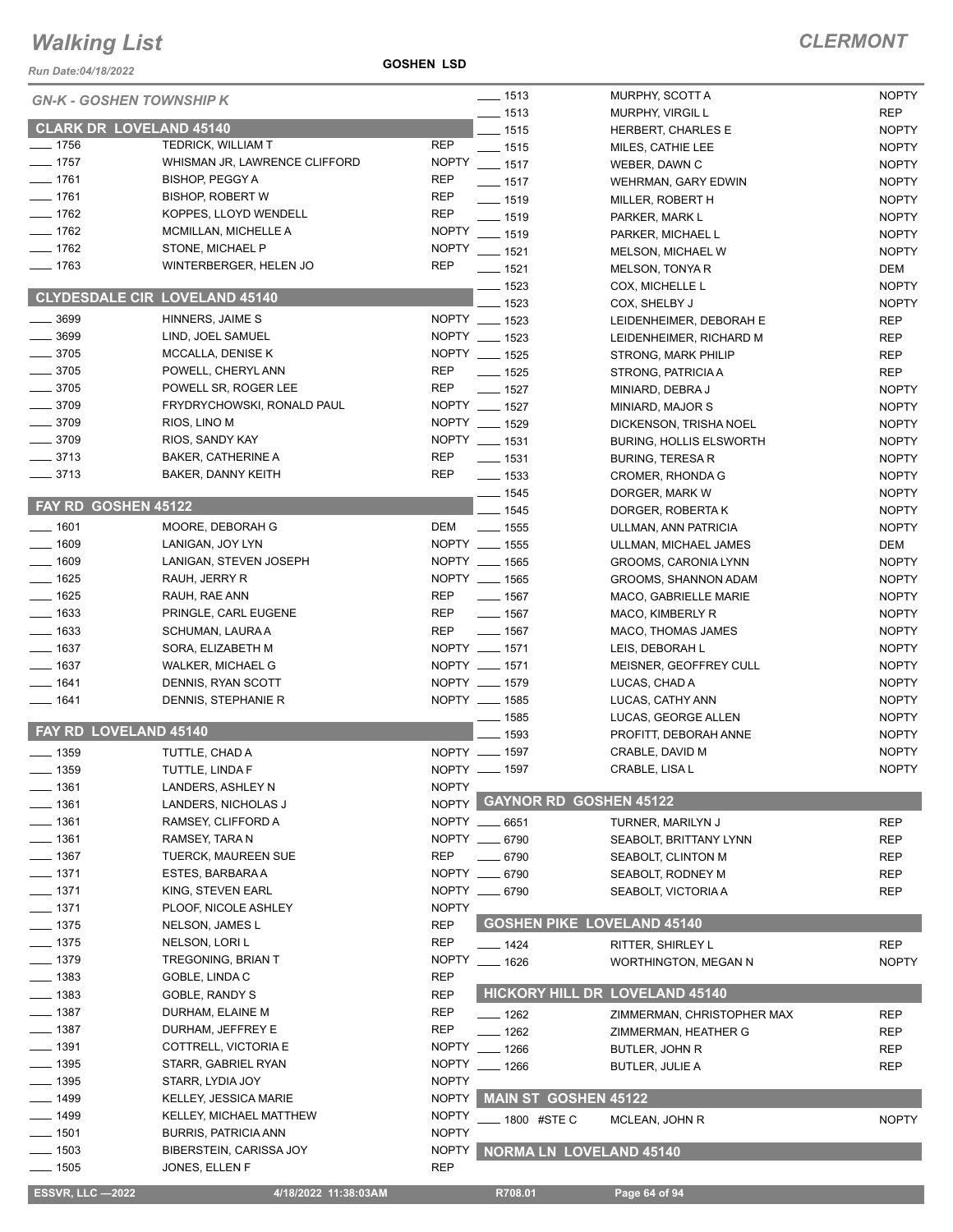*Run Date:04/18/2022*

**GOSHEN LSD**

| <b>GN-K - GOSHEN TOWNSHIP K</b> |                                               |                          | _ 6597                    | <b>BRILL, SONDRA VERONICA</b>                    | <b>NOPTY</b>                 |
|---------------------------------|-----------------------------------------------|--------------------------|---------------------------|--------------------------------------------------|------------------------------|
|                                 |                                               |                          | $\frac{1}{2}$ 6597        | <b>BROWN, ROBERT CRAIG</b>                       | <b>NOPTY</b>                 |
| NORMA LN LOVELAND 45140         |                                               |                          | 6597                      | JOHNSON, GAIL M                                  | <b>NOPTY</b>                 |
| $- 1341$                        | HOLLON, AUDREY J                              |                          | NOPTY __ 6597             | JOHNSON, KENNETH J                               | <b>NOPTY</b>                 |
| $- 1343$                        | ALBRECHT, ANDREW F                            |                          | NOPTY __ 6597 #APT A      | CASEBOLT, KIRK C                                 | <b>NOPTY</b>                 |
| $- 1344$                        | STONE, JACQUELINE                             |                          | NOPTY __ 6597 #APTA       | CASEBOLT, SANDET E                               | <b>NOPTY</b>                 |
| $\frac{1}{2}$ 1344              | TATE, JEFFRY LYNN                             |                          | NOPTY __ 6599             | DANIEL, ADAM REID                                | <b>NOPTY</b>                 |
| $\frac{1}{2}$ 1348              | ROMOHR, CAROL A                               |                          | NOPTY __ 6599             | DANIEL, ANDREW MASON                             | <b>NOPTY</b>                 |
| $\frac{1}{2}$ 1349              | WILSON, HORACE E                              |                          | NOPTY __ 6599             | DANIEL, TERESA J                                 | <b>NOPTY</b>                 |
| $\frac{1}{2}$ 1350              | SHULTZ, ERICA N                               |                          | NOPTY __ 6600             | JESTER, LAURA J                                  | <b>NOPTY</b>                 |
| $\frac{1}{2}$ 1350              | SHULTZ, MADELINE MARIA                        |                          | NOPTY __ 6600             | <b>JESTER, WILLIAM S</b>                         | <b>NOPTY</b>                 |
| $- 1350$                        | SHULTZ, MARY M                                |                          | NOPTY __ 6601             | MARDIS, LAYTON C                                 | <b>NOPTY</b>                 |
| $\frac{1}{2}$ 1350              | SHULTZ, RICHARD S                             |                          | NOPTY __ 6603             | <b>CURTSINGER, MICHAEL H</b>                     | REP                          |
| $- 1350$                        | SHULTZ, ROSLYN A                              | <b>REP</b>               | $- 6603$                  | YORK, AARON RYAN                                 | <b>NOPTY</b>                 |
| $\frac{1}{2}$ 1351              | MORISCH, SUZY JO                              |                          | NOPTY __ 6605             | PENNINGTON, ALONZO DENNIS                        | <b>NOPTY</b>                 |
| $\frac{1}{2}$ 1352              | ADAMS, DONALD E                               | <b>REP</b>               | $- 6605$                  | PENNINGTON, ANGELA MARIE                         | <b>NOPTY</b>                 |
| $\frac{1}{2}$ 1352              | ADAMS, SUSAN F                                | REP                      | $\frac{1}{2}$ 6606        | BOTNER JR, JACK D                                | <b>NOPTY</b>                 |
| $\frac{1}{2}$ 1353              | HALL, DEBRA C                                 | <b>REP</b>               | $- 6606$                  | BOTNER, TABITHA ANN                              | <b>NOPTY</b>                 |
| $- 1354$                        | WILLIAMS, RUSSELL A                           | REP                      | $- 6607$                  | <b>BRADEN, SARAH ELAINE</b>                      | <b>NOPTY</b>                 |
| $- 1355$                        | LANDOCK JR, JOSEPH HENRY                      | REP                      | $- 6610$                  | GILREATH, JEREMY NICHOLAS                        | <b>NOPTY</b>                 |
| $\frac{1}{2}$ 1355              | LANDOCK, SHARON KAY                           | <b>REP</b>               | $-6611$                   | LEWTON, ADAM ADAIR                               | DEM                          |
| $\frac{1}{2}$ 1356              | DRUMMOND, MICHELLE RAEJEAN                    |                          | NOPTY __ 6611             | LEWTON, FREDERICK W                              | <b>NOPTY</b>                 |
| $\frac{1}{2}$ 1356              | DRUMMOND, ROBERT ALLEN                        |                          | NOPTY __ 6611             | LEWTON, ROBYN ADAIR                              | DEM                          |
| $- 1360$                        | <b>BRUNKEL, BRITTANY RENE</b>                 |                          | NOPTY __ 6611             | MAUPIN, PETER DAVID                              | <b>NOPTY</b>                 |
| $- 1362$                        | PITMAN, JERRIE L                              | DEM                      | $\frac{1}{2}$ 6615        | KING, JULE L                                     | <b>NOPTY</b>                 |
| $\frac{1}{2}$ 1362              | PITMAN, JONATHAN DYLON                        | DEM                      | $\frac{1}{2}$ 6615        | KING, NATHANIEL GRANT                            | <b>NOPTY</b>                 |
| $\frac{1}{2}$ 1362              | PITMAN, RICHARD D                             |                          | DEM __ 6615               | KING, SCOTT K                                    | <b>NOPTY</b>                 |
| $\frac{1}{2}$ 1362              | PITMAN, ROBERT MICHAEL                        |                          | NOPTY __ 6616             | SMITH, TERRIE LYNN                               | <b>REP</b>                   |
| $- 1362$                        | PITMAN, STACEY N                              |                          | DEM _______ 6617          | FEYERABEND, MICHAEL H                            | REP                          |
| $\frac{1}{2}$ 1364              | CENTERS, SAMANTHA RAE                         |                          | NOPTY __ 6618             | FAY, WINNIE                                      | REP                          |
| $\frac{1}{2}$ 1364              | HIRSCHBACH JR, MICHAEL CHARLES                |                          | NOPTY __ 6620             | IRWIN JR, DONALD E                               | <b>NOPTY</b>                 |
| $- 1364$                        | HIRSCHBACH, SHELIA JO                         |                          | NOPTY __ 6620             | ROSE, DUSTIN MATTHEW                             | <b>NOPTY</b>                 |
| $- 1365$                        | JANSEN, MICHAEL L                             |                          | NOPTY __ 6620             | ROSE, KYLE ANDREW                                | <b>NOPTY</b>                 |
| $- 1365$                        | RIPPERGER, M K F                              |                          | NOPTY __ 6621             | LEE, JASON M                                     | <b>NOPTY</b>                 |
| $- 1367$                        | PEGG, DARRENN LEE                             |                          | NOPTY __ 6624             | MARSHALL, CHRISTOPHER EDWARD                     | <b>NOPTY</b>                 |
| $\frac{1}{2}$ 1367              | YOUNKER, CIARA BROOKE                         |                          | NOPTY __ 6627             | KISER, WILLIAM M                                 | <b>NOPTY</b>                 |
| $- 1370$                        | CHILDERS, DYLAN CLARK                         |                          | NOPTY __ 6631             | SUTTON, CRYSTAL DAWN                             | <b>NOPTY</b>                 |
| $- 1370$                        | CHRISTENSEN, SANDRA KAY                       | <b>REP</b>               | $\frac{1}{2}$ 6634        | MARTINA, DIANNA A                                | DEM                          |
| $- 1370$                        | DOBOS, JENNIFER GAIL                          |                          | NOPTY __ 6634             | MARTINA, JOHN L                                  | DEM<br><b>NOPTY</b>          |
| $- 1370$<br>$-1370$             | HUGGINS, CANDICE NOELLE                       | <b>REP</b><br><b>REP</b> | $- 6634$                  | <b>RUCK, MEGHAN E</b>                            |                              |
|                                 | HUGGINS, TYLER CHASE                          |                          | $- 6636$<br>NOPTY __ 6636 | KENSER, ANDREA CHRISTINE                         | <b>NOPTY</b>                 |
| $- 1371$<br>$\frac{1}{2}$ 1372  | HAMBLIN JR, BARRY R                           |                          | $- 6636$                  | <b>KENSER, EMILY NICOLE</b>                      | <b>NOPTY</b>                 |
|                                 | DAY, EMMETT T                                 | DEM<br>DEM               |                           | <b>KENSER, STEPHANIE D</b>                       | <b>NOPTY</b>                 |
| $- 1372$<br>$- 1373$            | DELLER, JANET R<br>VELTEN JR, EDWARD F        | DEM                      | $- 6638$<br>$- 6638$      | <b>BURGER, ERICA A</b>                           | <b>NOPTY</b><br><b>NOPTY</b> |
| $-1374$                         | ELLERHORST, CURTIS S                          |                          | NOPTY __ 6641             | <b>BURGER, GABRIELLE AINE LEE</b>                | <b>NOPTY</b>                 |
| $- 1374$                        | WILSON, MARY J                                |                          | NOPTY __ 6643             | WAINSCOTT, CASSANDRA L<br>ELAM, STEVEN D         | <b>NOPTY</b>                 |
|                                 |                                               |                          |                           |                                                  | DEM                          |
| OAKLAND RD LOVELAND 45140       |                                               |                          | 6643<br>6643              | HATHCOCK, NATHANIEL RAY<br><b>KEYS, CONNIE J</b> | <b>NOPTY</b>                 |
|                                 |                                               |                          | NOPTY __ 6645             | LABANZ, JENISE ERICA                             | <b>NOPTY</b>                 |
| $- 6575$<br>$- 6584$            | MANSKE, LEE R<br>SMITH, PHYLLIS A             | REP                      | $- 6645$                  | LABANZ, JOHN R                                   | <b>NOPTY</b>                 |
|                                 |                                               | <b>NOPTY</b>             |                           |                                                  |                              |
| $\frac{1}{2}$ 6587              | NUNN, ANGELA M                                |                          |                           | NOPTY PATRICIA BLVD GOSHEN 45122                 |                              |
| $- 6587$                        | NUNN, ROBERT M                                | DEM                      |                           |                                                  | <b>NOPTY</b>                 |
| $\_\_6589$<br>__ 6590           | GOLDFARB, JEFFREY R<br>PHELPS, KAREN MICHELLE |                          | $-6412$<br>NOPTY __ 6413  | MOORE, DENNIS RALPH<br><b>INABNITT, NANCY J</b>  | <b>NOPTY</b>                 |
| $- 6590$                        | STROUT, ALEXANDRA RYLEE                       |                          | NOPTY __ 6416             | CRAMER, DONALD L                                 | REP                          |
| $-6590$                         | <b>WILSON, RICHARD AARON</b>                  |                          | NOPTY __ 6416             | CRAMER, FAWNDA L                                 | REP                          |
| $- 6591$                        | GILREATH, CLAUDIA R                           |                          | NOPTY __ 6416             | CRAMER, OPAL M                                   | REP                          |
| $-6591$                         | GILREATH JR, WILLIAM H                        |                          | NOPTY __ 6416             | CRAMER, RYAN DAVID                               | <b>NOPTY</b>                 |
| $-6592$                         | HELD, BRIAN D                                 |                          | NOPTY __ 6417             | FEDS, ANDREW P                                   | <b>NOPTY</b>                 |
| $-6592$                         | HELD, CANDY A                                 |                          | NOPTY __ 6417             | FEDS, NANCY PATRICIA                             | REP                          |
| 6594                            | MARTIN, JOSEPH C                              | DEM                      | $- 6420$                  | MOORE, EDITH A                                   | <b>NOPTY</b>                 |
| $-6594$                         | <b>MARTIN, LINDA S</b>                        | DEM                      | $-6421$                   | LEROY, BRENDA L                                  | DEM                          |
|                                 |                                               |                          |                           |                                                  |                              |
| <b>ESSVR, LLC -2022</b>         | 4/18/2022 11:38:03AM                          |                          | R708.01                   | Page 65 of 94                                    |                              |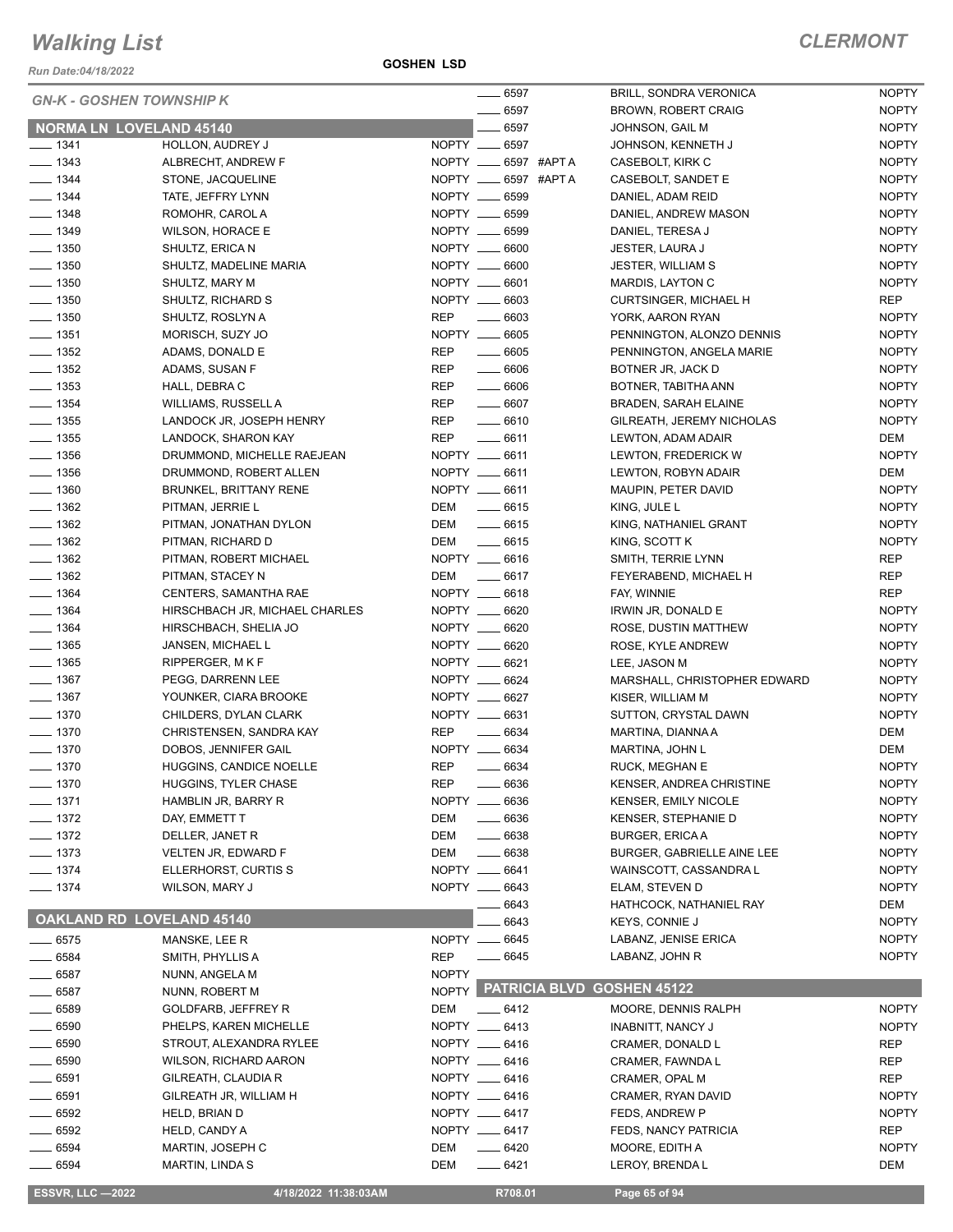#### *Run Date:04/18/2022*

**GOSHEN LSD**

### *CLERMONT*

| <b>GN-K - GOSHEN TOWNSHIP K</b> |                                         |              | $- 1544$              |                      | CUARESMA, MEGAN D                               | <b>NOPTY</b>                 |
|---------------------------------|-----------------------------------------|--------------|-----------------------|----------------------|-------------------------------------------------|------------------------------|
|                                 |                                         |              | $-1544$               |                      | <b>CUARESMA, ROEL P</b>                         | <b>NOPTY</b>                 |
| PATRICIA BLVD GOSHEN 45122      |                                         |              | 1544                  |                      | SPENCER, HOLLI MICHELLE                         | <b>NOPTY</b>                 |
| $-6421$                         | LEROY, DAVID M                          | DEM          |                       |                      | NOPTY RONTINA BLVD GOSHEN 45122                 |                              |
| $-6424$<br>$- 6424$             | JONES, CLAYTON STEVEN                   | <b>REP</b>   |                       |                      |                                                 |                              |
| $- 6424$                        | JONES, RACHEL J<br>JONES, WILLIAM E     | NOPTY        | 2922                  |                      | LAY. SAMUEL LEE                                 | <b>NOPTY</b>                 |
| $-6424$                         | JONES, WILLIAM S                        | NOPTY ___    | 2922                  |                      | RICHARDS, RHONDA LEE                            | <b>NOPTY</b>                 |
| $-6425$                         | WHITAKER, ANTHONY WAYNE                 | NOPTY ___    | 2926                  | 2927 #APT B          | HAUSMAN, BENNETT W                              | <b>NOPTY</b>                 |
| $-6425$                         | WHITAKER, CHRISTOPHER DALTON            | NOPTY        |                       | 2927 #APT B          | <b>HERRINGTON, TINA MARIE</b>                   | <b>NOPTY</b>                 |
| $-6425$                         | <b>WHITAKER, TONIA L</b>                | NOPTY ___    |                       | 2927 #UNIT A         | OSBORN, MICHAEL LEE<br>KINCAID, TOSHA LUTTRESSA | <b>NOPTY</b><br><b>NOPTY</b> |
| $-6428$                         | RAINES, HALEY MARIE                     | NOPTY ___    | 2930                  |                      | WALKER, AARON CHRISTOPHER                       | <b>NOPTY</b>                 |
| $-6428$                         | RAINES, NICHOLAS THOMAS                 | NOPTY __     | 2930                  |                      | WALKER, CORINNE ELIZABETH                       | <b>NOPTY</b>                 |
| $-6429$                         | MCGILL, KEVIN G                         |              | NOPTY __ 2930         |                      | WALKER, HANNAH MARIE                            | <b>NOPTY</b>                 |
| $-6429$                         | ROARK, CAROLYN SUE                      | NOPTY ___    | 2931                  |                      | <b>WERNKE, LISA S</b>                           | <b>DEM</b>                   |
| $- 6429$                        | ROARK, DANNY LEE                        | NOPTY        | 2931                  |                      | <b>WERNKE, STEVEN A</b>                         | <b>REP</b>                   |
| $\frac{1}{2}$ 6800              | <b>BRIGGS JR, TIMOTHY SCOTT</b>         | NOPTY ___    | 2934                  |                      | VEST, DAVID J                                   | <b>REP</b>                   |
| $\frac{1}{2}$ 6800              | BROWN, HANNAH JO                        | NOPTY __     | 2934                  |                      | <b>VEST, JANET VERNON</b>                       | REP                          |
|                                 |                                         |              | 2934                  |                      | <b>VEST, LEE CONWELL</b>                        | <b>REP</b>                   |
|                                 | <b>QUARTER HORSE CIR LOVELAND 45140</b> |              | 2936                  |                      | MUCHMORE, BRIAN MATTHEW                         | <b>NOPTY</b>                 |
| $- 1500$                        | ANDERSON, RAMONA                        |              | NOPTY __ 2936         |                      | MUCHMORE, MELISSA ERIN                          | <b>NOPTY</b>                 |
| $- 1501$                        | STRATMAN, DEBRA A                       | DEM          | $\frac{1}{2937}$      |                      | PORTER, BRADEN TATE                             | <b>NOPTY</b>                 |
| $\frac{1}{2}$ 1502              | <b>BINTZ, HALEY MADISON</b>             |              | NOPTY __ 2937         |                      | TURNER, TONIA LYNN                              | <b>NOPTY</b>                 |
| $- 1502$                        | <b>BINTZ. KIMBERLY GAIL</b>             |              | NOPTY __ 2937         |                      | WOOD, JENNIFER C                                | <b>NOPTY</b>                 |
| $\frac{1}{2}$ 1502              | HEAD, CAITLYNN ELIZABETH                |              | NOPTY __ 2937         |                      | WOOD, MICHAEL J                                 | <b>NOPTY</b>                 |
| $- 1502$                        | MONDAY, MARIAH N                        |              | NOPTY __ 2938         |                      | PAULSON, CURTIS JAMES                           | <b>NOPTY</b>                 |
| $\frac{1}{2}$ 1502              | NOLL, KELLY MACKENZIE                   |              | NOPTY __ 2938         |                      | PAULSON, KATIE ELLEN                            | <b>NOPTY</b>                 |
| $- 1503$                        | DAYE, SANDRA LOU                        |              | NOPTY __ 2942         |                      | <b>BICKEL, HARRY W</b>                          | <b>NOPTY</b>                 |
| $- 1504$                        | MILLER, CHRISTIAN REED                  |              | NOPTY __ 2942         |                      | BYRGE, BRIAN K                                  | <b>NOPTY</b>                 |
| $\frac{1}{2}$ 1504              | MILLER, ERIKA LOZANO                    |              | NOPTY __ 2942         |                      | BYRGE, ERIK ANDREW                              | <b>NOPTY</b>                 |
| $- 1505$                        | HOWARD, MICHAEL                         |              | NOPTY __ 2942         |                      | BYRGE, REBECCA S                                | <b>NOPTY</b>                 |
| $\frac{1}{2}$ 1507              | BLANKENBUEHLER, LINDA M                 | <b>REP</b>   | 2943                  |                      | PHELPS, ELIZABETH E                             | <b>NOPTY</b>                 |
| $- 1508$                        | <b>BINNE, NANCY A</b>                   |              | NOPTY __ 2948         |                      | <b>BUDNIK, JAMES G</b>                          | <b>REP</b>                   |
| $\frac{1}{2}$ 1509              | FISK, ELAINE MARIE                      | <b>REP</b>   | 2948<br>$\frac{1}{1}$ |                      | BUDNIK, JUDITH M                                | <b>DEM</b>                   |
| $- 1510$                        | <b>GENTRY, AARON L</b>                  | NOPTY __     | 2949                  |                      | BOGGS, WILMA J                                  | <b>NOPTY</b>                 |
| $- 1511$                        | DENNIN, CARL E                          | <b>REP</b>   | $-2949$               |                      | SETTLE, GINA R                                  | <b>REP</b>                   |
| $- 1511$                        | DENNIN, GR                              | <b>REP</b>   | $\frac{1}{2952}$      |                      | WILEY, JAMES E                                  | <b>REP</b>                   |
| $- 1513$                        | BENEDICT, CHARLENE D                    | <b>REP</b>   | 2952                  |                      | <b>WILEY, TERESIA R</b>                         | <b>REP</b>                   |
| $- 1513$                        | BENEDICT, RAYMOND K                     | <b>REP</b>   | 2955                  |                      | SMITH, ELIZABETH ANN                            | <b>NOPTY</b>                 |
| _ 1514                          | MERTZ, PENNY R                          | NOPTY _      | 2955                  |                      | SMITH, STEPHEN D                                | <b>NOPTY</b>                 |
| $- 1515$                        | POYNTER, CHRISTINA M                    | <b>NOPTY</b> |                       |                      |                                                 |                              |
| $- 1515$                        | POYNTER, JERROLD E                      | <b>NOPTY</b> |                       | ROSE LN GOSHEN 45122 |                                                 |                              |
| $- 1525$                        | BRALEY, SYLVIA IRENE                    | <b>REP</b>   | 6647 #B               |                      | MILLS, CLAYTON RAVEN                            | <b>NOPTY</b>                 |
| $- 1527$                        | <b>MEADER, BRANDY N</b>                 |              | NOPTY __ 6647 #APTA   |                      | OWENS, TINA M                                   | <b>NOPTY</b>                 |
| $- 1528$                        | SAYLOR, ORBIN J                         |              | NOPTY __ 6647 #APT B  |                      | LAWHORN, HEATHER NICOLE                         | <b>NOPTY</b>                 |
| $- 1528$                        | SAYLOR, SHEILA A                        | NOPTY __     |                       | 6647 #APT B          | THOMAS JR, WILLIAM DAVID                        | <b>NOPTY</b>                 |
| $\frac{1}{2}$ 1529              | POHLMAN, MATHEW ROBERT GAGE             |              | NOPTY __ 6648         |                      | FAWLEY, SHARON F                                | REP                          |
| $- 1529$                        | SLAUGHTER, PATRICIA                     |              | NOPTY __ 6648         |                      | FAWLEY, WALTER L                                | REP                          |
| $- 1530$                        | JONES, DOLORES I                        | NOPTY __     | 6649                  |                      | STEELE, AIMEE LYNNE                             | REP                          |
| $\frac{1}{2}$ 1530              | JONES SR, LAVENE                        |              | NOPTY __ 6649         |                      | STEELE, DAVID D                                 | REP                          |
| $\frac{1}{2}$ 1530              | RASNICK, NICKOLE ELIZABETH ODESA        |              | NOPTY __ 6649         |                      | STEELE, IAIN R M                                | <b>NOPTY</b>                 |
| $\frac{1}{2}$ 1530              | <b>RASNICK, QUINTON</b>                 |              | NOPTY __ 6649         |                      | STEELE, LORI ELLEN                              | REP                          |
| $\frac{1}{2}$ 1530              | RASNICK, SHARON ELIZABETH               |              | NOPTY __ 6652         |                      | WINTERBERGER, LISA A                            | <b>REP</b>                   |
| $\frac{1}{2}$ 1532              | ERDMANN, MARGARET L                     |              | NOPTY __ 6652         |                      | WINTERBERGER, MICHAEL A                         | REP                          |
| $\frac{1}{2}$ 1533              | JACOB, MAUREEN ANN                      |              | NOPTY __ 6652         |                      | WINTERBERGER, MICHAEL K                         | <b>NOPTY</b>                 |
| $- 1534$                        | TODD, REBECCA C                         | NOPTY __     | 6656                  |                      | GARRETT, GRANVILLE N                            | REP                          |
| $\frac{1}{2}$ 1536              | DUNN, PATRICIA LYNN                     |              | NOPTY __ 6656         |                      | <b>GARRETT, IRENE</b>                           | <b>REP</b>                   |
| $- 1536$                        | MULLINS, MARCUS D                       |              | NOPTY __ 6657         |                      | HARTER, ELAINE L                                | <b>NOPTY</b>                 |
| $- 1537$                        | DAMHORST, KENNETH K                     | <b>REP</b>   | $- 6657$              |                      | HARTER, JOEL N                                  | <b>NOPTY</b>                 |
| $\frac{1}{2}$ 1537              | DAMHORST, RHONDA M                      | <b>REP</b>   | $- 6660$              |                      | <b>GRACIA, JORDAN D</b>                         | <b>NOPTY</b>                 |
| $- 1542$                        | HORTON, ABIGAIL CHERIE                  |              | NOPTY __ 6660         |                      | <b>GRACIA, MERCEDES RENEE</b>                   | <b>NOPTY</b>                 |
| $- 1542$                        | HORTON JR, EDWARD CARL                  |              | NOPTY __ 6663         |                      | HOLLAND, PAULINE M                              | DEM                          |
| $\frac{1}{2}$ 1542              | HORTON, WENDY FRAY                      | REP          |                       |                      |                                                 |                              |

**ESSVR, LLC —2022 4/18/2022 11:38:03AM** R708.01 **Page 66 of 94**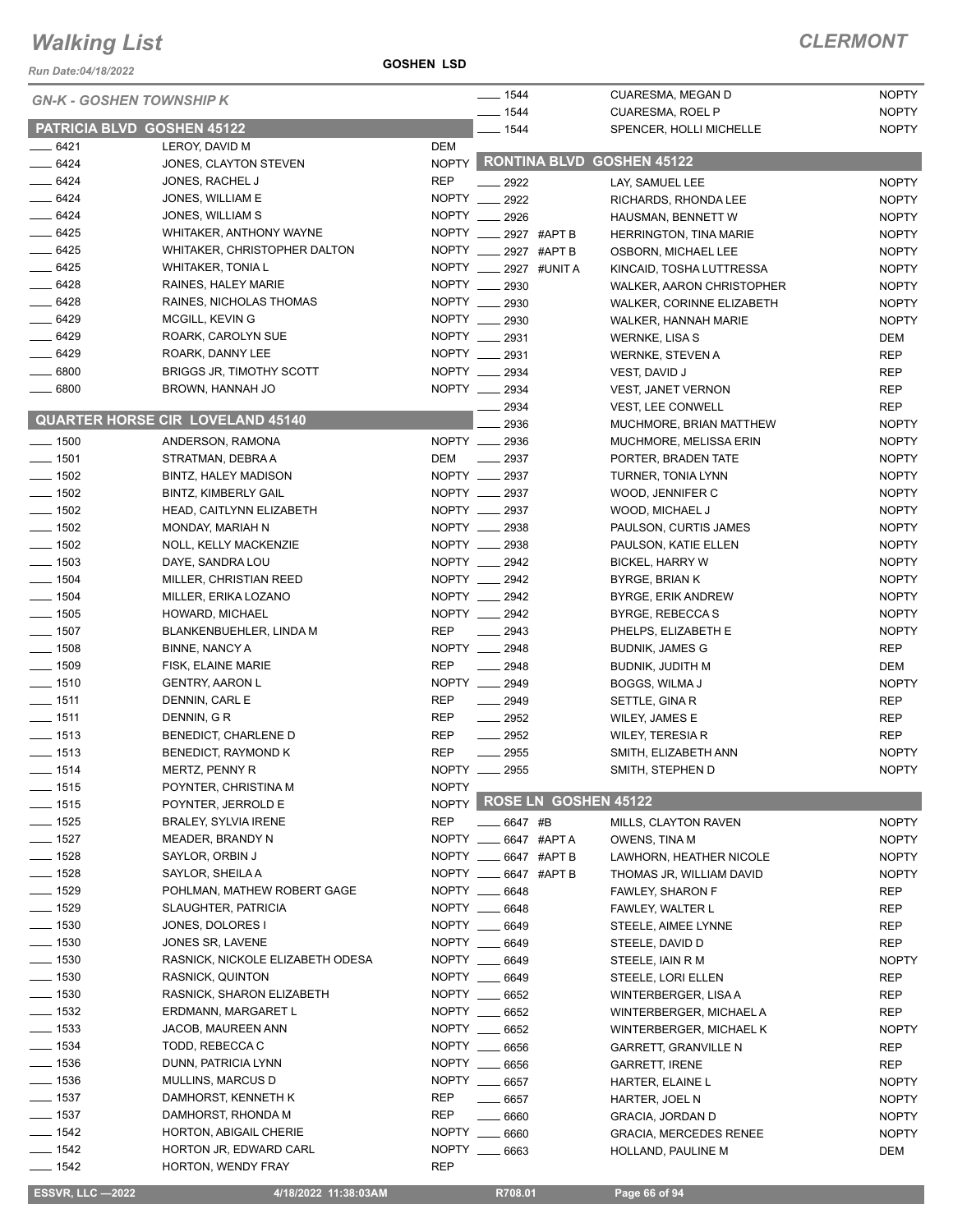#### **GOSHEN LSD**

| $- 6559$<br><b>REP</b><br>LANIGAN, KRYSTLE LYN<br><b>GN-K - GOSHEN TOWNSHIP K</b><br><b>REP</b><br>6559<br>MONNIN, ANTHONY MICHAEL<br><b>ROSE LN GOSHEN 45122</b><br>6561<br><b>NOPTY</b><br>PICKETT JR, THOMAS ALAN<br>6663<br>HOLLAND, RICKY L<br>DEM<br>6561<br><b>NOPTY</b><br>SCHULZ, PATRICIA A<br>6671<br>NOPTY ___<br>SEITZ, CATHERINE G<br>6561<br><b>NOPTY</b><br><b>VINEYARD, ROBERT B</b><br>6671<br>SEITZ, JACK H<br>NOPTY __ 6561<br>WALZ, VICKI L<br><b>NOPTY</b><br>$-6573$<br><b>NOPTY</b><br>EHRHARD, ROBERT R<br>SIMONS LN LOVELAND 45140<br><b>NOPTY</b><br>6573<br>VINEYARD, JERRY A<br>6622<br>NOPTY __ 6573<br><b>NOPTY</b><br>ARBINO, JOHN S<br>VINEYARD, JODY S<br>6622<br><b>NOPTY</b><br>NOPTY __ 6583<br>ARBINO, VIDA G<br><b>JACKSON, GRACE W</b><br>6626<br>NOPTY __ 6583<br><b>NOPTY</b><br>THOMAS, CINDY LEE<br><b>JACKSON, KELLY</b><br>6630<br>NOPTY __ 6583<br><b>NOPTY</b><br>LOUGHRAN, BILLY EDWARD<br>JACKSON, PAUL<br>NOPTY __ 6589<br>$-6650$<br><b>NOPTY</b><br>KOLB, ANGELA RENEE<br>DODD, JASON DANIEL<br>$-6650$<br><b>REP</b><br>$\frac{1}{2}$ 6591<br><b>NOPTY</b><br>WILLIAMSON, JONI L<br>MILLS, PHYLLIS J<br><b>REP</b><br>—— 6650 #A<br>FREIBERGER, ELIZABETH F<br>STATE ROUTE 28 GOSHEN 45122<br>SMITH RD LOVELAND 45140<br>$- 1678$<br><b>REP</b><br>BLEVINS, JENNIFER E<br>$-6428$<br>NOPTY __ 1678<br><b>REP</b><br>ANDERSON, PAUL RAY<br><b>BLEVINS, KAYE E</b><br>6432<br><b>REP</b><br><b>KEITER, KAREN SUE</b><br><b>NOPTY</b><br>$\frac{1}{1688}$<br><b>GRAMANN, MITCH T</b><br>$-6432$<br><b>NOPTY</b><br>KEITER, KIMBERLY REYELLE<br>STATE ROUTE 28 LOVELAND 45140<br>$-6432$<br><b>REP</b><br>KEITER, ROY E<br>$- 6433$<br>NOPTY __ 1374<br><b>BRABANT, TONI NICOLE</b><br><b>NOPTY</b><br>CHRISTOPHER, HALEY SUE<br>$- 6433$<br>NOPTY __ 1374<br>KOMAROMY, ANDREW JOHN<br><b>NOPTY</b><br>CHRISTOPHER, PHILIP M<br>$- 6433$<br>NOPTY __ 1374<br>KOMAROMY, KELLY ANN<br><b>NOPTY</b><br>CRABTREE, CHRISTINE M<br>$- 6433$<br>PELS, JACOB ALLEN<br>NOPTY ____ 1458 #RM 4<br><b>NOPTY</b><br>DOUGHMAN JR, WILLIAM RUSSEL<br>$- 6433$<br><b>REP</b><br>PELS, KEITH A<br>$\frac{1}{2}$ 1458 #APT 2<br><b>NOPTY</b><br>TILLINGHAST, DAVID THOMAS<br>$- 6433$<br>PELS, TAMARA A<br><b>REP</b><br>____ 1458 #APT 3<br><b>NOPTY</b><br>ICARD, ANTHONY W<br>$- 6439$<br>NOPTY __ 1464<br>AKE, AMANDA JO<br><b>NOPTY</b><br>JEBREEL, YOUSEF A<br>$-6439$<br><b>REP</b><br>AKE, MICHAEL WAYNE<br>$- 1634$<br><b>NOPTY</b><br>SULLIVAN, BRANDON M<br>NOPTY __ 1634<br>$-6441$<br>RIDGEWAY, JOHN J<br><b>NOPTY</b><br>SULLIVAN, CASSANDRA MARIE<br>6444<br><b>REP</b><br>JONES, JOANNE L<br>$- 1650$<br>DEM<br>CAPE, SHAURLENE<br>6444<br>JONES, KENT W<br>REP<br>$\frac{1}{1650}$<br>DEM<br>CURRAN, BETTY J<br>$-6444$<br><b>REP</b><br>JONES, MONICA JOY<br>$- 1650$<br><b>REP</b><br><b>GRIMM, MURIEL M</b><br>6447<br>NOPTY __ 1650<br>LASKAY, CATHLEEN ALISON<br><b>REP</b><br>HAAS, JOYCE<br>$-6447$<br>NOPTY __ 1650<br>LASKAY, JAMES A<br><b>NOPTY</b><br>MULLEE, JUDITH A<br>NOPTY __ 1650<br>$- 6455$<br>DURBIN, KAREN ANN<br><b>REP</b><br>POINTS, SUSAN<br>$-6455$<br><b>HECKLE, ELIZABETH A</b><br>DEM<br>$- 1650$<br><b>NOPTY</b><br>RICE, MICHAEL E<br>6455<br>NOPTY __ 1650<br>MAJOR, BRADLEY ALAN<br><b>NOPTY</b><br>SHIFFLETT, WILLI AM C<br>6457<br><b>REP</b><br>EATON, ANTOINETTE R<br><b>NOPTY</b><br>—— 1650<br>THOMAS, WANDA F<br>6457<br>EATON, JERROLD W<br><b>REP</b><br><b>NOPTY</b><br>___ 1650<br>TUKE, JOAN<br>6457<br><b>REP</b><br>ZINKE, ANGELA ROSE<br>$- 1650$<br><b>NOPTY</b><br>YERIAN, LYDIA CAROL<br>6461<br><b>NOPTY</b><br>EAGLE, KATHLEEN A<br>STELLA DR LOVELAND 45140<br><b>NOPTY</b><br>6461<br><b>EVANS, TERRY E</b><br>6461<br><b>GROLLMUS, NOAH SCOTT</b><br><b>NOPTY</b><br>$- 1381$<br><b>NOPTY</b><br>WOSTER, JENNA D<br>6462<br>DAVIS, KEITH J<br><b>NOPTY</b><br>$\frac{1}{2}$ 1381<br><b>NOPTY</b><br>WOSTER, JEREMIAH W<br>6466<br><b>GRISMAYER JR, ANTON</b><br><b>REP</b><br>$- 1383$<br>BOGAN, DAVID S<br>REP<br>_ 6466<br><b>GRISMAYER, KAREN K</b><br><b>NOPTY</b><br>$- 1383$<br><b>REP</b><br>BOGAN, LINDA E<br>$- 6467$<br><b>NOPTY</b><br>HOLLISTER, GREGORY C<br>$- 1384$<br><b>NOPTY</b><br>BLAKLEY JR, JOHN E<br><b>REP</b><br>6467<br>MIDDLETON, NANCY C<br>$- 1384$<br>KIMBALL, RALPH DARREN<br><b>NOPTY</b><br>$-6469$<br><b>REP</b><br>RADER II, LOWELL LLOYD<br>$- 1385$<br><b>NOPTY</b><br>MORGAN, DAVID E<br>6469<br>RADER III, LOWELL LLOYD<br>NOPTY __ 1385<br><b>NOPTY</b><br>MORGAN, LISA R<br>6471<br>NUNNER, RACHEL C<br>NOPTY __ 1388<br><b>NOPTY</b><br>KLEIN, CHARLES C<br>6471<br>NUNNER, RYAN BRADLEY<br>NOPTY __ 1388<br><b>NOPTY</b><br>KLEIN, LISHA A<br>6472<br>WILDER, JULIA ANN<br>NOPTY __ 1389<br>OWENS, BARBARA L<br><b>NOPTY</b><br>$-6472$<br>NOPTY __ 1389<br>WILDER, WILLIAM JOHN<br><b>NOPTY</b><br>OWENS, HANNAH RAE<br>6474<br>NOPTY __ 1389<br>REYNOLDS, ROSWITHA STICHER<br><b>NOPTY</b><br>OWENS, LENORE J<br>6477<br>NOPTY __ 1390<br>STAEHLING, JENNA MARIE<br><b>NOPTY</b><br>PITMAN, NICHOLAS ANDREW<br>6477<br>STAEHLING, VICTORIA ANN<br>NOPTY __ 1393<br><b>NOPTY</b><br>NEWKIRK, MARIA F<br>6478<br>MITCHELL, ARNOLD KEITH<br>NOPTY __ 1394<br><b>NOPTY</b><br>POOLE, STEVEN<br>$-6478$<br>MITCHELL, MARY LAURA<br>NOPTY __ 1397<br><b>NOPTY</b><br>NEWMAN, MICHAEL B<br>$-6505$<br>HUNT, RALPH T<br>NOPTY __ 1397<br><b>NOPTY</b><br>NEWMAN, RASHEAL N<br>$-6505$<br>NOPTY __ 1398<br>RAINS HUNT, EVA B<br><b>NOPTY</b><br>STEPHENS, AGNES M<br>$-6549$<br><b>REP</b><br>MILLER, IRVIN T<br><b>ESSVR, LLC-2022</b><br>R708.01<br>4/18/2022 11:38:03AM<br>Page 67 of 94 | Run Date:04/18/2022 | <b>GOSHEN LSD</b> |  |  |
|-------------------------------------------------------------------------------------------------------------------------------------------------------------------------------------------------------------------------------------------------------------------------------------------------------------------------------------------------------------------------------------------------------------------------------------------------------------------------------------------------------------------------------------------------------------------------------------------------------------------------------------------------------------------------------------------------------------------------------------------------------------------------------------------------------------------------------------------------------------------------------------------------------------------------------------------------------------------------------------------------------------------------------------------------------------------------------------------------------------------------------------------------------------------------------------------------------------------------------------------------------------------------------------------------------------------------------------------------------------------------------------------------------------------------------------------------------------------------------------------------------------------------------------------------------------------------------------------------------------------------------------------------------------------------------------------------------------------------------------------------------------------------------------------------------------------------------------------------------------------------------------------------------------------------------------------------------------------------------------------------------------------------------------------------------------------------------------------------------------------------------------------------------------------------------------------------------------------------------------------------------------------------------------------------------------------------------------------------------------------------------------------------------------------------------------------------------------------------------------------------------------------------------------------------------------------------------------------------------------------------------------------------------------------------------------------------------------------------------------------------------------------------------------------------------------------------------------------------------------------------------------------------------------------------------------------------------------------------------------------------------------------------------------------------------------------------------------------------------------------------------------------------------------------------------------------------------------------------------------------------------------------------------------------------------------------------------------------------------------------------------------------------------------------------------------------------------------------------------------------------------------------------------------------------------------------------------------------------------------------------------------------------------------------------------------------------------------------------------------------------------------------------------------------------------------------------------------------------------------------------------------------------------------------------------------------------------------------------------------------------------------------------------------------------------------------------------------------------------------------------------------------------------------------------------------------------------------------------------------------------------------------------------------------------------------------------------------------------------------------------------------------------------------------------------------------------------------------------------------------------------------------------------------------------------------------------------------------------------------------------------------------------------------------------------------------------------------------------------------------------------------------------------------------------------------------------------------------------------------------------------------------------------------------------------------------------------------------------------------------------------------------------------------------------------------------------------------------------------------------------------------------------------------------------------------------------------------------------------------------------------------------------------------------------------------------------------------------------------------------------------------------------------------------------------------------------------------------------------------------------------------------------------------------------------------------------------------------------------------------------------------------|---------------------|-------------------|--|--|
|                                                                                                                                                                                                                                                                                                                                                                                                                                                                                                                                                                                                                                                                                                                                                                                                                                                                                                                                                                                                                                                                                                                                                                                                                                                                                                                                                                                                                                                                                                                                                                                                                                                                                                                                                                                                                                                                                                                                                                                                                                                                                                                                                                                                                                                                                                                                                                                                                                                                                                                                                                                                                                                                                                                                                                                                                                                                                                                                                                                                                                                                                                                                                                                                                                                                                                                                                                                                                                                                                                                                                                                                                                                                                                                                                                                                                                                                                                                                                                                                                                                                                                                                                                                                                                                                                                                                                                                                                                                                                                                                                                                                                                                                                                                                                                                                                                                                                                                                                                                                                                                                                                                                                                                                                                                                                                                                                                                                                                                                                                                                                                                                                                           |                     |                   |  |  |
|                                                                                                                                                                                                                                                                                                                                                                                                                                                                                                                                                                                                                                                                                                                                                                                                                                                                                                                                                                                                                                                                                                                                                                                                                                                                                                                                                                                                                                                                                                                                                                                                                                                                                                                                                                                                                                                                                                                                                                                                                                                                                                                                                                                                                                                                                                                                                                                                                                                                                                                                                                                                                                                                                                                                                                                                                                                                                                                                                                                                                                                                                                                                                                                                                                                                                                                                                                                                                                                                                                                                                                                                                                                                                                                                                                                                                                                                                                                                                                                                                                                                                                                                                                                                                                                                                                                                                                                                                                                                                                                                                                                                                                                                                                                                                                                                                                                                                                                                                                                                                                                                                                                                                                                                                                                                                                                                                                                                                                                                                                                                                                                                                                           |                     |                   |  |  |
|                                                                                                                                                                                                                                                                                                                                                                                                                                                                                                                                                                                                                                                                                                                                                                                                                                                                                                                                                                                                                                                                                                                                                                                                                                                                                                                                                                                                                                                                                                                                                                                                                                                                                                                                                                                                                                                                                                                                                                                                                                                                                                                                                                                                                                                                                                                                                                                                                                                                                                                                                                                                                                                                                                                                                                                                                                                                                                                                                                                                                                                                                                                                                                                                                                                                                                                                                                                                                                                                                                                                                                                                                                                                                                                                                                                                                                                                                                                                                                                                                                                                                                                                                                                                                                                                                                                                                                                                                                                                                                                                                                                                                                                                                                                                                                                                                                                                                                                                                                                                                                                                                                                                                                                                                                                                                                                                                                                                                                                                                                                                                                                                                                           |                     |                   |  |  |
|                                                                                                                                                                                                                                                                                                                                                                                                                                                                                                                                                                                                                                                                                                                                                                                                                                                                                                                                                                                                                                                                                                                                                                                                                                                                                                                                                                                                                                                                                                                                                                                                                                                                                                                                                                                                                                                                                                                                                                                                                                                                                                                                                                                                                                                                                                                                                                                                                                                                                                                                                                                                                                                                                                                                                                                                                                                                                                                                                                                                                                                                                                                                                                                                                                                                                                                                                                                                                                                                                                                                                                                                                                                                                                                                                                                                                                                                                                                                                                                                                                                                                                                                                                                                                                                                                                                                                                                                                                                                                                                                                                                                                                                                                                                                                                                                                                                                                                                                                                                                                                                                                                                                                                                                                                                                                                                                                                                                                                                                                                                                                                                                                                           |                     |                   |  |  |
|                                                                                                                                                                                                                                                                                                                                                                                                                                                                                                                                                                                                                                                                                                                                                                                                                                                                                                                                                                                                                                                                                                                                                                                                                                                                                                                                                                                                                                                                                                                                                                                                                                                                                                                                                                                                                                                                                                                                                                                                                                                                                                                                                                                                                                                                                                                                                                                                                                                                                                                                                                                                                                                                                                                                                                                                                                                                                                                                                                                                                                                                                                                                                                                                                                                                                                                                                                                                                                                                                                                                                                                                                                                                                                                                                                                                                                                                                                                                                                                                                                                                                                                                                                                                                                                                                                                                                                                                                                                                                                                                                                                                                                                                                                                                                                                                                                                                                                                                                                                                                                                                                                                                                                                                                                                                                                                                                                                                                                                                                                                                                                                                                                           |                     |                   |  |  |
|                                                                                                                                                                                                                                                                                                                                                                                                                                                                                                                                                                                                                                                                                                                                                                                                                                                                                                                                                                                                                                                                                                                                                                                                                                                                                                                                                                                                                                                                                                                                                                                                                                                                                                                                                                                                                                                                                                                                                                                                                                                                                                                                                                                                                                                                                                                                                                                                                                                                                                                                                                                                                                                                                                                                                                                                                                                                                                                                                                                                                                                                                                                                                                                                                                                                                                                                                                                                                                                                                                                                                                                                                                                                                                                                                                                                                                                                                                                                                                                                                                                                                                                                                                                                                                                                                                                                                                                                                                                                                                                                                                                                                                                                                                                                                                                                                                                                                                                                                                                                                                                                                                                                                                                                                                                                                                                                                                                                                                                                                                                                                                                                                                           |                     |                   |  |  |
|                                                                                                                                                                                                                                                                                                                                                                                                                                                                                                                                                                                                                                                                                                                                                                                                                                                                                                                                                                                                                                                                                                                                                                                                                                                                                                                                                                                                                                                                                                                                                                                                                                                                                                                                                                                                                                                                                                                                                                                                                                                                                                                                                                                                                                                                                                                                                                                                                                                                                                                                                                                                                                                                                                                                                                                                                                                                                                                                                                                                                                                                                                                                                                                                                                                                                                                                                                                                                                                                                                                                                                                                                                                                                                                                                                                                                                                                                                                                                                                                                                                                                                                                                                                                                                                                                                                                                                                                                                                                                                                                                                                                                                                                                                                                                                                                                                                                                                                                                                                                                                                                                                                                                                                                                                                                                                                                                                                                                                                                                                                                                                                                                                           |                     |                   |  |  |
|                                                                                                                                                                                                                                                                                                                                                                                                                                                                                                                                                                                                                                                                                                                                                                                                                                                                                                                                                                                                                                                                                                                                                                                                                                                                                                                                                                                                                                                                                                                                                                                                                                                                                                                                                                                                                                                                                                                                                                                                                                                                                                                                                                                                                                                                                                                                                                                                                                                                                                                                                                                                                                                                                                                                                                                                                                                                                                                                                                                                                                                                                                                                                                                                                                                                                                                                                                                                                                                                                                                                                                                                                                                                                                                                                                                                                                                                                                                                                                                                                                                                                                                                                                                                                                                                                                                                                                                                                                                                                                                                                                                                                                                                                                                                                                                                                                                                                                                                                                                                                                                                                                                                                                                                                                                                                                                                                                                                                                                                                                                                                                                                                                           |                     |                   |  |  |
|                                                                                                                                                                                                                                                                                                                                                                                                                                                                                                                                                                                                                                                                                                                                                                                                                                                                                                                                                                                                                                                                                                                                                                                                                                                                                                                                                                                                                                                                                                                                                                                                                                                                                                                                                                                                                                                                                                                                                                                                                                                                                                                                                                                                                                                                                                                                                                                                                                                                                                                                                                                                                                                                                                                                                                                                                                                                                                                                                                                                                                                                                                                                                                                                                                                                                                                                                                                                                                                                                                                                                                                                                                                                                                                                                                                                                                                                                                                                                                                                                                                                                                                                                                                                                                                                                                                                                                                                                                                                                                                                                                                                                                                                                                                                                                                                                                                                                                                                                                                                                                                                                                                                                                                                                                                                                                                                                                                                                                                                                                                                                                                                                                           |                     |                   |  |  |
|                                                                                                                                                                                                                                                                                                                                                                                                                                                                                                                                                                                                                                                                                                                                                                                                                                                                                                                                                                                                                                                                                                                                                                                                                                                                                                                                                                                                                                                                                                                                                                                                                                                                                                                                                                                                                                                                                                                                                                                                                                                                                                                                                                                                                                                                                                                                                                                                                                                                                                                                                                                                                                                                                                                                                                                                                                                                                                                                                                                                                                                                                                                                                                                                                                                                                                                                                                                                                                                                                                                                                                                                                                                                                                                                                                                                                                                                                                                                                                                                                                                                                                                                                                                                                                                                                                                                                                                                                                                                                                                                                                                                                                                                                                                                                                                                                                                                                                                                                                                                                                                                                                                                                                                                                                                                                                                                                                                                                                                                                                                                                                                                                                           |                     |                   |  |  |
|                                                                                                                                                                                                                                                                                                                                                                                                                                                                                                                                                                                                                                                                                                                                                                                                                                                                                                                                                                                                                                                                                                                                                                                                                                                                                                                                                                                                                                                                                                                                                                                                                                                                                                                                                                                                                                                                                                                                                                                                                                                                                                                                                                                                                                                                                                                                                                                                                                                                                                                                                                                                                                                                                                                                                                                                                                                                                                                                                                                                                                                                                                                                                                                                                                                                                                                                                                                                                                                                                                                                                                                                                                                                                                                                                                                                                                                                                                                                                                                                                                                                                                                                                                                                                                                                                                                                                                                                                                                                                                                                                                                                                                                                                                                                                                                                                                                                                                                                                                                                                                                                                                                                                                                                                                                                                                                                                                                                                                                                                                                                                                                                                                           |                     |                   |  |  |
|                                                                                                                                                                                                                                                                                                                                                                                                                                                                                                                                                                                                                                                                                                                                                                                                                                                                                                                                                                                                                                                                                                                                                                                                                                                                                                                                                                                                                                                                                                                                                                                                                                                                                                                                                                                                                                                                                                                                                                                                                                                                                                                                                                                                                                                                                                                                                                                                                                                                                                                                                                                                                                                                                                                                                                                                                                                                                                                                                                                                                                                                                                                                                                                                                                                                                                                                                                                                                                                                                                                                                                                                                                                                                                                                                                                                                                                                                                                                                                                                                                                                                                                                                                                                                                                                                                                                                                                                                                                                                                                                                                                                                                                                                                                                                                                                                                                                                                                                                                                                                                                                                                                                                                                                                                                                                                                                                                                                                                                                                                                                                                                                                                           |                     |                   |  |  |
|                                                                                                                                                                                                                                                                                                                                                                                                                                                                                                                                                                                                                                                                                                                                                                                                                                                                                                                                                                                                                                                                                                                                                                                                                                                                                                                                                                                                                                                                                                                                                                                                                                                                                                                                                                                                                                                                                                                                                                                                                                                                                                                                                                                                                                                                                                                                                                                                                                                                                                                                                                                                                                                                                                                                                                                                                                                                                                                                                                                                                                                                                                                                                                                                                                                                                                                                                                                                                                                                                                                                                                                                                                                                                                                                                                                                                                                                                                                                                                                                                                                                                                                                                                                                                                                                                                                                                                                                                                                                                                                                                                                                                                                                                                                                                                                                                                                                                                                                                                                                                                                                                                                                                                                                                                                                                                                                                                                                                                                                                                                                                                                                                                           |                     |                   |  |  |
|                                                                                                                                                                                                                                                                                                                                                                                                                                                                                                                                                                                                                                                                                                                                                                                                                                                                                                                                                                                                                                                                                                                                                                                                                                                                                                                                                                                                                                                                                                                                                                                                                                                                                                                                                                                                                                                                                                                                                                                                                                                                                                                                                                                                                                                                                                                                                                                                                                                                                                                                                                                                                                                                                                                                                                                                                                                                                                                                                                                                                                                                                                                                                                                                                                                                                                                                                                                                                                                                                                                                                                                                                                                                                                                                                                                                                                                                                                                                                                                                                                                                                                                                                                                                                                                                                                                                                                                                                                                                                                                                                                                                                                                                                                                                                                                                                                                                                                                                                                                                                                                                                                                                                                                                                                                                                                                                                                                                                                                                                                                                                                                                                                           |                     |                   |  |  |
|                                                                                                                                                                                                                                                                                                                                                                                                                                                                                                                                                                                                                                                                                                                                                                                                                                                                                                                                                                                                                                                                                                                                                                                                                                                                                                                                                                                                                                                                                                                                                                                                                                                                                                                                                                                                                                                                                                                                                                                                                                                                                                                                                                                                                                                                                                                                                                                                                                                                                                                                                                                                                                                                                                                                                                                                                                                                                                                                                                                                                                                                                                                                                                                                                                                                                                                                                                                                                                                                                                                                                                                                                                                                                                                                                                                                                                                                                                                                                                                                                                                                                                                                                                                                                                                                                                                                                                                                                                                                                                                                                                                                                                                                                                                                                                                                                                                                                                                                                                                                                                                                                                                                                                                                                                                                                                                                                                                                                                                                                                                                                                                                                                           |                     |                   |  |  |
|                                                                                                                                                                                                                                                                                                                                                                                                                                                                                                                                                                                                                                                                                                                                                                                                                                                                                                                                                                                                                                                                                                                                                                                                                                                                                                                                                                                                                                                                                                                                                                                                                                                                                                                                                                                                                                                                                                                                                                                                                                                                                                                                                                                                                                                                                                                                                                                                                                                                                                                                                                                                                                                                                                                                                                                                                                                                                                                                                                                                                                                                                                                                                                                                                                                                                                                                                                                                                                                                                                                                                                                                                                                                                                                                                                                                                                                                                                                                                                                                                                                                                                                                                                                                                                                                                                                                                                                                                                                                                                                                                                                                                                                                                                                                                                                                                                                                                                                                                                                                                                                                                                                                                                                                                                                                                                                                                                                                                                                                                                                                                                                                                                           |                     |                   |  |  |
|                                                                                                                                                                                                                                                                                                                                                                                                                                                                                                                                                                                                                                                                                                                                                                                                                                                                                                                                                                                                                                                                                                                                                                                                                                                                                                                                                                                                                                                                                                                                                                                                                                                                                                                                                                                                                                                                                                                                                                                                                                                                                                                                                                                                                                                                                                                                                                                                                                                                                                                                                                                                                                                                                                                                                                                                                                                                                                                                                                                                                                                                                                                                                                                                                                                                                                                                                                                                                                                                                                                                                                                                                                                                                                                                                                                                                                                                                                                                                                                                                                                                                                                                                                                                                                                                                                                                                                                                                                                                                                                                                                                                                                                                                                                                                                                                                                                                                                                                                                                                                                                                                                                                                                                                                                                                                                                                                                                                                                                                                                                                                                                                                                           |                     |                   |  |  |
|                                                                                                                                                                                                                                                                                                                                                                                                                                                                                                                                                                                                                                                                                                                                                                                                                                                                                                                                                                                                                                                                                                                                                                                                                                                                                                                                                                                                                                                                                                                                                                                                                                                                                                                                                                                                                                                                                                                                                                                                                                                                                                                                                                                                                                                                                                                                                                                                                                                                                                                                                                                                                                                                                                                                                                                                                                                                                                                                                                                                                                                                                                                                                                                                                                                                                                                                                                                                                                                                                                                                                                                                                                                                                                                                                                                                                                                                                                                                                                                                                                                                                                                                                                                                                                                                                                                                                                                                                                                                                                                                                                                                                                                                                                                                                                                                                                                                                                                                                                                                                                                                                                                                                                                                                                                                                                                                                                                                                                                                                                                                                                                                                                           |                     |                   |  |  |
|                                                                                                                                                                                                                                                                                                                                                                                                                                                                                                                                                                                                                                                                                                                                                                                                                                                                                                                                                                                                                                                                                                                                                                                                                                                                                                                                                                                                                                                                                                                                                                                                                                                                                                                                                                                                                                                                                                                                                                                                                                                                                                                                                                                                                                                                                                                                                                                                                                                                                                                                                                                                                                                                                                                                                                                                                                                                                                                                                                                                                                                                                                                                                                                                                                                                                                                                                                                                                                                                                                                                                                                                                                                                                                                                                                                                                                                                                                                                                                                                                                                                                                                                                                                                                                                                                                                                                                                                                                                                                                                                                                                                                                                                                                                                                                                                                                                                                                                                                                                                                                                                                                                                                                                                                                                                                                                                                                                                                                                                                                                                                                                                                                           |                     |                   |  |  |
|                                                                                                                                                                                                                                                                                                                                                                                                                                                                                                                                                                                                                                                                                                                                                                                                                                                                                                                                                                                                                                                                                                                                                                                                                                                                                                                                                                                                                                                                                                                                                                                                                                                                                                                                                                                                                                                                                                                                                                                                                                                                                                                                                                                                                                                                                                                                                                                                                                                                                                                                                                                                                                                                                                                                                                                                                                                                                                                                                                                                                                                                                                                                                                                                                                                                                                                                                                                                                                                                                                                                                                                                                                                                                                                                                                                                                                                                                                                                                                                                                                                                                                                                                                                                                                                                                                                                                                                                                                                                                                                                                                                                                                                                                                                                                                                                                                                                                                                                                                                                                                                                                                                                                                                                                                                                                                                                                                                                                                                                                                                                                                                                                                           |                     |                   |  |  |
|                                                                                                                                                                                                                                                                                                                                                                                                                                                                                                                                                                                                                                                                                                                                                                                                                                                                                                                                                                                                                                                                                                                                                                                                                                                                                                                                                                                                                                                                                                                                                                                                                                                                                                                                                                                                                                                                                                                                                                                                                                                                                                                                                                                                                                                                                                                                                                                                                                                                                                                                                                                                                                                                                                                                                                                                                                                                                                                                                                                                                                                                                                                                                                                                                                                                                                                                                                                                                                                                                                                                                                                                                                                                                                                                                                                                                                                                                                                                                                                                                                                                                                                                                                                                                                                                                                                                                                                                                                                                                                                                                                                                                                                                                                                                                                                                                                                                                                                                                                                                                                                                                                                                                                                                                                                                                                                                                                                                                                                                                                                                                                                                                                           |                     |                   |  |  |
|                                                                                                                                                                                                                                                                                                                                                                                                                                                                                                                                                                                                                                                                                                                                                                                                                                                                                                                                                                                                                                                                                                                                                                                                                                                                                                                                                                                                                                                                                                                                                                                                                                                                                                                                                                                                                                                                                                                                                                                                                                                                                                                                                                                                                                                                                                                                                                                                                                                                                                                                                                                                                                                                                                                                                                                                                                                                                                                                                                                                                                                                                                                                                                                                                                                                                                                                                                                                                                                                                                                                                                                                                                                                                                                                                                                                                                                                                                                                                                                                                                                                                                                                                                                                                                                                                                                                                                                                                                                                                                                                                                                                                                                                                                                                                                                                                                                                                                                                                                                                                                                                                                                                                                                                                                                                                                                                                                                                                                                                                                                                                                                                                                           |                     |                   |  |  |
|                                                                                                                                                                                                                                                                                                                                                                                                                                                                                                                                                                                                                                                                                                                                                                                                                                                                                                                                                                                                                                                                                                                                                                                                                                                                                                                                                                                                                                                                                                                                                                                                                                                                                                                                                                                                                                                                                                                                                                                                                                                                                                                                                                                                                                                                                                                                                                                                                                                                                                                                                                                                                                                                                                                                                                                                                                                                                                                                                                                                                                                                                                                                                                                                                                                                                                                                                                                                                                                                                                                                                                                                                                                                                                                                                                                                                                                                                                                                                                                                                                                                                                                                                                                                                                                                                                                                                                                                                                                                                                                                                                                                                                                                                                                                                                                                                                                                                                                                                                                                                                                                                                                                                                                                                                                                                                                                                                                                                                                                                                                                                                                                                                           |                     |                   |  |  |
|                                                                                                                                                                                                                                                                                                                                                                                                                                                                                                                                                                                                                                                                                                                                                                                                                                                                                                                                                                                                                                                                                                                                                                                                                                                                                                                                                                                                                                                                                                                                                                                                                                                                                                                                                                                                                                                                                                                                                                                                                                                                                                                                                                                                                                                                                                                                                                                                                                                                                                                                                                                                                                                                                                                                                                                                                                                                                                                                                                                                                                                                                                                                                                                                                                                                                                                                                                                                                                                                                                                                                                                                                                                                                                                                                                                                                                                                                                                                                                                                                                                                                                                                                                                                                                                                                                                                                                                                                                                                                                                                                                                                                                                                                                                                                                                                                                                                                                                                                                                                                                                                                                                                                                                                                                                                                                                                                                                                                                                                                                                                                                                                                                           |                     |                   |  |  |
|                                                                                                                                                                                                                                                                                                                                                                                                                                                                                                                                                                                                                                                                                                                                                                                                                                                                                                                                                                                                                                                                                                                                                                                                                                                                                                                                                                                                                                                                                                                                                                                                                                                                                                                                                                                                                                                                                                                                                                                                                                                                                                                                                                                                                                                                                                                                                                                                                                                                                                                                                                                                                                                                                                                                                                                                                                                                                                                                                                                                                                                                                                                                                                                                                                                                                                                                                                                                                                                                                                                                                                                                                                                                                                                                                                                                                                                                                                                                                                                                                                                                                                                                                                                                                                                                                                                                                                                                                                                                                                                                                                                                                                                                                                                                                                                                                                                                                                                                                                                                                                                                                                                                                                                                                                                                                                                                                                                                                                                                                                                                                                                                                                           |                     |                   |  |  |
|                                                                                                                                                                                                                                                                                                                                                                                                                                                                                                                                                                                                                                                                                                                                                                                                                                                                                                                                                                                                                                                                                                                                                                                                                                                                                                                                                                                                                                                                                                                                                                                                                                                                                                                                                                                                                                                                                                                                                                                                                                                                                                                                                                                                                                                                                                                                                                                                                                                                                                                                                                                                                                                                                                                                                                                                                                                                                                                                                                                                                                                                                                                                                                                                                                                                                                                                                                                                                                                                                                                                                                                                                                                                                                                                                                                                                                                                                                                                                                                                                                                                                                                                                                                                                                                                                                                                                                                                                                                                                                                                                                                                                                                                                                                                                                                                                                                                                                                                                                                                                                                                                                                                                                                                                                                                                                                                                                                                                                                                                                                                                                                                                                           |                     |                   |  |  |
|                                                                                                                                                                                                                                                                                                                                                                                                                                                                                                                                                                                                                                                                                                                                                                                                                                                                                                                                                                                                                                                                                                                                                                                                                                                                                                                                                                                                                                                                                                                                                                                                                                                                                                                                                                                                                                                                                                                                                                                                                                                                                                                                                                                                                                                                                                                                                                                                                                                                                                                                                                                                                                                                                                                                                                                                                                                                                                                                                                                                                                                                                                                                                                                                                                                                                                                                                                                                                                                                                                                                                                                                                                                                                                                                                                                                                                                                                                                                                                                                                                                                                                                                                                                                                                                                                                                                                                                                                                                                                                                                                                                                                                                                                                                                                                                                                                                                                                                                                                                                                                                                                                                                                                                                                                                                                                                                                                                                                                                                                                                                                                                                                                           |                     |                   |  |  |
|                                                                                                                                                                                                                                                                                                                                                                                                                                                                                                                                                                                                                                                                                                                                                                                                                                                                                                                                                                                                                                                                                                                                                                                                                                                                                                                                                                                                                                                                                                                                                                                                                                                                                                                                                                                                                                                                                                                                                                                                                                                                                                                                                                                                                                                                                                                                                                                                                                                                                                                                                                                                                                                                                                                                                                                                                                                                                                                                                                                                                                                                                                                                                                                                                                                                                                                                                                                                                                                                                                                                                                                                                                                                                                                                                                                                                                                                                                                                                                                                                                                                                                                                                                                                                                                                                                                                                                                                                                                                                                                                                                                                                                                                                                                                                                                                                                                                                                                                                                                                                                                                                                                                                                                                                                                                                                                                                                                                                                                                                                                                                                                                                                           |                     |                   |  |  |
|                                                                                                                                                                                                                                                                                                                                                                                                                                                                                                                                                                                                                                                                                                                                                                                                                                                                                                                                                                                                                                                                                                                                                                                                                                                                                                                                                                                                                                                                                                                                                                                                                                                                                                                                                                                                                                                                                                                                                                                                                                                                                                                                                                                                                                                                                                                                                                                                                                                                                                                                                                                                                                                                                                                                                                                                                                                                                                                                                                                                                                                                                                                                                                                                                                                                                                                                                                                                                                                                                                                                                                                                                                                                                                                                                                                                                                                                                                                                                                                                                                                                                                                                                                                                                                                                                                                                                                                                                                                                                                                                                                                                                                                                                                                                                                                                                                                                                                                                                                                                                                                                                                                                                                                                                                                                                                                                                                                                                                                                                                                                                                                                                                           |                     |                   |  |  |
|                                                                                                                                                                                                                                                                                                                                                                                                                                                                                                                                                                                                                                                                                                                                                                                                                                                                                                                                                                                                                                                                                                                                                                                                                                                                                                                                                                                                                                                                                                                                                                                                                                                                                                                                                                                                                                                                                                                                                                                                                                                                                                                                                                                                                                                                                                                                                                                                                                                                                                                                                                                                                                                                                                                                                                                                                                                                                                                                                                                                                                                                                                                                                                                                                                                                                                                                                                                                                                                                                                                                                                                                                                                                                                                                                                                                                                                                                                                                                                                                                                                                                                                                                                                                                                                                                                                                                                                                                                                                                                                                                                                                                                                                                                                                                                                                                                                                                                                                                                                                                                                                                                                                                                                                                                                                                                                                                                                                                                                                                                                                                                                                                                           |                     |                   |  |  |
|                                                                                                                                                                                                                                                                                                                                                                                                                                                                                                                                                                                                                                                                                                                                                                                                                                                                                                                                                                                                                                                                                                                                                                                                                                                                                                                                                                                                                                                                                                                                                                                                                                                                                                                                                                                                                                                                                                                                                                                                                                                                                                                                                                                                                                                                                                                                                                                                                                                                                                                                                                                                                                                                                                                                                                                                                                                                                                                                                                                                                                                                                                                                                                                                                                                                                                                                                                                                                                                                                                                                                                                                                                                                                                                                                                                                                                                                                                                                                                                                                                                                                                                                                                                                                                                                                                                                                                                                                                                                                                                                                                                                                                                                                                                                                                                                                                                                                                                                                                                                                                                                                                                                                                                                                                                                                                                                                                                                                                                                                                                                                                                                                                           |                     |                   |  |  |
|                                                                                                                                                                                                                                                                                                                                                                                                                                                                                                                                                                                                                                                                                                                                                                                                                                                                                                                                                                                                                                                                                                                                                                                                                                                                                                                                                                                                                                                                                                                                                                                                                                                                                                                                                                                                                                                                                                                                                                                                                                                                                                                                                                                                                                                                                                                                                                                                                                                                                                                                                                                                                                                                                                                                                                                                                                                                                                                                                                                                                                                                                                                                                                                                                                                                                                                                                                                                                                                                                                                                                                                                                                                                                                                                                                                                                                                                                                                                                                                                                                                                                                                                                                                                                                                                                                                                                                                                                                                                                                                                                                                                                                                                                                                                                                                                                                                                                                                                                                                                                                                                                                                                                                                                                                                                                                                                                                                                                                                                                                                                                                                                                                           |                     |                   |  |  |
|                                                                                                                                                                                                                                                                                                                                                                                                                                                                                                                                                                                                                                                                                                                                                                                                                                                                                                                                                                                                                                                                                                                                                                                                                                                                                                                                                                                                                                                                                                                                                                                                                                                                                                                                                                                                                                                                                                                                                                                                                                                                                                                                                                                                                                                                                                                                                                                                                                                                                                                                                                                                                                                                                                                                                                                                                                                                                                                                                                                                                                                                                                                                                                                                                                                                                                                                                                                                                                                                                                                                                                                                                                                                                                                                                                                                                                                                                                                                                                                                                                                                                                                                                                                                                                                                                                                                                                                                                                                                                                                                                                                                                                                                                                                                                                                                                                                                                                                                                                                                                                                                                                                                                                                                                                                                                                                                                                                                                                                                                                                                                                                                                                           |                     |                   |  |  |
|                                                                                                                                                                                                                                                                                                                                                                                                                                                                                                                                                                                                                                                                                                                                                                                                                                                                                                                                                                                                                                                                                                                                                                                                                                                                                                                                                                                                                                                                                                                                                                                                                                                                                                                                                                                                                                                                                                                                                                                                                                                                                                                                                                                                                                                                                                                                                                                                                                                                                                                                                                                                                                                                                                                                                                                                                                                                                                                                                                                                                                                                                                                                                                                                                                                                                                                                                                                                                                                                                                                                                                                                                                                                                                                                                                                                                                                                                                                                                                                                                                                                                                                                                                                                                                                                                                                                                                                                                                                                                                                                                                                                                                                                                                                                                                                                                                                                                                                                                                                                                                                                                                                                                                                                                                                                                                                                                                                                                                                                                                                                                                                                                                           |                     |                   |  |  |
|                                                                                                                                                                                                                                                                                                                                                                                                                                                                                                                                                                                                                                                                                                                                                                                                                                                                                                                                                                                                                                                                                                                                                                                                                                                                                                                                                                                                                                                                                                                                                                                                                                                                                                                                                                                                                                                                                                                                                                                                                                                                                                                                                                                                                                                                                                                                                                                                                                                                                                                                                                                                                                                                                                                                                                                                                                                                                                                                                                                                                                                                                                                                                                                                                                                                                                                                                                                                                                                                                                                                                                                                                                                                                                                                                                                                                                                                                                                                                                                                                                                                                                                                                                                                                                                                                                                                                                                                                                                                                                                                                                                                                                                                                                                                                                                                                                                                                                                                                                                                                                                                                                                                                                                                                                                                                                                                                                                                                                                                                                                                                                                                                                           |                     |                   |  |  |
|                                                                                                                                                                                                                                                                                                                                                                                                                                                                                                                                                                                                                                                                                                                                                                                                                                                                                                                                                                                                                                                                                                                                                                                                                                                                                                                                                                                                                                                                                                                                                                                                                                                                                                                                                                                                                                                                                                                                                                                                                                                                                                                                                                                                                                                                                                                                                                                                                                                                                                                                                                                                                                                                                                                                                                                                                                                                                                                                                                                                                                                                                                                                                                                                                                                                                                                                                                                                                                                                                                                                                                                                                                                                                                                                                                                                                                                                                                                                                                                                                                                                                                                                                                                                                                                                                                                                                                                                                                                                                                                                                                                                                                                                                                                                                                                                                                                                                                                                                                                                                                                                                                                                                                                                                                                                                                                                                                                                                                                                                                                                                                                                                                           |                     |                   |  |  |
|                                                                                                                                                                                                                                                                                                                                                                                                                                                                                                                                                                                                                                                                                                                                                                                                                                                                                                                                                                                                                                                                                                                                                                                                                                                                                                                                                                                                                                                                                                                                                                                                                                                                                                                                                                                                                                                                                                                                                                                                                                                                                                                                                                                                                                                                                                                                                                                                                                                                                                                                                                                                                                                                                                                                                                                                                                                                                                                                                                                                                                                                                                                                                                                                                                                                                                                                                                                                                                                                                                                                                                                                                                                                                                                                                                                                                                                                                                                                                                                                                                                                                                                                                                                                                                                                                                                                                                                                                                                                                                                                                                                                                                                                                                                                                                                                                                                                                                                                                                                                                                                                                                                                                                                                                                                                                                                                                                                                                                                                                                                                                                                                                                           |                     |                   |  |  |
|                                                                                                                                                                                                                                                                                                                                                                                                                                                                                                                                                                                                                                                                                                                                                                                                                                                                                                                                                                                                                                                                                                                                                                                                                                                                                                                                                                                                                                                                                                                                                                                                                                                                                                                                                                                                                                                                                                                                                                                                                                                                                                                                                                                                                                                                                                                                                                                                                                                                                                                                                                                                                                                                                                                                                                                                                                                                                                                                                                                                                                                                                                                                                                                                                                                                                                                                                                                                                                                                                                                                                                                                                                                                                                                                                                                                                                                                                                                                                                                                                                                                                                                                                                                                                                                                                                                                                                                                                                                                                                                                                                                                                                                                                                                                                                                                                                                                                                                                                                                                                                                                                                                                                                                                                                                                                                                                                                                                                                                                                                                                                                                                                                           |                     |                   |  |  |
|                                                                                                                                                                                                                                                                                                                                                                                                                                                                                                                                                                                                                                                                                                                                                                                                                                                                                                                                                                                                                                                                                                                                                                                                                                                                                                                                                                                                                                                                                                                                                                                                                                                                                                                                                                                                                                                                                                                                                                                                                                                                                                                                                                                                                                                                                                                                                                                                                                                                                                                                                                                                                                                                                                                                                                                                                                                                                                                                                                                                                                                                                                                                                                                                                                                                                                                                                                                                                                                                                                                                                                                                                                                                                                                                                                                                                                                                                                                                                                                                                                                                                                                                                                                                                                                                                                                                                                                                                                                                                                                                                                                                                                                                                                                                                                                                                                                                                                                                                                                                                                                                                                                                                                                                                                                                                                                                                                                                                                                                                                                                                                                                                                           |                     |                   |  |  |
|                                                                                                                                                                                                                                                                                                                                                                                                                                                                                                                                                                                                                                                                                                                                                                                                                                                                                                                                                                                                                                                                                                                                                                                                                                                                                                                                                                                                                                                                                                                                                                                                                                                                                                                                                                                                                                                                                                                                                                                                                                                                                                                                                                                                                                                                                                                                                                                                                                                                                                                                                                                                                                                                                                                                                                                                                                                                                                                                                                                                                                                                                                                                                                                                                                                                                                                                                                                                                                                                                                                                                                                                                                                                                                                                                                                                                                                                                                                                                                                                                                                                                                                                                                                                                                                                                                                                                                                                                                                                                                                                                                                                                                                                                                                                                                                                                                                                                                                                                                                                                                                                                                                                                                                                                                                                                                                                                                                                                                                                                                                                                                                                                                           |                     |                   |  |  |
|                                                                                                                                                                                                                                                                                                                                                                                                                                                                                                                                                                                                                                                                                                                                                                                                                                                                                                                                                                                                                                                                                                                                                                                                                                                                                                                                                                                                                                                                                                                                                                                                                                                                                                                                                                                                                                                                                                                                                                                                                                                                                                                                                                                                                                                                                                                                                                                                                                                                                                                                                                                                                                                                                                                                                                                                                                                                                                                                                                                                                                                                                                                                                                                                                                                                                                                                                                                                                                                                                                                                                                                                                                                                                                                                                                                                                                                                                                                                                                                                                                                                                                                                                                                                                                                                                                                                                                                                                                                                                                                                                                                                                                                                                                                                                                                                                                                                                                                                                                                                                                                                                                                                                                                                                                                                                                                                                                                                                                                                                                                                                                                                                                           |                     |                   |  |  |
|                                                                                                                                                                                                                                                                                                                                                                                                                                                                                                                                                                                                                                                                                                                                                                                                                                                                                                                                                                                                                                                                                                                                                                                                                                                                                                                                                                                                                                                                                                                                                                                                                                                                                                                                                                                                                                                                                                                                                                                                                                                                                                                                                                                                                                                                                                                                                                                                                                                                                                                                                                                                                                                                                                                                                                                                                                                                                                                                                                                                                                                                                                                                                                                                                                                                                                                                                                                                                                                                                                                                                                                                                                                                                                                                                                                                                                                                                                                                                                                                                                                                                                                                                                                                                                                                                                                                                                                                                                                                                                                                                                                                                                                                                                                                                                                                                                                                                                                                                                                                                                                                                                                                                                                                                                                                                                                                                                                                                                                                                                                                                                                                                                           |                     |                   |  |  |
|                                                                                                                                                                                                                                                                                                                                                                                                                                                                                                                                                                                                                                                                                                                                                                                                                                                                                                                                                                                                                                                                                                                                                                                                                                                                                                                                                                                                                                                                                                                                                                                                                                                                                                                                                                                                                                                                                                                                                                                                                                                                                                                                                                                                                                                                                                                                                                                                                                                                                                                                                                                                                                                                                                                                                                                                                                                                                                                                                                                                                                                                                                                                                                                                                                                                                                                                                                                                                                                                                                                                                                                                                                                                                                                                                                                                                                                                                                                                                                                                                                                                                                                                                                                                                                                                                                                                                                                                                                                                                                                                                                                                                                                                                                                                                                                                                                                                                                                                                                                                                                                                                                                                                                                                                                                                                                                                                                                                                                                                                                                                                                                                                                           |                     |                   |  |  |
|                                                                                                                                                                                                                                                                                                                                                                                                                                                                                                                                                                                                                                                                                                                                                                                                                                                                                                                                                                                                                                                                                                                                                                                                                                                                                                                                                                                                                                                                                                                                                                                                                                                                                                                                                                                                                                                                                                                                                                                                                                                                                                                                                                                                                                                                                                                                                                                                                                                                                                                                                                                                                                                                                                                                                                                                                                                                                                                                                                                                                                                                                                                                                                                                                                                                                                                                                                                                                                                                                                                                                                                                                                                                                                                                                                                                                                                                                                                                                                                                                                                                                                                                                                                                                                                                                                                                                                                                                                                                                                                                                                                                                                                                                                                                                                                                                                                                                                                                                                                                                                                                                                                                                                                                                                                                                                                                                                                                                                                                                                                                                                                                                                           |                     |                   |  |  |
|                                                                                                                                                                                                                                                                                                                                                                                                                                                                                                                                                                                                                                                                                                                                                                                                                                                                                                                                                                                                                                                                                                                                                                                                                                                                                                                                                                                                                                                                                                                                                                                                                                                                                                                                                                                                                                                                                                                                                                                                                                                                                                                                                                                                                                                                                                                                                                                                                                                                                                                                                                                                                                                                                                                                                                                                                                                                                                                                                                                                                                                                                                                                                                                                                                                                                                                                                                                                                                                                                                                                                                                                                                                                                                                                                                                                                                                                                                                                                                                                                                                                                                                                                                                                                                                                                                                                                                                                                                                                                                                                                                                                                                                                                                                                                                                                                                                                                                                                                                                                                                                                                                                                                                                                                                                                                                                                                                                                                                                                                                                                                                                                                                           |                     |                   |  |  |
|                                                                                                                                                                                                                                                                                                                                                                                                                                                                                                                                                                                                                                                                                                                                                                                                                                                                                                                                                                                                                                                                                                                                                                                                                                                                                                                                                                                                                                                                                                                                                                                                                                                                                                                                                                                                                                                                                                                                                                                                                                                                                                                                                                                                                                                                                                                                                                                                                                                                                                                                                                                                                                                                                                                                                                                                                                                                                                                                                                                                                                                                                                                                                                                                                                                                                                                                                                                                                                                                                                                                                                                                                                                                                                                                                                                                                                                                                                                                                                                                                                                                                                                                                                                                                                                                                                                                                                                                                                                                                                                                                                                                                                                                                                                                                                                                                                                                                                                                                                                                                                                                                                                                                                                                                                                                                                                                                                                                                                                                                                                                                                                                                                           |                     |                   |  |  |
|                                                                                                                                                                                                                                                                                                                                                                                                                                                                                                                                                                                                                                                                                                                                                                                                                                                                                                                                                                                                                                                                                                                                                                                                                                                                                                                                                                                                                                                                                                                                                                                                                                                                                                                                                                                                                                                                                                                                                                                                                                                                                                                                                                                                                                                                                                                                                                                                                                                                                                                                                                                                                                                                                                                                                                                                                                                                                                                                                                                                                                                                                                                                                                                                                                                                                                                                                                                                                                                                                                                                                                                                                                                                                                                                                                                                                                                                                                                                                                                                                                                                                                                                                                                                                                                                                                                                                                                                                                                                                                                                                                                                                                                                                                                                                                                                                                                                                                                                                                                                                                                                                                                                                                                                                                                                                                                                                                                                                                                                                                                                                                                                                                           |                     |                   |  |  |
|                                                                                                                                                                                                                                                                                                                                                                                                                                                                                                                                                                                                                                                                                                                                                                                                                                                                                                                                                                                                                                                                                                                                                                                                                                                                                                                                                                                                                                                                                                                                                                                                                                                                                                                                                                                                                                                                                                                                                                                                                                                                                                                                                                                                                                                                                                                                                                                                                                                                                                                                                                                                                                                                                                                                                                                                                                                                                                                                                                                                                                                                                                                                                                                                                                                                                                                                                                                                                                                                                                                                                                                                                                                                                                                                                                                                                                                                                                                                                                                                                                                                                                                                                                                                                                                                                                                                                                                                                                                                                                                                                                                                                                                                                                                                                                                                                                                                                                                                                                                                                                                                                                                                                                                                                                                                                                                                                                                                                                                                                                                                                                                                                                           |                     |                   |  |  |
|                                                                                                                                                                                                                                                                                                                                                                                                                                                                                                                                                                                                                                                                                                                                                                                                                                                                                                                                                                                                                                                                                                                                                                                                                                                                                                                                                                                                                                                                                                                                                                                                                                                                                                                                                                                                                                                                                                                                                                                                                                                                                                                                                                                                                                                                                                                                                                                                                                                                                                                                                                                                                                                                                                                                                                                                                                                                                                                                                                                                                                                                                                                                                                                                                                                                                                                                                                                                                                                                                                                                                                                                                                                                                                                                                                                                                                                                                                                                                                                                                                                                                                                                                                                                                                                                                                                                                                                                                                                                                                                                                                                                                                                                                                                                                                                                                                                                                                                                                                                                                                                                                                                                                                                                                                                                                                                                                                                                                                                                                                                                                                                                                                           |                     |                   |  |  |
|                                                                                                                                                                                                                                                                                                                                                                                                                                                                                                                                                                                                                                                                                                                                                                                                                                                                                                                                                                                                                                                                                                                                                                                                                                                                                                                                                                                                                                                                                                                                                                                                                                                                                                                                                                                                                                                                                                                                                                                                                                                                                                                                                                                                                                                                                                                                                                                                                                                                                                                                                                                                                                                                                                                                                                                                                                                                                                                                                                                                                                                                                                                                                                                                                                                                                                                                                                                                                                                                                                                                                                                                                                                                                                                                                                                                                                                                                                                                                                                                                                                                                                                                                                                                                                                                                                                                                                                                                                                                                                                                                                                                                                                                                                                                                                                                                                                                                                                                                                                                                                                                                                                                                                                                                                                                                                                                                                                                                                                                                                                                                                                                                                           |                     |                   |  |  |
|                                                                                                                                                                                                                                                                                                                                                                                                                                                                                                                                                                                                                                                                                                                                                                                                                                                                                                                                                                                                                                                                                                                                                                                                                                                                                                                                                                                                                                                                                                                                                                                                                                                                                                                                                                                                                                                                                                                                                                                                                                                                                                                                                                                                                                                                                                                                                                                                                                                                                                                                                                                                                                                                                                                                                                                                                                                                                                                                                                                                                                                                                                                                                                                                                                                                                                                                                                                                                                                                                                                                                                                                                                                                                                                                                                                                                                                                                                                                                                                                                                                                                                                                                                                                                                                                                                                                                                                                                                                                                                                                                                                                                                                                                                                                                                                                                                                                                                                                                                                                                                                                                                                                                                                                                                                                                                                                                                                                                                                                                                                                                                                                                                           |                     |                   |  |  |
|                                                                                                                                                                                                                                                                                                                                                                                                                                                                                                                                                                                                                                                                                                                                                                                                                                                                                                                                                                                                                                                                                                                                                                                                                                                                                                                                                                                                                                                                                                                                                                                                                                                                                                                                                                                                                                                                                                                                                                                                                                                                                                                                                                                                                                                                                                                                                                                                                                                                                                                                                                                                                                                                                                                                                                                                                                                                                                                                                                                                                                                                                                                                                                                                                                                                                                                                                                                                                                                                                                                                                                                                                                                                                                                                                                                                                                                                                                                                                                                                                                                                                                                                                                                                                                                                                                                                                                                                                                                                                                                                                                                                                                                                                                                                                                                                                                                                                                                                                                                                                                                                                                                                                                                                                                                                                                                                                                                                                                                                                                                                                                                                                                           |                     |                   |  |  |
|                                                                                                                                                                                                                                                                                                                                                                                                                                                                                                                                                                                                                                                                                                                                                                                                                                                                                                                                                                                                                                                                                                                                                                                                                                                                                                                                                                                                                                                                                                                                                                                                                                                                                                                                                                                                                                                                                                                                                                                                                                                                                                                                                                                                                                                                                                                                                                                                                                                                                                                                                                                                                                                                                                                                                                                                                                                                                                                                                                                                                                                                                                                                                                                                                                                                                                                                                                                                                                                                                                                                                                                                                                                                                                                                                                                                                                                                                                                                                                                                                                                                                                                                                                                                                                                                                                                                                                                                                                                                                                                                                                                                                                                                                                                                                                                                                                                                                                                                                                                                                                                                                                                                                                                                                                                                                                                                                                                                                                                                                                                                                                                                                                           |                     |                   |  |  |
|                                                                                                                                                                                                                                                                                                                                                                                                                                                                                                                                                                                                                                                                                                                                                                                                                                                                                                                                                                                                                                                                                                                                                                                                                                                                                                                                                                                                                                                                                                                                                                                                                                                                                                                                                                                                                                                                                                                                                                                                                                                                                                                                                                                                                                                                                                                                                                                                                                                                                                                                                                                                                                                                                                                                                                                                                                                                                                                                                                                                                                                                                                                                                                                                                                                                                                                                                                                                                                                                                                                                                                                                                                                                                                                                                                                                                                                                                                                                                                                                                                                                                                                                                                                                                                                                                                                                                                                                                                                                                                                                                                                                                                                                                                                                                                                                                                                                                                                                                                                                                                                                                                                                                                                                                                                                                                                                                                                                                                                                                                                                                                                                                                           |                     |                   |  |  |
|                                                                                                                                                                                                                                                                                                                                                                                                                                                                                                                                                                                                                                                                                                                                                                                                                                                                                                                                                                                                                                                                                                                                                                                                                                                                                                                                                                                                                                                                                                                                                                                                                                                                                                                                                                                                                                                                                                                                                                                                                                                                                                                                                                                                                                                                                                                                                                                                                                                                                                                                                                                                                                                                                                                                                                                                                                                                                                                                                                                                                                                                                                                                                                                                                                                                                                                                                                                                                                                                                                                                                                                                                                                                                                                                                                                                                                                                                                                                                                                                                                                                                                                                                                                                                                                                                                                                                                                                                                                                                                                                                                                                                                                                                                                                                                                                                                                                                                                                                                                                                                                                                                                                                                                                                                                                                                                                                                                                                                                                                                                                                                                                                                           |                     |                   |  |  |
|                                                                                                                                                                                                                                                                                                                                                                                                                                                                                                                                                                                                                                                                                                                                                                                                                                                                                                                                                                                                                                                                                                                                                                                                                                                                                                                                                                                                                                                                                                                                                                                                                                                                                                                                                                                                                                                                                                                                                                                                                                                                                                                                                                                                                                                                                                                                                                                                                                                                                                                                                                                                                                                                                                                                                                                                                                                                                                                                                                                                                                                                                                                                                                                                                                                                                                                                                                                                                                                                                                                                                                                                                                                                                                                                                                                                                                                                                                                                                                                                                                                                                                                                                                                                                                                                                                                                                                                                                                                                                                                                                                                                                                                                                                                                                                                                                                                                                                                                                                                                                                                                                                                                                                                                                                                                                                                                                                                                                                                                                                                                                                                                                                           |                     |                   |  |  |
|                                                                                                                                                                                                                                                                                                                                                                                                                                                                                                                                                                                                                                                                                                                                                                                                                                                                                                                                                                                                                                                                                                                                                                                                                                                                                                                                                                                                                                                                                                                                                                                                                                                                                                                                                                                                                                                                                                                                                                                                                                                                                                                                                                                                                                                                                                                                                                                                                                                                                                                                                                                                                                                                                                                                                                                                                                                                                                                                                                                                                                                                                                                                                                                                                                                                                                                                                                                                                                                                                                                                                                                                                                                                                                                                                                                                                                                                                                                                                                                                                                                                                                                                                                                                                                                                                                                                                                                                                                                                                                                                                                                                                                                                                                                                                                                                                                                                                                                                                                                                                                                                                                                                                                                                                                                                                                                                                                                                                                                                                                                                                                                                                                           |                     |                   |  |  |
|                                                                                                                                                                                                                                                                                                                                                                                                                                                                                                                                                                                                                                                                                                                                                                                                                                                                                                                                                                                                                                                                                                                                                                                                                                                                                                                                                                                                                                                                                                                                                                                                                                                                                                                                                                                                                                                                                                                                                                                                                                                                                                                                                                                                                                                                                                                                                                                                                                                                                                                                                                                                                                                                                                                                                                                                                                                                                                                                                                                                                                                                                                                                                                                                                                                                                                                                                                                                                                                                                                                                                                                                                                                                                                                                                                                                                                                                                                                                                                                                                                                                                                                                                                                                                                                                                                                                                                                                                                                                                                                                                                                                                                                                                                                                                                                                                                                                                                                                                                                                                                                                                                                                                                                                                                                                                                                                                                                                                                                                                                                                                                                                                                           |                     |                   |  |  |
|                                                                                                                                                                                                                                                                                                                                                                                                                                                                                                                                                                                                                                                                                                                                                                                                                                                                                                                                                                                                                                                                                                                                                                                                                                                                                                                                                                                                                                                                                                                                                                                                                                                                                                                                                                                                                                                                                                                                                                                                                                                                                                                                                                                                                                                                                                                                                                                                                                                                                                                                                                                                                                                                                                                                                                                                                                                                                                                                                                                                                                                                                                                                                                                                                                                                                                                                                                                                                                                                                                                                                                                                                                                                                                                                                                                                                                                                                                                                                                                                                                                                                                                                                                                                                                                                                                                                                                                                                                                                                                                                                                                                                                                                                                                                                                                                                                                                                                                                                                                                                                                                                                                                                                                                                                                                                                                                                                                                                                                                                                                                                                                                                                           |                     |                   |  |  |
|                                                                                                                                                                                                                                                                                                                                                                                                                                                                                                                                                                                                                                                                                                                                                                                                                                                                                                                                                                                                                                                                                                                                                                                                                                                                                                                                                                                                                                                                                                                                                                                                                                                                                                                                                                                                                                                                                                                                                                                                                                                                                                                                                                                                                                                                                                                                                                                                                                                                                                                                                                                                                                                                                                                                                                                                                                                                                                                                                                                                                                                                                                                                                                                                                                                                                                                                                                                                                                                                                                                                                                                                                                                                                                                                                                                                                                                                                                                                                                                                                                                                                                                                                                                                                                                                                                                                                                                                                                                                                                                                                                                                                                                                                                                                                                                                                                                                                                                                                                                                                                                                                                                                                                                                                                                                                                                                                                                                                                                                                                                                                                                                                                           |                     |                   |  |  |
|                                                                                                                                                                                                                                                                                                                                                                                                                                                                                                                                                                                                                                                                                                                                                                                                                                                                                                                                                                                                                                                                                                                                                                                                                                                                                                                                                                                                                                                                                                                                                                                                                                                                                                                                                                                                                                                                                                                                                                                                                                                                                                                                                                                                                                                                                                                                                                                                                                                                                                                                                                                                                                                                                                                                                                                                                                                                                                                                                                                                                                                                                                                                                                                                                                                                                                                                                                                                                                                                                                                                                                                                                                                                                                                                                                                                                                                                                                                                                                                                                                                                                                                                                                                                                                                                                                                                                                                                                                                                                                                                                                                                                                                                                                                                                                                                                                                                                                                                                                                                                                                                                                                                                                                                                                                                                                                                                                                                                                                                                                                                                                                                                                           |                     |                   |  |  |
|                                                                                                                                                                                                                                                                                                                                                                                                                                                                                                                                                                                                                                                                                                                                                                                                                                                                                                                                                                                                                                                                                                                                                                                                                                                                                                                                                                                                                                                                                                                                                                                                                                                                                                                                                                                                                                                                                                                                                                                                                                                                                                                                                                                                                                                                                                                                                                                                                                                                                                                                                                                                                                                                                                                                                                                                                                                                                                                                                                                                                                                                                                                                                                                                                                                                                                                                                                                                                                                                                                                                                                                                                                                                                                                                                                                                                                                                                                                                                                                                                                                                                                                                                                                                                                                                                                                                                                                                                                                                                                                                                                                                                                                                                                                                                                                                                                                                                                                                                                                                                                                                                                                                                                                                                                                                                                                                                                                                                                                                                                                                                                                                                                           |                     |                   |  |  |
|                                                                                                                                                                                                                                                                                                                                                                                                                                                                                                                                                                                                                                                                                                                                                                                                                                                                                                                                                                                                                                                                                                                                                                                                                                                                                                                                                                                                                                                                                                                                                                                                                                                                                                                                                                                                                                                                                                                                                                                                                                                                                                                                                                                                                                                                                                                                                                                                                                                                                                                                                                                                                                                                                                                                                                                                                                                                                                                                                                                                                                                                                                                                                                                                                                                                                                                                                                                                                                                                                                                                                                                                                                                                                                                                                                                                                                                                                                                                                                                                                                                                                                                                                                                                                                                                                                                                                                                                                                                                                                                                                                                                                                                                                                                                                                                                                                                                                                                                                                                                                                                                                                                                                                                                                                                                                                                                                                                                                                                                                                                                                                                                                                           |                     |                   |  |  |
|                                                                                                                                                                                                                                                                                                                                                                                                                                                                                                                                                                                                                                                                                                                                                                                                                                                                                                                                                                                                                                                                                                                                                                                                                                                                                                                                                                                                                                                                                                                                                                                                                                                                                                                                                                                                                                                                                                                                                                                                                                                                                                                                                                                                                                                                                                                                                                                                                                                                                                                                                                                                                                                                                                                                                                                                                                                                                                                                                                                                                                                                                                                                                                                                                                                                                                                                                                                                                                                                                                                                                                                                                                                                                                                                                                                                                                                                                                                                                                                                                                                                                                                                                                                                                                                                                                                                                                                                                                                                                                                                                                                                                                                                                                                                                                                                                                                                                                                                                                                                                                                                                                                                                                                                                                                                                                                                                                                                                                                                                                                                                                                                                                           |                     |                   |  |  |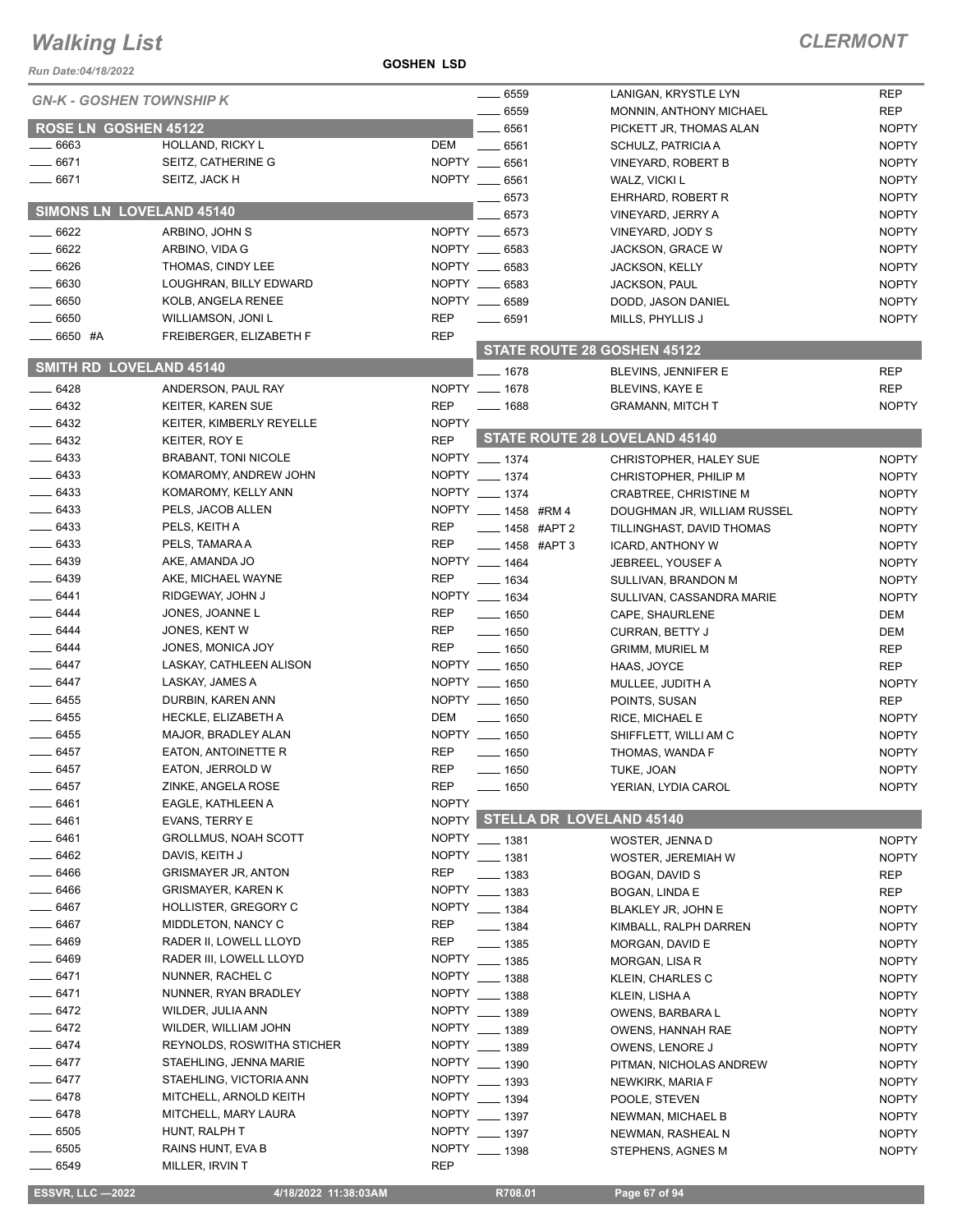### **ESSVR, LLC -2022 4/18/2022 11:38:03AM** R708.01

|  | Page 68 of 94 |  |
|--|---------------|--|
|  |               |  |

| Run Date:04/18/2022  |                                           | <b>GOSHEN LSD</b> |                           |                                            |              |
|----------------------|-------------------------------------------|-------------------|---------------------------|--------------------------------------------|--------------|
|                      | <b>GN-K - GOSHEN TOWNSHIP K</b>           |                   | $- 3292$                  | LEWIS, LINDA D                             | <b>NOPTY</b> |
|                      |                                           |                   | 3296                      | HONICAN, JULIE L                           | <b>NOPTY</b> |
|                      | <b>STELLA DR LOVELAND 45140</b>           |                   | 3300                      | SHILTS, LATOSHA MICHELLE                   | <b>NOPTY</b> |
| $- 1398$             | STEPHENS, HARRY LEE                       | <b>NOPTY</b>      |                           |                                            |              |
| $- 1401$             | WALLRAUCH, KENNETH JOHN                   | <b>NOPTY</b>      |                           | <b>TWIN OAK LN LOVELAND 45140</b>          |              |
| $- 1402$             | <b>BAUDENDISTEL, JAMES R</b>              | <b>DEM</b>        | $-1246$                   | <b>BARTON, KARLA JUNE</b>                  | DEM          |
| $- 1403$             | SMITH, OLA S                              | <b>NOPTY</b>      | $- 1249$                  | WEIS, BONITA LEE                           | <b>NOPTY</b> |
| $- 1409$             | KING, BRIAN J                             |                   | NOPTY __ 1249             | <b>WEIS, MARK THOMAS</b>                   | <b>NOPTY</b> |
|                      | <b>TEAL CT LOVELAND 45140</b>             |                   | $- 1253$                  | STITSINGER, KAREN F                        | <b>NOPTY</b> |
|                      |                                           |                   | $-1253$                   | STITSINGER, PETER FREDERICK                | <b>NOPTY</b> |
| $- 1375$             | PRATHER, JAMES D                          |                   | NOPTY __ 1263             | FITZGERREL, PERRY A                        | <b>NOPTY</b> |
| $- 1375$             | PRATHER, MONICA JILL                      |                   | NOPTY __ 1263             | FITZGERREL, RUTH E                         | <b>NOPTY</b> |
| $- 1379$<br>$- 1379$ | SHORT, JOYCE A                            | REP               | $- 1268$<br>NOPTY __ 1268 | COMBS, DEBORAH S                           | DEM          |
| $- 1380$             | SHORT, MICHAEL J<br>BRANDENBURG, SHELBY J | <b>REP</b>        |                           | PATOW, DAVID A                             | <b>NOPTY</b> |
| $- 1384$             | KIMBERLIN, BRYAN KEITH                    | <b>NOPTY</b>      | $- 1268$                  | STAUN, MARK S                              | <b>NOPTY</b> |
| $- 1384$             | KIMBERLIN, CAROLYN A                      | DEM               |                           | <b>WEBER RD LOVELAND 45140</b>             |              |
| $- 1384$             | KIMBERLIN SR, HANSEL D                    | DEM               | $- 1249$                  |                                            | <b>NOPTY</b> |
| $- 1388$             | FAHEY, JEFF N                             | <b>NOPTY</b>      | $- 1249$                  | BODENMILLER, DIANE MICHELE                 | <b>NOPTY</b> |
| $- 1388$             | FIGART, DANIEL J                          |                   | NOPTY __ 1251             | <b>HERMAN, JASON S</b><br>ASHLEY, RACHEL M | <b>NOPTY</b> |
| $- 1388$             | FIGART, VALERIE BETH                      |                   | NOPTY __ 1259             | HAMANN, ALICIA KAYE                        | <b>NOPTY</b> |
| $- 1389$             | JOHNSON, DONNA L                          |                   | NOPTY __ 1259             | HAMANN, JARED C                            | <b>NOPTY</b> |
| $- 1389$             | JOHNSON, RICHARD A                        | <b>NOPTY</b>      |                           |                                            |              |
| $- 1390$             | HODGES, REAGAN ISABELLA                   | <b>NOPTY</b>      |                           |                                            |              |
| $\frac{1}{2}$ 1390   | MILLER, CHRISTOPHER WILLIAM               | <b>NOPTY</b>      | TOTAL : 643               |                                            |              |
| $- 1390$             | MILLER, JENNIFER LYNN                     | <b>NOPTY</b>      |                           |                                            |              |
| $- 1391$             | BRYANT, BEN H                             | <b>REP</b>        |                           |                                            |              |
| ___ 1391             | BRYANT, SHERRILL A                        | <b>REP</b>        |                           |                                            |              |
| $\frac{1}{2}$ 1393   | PFAU, KAITLIN RAE                         | <b>NOPTY</b>      |                           |                                            |              |
| $\frac{1}{2}$ 1393   | PFAU, KRISTIN K                           | <b>NOPTY</b>      |                           |                                            |              |
| $\frac{1}{2}$ 1393   | PFAU, LISA G                              | <b>NOPTY</b>      |                           |                                            |              |
| $- 1393$             | PFAU, MARTY W                             | <b>NOPTY</b>      |                           |                                            |              |
| $- 1394$             | ALVARADO, BIANCA J                        | <b>NOPTY</b>      |                           |                                            |              |
| $\frac{1}{2}$ 1394   | SILVA, CARMEN M RIVERA                    | <b>NOPTY</b>      |                           |                                            |              |
| $- 1396$             | CORDES, MARK A                            | <b>NOPTY</b>      |                           |                                            |              |
| $\frac{1}{2}$ 1398   | HAGLOCH, ELIZABETH DORRI                  | <b>NOPTY</b>      |                           |                                            |              |
| $\frac{1}{2}$ 1398   | TAYLOR, TONY RAY                          | <b>NOPTY</b>      |                           |                                            |              |
| $\frac{1}{2}$ 1398   | TRANSUE, JOSH R                           | <b>NOPTY</b>      |                           |                                            |              |
| $- 1401$             | WINDLE, MARY ANN                          | <b>NOPTY</b>      |                           |                                            |              |
|                      | THOROUGHBRED DR LOVELAND 45140            |                   |                           |                                            |              |
| 3244                 | <b>BRUNETTI, BRIAN L</b>                  | <b>NOPTY</b>      |                           |                                            |              |
| $- 3244$             | <b>BRUNETTI, BRUCE LOUIS</b>              | <b>NOPTY</b>      |                           |                                            |              |
| 3244                 | <b>BRUNETTI, CLAUDIA L</b>                | <b>NOPTY</b>      |                           |                                            |              |
| 3248                 | CRENNER, PATRICIA ANN                     | <b>NOPTY</b>      |                           |                                            |              |
| 3252                 | GOLDEN, GREGORY LYNN                      | <b>REP</b>        |                           |                                            |              |
| 3256                 | BRUNNER, DANIEL J                         | REP               |                           |                                            |              |
| _ 3256               | BRUNNER, DIANNA SUE ROY                   | <b>REP</b>        |                           |                                            |              |
| 3260                 | COFFMAN, BEN L                            | <b>REP</b>        |                           |                                            |              |
| 3260                 | COFFMAN, JULIA K                          | <b>REP</b>        |                           |                                            |              |
| 3264                 | FULP, CINDY LOU                           | <b>NOPTY</b>      |                           |                                            |              |
| 3264                 | FULP, MICHAEL SCOTT                       | <b>NOPTY</b>      |                           |                                            |              |
| 3268                 | MCGUIRE, CHERYLA                          | <b>REP</b>        |                           |                                            |              |
| 3268                 | MCGUIRE, RICKEY A                         | <b>REP</b>        |                           |                                            |              |
| $=$ 3272             | SILASAVAGE, PAUL ROGER                    | <b>NOPTY</b>      |                           |                                            |              |
| 3276                 | ANDREWS, DAWN ELAINE                      | <b>NOPTY</b>      |                           |                                            |              |
| 3276                 | LIMING, RUTH ANN                          | REP               |                           |                                            |              |
| 3280                 | FELDHUES, JANET E                         | <b>NOPTY</b>      |                           |                                            |              |
| 3284                 | DEANS, WILLIE M                           | <b>NOPTY</b>      |                           |                                            |              |
| 3284                 | MEISTER, PERRIEOLA P                      | <b>NOPTY</b>      |                           |                                            |              |
| 3288                 | AMUNDSON, DANIEL ROY                      | <b>NOPTY</b>      |                           |                                            |              |
| 3288                 | AMUNDSON, JILL BEATY<br>LEWIS, JAMES S    | <b>NOPTY</b>      |                           |                                            |              |
| 3292                 |                                           | <b>NOPTY</b>      |                           |                                            |              |

# *Walking List*

#### **GOSHEN LSD**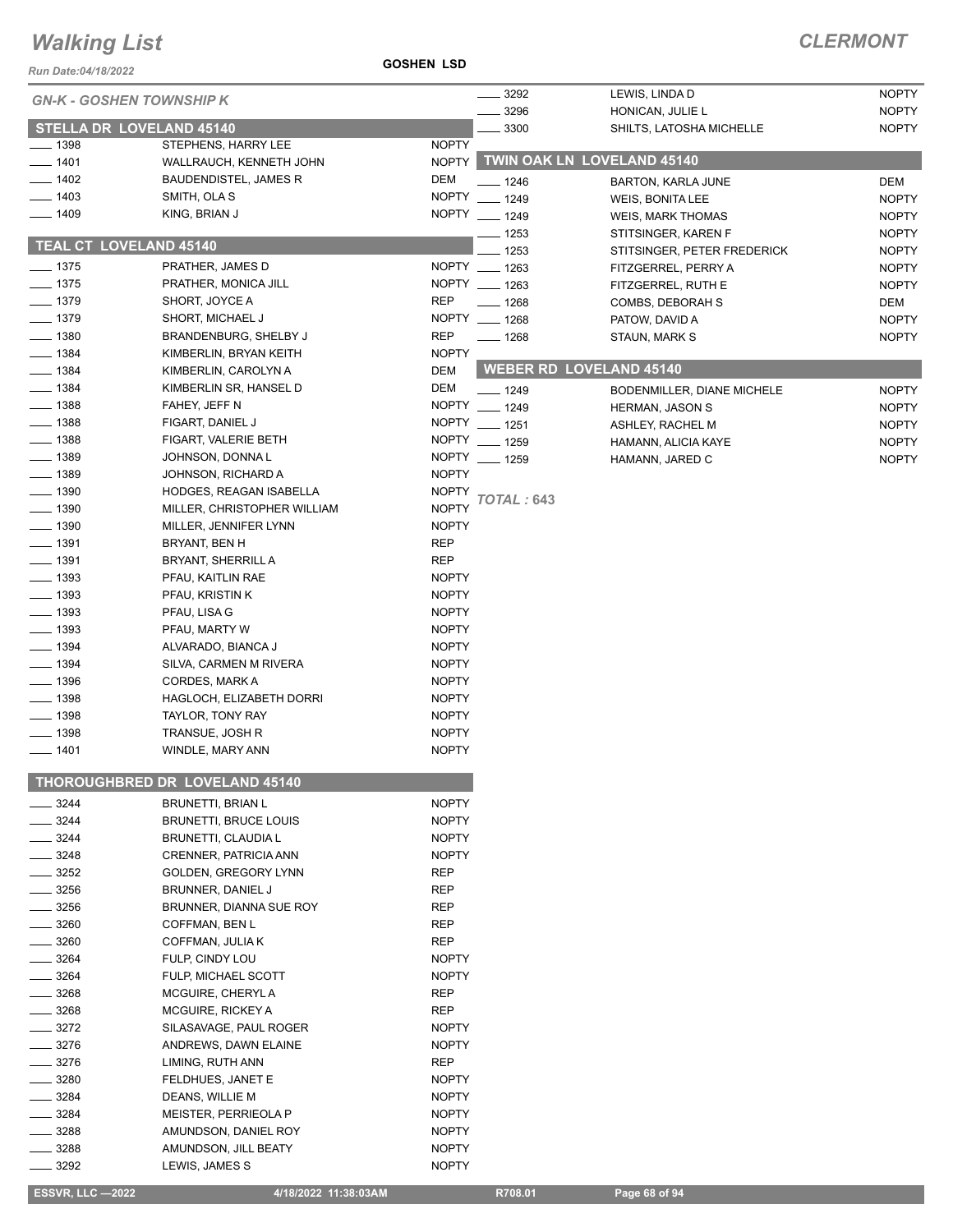*Run Date:04/18/2022*

**GOSHEN LSD**

| Run Date:04/18/2022  |                                                             | $\frac{1}{2}$ 1310                             | ROHM, BRIAN D                                   | <b>NOPTY</b>                 |
|----------------------|-------------------------------------------------------------|------------------------------------------------|-------------------------------------------------|------------------------------|
|                      | <b>GN-L - GOSHEN TOWNSHIP L</b>                             | $- 1310$                                       | ROHM, HEATHER S                                 | <b>NOPTY</b>                 |
|                      | <b>ACORN DR LOVELAND 45140</b>                              | $-1312$                                        | ACHORN, CASSANDRA R                             | <b>NOPTY</b>                 |
| $- 6702$             | SCHWARTZ, DANIEL H                                          | NOPTY - 1312                                   | MACK, JONATHAN W                                | <b>NOPTY</b>                 |
| $- 6704$             | COOK, BARBARA A                                             | NOPTY - 1312                                   | PATRICK, SHAYLA DENISE                          | <b>NOPTY</b>                 |
| $- 6704$             | COOK, JEAN M                                                | NOPTY - 1314                                   | CARIE, CHRISTOPHER MICHAEL                      | <b>NOPTY</b>                 |
| $- 6705$             | ABBOTT, ADRIENNE                                            | NOPTY - 1314                                   | CARIE, ROBERT J                                 | DEM<br><b>NOPTY</b>          |
| $- 6707$             | PATTERSON, BRANDY SHANNON                                   | NOPTY - 1315                                   | <b>BROOKS, KAYLEE TREN</b><br>SMITH, ALICE FAYE | <b>NOPTY</b>                 |
| $- 6707$             | PATTERSON, NATHANIEL ROBERT                                 | NOPTY - 1315<br>$- 1315$                       | TOURNOUX, MONICA RENEE                          | <b>NOPTY</b>                 |
|                      |                                                             | $\frac{1}{2}$ 1316                             | COBERLY, SARA ELIZABETH                         | <b>NOPTY</b>                 |
|                      | <b>CROSS CREEK DR LOVELAND 45140</b>                        | $\frac{1}{2}$ 1316                             | <b>MOTLEY, NICHOLAS M</b>                       | <b>NOPTY</b>                 |
| $- 1277$             | MEYER, CAROL G                                              | <b>REP</b><br>NOPTY $-$ 1317                   | <b>WALDEN, DOUGLAS MATTHEW</b>                  | <b>NOPTY</b>                 |
| $- 1277$             | MEYER, ROBERT A                                             | $- 1317$                                       | WALDEN, NICOLE LYNN                             | <b>NOPTY</b>                 |
| $- 1278$             | <b>BOHL, BEVERLY S</b>                                      | <b>REP</b><br>$\frac{1}{2}$ 1317               | WOLF, JEFFREY D                                 | REP                          |
| $- 1278$             | <b>BOHL, ROGER LEON</b>                                     | <b>REP</b><br>$- 1318$<br><b>NOPTY</b>         | JOHNSON, LAURA A                                | <b>REP</b>                   |
| $- 1279$             | MOORE, JOHN PAUL                                            | $-1318$<br><b>NOPTY</b>                        | JOHNSON, MARK ANDREW                            | <b>NOPTY</b>                 |
| $- 1280$<br>$- 1280$ | <b>CRANSTON, AVERY CLAIRE</b><br>CRANSTON, BENJAMIN MICHAEL | $-1318$<br><b>NOPTY</b>                        | JOHNSON, NOAH ZACHARY                           | <b>NOPTY</b>                 |
| $- 1280$             | <b>CRANSTON, BRIAN D</b>                                    | $- 1319$<br><b>DEM</b>                         | <b>HEATON, LINDA A</b>                          | REP                          |
| $- 1281$             | CROWDER, RODNEY W                                           | NOPTY - 1320                                   | BLUMENTRITT, KATARINA                           | <b>NOPTY</b>                 |
| $- 1282$             | LYONS, BRENDA MISHAL                                        | NOPTY - 1320                                   | <b>HALCOMB, KATIE D</b>                         | <b>NOPTY</b>                 |
| $- 1283$             | GREGAR, MARISSA LYNN                                        | $-1320$<br>NOPTY -                             | HALCOMB, PATRICK WAYNE                          | <b>NOPTY</b>                 |
| $- 1284$             | BAXTER, CHESTER DELL                                        | $\frac{1}{2}$ 1321<br><b>NOPTY</b>             | <b>GRUBER, KIMBERLY S</b>                       | <b>NOPTY</b>                 |
| $- 1284$             | <b>BAXTER, JENNIFER L</b>                                   | $-1321$<br>NOPTY <sup>-</sup>                  | ZIEPFEL, JOHN C                                 | <b>NOPTY</b>                 |
| $- 1285$             | HORAK, AARON W                                              | $- 1323$<br><b>REP</b>                         | WALDENMEYER, MATTHEW A                          | <b>NOPTY</b>                 |
| $\frac{1}{2}$ 1285   | HORAK, NICOLE K                                             | $\frac{1}{2}$ 1323<br><b>REP</b>               | WALDENMEYER, SARA E                             | <b>NOPTY</b>                 |
| $- 1285$             | MILLER, CHANDLER KELLAN                                     | $- 1324$<br><b>NOPTY</b>                       | <b>CREEKMORE, LUCILLE R</b>                     | <b>NOPTY</b>                 |
| $- 1286$             | CORNELIUS, BRIAN P                                          | $\frac{1}{2}$ 1325<br><b>NOPTY</b>             | DUNN, BENJAMIN R                                | REP                          |
| $- 1286$             | CORNELIUS, DONNA J                                          | $\frac{1}{2}$ 1325<br><b>REP</b>               | DUNN, SHARON ANN                                | <b>NOPTY</b>                 |
| $- 1286$             | CORNELIUS, WILLIAM P                                        | $\frac{1}{2}$ 1326<br><b>REP</b>               | BERRY, DAVID J                                  | <b>NOPTY</b>                 |
| $- 1288$             | SCHOCKMAN, MARILYN A                                        | $- 1328$<br><b>REP</b>                         | CARTER, JUDITH ANN                              | REP                          |
| $- 1289$             | SCHWAN, LINDA I                                             | NOPTY - 1329<br>$- 1329$                       | CRAWFORD, CAROL E                               | DEM<br>DEM                   |
| $- 1290$             | FULTON, DILLON RICHARD                                      | <b>REP</b>                                     | <b>CRAWFORD, JAMES T</b>                        | <b>NOPTY</b>                 |
| $- 1290$             | FULTON, LUKE MATTHEW                                        | $- 1329$<br><b>NOPTY</b><br>$\frac{1}{2}$ 1330 | DOMINICK, ROGER N<br><b>WALKER, JACQUELINE</b>  | <b>NOPTY</b>                 |
| $- 1290$             | <b>FULTON, MARK M</b>                                       | <b>REP</b><br>$\frac{1}{2}$ 1331               | TUDOR, ALLAN DWAYNE                             | <b>NOPTY</b>                 |
| $\frac{1}{2}$ 1290   | FULTON, MARTHA                                              | <b>REP</b><br>$\frac{1}{2}$ 1331               | TUDOR, BERZABE                                  | <b>NOPTY</b>                 |
| $- 1290$             | FULTON, MELODY L                                            | <b>REP</b><br>$\frac{1}{2}$ 1332               | JIMISON, JASON E                                | <b>NOPTY</b>                 |
| $- 1291$             | CAMPBELL, DEANNA RAE                                        | <b>NOPTY</b><br>$NOPTY$ - 1332                 | JIMISON, MYRA JOLENE                            | <b>NOPTY</b>                 |
| $- 1291$             | CAMPBELL, GREGORY A                                         | NOPTY - 1333                                   | GARDNER JR, DONALD ALBERT                       | <b>NOPTY</b>                 |
| ____ 1291            | CAMPBELL, TAYLORANNE K                                      | $\frac{1}{2}$ 1333                             | <b>GARDNER, PHYLLIS J</b>                       | <b>NOPTY</b>                 |
| $- 1292$             | OLIGEE, MARY DIANE                                          | <b>NOPTY</b><br>$-1334$                        | HELMS, BEVERLY ANN                              | <b>NOPTY</b>                 |
| $- 1293$             | <b>BOHL, MARGARET M</b>                                     | DEM<br>$-1336$                                 | CARNAHAN, SHIRLEY J                             | <b>NOPTY</b>                 |
| $- 1293$             | BOHL, WILLIAM R                                             | <b>DEM</b><br>$-1338$                          | KINNEY II, ROBERT L                             | <b>NOPTY</b>                 |
| $- 1294$             | <b>CLEMONS, TINA M</b>                                      | DEM<br>$-1338$<br><b>NOPTY</b>                 | MCCULLAH, STEVEN KEITH                          | <b>NOPTY</b>                 |
| $- 1296$             | MUNAFO JR, CHRISTOPHER J<br>MUNAFO, CORI L                  | $-1340$<br><b>NOPTY</b>                        | FELIX, SHARON KAY                               | REP                          |
| $- 1296$<br>$- 1296$ | MUNAFO, JILES CHRISTIAN                                     | __ 1340<br>NOPTY <sup>-</sup>                  | SIZEMORE, CHAD                                  | REP                          |
| $- 1297$             | JONES, EVA LORENE                                           | $\frac{1}{2}$ 1340<br><b>REP</b>               | SIZEMORE, JENNIFER L                            | REP                          |
| $- 1297$             | JONES, RUSSELL L                                            | $- 1342$<br><b>REP</b>                         | FRAZIER, AMY FAYE                               | <b>NOPTY</b>                 |
| $- 1298$             | DUCOLON, DENNIS R                                           | $- 1342$<br>DEM                                | FRAZIER, NICHOLAS MICHAEL                       | <b>NOPTY</b>                 |
| $- 1298$             | DUCOLON, LINDA M                                            | $- 1344$<br>DEM                                | PITMAN, COLLIN C                                | <b>NOPTY</b>                 |
| $- 1299$             | MORISKY, ASHLEY LYNN                                        | $- 1344$<br><b>NOPTY</b>                       | PITMAN, GEORGINA LYNN                           | <b>NOPTY</b>                 |
| $- 1299$             | MORISKY, DEBORAH A                                          | NOPTY - 1344                                   | PITMAN, SYDNEY EMMA                             | <b>NOPTY</b>                 |
| $- 1299$             | <b>MORISKY, ERIC L</b>                                      | __ 1344<br>NOPTY <sup>-</sup>                  | PITMAN, TIMOTHY W                               | <b>NOPTY</b>                 |
| $- 1300$             | <b>GROTHAUS, ERIC W</b>                                     | $-1346$<br>$N$ OPTY $-$                        | CARRIER, MARGARET LOUISE                        | REP                          |
| $\frac{1}{2}$ 1300   | <b>GROTHAUS, RACHEL F</b>                                   | $-1346$<br><b>NOPTY</b>                        | CARRIER, ROBERT V                               | REP                          |
| $\frac{1}{2}$ 1301   | LENGYEL, JENNIFER NIKOL                                     | _ 1346<br><b>NOPTY</b>                         | GALARCE, ALBERTO FACUNDO                        | <b>NOPTY</b>                 |
| $- 1301$             | LENGYEL, JUSTIN D                                           | - 1348<br><b>NOPTY</b>                         | HUYNH, HIEU T                                   | <b>NOPTY</b>                 |
| $\frac{1}{2}$ 1302   | EYRICH, MARIE F                                             | - 1348<br><b>NOPTY</b>                         | HUYNH, PHUOC V                                  | <b>NOPTY</b>                 |
| $- 1304$             | VINEYARD, JENNIFER J                                        | $-1348$<br><b>NOPTY</b>                        | PHU, DUC CHI                                    | <b>NOPTY</b>                 |
| $\frac{1}{2}$ 1309   | <b>HELMES, JOSEPH T</b>                                     | _ 1350<br><b>NOPTY</b>                         | MCNEALY, DIANE C                                | <b>NOPTY</b><br><b>NOPTY</b> |
| $- 1309$             | <b>HELMES, KATHLEEN MARY</b>                                | _ 1350<br><b>NOPTY</b><br>$-1350$              | MCNEALY, EDWARD DANIEL<br>MCNEALY, JEROME L     | <b>NOPTY</b>                 |
|                      |                                                             |                                                |                                                 |                              |

| 1310 | ROHM, HEATHER S                             | <b>NOPTY</b>          |
|------|---------------------------------------------|-----------------------|
| 1312 | ACHORN, CASSANDRA R                         | <b>NOPTY</b>          |
| 1312 | MACK, JONATHAN W                            | <b>NOPTY</b>          |
| 1312 | PATRICK, SHAYLA DENISE                      | <b>NOPTY</b>          |
| 1314 | CARIE, CHRISTOPHER MICHAEL                  | <b>NOPTY</b>          |
| 1314 | CARIE, ROBERT J                             | DEM                   |
| 1315 | <b>BROOKS, KAYLEE TREN</b>                  | <b>NOPTY</b>          |
| 1315 | SMITH, ALICE FAYE                           | <b>NOPTY</b>          |
| 1315 | TOURNOUX, MONICA RENEE                      | <b>NOPTY</b>          |
| 1316 | COBERLY, SARA ELIZABETH                     | <b>NOPTY</b>          |
| 1316 | <b>MOTLEY, NICHOLAS M</b>                   | <b>NOPTY</b>          |
| 1317 | WALDEN, DOUGLAS MATTHEW                     | <b>NOPTY</b>          |
| 1317 | WALDEN, NICOLE LYNN                         | <b>NOPTY</b>          |
| 1317 | WOLF, JEFFREY D                             | REP                   |
| 1318 | JOHNSON, LAURA A                            | REP                   |
| 1318 | JOHNSON, MARK ANDREW                        | <b>NOPTY</b>          |
| 1318 | JOHNSON, NOAH ZACHARY                       | <b>NOPTY</b>          |
| 1319 | <b>HEATON, LINDA A</b>                      | REP                   |
| 1320 | BLUMENTRITT, KATARINA                       | <b>NOPTY</b>          |
| 1320 | HALCOMB, KATIE D                            | <b>NOPTY</b>          |
| 1320 | <b>HALCOMB. PATRICK WAYNE</b>               | <b>NOPTY</b>          |
| 1321 | <b>GRUBER, KIMBERLY S</b>                   | <b>NOPTY</b>          |
| 1321 | ZIEPFEL, JOHN C                             | <b>NOPTY</b>          |
| 1323 | WALDENMEYER, MATTHEW A                      | <b>NOPTY</b>          |
| 1323 | <b>WALDENMEYER, SARA E</b>                  | <b>NOPTY</b>          |
| 1324 | <b>CREEKMORE, LUCILLE R</b>                 | <b>NOPTY</b>          |
| 1325 | DUNN, BENJAMIN R                            | <b>REP</b>            |
| 1325 | DUNN, SHARON ANN                            | <b>NOPTY</b>          |
| 1326 | BERRY, DAVID J                              | <b>NOPTY</b>          |
| 1328 | CARTER, JUDITH ANN                          | REP                   |
| 1329 | CRAWFORD, CAROL E                           | DEM                   |
| 1329 | <b>CRAWFORD, JAMES T</b>                    | DEM                   |
| 1329 | DOMINICK, ROGER N                           | <b>NOPTY</b>          |
| 1330 | <b>WALKER, JACQUELINE</b>                   | <b>NOPTY</b>          |
| 1331 | TUDOR, ALLAN DWAYNE                         | <b>NOPTY</b>          |
| 1331 | TUDOR, BERZABE                              | <b>NOPTY</b>          |
| 1332 | <b>JIMISON, JASON E</b>                     | <b>NOPTY</b>          |
| 1332 | JIMISON, MYRA JOLENE                        | <b>NOPTY</b>          |
| 1333 | GARDNER JR. DONALD ALBERT                   | <b>NOPTY</b>          |
| 1333 | <b>GARDNER, PHYLLIS J</b>                   | <b>NOPTY</b>          |
| 1334 | <b>HELMS, BEVERLY ANN</b>                   | <b>NOPTY</b>          |
| 1336 | CARNAHAN, SHIRLEY J                         | <b>NOPTY</b>          |
| 1338 | KINNEY II, ROBERT L                         | <b>NOPTY</b>          |
| 1338 | MCCULLAH, STEVEN KEITH                      | <b>NOPTY</b>          |
| 1340 | FELIX, SHARON KAY                           | <b>REP</b>            |
| 1340 | SIZEMORE, CHAD                              | <b>REP</b>            |
| 1340 | SIZEMORE, JENNIFER L                        | REP                   |
| 1342 | FRAZIER, AMY FAYE                           | <b>NOPTY</b>          |
| 1342 | FRAZIER, NICHOLAS MICHAEL                   | <b>NOPTY</b>          |
| 1344 | PITMAN, COLLIN C                            | <b>NOPTY</b>          |
| 1344 | PITMAN, GEORGINA LYNN                       | <b>NOPTY</b>          |
| 1344 | PITMAN, SYDNEY EMMA                         | <b>NOPTY</b>          |
|      |                                             | <b>NOPTY</b>          |
| 1344 | PITMAN, TIMOTHY W                           |                       |
| 1346 | CARRIER, MARGARET LOUISE                    | <b>REP</b>            |
| 1346 | CARRIER, ROBERT V                           | <b>REP</b>            |
| 1346 | GALARCE, ALBERTO FACUNDO                    | <b>NOPTY</b>          |
| 1348 | HUYNH, HIEU T                               | <b>NOPTY</b>          |
| 1348 | HUYNH, PHUOC V                              | <b>NOPTY</b>          |
| 1348 | PHU, DUC CHI                                | <b>NOPTY</b>          |
| 1350 | MCNEALY, DIANE C                            | <b>NOPTY</b>          |
| 1350 | MCNEALY, EDWARD DANIEL<br>MCNEALY, JEROME L | <b>NOPTY</b><br>NOPTY |
| 1350 |                                             |                       |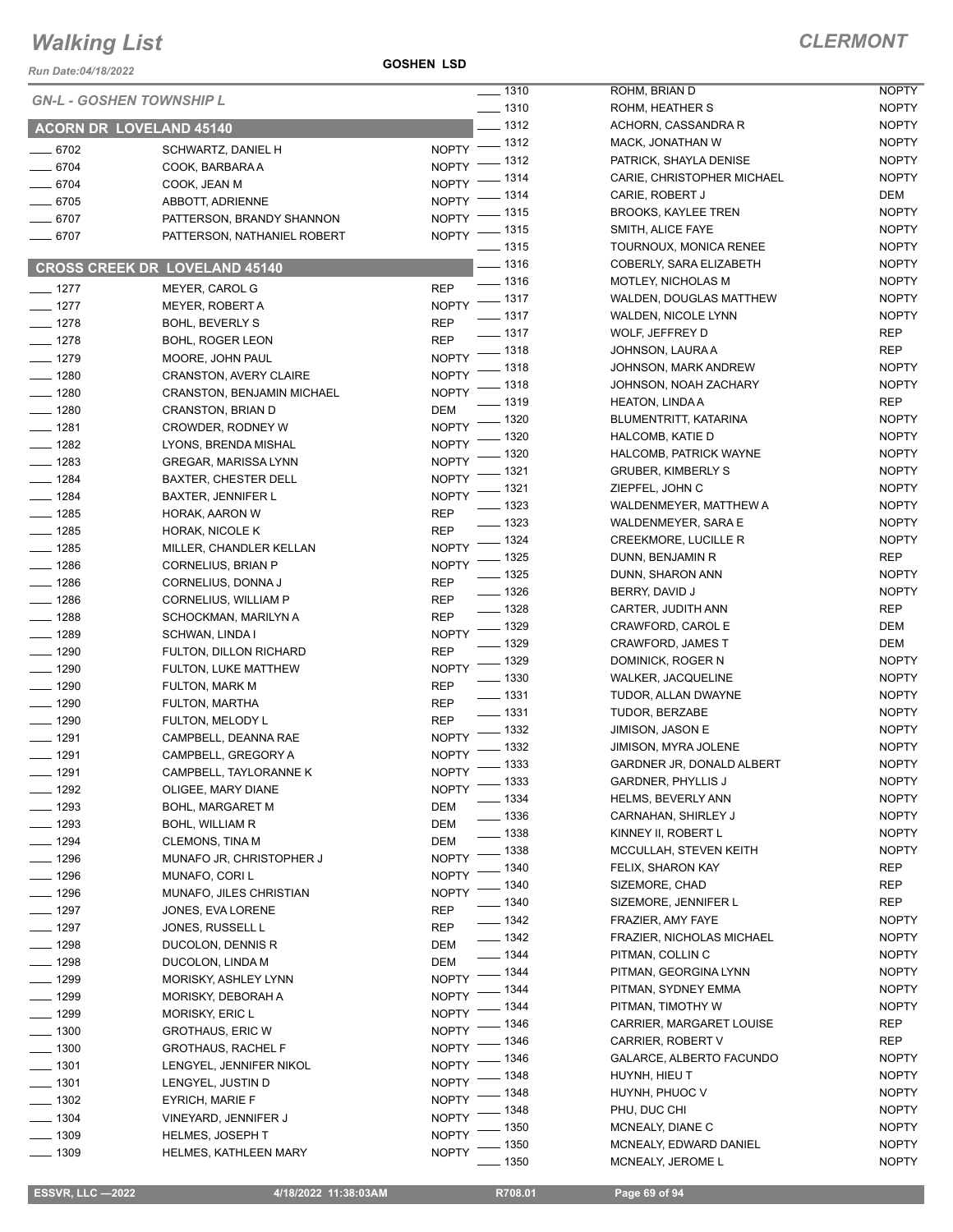*Run Date:04/18/2022*

**GOSHEN LSD**

|                                 |                                       |              | $- 1526$             | <b>HARRIS, DANNY</b>            | <b>REP</b>   |
|---------------------------------|---------------------------------------|--------------|----------------------|---------------------------------|--------------|
| <b>GN-L - GOSHEN TOWNSHIP L</b> |                                       |              | $- 1526$             | MAXWELL, TERI LEA               | <b>NOPTY</b> |
|                                 | <b>CROSS CREEK DR LOVELAND 45140</b>  |              | $- 1526$             | MOORE, CHRISTOPHER EARL         | <b>NOPTY</b> |
| $\frac{1}{2}$ 1350              | MCNEALY, JOHN LEROY                   |              | NOPTY - 1536         | JANSSENS, DONNA                 | <b>NOPTY</b> |
| $- 1350$                        | MCNEALY, SAMUEL AARON                 |              | NOPTY - 1538         | JUDD, SHEILA R                  | <b>NOPTY</b> |
| $\frac{1}{2}$ 1350              | MCNEALY, TYLER STEVEN                 |              | NOPTY - 1538         | PIDGEON, CHAD M                 | <b>NOPTY</b> |
| $- 1352$                        | DALTON, DAVID LEE                     | DEM          | $\frac{1}{1538}$ #A  | SPENCER, CAIDIN ANDREW          | <b>NOPTY</b> |
| $- 1352$                        | DALTON, MICHELLE LYNN                 | DEM          | <b>LE 1538 #APTA</b> | SPENCER, THOMAS A               | <b>NOPTY</b> |
|                                 |                                       |              | ____ 1538 #UNIT A    | SPENCER, ANGELA MARIE           | <b>NOPTY</b> |
|                                 | <b>CRYSTAL VIEW CT LOVELAND 45140</b> |              | $- 1540$             | WARMAN, MARGARET A              | DEM          |
|                                 |                                       |              |                      | JOHNSON, JOHN L                 | <b>NOPTY</b> |
| $\frac{1}{2}$ 5202              | CECIL, AMY J                          |              | NOPTY - 1544         |                                 | <b>NOPTY</b> |
| $\frac{1}{2}$ 5202              | CECIL, BARRY L                        |              | NOPTY - 1544         | JOHNSON, REGINA L               | <b>REP</b>   |
| $- 5203$                        | HOMER, JOHN T                         |              | DEM - 1554           | LLOYD, RHONDA KAY               |              |
| $\frac{1}{2}$ 5203              | WITTMEYER, EMMA C                     |              | DEM - 1554           | LLOYD, STEPHEN ALLEN            | <b>REP</b>   |
| $- 5204$                        | KUNTZ, LAURA E                        |              | NOPTY - 1554         | SMYTH, BETHANY A                | <b>REP</b>   |
| $- 5204$                        | KUNTZ, LAWRENCE HENRY                 |              | NOPTY - 1564         | DEBORD, DAVID WAYNE             | DEM          |
| $\frac{1}{2}$ 5205              | HENSLEY, NEAL ODELL                   |              | NOPTY $-$ 1564       | DEBORD, IMOGENE                 | <b>DEM</b>   |
| $\frac{1}{2}$ 5205              | HENSLEY, THERESA LYNN                 |              | NOPTY - 1564         | DEBORD, ROBERT GENE             | <b>DEM</b>   |
| $- 5206$                        | AERNI, ALLEN JOHN                     |              | NOPTY - 1568         | BONHAM, LINDA A                 | <b>REP</b>   |
| $- 5206$                        | DEY, CHRISTINA NICOLE                 |              | NOPTY - 1568         | BONHAM, ROY E                   | <b>REP</b>   |
| $- 5207$                        | AMSTUTZ, GARY LEE                     |              | NOPTY - 1568         | RUSSELL, ROBIN RENEE            | <b>NOPTY</b> |
| $- 5207$                        | AMSTUTZ, PAMELA T                     |              | NOPTY - 1568 #APT 3  | <b>BONHAM, JOHN K</b>           | <b>NOPTY</b> |
| $\frac{1}{2}$ 5207              | TOLBERT, STEPHEN CLAY                 |              | NOPTY - 1580         | CECIL, KIM M                    | <b>REP</b>   |
| $\frac{1}{2}$ 5209              | <b>MCCALLA, KAREN S</b>               | <b>REP</b>   | $\frac{1}{2}$ 1580   | <b>SCHUSTER, JAMES MICHAEL</b>  | <b>REP</b>   |
| $- 5209$                        | MCCALLA, MICHELLE R                   | <b>REP</b>   | $\frac{1}{2}$ 1580   | SCHUSTER, MEGAN M               | <b>REP</b>   |
| $-5211$                         | ROARK, GINA S                         |              | NOPTY - 1580         | SCHUSTER, SARAH MARIE           | <b>REP</b>   |
|                                 |                                       |              | $- 1588$             | DIETRICH, CLIFF ANTHONY         | <b>NOPTY</b> |
| <b>EARL DR LOVELAND 45140</b>   |                                       |              | $- 1592$             | ELLIS, ANNETTE C                | <b>NOPTY</b> |
| 6681                            |                                       |              | NOPTY - 1592         | ELLIS, WILLIAM TODD             | <b>NOPTY</b> |
|                                 | MENTRUP, TYLER B                      |              |                      |                                 |              |
| $- 6684$                        | CAUDILL, BETTY E                      | <b>REP</b>   |                      | <b>GIBSON RD LOVELAND 45140</b> |              |
| $- 6684$                        | CAUDILL, SAMUEL L                     | <b>REP</b>   | $- 1379$             | BERKEBILE JR, DANIEL LEE        | <b>NOPTY</b> |
| $\frac{1}{2}$ 6685              | <b>BIXLER, SUSAN P</b>                | <b>REP</b>   | NOPTY - 1379         | BERKEBILE, KAYLYN ELIZABETH     | <b>NOPTY</b> |
| $- 6685$                        | ESTOQUIA, CHRISTIAN JAY               |              | <u>_</u> ____ 1379   |                                 | <b>NOPTY</b> |
| 6688                            | PORTER, GARY E                        | <b>REP</b>   |                      | BERKEBILE, SONYA LYN            |              |
| $- 6688$                        | PORTER, MARLAK                        | <b>REP</b>   | $\frac{1381}{1381}$  | EVANS, GERALDINE M              | <b>REP</b>   |
| $- 6691$                        | <b>WALTERS, RHONDA GAYE</b>           |              | NOPTY - 1387         | <b>BODLEY, MARY LOUISE</b>      | <b>REP</b>   |
| $- 6691$                        | <b>WALTERS, RICKY A</b>               |              | NOPTY - 1389         | ROBBINS, JO ANN                 | <b>REP</b>   |
| $- 6691$                        | <b>WALTERS, RILEY A</b>               |              | NOPTY - 1389         | ROBBINS, JOHN WAYNE             | <b>REP</b>   |
| 6692                            | <b>CRISWELL, ROBERT ANDREW</b>        |              | NOPTY - 1391         | PHILLIPS, CHRISTINA LEE         | <b>NOPTY</b> |
| 6692                            | CRISWELL, SAMANTHA S                  |              | NOPTY - 1391         | WILLIAMS, IOANE ANN             | <b>REP</b>   |
| $-6701$                         | <b>EMMONS, NANCY T</b>                |              | NOPTY - 1391         | <b>WILLIAMS, LOGAN</b>          | <b>REP</b>   |
| $- 6701$                        | STENTEN, DAVID H                      |              | NOPTY - 1393         | MCQUEEN, JACOB NATHANIEL        | <b>NOPTY</b> |
|                                 |                                       |              | $- 1393$             | MCQUEEN, REBECCA RUTH           | <b>REP</b>   |
| FAY RD GOSHEN 45122             |                                       |              | $-1393$              | MCQUEEN, RUSSELL DEAN           | <b>REP</b>   |
| $- 1614$                        | DENSFORD, WANDA J                     | <b>REP</b>   | $- 1395$             | HAAS, KIMBERLY A                | REP          |
| $- 1620$                        | KLINE, BETHANY A                      | <b>REP</b>   | $\frac{1}{2}$ 1395   | <b>HAAS, ROBERT S</b>           | <b>REP</b>   |
| $- 1620$                        | KLINE, MATTHEW DAVID                  | <b>REP</b>   | $\frac{1}{2}$ 1395   | HAAS, SARAH AINSLEE ANN         | <b>NOPTY</b> |
| $-1622$                         | LOOPER, WILLIAM RAYMOND               |              | NOPTY - 1397         | NAPIER, DORIS                   | <b>REP</b>   |
| $- 1640$                        | <b>FARWICK, ANDREW KIRBY</b>          |              | NOPTY - 1401         | COLLIER, JAMES R                | <b>NOPTY</b> |
|                                 |                                       |              | NOPTY - 1401         | <b>COLLIER, MARSHA H</b>        | <b>REP</b>   |
| $- 1642$                        | CULLEN, JASON MONROE                  |              | NOPTY - 1403         | HICKS, SHERRY L                 | <b>NOPTY</b> |
| $- 1642$                        | MILLER, STEPHANY LYNN                 |              | NOPTY - 1403         | TOLES, MATTHEW A                | <b>NOPTY</b> |
| $- 1648$                        | DIAZ PALAFOX, LUIS ENRIQUE            |              | NOPTY - 1405         | MCDOLE, SOPHIA MCKENZIE         | <b>NOPTY</b> |
| ____ 1648                       | MANCILLAS, ROBERTO DIAZ               |              |                      | PERKINS, CHRISTOPHER R          | <b>NOPTY</b> |
| $-1648$                         | PALAFOX, SERGIO DIAZ                  |              | NOPTY - 1405         |                                 |              |
| 1656                            | <b>GRUBER, ERHARD G</b>               |              | NOPTY - 1405         | <b>TUCKER, BRITTANY ASHTON</b>  | <b>NOPTY</b> |
| $-1658$                         | COX, CHARLOTTE M                      | <b>REP</b>   |                      | <b>LINDIE LN GOSHEN 45122</b>   |              |
| $-1666$                         | <b>WILLIFORD, BETTY L</b>             | <b>NOPTY</b> |                      |                                 |              |
| ___ 1666                        | WILLIFORD JR, TROY A                  |              | NOPTY - 1622         | LLOYD, MARANDA ELIZABETH        | <b>NOPTY</b> |
|                                 |                                       |              | __ 1628              | CRAIG, CARLA J                  | <b>NOPTY</b> |
| FAY RD LOVELAND 45140           |                                       |              | $-1628$              | CRAIG, RITA M                   | <b>NOPTY</b> |
| ___ 1526                        | HARRIS, CHARITEE ANN                  | <b>REP</b>   | $- 1632$             | MILLER, JODI LEE-ANN            | <b>NOPTY</b> |
| $- 1526$                        | HARRIS, CHESTINE E                    | <b>REP</b>   | $- 1632$             | MILLER JR, SAMUEL P             | <b>NOPTY</b> |
|                                 |                                       |              | $- 1636$             | WHITE, DAVID                    | <b>NOPTY</b> |
|                                 |                                       |              |                      |                                 |              |
| <b>ESSVR, LLC -2022</b>         | 4/18/2022 11:38:03AM                  |              | R708.01              | Page 70 of 94                   |              |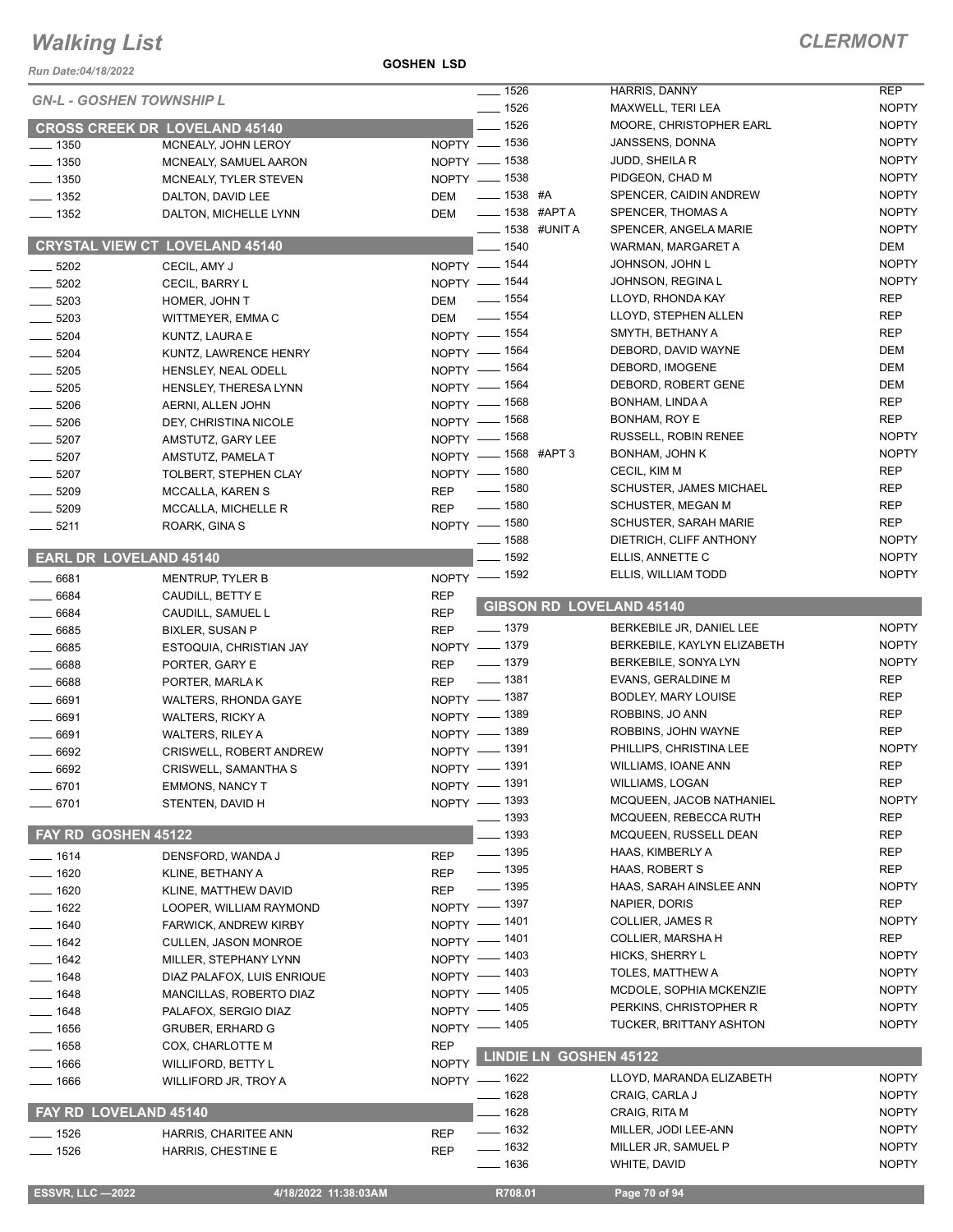*Run Date:04/18/2022*

**GOSHEN LSD**

|                        | <b>GN-L - GOSHEN TOWNSHIP L</b> | $- 1546$                         | BROWN, GREGORY M                      | <b>NOPTY</b> |
|------------------------|---------------------------------|----------------------------------|---------------------------------------|--------------|
|                        |                                 | $-1546$                          | PIERSON, DANIELLE N                   | <b>NOPTY</b> |
| LINDIE LN GOSHEN 45122 |                                 | $-1546$                          | SHARP II, WILLIAM GREGORY             | <b>NOPTY</b> |
| $- 1636$               | WHITE, KYLE JAMES               | NOPTY __ 1547                    | CAUDILL, DEBORAH A                    | <b>REP</b>   |
| $- 1640$               | VANNAME, JENNIFER L             | NOPTY __ 1547                    | STEBBINS, LORIE A                     | <b>NOPTY</b> |
| $- 1640$               | VANNAME III, WILLIAM W          | <b>REP</b><br>$- 1549$           | WILLEMIN, DONNA M                     | <b>NOPTY</b> |
|                        |                                 | $- 1549$                         | WILLEMIN, MARK DOUGLAS                | <b>REP</b>   |
|                        | LYNNE HAVEN CT LOVELAND 45140   | $-1549$                          | WILLEMIN, RYAN ALEXANDER              | <b>NOPTY</b> |
| $- 6681$               | CRAWFORD, KATHY J               | NOPTY __ 1550                    | KAMMERER, ANDREW JOSEPH               | <b>NOPTY</b> |
| 6681                   | WEISSGARBER, DAVID M            | NOPTY __ 1550                    | KING, FORREST O                       | <b>REP</b>   |
| $- 6682$               | HUDSON-SMITH, DAWN M            | NOPTY __ 1552                    | BRYANT, GUNNAR ARTHUR                 | <b>REP</b>   |
| 6682                   | SMITH, JOSEPH D                 | NOPTY __ 1552                    | BRYANT, LISA A                        | <b>REP</b>   |
| $- 6682$               | SMITH, LAUREN OLIVIA            | NOPTY __ 1552                    | GUNN, LINDSEY R                       | <b>NOPTY</b> |
| $- 6683$               | REYNOLDS, DOROTHY A             | NOPTY __ 1554                    | <b>GEORGE, KYLE</b>                   | DEM          |
| $- 6683$               | REYNOLDS, ROBERT E              | NOPTY __ 1554                    | RIDENOUR, ANNA MARIE                  | <b>NOPTY</b> |
| $- 6683$               | RIESENBERG, MARK A              | <b>NOPTY</b>                     |                                       |              |
| $- 6683$               |                                 |                                  | NOPTY W MEADOWBROOK DR LOVELAND 45140 |              |
|                        | SALCEDO, DANYELLE R             |                                  |                                       |              |
| $- 6684$               | NEWMAN, ERIC J                  | NOPTY __ 1486                    | LORENZ, SCOTT DAVID                   | <b>NOPTY</b> |
| $- 6684$               | NEWMAN, SHELLEY LINN            | NOPTY __ 1488                    | <b>WEITZEL, DANIEL T</b>              | <b>NOPTY</b> |
| 6684                   | RASNICK, DIANE                  | <b>REP</b><br>$- 1488$           | WEITZEL, SHERRI RUTH                  | <b>NOPTY</b> |
| $- 6684$               | RASNICK, GARY D                 | <b>REP</b><br>$- 1489$           | STEFFEN, KATLIN MARIE                 | <b>NOPTY</b> |
| $- 6686$               | SHEA JR, DANIEL P               | NOPTY __ 1490                    | CARR, CHRISTINE E                     | <b>REP</b>   |
| $- 6686$               | SHEA, MELINDA ELLEN             | NOPTY __ 1491                    | SCHELL, JAMES E                       | <b>NOPTY</b> |
| $- 6687$               | <b>SCHAFER, CHARLES C</b>       | NOPTY __ 1492                    | <b>GRAVES, KATHY E</b>                | <b>NOPTY</b> |
| 6687                   | SCHAFER, GABRIELLE CAITLIN      | NOPTY __ 1493                    | <b>GLICK, MICHELLE RAYE</b>           | <b>NOPTY</b> |
| $- 6687$               | <b>SCHAFER, MICHELLE L</b>      | NOPTY __ 1493                    | STOCKDALE, OLIVIA ALYCESON            | <b>NOPTY</b> |
| $- 6688$               | ALBRIGHT, VIRGINIA M            | <b>REP</b><br>$- 1494$           | CARROLL, JOSEPH PATRICK               | <b>NOPTY</b> |
| $-6688$                | <b>WALKER, JACK MATTHEW</b>     | NOPTY __ 1494                    | CARROLL, SANDRA LEA                   | <b>NOPTY</b> |
| $- 6688$               | WALKER, JEREMY MATTHEW          | NOPTY __ 1495                    | HILLIARD, JAMES M                     | <b>NOPTY</b> |
|                        |                                 | __ 1496                          | EVANS, ADAM KEITH                     | <b>NOPTY</b> |
|                        | E MEADOWBROOK DR LOVELAND 45140 | $-1496$                          | EVANS, CORY LEE                       | <b>NOPTY</b> |
| $- 1523$               | BAEHR, MABLE GERALDINE          | NOPTY __ 1496                    | EVANS, LAURA JANE                     | <b>REP</b>   |
| $\frac{1}{2}$ 1525     | KAGRISE, TIMOTHY E              | NOPTY __ 1497                    | RESLER, RHONDA R                      | <b>DEM</b>   |
| $- 1527$               | EBERLE, WAYNE WILLIAM           | NOPTY __ 1499                    | KENNEDY, BRANDON LAWRENCE             | <b>NOPTY</b> |
| $- 1527$               | SCHURDAK, AARON ROBERT          | NOPTY __ 1500                    | UPHUS, DEANNE C                       | <b>REP</b>   |
| $- 1527$               | SCHURDAK, JENNIFER D            | DEM<br>$\sim$ 1501               | ASHCRAFT JR, CHRISTOPHER M            | <b>NOPTY</b> |
| $- 1527$               | <b>SCHURDAK, TARA RENEE</b>     | NOPTY __ 1502                    | AZBILL, ASHLEY NICOLE                 | <b>NOPTY</b> |
| $- 1527$               | THOMPSON, RONALD E              | NOPTY __ 1502                    |                                       | <b>NOPTY</b> |
| $- 1529$               |                                 | NOPTY __ 1503                    | NEFF, TRAVIS JOSEPH                   |              |
|                        | GARRETT, ANDREA EVALENA         |                                  | DEES, MARGARET M                      | <b>NOPTY</b> |
| $\frac{1}{2}$ 1529     | GARRETT, NICOLAS PATRICK        | NOPTY __ 1503                    | MEADORS, TYLER JAY                    | <b>NOPTY</b> |
| ___ 1531               | ADAMS, ZAREK SOLOMON            | NOPTY __ 1504                    | <b>BALSIGER, SARA M</b>               | <b>NOPTY</b> |
| $- 1531$               | SHARP, TONYA ROSE               | <b>REP</b><br>$\frac{1}{2}$ 1504 | DAVENPORT, SYDNIE ALEXANDRA SUE       | <b>NOPTY</b> |
| $\frac{1}{2}$ 1533     | SPARKS, VERONICA KATHRYN        | NOPTY __ 1505                    | ADAMS, WYATT LEVI                     | <b>NOPTY</b> |
| $- 1535$               | FELLABAUM, JESSICA KAITLYN      | NOPTY __ 1505                    | SMITH, SHANNON M                      | <b>NOPTY</b> |
| $- 1535$               | MEADORS, WILLIS JAY             | NOPTY __ 1506                    | SEBASTIAN, BRIAN PATRICK              | <b>NOPTY</b> |
| $\frac{1}{2}$ 1537     | HOGG, BRYCE A                   | NOPTY __ 1506                    | SEBASTIAN, SARAH KAY                  | <b>NOPTY</b> |
| $\frac{1}{2}$ 1537     | HOGG, CEVIN MACKENZIE           | NOPTY __ 1506                    | SEBASTIAN, SHANNON M                  | <b>NOPTY</b> |
| $\frac{1}{2}$ 1537     | HOGG, DONALD W                  | NOPTY __ 1508                    | SIARKOWSKI, FRANK T                   | REP          |
| $- 1538$               | SHAFOR, BRENT WILLIAM           | NOPTY __ 1509                    | MALLALEY, EMILY                       | <b>NOPTY</b> |
| $- 1538$               | SHAFOR, KRISTY L                | NOPTY __ 1509                    | MALLALEY II, MATTHEW SCOTT            | <b>NOPTY</b> |
| $- 1539$               | DEMARIS, RUSSELL H              | NOPTY __ 1510                    | SMALLWOOD, DANIEL L                   | <b>NOPTY</b> |
| $\frac{1}{2}$ 1539     | DEMARIS, WAYNE J                | $- 1512$<br>REP                  | JEANDREVIN, ROBERT W                  | <b>NOPTY</b> |
| $- 1540$               | WALTER, DINAH J                 | NOPTY __ 1512                    | JEANDREVIN, TRACIE ANN                | <b>NOPTY</b> |
| $- 1540$               | <b>WALTER, DUSTIN M</b>         | NOPTY __ 1513                    | KLUSKA, LYNDA E                       | <b>NOPTY</b> |
| $- 1540$               | WALTER, MICHAEL E               | NOPTY __ 1514                    | STANFORD, CONNOR JAMES                | <b>NOPTY</b> |
| $- 1541$               | GORDON, DORA J                  | NOPTY __ 1514                    | STANFORD, DARREN M                    | <b>NOPTY</b> |
| $- 1542$               | NEWTON, THOMAS J                | NOPTY __ 1514                    | STANFORD, GENE M                      | <b>NOPTY</b> |
| $- 1542$               | PAHLS, ASHLEY NICOLE            | NOPTY __ 1514                    | STANFORD, KRISTA RENEE                | <b>NOPTY</b> |
| $\frac{1}{2}$ 1542     | PAHLS, DOUGLAS R                | NOPTY __ 1515                    | CAMPBELL, JACOB NICHOLAS              | <b>NOPTY</b> |
| $\frac{1}{2}$ 1543     | KELCH, ANTHONY EDWIN            | NOPTY __ 1518                    | RADCLIFFE, SCOTT WESTON               | <b>NOPTY</b> |
| $- 1543$               | <b>KELCH, TERRI BROCK</b>       | NOPTY __ 1519                    |                                       |              |
| $- 1544$               | OGDEN, CHRISTOPHER W            | NOPTY __ 1519                    | YOUNG, NANCY L                        | REP<br>REP   |
|                        |                                 |                                  | YOUNG, WILLIAM T                      |              |
| $- 1545$               | BENNING, KYLIE ANN              | <b>NOPTY</b>                     |                                       |              |

 **ESSVR, LLC —2022 4/18/2022 11:38:03AM R708.01 Page 71 of 94**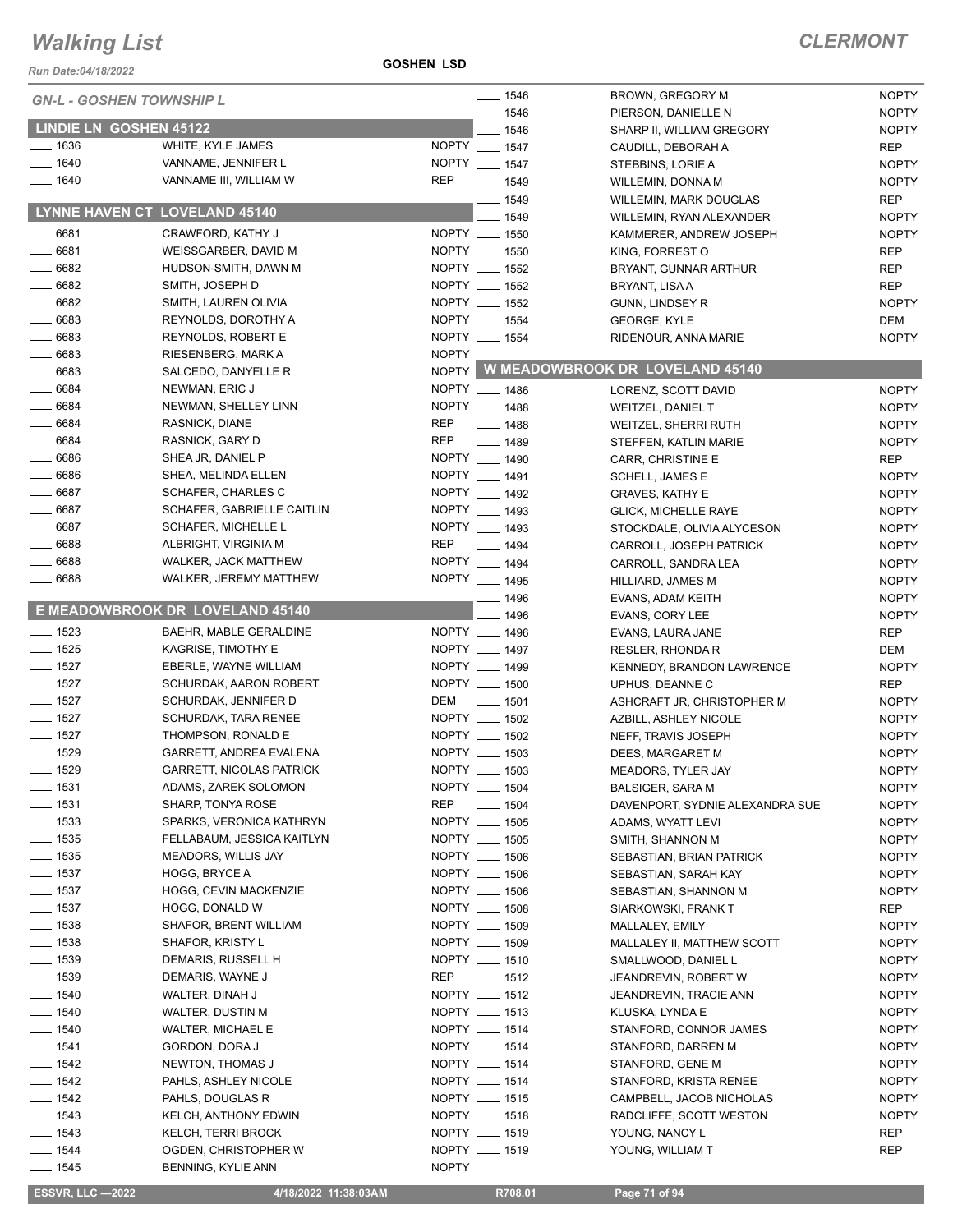#### **GOSHEN LSD**

| Run Date:04/18/2022             |                                                   | <b>GOSHEN LSD</b> |                                  |                                               |                            |
|---------------------------------|---------------------------------------------------|-------------------|----------------------------------|-----------------------------------------------|----------------------------|
| <b>GN-L - GOSHEN TOWNSHIP L</b> |                                                   |                   | $-6123$                          | MATHEWS, TONYAL                               | <b>NOPTY</b>               |
|                                 |                                                   |                   | $-6124$                          | <b>BULLOCK, DAVID A</b>                       | <b>REP</b>                 |
|                                 | <b>W MEADOWBROOK DR LOVELAND 45140</b>            |                   | $-6124$                          | <b>BULLOCK, E JANE</b>                        | <b>NOPTY</b>               |
| $- 1520$                        | GILLIS, DONALD E                                  | <b>REP</b>        | $-6125$                          | ALFORD, CHERYL MOSER                          | DEM                        |
| $- 1520$<br>$- 1521$            | GILLIS, SHARON E                                  | <b>REP</b>        | $-6125$                          | ALFORD, SCOTT ALAN                            | DEM                        |
| $- 1521$                        | BARNETT, JAY F                                    | <b>REP</b>        | $-6126$<br>NOPTY __ 6126         | PHILLIPS, BONNIE S                            | <b>REP</b><br><b>NOPTY</b> |
| $\frac{1}{2}$ 1522              | <b>BARNETT, TAMARA E</b><br>HARMON, BRIANNA MARIE |                   | NOPTY __ 6126                    | PHILLIPS, HANNAH MARIE<br>PHILLIPS, MARK      | <b>REP</b>                 |
| $- 1522$                        | HARMON JR, MICHAEL G                              |                   | NOPTY __ 6126                    | PHILLIPS, SETH RYAN                           | <b>NOPTY</b>               |
| $- 1524$                        | FELLERS, DAVID LEE                                |                   | NOPTY __ 6127                    | FLETCHER JR, ROBERT BROWNFIELD                | <b>NOPTY</b>               |
| $- 1528$                        | DUTLINGER, CODY ALLEN                             |                   | NOPTY __ 6128                    | NERLINGER, JOSEPH                             | <b>NOPTY</b>               |
| $- 1528$                        | DUTLINGER, KATLYN ELIZABETH                       |                   | NOPTY __ 6128                    | NERLINGER, NATASHA MARIE                      | <b>NOPTY</b>               |
| $\frac{1}{2}$ 1530              | CARROLL, DAVID A                                  |                   | NOPTY __ 6129                    | EVERSOLE, BREANNA MICHELLE                    | <b>NOPTY</b>               |
| $\frac{1}{2}$ 1530              | CARROLL, PATSY ANN                                |                   | NOPTY __ 6129                    | EVERSOLE, MICHAEL SCOTT                       | <b>NOPTY</b>               |
| $\frac{1}{2}$ 1532              | MCMULLEN, SAIRA E                                 |                   | NOPTY __ 6130                    | <b>BARNES, FREDERICK SCOTT</b>                | <b>REP</b>                 |
| $\frac{1}{2}$ 1534              | DOWNEY, JOYCE M                                   |                   | NOPTY __ 6130                    | <b>BARNES, JANET M</b>                        | <b>REP</b>                 |
| $\frac{1}{2}$ 1550              | KING, CAROL S                                     | REP               | $-6131$                          | LINDSEY, ALICIA N                             | <b>NOPTY</b>               |
|                                 |                                                   |                   | $-6131$                          | <b>WILSON, MARK ALAN</b>                      | <b>NOPTY</b>               |
| MISTY CREEK DR LOVELAND 45140   |                                                   |                   | 6132                             | BELKNAP, JENNA K                              | <b>NOPTY</b>               |
| $- 6101$                        | FITE, NANCY A                                     | <b>REP</b>        | $\frac{1}{2}$ 6133               | FARRAR, ROBERT A                              | <b>NOPTY</b>               |
| $-6101$                         | FITE, RALPH EUGENE                                | <b>REP</b>        | $\frac{1}{2}$ 6134               | MONTGOMERY, WILLIAM F                         | DEM                        |
| $- 6101$                        | HOGAN, BROOKE A                                   |                   | NOPTY __ 6136                    | SCHAEFER, DALE C                              | REP                        |
| $- 6102$                        | POWERS, LYNSEY RAYE                               | DEM               | $\frac{1}{2}$ 6136               | SCHAEFER, NANCY L                             | <b>REP</b>                 |
| $- 6102$                        | SPARKS, SCOTT ANTHONY                             |                   | NOPTY __ 6138<br>NOPTY -6138     | STROUP, CAROL M                               | <b>NOPTY</b>               |
| $- 6103$                        | SHEPHERD, KAREN F                                 |                   | $\frac{1}{2}$ 6139               | STROUP, DAVID F<br>THOMPSON, CHAD P           | <b>NOPTY</b><br><b>REP</b> |
| $-6104$<br>$-6104$              | BEGALKE, JACQUELINE L                             | REP<br><b>REP</b> | $- 6139$                         | THOMPSON, SARAH D                             | DEM                        |
| $- 6105$                        | BEGALKE, JOHN C<br>POE, MARY ELEN                 | <b>REP</b>        | $\frac{1}{2}$ 6140               | <b>BOW, CHRISTINA S</b>                       | <b>NOPTY</b>               |
| $- 6105$                        | POE, REBECCA ANN                                  | <b>REP</b>        | $-6140$                          | <b>BOW, CLAUDIA JUSTINE</b>                   | <b>NOPTY</b>               |
| $- 6106$                        | <b>TYLER, KAREN M</b>                             | <b>REP</b>        | $- 6140$                         | <b>BOW, STEPHEN THOMAS</b>                    | <b>NOPTY</b>               |
| $- 6107$                        | HEGYI, SUSAN JANE                                 | <b>REP</b>        | $-6141$                          | PORTERFIELD, JUSTIN B                         | <b>NOPTY</b>               |
| $- 6107$                        | TOLSON JR, WILBY S                                | <b>REP</b>        | $-6141$                          | PORTERFIELD, SARAH DENISE                     | <b>NOPTY</b>               |
| $- 6108$                        | GOLD, DAVID ALLEN                                 |                   | NOPTY -6142                      | MORGAN, KELLY D                               | <b>NOPTY</b>               |
| $- 6109$                        | LANDGREBE, FREDERICK G                            |                   | NOPTY __ 6144                    | EYRE JR, RANDY ALLEN                          | <b>NOPTY</b>               |
| $- 6110$                        | SIQUE COLLINS, ABEL DE JESUS                      |                   | NOPTY __ 6146                    | SANDLIN, KAYLA M                              | <b>NOPTY</b>               |
| $- 6110$                        | WYTRWAL, PATRICIA BARBARA                         |                   | NOPTY -6146                      | TAYLOR, AMANDA MARIE                          | <b>NOPTY</b>               |
| $\frac{1}{2}$ 6111              | LOHMAN, DARLENE S                                 |                   | NOPTY __ 6146                    | WALKER, RUSSELL JAYMZE                        | <b>NOPTY</b>               |
| $-6111$                         | LOHMAN, EDWARD J                                  |                   | NOPTY -6148                      | DUNHAM, JOHN COLLIN                           | <b>NOPTY</b>               |
| $-6112$                         | WALKER JR, JOHN HARVARD                           |                   | NOPTY __ 6148                    | WOOD, DERRICK C                               | <b>NOPTY</b>               |
| $=$ 6112                        | <b>WALKER, STEPHANIE ANN</b>                      |                   | NOPTY -6148                      | WOOD, STEPHANIE NICOLE                        | <b>NOPTY</b>               |
| $-6113$                         | <b>HOPKINS, GREGORY K</b>                         | DEM               | $-6152$                          | <b>GRANT, AARON M</b>                         | <b>NOPTY</b>               |
| $- 6114$                        | ASBROCK, CINDI L                                  |                   | NOPTY __ 6152                    | <b>WALKER, JENNIFER C</b>                     | <b>NOPTY</b>               |
| $=$ 6114<br>$-6114$             | ASBROCK, KAREN                                    | <b>NOPTY</b>      |                                  | NOPTY NANCARD DR LOVELAND 45140               |                            |
| __ 6114                         | PUTMAN, KATHLEEN LOUISE<br>TRUMP, JAMES LEWIS     |                   | NOPTY __ 5588                    | <b>BUNNELL, DEREK T</b>                       | <b>NOPTY</b>               |
| $-6116$                         | SACCO, MARY K                                     | <b>REP</b>        | 5588                             | <b>BUNNELL, HARRY A</b>                       | <b>NOPTY</b>               |
| $-6117$                         | <b>HICKS, NANCY M</b>                             | NOPTY __          | 5588                             | <b>BUNNELL, TERESAK</b>                       | <b>NOPTY</b>               |
| __ 6118                         | BOLENDER, JAMES R                                 | DEM               | $\frac{1}{1}$<br>6683            | PITTMAN, LEONA                                | <b>NOPTY</b>               |
| $- 6118$                        | BOLENDER, JOYCE ANN                               | DEM               | 6683<br>$\overline{\phantom{a}}$ | PITTMAN JR, LONNIE WILLARD                    | REP                        |
| — 6119                          | FOLTZ, DANIEL THOMAS                              | NOPTY __          | 6683                             | PITTMAN, WILLARD                              | REP                        |
| $-6119$                         | FOLTZ, RONALD J                                   |                   | NOPTY __ 6684                    | VALENTINE, CHARLES E                          | <b>REP</b>                 |
| $- 6119$                        | FOLTZ, SUE ELLEN                                  |                   | NOPTY __ 6684                    | VALENTINE, MADGE LORENE                       | REP                        |
| _ 6119                          | POLLY SR, DANIEL                                  |                   | NOPTY __ 6685                    | HUGHES, DONALD                                | DEM                        |
| $- 6119$                        | POLLY, NANCY C                                    | NOPTY __          | 6685                             | HUGHES, GWENDOLYN S                           | <b>REP</b>                 |
| $- 6120$                        | MCDONOUGH, TIMOTHY JOSEPH                         |                   | NOPTY __ 6686                    | JEANDREVIN, HEATHER M                         | <b>NOPTY</b>               |
| $- 6120$                        | MCDONOUGH, TRACY LEE                              |                   | NOPTY __ 6686                    | JEANDREVIN, JOSEPH W                          | <b>NOPTY</b>               |
| $= 6121$                        | SMOCK, RHONDA L                                   |                   | NOPTY __ 6686                    | JEANDREVIN, LUKE ANTHONY                      | <b>NOPTY</b>               |
| — 6121                          | STAPP, RICHARD                                    |                   | NOPTY __ 6687                    | NOE, CALVIN F                                 | <b>NOPTY</b>               |
| $-6122$                         | NIMITZ, ALLISON R                                 |                   | NOPTY __ 6688                    | POTTER, ROBERTA L                             | <b>NOPTY</b>               |
| $-6122$                         | SCOTT, THERESE JANE                               | <b>REP</b>        | 6689                             | KOCICA, JUDITH A                              | <b>REP</b>                 |
| $-6122$                         | SCOTT, WELKER R                                   | <b>REP</b>        | $\overline{\phantom{a}}$<br>6690 | STAAB, JONATHAN EDWARD                        | <b>REP</b>                 |
| $-6123$                         | MARSH, ZACHARY RYAN<br>MATHEWS, SHANE D           | NOPTY __          | 6690<br>NOPTY __ 6691            | STAAB, STEPHANIE LYNNE<br>CARRELLO, MICHAEL M | REP<br>REP                 |
| —— 6123                         |                                                   |                   |                                  |                                               |                            |
| <b>ESSVR, LLC -2022</b>         | 4/18/2022 11:38:03AM                              |                   | R708.01                          | Page 72 of 94                                 |                            |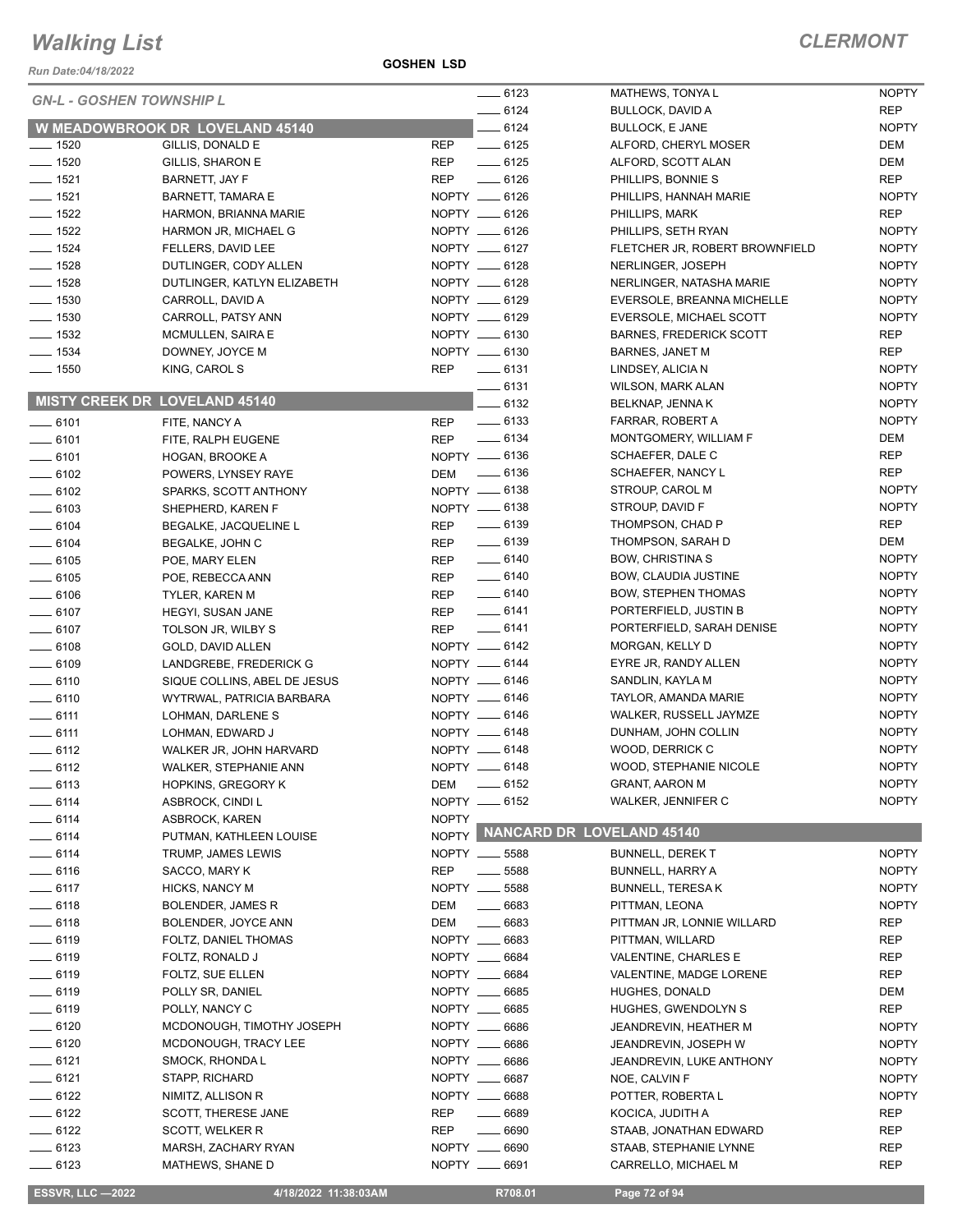| <b>ESSVR, LLC -2022</b> | 4/18/2022 11:38:03AM | R708.01 | Page 73 of 94 |
|-------------------------|----------------------|---------|---------------|

| GN-L - GOSHEN TOWNSHIP L |                                             |              | PIN OAK DR LOVELAND 45140      |                                        |                              |  |
|--------------------------|---------------------------------------------|--------------|--------------------------------|----------------------------------------|------------------------------|--|
|                          | NANCARD DR LOVELAND 45140                   |              | 6680                           | <b>BREWER, MICHAEL WAYNE</b>           | <b>REP</b>                   |  |
| $- 6692$                 | HAUBERT, MATTHEW ALLEN                      | <b>NOPTY</b> | 6680                           | <b>BREWER, PATRICIA LYNN</b>           | <b>REP</b>                   |  |
| $- 6693$                 | WAINSCOTT, DEANNA G                         | <b>REP</b>   | 6681                           | KILGORE, ELAINE S                      | <b>NOPTY</b>                 |  |
| $- 6693$                 | WAINSCOTT, HAL R                            | <b>REP</b>   | 6681                           | KILGORE, JOSHUA                        | <b>NOPTY</b>                 |  |
| 6693                     | WAINSCOTT, TASHA NICHOLE                    |              | NOPTY __ 6681                  | KILGORE JR, RICHARD F                  | <b>NOPTY</b>                 |  |
|                          |                                             |              | $-6681$                        | KILGORE, ROBIN E C                     | <b>NOPTY</b>                 |  |
|                          | <b>OAKDALE DR LOVELAND 45140</b>            |              | 6682                           | CARTER, LUCAS TYLER                    | <b>NOPTY</b>                 |  |
| $- 6751$                 | HOLLIDAY, CAROL DENISE                      |              | NOPTY __ 6683                  | <b>BAILEY, AARON JAMES</b>             | <b>NOPTY</b>                 |  |
| $- 6751$                 | <b>HOLLIDAY, THOMAS C</b>                   |              | NOPTY __ 6683                  | BAILEY, RONALD J                       | <b>NOPTY</b>                 |  |
| $- 6753$                 | WIEDEMANN, DOROTHY K                        |              | NOPTY __ 6684                  | MILLS, ALLISON M                       | <b>NOPTY</b>                 |  |
| $- 6753$                 | WIEDEMANN, WILLIAM V                        | <b>REP</b>   | $- 6685$                       | JONES, ANDREW LEE                      | <b>NOPTY</b>                 |  |
| $- 6754$                 | <b>MARTIN, AUDREY J</b>                     | <b>REP</b>   | $- 6685$                       | QUINN, DANIEL RALPH                    | <b>NOPTY</b>                 |  |
| $- 6755$                 | BALL, JACQUELINE S                          | <b>REP</b>   | $- 6685$                       | QUINN, SARA DALE                       | <b>NOPTY</b>                 |  |
| $- 6756$                 | INABNITT, DONALD W                          |              | NOPTY __ 6688                  | WARD, JOSEPH E                         | <b>NOPTY</b>                 |  |
| $- 6756$                 | <b>INABNITT, GAIL L</b>                     |              | NOPTY __ 6690                  | SHIELDS, BARBARA ANN                   | <b>NOPTY</b>                 |  |
|                          |                                             |              | 6691                           | <b>GRANT, JANA LOUISE</b>              | <b>REP</b>                   |  |
|                          | OAKLAND RD LOVELAND 45140                   |              | 6691                           | <b>GRANT, STEPHEN M</b>                | <b>REP</b>                   |  |
| $- 6652$                 | COLLETT, JUSTIN L                           |              | NOPTY __ 6692                  | RAPP, PAULA JANE                       | <b>NOPTY</b>                 |  |
| $- 6652$                 | MCINTOSH, TIFFANY ROSE                      |              | NOPTY __ 6692                  | RAPP, STEVEN PETER                     | <b>NOPTY</b>                 |  |
| $- 6652$                 | SCHEWE JR, CLIFFORD JOHN                    |              | NOPTY __ 6694                  | HEIERT, RUTH A                         | <b>NOPTY</b>                 |  |
| $- 6656$                 | LANGENHEIM, EMILY ANNE                      |              | NOPTY __ 6695                  | ALLPHIN, JAMIE LYNN                    | <b>NOPTY</b>                 |  |
| $- 6656$                 | LANGENHEIM, JOHN WILLIAM                    |              | NOPTY __ 6695                  | PITMAN, BILLY R                        | REP                          |  |
| $- 6660$                 | GABBARD, BARBARA L                          | REP          | $- 6695$                       | PITMAN, PEGGY S                        | <b>REP</b>                   |  |
| $- 6664$                 | THORNTON, DARRELL A                         | REP          | $- 6696$                       | HUNDLEY JR, HAROLD T                   | <b>NOPTY</b>                 |  |
| $- 6664$                 | THORNTON, KIMBERLY A                        | <b>REP</b>   | $- 6697$                       | MENDOZA, ANDRES JAY                    | <b>NOPTY</b>                 |  |
| $- 6676$                 | GOBLE, DYLAN LEE                            |              | NOPTY __ 6697                  | MENDOZA, TABYTHA ANN                   | <b>NOPTY</b>                 |  |
| $- 6676$                 | GOBLE, ROGER                                |              | NOPTY __ 6698                  | TAMM, CATHERINE L                      | <b>NOPTY</b>                 |  |
| $- 6682$                 |                                             |              | NOPTY __ 6701                  | BRANDENBURG, AMY LYNN                  | <b>NOPTY</b>                 |  |
| $- 6688$                 | JACKSON, LOIS                               |              | NOPTY __ 6703                  |                                        | <b>NOPTY</b>                 |  |
|                          | JAMES, CHAD A                               |              |                                | STEPHENSON, MARK A                     | <b>REP</b>                   |  |
| $- 6694$<br>$- 6700$     | TAYLOR, ASHLEY N                            |              | NOPTY __ 6704<br>NOPTY __ 6705 | BENZ, TERRY C                          | <b>NOPTY</b>                 |  |
| $- 6702$                 | POLLY, VICKI L                              |              | NOPTY __ 6705                  | STONE, HANNAH FAITH                    | <b>NOPTY</b>                 |  |
|                          | HUGHES, JAMES A                             |              | NOPTY __ 6705                  | STONE, JASON K                         | <b>NOPTY</b>                 |  |
| $- 6704$<br>$- 6704$     | CONLEY, TERRY L                             |              | NOPTY __ 6705                  | STONE JR, JASON KEITH<br>STONE, LEEANN | <b>NOPTY</b>                 |  |
|                          | STRUNK, JIMMY JOHN                          |              | NOPTY __ 6707                  |                                        | <b>NOPTY</b>                 |  |
| $- 6704$<br>$- 6706$     | TIPTON, BARBARA A<br><b>HELTON, RICKY A</b> |              | NOPTY __ 6707                  | FIDEN, ALEXIS NICHOLE                  | <b>NOPTY</b>                 |  |
| $- 6706$                 |                                             |              | NOPTY __ 6709                  | FIDEN, CONNER D                        |                              |  |
|                          | <b>HELTON, RITA L</b>                       |              | NOPTY __ 6709                  | SEAMAN, INEZ MARIE                     | <b>NOPTY</b><br><b>NOPTY</b> |  |
| $- 6710$                 | SUMMERS, APRIL LOUISE                       |              | NOPTY __ 6711                  | SEAMAN, TIMOTHY SCOTT                  | <b>NOPTY</b>                 |  |
| $- 6710$                 | SUMMERS JR, GARRY LEON                      |              |                                | <b>KETZER, DANIEL SCOTT</b>            |                              |  |
| _ 6712                   | POWELL, CHELSEA MARIE                       | <b>NOPTY</b> |                                | NOPTY PINE MEADOWS DR LOVELAND 45140   |                              |  |
| $-6712$<br>$- 6714$      | POWELL, JUSTIN M                            |              |                                |                                        |                              |  |
|                          | KING JR, JESSIE LEE                         |              | NOPTY __ 6100                  | <b>WHANGER, CONNIE S</b>               | <b>REP</b>                   |  |
| $-6714$<br>$-6714$       | KING, KATHRYN R                             |              | NOPTY __ 6101                  | JOHNSON, DEREK JAMES                   | <b>NOPTY</b>                 |  |
|                          | KING, TRISTEN JOSEPH                        |              | NOPTY __ 6101                  | JOHNSON, ELIZABETH CATHERINE           | <b>NOPTY</b>                 |  |
| $- 6716$                 | BROWN, AUSTIN SHELBY                        |              | NOPTY __ 6102                  | HOLDEN, MICHAEL A                      | <b>NOPTY</b>                 |  |
| $- 6720$                 | WARDEN, JAMES A                             |              | NOPTY __ 6102                  | HOLDEN, MITCHELL BRAWNSON              | <b>NOPTY</b>                 |  |
| $- 6722$                 | ROBERTS, HANNAH ELIZABETH                   |              | NOPTY __ 6103                  | CREECH, MELODY E                       | REP                          |  |
| $- 6722$                 | ROBERTS, MEGAN A                            |              | NOPTY __ 6104                  | BIRKLEY, EMMA O                        | <b>NOPTY</b>                 |  |
| $- 6722$                 | ROBERTS, RENEE                              |              | NOPTY __ 6104                  | <b>BOLTZ, PATRICIA A</b>               | DEM                          |  |
| $-6722$                  | STODDARD III, ARTHUR JAMES                  |              | NOPTY __ 6105                  | BURNS, COREY A                         | <b>NOPTY</b>                 |  |
| $- 6724$                 | PHILLIPS, JENNIFER LYNN                     |              | NOPTY __ 6105                  | <b>BURNS, SAMANTHA MICHELE</b>         | <b>NOPTY</b>                 |  |
| $- 6724$                 | PHILLIPS, TRAVIS MATTHEW                    |              | NOPTY __ 6105                  | FREY, ZACHARY JOHN                     | <b>NOPTY</b>                 |  |
| $- 6726$                 | COLE, DONITA JO                             |              | NOPTY __ 6107                  | <b>BLACK, JOSEPH M</b>                 | <b>NOPTY</b>                 |  |
| $- 6726$                 | COLE, MAX K                                 |              | NOPTY __ 6107                  | <b>BLACK, LORIC</b>                    | DEM                          |  |
| $- 6728$                 | IGO, TARAH MORGAN                           |              | NOPTY __ 6109                  | PITTMAN, APRIL FAITH                   | <b>NOPTY</b>                 |  |
| $- 6728$                 | NICODEMUS, PATRICIA J                       |              | NOPTY __ 6109                  | PITTMAN, MICHAEL R                     | <b>NOPTY</b>                 |  |
| $- 6728$                 | NICODEMUS, RONALD D                         |              | NOPTY __ 6110                  | <b>BREAKER, CLINTON MICHAEL</b>        | <b>NOPTY</b>                 |  |
| $- 6728$                 | NICODEMUS, RYAN JAMES                       |              | NOPTY __ 6110                  | <b>BREAKER, JERRY R</b>                | <b>REP</b>                   |  |
| $- 6730$                 | HODGE, CHRISTINE RAE                        | REP          | $- 6110$                       | BREAKER, PAMELA C                      | REP                          |  |
| 6730                     | HODGE, JAMES RAYMOND                        | <b>REP</b>   | 6112                           | YATES, ALICIA JANINE                   | <b>NOPTY</b>                 |  |

*Run Date:04/18/2022*

*GN-L - GOSHEN TOWNSHIP L*

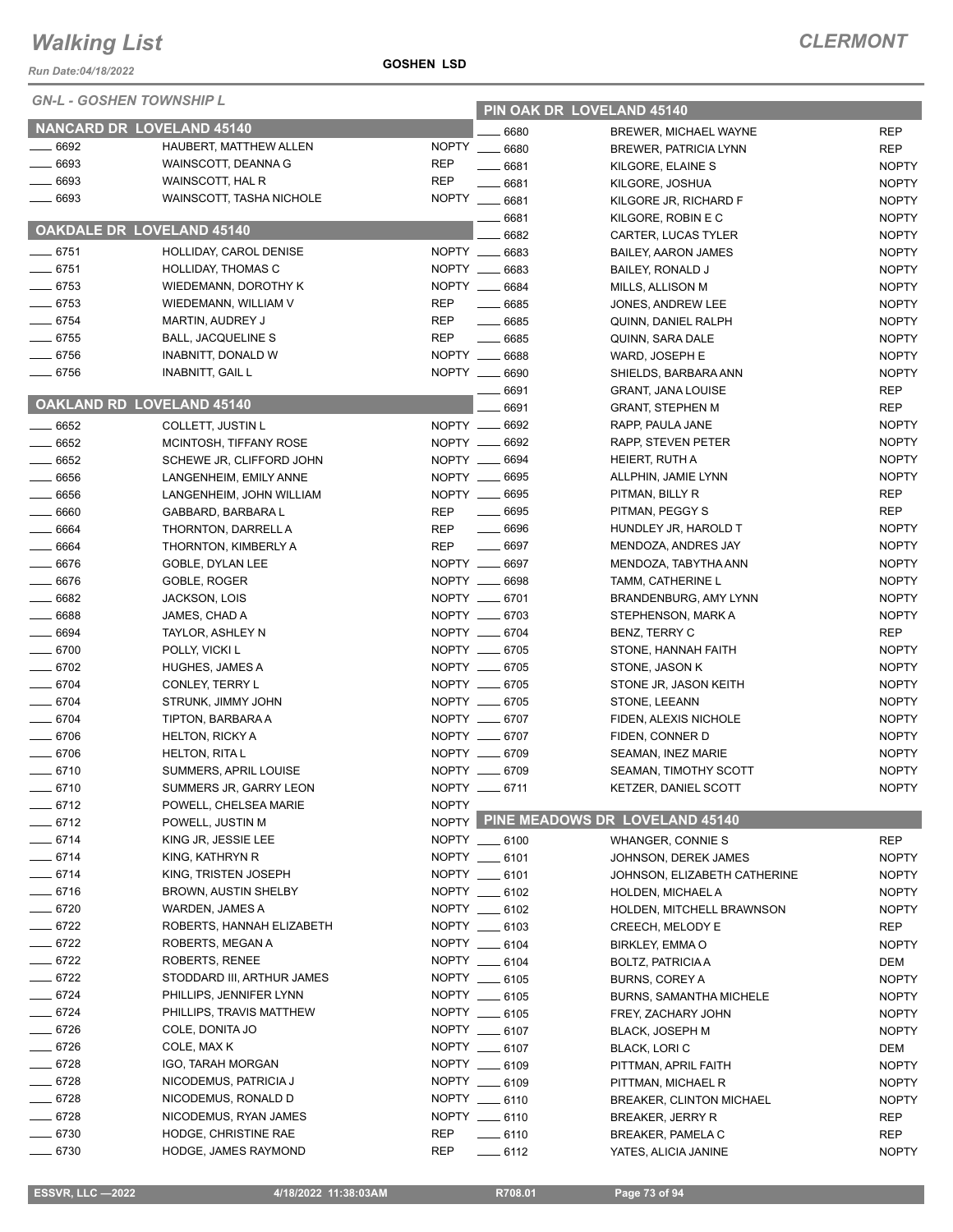*Run Date:04/18/2022*

**GOSHEN LSD**

|                                  |                                |              | $- 1528$           | TERWILLEGER, ROBYN A                  | <b>NOPTY</b> |
|----------------------------------|--------------------------------|--------------|--------------------|---------------------------------------|--------------|
| <b>GN-L - GOSHEN TOWNSHIP L</b>  |                                |              | $- 1529$           | MELLETT, GREGORY R                    | <b>NOPTY</b> |
|                                  | PINE MEADOWS DR LOVELAND 45140 |              | $- 1530$           | ADKINS, TIFFANY LYNN                  | <b>NOPTY</b> |
| $-6112$                          | YATES, CONNIE DANELL           |              | NOPTY __ 1531      | FRAMBES, AUSTIN ANTHONY               | <b>NOPTY</b> |
| $- 6112$                         | YATES, NICK                    |              | NOPTY __ 1531      | FRAMBES, JINNY LINN                   | <b>NOPTY</b> |
| $-6114$                          | FARRELL, KIMBERLY JEAN         |              | NOPTY __ 1532      | TIPTON, JUDY                          | <b>NOPTY</b> |
| $\frac{1}{2}$ 6114               | FARRELL, MICHAEL WILLIAM       |              | NOPTY __ 1532      | TIPTON, ROBERT STEVEN                 | <b>NOPTY</b> |
| $\frac{1}{2}$ 6116               | HERALD, JANE L                 | <b>REP</b>   | $\frac{1}{2}$ 1533 | LAWSON, JOSHUA D                      | <b>NOPTY</b> |
| $-6116$                          | HERALD, KATIE JOANNA           |              | NOPTY __ 1533      | LAWSON, KRYSTAL ERIN                  | <b>NOPTY</b> |
| $- 6116$                         | HERALD, LARRY L                | <b>REP</b>   | $\frac{1}{2}$ 1534 | <b>GRUNDY SR, JIMMY R</b>             | <b>NOPTY</b> |
| $-6117$                          | EKEN, RICHARD PAUL             |              | NOPTY __ 1534      | GRUNDY, MARY JO                       | <b>NOPTY</b> |
| $-6117$                          | EKEN, TONYIA BETH              |              | NOPTY __ 1536      | WALKER, GLENDA ROCHELLE               | <b>NOPTY</b> |
| $-6118$                          | MCCANN, DONNA M                | <b>REP</b>   | $\frac{1}{2}$ 1538 | <b>BURKE, CAMMIE A</b>                | <b>NOPTY</b> |
| $-6118$                          | MCCANN, MEGHAN AILEEN          |              | NOPTY __ 1538      | <b>BURKE, KATLYN RAE</b>              | <b>NOPTY</b> |
| $-6120$                          | HAINES, ANGELA RENEE           |              | NOPTY __ 1538      | <b>BURKE, LARRY R</b>                 | <b>NOPTY</b> |
| $- 6120$                         |                                |              | NOPTY __ 1538      |                                       |              |
|                                  | HAINES, JACOB A                |              |                    | CAMPBELL, DUSTIN JEFFREY              | <b>NOPTY</b> |
| $- 6120$                         | HAINES, LINDA GAIL             |              | NOPTY __ 1538      | CAMPBELL, SARAH M                     | <b>NOPTY</b> |
| $-6121$                          | COZZENS, SHARON M              |              | NOPTY __ 1540      | <b>WILSON, DALE M</b>                 | <b>NOPTY</b> |
| $-6123$                          | <b>BROCK, ANN M</b>            | <b>NOPTY</b> |                    | NOPTY ROLLING KNOLL DR LOVELAND 45140 |              |
| $- 6124$                         | CAMPBELL, THOMAS               |              |                    |                                       |              |
| $-6124$                          | YI, FERRON                     |              | NOPTY __ 1490      | BALL, DEANNA                          | <b>DEM</b>   |
| $-6125$                          | PORTERFIELD, LINDA KAY         |              | NOPTY __ 1490      | <b>BALL, MICHAEL L</b>                | <b>DEM</b>   |
| $-6125$                          | SHEPHERD, DAVID L              |              | NOPTY __ 1491      | GEER, RYAN LEE                        | <b>NOPTY</b> |
| $-6126$                          | SINOWAY, CHARLES EDWIN         |              | NOPTY __ 1491      | <b>GEER, TAMMY L</b>                  | <b>NOPTY</b> |
| $- 6126$                         | SINOWAY, THERESA BEHLE         | DEM          | $- 1492$           | JOHANSEN, ALLEN J                     | <b>NOPTY</b> |
| $-6127$                          | HENRY, MONICA A                |              | NOPTY __ 1493      | MILLER, DANIEL B                      | <b>NOPTY</b> |
| $-6128$                          | LEMMEL, LAURA ANN              |              | NOPTY __ 1493      | MILLER, RACHEL L                      | <b>NOPTY</b> |
| $-6128$                          | LEMMEL, LILLY C                |              | NOPTY __ 1498      | DAY, ALPHA                            | <b>REP</b>   |
| $-6128$                          | LEMMEL, MARK M                 |              | NOPTY __ 1498      | DAY, MARK T                           | <b>REP</b>   |
| $\frac{1}{2}$ 6129               | NUSSBAUM, KATHRYN SUZANNE      |              | NOPTY __ 1499      | SEMINATORE, RAYMOND L                 | <b>REP</b>   |
| $-6129$                          | NUSSBAUM, MICHAEL L            |              | NOPTY __ 1500      | PAYTON, DANA RENEE                    | <b>NOPTY</b> |
| $-6131$                          | MOORE III, LINDLEY DAVID       |              | NOPTY __ 1500      | PAYTON, JEFF D                        | <b>NOPTY</b> |
| $- 6131$                         | MOORE, MARISSA NICOLE          |              | NOPTY __ 1501      | DENNEY, LILLIE A                      | DEM          |
| $-6132$                          | SIKORSKI, FRANK R              | DEM          | $\frac{1}{2}$ 1504 | CASTANEDA, JACKIE R                   | <b>NOPTY</b> |
| $\frac{1}{2}$ 6132               | SIKORSKI, MEGAN SUE            |              | NOPTY __ 1504      | HARRIS, AMY F                         | <b>NOPTY</b> |
| $\frac{1}{2}$ 6133               | COURTNEY, JEFF A               |              | NOPTY __ 1504      | <b>HARRIS, MICHAEL PATRICK</b>        | <b>NOPTY</b> |
| $\frac{1}{2}$ 6133               | COURTNEY, MARIKA T             |              | NOPTY __ 1506      | MCCORD, STEVEN K                      | <b>NOPTY</b> |
| $- 6134$                         | SHURES, RACHELLE LYN           |              | NOPTY __ 1506      | SHUTT, TAYLOR ELAINE                  | <b>NOPTY</b> |
| $-6134$                          | SHURES JR, THOMAS KEITH        |              | NOPTY __ 1509      | WATKINS II, DAVID ALEXANDER           | <b>NOPTY</b> |
| $- 6135$                         | <b>BROWN, MICHAEL E</b>        |              | NOPTY __ 1509      | <b>WATKINS, LYNSEY RASHELLE</b>       | <b>NOPTY</b> |
| _ 6135                           | SIZEMORE, ANGELA S             |              | NOPTY __ 1510      | <b>BROWNSTEAD, GINA E</b>             | <b>REP</b>   |
| $-6136$                          | FLETCHER, CARA DENISE          | <b>REP</b>   | $- 1510$           | <b>BROWNSTEAD, MICHAEL R</b>          | <b>REP</b>   |
| $- 6136$                         | RECTOR JR, EUGENE P            |              | NOPTY __ 1510      | CASH, DORIS LILLIAN                   | <b>NOPTY</b> |
| $\frac{1}{2}$ 6138               | WALKER, BRADLEY WILLIAM        | REP          | $\frac{1}{2}$ 1511 | COX, BRANDON DAVID                    | <b>NOPTY</b> |
| $= 6138$                         | WALKER, JENNIFER L             | <b>REP</b>   | $- 1511$           | COX, ETHAN LEE                        | <b>NOPTY</b> |
|                                  |                                |              | $- 1511$           | COX, JEFFREY D                        | <b>NOPTY</b> |
| <b>RED OAK DR LOVELAND 45140</b> |                                |              | $-1511$            | COX, KELLI J                          | <b>NOPTY</b> |
| $\frac{1}{2}$ 1520               | PYLE, BENJAMIN PATRICK         |              | NOPTY __ 1512      | ALLEN, REGAN BRIENNE                  | <b>NOPTY</b> |
| $- 1520$                         | PYLE, EMILY E                  |              | NOPTY __ 1512      | HARP, BRANDYN JAMES                   | <b>REP</b>   |
| $- 1520$                         | PYLE, KIM M                    |              | NOPTY __ 1514      | RIEDE, ALEXANDER D                    | <b>NOPTY</b> |
| $- 1520$                         | PYLE, STEPHEN W                |              | NOPTY __ 1515      | <b>BALL, CRYSTAL M</b>                | <b>NOPTY</b> |
| $- 1521$                         | <b>BOUNDS, MEGAN LYNN</b>      |              | NOPTY __ 1515      | CAIN, BRENDA G                        | <b>NOPTY</b> |
| $- 1522$                         | RUTTER, ANGELA MARIE           |              | NOPTY __ 1515      | MYERS, ERIC R                         | <b>NOPTY</b> |
| $- 1522$                         |                                |              | NOPTY __ 1520      |                                       | <b>NOPTY</b> |
|                                  | RUTTER, GARY L                 |              |                    | MARTIN, SHANE RYAN                    |              |
| $- 1522$                         | RUTTER, SHARON W               |              | NOPTY __ 1521      | MALBLANC, MARY J                      | <b>NOPTY</b> |
| $- 1522$                         | RUTTER, THOMAS MITCHELL        |              | NOPTY __ 1521      | ROBBINS, RHONDA S                     | DEM          |
| $- 1523$                         | EVERMAN, STACY D               |              | NOPTY __ 1525      | BAKER, SAMANTHA L                     | <b>NOPTY</b> |
| $- 1524$                         | WILLIAMS, ANDREW THOMAS        | DEM          | $- 1525$           | HENSLEY, ID                           | <b>NOPTY</b> |
| $\frac{1}{2}$ 1524               | WILLIAMS, MELANIE L            | DEM          | $- 1526$           | ALDERSON, CHRISTOPHER DERRICK         | <b>NOPTY</b> |
| $- 1525$                         | ANDERSON, AMANDA D             |              | NOPTY __ 1526      | ALDERSON, TERRY W                     | <b>NOPTY</b> |
| $- 1525$                         | ANDERSON, EDWARD WILLIAM       |              | NOPTY __ 1526      | ALDERSON, TERRY W                     | <b>NOPTY</b> |
| $\frac{1}{2}$ 1525               | FLANAGAN, ABIGAIL R            |              | NOPTY __ 1526      | ALDERSON, VICKIE L                    | <b>NOPTY</b> |
| $- 1527$                         | ALLEN, SUSAN C                 | DEM          | $- 1527$           | HOLCOMB, JEFFERY N                    | <b>NOPTY</b> |
| <b>ESSVR, LLC -2022</b>          | 4/18/2022 11:38:03AM           |              | R708.01            | Page 74 of 94                         |              |
|                                  |                                |              |                    |                                       |              |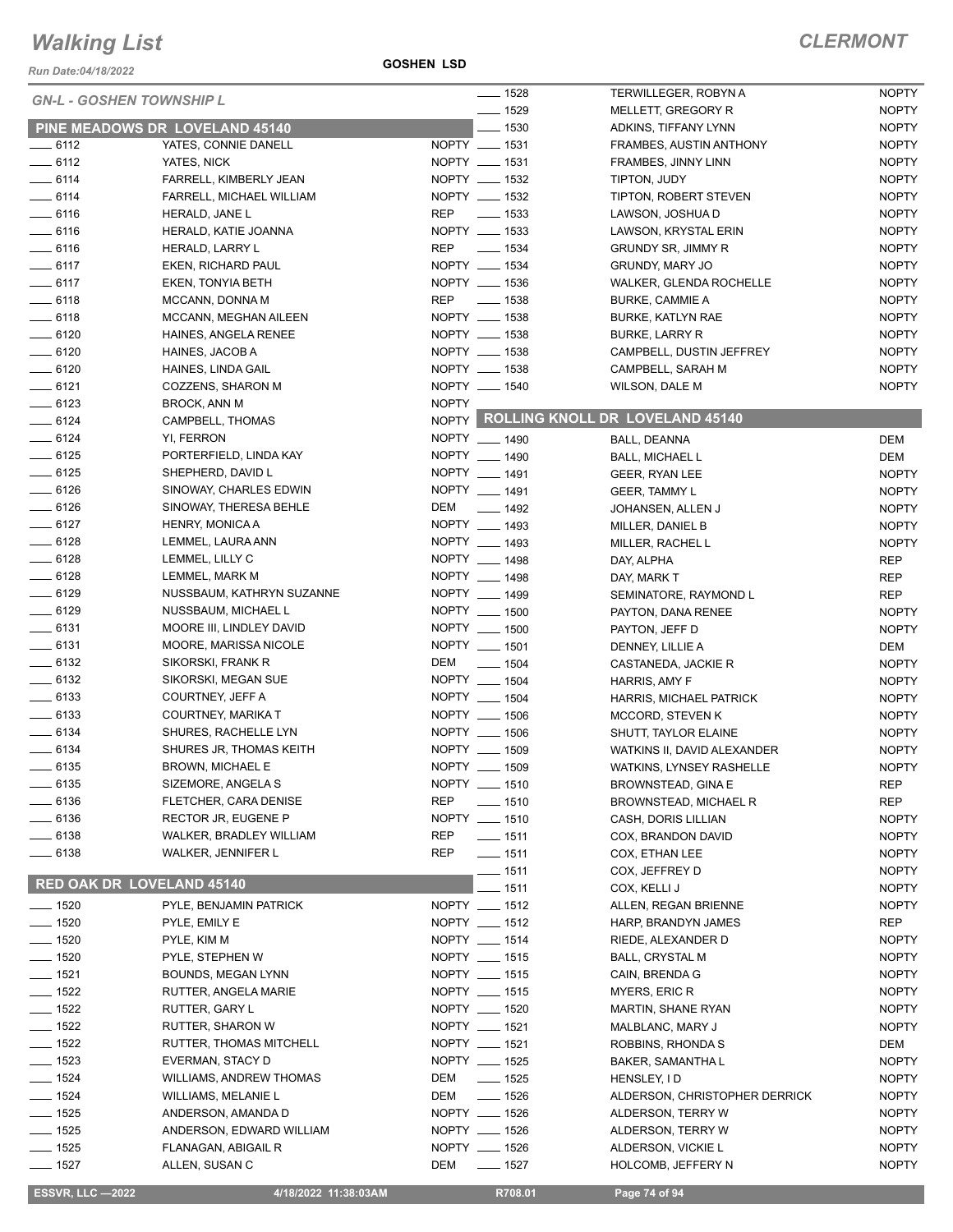#### **GOSHEN LSD**

| Run Date:04/18/2022 |                                          |                                    |                    |                                                        |                              |
|---------------------|------------------------------------------|------------------------------------|--------------------|--------------------------------------------------------|------------------------------|
|                     | <b>GN-L - GOSHEN TOWNSHIP L</b>          |                                    | $-8116$            | TETRAULT, THERESA ANN                                  | <b>NOPTY</b>                 |
|                     |                                          | $-8117$                            |                    | PREVETTE, JAMES T                                      | <b>NOPTY</b>                 |
|                     | ROLLING KNOLL DR LOVELAND 45140          |                                    | $-8117$            | PREVETTE, KRISTINA MAIRE                               | <b>NOPTY</b>                 |
| $- 1527$            | HOLCOMB, LISA MICHELE                    | NOPTY -8118                        |                    | VOGT, BARBARA J                                        | <b>NOPTY</b>                 |
| $- 1529$            | SMOKE, SABRINA C                         | NOPTY -8119                        |                    | DAVIS, JOSEPH P                                        | <b>NOPTY</b>                 |
| $- 1529$            | SMOKE, WILLOW RAYNE                      | NOPTY -8119                        |                    | DAVIS, RHONDA LOU                                      | <b>NOPTY</b>                 |
| $- 1531$            | ROHRIG, KATHYRN ANNE                     | NOPTY -8121                        |                    | CONSTABLE, ANTHONY DAVID                               | <b>REP</b>                   |
| $- 1531$            | ROHRIG, TIMOTHY M                        | NOPTY -8121                        |                    | CONSTABLE, KIM M                                       | <b>NOPTY</b>                 |
| $\equiv$ 1533       | JAMISON, LINDSAY ANN                     | <b>NOPTY</b>                       |                    | SUSAN DR LOVELAND 45140                                |                              |
| $\frac{1}{2}$ 1534  | POFF, PATRICIA J                         | NOPTY <sup>I</sup>                 |                    |                                                        |                              |
| $- 1534$            | POFF JR, THOMAS D                        | NOPTY - 6683                       |                    | CALDWELL, DAVID J                                      | <b>NOPTY</b>                 |
| $\frac{1}{2}$ 1535  | <b>BEDROSIAN, PETER</b>                  | NOPTY -6683                        |                    | CALDWELL, MADISON RAYE                                 | <b>NOPTY</b>                 |
|                     |                                          |                                    | 6683               | <b>WERNKE, HENRY B</b>                                 | <b>NOPTY</b>                 |
|                     | ROYAL OAK CT LOVELAND 45140              |                                    | 6684               | MISNER, HEATHER MICHELLE                               | <b>NOPTY</b>                 |
| $-1497$             | <b>HICKS, STACI MARIE</b>                | NOPTY - 6684                       |                    | ZACKERMAN, GENE A                                      | <b>REP</b>                   |
| $-1498$             | SHAFER, KAREN LEE                        | $N$ OPTY $-$                       | 6684               | ZACKERMAN, VALERIE S                                   | <b>REP</b>                   |
| $-1499$             | HOWARD, BARBARA SUE                      | $NOPTY$ —                          | 6685               | MARSH, MEGHAN MICHELLE                                 | <b>NOPTY</b>                 |
| $\frac{1}{2}$ 1500  | CARTER, ALICE MAE                        | $NOPTY -$                          | 6685               | ROGERS, MICHAEL SHAWN                                  | <b>NOPTY</b>                 |
| $- 1500$            | CARTER, JAMES E                          | $NOPTY -$                          | _ 6686             | DOCTER, KATHY DARLENE                                  | <b>NOPTY</b>                 |
| $\frac{1}{2}$ 1501  | HALE, BRITTANY RENEE                     | NOPTY - 6686                       |                    | DOCTER, STEVEN MARK                                    | <b>NOPTY</b>                 |
| $\frac{1}{2}$ 1502  | LAMBERT, RACHEL V                        | NOPTY -                            | 6687               | RIDGE, LARRY J                                         | <b>REP</b>                   |
| $-1503$             | FELLERS, JAMIE L                         | $N$ OPTY $-$                       | _ 6687             | RIDGE, SANDRA M                                        | <b>NOPTY</b>                 |
| $\frac{1}{2}$ 1503  | MASON JR, EDDY C                         | NOPTY -                            | 6688               | VARNEY, LINDSAY MICHELLE                               | <b>NOPTY</b>                 |
| $- 1504$            | SIEGRIST, JENNIFER                       | $N$ OPTY $-$                       | 6688               | <b>VARNEY, TAYLOR PHILLIP</b>                          | <b>NOPTY</b>                 |
| $\frac{1}{2}$ 1507  | PLACE, COLT ROBERT                       | $N$ OPTY $-$                       | - 6689             | LEITNER, BEVERLY ANN                                   | <b>REP</b>                   |
| $- 1507$            | PLACE, JOSCELYN MARIE                    | $NOPTY -$                          | _ 6689             | LEITNER, GREGORY C                                     | <b>REP</b>                   |
|                     |                                          |                                    | $-6690$            | ALFORD, JENNIFER M                                     | <b>NOPTY</b>                 |
|                     | STATE ROUTE 48 LOVELAND 45140            |                                    | 6690               | ALFORD, JOHN LEO                                       | <b>NOPTY</b>                 |
| 6684                | WABNITZ JR, LESTER J                     | <b>REP</b>                         | $\frac{1}{2}$ 6690 | TEDRICK, MAXWELL WAYNE                                 | <b>NOPTY</b>                 |
| 6684                | WABNITZ, SUSAN M                         | $- 6692$<br><b>REP</b>             |                    | VANHUSS, DAVID L                                       | <b>REP</b>                   |
|                     |                                          |                                    | 6692               | VANHUSS, EDNA S                                        | <b>REP</b>                   |
|                     | <b>STERLING SPRING DR LOVELAND 45140</b> |                                    | 6693               | MASON, REBECCA A                                       | <b>NOPTY</b>                 |
| $\frac{1}{2}$ 8101  | COLE, RUSSELL D                          | <b>NOPTY</b>                       | 6693               | MCGUIRE, LORI JANEICE                                  | <b>NOPTY</b>                 |
| $-8101$             | COLE, SHERRI LYNN                        | NOPTY <sup>-</sup>                 | 6695               | <b>HINTON, ANGELA SUE</b>                              | <b>NOPTY</b>                 |
| $-8102$             | CLAYPOOL, DEANNA                         | <b>REP</b>                         | 6697               | SHURTS, MALLORY LYNN                                   | <b>NOPTY</b>                 |
| $\frac{1}{2}$ 8104  | <b>BURNS, CHRISTOPHER P</b>              | NOPTY -                            | 6697               | WOLF, JAMES WILSON                                     | <b>NOPTY</b>                 |
| $-8104$             | DILLON, LORRAINE MARIA                   | NOPTY -                            | 6700               | JOHNSON, DERON RAY                                     | <b>NOPTY</b><br><b>NOPTY</b> |
| $-8104$             | DILLON, MARIANNE                         | <b>NOPTY</b>                       | 6700<br>6700       | JOHNSON, HAYDEN LINN                                   | <b>NOPTY</b>                 |
| $\frac{1}{2}$ 8105  | <b>BELCHER, JERRY K</b>                  | <b>NOPTY</b>                       |                    | JOHNSON, HEATHER LYN                                   |                              |
| $\frac{1}{2}$ 8105  | <b>BELCHER, LISA M</b>                   | $- 6701$<br><b>NOPTY</b>           | $-6701$            | ALCORN, ASHLEY NICOLE<br>FANCHER, JEFFREY STEVEN SCOTT | <b>NOPTY</b><br><b>NOPTY</b> |
| $-8106$             | WALTS, TERESA LYNN                       | $NOPTY =$                          |                    |                                                        |                              |
| $-8107$             | TAYLOR, BRENDA LOU                       | NOPTY <sup>-</sup>                 | 6701               | <b>GLASS III, DAVID ALLEN</b>                          | <b>NOPTY</b>                 |
| $-8108$             | HUFFMAN, BARBARA HOFFMAN                 | NOPTY -8701                        |                    | HARVILLE, STEVEN ROY                                   | <b>NOPTY</b><br><b>NOPTY</b> |
| $\frac{1}{2}$ 8108  | HUFFMAN, DENNIS J                        | NOPTY -8701                        |                    | HARVILLE, VIRGINIA ANN                                 | <b>NOPTY</b>                 |
| $-8109$             | LAHM, BENJAMIN Q                         | <b>REP</b>                         | 6702<br>6703       | <b>GRUENINGER, ROBERT LEE</b><br>CASE, PATRICIA A      | <b>REP</b>                   |
| $-8109$             | LAHM, CLAYTON RAY                        | <b>NOPTY</b>                       | 6703               | CASE, RONALD LUTHER                                    | <b>REP</b>                   |
| __ 8109             | LAHM, JOSEPH KURT                        | <b>NOPTY</b>                       | 6704               | HOWARD, BLINDA S                                       | <b>NOPTY</b>                 |
| $\frac{1}{2}$ 8109  | LAHM, KURTIS QUADE                       | <b>NOPTY</b>                       |                    | HOWARD, DARRELL                                        | <b>NOPTY</b>                 |
| __ 8109             | LAHM, SAMANTHA HOPE                      | NOPTY <sup>-</sup>                 | 6704<br>$-6705$    | HRUSOVSKY, JESSICA LEIGH                               | <b>REP</b>                   |
| $-8109$             | LAHM, SHAUNA S                           | <b>REP</b>                         | 6706               | <b>BARNES, LESLIE ANDREW</b>                           | REP                          |
| $-8110$             | <b>GRIFFITH, BRIAN WILLIAM</b>           | NOPTY $-$                          | $-6706$            | <b>BARNES, SANDRAK</b>                                 | <b>REP</b>                   |
| __ 8110             | <b>GRIFFITH, BRITTANY ERIN</b>           | $NOPTY =$                          |                    |                                                        |                              |
| $\frac{1}{2}$ 8110  | GRIFFITH, DEBRA L                        | <b>REP</b><br>$- 6707$             | $- 6706$           | <b>BOSTIC, THOMAS FELIX</b>                            | <b>REP</b><br><b>NOPTY</b>   |
| $-8110$             | <b>GRIFFITH, MARK T</b>                  | <b>REP</b>                         |                    | KING, JEFFREY WAYNE                                    | <b>NOPTY</b>                 |
| $\frac{1}{2}$ 8111  | FAITH, BENJAMIN                          | $- 6707$<br><b>REP</b><br>$- 6708$ |                    | KING, JIMMY D                                          |                              |
| $-8111$             | FAITH, THELMA J                          | <b>REP</b>                         |                    | MCGAUGHY, KATHLEEN M                                   | DEM<br><b>NOPTY</b>          |
| $-8112$             | <b>BECKER, JOSH</b>                      | $- 6709$<br>DEM                    |                    | ELSBURY, PAMELIA ANN                                   |                              |
| $-8112$             | BECKER, MOLLY E                          | DEM                                | $- 6709$           | WASHBURN, SHARON L                                     | <b>NOPTY</b>                 |
| $-8113$             | HOOVER, STEPHANIE RENEE                  | <b>NOPTY</b>                       | _ 6709             | WASHBURN, WILLIAM DAVID                                | <b>REP</b>                   |
| $-8114$             | WEBB, THERESA C                          | <b>NOPTY</b>                       | 6710               | HENDERSON, DONALD C                                    | <b>NOPTY</b>                 |
| $-8114$             | WEIBEL, SUSAN A                          | NOPTY -                            | 6711               | GOLDICK, ERIC D                                        | <b>REP</b>                   |
| $-8116$             | TETRAULT, BENJAMIN ANTHONY               | NOPTY $-$                          | $-6711$            | GOLDICK, JENNIFER LYNNE                                | <b>REP</b><br><b>NOPTY</b>   |
|                     |                                          |                                    | 6712               | APPLEGATE, CHERYLA                                     |                              |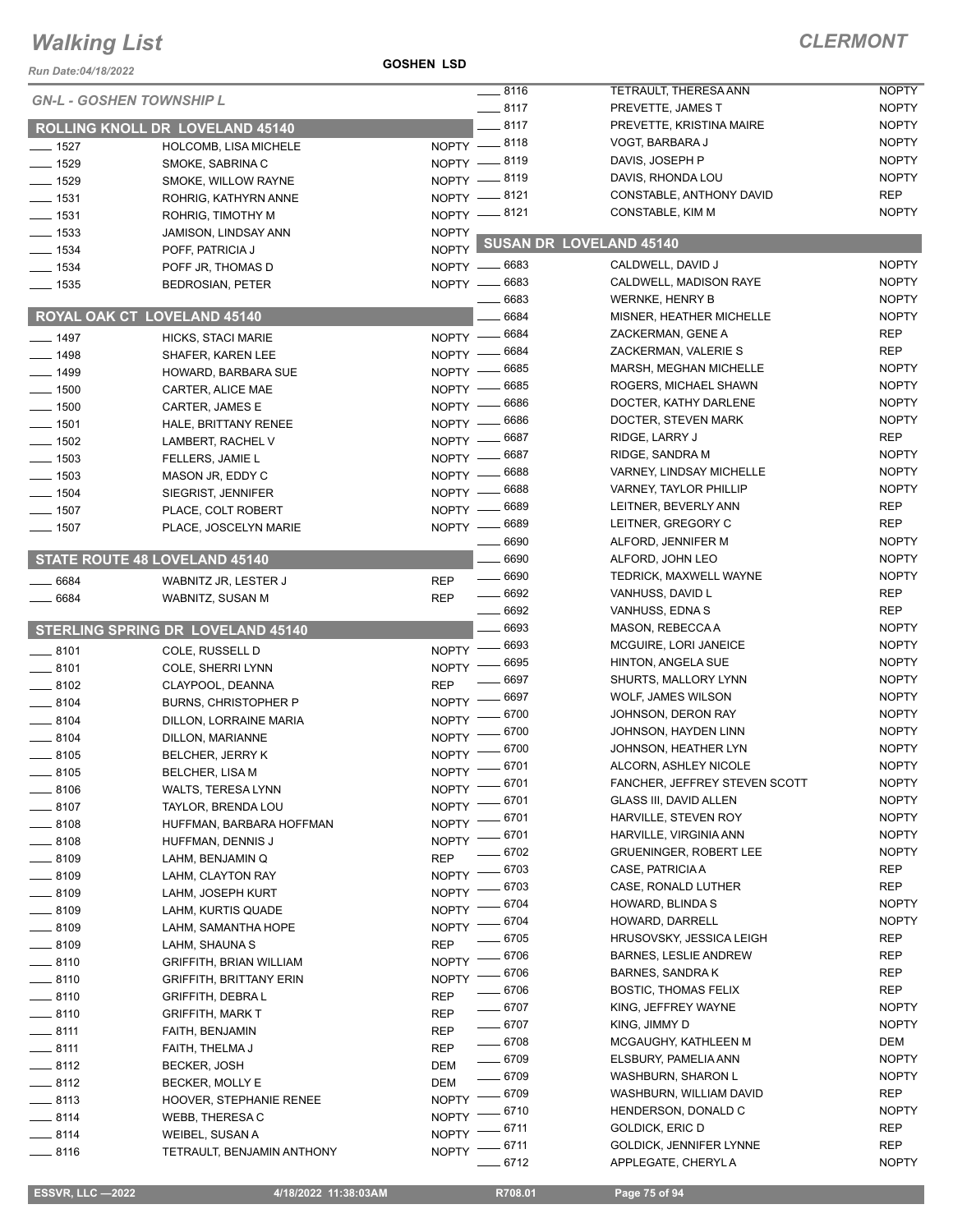*Run Date:04/18/2022*

#### **GOSHEN LSD**

| <b>GN-L - GOSHEN TOWNSHIP L</b>   |                                       |                              | $- 7004$                 | LUNG, ANDREA CRYSTAL              | <b>NOPTY</b> |
|-----------------------------------|---------------------------------------|------------------------------|--------------------------|-----------------------------------|--------------|
| <b>SUSAN DR LOVELAND 45140</b>    |                                       |                              |                          | <b>WOODLAND DR LOVELAND 45140</b> |              |
| $-6712$                           | APPLEGATE, DAVID EDWARD               |                              | NOPTY __ 1497            | LACEY, MISTY DAWN                 | <b>NOPTY</b> |
| $- 6713$                          | LOZANO, HERMINIGILDO P                |                              | NOPTY __ 1499            | DILLON, CHRISTINA                 | <b>NOPTY</b> |
| $-6713$                           | LOZANO, WENDY J                       |                              | NOPTY __ 1499            | DILLON, JEROME LEE                | <b>NOPTY</b> |
| $-6714$                           | PREWITT, DANIELLE J                   | <b>NOPTY</b>                 | $- 1500$                 | BEGLEY, MARY T                    | <b>NOPTY</b> |
| $- 6714$                          | PREWITT JR, DONALD EUGENE             |                              | NOPTY __ 1500            | <b>BEGLEY, REONAK</b>             | <b>NOPTY</b> |
| $-6715$                           | RAYBORN, TERESA FAY                   |                              | NOPTY __ 1501            | CASEY, JOHN V                     | <b>NOPTY</b> |
| $-6715$                           | RAYBORN, WILLIAM JOSEPH               |                              | NOPTY __ 1502            | <b>MANION, BRUCE E</b>            | DEM          |
| $- 6715$                          | <b>STRUNK, MARCUS L</b>               |                              | NOPTY __ 1503            |                                   |              |
| $- 6715$                          | STRUNK, TONYA M                       |                              | NOPTY __ 1504            | <b>HAYES, SHELBI BAKER</b>        | <b>NOPTY</b> |
|                                   |                                       |                              |                          | KING, DALE LEE                    | <b>NOPTY</b> |
| $- 6716$                          | BEARD, CHERYL MAUREEN                 | <b>REP</b>                   | $- 1504$                 | SPENCER, DENISE E                 | <b>NOPTY</b> |
| $- 6716$                          | <b>BEARD, JAMES MICHAEL</b>           | <b>REP</b>                   | $- 1504$                 | SPENCER III, LESLIE WILMONT       | <b>NOPTY</b> |
| $- 6717$                          | PRINCE, JORGE M                       |                              | NOPTY __ 1505            | MEYERS, MEGAN ELIZABETH           | <b>NOPTY</b> |
| $- 6718$                          | <b>RASNICK, SHERIN</b>                |                              | NOPTY __ 1506            | PATTERSON, TONYA MARIE            | <b>NOPTY</b> |
| $-6718$                           | WHEELER, CRYSTAL A                    |                              | NOPTY __ 1508            | POYNTER, JOSEPH D                 | <b>REP</b>   |
| $-6718$                           | WHEELER, HAILY ANN                    |                              | NOPTY __ 1508            | POYNTER, KATHY A                  | <b>REP</b>   |
| $-6718$                           | <b>WHEELER, ROBERT B</b>              | NOPTY                        | $- 1510$                 | KIDWELL, VICKI LYNN               | <b>NOPTY</b> |
| $-6719$                           | <b>BIRKIGT, LISA R</b>                |                              | NOPTY __ 1510            | MOORE, AMANDA LYNN                | <b>NOPTY</b> |
| $- 6719$                          | LUKEMIRE, JOHN S                      | <b>REP</b>                   | $- 1511$                 | DEATON, SADIE M                   | <b>NOPTY</b> |
| $- 6719$                          | LUKEMIRE, KATHY A                     | <b>NOPTY</b>                 | $- 1512$                 | BINGHAM JR, BEELER D              | <b>REP</b>   |
| $- 6720$                          | NEFF, GAIL FRANCES                    | <b>NOPTY</b>                 | $- 1512$                 | <b>BINGHAM, DIXIE L</b>           | <b>REP</b>   |
| $- 6720$                          | NEFF, JERRY E                         | <b>NOPTY</b>                 |                          |                                   |              |
| $-6721$                           | KING, GALE A                          | <b>REP</b>                   |                          | <b>WOODTOP DR LOVELAND 45140</b>  |              |
| $-6721$                           | KING, MIRA SUSANNE                    | <b>REP</b>                   | $- 5200$                 | TOUCHTON, BRUCE L                 | <b>NOPTY</b> |
| $-6721$                           | KING, TIMOTHY WAYNE                   | <b>REP</b>                   | 5201                     | <b>BODLEY, TAMARA L</b>           | <b>NOPTY</b> |
| $- 6722$                          | GARLAND JR, CHARLES W                 | <b>NOPTY</b>                 | 5204                     | <b>VERSLYPE, ANDREW P</b>         | <b>NOPTY</b> |
| $- 6722$                          | KING, WILLIAM                         | <b>NOPTY</b>                 | $- 5204$                 |                                   | <b>NOPTY</b> |
|                                   |                                       |                              |                          | <b>VERSLYPE, WANDA N</b>          |              |
| <b>TALLWOOD CT LOVELAND 45140</b> |                                       |                              | 5206                     | EICKENHORST, KENNETH EARL         | <b>NOPTY</b> |
| $- 7102$                          | <b>WILLIAMS, HOLLEY RAE</b>           |                              | 5206<br>NOPTY _____ 5207 | EICKENHORST, MELINDA ANN          | <b>NOPTY</b> |
|                                   |                                       |                              |                          | DENNIS, PAMELA S                  | <b>NOPTY</b> |
| $- 7103$                          | <b>GRIMES, HEATHER RENEE</b>          | <b>NOPTY</b><br><b>NOPTY</b> | 5207                     | HOLLINGSWORTH, LARRY              | <b>NOPTY</b> |
| $- 7104$                          | <b>GENTRY, RYAN ROSS</b>              |                              | 5208                     | STIVERS, TIM ALLEN                | <b>NOPTY</b> |
| $- 7104$                          | NEAL, RANDALL A                       | <b>NOPTY</b>                 | 5209                     | CAMPBELL, LOY DEAN                | <b>NOPTY</b> |
| $\frac{1}{2}$ 7104                | STURGILL, JENNIFER LYNN               | <b>NOPTY</b>                 | 5209                     | CAMPBELL, MYRTLE N                | <b>REP</b>   |
| $- 7105$                          | CASHMAN, APRIL L                      | <b>NOPTY</b>                 | 5210                     | HOFFROGGE, AMY L                  | <b>NOPTY</b> |
| $\frac{1}{2}$ 7105                | CASHMAN, JENNIFER LYNN                | <b>NOPTY</b>                 | $- 5210$                 | HOFFROGGE, MICHAEL J              | <b>NOPTY</b> |
| $- 7106$                          | ROLKE, CHRISTOPHER J                  | <b>REP</b>                   | $-5211$                  | WEST, JANINE L                    | <b>NOPTY</b> |
| $- 7106$                          | ROLKE, STEPHANIE A                    | <b>REP</b>                   | $-5212$                  | CARRAHER, MARY M                  | <b>NOPTY</b> |
| $- 7107$                          | CONLEY, BRENDA J                      | <b>REP</b>                   | $- 5213$                 | KINDERMAN, BROOK ALEXANDRA        | <b>NOPTY</b> |
| $- 7108$                          | PORTERFIELD, MARSHALL                 | <b>NOPTY</b>                 | $- 5213$                 | KINDERMAN, CALEB WILLIAM          | <b>NOPTY</b> |
| $- 7109$                          | LANEY, RACHEL R                       | <b>NOPTY</b>                 | $-5215$                  | WANTUCK, AMBERLY NICOLE           | <b>NOPTY</b> |
| $- 7110$                          | SAYLOR, CHERYL ELINOR                 | <b>NOPTY</b>                 | $-5216$                  | AMUNDSON, AVERY LAYNE             | <b>NOPTY</b> |
| $- 7110$                          | SAYLOR, JEREMY QUENTIN                | <b>NOPTY</b>                 | $-5216$                  | AMUNDSON, ERIN KRISTINA           | <b>NOPTY</b> |
| $- 7110$                          | SAYLOR, LAURA ANN                     |                              | NOPTY __ 5216            | AMUNDSON, JOHN DANIEL             | <b>NOPTY</b> |
| $- 7111$                          | RIDER, BRENDA L                       | <b>NOPTY</b>                 | 5217                     | LEPPERT, TONIA LENA               | <b>NOPTY</b> |
| $- 7111$                          | RIDER, BRUCE D                        |                              | NOPTY _____ 5217         | ZIRKLE, CLINTON TYE               | <b>NOPTY</b> |
| $\frac{1}{2}$ 7113                | WHEATLEY, RYAN T                      | <b>NOPTY</b>                 | $- 5218$                 | ARVIN, MICHELLE N                 | <b>NOPTY</b> |
| $\frac{1}{2}$ 7113                | <b>WHEATLEY, TRACY L</b>              |                              | NOPTY _____ 5218         | HUNSICKER, DEBORAH S              | <b>NOPTY</b> |
| $- 7114$                          | JOHNSON, GARY G                       |                              | NOPTY __ 5218            | HUNSICKER, DUANE                  | <b>NOPTY</b> |
|                                   |                                       |                              | 5218                     | WESSELING, RYAN J                 | <b>NOPTY</b> |
|                                   | <b>WILLOW RIDGE CT LOVELAND 45140</b> |                              | 5219                     |                                   |              |
|                                   |                                       |                              |                          | NIEDERLEHNER, RONALD E            | <b>NOPTY</b> |
| $- 6696$                          | DAKIN, CHRISTOPHER TATE               |                              | NOPTY __ 5221            | BURROUGHS III, JOHN W             | <b>NOPTY</b> |
| $- 6696$                          | PREWITT, CHRISTY LYNN                 | <b>REP</b>                   | 5223                     | MULL JR, FRANK                    | REP          |
| __ 6696                           | PREWITT, DAVID WILLIAM LEE            |                              | NOPTY __ 5223            | MULL, JOYCE B                     | <b>REP</b>   |
| $- 6696$                          | PREWITT, DONALD EUGENE                | <b>REP</b>                   | 5225                     | PARKER, DAVID E                   | REP          |
| $-6697$                           | <b>GREEN, TIMOTHY L</b>               |                              | NOPTY __ 5225            | PARKER, LISA MICHELE              | <b>REP</b>   |
| $-6699$                           | WASHBURN, HAROLD R                    |                              | NOPTY __ 5227            | HACKER, JOANN                     | <b>NOPTY</b> |
| $-7002$                           | DUNHAM, DEBBIE K                      | REP                          | $\equiv$ 5227            | VARGAS, ARIEL ANN                 | <b>NOPTY</b> |
| $-7002$                           | DUNHAM, DUSTIN MATTHEW                | <b>NOPTY</b>                 |                          |                                   |              |
| $-7003$                           | WALL, LISA M                          | DEM                          | <b>TOTAL: 923</b>        |                                   |              |
| $-7003$                           | WALL, ROBERT HARLAN                   | <b>NOPTY</b>                 |                          |                                   |              |

**ESSVR, LLC -2022 4/18/2022 11:38:03AM** R708.01 **Page 76 of 94**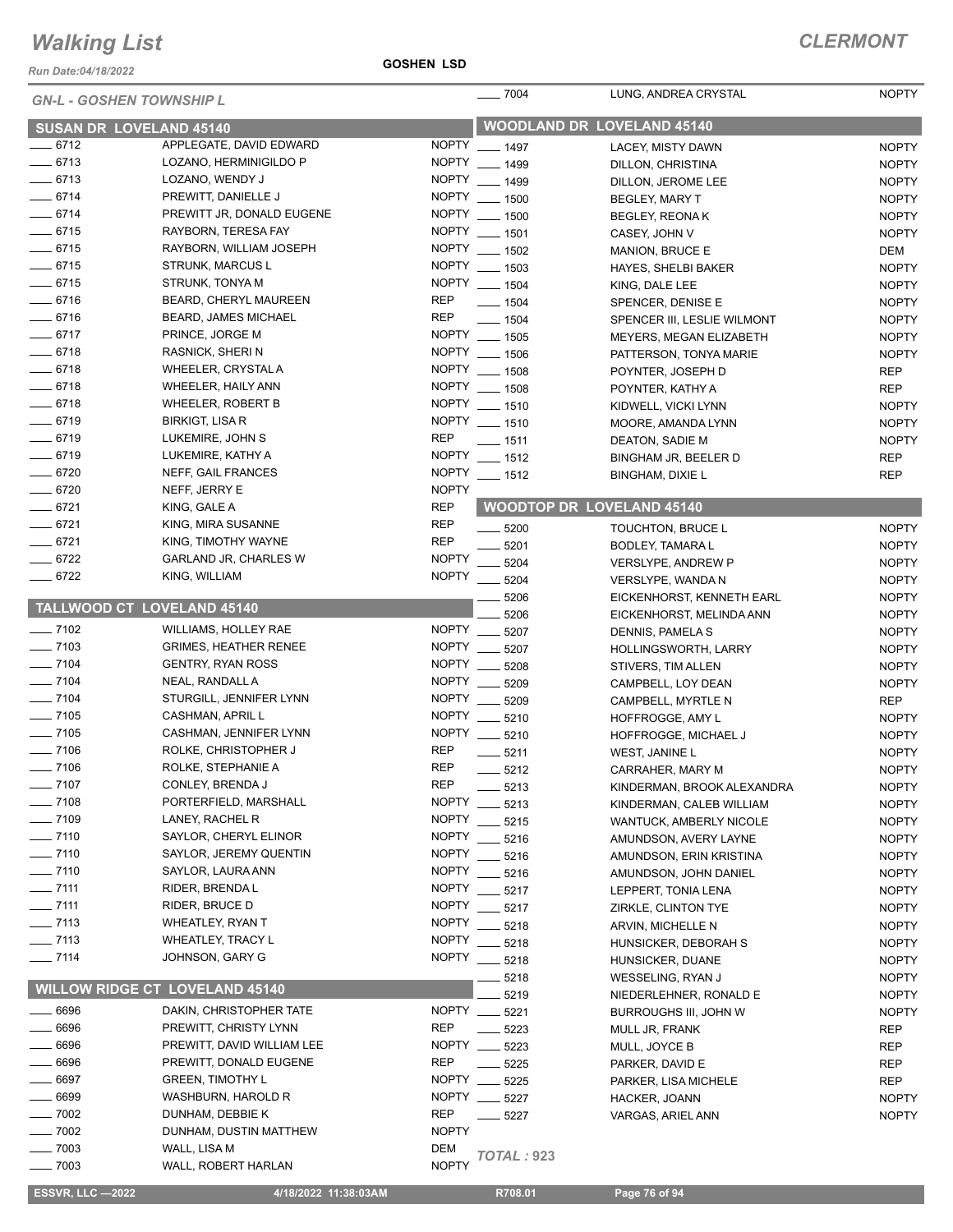*Run Date:04/18/2022*

**GOSHEN LSD**

| 10/2022 3/2010 NULLE            |                                  |                               |                                            |                                                              |                              |
|---------------------------------|----------------------------------|-------------------------------|--------------------------------------------|--------------------------------------------------------------|------------------------------|
| <b>GN-M - GOSHEN TOWNSHIP M</b> |                                  | $\frac{1}{2}$ 5916<br>$-5917$ | SCHULTE, SARAH C<br>MORRIS, AMBER JENNIFER | <b>NOPTY</b><br><b>NOPTY</b>                                 |                              |
|                                 |                                  |                               | $-5917$                                    | SCHMIDT, DONALD EDWARD                                       | <b>NOPTY</b>                 |
|                                 | <b>ABBY WAY LOVELAND 45140</b>   |                               |                                            | <b>SCHMIDT, IRENE M</b>                                      | <b>NOPTY</b>                 |
| $\frac{1}{2}$ 3000              | BLANKENSHIP, RYAN ANTHONY        |                               | NOPTY -8917<br>5918                        | LIU, BIXSAN                                                  | <b>NOPTY</b>                 |
| $\frac{1}{2}$ 3000              | DUFF, PAMELA J                   | $NOPTY =$                     | 5919                                       | BOZHENOV, VLADIMIR V                                         | <b>NOPTY</b>                 |
| $\frac{1}{2}$ 3001              | ROLPH, KENNETH LEE               | <b>NOPTY</b>                  | 5919                                       | PIVOVAROVA, VIKTORILA V                                      | <b>NOPTY</b>                 |
| $\frac{1}{2}$ 3001              | ROLPH, SHEILA LEA                | <b>NOPTY</b>                  |                                            |                                                              |                              |
| $\frac{1}{2}$ 3001              | <b>WORLEY, BRITTANY R</b>        | <b>NOPTY</b>                  |                                            | <b>ARUNDEL CT LOVELAND 45140</b>                             |                              |
| $\frac{1}{2}$ 3001              | <b>WORLEY, SHANNON</b>           | <b>NOPTY</b>                  | NOPTY - 1700                               | MONDY, STEPHANIE KAY                                         | <b>NOPTY</b>                 |
| $\frac{1}{2}$ 3002              | <b>HOLSCHER, JEFFREY</b>         |                               | NOPTY - 1702                               | YEHNERT, JESSICA LYNNE                                       | <b>NOPTY</b>                 |
| $\frac{1}{2}$ 3002              | VEZINA, PAUL LOUIS               |                               | NOPTY - 1702                               | YEHNERT, JORDAN A                                            | <b>NOPTY</b>                 |
| $\frac{1}{2}$ 3002              | <b>VEZINA, STEPHANIE KATE</b>    |                               |                                            |                                                              |                              |
| $\frac{1}{2}$ 3003              | SCHMIDBAUER, CARY BLAINE         | <b>DEM</b>                    |                                            | <b>BRIXTON RD LOVELAND 45140</b>                             |                              |
| $\frac{1}{2}$ 3003              | SCHMIDBAUER, MELISSA A           | <b>DEM</b>                    |                                            | THOMPSON, AARON S                                            | <b>NOPTY</b>                 |
| $\frac{1}{2}$ 3004              | TILMES III, THOMAS WILLIAM       |                               | NOPTY - 1900                               | THOMPSON, KRISTI K                                           | <b>NOPTY</b>                 |
| $\frac{1}{2}$ 3005              | RAHN, EILEEN SUE                 |                               | NOPTY - 1900                               |                                                              |                              |
| $\frac{1}{2}$ 3005              | RAHN, GARY LEE                   |                               | NOPTY - 1900                               | <b>WEST, DEVON BRADLEY</b><br><b>SWANSON, PATRICK AUSTIN</b> | <b>NOPTY</b><br><b>NOPTY</b> |
| $\frac{1}{2}$ 3005              | RAHN, KAYLA MICHELLE             |                               | NOPTY - 1901                               |                                                              |                              |
| $\frac{1}{2}$ 3006              | KING, PAUL W                     |                               | NOPTY - 1902                               | MCDORMAN, TRAVIS E                                           | <b>NOPTY</b>                 |
| $\frac{1}{2}$ 3006              | KING, PAULETTE RAE               |                               | NOPTY - 1903                               | ALIZADEH, DANIEL                                             | <b>NOPTY</b>                 |
| $\frac{1}{2}$ 3008              | <b>HENSLEY, ADAM D</b>           |                               | NOPTY - 1903                               | ZONOOZI, SAMANEH                                             | <b>NOPTY</b>                 |
| $\frac{1}{2}$ 3008              | HENSLEY, CAROLYN R               |                               | NOPTY - 1904                               | ULREY, DAVID JAMES                                           | <b>NOPTY</b>                 |
| $\frac{1}{2}$ 3008              | HENSLEY, FAITH NICOLE            |                               | NOPTY - 1905                               | ELDER, JASON ANTHONY                                         | <b>NOPTY</b>                 |
| $\frac{1}{2}$ 3009              | POLUEKTOV, KRISTINA YEVGENYEVNA  |                               | NOPTY - 1905                               | <b>KASSNEL, TERRY R</b>                                      | <b>DEM</b>                   |
| $\frac{1}{2}$ 3009              | POLUEKTOV, YEVGENIY NIKOLAYEVEC  |                               | NOPTY - 1905                               | KASSNEL, TONIA RENEE                                         | <b>NOPTY</b>                 |
| $\frac{1}{2}$ 3010              | TERRELL, BARBARA                 |                               | NOPTY - 1906                               | BAUER, DAVID H                                               | <b>REP</b>                   |
| $\frac{1}{2}$ 3010              | TERRELL, STEPHAN G               |                               | NOPTY - 1906                               | BAUER, MARY JO                                               | DEM                          |
| $\frac{1}{2}$ 3011              | HERNANDEZ, DENISE M              |                               | NOPTY - 1908                               | POLLOCK, KAYLA IRENE                                         | <b>NOPTY</b>                 |
| $\frac{1}{2}$ 3012              | JONES, LISA MARIE                | <b>DEM</b>                    | $- 1908$                                   | POLLOCK, TYLER J                                             | <b>NOPTY</b>                 |
| $\frac{1}{2}$ 3013              | SMITH, CANDACE MARIE             | <b>NOPTY</b>                  |                                            | <b>BUCKBOARD LN LOVELAND 45140</b>                           |                              |
| $- 3014$                        | CAMPBELL, ELIJAH DEAN            | NOPTY                         |                                            |                                                              |                              |
| $\frac{1}{2}$ 3014              | JACKSON, BEVERLY L               |                               | NOPTY - 1530                               | VANDECAR, BONNIE ELIZABETH                                   | <b>NOPTY</b>                 |
| $\frac{1}{2}$ 3014              | SMITH, RAYMOND ALLAN             |                               | NOPTY - 1530                               | VANDECAR, JOHN WESLEY                                        | <b>NOPTY</b>                 |
|                                 |                                  |                               | $\frac{1}{2}$ 1531                         | HARRELL, CHRISTOPHER SHANE                                   | <b>NOPTY</b>                 |
|                                 | <b>ALLEGRO LN LOVELAND 45140</b> |                               | $- 1532$                                   | <b>BLACKFORD, DESTINIE ANN</b>                               | <b>NOPTY</b>                 |
| $-2571$                         | <b>MARTIN, CASEY M</b>           |                               | NOPTY - 1532                               | BLACKFORD, DOTTIE ANN                                        | <b>NOPTY</b>                 |
| $-2572$                         | KNOCHEL, JOHN F                  |                               | NOPTY - 1532                               | BLACKFORD, JOY M                                             | <b>NOPTY</b>                 |
| $-2573$                         | SUMMERS, CHRISTINA L             |                               | NOPTY - 1533                               | MOORE, EUGENE                                                | <b>NOPTY</b>                 |
| $-2574$                         | MARSHALL, SAMANTHA L             |                               | NOPTY - 1533                               | MOORE, IVA L                                                 | <b>NOPTY</b>                 |
|                                 |                                  |                               | $-1534$                                    | THORNTON, TONY LEE                                           | <b>NOPTY</b>                 |
|                                 | <b>AMANDA CT LOVELAND 45140</b>  |                               | $- 1535$                                   | JONES, JACK L                                                | <b>NOPTY</b>                 |
| $- 5904$                        | <b>SCHMIDT, ERIC ADAM</b>        |                               | NOPTY - 1535                               | JONES, JODIE L                                               | <b>NOPTY</b>                 |
| $\frac{1}{2}$ 5904              | SCHMIDT, LINDSEY ELIZABETH       |                               | NOPTY - 1536                               | <b>WILSON, KAREN SUE</b>                                     | <b>NOPTY</b>                 |
| $\frac{1}{2}$ 5904              | SCHMIDT, SARA E                  |                               | NOPTY - 1537                               | BILLINGSLEY, NATHAN LOUIS                                    | <b>NOPTY</b>                 |
| $\frac{1}{2}$ 5905              | PENN, MARK A                     | <b>REP</b>                    | $- 1537$                                   | DAULTON, BONNIE M                                            | <b>REP</b>                   |
| $\frac{1}{2}$ 5905              | PENN, PAULA S                    | <b>REP</b>                    | $\frac{1}{2}$ 1537                         | DAULTON, DENNY A                                             | <b>REP</b>                   |
| $\frac{1}{2}$ 5906              | ATHA, JENNA MARIE                |                               | NOPTY - 1539                               | HUGGINS, DAVID ALAN                                          | <b>NOPTY</b>                 |
| $\frac{1}{2}$ 5906              | SAMPSEL, MATTHEW D               |                               | NOPTY - 1539                               | <b>HUGGINS, MARGARET NOBBS</b>                               | <b>NOPTY</b>                 |
| $\frac{1}{2}$ 5906              | SAMPSEL, SANDRA O                |                               | NOPTY - 1541                               | HITCHCOCK, KAREN A                                           | REP                          |
| $\frac{1}{2}$ 5907              | ZHU, ZETAO                       |                               | NOPTY - 1541                               | HITCHCOCK, LAWRENCE D                                        | REP                          |
| $\frac{1}{2}$ 5908              | CASE, JESSICA I                  | <b>DEM</b>                    | $- 1542$                                   | CROSS, KELSEA ALTA MARIE                                     | DEM                          |
| $\frac{1}{2}$ 5908              | CASE, MICHAEL D                  |                               | NOPTY - 1543                               | NAYLOR, CHERYL A                                             | <b>NOPTY</b>                 |
| $\frac{1}{2}$ 5909              | LINDENBERGER III, ALEX J         | DEM                           | $- 1543$                                   | NAYLOR, GREGORY SETH                                         | <b>NOPTY</b>                 |
| $\frac{1}{2}$ 5910              | <b>MURPHY, CAITLIN AISLINN</b>   |                               | NOPTY - 1545                               | CAMPBELL, HERSCHELL                                          | <b>NOPTY</b>                 |
| $\frac{1}{2}$ 5910              | MURPHY, ERIC VICTOR              |                               | NOPTY - 1545                               | CAMPBELL, JUDY MAE                                           | <b>NOPTY</b>                 |
| $\frac{1}{2}$ 5911              | <b>WELCH, PHYLLIS L</b>          |                               | NOPTY - 1546                               | TUNISON, JENNIFER NICOLE                                     | <b>REP</b>                   |
| $- 5914$                        | CAMPBELL, KAREN SUE              |                               | NOPTY - 1546                               | TUNISON, RANDALL D                                           | <b>REP</b>                   |
| $\frac{1}{2}$ 5914              | CASEY, MARCUS A                  |                               | NOPTY - 1547                               | HUNTSINGER, CARLA A                                          | <b>NOPTY</b>                 |
| $\frac{1}{2}$ 5914              | FAULKNER, SHAWNTE M              |                               | NOPTY - 1547                               | HUNTSINGER JR, WILLIAM                                       | <b>NOPTY</b>                 |
| $\frac{1}{2}$ 5915              | BYRD, YANA                       |                               | NOPTY - 1548                               | HANNAH, MARGRET L                                            | <b>REP</b>                   |
| $- 5915$                        | DUKIN, VICTOR IVANOVICK          |                               | NOPTY - 1549                               | SCHOULTHIES, NATHAN WAYNE                                    | <b>NOPTY</b>                 |
| $-5915$                         | DUKINA, NADEZDA A                |                               | NOPTY - 1549                               | TURNER, AMBER DAWN                                           | <b>NOPTY</b>                 |
|                                 |                                  |                               | $\frac{1}{2}$ 1550                         | SNEED, MARISSA J                                             | <b>NOPTY</b>                 |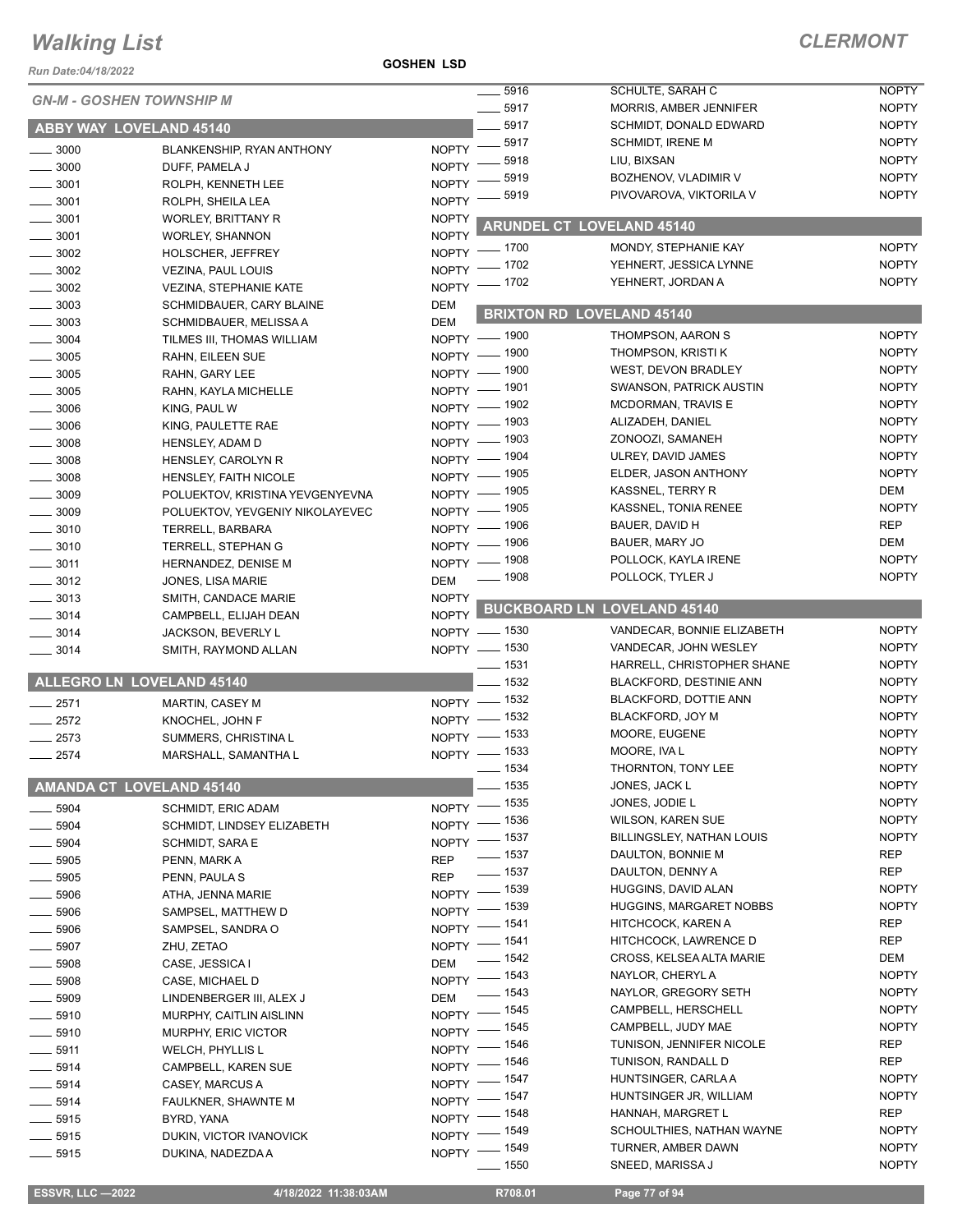*Run Date:04/18/2022*

**GOSHEN LSD**

|                    |                                         | $\frac{1}{2}$ 5705               | PURDY, DESTINY MARIE          | <b>NOPTY</b> |
|--------------------|-----------------------------------------|----------------------------------|-------------------------------|--------------|
|                    | <b>GN-M - GOSHEN TOWNSHIP M</b>         | $- 5706$                         | HAYES, AMANDA LYNN            | <b>NOPTY</b> |
|                    | <b>BUCKBOARD LN LOVELAND 45140</b>      | $-5706$                          | HAYES, JULIAN G               | <b>NOPTY</b> |
| $\frac{1}{2}$ 1551 | KELLY, CHRISTOPHER W                    | NOPTY -8706                      | WOODY, ZACHARY                | <b>NOPTY</b> |
| $- 1552$           | <b>BULLOCK, JAMES P</b>                 | NOPTY -8707                      | LINDSEY, ASHLEY NICOLE        | <b>NOPTY</b> |
| $- 1553$           | <b>SCHLAKE, ERIK K</b>                  | NOPTY -8707                      | LINDSEY, SEAN T               | <b>NOPTY</b> |
| $\frac{1}{2}$ 1553 | SCHLAKE, STEPHANIE RACHEL               | NOPTY -8707                      | PARROTT, JAYDEN MARIE         | <b>NOPTY</b> |
| $- 1554$           | <b>MCCLAIN, JEFFREY S</b>               | NOPTY -8708                      | TACKETT, BILL                 | <b>NOPTY</b> |
| $- 1554$           | MCCLAIN, KATRINA M                      | NOPTY -8709                      | <b>BULLOCK, TYLER GARRETT</b> | <b>NOPTY</b> |
| $\frac{1}{2}$ 1555 | PATTON, ANGEL M                         | NOPTY -8709                      | LEWIS, ERICA ROCHELLE         | <b>NOPTY</b> |
| $- 1555$           | PATTON, GUY L                           | NOPTY -8709                      | LEWIS, JIMMY L                | <b>NOPTY</b> |
| $- 1556$           | EVANS, DEBRA E                          | NOPTY -8709                      | MAZZEO, NICOLE KELLY          | <b>NOPTY</b> |
| $\frac{1}{2}$ 1556 | EVANS, PHILLIP R                        | NOPTY - 5710                     | ARMSTRONG, MARY C             | <b>NOPTY</b> |
| $- 1558$           | MORGAN, JOSHUA RICHARD                  | NOPTY - 5710                     | HOMOELLE, CAROL A             | <b>REP</b>   |
| $- 1558$           | <b>MORGAN, RICKY R</b>                  | REP - 5712                       | BOWLING, LEXUS LEAH           | <b>NOPTY</b> |
| $- 1558$           | MORGAN, TERESA M                        | NOPTY -8712                      | MOORE, LEAH AMARIS            | <b>NOPTY</b> |
| $- 1560$           | HODGE, JAMES R                          | NOPTY - 5712                     | MOORE, ONEIL ANTONIO          | <b>NOPTY</b> |
| $- 1560$           | HODGE, JOSEPH H                         | NOPTY -8713                      | ZONOOZI, AURASH               | <b>NOPTY</b> |
| $- 1560$           | HODGE, MATTHEW JOSEPH                   | NOPTY -8714                      | HELFERICH, NICHOLAS A         | <b>NOPTY</b> |
| $- 1562$           | CARTER, ADRIAN A                        | NOPTY -8715                      | <b>JOHNSON, LARRY</b>         | <b>NOPTY</b> |
| $- 1562$           | CARTER, JAIME KAY                       | NOPTY - 5715                     | KRAUSS, DALISA ANDREA         | <b>NOPTY</b> |
| $- 1564$           | MOORE, GRACE LEEANN                     | NOPTY - 5715                     | <b>KRAUSS, MICHAEL EVAN</b>   | <b>NOPTY</b> |
| $- 1564$           | MOORE, JOSEPH L                         | REP - 5716                       | REED, CHRISTIE DAWN           | <b>NOPTY</b> |
| $- 1564$           | MOORE, RACHEL A                         | NOPTY -8717                      | CONNAUGHTON, KEVIN MARK       | <b>NOPTY</b> |
| $- 1565$           | DONLEY, BARBARA MARIE                   | NOPTY -8718                      | TYNAN, TARA NICOLE            | <b>NOPTY</b> |
| $\frac{1}{2}$ 1565 | SHANNON, BEVERLY GWEN                   | NOPTY -8720                      | CARRAHER, MELISSA LYNN        | <b>NOPTY</b> |
| $\frac{1}{2}$ 1565 | SHANNON, SCOTT L                        | NOPTY -8720                      | CARRAHER II, VINCENT FRANCIS  | <b>NOPTY</b> |
| $- 1566$           | <b>BURDEN, MATTHEW JAMES</b>            | NOPTY -8721                      | HAGER, TINA MARIE             | <b>NOPTY</b> |
| $\frac{1}{2}$ 1566 | DUGGER, KAYLA JOYCE                     | NOPTY -8722                      | HAJEK, ERIK W                 | <b>NOPTY</b> |
| $- 1566$           | WARMAN, NATHAN DANIEL                   | NOPTY -8723                      | LEWIS, ALICIA LAUREN          | <b>NOPTY</b> |
| $- 1566$           | WARMAN, WHITNEY M                       | NOPTY -8724                      | <b>WOODS, BRANDON EARL</b>    | <b>NOPTY</b> |
| $- 1568$           | <b>MATSON, CARON S</b>                  | $\frac{1}{2}$ 5725<br><b>REP</b> | NORDHEIM, MICHAEL SCOTT       | <b>NOPTY</b> |
| $- 1568$           | <b>MATSON, STEPHEN M</b>                | $\frac{1}{2}$ 5726<br><b>DEM</b> | CRAMER, NICOLE RAE            | <b>NOPTY</b> |
|                    |                                         | $- 5727$                         | KELLEY, BARBARA ANN           | <b>NOPTY</b> |
|                    | <b>BUDDY LN LOVELAND 45140</b>          | $-5727$                          | STAMPER, ROBERT THOMAS        | <b>NOPTY</b> |
| $\frac{1}{2}$ 302  | DUTLINGER, KENNETH G                    | NOPTY -8728                      | <b>HASTINGS, KRISTIN K</b>    | <b>NOPTY</b> |
| $- 302$            | FEDS, MARY E                            | NOPTY -8729                      | MOORE, HOLLY ELIZABETH        | <b>NOPTY</b> |
| $- 304$            | ELLISON, THOMAS E                       | NOPTY -8730                      | STUMP, DARSEY MARIE           | <b>NOPTY</b> |
| $\frac{1}{2}$ 305  | SNIDER, WILLIAM T                       | NOPTY -8730                      | STUMP, DAVID ZACHARY          | <b>NOPTY</b> |
| $\frac{1}{2}$ 305  | UNDERWOOD, JENNIFER LYNN                | NOPTY -8731                      | OVERBECK, COURTNEY CHRISTINE  | <b>NOPTY</b> |
| _ 308              | WYMER, SARAH FRANCES                    | $-5731$<br>$N$ OPTY $-$          | OVERBECK, HENRY DONALD        | <b>NOPTY</b> |
| $- 315$            | WRIGHT, WAYNE K                         | 5732<br><b>NOPTY</b>             | ELSNER, KARISSA ASHLEY        | <b>NOPTY</b> |
| $- 319$            | WILSON, ANTHONY T                       | 5732<br><b>NOPTY</b>             | ELSNER, MICHAEL ANDREW        | <b>NOPTY</b> |
| - 320              | MARDIS, KIMBERLY J                      | 5733<br><b>NOPTY</b>             | FOSTER, ERICA D               | <b>NOPTY</b> |
| $-320$             | OLIVER, EMILY JANE                      | . 5733<br>NOPTY -                | HUCKE, SEAN Z                 | <b>NOPTY</b> |
|                    |                                         | 5733                             | ROBLES, JORDAN MARIE          | <b>NOPTY</b> |
|                    | <b>CHARLES SNIDER RD LOVELAND 45140</b> | 5734                             | CHANDLER, JASON EDWARD        | <b>NOPTY</b> |
| __ 6467            | NAUSE, ALEXA RHAE                       | 5734<br><b>NOPTY</b>             | CHANDLER JR, TERRY LEE        | <b>NOPTY</b> |
| $-6467$            | NAUSE, ERIC N                           | 5736<br><b>NOPTY</b>             | WRIGHT, HEATHER LYNNE         | <b>NOPTY</b> |
| _ 6467             | NAUSE, LUCINDA M                        | 5736<br><b>REP</b>               | WRIGHT II, JOHN G             | <b>NOPTY</b> |
|                    |                                         | - 5737                           | HENSLEY, MICHAEL J            | DEM          |
|                    | <b>CLEMENS DR LOVELAND 45140</b>        | 5737                             | ROBERTS, JEREMIE SCOTT        | DEM          |
|                    |                                         | 5739                             | GUTELIUS, TONYA L             | <b>NOPTY</b> |
| $-5700$            | <b>BELL, GRETCHEN SWIKARD</b>           | <b>NOPTY</b><br>5739             | KARAPPEV, ATANAS IVANOU       | <b>NOPTY</b> |
| $-5701$            | JORDAN, LAURA A                         | <b>NOPTY</b><br>5740             | FOLKERTH, DAVID E             | <b>NOPTY</b> |
| $-5701$            | JORDAN JR, STANLEY A                    | <b>NOPTY</b><br>5740             | FOLKERTH, SUSANNA             | <b>NOPTY</b> |
| $-5702$            | FOSTER, KARRI D                         | <b>NOPTY</b><br>5742             | KOEWLER, ERIN MARIE           | <b>NOPTY</b> |
| $-5702$            | FOSTER III, ROBERT D                    | <b>NOPTY</b><br>5743             | DUNCAN, JEREMY EDWARD         | <b>NOPTY</b> |
| $- 5703$           | HAMILTON, TOMMI L                       | <b>NOPTY</b><br>5743             | <b>GRAY, BRITTANY JESSICA</b> | <b>NOPTY</b> |
| _ 5704             | VONDERAU, CHRISTINA MARIE               | <b>NOPTY</b><br>5745             | <b>WALRIVEN, NICHOLAS R</b>   | <b>NOPTY</b> |
| $-5704$            | VONDERAU, JASON MICHAEL                 | <b>NOPTY</b>                     |                               |              |
| _ 5705             | GEE, BRITTANY E                         | <b>NOPTY</b>                     | DEERFIELD DR LOVELAND 45140   |              |
| $=$ 5705           | GEE, DANIEL A                           | <b>NOPTY</b><br>$-8$             | ERTEL, PENNY D                | <b>NOPTY</b> |
|                    |                                         |                                  |                               |              |

**ESSVR, LLC -2022 4/18/2022 11:38:03AM** R708.01 **Page 78 of 94**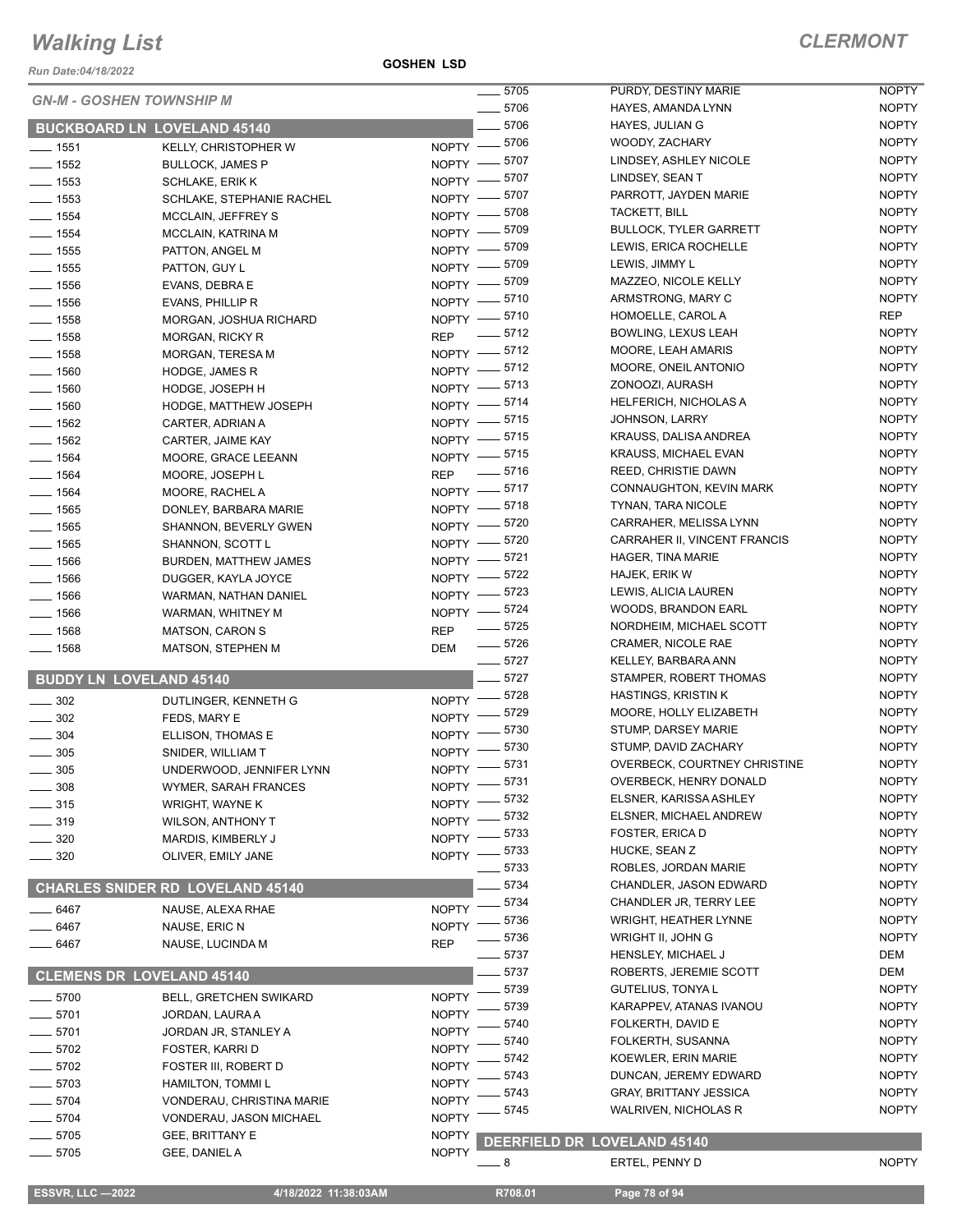*Run Date:04/18/2022*

#### **GOSHEN LSD**

#### *CLERMONT*

|                  | <b>GN-M - GOSHEN TOWNSHIP M</b>   |              | $-64$                     | LAIRMORE, PATRICIA ANN          | <b>NOPTY</b> |
|------------------|-----------------------------------|--------------|---------------------------|---------------------------------|--------------|
|                  |                                   |              | $\frac{1}{2}$ 65          | <b>FREDERICK, BONNIE S</b>      | <b>NOPTY</b> |
|                  | DEERFIELD DR LOVELAND 45140       |              | $-66$                     | <b>SCHMITT, DANIEL C</b>        | <b>NOPTY</b> |
| $-10$            | JONES, JOAN L                     | NOPTY __ 67  |                           | <b>KEETON, JON R</b>            | <b>NOPTY</b> |
| $-11$            | HARBISON JR, JAMES EZRA           | NOPTY $-67$  |                           | SPENCER KEETON, ROBERT C        | DEM          |
| $-11$            | RIVERA, JASMINE MARIE             | NOPTY - 71   |                           | BURRIER, DAVID W                | <b>NOPTY</b> |
| $-11$            | THOMAS II, DAVID E                | NOPTY -71    |                           | CLAYPOOL, PATTY L               | <b>NOPTY</b> |
| $\frac{1}{2}$    | NEWMAN, WILBUR W                  | NOPTY $-$ 72 |                           | KENNEDY, JOYCE RAE              | <b>NOPTY</b> |
| $\frac{1}{2}$ 13 | GRISWOLD, DAVID E                 | NOPTY __ 75  |                           | HOWARD, JANET M                 | <b>NOPTY</b> |
| $\frac{1}{2}$ 13 | <b>GRISWOLD, NANCY R</b>          | NOPTY -8     |                           | KAUDERER, LISA M                | <b>NOPTY</b> |
| $\frac{1}{4}$    | TAYLOR, JUNE A                    | REP — 76     |                           | SMITH, TRAVIS L                 | <b>NOPTY</b> |
| $-15$            | <b>FISHER, MELISSA MARIE</b>      | NOPTY $-$ 77 |                           | KISKADDEN, DIANE VESEL          | <b>NOPTY</b> |
| $\frac{1}{2}$ 15 | FISHER JR, STEWART W              | NOPTY $- 77$ |                           | KISKADDEN, WILLIAM JOE          | <b>NOPTY</b> |
| $-17$            | HARPER SR, BILLY G                | <b>NOPTY</b> |                           |                                 |              |
| $\frac{1}{2}$ 18 | CONOVER, LINDA                    | <b>REP</b>   |                           | DEERFIELD RD LOVELAND 45140     |              |
| $\frac{1}{20}$   | <b>VEARIL, BETTY L</b>            |              | NOPTY __ 1385             | HORNSBY, EDWARD L               | <b>REP</b>   |
| $\frac{23}{2}$   | ROEDER, SHARON M                  | <b>REP</b>   | $- 1390$                  | KESSEN, LESLIE GAYLE            | <b>NOPTY</b> |
| $\frac{1}{25}$   | GOODALL, RUTH ANN                 | DEM          | $- 1392$                  | RIGNEY, JANET MARIE             | <b>NOPTY</b> |
| $\frac{1}{29}$   | WESTFALL, TAMMEY L                |              | NOPTY __ 1394             | GUITARD, VINCENT MICHAEL        | <b>NOPTY</b> |
| $\frac{1}{2}$ 31 | COOPER, CHRISTINA G               |              | NOPTY __ 1394             | HILL, JAMES LEE                 | <b>NOPTY</b> |
| $\frac{1}{2}$ 31 | COOPER, JAMES A                   |              | NOPTY __ 6074             | LIMING, MICHAEL DAVID           | <b>NOPTY</b> |
| ____ 35 #TRLR 35 | PAYNE, RANDY E                    |              | NOPTY __ 6074 #LOT 16     | <b>WILSON, SADIE FAWN</b>       | <b>NOPTY</b> |
| $\frac{1}{2}$ 37 | FARMER, SARA DANIELLE             |              | NOPTY ______ 6074 #LOT 17 | PAGETT, AMANDA LYNN             | <b>NOPTY</b> |
| $\frac{1}{2}$ 37 | HILL, ROBERT C                    |              | NOPTY _____ 6074 #LOT 21  | MCCAIN JR, EVERETT EUGENE       | <b>NOPTY</b> |
| $\frac{1}{2}$ 37 | RILEY, DESTINY MARIE              |              | NOPTY __ 6074 #LOT 31     | MULLIS, JENNIFER LYNN           | <b>NOPTY</b> |
| $\frac{1}{2}$ 38 | DOWNS, ALICE G                    |              | NOPTY __ 6074 #LOT 91     | HAVENS, SANDRA A                | <b>NOPTY</b> |
| $\frac{1}{2}$ 39 | WALKER, DWAYNE L                  | REP          | <b>LEGOT4 #LOT 100</b>    | DEIBLE, STEPHANIE CARLA         | <b>NOPTY</b> |
| $\frac{1}{2}$ 40 | RICHARDS, CHERI R                 | <b>NOPTY</b> |                           |                                 |              |
| $-41$            | ROWLAND, BARBARA ORA              |              |                           | NOPTY DORSET WAY LOVELAND 45140 |              |
| $-42$            | JOHNSON, WILMA J                  |              |                           |                                 |              |
|                  |                                   | <b>REP</b>   | NOPTY __ 1506             | <b>BROWN, PHILLIP RAY</b>       | <b>NOPTY</b> |
| $-44$            | BLEVINS, DILLON ELIJAH            |              | $- 1508$                  | FASSNACHT, GLENN A              | <b>REP</b>   |
| —— 45            | ANTE, ERIC                        |              | NOPTY __ 1509             | MALDONADO, MARIELA              | <b>NOPTY</b> |
| $-45$            | ANTE, KATHY JO                    |              | NOPTY __ 1509             | ROBERTS, PARIS BAYLIZZ          | <b>NOPTY</b> |
| $-46$            | BIRD, MARY ELIZABETH              |              | NOPTY __ 1510             | HILL, DOROTHY J                 | <b>NOPTY</b> |
| $-46$            | SUDER, SHERRY L                   |              | NOPTY __ 1512             | MERANDA, JUSTIN BRIAN           | <b>NOPTY</b> |
| $-47$            | BRADFORD, DAVID W                 | REP          | $\frac{1}{2}$ 1513        | EDDY, DEBORAH A                 | DEM          |
| $-48$            | VIELHAUER, JEFFREY JAMES          | REP          | $\frac{1}{2}$ 1513        | EDDY, JOSEPH C                  | DEM          |
| $-49$            | BAUER, CHRISTOPHER WILLIAM        | DEM          | $- 1514$                  | <b>BURKE, CYNTHIA MARIE</b>     | <b>NOPTY</b> |
| $-49$            | <b>BAUER, TERRY</b>               | DEM          | $- 1514$                  | <b>BURKE, JAMIE SEAN</b>        | <b>NOPTY</b> |
| $-49$            | <b>BAUER, WILLIAM GLENN</b>       | DEM          | $- 1516$                  | MARSHALL, NATHAN RICHARD        | <b>NOPTY</b> |
| $\_\_$ 50        | <b>BESON, JAMIE L</b>             |              | NOPTY __ 1518             | LANDIS, DYLAN SCOTT             | <b>NOPTY</b> |
| $\sim$ 50        | BESON, ROBERT E                   |              | NOPTY __ 1518             | LANDIS, KYLEE A                 | <b>NOPTY</b> |
| $\frac{1}{2}$ 51 | PAYTES, CHRISTINA R               | REP          | $- 1520$                  | KNISLEY, LISA DELL              | <b>NOPTY</b> |
| $\frac{1}{2}$ 51 | PAYTES, REBEKAH LYNN              |              | NOPTY __ 1520             | KNISLEY, STEVEN DUDLEY          | <b>NOPTY</b> |
| $\frac{1}{2}$ 52 | VANCE, BRENDA K                   |              | NOPTY __ 1521             | CRUZE, MICHAEL M                | <b>NOPTY</b> |
| $\frac{1}{2}$ 52 | VANCE, MICHAEL D                  |              | NOPTY __ 1521             | CRUZE, SHANNON MARIE            | <b>NOPTY</b> |
| $\frac{1}{2}$ 54 | BLEVINS, CHRISTOPHER S            |              | NOPTY __ 1522             | <b>CLARK, BRITTANY MAE</b>      | DEM          |
| $\frac{1}{2}$ 54 | DAULTON, TOM W                    |              | NOPTY __ 1522             | PIERSON, KELLIE M               | DEM          |
| $\frac{1}{2}$ 55 | WOODRUFF, DARREN W                |              | NOPTY __ 1523             | PRENTICE, BEVERLY N             | <b>NOPTY</b> |
| $\frac{1}{2}$ 55 | WOODRUFF, KRISTIE M               |              | NOPTY __ 1523             | PRENTICE, NATHAN RICHARD        | <b>NOPTY</b> |
| $\frac{1}{2}$ 56 | FOX, SHAWN ALLAN                  |              | NOPTY __ 1524             | <b>GENTRY, FELICITY ROSE</b>    | <b>NOPTY</b> |
| $\frac{1}{2}$ 56 | FOX, WILLIAM R                    |              | NOPTY __ 1524             | SEGRIST, SHELIA R               | <b>NOPTY</b> |
| $\sim$ 58        | JONES, ALLISON GAIL               |              | NOPTY __ 1525             | GRUBBS, JO ANN                  | <b>NOPTY</b> |
| $\frac{1}{2}$ 58 | JONES, SAMANTHA RAE               |              | NOPTY __ 1526             | <b>GREEN, EMILY LAUREN</b>      | <b>NOPTY</b> |
| $\frac{1}{2}$ 58 | JONES, TRACY GAIL                 |              | NOPTY __ 1526             | <b>GREEN, JOSHUA BRANDON</b>    | <b>NOPTY</b> |
| $\frac{1}{2}$ 58 | PITTMAN, JACOB LYLE               |              | NOPTY __ 1526             | <b>HOPKINS, JACOB SPENCER</b>   | <b>NOPTY</b> |
| $\frac{1}{2}$ 59 | HILDEBRAND, CHRISTIAN XAVIER NELS |              | NOPTY __ 1529             | FETCENKO, STEPHEN A             | <b>NOPTY</b> |
| $\sim$ 60        | <b>BUNCH, JADEN D</b>             |              | NOPTY __ 1529             | SAGE, STEPHANI BETH             | <b>NOPTY</b> |
| $- 60$           | LYKINS, MELISSA LYNN              |              | NOPTY __ 1529             | WOOD, CHRISTOPHER PHILLIP       | <b>NOPTY</b> |
| $\frac{1}{2}$ 63 | HUNDLEY, KATHY L                  |              | NOPTY __ 1531             | HORNSBY, AMANDA KAY             | <b>NOPTY</b> |
| $\frac{1}{2}$ 63 | JACOB, REBECCA MICHELLE           |              | NOPTY __ 1533             | ULREY, JORDAN RAY               | <b>NOPTY</b> |
| $-64$            | JORDAN, HEATHER NICOLE            |              | NOPTY __ 1533             | ULREY, MICHAEL LEE              | <b>NOPTY</b> |
| $-64$            | JORDAN, JACOB NATHANIEL           |              | NOPTY __ 1533             | ULREY, TERRI NICOLE             | <b>NOPTY</b> |
|                  |                                   |              |                           |                                 |              |

 **ESSVR, LLC —2022 4/18/2022 11:38:03AM R708.01 Page 79 of 94**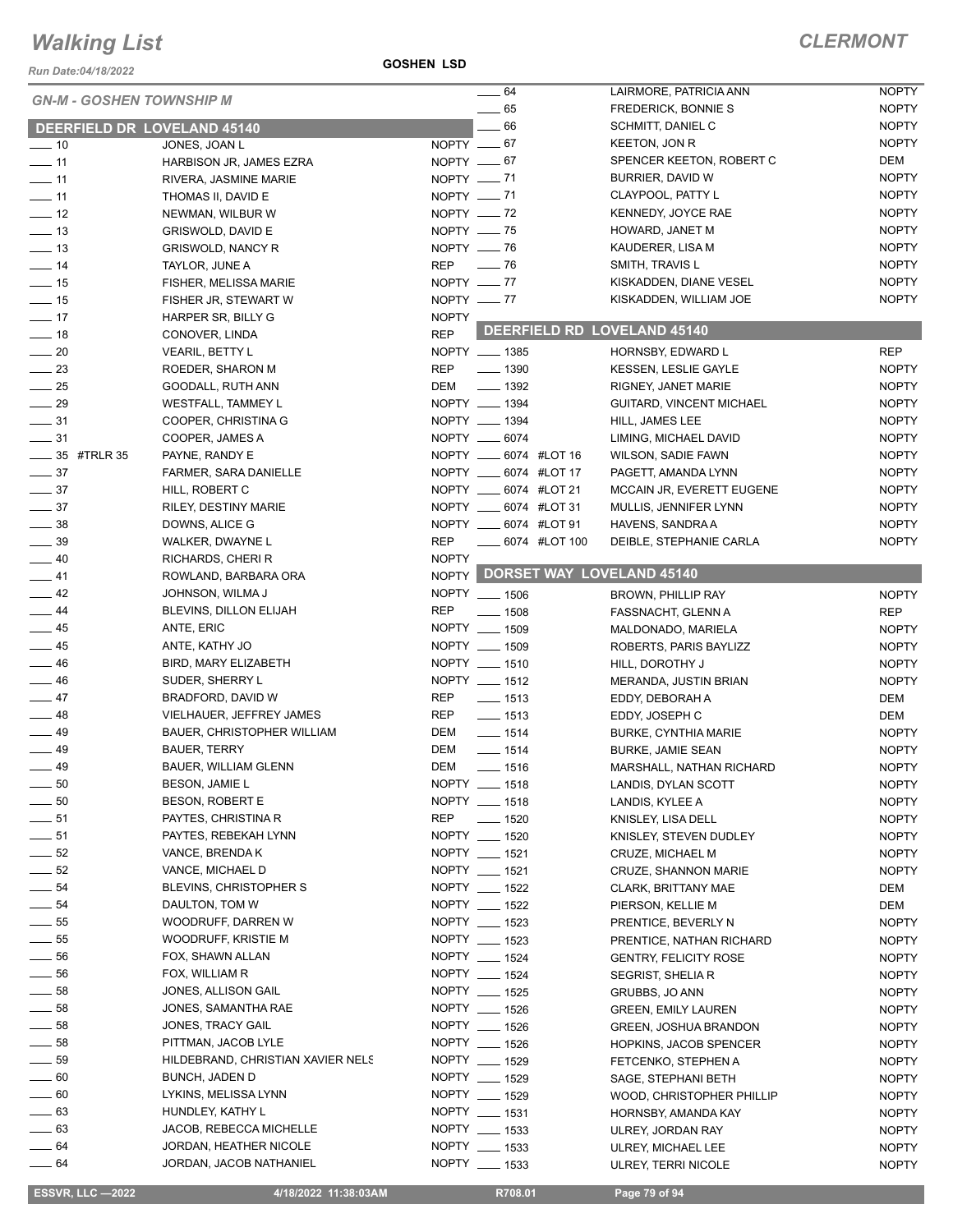| Run Date:04/18/2022              |                                           | <b>GOSHEN LSD</b>        |                               |                                          |                          |
|----------------------------------|-------------------------------------------|--------------------------|-------------------------------|------------------------------------------|--------------------------|
|                                  |                                           |                          | $- 74$                        | KILGORE, JEFFREY ERNEST                  | <b>NOPTY</b>             |
| <b>GN-M - GOSHEN TOWNSHIP M</b>  |                                           |                          | $\frac{1}{2}$ 75              | WHIPPLE, TRINA ANN                       | <b>NOPTY</b>             |
| <b>DORSET WAY LOVELAND 45140</b> |                                           |                          | $-76$                         | MADDY JR, THOMAS LEE                     | <b>NOPTY</b>             |
| $\frac{1}{2}$ 1535               | JOHNSON, LINDSAY ALANA                    |                          | NOPTY $-$ 76                  | MILLS, MICHAL D                          | <b>NOPTY</b>             |
| $\frac{1}{2}$ 1537               | MORGAN, JEFFREY AARON                     | <b>NOPTY</b>             |                               |                                          |                          |
| $-1537$                          | <b>MORGAN, MISTY RENAE</b>                | <b>NOPTY</b>             |                               | <b>HADLEY LN LOVELAND 45140</b>          |                          |
| $-1539$                          | GILHOOLEY, JAMES CLANCY                   |                          | NOPTY - 1371                  | BOYD, KENNETH L                          | <b>NOPTY</b>             |
| $-1541$                          | <b>BRIDGES, ALAN E</b>                    |                          | NOPTY - 1371                  | BOYD, KIMBERLY LEE                       | <b>NOPTY</b>             |
| $\frac{1}{2}$ 1541               | BRIDGES, JODI LYNN                        |                          | NOPTY - 1371                  | BOYD, TABATHA RAVYN                      | <b>NOPTY</b>             |
|                                  | <b>EAST GINGHAM RD LOVELAND 45140</b>     |                          | $\frac{1}{2}$ 1381<br>$-1381$ | LAMBECK, PATRICIA J<br>LAMBECK, WARREN C | <b>REP</b><br><b>REP</b> |
|                                  |                                           |                          |                               |                                          |                          |
| $- 6464$<br>$-6464$              | KINCAID, GREGORY ALLEN<br>KINCAID, LISA D | <b>DEM</b><br><b>DEM</b> |                               | <b>HALL CT LOVELAND 45140</b>            |                          |
| $- 6465$                         | DEARTH, ANGELA MARIE                      |                          | NOPTY -8805                   | DAVIS, CARL J                            | <b>NOPTY</b>             |
| $- 6465$                         | DEARTH, SCOTT EDWARD                      |                          | NOPTY -8805                   | DAVIS, MARY M                            | <b>NOPTY</b>             |
| $- 6465$                         | DEARTH, ZACHARY SCOTT                     |                          | NOPTY -8806                   | MENARD, JEREMY M                         | <b>NOPTY</b>             |
| $- 6466$                         | CARRINGTON, ELIZABETH L                   |                          | NOPTY -8806                   | MENARD, KATHERINE ELIZABETH              | <b>NOPTY</b>             |
| $-6466$                          | CARRINGTON, JASON ANDREW                  |                          | NOPTY -8807                   | GOAD, JADE LEIGHE                        | <b>NOPTY</b>             |
| $- 6467$                         | DAVIS, CHARLES E                          | <b>REP</b>               | $\frac{1}{2}$ 5807            | MCDONALD, ELIZABETH C                    | <b>NOPTY</b>             |
| 6467                             | DAVIS, MICHELE FRISBY                     | <b>REP</b>               | $\frac{1}{2}$ 5807            | MCDONALD, MATTHEW J                      | <b>NOPTY</b>             |
| __ 6468                          | WILSON, CASSIDY CECELIA                   |                          | NOPTY -8809                   | FLYNN, MACY JANE                         | <b>NOPTY</b>             |
| $- 6468$                         | <b>WILSON, DANIELLE RENEE</b>             |                          | NOPTY -8811                   | POWELL, CHRISTOPHER DWAYNE               | <b>NOPTY</b>             |
| $-6468$                          | WILSON III, JAMES C                       |                          | NOPTY -8811                   | POWELL, HANNAH DANIELLE                  | <b>NOPTY</b>             |
| $- 6469$                         | SIDDENS, JOHN W                           |                          | NOPTY -8811                   | SMITH, AARON C                           | <b>NOPTY</b>             |
| $- 6469$                         | SIDDENS, JOY L                            |                          | NOPTY -8812                   | MOFFORD, BRITTNEY NICHOLE                | <b>NOPTY</b>             |
| $-6471$                          | MCDONALD, NATHAN LARRY ROLAND             |                          | NOPTY -8812                   | OSWALD, DEBORA LOUISE                    | <b>NOPTY</b>             |
| $- 6471$                         | PAYTON, LEMONT                            |                          | NOPTY -8813                   | COOK, MEGHAN A                           | <b>NOPTY</b>             |
| $-6471$                          | PAYTON, TABATHA A                         |                          | NOPTY -8814                   | SIEKBERT, EMILY LYNN                     | <b>NOPTY</b>             |
| $-6473$                          | SMITH, SHARON L                           |                          | NOPTY -8814                   | SIEKBERT II, JERRY P                     | <b>NOPTY</b>             |
| $-6475$                          | ROBINSON, ROBERTA J                       |                          | NOPTY -8814                   | SIEKBERT, MADELINE C                     | <b>NOPTY</b>             |
| $-6476$                          | BERGMANN, DAWN M                          |                          | NOPTY - 5814                  | SIEKBERT, MECHELLE                       | <b>NOPTY</b>             |
| $- 6476$                         | DEHART, ABIGAIL C                         |                          | NOPTY -8814                   | SIEKBERT, REBECCA MARIE                  | <b>NOPTY</b>             |
| $-6476$                          | HERNANDEZ II, DAVID LEE                   | <b>NOPTY</b>             |                               | NOPTY HOLLY PARK DR LOVELAND 45140       |                          |
| $-6477$                          | CACARO, ARTHUR D                          |                          | NOPTY - 114                   | MCDONOUGH, RAYMOND EDWARD                | <b>NOPTY</b>             |
| $-6477$<br>$- 6477$              | ZIGGAS, CARMELITA<br>ZIGGAS, JOHN         |                          | NOPTY - 126                   | HILL, JULIE MARIE                        | <b>NOPTY</b>             |
| $-6478$                          | HOLLAND, KENNETH A                        |                          | NOPTY - 126 #A                | <b>GRUVER, DEBORAH JO</b>                | <b>NOPTY</b>             |
| 6480                             | FITE, FERDINAND K                         | <b>REP</b>               | $-$ 126 #A                    | <b>GRUVER, JAMES EDWARD</b>              | <b>NOPTY</b>             |
| 6480                             | OROURKE, MAGGIE MAE                       |                          | NOPTY - 130                   | HAMRICK, CHERYL LYNNE                    | <b>NOPTY</b>             |
| 6482                             | HOWLAND, CAROLYN D                        |                          | $NOPTY$ - 130                 | MILLS, DANIELLE MARIE                    | <b>NOPTY</b>             |
| 6482                             | HOWLAND, KYLE L                           |                          | NOPTY - 142                   | <b>BAGNALL, JESSICA NICOLE</b>           | <b>NOPTY</b>             |
| 6482                             | HOWLAND, RONALD D                         |                          | NOPTY - 144                   | MOLEN, SCOTT ELVERT                      | <b>NOPTY</b>             |
| 6483                             | FEAGANS, KYLE R                           |                          | NOPTY - 148                   | CUREE, AMY D                             | <b>NOPTY</b>             |
| 6483                             | ROBERTS, LYNDSEY S N                      |                          | NOPTY __ 148                  | HILL, DIANNE MARI                        | <b>NOPTY</b>             |
| 6605                             | LECHNER, JACOB MATTHEW                    |                          | NOPTY - 154                   | MEYERS, MARY H                           | <b>NOPTY</b>             |
| 6605                             | WILSON, CARRIE A                          | <b>REP</b>               | $\frac{1}{2}$ 633             | <b>CENTERS, EARL F</b>                   | <b>NOPTY</b>             |
| 6605                             | <b>WILSON, MICHAEL ANTHONY</b>            | <b>NOPTY</b>             |                               |                                          |                          |
| 6605                             | WILSON, MICHAEL TERRANCE                  |                          |                               | NOPTY MARSH CIR LOVELAND 45140           |                          |
| $=$ 6607 $\,$                    | HOGG, BOBBY E                             | DEM                      | $\frac{1}{2}$ 5920            | SCHOFIELD, TERRI L                       | <b>NOPTY</b>             |
| 6609                             | POSTON, JERRY K                           | <b>REP</b>               | $\frac{1}{2}$ 5920            | SCHOFIELD, ZACHARY TYLER                 | <b>NOPTY</b>             |
| _ 6611                           | SPERRY, ELIZABETH A                       |                          | NOPTY __ 5921                 | <b>KROHN, JOHN ROBERT</b>                | <b>NOPTY</b>             |
| 6611                             | SPERRY, KENNETH L                         |                          | NOPTY __ 5921                 | <b>KROHN, MICHELLE L</b>                 | <b>NOPTY</b>             |
| 6613                             | DUNCAN, DIANA L                           |                          | NOPTY __ 5922                 | PATRICK, JENNIFER N                      | <b>NOPTY</b>             |
|                                  |                                           |                          | 5923                          | COOK, MICHAEL R                          | <b>NOPTY</b>             |
|                                  | <b>GREENLAWN LN LOVELAND 45140</b>        |                          | 5923                          | WILSON, CASSANDRA M                      | <b>NOPTY</b>             |
| $\frac{1}{2}$ 57                 | DAVIDSON, DEBORAH A                       | <b>REP</b>               | $\frac{1}{2}$ 5925            | JACOBS, BRANDON D                        | <b>NOPTY</b>             |
| 57<br>$\sim$                     | DAVIDSON, JERRY D                         | <b>REP</b>               | $\_\_$ 5925                   | STANTON, KEVIN M                         | <b>NOPTY</b>             |
| 58                               | FITE JR, RICKY HAROLD                     |                          | NOPTY -8925                   | STANTON, STEPHANIE ROSE                  | <b>NOPTY</b>             |
| $\frac{1}{2}$ 72                 | MCINTOSH, CARRIE ANN                      |                          | NOPTY __ 5927                 | SMITH, BRANDON LEE                       | <b>NOPTY</b>             |
| $\sim$ 73                        | BREWER JR, GILBERT E                      |                          | NOPTY -8927                   | WATKINS, JONELLE M                       | <b>REP</b>               |
| $-73$                            | BREWER III, GILBERT EDWINN                |                          | NOPTY -8927<br>NOPTY __ 5928  | WATKINS, RANDY S<br>LOVE, CARLIE JUNE    | REP<br><b>NOPTY</b>      |
| $- 73$                           | BREWER, KIMBERLEY I                       |                          | —— 5928                       | LOVE, SHANE ANTHONY                      | <b>NOPTY</b>             |
|                                  |                                           |                          |                               |                                          |                          |
| <b>ESSVR, LLC-2022</b>           | 4/18/2022 11:38:03AM                      |                          | R708.01                       | Page 80 of 94                            |                          |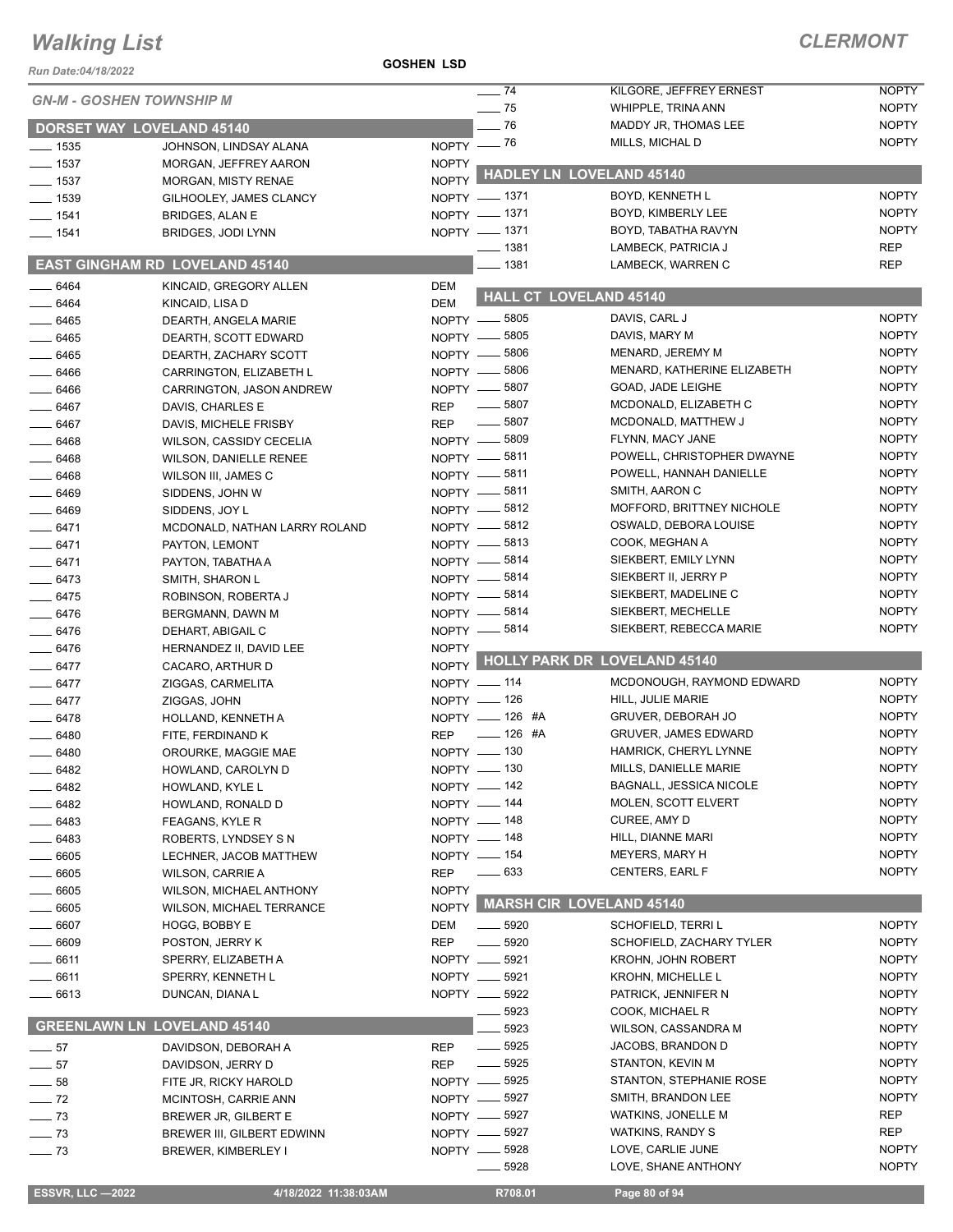*Run Date:04/18/2022*

**GOSHEN LSD**

| <b>GN-M - GOSHEN TOWNSHIP M</b> |                                 | $- 5978$                         | FLYNN, WILLIAM G                          | <b>NOPTY</b>                 |
|---------------------------------|---------------------------------|----------------------------------|-------------------------------------------|------------------------------|
|                                 |                                 | . 5978                           | HOLLAND, KRISTA ELIZABETH                 | <b>NOPTY</b>                 |
| <b>MARSH CIR LOVELAND 45140</b> |                                 | 5978                             | HOLLAND, KRISTOPHER CHANCE BRIA           | <b>NOPTY</b>                 |
| $- 5929$                        | FULKS, ASHLEY E                 | NOPTY __ 5978                    | <b>WESLEY, TRAVIS ALLEN</b>               | <b>NOPTY</b>                 |
| $- 5929$                        | FULKS, ROLLIE D                 | NOPTY __ 5979                    | NABER, CHRISTOPHER MARK                   | <b>NOPTY</b>                 |
| $- 5929$                        | MORA, STEVEN                    | NOPTY __ 5979                    | SWIGER, RHONDA M                          | <b>NOPTY</b>                 |
| $- 5930$                        | LEE. CASSANDRA LJ               | NOPTY __ 5981                    | WOLFFRAM, JAMIE C                         | <b>NOPTY</b>                 |
| $\frac{1}{2}$ 5930              | LEE, JOSEPH A                   | NOPTY __ 5981                    | <b>WOLFFRAM, LAWRENCE R</b>               | <b>NOPTY</b>                 |
| $- 5931$                        | <b>BREWER, CHRISTOPHER A</b>    | $\frac{1}{2}$ 5981<br><b>REP</b> | WOLFFRAM, MAKAYLA NATHANIA                | <b>NOPTY</b>                 |
| $\frac{1}{2}$ 5931              | <b>BREWER, JENNIFER NICHOLE</b> | NOPTY __ 5982                    | SEGRIST, PHOENIX J                        | <b>NOPTY</b>                 |
| $\frac{1}{2}$ 5932              | CLASS JR, JARROD MICHAEL        | NOPTY __ 5984                    | LAYDEN, MELISSA LEE                       | <b>NOPTY</b>                 |
| $\frac{1}{2}$ 5933              | <b>BUTLER, KEVIN P</b>          | NOPTY __ 5984                    | LAYDEN, MICHAEL VINCENT                   | <b>NOPTY</b>                 |
| $\frac{1}{2}$ 5934              | BRENNAN, GABRIELLE NICOLE       | NOPTY __ 5985                    | LIVERMORE, BRANDI M                       | <b>NOPTY</b>                 |
| $\frac{1}{2}$ 5934              | BRENNAN, MATTHEW TIMOTHY        | NOPTY __ 5985                    | LIVERMORE, JAMES M                        | <b>NOPTY</b>                 |
| $\frac{1}{2}$ 5934              | WESSELKAMPER, JENNIFER L        | NOPTY __ 5988                    | BELL, BENJAMIN C                          | <b>REP</b>                   |
| $-5936$                         | <b>BUNCH, SARAH ANN</b>         | NOPTY __ 5988                    | <b>BELL, KRISTEN A</b>                    | <b>REP</b>                   |
| $- 5936$                        | DAVIS, DARNELL                  | NOPTY __ 5989                    | MARSHALL, BRIAN SCOT                      | <b>NOPTY</b>                 |
| $\frac{1}{2}$ 5936              | DAVIS, IYON IMANI DARNELL       | NOPTY __ 5990                    | ARNETT, SAMUEL AARON                      | <b>NOPTY</b>                 |
| $\frac{1}{2}$ 5938              | VANDEN EYNDEN, BRIAN G          | NOPTY __ 5990                    | COMBS, LEAH RACHELLE                      | <b>NOPTY</b>                 |
| $\frac{1}{2}$ 5938              | VANDEN-EYNDEN, ANGELA MARIE     | NOPTY __ 5992                    | BOLENDER, ADAM D                          | <b>NOPTY</b>                 |
| $- 5940$                        | <b>CLASS, BRITTANY LEIGH</b>    | NOPTY __ 5992                    | BOLENDER, NICOLE CHRISTINA                | <b>NOPTY</b>                 |
| $- 5940$                        | SCHEVE, JACOB DAVID             | NOPTY __ 5993                    | CLARK JR, RANDOLPH LEE                    | <b>NOPTY</b>                 |
| $-5940$                         | SCHEVE, SUSAN R                 | NOPTY __ 5993                    | GOODPASTER, CONNOR J                      | <b>NOPTY</b>                 |
| $\frac{1}{2}$ 5942              | HILL, SHANNON L                 | NOPTY __ 5993                    | GOODPASTER, SAMANTHA JORDAN               | <b>NOPTY</b>                 |
| $- 5944$                        | DOWNS, HEATHER RENEE            | NOPTY __ 5995                    | LIBER, LAUREL J                           | <b>REP</b>                   |
| $-5944$                         | DOWNS, KEVIN MICHAEL            | NOPTY __ 5996                    | HENDERSON HERMAN, NATASHA L               | <b>NOPTY</b>                 |
| $- 5945$                        | HAAG, RUBY D                    | NOPTY __ 5996                    | <b>HERMAN, NICHOLAS E</b>                 | <b>NOPTY</b>                 |
| 5948                            | GRAFF, AMANDA LYNN              | NOPTY __ 5996                    | HINES, JASON BRADLEY                      | REP                          |
| $- 5948$                        | GRAFF, JUSTIN D                 | NOPTY __ 5997                    | MACHADO, ROGER R                          | <b>NOPTY</b>                 |
| $\frac{1}{2}$ 5950              | PEASE JR, JOHN KENNETH          | NOPTY __ 5998                    | GILLIS, JAMES ANTHONY                     | <b>NOPTY</b>                 |
| $\frac{1}{2}$ 5950              | <b>WHITAKER, GARY L</b>         | NOPTY __ 5999                    | CAMPBELL, CHRISTY N                       | <b>NOPTY</b>                 |
| $\frac{1}{2}$ 5950              | <b>WHITAKER, JANICE M</b>       | NOPTY __ 5999                    | <b>GARRETT, NATHANIEL SCOTT</b>           | <b>NOPTY</b>                 |
| $\frac{1}{2}$ 5952              | MEFFORD, REBECCA LYN            | NOPTY __ 5999                    | HANKERSON, BYRON D                        | <b>NOPTY</b>                 |
| $\frac{1}{2}$ 5954              | GILLESPIE, JUDY M               | $\frac{1}{2}$ 5999<br><b>REP</b> | HANKERSON, DANAE D                        | <b>NOPTY</b>                 |
| $\frac{1}{2}$ 5954              | MEYER JR, GEORGE RAYMOND        | NOPTY __ 6000                    | GILKISON, CHRISTOPHER E                   | <b>NOPTY</b>                 |
| $\frac{1}{2}$ 5956              | <b>GLENN, ROBERT CASEY</b>      | NOPTY __ 6000                    | <b>GILKISON, KIRSTIE ERIN</b>             | <b>NOPTY</b>                 |
| $- 5958$                        | <b>COSSMAN, ASHLEY MARIE</b>    | NOPTY __ 6001                    | DIXON, PATRICIA M                         | <b>NOPTY</b>                 |
| $\frac{1}{2}$ 5958              | JONES, DANIEL FOREST EU         | NOPTY __ 6002                    | <b>BRITTON, VICTORIA W</b>                | <b>REP</b>                   |
| 5960                            | CARLISLE, BRENDA G              | NOPTY __ 6003                    | UN, CHAMRUN                               | <b>NOPTY</b>                 |
| 5962                            | <b>BIGGS, LISA MARIE</b>        | NOPTY __ 6004                    | CLARK, NEIL E                             | <b>NOPTY</b>                 |
|                                 |                                 |                                  |                                           |                              |
| ____ 5962                       | HODGSON, CHRISTINA MARIE        | NOPTY <u>__</u> 6005             | LACH, CATHY LYN<br>MOELLER, ERIN MARGARET | <b>NOPTY</b><br><b>NOPTY</b> |
| $\frac{1}{2}$ 5962              | SHEETS, JONATHAN LEE            | NOPTY __ 6005                    |                                           | <b>NOPTY</b>                 |
| $-5964$                         | STEVENSON, KATHERINE ELIZABETH  | NOPTY __ 6005                    | MOELLER, RANDOLPH J                       | <b>REP</b>                   |
| __ 5964                         | STEVENSON, ROBERT AARON         | NOPTY __ 6006                    | SCHWARTZ, CHAD DEREK                      | <b>REP</b>                   |
| 5965                            | <b>GALBREATH, RUTHIE JEAN</b>   | NOPTY __ 6006                    | SCHWARTZ, STEPHANIE L                     |                              |
| _ 5965                          | MEYER, THOMAS CHRISTOPHER       | NOPTY __ 6007                    | MILLER, ROBYN L                           | <b>NOPTY</b>                 |
| 5966                            | DAVIS, DE SHAWN ANTONIA         | NOPTY __ 6007                    | MILLER HART, CRISTIAN I                   | <b>NOPTY</b>                 |
| 5966                            | DAVIS, DWAYNE ANTHONY           | NOPTY __ 6009                    | BATEMAN, DARLA A                          | <b>NOPTY</b>                 |
| - 5968                          | WILLIAMS, CARI A                | NOPTY __ 6009                    | HARRISON JR, CORBIT O                     | <b>NOPTY</b>                 |
| 5969                            | CASEY, JULIE M                  | <b>REP</b><br>$\frac{1}{2}$ 6011 | HERNANDEZ, MARCO KEKOA                    | <b>NOPTY</b>                 |
| _ 5969                          | CASEY, LILIANA MARIE            | NOPTY __ 6012                    | HOWELL, MESHELL A                         | REP                          |
| $-5969$                         | CASEY, TERRANCE D               | $-6012$<br><b>REP</b>            | <b>HOWELL, TODD MORRIS</b>                | REP                          |
| 5969                            | CASEY, ZACARY THOMAS            | NOPTY __ 6014                    | ANDERSON, CAROL SUE                       | DEM                          |
| $\frac{1}{2}$ 5971              | FIELDS, KEITH AARON             | NOPTY __ 6015                    | FULTZ, DANIELLE LEE                       | <b>NOPTY</b>                 |
| $\frac{1}{2}$ 5973              | STALEY, LESLIE MARIE            | NOPTY __ 6015                    | RICHARDS, JASON DAVID                     | <b>NOPTY</b>                 |
| __ 5974                         | HURLEY, JENNIFER LYNNE          | NOPTY __ 6015                    | RICHARDS, KIMBERLY DANA                   | <b>NOPTY</b>                 |
| $-5974$                         | <b>WALKER, KRISTA M</b>         | NOPTY __ 6016                    | ORCENA, BRYAN P                           | <b>NOPTY</b>                 |
| $-5974$                         | <b>WALKER, STEVEN ANDREW</b>    | NOPTY __ 6016                    | ORCENA, LORI D                            | <b>NOPTY</b>                 |
| $-5975$                         | ROBERTSON, GEORGE F             | NOPTY __ 6017                    | POLITE, JASON C                           | <b>NOPTY</b>                 |
| $-5975$                         | WEBB, SARAH A                   | NOPTY __ 6017                    | POLITE, TIFFANY R                         | <b>NOPTY</b>                 |
| _ 5975  #APT 1                  | ROBERTSON, LAQUITA R            | NOPTY __ 6018                    | WOOTON JR, TERRY C                        | <b>NOPTY</b>                 |
| $-5977$                         | HENN, ANDREW WOODRUFF           | ______ 6019<br>DEM               | SPARLIN, BRIAN J                          | <b>NOPTY</b>                 |
| $-5978$                         | DORITY, TIFFANY D               | NOPTY __ 6019                    | SPARLIN, CRYSTAL ROSE                     | <b>NOPTY</b>                 |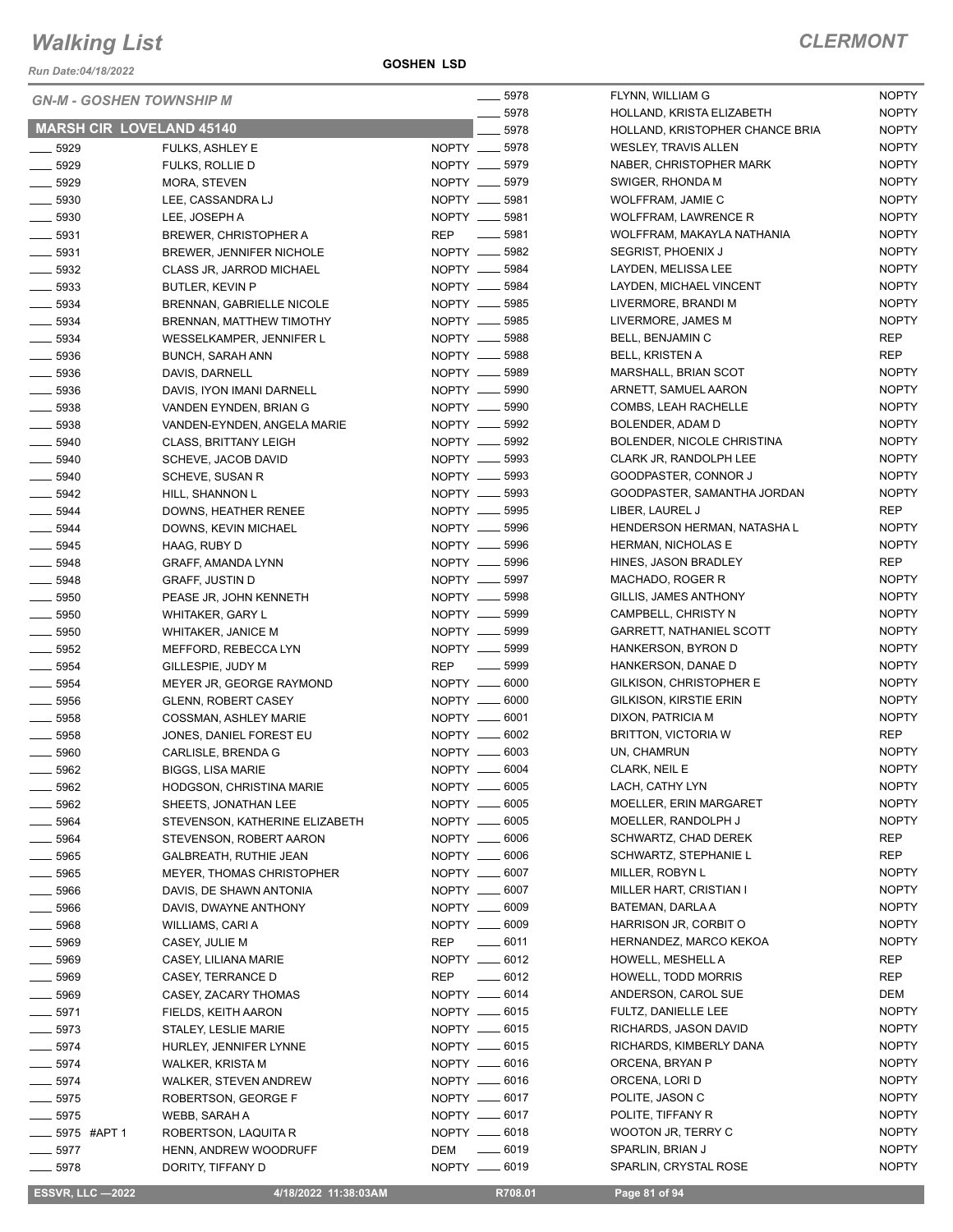*Run Date:04/18/2022*

**GOSHEN LSD**

|                     | <b>GN-M - GOSHEN TOWNSHIP M</b>                 |                             | $- 6062$                   | COLON, JOSHUA LYSSANDER                             | <b>NOPTY</b>                 |
|---------------------|-------------------------------------------------|-----------------------------|----------------------------|-----------------------------------------------------|------------------------------|
|                     | <b>MARSH CIR LOVELAND 45140</b>                 |                             | 6063<br>6064               | ROOKS, BRANDON ROBERT<br>DOUGLASS, CHRISTINA NICOLE | <b>NOPTY</b><br><b>NOPTY</b> |
| $- 6020$            |                                                 |                             | NOPTY __ 6065              | REYNOLDS, JILLIAN L                                 | <b>NOPTY</b>                 |
| $\frac{1}{2}$ 6020  | FIELDS, KELLY RENEE<br>FIELDS, MADISON ALEXIS   |                             | NOPTY __ 6066              | <b>GROSS, BRIAN PATRICK</b>                         | <b>NOPTY</b>                 |
| $- 6021$            | MARSH, FALLON LAREE                             |                             | NOPTY __ 6066              | <b>GROSS, MEGAN BRIDGET</b>                         | <b>NOPTY</b>                 |
| $- 6023$            | ELIAS, JAMES C                                  |                             | NOPTY __ 6068              | NASH, RACHEL LYNN                                   | <b>NOPTY</b>                 |
| $- 6024$            | FIEDELDEY, JOSH M                               |                             | NOPTY __ 6070              | LEE, MARIAH ANN RENEE                               | <b>NOPTY</b>                 |
| $- 6026$            | CHANEY, BROOKE LINDSAY                          |                             | NOPTY __ 6070              | <b>WILKINSON, ANDREW T</b>                          | <b>NOPTY</b>                 |
| $- 6026$            | CHANEY, STEPHEN JOSEPH                          |                             | NOPTY __ 6072              | DANIEL, MICHAEL ALAN                                | <b>NOPTY</b>                 |
| $- 6027$            | NOURSE, ALEXANDER HAMILTON                      | <b>REP</b>                  | $- 6072$                   | DANIEL, SARAH BETH                                  | DEM                          |
| $- 6027$            | <b>SCHNEIDER, ANNE MARIE</b>                    |                             | NOPTY __ 6074              | <b>BADAWI, NATALIE RENEE</b>                        | <b>NOPTY</b>                 |
| $- 6028$            | DOOLOUKAS, JASON P                              |                             | NOPTY __ 6076              | SHANNON III, CHARLES L                              | <b>NOPTY</b>                 |
| $-6029$             | MULLEN, ALEXANDER SCOTT                         |                             | NOPTY __ 6082              | ROGAN JR, JOSEPH H                                  | <b>NOPTY</b>                 |
| $- 6029$            | MULLEN, MIKENZIE RYAN                           |                             | NOPTY __ 6084              | BERGER, GEORGE A                                    | <b>REP</b>                   |
| $- 6031$            | CORDER, TIMOTHY F                               |                             | NOPTY __ 6084              | BERGER, JUDITH L                                    | <b>NOPTY</b>                 |
| $- 6031$            | GILLMAN, KAITLIN MICHELLE                       |                             | NOPTY __ 6086              | YOUNG, JERRY J                                      | <b>NOPTY</b>                 |
| $- 6031$            | ZHUKOV, ROMAN B                                 |                             | NOPTY __ 6086              | ZUMACH, JAMIE LYNN                                  | <b>NOPTY</b>                 |
| $- 6032$            | ERNST, ANGELA MARIE                             |                             | NOPTY __ 6088              | MAGGARD, JOSHUA                                     | <b>NOPTY</b>                 |
| $- 6032$            | <b>ERNST, KELLY NICHOLE</b>                     |                             | NOPTY __ 6090              | DEAN, CORYN NICOLE                                  | <b>NOPTY</b>                 |
| $\frac{1}{2}$ 6033  | JACKSON, JOSHUA ANDREW                          |                             | NOPTY __ 6090              | <b>WALTERS, MELANIE MARLENE</b>                     | <b>NOPTY</b>                 |
| $\frac{1}{2}$ 6033  | TRAVINSKY, JOHN P                               |                             | NOPTY __ 6092              | JUDD, MICHAEL ROBERT                                | <b>NOPTY</b>                 |
| $- 6033$            | TRAVINSKY, JULIE N                              |                             | NOPTY __ 6092              | MCCOMAS, NATOSHIA TAI                               | <b>NOPTY</b>                 |
| $\frac{1}{2}$ 6035  | HUNTER, JAMES RAY                               | <b>NOPTY</b>                |                            |                                                     |                              |
| $\frac{1}{2}$ 6035  | OWENS, JENNY ELLEN                              |                             |                            | NOPTY MEADOWCREST LN LOVELAND 45140                 |                              |
| $- 6036$            | THOMAS, BENJAMIN E L                            | NOPTY $-35$                 |                            | <b>SCHENSKE, GERALD ROBERT</b>                      | <b>NOPTY</b>                 |
| $\frac{1}{2}$ 6036  | THOMAS, JACKLYN D                               | NOPTY __ 36                 |                            | OVERBEY, GEORGE EUGENE                              | <b>NOPTY</b>                 |
| $- 6037$            | LINKFIELD, JASON A                              | NOPTY __ 37                 |                            | <b>BLAUTH, SUSAN M</b>                              | <b>NOPTY</b>                 |
| $- 6038$            | ARMSTRONG, HOLLY A                              | NOPTY _____ 37              |                            | COURTNEY III, JAMES DONALD                          | <b>NOPTY</b>                 |
| $- 6038$            | BENNETT, TAYLOR R                               | NOPTY __ 39                 |                            | <b>GORDON, KATHLEEN T</b>                           | <b>NOPTY</b>                 |
| $\frac{1}{2}$ 6038  | BURKHART, BENJAMIN D                            |                             | NOPTY __ 46 #APT A         | CROPPER, DAVID M                                    | <b>NOPTY</b>                 |
| $- 6040$            | WOLFE, KRYSTAL MARIE                            | NOPTY __ 47                 |                            | WALKER, AMBER LYNN                                  | REP                          |
| $- 6041$            | COX, DARLENE MARIE                              | NOPTY __ 47<br>NOPTY $- 52$ |                            | WALKER, DEON S                                      | <b>NOPTY</b>                 |
| $-6041$<br>$- 6042$ | LINGROSSO, JAMES PHILLIP<br>PRICE, NICOLE MARIE | NOPTY __ 52                 |                            | BARLOW, ANGELA DAWN                                 | <b>NOPTY</b><br><b>NOPTY</b> |
| $- 6043$            | GARDNER, COLE DELWORTH                          | NOPTY $- 52$                |                            | BARLOW, JASON M<br>DECK, ROBERT F                   | <b>NOPTY</b>                 |
| $- 6044$            | SENG, MARGARET C                                | NOPTY $- 52$                |                            | DECK, WILLIAM H                                     | <b>NOPTY</b>                 |
| $- 6044$            | SENG, ROGER F                                   | NOPTY __ 54                 |                            | BROWN, BONNIE JEAN                                  | <b>NOPTY</b>                 |
| $- 6045$            | MOREJON, MARIANO G                              | NOPTY $- 56$                |                            | <b>BANKS, CHANDRA D</b>                             | <b>REP</b>                   |
| $-6045$             | MOREJON, NANCY JUANA                            | <b>NOPTY</b>                |                            |                                                     |                              |
| 6047                | MICHELIS, DANIEL STEVEN                         | DEM                         |                            | MELODY LN LOVELAND 45140                            |                              |
| 6049                | HUFF, WHITNEY T                                 | NOPTY __ 59                 |                            | WYATT, MICHAEL WAYNE                                | <b>NOPTY</b>                 |
| $- 6049$            | REED JR, JEFFFREY RUSSELL                       | NOPTY __ 60                 |                            | DONALDSON, ANDREW RYAN                              | <b>NOPTY</b>                 |
| $=6050$             | HALLON JR, JERRY N                              | NOPTY __ 63                 |                            | CHALK, RODNEY NORMAN                                | <b>NOPTY</b>                 |
| $- 6052$            | DAVIS, BRANDON NOBLE                            | NOPTY $-63$                 |                            | DEEMER, KEVIN MATTHEW                               | <b>NOPTY</b>                 |
| $- 6052$            | LITTLE, SHERRY L                                | NOPTY __ 67                 |                            | <b>CARLIER, CASEY MICHELE</b>                       | DEM                          |
| $\frac{1}{2}$ 6053  | CASKEY, JORDAN KYLE                             | NOPTY 20                    |                            | WILLIAMS JR, CARL E                                 | <b>NOPTY</b>                 |
| $- 6053$            | MOORE, WHITNEY E                                | NOPTY $-$ 71                |                            | ANTONI, KIMBERLY C                                  | <b>NOPTY</b>                 |
| $- 6054$            | LALLY, VICKIE K                                 | DEM                         |                            |                                                     |                              |
| $\frac{1}{2}$ 6054  | STROHL, CHERYL A                                | DEM                         | PARK AVE LOVELAND 45140    |                                                     |                              |
| 6055                | MCCLUNG, KATHLEEN RENE                          | <b>NOPTY</b>                | $-1$                       | BROWN JR, DARRELL R                                 | <b>NOPTY</b>                 |
| - 6056              | KIDWELL, CORTNEY LOUISE                         | <b>NOPTY</b>                | $-1$                       | BROWN, DARRELL RAY                                  | <b>NOPTY</b>                 |
| $- 6056$            | PESNICHAK, NICOLAAS JOSEPH                      | <b>NOPTY</b>                | - 1                        | BROWN, PATCHES LYNNE                                | REP                          |
| $- 6058$            | HENDERSON, JONATHAN DAVID                       | <b>NOPTY</b>                | $-2$                       | VARNEY, JERRY GLEN                                  | <b>NOPTY</b>                 |
| $- 6058$            | PATEL, CHINKAL                                  | <b>NOPTY</b>                | $-5$                       | FYFFE STACY, DOMINICK LEE                           | <b>NOPTY</b>                 |
| $- 6058$            | PATEL, MINABEN RAMANBHAI                        | <b>NOPTY</b>                | $\overline{\phantom{0}}$ 5 | SCHUBERT, RICHARD SCOTT                             | <b>NOPTY</b>                 |
| $\_\_6059$          | COMBS, LOGAN NEIL                               | <b>NOPTY</b>                | $-5$                       | <b>SCHUBERT, STEPHANIE MARIE</b>                    | <b>NOPTY</b>                 |
| $\frac{1}{2}$ 6059  | ROY, LISA ANN                                   | <b>NOPTY</b>                | $\frac{1}{2}$ 10           | <b>HERALD, DUSTIN D</b>                             | <b>NOPTY</b>                 |
| - 6059              | ROY, WANDA L                                    | <b>NOPTY</b>                | $-10$                      | HERALD, LYDIA RACHEL                                | <b>NOPTY</b>                 |
| $- 6060$            | RITCHIE, JEFFREY S                              | <b>NOPTY</b>                | $-11$                      | BANNIGAN, PETER D                                   | <b>NOPTY</b>                 |
| $- 6061$            | FLEMING, MARIA ELLEN                            | <b>NOPTY</b>                | $-11$                      | HOLMES, HEIDI MARIE                                 | <b>NOPTY</b>                 |
| _ 6061              | HENZE, JUSTIN EDRICK                            | <b>NOPTY</b>                | $-13$                      | ARNOLD, JAZMYN NICOLE                               | <b>NOPTY</b>                 |
| - 6061              | HENZE, KRISTINA MAE                             | <b>NOPTY</b>                |                            |                                                     |                              |

**ESSVR, LLC —2022 4/18/2022 11:38:03AM** R708.01 **Page 82 of 94**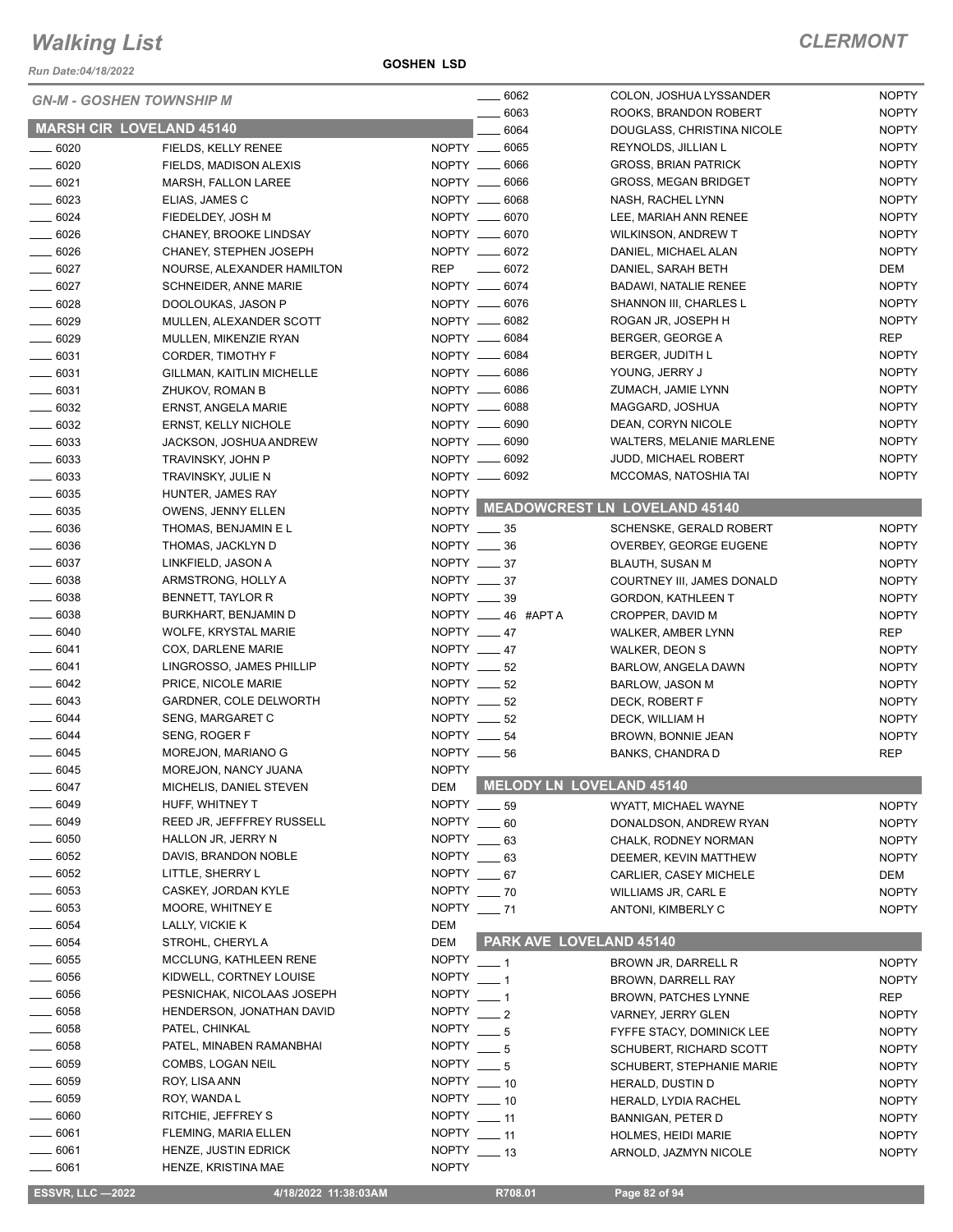*Run Date:04/18/2022*

**GOSHEN LSD**

| <b>Run Date:04/18/2022</b><br><b>GN-M - GOSHEN TOWNSHIP M</b> |                                                   |                              | 629          | HUNDLEY, ANGELA M                                      | <b>NOPTY</b>                 |
|---------------------------------------------------------------|---------------------------------------------------|------------------------------|--------------|--------------------------------------------------------|------------------------------|
|                                                               |                                                   |                              | 630          | WHITE, RANDALL G                                       | <b>NOPTY</b>                 |
| PARK AVE LOVELAND 45140<br>$\frac{1}{2}$ 13                   | ARNOLD, SETH WILLIAM                              | <b>NOPTY</b>                 | 630          | WHITE, TONYA R                                         | <b>NOPTY</b>                 |
| $-14$                                                         | CATRELL, LONNIE                                   | <b>NOPTY</b>                 |              | <b>SHADE DR LOVELAND 45140</b>                         |                              |
| $\frac{1}{2}$ 17                                              | MCINTOSH, KEIRA LENA                              | <b>NOPTY</b>                 | $- 6301$     | HESSE, KENNADEE LORIN                                  | <b>NOPTY</b>                 |
| $\sim$ 20                                                     | TREADWAY, CHRISTOPHER JOSEPH                      | <b>NOPTY</b>                 | 6303         | <b>WILCOX, BRITTNEY SIERRAH</b>                        | <b>NOPTY</b>                 |
| $\frac{1}{20}$                                                | TREADWAY, DONALD JAMES                            | <b>REP</b>                   | 6303         | WILCOX, DONALD HC                                      | <b>NOPTY</b>                 |
| $\frac{1}{20}$                                                | TREADWAY, TERESA JO                               | <b>NOPTY</b>                 | 6307         | HESSELSCHWARDT, BARBARA JEANNE                         | <b>NOPTY</b>                 |
| 22                                                            | MULLENIX JR, CHARLES                              | DEM                          | _ 6307       | HESSELSCHWARDT, WILLIAM J                              | <b>NOPTY</b>                 |
| $-23$                                                         | <b>HALCOMB, TERRY W</b>                           | <b>NOPTY</b>                 |              |                                                        |                              |
| 26                                                            | SKUTCHALL, TERESA MARIE                           | <b>DEM</b>                   |              | SILO DR LOVELAND 45140                                 |                              |
| $\frac{1}{27}$                                                | BENOIT, DEBRA ANN                                 | <b>NOPTY</b>                 | 6460         | KINSELLA, SCOTT C                                      | <b>DEM</b>                   |
| $\frac{1}{27}$                                                | RIEHLE, MELINDA MAE                               | <b>NOPTY</b>                 | 6461         | MAYNARD JR, JAMES F                                    | <b>REP</b>                   |
| $-30$                                                         | HUBER, JAMES                                      | <b>NOPTY</b>                 | 6461         | MAYNARD, VALERIE NICOLE                                | <b>REP</b>                   |
| 30                                                            | MATTINGLY, JOHN P                                 | <b>REP</b>                   |              |                                                        |                              |
| $\frac{1}{2}$ 32                                              | JACKSON, ANDREW H                                 | <b>NOPTY</b>                 |              | <b>SPRINGHOUSE DR LOVELAND 45140</b>                   |                              |
| $-32$                                                         | MOORE, JASMINE D                                  | <b>NOPTY</b>                 | 6471         | <b>BIGLER, LEONARD L</b>                               | <b>NOPTY</b>                 |
| $\frac{1}{2}$ 33                                              | MOFFORD, DANNY R                                  | <b>NOPTY</b>                 | 6473         | EDWARDS JR, JOHN RAY                                   | <b>NOPTY</b>                 |
| $-33$<br>$\frac{1}{2}$ 34                                     | ORMES, LISA MARIE<br>MORNINGSTAR, CLIFFORD D      | <b>NOPTY</b><br><b>NOPTY</b> | 6475         | <b>GLASS, JENNIFER A</b>                               | <b>NOPTY</b>                 |
| $\frac{1}{2}$ 81                                              | CORDELL, JASON DEAN                               | <b>NOPTY</b>                 | 6475         | <b>GLASS, MAXWELL S</b>                                | <b>NOPTY</b>                 |
| $-81$                                                         | <b>GLASS, CRYSTAL L</b>                           | <b>NOPTY</b>                 | 6475         | WEBB, GARY A                                           | <b>NOPTY</b>                 |
| _____ 81 #81                                                  | GLASS, LEVI DOUGLAS                               | <b>NOPTY</b>                 | 6475         | <b>WEBB, JANICE R</b>                                  | <b>NOPTY</b>                 |
| $-84$                                                         | <b>BROWNE, MARC LEROY</b>                         | <b>NOPTY</b>                 | 6477         | DILLON, MICHAEL L                                      | <b>NOPTY</b>                 |
| $-84$                                                         | <b>BROWNE, PHYLLIS A</b>                          | <b>NOPTY</b>                 | 6478         | COMPSTON, ROSE A                                       | <b>NOPTY</b>                 |
| $-93$                                                         | MINK, LISA ANN                                    | <b>NOPTY</b>                 | 6480<br>6480 | HOCKER, KEYA<br>JOHNSON, DERICKA LYNN                  | <b>NOPTY</b><br><b>NOPTY</b> |
| $\frac{100}{2}$                                               | MARTIN, SCOTT A                                   | <b>NOPTY</b>                 | 6481         | DONALDSON, KRISTA J ROSE                               | <b>NOPTY</b>                 |
| $\frac{1}{2}$ 123                                             | DONNELLY, CAROL J                                 | <b>NOPTY</b>                 | 6481         | DONALDSON, STEVEN PAUL                                 | <b>NOPTY</b>                 |
| $-123$                                                        | DONNELLY JR, JAMES KENNETH                        | <b>NOPTY</b>                 | 6482         | KONRAD, FRED P                                         | <b>NOPTY</b>                 |
| $- 141$                                                       | JOHNSON, THOMAS EDWARD                            | <b>NOPTY</b>                 | 6482         | KONRAD, LINDA L                                        | <b>NOPTY</b>                 |
|                                                               |                                                   |                              | 6483         | PARSONS, TYLER OWEN                                    | <b>NOPTY</b>                 |
| PARKWOOD DR LOVELAND 45140                                    |                                                   |                              | 6483         | SHEETS, JENNIFER                                       | <b>NOPTY</b>                 |
| 502<br>$\frac{1}{2}$                                          | HATFIELD, ASHLEY L                                | <b>NOPTY</b>                 | 6484         | <b>HALCOMB, PATSY J</b>                                | <b>NOPTY</b>                 |
| 502<br>$\frac{1}{1}$                                          | YOUNG, ANTHONY W                                  | <b>NOPTY</b>                 | 6484         | HALCOMB, RANDALL WAYNE                                 | <b>NOPTY</b>                 |
| 505                                                           | FELIX, KATIE MARIE                                | <b>NOPTY</b>                 | 6484         | LOWE, KATHLEEN ELIZABETH                               | <b>NOPTY</b>                 |
| 505                                                           | PINDELL, SHELBY L                                 | <b>NOPTY</b>                 | 6485         | FISHER, JESSICA NICOLE                                 | <b>NOPTY</b>                 |
| 506                                                           | MULLINS, JAMES R                                  | <b>NOPTY</b>                 | 6486         | <b>BARGER, JEFFREY LYNN</b>                            | <b>NOPTY</b>                 |
| 507                                                           | LEWIS, JACOB ALLAN                                | <b>NOPTY</b>                 | 6486         | BARGER JR, JEFFREY LYNN                                | <b>NOPTY</b>                 |
| 507                                                           | LEWIS, SAMANTHA ASHLYNN                           | <b>NOPTY</b>                 | _ 6486       | <b>BARGER, NAOMI CHRISTINE</b>                         | <b>NOPTY</b>                 |
| $-508$                                                        | MOTT, GLENDA F                                    | <b>DEM</b><br><b>NOPTY</b>   | 6486         | <b>BROWN, TRACE MCKADE</b>                             | <b>NOPTY</b>                 |
| $-511$<br>$\equiv$ 511                                        | MATTHEWS, JAMES DAVID<br>MATTHEWS, JULIAN MONTANA | <b>NOPTY</b>                 | 6487         | THOMPSON, SUSAN C                                      | <b>REP</b>                   |
| 514                                                           | <b>GUTMAN, ELAINE K</b>                           | <b>NOPTY</b>                 | 6488         | ELMORE, ANNELISE CLEMENTINE                            | <b>NOPTY</b>                 |
| 514                                                           | MENKE JR, WILLIAM DENNIS                          | <b>NOPTY</b>                 | 6488         | ELMORE, CONNIE L                                       | <b>NOPTY</b>                 |
| 516                                                           | REINHART, LYSIA MARIE                             | <b>NOPTY</b>                 | 6488         | ELMORE, PIERCE                                         | <b>NOPTY</b>                 |
| $-519$                                                        | PANETTA, SHARON K                                 | <b>NOPTY</b>                 | 6489         | FEIHINGER, CHRISTOPHER S                               | <b>NOPTY</b>                 |
| 520                                                           | LOVELACE, NICOLE MARIE                            | <b>NOPTY</b>                 | 6489<br>6490 | FEIHINGER, PATRICIA A<br><b>MCLAREN, JESSICA MARIE</b> | <b>NOPTY</b><br><b>NOPTY</b> |
| 520                                                           | WHITAKER JR, ARLIE F                              | <b>NOPTY</b>                 | 6491         | MAXWELL, CALEB SAVOYE                                  | <b>NOPTY</b>                 |
| $- 521$                                                       | <b>BALDRICK, ASHLEY MARIE</b>                     | <b>NOPTY</b>                 | 6491         | MAXWELL, GABRIELLE ELIZABETH ANN                       | <b>NOPTY</b>                 |
| $-522$                                                        | HOLLAND, AMBER DAWN                               | <b>NOPTY</b>                 | 6494         | <b>BALL, JERRY LEE</b>                                 | <b>NOPTY</b>                 |
|                                                               |                                                   |                              | 6494         | <b>BALL, KIMBERLY ANN</b>                              | <b>NOPTY</b>                 |
| <b>REDMAN DR LOVELAND 45140</b>                               |                                                   |                              |              |                                                        |                              |
| $\frac{1}{2}$ 601                                             | FANETTI, MARK A                                   | <b>NOPTY</b>                 |              | STATE ROUTE 28 LOVELAND 45140                          |                              |
| $\frac{1}{2}$ 602                                             | MITCHELL, STEVEN E                                | <b>NOPTY</b>                 | $-1387$      | GOLDEN VIOX, BARBARA E                                 | <b>NOPTY</b>                 |
| $= 602$                                                       | STEPHENS, CHELSEY KAY                             | <b>NOPTY</b>                 | 1387         | VIOX, MICHAEL J                                        | <b>NOPTY</b>                 |
| $-612$                                                        | <b>BUNDY, CHARLES DAVID</b>                       | <b>NOPTY</b>                 | 1415         | KINNAIRD, GEORGE C                                     | <b>NOPTY</b>                 |
| $- 613$                                                       | ADAMS, TINA LYNN                                  | <b>NOPTY</b>                 | 1469 #FLA    | HOLLON, LISA LYNN                                      | <b>NOPTY</b>                 |
| 613                                                           | HARGIS, ELIJAH A                                  | <b>NOPTY</b>                 | 1469 #UNIT A | ROSE, LARRY JOHNATHAN                                  | <b>NOPTY</b>                 |
| 621                                                           | MINSHALL, CECELIA A                               | <b>NOPTY</b>                 | 1473         | CRASE JR, RANDALL                                      | <b>NOPTY</b>                 |
| 622                                                           | <b>CURLESS JR, JEFFERY SCOTT</b>                  | <b>NOPTY</b>                 |              |                                                        |                              |
| 622                                                           | CURLESS, KATHY A                                  | <b>NOPTY</b>                 |              | <b>VINDALE LN LOVELAND 45140</b>                       |                              |
| $-626$                                                        | <b>GOINS, ANTHONY T</b>                           | <b>NOPTY</b>                 |              |                                                        |                              |
| <b>ESSVR, LLC -2022</b>                                       | 4/18/2022 11:38:03AM                              |                              | R708.01      | Page 83 of 94                                          |                              |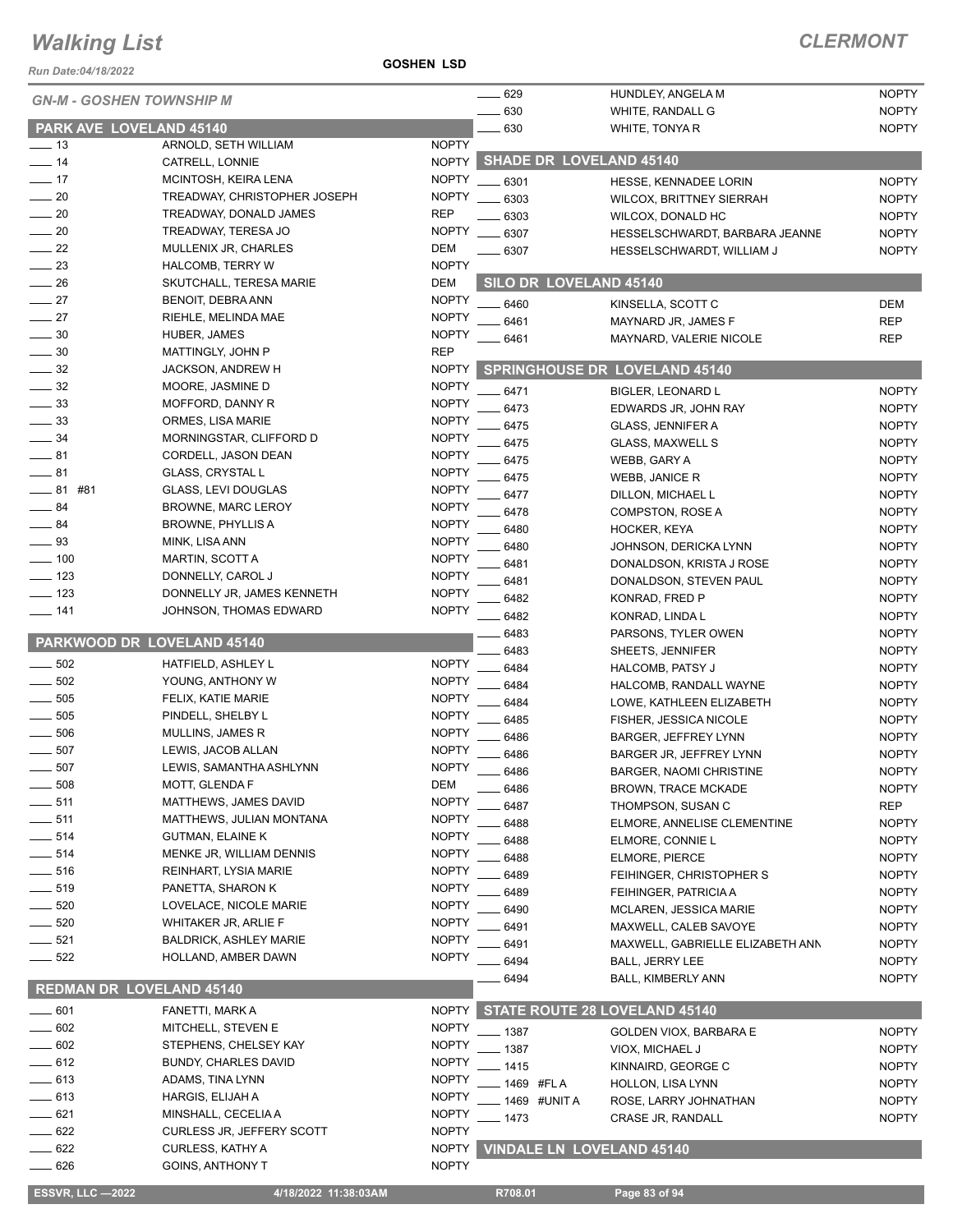*Run Date:04/18/2022*

*GN-M - GOSHEN TOWNSHIP M*

| <b>VINDALE LN LOVELAND 45140</b> |                             |              |
|----------------------------------|-----------------------------|--------------|
| 202                              | MCCABE, JOSEPH JAMIE        | <b>NOPTY</b> |
| $-202$                           | MCCABE, SELENA ROSE         | <b>NOPTY</b> |
| $-204$                           | HINKLE, DALLAS L            | <b>NOPTY</b> |
| __ 207 #APT 207                  | ROGERS, PETER J             | <b>DEM</b>   |
| $-209$                           | SMOTHERS, BEATRICE VICTORIA | <b>NOPTY</b> |
| $-219$                           | CAUDILL, ZACHARY RAY        | <b>NOPTY</b> |
|                                  |                             |              |
| <b>WINDSOR LN LOVELAND 45140</b> |                             |              |
| $-400$                           | FISCHER, HAROLD E           | <b>NOPTY</b> |
| $-400$                           | FISCHER, KAREN M            | <b>NOPTY</b> |
| $-400$                           | <b>FISCHER, MARY E</b>      | <b>NOPTY</b> |
| $-404$                           | <b>GAINES, CAMERON R</b>    | <b>NOPTY</b> |
| $-406$                           | DICKERSON, NICHOLE SUNSHINE | <b>NOPTY</b> |
| $-407$                           | HENRY, ANITA M              | <b>DEM</b>   |
| $-407$                           | HENRY, LAURA ANN            | <b>NOPTY</b> |
| $-409$                           | MCCOY, BRIAN COLE           | <b>NOPTY</b> |
| $-409$                           | MULLINS, KAYLEE RYANN       | <b>REP</b>   |
| $-410$                           | DAY, VERNON R               | <b>NOPTY</b> |
| $-411$                           | GILLESPIE, CARRIE L         | <b>NOPTY</b> |
| $-411$                           | GILLESPIE, SHAUN P          | <b>NOPTY</b> |

All 418 GAMBREL, LORENA GAY And the MOPTY 418 SPRAGUE, ESTHER CLARICE NOPTY

**GOSHEN LSD**

*TOTAL :* **822**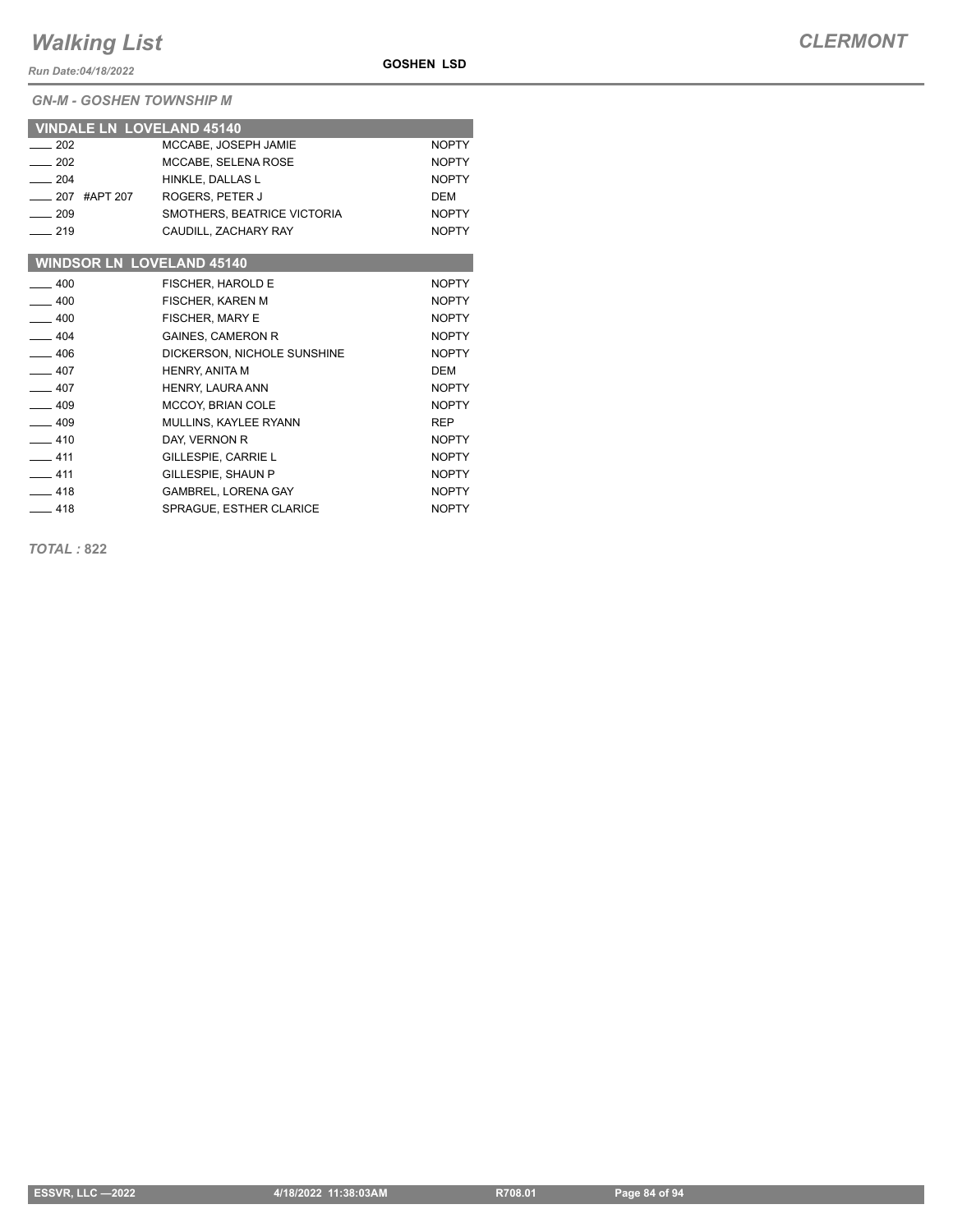*Run Date:04/18/2022*

**GOSHEN LSD**

|                                 |                                            |              | $- 1283$           | <b>JENKINS, CATHRYN L</b>       | <b>NOPTY</b> |
|---------------------------------|--------------------------------------------|--------------|--------------------|---------------------------------|--------------|
| <b>GN-N - GOSHEN TOWNSHIP N</b> |                                            |              | $- 1283$           | JENKINS, MELANIE LYNNE          | <b>NOPTY</b> |
|                                 | <b>BUNKERWOOD DR LOVELAND 45140</b>        |              | $- 1283$           | <b>JENKINS, ROBERT M</b>        | <b>REP</b>   |
| $- 6793$                        | WATSON, CHRISTI A                          | DEM          | $- 1284$           | DENOUDEN, NATHAN MICHAEL        | <b>NOPTY</b> |
| $- 6794$                        | <b>KEENE, LINDA B</b>                      | $N$ OPTY $-$ | $-1284$            | LORENZ, CLAIRE DELANEY          | <b>NOPTY</b> |
| $- 6794$                        | <b>KEENE, WILLIAM EARL</b>                 | <b>NOPTY</b> | - 1285             | COLEMAN, CONNOR MARSHALL        | <b>NOPTY</b> |
| $- 6795$                        | HALL, RACHEL LEANN                         | $NOPTY =$    | _ 1285             | COLEMAN, KEVIN C                | <b>NOPTY</b> |
| $- 6795$                        | HALL, TANNER LLOYD                         | $NOPTY =$    | $-1285$            | COLEMAN, SUSAN L                | <b>NOPTY</b> |
| $- 6796$                        | <b>SCHOCK, CARMEN R</b>                    | NOPTY -      | _ 1286             | SCHAAFF, DANITA KAY             | <b>REP</b>   |
| $- 6796$                        | SCHOCK, STEPHEN C                          | NOPTY -      | _ 1286             | SCHAAFF, RAYMOND DANIEL         | <b>REP</b>   |
| $- 6797$                        | CLARK, KIMLA LU                            | NOPTY $^-$   | _ 1287             | SWITZER, LISA J                 | <b>NOPTY</b> |
| $- 6801$                        |                                            |              | NOPTY - 1287       | SWITZER, STEVEN TODD            | <b>NOPTY</b> |
| $- 6801$                        | COURTIER, FANNIE L<br>COURTIER, ROGER ALAN | $N$ OPTY -   | __ 1288            | HITTINGER, ALLYN KATHY          | <b>NOPTY</b> |
|                                 |                                            |              | NOPTY - 1288       | HITTINGER, ROBERT A             | <b>NOPTY</b> |
| $\frac{1}{2}$ 6802              | NIGHTINGALE, JESSICA LYNN                  |              | NOPTY - 1289       | JETER, NATHAN DANIEL            | <b>NOPTY</b> |
| $\frac{1}{2}$ 6802              | YOULE, ZACKERY DAVID                       |              | _ 1289             | NALLEY, VICTORIA PAIGE          | <b>NOPTY</b> |
| $- 6803$                        | BLOOMFIELD, DANIEL F                       | <b>REP</b>   | $- 1290$           | <b>VERHOFF, DEBORAH DENISE</b>  | <b>NOPTY</b> |
| $\frac{1}{2}$ 6803              | BLOOMFIELD, SANDRA L                       | <b>REP</b>   | $\frac{1}{2}$ 1290 | VERHOFF, JASON OSCAR            | <b>NOPTY</b> |
| $- 6805$                        | DABNEY, CAROLE DIANE                       | <b>NOPTY</b> |                    |                                 |              |
| $\frac{1}{2}$ 6805              | DABNEY, KEITH E                            | <b>REP</b>   |                    | DICKENS HILL DR LOVELAND 45140  |              |
| $- 6805$                        | DABNEY, KYLE D                             | <b>REP</b>   | $- 6765$           | DOWNING, MARY A                 | DEM          |
| $\frac{1}{2}$ 6806              | SIMIELE, MARLA G                           | DEM          | $- 6769$           | GORDON, JAMIE LEE               | <b>NOPTY</b> |
| $\frac{1}{2}$ 6806              | SIMIELE SR, STEVEN LOUIS                   | DEM          | $- 6769$           | GORDON, SCOTT MC INTOSH         | <b>NOPTY</b> |
| $- 6807$                        | SPOTTS, GLORIA ANNETTE                     | <b>REP</b>   | $- 6773$           | DE MARCO, JAMES THOMAS          | <b>NOPTY</b> |
| $- 6808$                        | GARDNER, DEBRA K                           | <b>REP</b>   | $- 6773$           | DEMARCO, JOSEPH THOMAS          | <b>NOPTY</b> |
| $- 6808$                        | <b>GARDNER, PAUL R</b>                     | <b>REP</b>   |                    | PENDERY, LAUREN MACKENZIE       | <b>NOPTY</b> |
| $\frac{1}{2}$ 6809              | BEHYMER, CHANCE RAYMOND                    |              | NOPTY -8773        | PENDERY, MELINDA A              | <b>NOPTY</b> |
| $- 6809$                        | FAULKNER, COLE JACKSON                     |              | NOPTY - 6773       | <b>WAECHTER, DIANE M</b>        | <b>REP</b>   |
| $- 6809$                        | KUEHN, SAMANTHA JO                         |              | NOPTY -8775        |                                 | <b>REP</b>   |
| $-6812$                         | WINDLE, ANITA KAY                          |              | NOPTY -8775        | WAECHTER, TIMOTHY E             |              |
| $-6812$                         | WINDLE, MARK A                             | <b>NOPTY</b> |                    | <b>DORRIT DR LOVELAND 45140</b> |              |
| $- 6814$                        | WILMES, CODY MICHAEL                       | <b>NOPTY</b> |                    |                                 |              |
| $- 6814$                        | WILMES, JULIE D                            |              | NOPTY - 1108       | JONES, NATHANIEL PAUL           | <b>NOPTY</b> |
| $-6814$                         | <b>WILMES, KRISTEN MICHELE</b>             |              | NOPTY - 1108       | LANG, DENNIS P                  | <b>NOPTY</b> |
| $- 6814$                        | WILMES, TIMOTHY H                          |              | NOPTY - 1108       | LANG, JANE E                    | <b>NOPTY</b> |
| $- 6816$                        | MASON, JANET KAY                           | DEM          | $\frac{1}{2}$ 1112 | VOLK, BENJAMIN DAVID            | <b>NOPTY</b> |
| $- 6816$                        | MASON, LOWELL A                            |              | NOPTY - 1112       | VOLK, DAVID G                   | <b>NOPTY</b> |
| $-6818$                         | KAUFFMAN, BARRY C                          |              | NOPTY - 1114       | WALROTH, COLLEEN MARIE          | <b>NOPTY</b> |
| $-6818$                         | KAUFFMAN, PHYLLIS J                        |              | NOPTY - 1114       | WALROTH, JOHN PAUL              | <b>NOPTY</b> |
| $- 6818$                        | MILLER III, DONALD LEE                     |              | NOPTY - 1114       | <b>WALROTH, MAGGIE MARIE</b>    | <b>NOPTY</b> |
| $- 6818$                        | PAGE, KIMBELEY I                           | <b>NOPTY</b> |                    | NOPTY GIBSON RD GOSHEN 45122    |              |
| __ 6819                         | <b>BROOKER, ANNA M</b>                     |              |                    |                                 |              |
| $- 6819$                        | BROOKER, CORY J                            |              | NOPTY - 1420       | BYK, IRINA                      | <b>NOPTY</b> |
| $- 6820$                        | ROBE, RYAN P                               |              | NOPTY - 1420       | FASTOVICH, ALAN VADIM           | <b>NOPTY</b> |
| $- 6820$                        | ROBE, SOMMER RENEE                         |              | NOPTY - 1420       | FASTOVICH, EMELYAN              | <b>NOPTY</b> |
| $-6822$                         | THOMPSON, BRENDA M                         |              | NOPTY - 1420       | <b>FASTOVICH, VADIM</b>         | <b>NOPTY</b> |
| $- 6822$                        | THOMPSON, ROBERT G                         |              | NOPTY - 1428       | MOORE, BRIONNE ELIZABETH GABIS  | <b>NOPTY</b> |
| $- 6824$                        | HOLLNAGEL, JOSEPH C                        |              | NOPTY - 1428       | MOORE, MICHEL D                 | <b>NOPTY</b> |
| $- 6824$                        | HOLLNAGEL, VERNA J                         |              | NOPTY - 1430       | <b>CLEMONS, JUDITH A</b>        | <b>NOPTY</b> |
| $- 6825$                        | ALDERMAN, JAYSON A                         | <b>REP</b>   | $- 1444$           | PEACOCK, NORMA J                | <b>NOPTY</b> |
| $- 6826$                        | MCCABE, JENNIFER LYNNE                     |              | NOPTY - 1444       | PEACOCK, RONALD E               | <b>NOPTY</b> |
| —— 6826                         | MCCABE, TYLER J                            |              | NOPTY - 1462       | LUCAS, KARLI JO                 | <b>NOPTY</b> |
| $- 6828$                        | DUREL, WILLIAM JUDE                        | <b>REP</b>   | $- 1462$           | ROBERTS, MATTHEW J              | <b>NOPTY</b> |
|                                 |                                            |              | $- 1462$           | <b>WILEY, ASHLEY NICOLE</b>     | <b>NOPTY</b> |
|                                 | <b>CLARAWILL DR LOVELAND 45140</b>         |              | $-1462$            | WILEY, JACOB IAN                | <b>NOPTY</b> |
| $- 1278$                        | <b>BICKNELL, NANCY K</b>                   | <b>REP</b>   | $- 1466$           | <b>MELAMPY, MICHAEL T</b>       | <b>NOPTY</b> |
| $- 1278$                        | <b>BICKNELL, PRENTICE D</b>                | <b>REP</b>   | $- 1470$           | DECARLO, MELODY ANNE            | <b>NOPTY</b> |
| $- 1280$                        | WALL, ALICIA L                             |              | NOPTY - 1472       | PETRY, JULIE ANN                | <b>NOPTY</b> |
| $- 1280$                        | WALL, CHRISTOPHER SCOTT                    |              | NOPTY - 1474       | KNAPP, TARA LYNN                | <b>NOPTY</b> |
| $- 1281$                        | GABE, DIANE C                              |              | NOPTY - 1474       | WHITE, WILLIAM T                | <b>NOPTY</b> |
| $\frac{1}{2}$ 1282              | DEAN, JANICE SUE                           | <b>REP</b>   | $- 1476$           | MOORE JR, LAWRENCE W            | <b>NOPTY</b> |
| $- 1282$                        | DEAN JR, RALPH L                           | <b>REP</b>   | $- 1476$           | MOORE, PAMELA J                 | <b>NOPTY</b> |
| $- 1282$                        | SHARP, JACLYN GALE                         |              | NOPTY - 1476       | PASS, TINA M                    | <b>NOPTY</b> |
|                                 |                                            |              | $- 1480$           | RAINES, CHARLOTTE D             | <b>REP</b>   |
|                                 |                                            |              |                    |                                 |              |

**ESSVR, LLC -2022** 4/18/2022 11:38:03AM R708.01 Page 85 of 94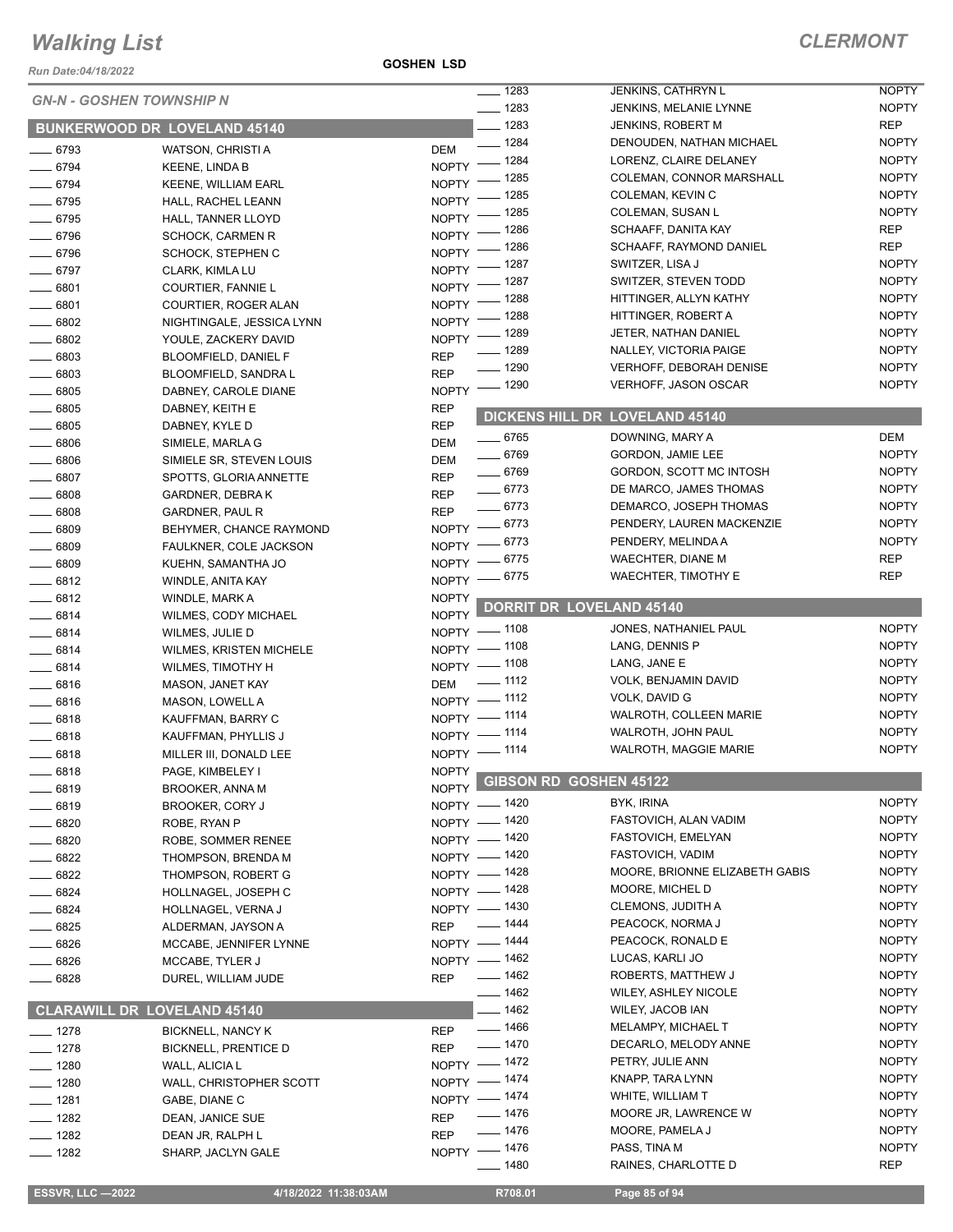*Run Date:04/18/2022*

#### **GOSHEN LSD**

| <b>CLERMONT</b> |
|-----------------|
|-----------------|

|                                   |                                       |                   | _ 6967 #B                 |                            | MCCREANOR, DEBORAH ANN                           | <b>REP</b>        |
|-----------------------------------|---------------------------------------|-------------------|---------------------------|----------------------------|--------------------------------------------------|-------------------|
|                                   | <b>GN-N - GOSHEN TOWNSHIP N</b>       |                   |                           | <b>______ 6967 #UNIT A</b> | DEWS, KIRSTEN M                                  | NOP               |
|                                   | <b>GIBSON RD GOSHEN 45122</b>         |                   |                           | ____ 6967 #UNIT A          | ROSNELL, KENNETH A                               | NOP               |
| $- 1484$                          | HUFFMAN, JENNIFER R                   | NOPTY -8977 #APTA |                           |                            | DUENNES, MARCIA D                                | NOP               |
| $- 1484$                          | HUFFMAN, PAUL E                       | NOPTY -8977 #APTA |                           |                            | DUENNES, WILLIAM SCOTT                           | NOP               |
| $- 1486$                          | SARGENT, JAMES B                      | <b>REP</b>        |                           | _ 6977   #UNIT B           | KITTS, PEGGY JANE                                | NOP               |
| $- 1486$                          | SARGENT, TAMBRA L                     | <b>REP</b>        | $\frac{1}{2}$ 6980 #APT B |                            | <b>KLEEMAN, NANCY ELLEN</b>                      | NOP               |
| $- 1504$                          | <b>INGSTRUP, WILLIAM L</b>            | NOPTY -8982       |                           |                            | COOK, CHELSEA ELIZABETH                          | NOP               |
| $- 1504$                          | <b>MEYERS, HELEN Y</b>                | <b>REP</b>        | <b>____ 6982 #APT A</b>   |                            | <b>HOWELL, JAMES PAUL</b>                        | <b>REP</b>        |
| $- 1504$                          | <b>MEYERS, STEPHANIE A</b>            | <b>REP</b>        | <b>_____ 6982 #APT A</b>  |                            | HOWELL, LINDA S                                  | <b>REP</b>        |
| $\frac{1}{2}$ 1504                | MEYERS, STEPHEN D                     | REP               | -6982 #APT B              |                            | <b>BROSE, BRIDIE T</b>                           | <b>REP</b>        |
| $- 1504$                          | YOUNG, JUNE MARY                      | DEM               | $- 6987$                  |                            | KARLE, KATHLEEN F                                | <b>REP</b>        |
| $- 1506$                          | BOGGS, DAN K                          | <b>REP</b>        | $- 6987$                  |                            | KARLE, RAYMOND M                                 | <b>REP</b>        |
| $- 1514$                          | WALKER, BRANDI ANN                    | NOPTY - 6989      |                           |                            | VIOX, GAIL MARIE                                 | NOP               |
| $- 1514$                          | WALKER, MARK J                        | NOPTY - 6989      |                           |                            | VIOX, JEROME C                                   | <b>REP</b>        |
| $- 1518$                          | CASTELLON-EGAN, EVA L                 | NOPTY - 6991      |                           |                            | <b>MYERS, AARON EDWARD</b>                       | NOP               |
| $- 1518$                          | EGAN, DANIEL L                        | <b>REP</b>        | $-6991$                   |                            | MYERS, CHASADIE LYNN                             | NOP               |
| $- 1520$                          | BOYD, JOSHUA D                        | NOPTY - 6993      |                           |                            | MOKE, LINDA H                                    | NOP               |
| $- 1520$                          | BOYD, LINDSY E                        | NOPTY - 6993      |                           |                            | MOKE, THOMAS M                                   | <b>REP</b>        |
| $- 1520$                          | EDDIE, KENYON WAYNE                   | NOPTY - 6995      |                           |                            | JOACHIM, CAROL J                                 | NOP               |
| $- 1520$                          | HARTMAN, MATTHEW C                    | NOPTY - 6995      |                           |                            | JOACHIM, JOHN RICHARD                            | NOP               |
| $- 1520$                          | HARTMAN, PAMELA LYNN                  | NOPTY -8997       |                           |                            | HAYDEN, KATIE L                                  | NOP               |
| $- 1520$                          | HENDERSON, KYLIE DANIELLE             | NOPTY - 6997      |                           |                            | HAYDEN, RICHARD BERNARD                          | NOP               |
| $- 1524$                          | <b>WESTFALL, DONNA M</b>              | NOPTY - 6999      |                           |                            | FLORES, RODOLFO OSCAR                            | NOP               |
| $- 1524$                          | WESTFALL, SHAWN L                     | NOPTY - 7002      |                           |                            | ESLAMI-TEHRANI, MOHAMMAD                         | NOP               |
|                                   |                                       |                   | $\frac{1}{2}$ 7002        |                            | KINDUELL, JILL PATRICIA                          | NOP               |
|                                   | <b>GIBSON RD LOVELAND 45140</b>       |                   | $- 7002$                  |                            | TOERNER, KENDALL ROBERT                          | NOP               |
| $\frac{1}{2}$ 1330                | POBAR, KAREN MARIE                    | NOPTY - 7003      |                           |                            | MCCANE, JOHN E                                   | NOP               |
| $\equiv$ 1332                     | KNEIPP, JESSICA LYNN                  | NOPTY - 7003      |                           |                            | MORGAN, JENNIFER L                               | NOP               |
| $\frac{1}{2}$ 1334                | <b>BALLOU, PHYLLIS A</b>              | NOPTY - 7004      |                           |                            | HARTZ, SANDRA JEAN                               | NOP               |
| $\equiv$ 1334                     | BALLOU, RONALD E                      | NOPTY - 7004      |                           |                            | HARTZ, STEVEN WAYNE                              | NOP               |
| $- 1334$                          | <b>BALLOU, SCOTT EDWARD</b>           | NOPTY - 7005      |                           |                            | METZ, ERIC J                                     | NOP               |
| $\frac{1}{2}$ 1336                | BROCK-MESAROS, DONNA LYNN             | $N$ OPTY $-$      | $=7005$                   |                            | METZ, JOHN DAVID                                 | NOP               |
| $- 1348$                          | WINDLE, LAURA D                       | <b>REP</b>        | $=7005$                   |                            | METZ, MARJORIE RUTH                              | NOP               |
| $\frac{1}{2}$ 1352                | BAKER, DAVID PAUL                     | NOPTY - 7006      |                           |                            | LUTHY, JESSE LOREN                               | NOP               |
| $\frac{1}{2}$ 1352                | BAKER, KIMBERLY D                     | NOPTY - 7006      |                           |                            | LUTHY, TRICIA L                                  | NOP               |
| $- 1352$                          | SAYLOR, MARY E                        | NOPTY - 7008      |                           |                            | SCHOLZ, PAULA RENEE                              | NOP               |
| $- 1354$                          | RODGERS, GLENDA J                     | <b>REP</b>        | $- 7010$                  |                            | RYHAL, ROBERT L                                  | NOP               |
| $- 1362$                          | FANGMAN, BRET ALAN                    | NOPTY - 7010      |                           |                            | WILLIAMS, RICHARD C                              | NOP               |
| $-1362$                           | FANGMAN, BRITTANY SUE                 | NOPTY - 7012      |                           |                            | GROVE, CAROL ANNE                                | NOP               |
| $- 1400$                          | <b>SCHELL, CHARLES K</b>              | DEM               | $- 7014$                  |                            | GEIER, BARBARA K                                 | <b>REP</b>        |
| $- 1400$                          | SCHELL, CHRISTINE L                   | DEM               | $- 7014$                  |                            | GEIER JR, ROBIN C                                | <b>REP</b>        |
| $- 1404$                          | SPREEN, JAMES A                       | NOPTY - 7015      |                           |                            | <b>BURDICK, TANNER PRESLEY</b>                   | NOP               |
| $- 1404$                          | SPREEN, JULIE L                       | NOPTY - 7016      |                           |                            | HARDY, ELLEN ANNE                                | NOP               |
| $- 1404$                          | SPREEN, WESLEY LOGAN                  | NOPTY - 7016      |                           |                            | HARDY, SEAN S                                    | NOP               |
| $- 1406$                          | BAILEY, DEBORAH L                     | NOPTY - 7016      |                           |                            | ZOOK, DAVID JEFFREY                              | NOP               |
| $- 1406$                          | BAILEY JR, EDWIN W                    | NOPTY - 7016      |                           |                            | ZOOK, LYNETTE MARLENE                            | NOP               |
| $- 1410$                          | HUBER, ALAINA GRACE                   | NOPTY - 7018      |                           |                            | CLEMENTS, CASSANDRA A                            | NOP               |
| $- 1410$                          | HUBER, AUGUST THOMAS                  | NOPTY - 7018      |                           |                            | <b>CLEMENTS, JUSTIN BECHER</b>                   | NOP               |
| $- 1410$                          | HUBER, BETH A                         | <b>REP</b>        | $- 7019$                  |                            | CAMPBELL, AMERICA                                | NOP               |
| $- 1410$                          | <b>HUBER, GARY S</b>                  | NOPTY - 7020      |                           |                            | FLANNERY, KELLY K                                | NOP               |
|                                   |                                       |                   | - 7020                    |                            | HIGGINS, ALAN EARL                               | NOP<br><b>DEM</b> |
|                                   | <b>GREENSTONE TRCE LOVELAND 45140</b> |                   | $-7021$                   |                            | CHAMBERLIN, JEFFREY S                            |                   |
| $-6961$                           | <b>CROLEY, JESSICA RENAE</b>          | NOPTY -           | $-7021$                   |                            | CHAMBERLIN, PATRICIA R                           | <b>DEM</b>        |
| <b>COMPASHED 44 TO A 44 THE A</b> | WAGNER, DONNA E                       | NOPTY -           | - 7022                    |                            | FROST, ROBERT J                                  | <b>REP</b><br>NOP |
| — 6961 #UNIT A                    | WAGNER, ROGER J                       | NOPTY -           | - 7022                    |                            | FROST, TABETHA LYNN                              |                   |
| — 6961 #UNIT B                    | <b>GREGORY, SHIRLEY JEAN</b>          | NOPTY - 7022      |                           |                            | THOMPSON, TAYLOR RAE                             | NOP<br>NOP        |
| $-6964$                           | SAYER, CHRISTOPHER J                  | DEM               | $-7023$                   |                            | HALL, ANGELA MARIE                               | NOP               |
| __ 6964                           | SAYER, YVONNE A                       | <b>REP</b>        | $- 7023$                  |                            | HALL, JUSTIN MICHAEL                             |                   |
| ____ 6964 #APT A                  | WURSTER II, WALTER C                  | DEM               | $- 7023$                  |                            | HALL, MICHAEL JOHN                               | NOP<br>NOP        |
| _____ 6964 #UNIT A                | WURSTER, ANN MARIE C                  | DEM               | $- 7024$<br>$- 7024$      |                            | <b>GRAVES, CYNTHIA D</b>                         | NOP               |
| $- 6967$ #B                       | MCCREANOR, ANDREW JOSEPH              | <b>REP</b>        | 702 <sub>A</sub>          |                            | <b>GRAVES, DANIEL G</b><br>PAINTER RANDALL KEITH | NOP               |

|              | 6967 #UNIT A | DEWS, KIRSTEN M                           | <b>NOPTY</b>          |
|--------------|--------------|-------------------------------------------|-----------------------|
| 6967         | #UNIT A      | ROSNELL, KENNETH A                        | NOPTY                 |
| 6977         | #APT A       | DUENNES, MARCIA D                         | <b>NOPTY</b>          |
| 6977         | #APT A       | DUENNES, WILLIAM SCOTT                    | <b>NOPTY</b>          |
| 6977         | #UNIT B      | KITTS, PEGGY JANE                         | <b>NOPTY</b>          |
| 6980         | #APT B       | <b>KLEEMAN, NANCY ELLEN</b>               | <b>NOPTY</b>          |
| 6982         |              | COOK, CHELSEA ELIZABETH                   | <b>NOPTY</b>          |
|              | 6982 #APTA   | HOWELL, JAMES PAUL                        | REP                   |
|              | 6982 #APTA   | HOWELL, LINDA S                           | REP                   |
|              | 6982 #APT B  | <b>BROSE, BRIDIE T</b>                    | <b>REP</b>            |
| 6987         |              | KARLE, KATHLEEN F                         | REP                   |
| 6987         |              | KARLE, RAYMOND M                          | <b>REP</b>            |
| 6989         |              | VIOX, GAIL MARIE                          | <b>NOPTY</b>          |
| 6989         |              | VIOX, JEROME C                            | REP                   |
| 6991         |              | <b>MYERS, AARON EDWARD</b>                | <b>NOPTY</b>          |
| 6991         |              | MYERS, CHASADIE LYNN                      | <b>NOPTY</b>          |
| 6993         |              | MOKE, LINDA H                             | <b>NOPTY</b>          |
| 6993         |              | MOKE, THOMAS M                            | REP                   |
| 6995         |              | <b>JOACHIM. CAROL J</b>                   | <b>NOPTY</b>          |
| 6995         |              | JOACHIM, JOHN RICHARD                     | <b>NOPTY</b>          |
| 6997         |              | HAYDEN. KATIE L                           | <b>NOPTY</b>          |
| 6997         |              | HAYDEN, RICHARD BERNARD                   | <b>NOPTY</b>          |
| 6999         |              | FLORES, RODOLFO OSCAR                     | <b>NOPTY</b>          |
| 7002         |              | ESLAMI-TEHRANI, MOHAMMAD                  | <b>NOPTY</b>          |
| 7002         |              | KINDUELL, JILL PATRICIA                   | <b>NOPTY</b>          |
| 7002         |              | TOERNER, KENDALL ROBERT                   | <b>NOPTY</b>          |
| 7003         |              | MCCANE, JOHN E                            | <b>NOPTY</b>          |
| 7003         |              | MORGAN, JENNIFER L                        | <b>NOPTY</b>          |
| 7004         |              | HARTZ, SANDRA JEAN                        | <b>NOPTY</b>          |
| 7004         |              | HARTZ, STEVEN WAYNE                       | <b>NOPTY</b>          |
| 7005         |              | METZ, ERIC J                              | <b>NOPTY</b>          |
| 7005         |              | METZ, JOHN DAVID                          | <b>NOPTY</b>          |
| 7005         |              | <b>METZ, MARJORIE RUTH</b>                | <b>NOPTY</b>          |
| 7006         |              | LUTHY, JESSE LOREN                        | <b>NOPTY</b>          |
| 7006         |              | LUTHY, TRICIA L                           | <b>NOPTY</b>          |
| 7008         |              | SCHOLZ, PAULA RENEE                       | <b>NOPTY</b>          |
| 7010         |              | RYHAL, ROBERT L                           | <b>NOPTY</b>          |
| 7010         |              | <b>WILLIAMS, RICHARD C</b>                | <b>NOPTY</b>          |
| 7012         |              | GROVE, CAROL ANNE                         | NOPTY                 |
| 7014         |              | GEIER, BARBARA K                          | <b>REP</b>            |
| 7014         |              | GEIER JR, ROBIN C                         | REP                   |
| 7015         |              | <b>BURDICK, TANNER PRESLEY</b>            | NOPTY                 |
| 7016         |              | HARDY, ELLEN ANNE<br><b>HARDY, SEAN S</b> | <b>NOPTY</b>          |
| 7016         |              | ZOOK, DAVID JEFFREY                       | NOPTY                 |
| 7016<br>7016 |              | ZOOK, LYNETTE MARLENE                     | NOPTY<br><b>NOPTY</b> |
| 7018         |              | CLEMENTS, CASSANDRA A                     | NOPTY                 |
| 7018         |              | <b>CLEMENTS, JUSTIN BECHER</b>            | <b>NOPTY</b>          |
| 7019         |              | CAMPBELL, AMERICA                         | <b>NOPTY</b>          |
| 7020         |              | FLANNERY, KELLY K                         | <b>NOPTY</b>          |
| 7020         |              | HIGGINS, ALAN EARL                        | NOPTY                 |
| 7021         |              | CHAMBERLIN, JEFFREY S                     | DEM                   |
| 7021         |              | CHAMBERLIN, PATRICIA R                    | DEM                   |
| 7022         |              | FROST, ROBERT J                           | REP                   |
| 7022         |              | FROST, TABETHA LYNN                       | NOPTY                 |
| 7022         |              | THOMPSON, TAYLOR RAE                      | <b>NOPTY</b>          |
| 7023         |              | HALL, ANGELA MARIE                        | <b>NOPTY</b>          |
| 7023         |              | HALL, JUSTIN MICHAEL                      | <b>NOPTY</b>          |
| 7023         |              | HALL, MICHAEL JOHN                        | NOPTY                 |
| 7024         |              | <b>GRAVES, CYNTHIA D</b>                  | NOPTY                 |
| 7024         |              | <b>GRAVES, DANIEL G</b>                   | NOPTY                 |
| 7024         |              | PAINTER, RANDALL KEITH                    | NOPTY                 |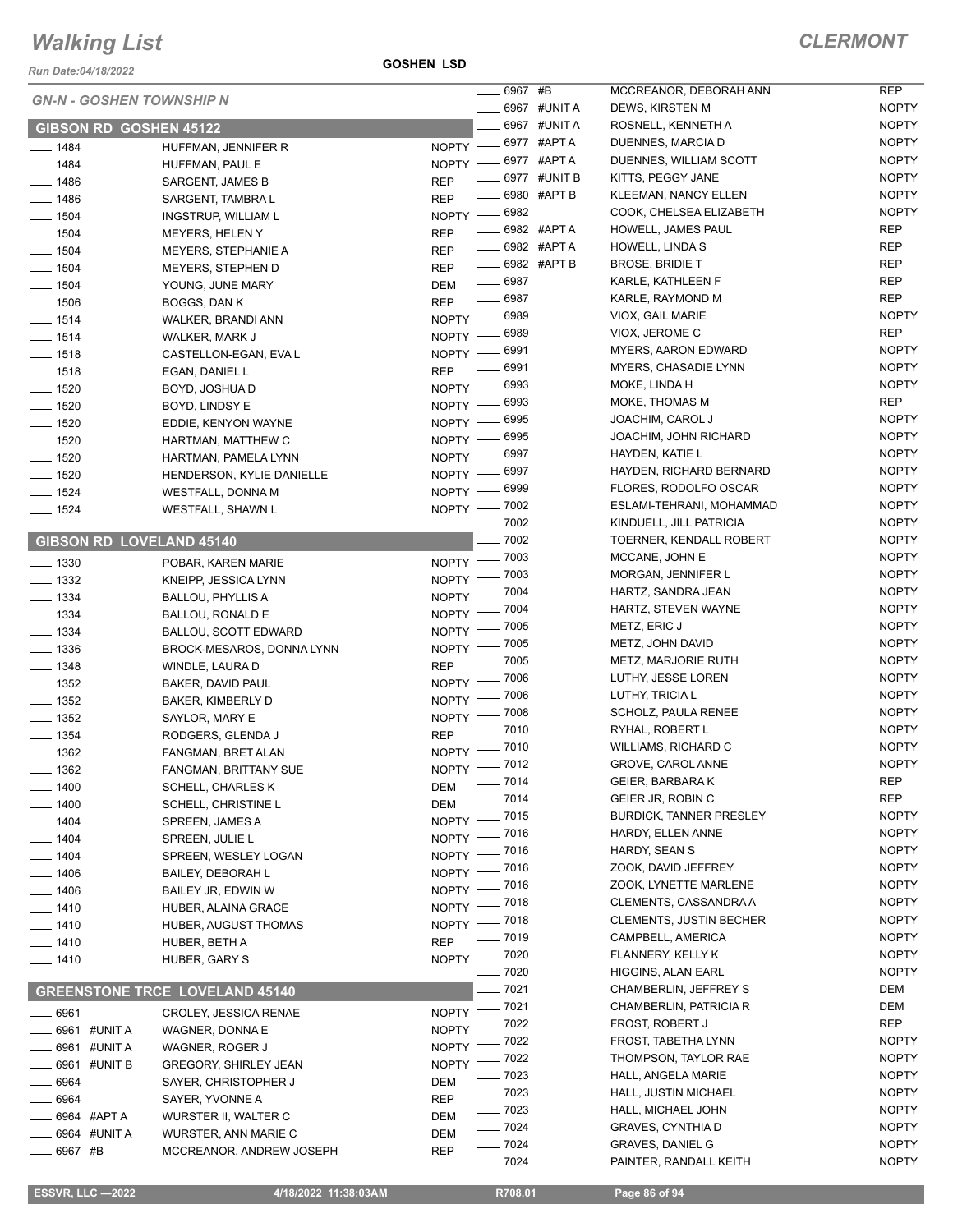*Run Date:04/18/2022*

#### **GOSHEN LSD**

| <b>GN-N - GOSHEN TOWNSHIP N</b>     |                                       |               | <b>NEALE LN LOVELAND 45140</b> |                    |  |                                        |              |
|-------------------------------------|---------------------------------------|---------------|--------------------------------|--------------------|--|----------------------------------------|--------------|
|                                     |                                       |               |                                | $-1231$            |  | WILSON, LORI L                         | <b>NOPTY</b> |
|                                     | <b>GREENSTONE TRCE LOVELAND 45140</b> |               |                                | 1233               |  | <b>GANSMULLER, ERICH W</b>             | <b>DEM</b>   |
| $-7026$                             | DUNCAN, MARIA SUZANNE                 | <b>NOPTY</b>  |                                | $-1242$            |  | GAMBILL, ABIGAIL ANN BURRIS            | <b>NOPTY</b> |
| $-7026$                             | DUNCAN, MICHAEL CHARLES               | <b>NOPTY</b>  |                                | $-1242$            |  | <b>GAMBILL, CASSIE E</b>               | <b>REP</b>   |
|                                     |                                       |               |                                | $-1242$            |  | STORM, KILEY E                         | <b>NOPTY</b> |
| <b>HILL STATION RD GOSHEN 45122</b> |                                       |               |                                | $-1242$            |  | TERSELIC, HEIDI ELIZABETH              | <b>REP</b>   |
| $- 7081$                            | ZIGGAS JR, ANTHONY WAYNE              | <b>NOPTY</b>  |                                | $-1242$            |  | TERSELIC, MICHAEL ANDRE                | <b>REP</b>   |
| $- 7081$                            | ZIGGAS, KRISTEN LOUISE                | <b>NOPTY</b>  |                                | $-1242$            |  | TERSELIC, VIVIEN N                     | <b>NOPTY</b> |
| $- 7085$                            | KOENIG, EDWARD VINCENT                | <b>NOPTY</b>  |                                | $- 1244$           |  | HILL, RICHARD STEVEN                   | <b>NOPTY</b> |
| $- 7093$                            | LESLIE, KRYSTAL ANN                   | <b>NOPTY</b>  |                                | $- 1244$           |  | WHITAKER, JOHN M                       | <b>NOPTY</b> |
| $-7093$                             | <b>SEXTON, GERALD W</b>               | <b>REP</b>    |                                | $-1244$            |  | WHITAKER, SHAUNDRA LYNN                | <b>NOPTY</b> |
| $-7093$                             | <b>SEXTON, KIMBERLY A</b>             | <b>NOPTY</b>  |                                | $-1250$            |  | KING, HANNAH ELIZABETH                 | <b>NOPTY</b> |
| $-7093$                             | <b>SEXTON, RONALD WAYNE</b>           | <b>NOPTY</b>  |                                | $-1250$            |  | MARTIN II, DONALD                      | <b>NOPTY</b> |
| $- 7099$                            | RUPP, DANIEL CHARLES                  | <b>NOPTY</b>  |                                | $- 1250$           |  | MARTIN, JODY LYNN                      | <b>NOPTY</b> |
| $- 7103$                            | ELROD, KIMBERLY SUE                   | <b>REP</b>    |                                |                    |  |                                        |              |
| $\frac{1}{2}$ 7103                  | ELROD, RONALD JOE                     | <b>REP</b>    |                                |                    |  | <b>O BANNONVILLE RD LOVELAND 45140</b> |              |
| $- 7105$                            | MOORE, MACKENZIE JACKLYN              | <b>NOPTY</b>  |                                | $- 1050$           |  | CLARK, CHRISTOPHER ANDREW              | <b>NOPTY</b> |
| $- 7105$                            | MOORE, MICHELLE LYNN                  | <b>NOPTY</b>  |                                | $-1050$            |  | CLARK, MICHAEL A                       | <b>NOPTY</b> |
| $- 7105$                            | PIERSON, CHRISTOPHER MICHAEL          | <b>NOPTY</b>  |                                | $-1051$            |  | <b>WHITAKER, MARTHA S</b>              | <b>REP</b>   |
| $- 7105$                            | PIERSON, MICHAEL WAYNE                | <b>NOPTY</b>  |                                | $-1056$            |  | REED, MINDY A                          | <b>NOPTY</b> |
| $- 7117$                            | ZORB, BARBARA KAY                     | <b>REP</b>    |                                | $-1057$            |  | PING, DAVID W                          | <b>NOPTY</b> |
| $- 7117$                            | ZORB, GARY L                          | <b>REP</b>    |                                | $-1057$            |  | PING, PAMELA J                         | <b>NOPTY</b> |
| $- 7158$                            | FORMAN, CHASE WILLIAM                 | <b>NOPTY</b>  |                                | $-1058$            |  | CARPIO, ALAYNA MARIE                   | <b>NOPTY</b> |
| $- 7158$                            | FORMAN, KARYN M                       | <b>REP</b>    |                                | $-1058$            |  | SHAFFER, GREGORY COYE                  | <b>REP</b>   |
| $- 7240$                            | PHILLIPS, DOROTHI SUE                 | <b>NOPTY</b>  |                                | $-1058$            |  | SHAFFER, LARRY F                       | <b>REP</b>   |
| $- 7240$                            | PHILLIPS, MARTIN J                    | <b>NOPTY</b>  |                                | $-1058$            |  | SHAFFER, NORMA J                       | <b>REP</b>   |
|                                     |                                       |               |                                | 1060               |  | RODERTS, BRANDON T                     | <b>NOPTY</b> |
| <b>IRONLEDGE CT LOVELAND 45140</b>  |                                       |               |                                | 1064               |  | GOLUBIESKI, JOHN C                     | <b>NOPTY</b> |
| $-4100$                             | <b>KEELEY, LINDA L</b>                | <b>REP</b>    |                                | $- 1064$           |  | PAULEY-GOLUBIESKI, MELISSA SUZANI      | <b>NOPTY</b> |
| $-4100$                             | KEELEY, MICHAEL A                     | <b>REP</b>    |                                | $- 1072$           |  | MEADOWS, LAYLA H                       | <b>NOPTY</b> |
| $-4101$                             | COATES, BRITTNEY LAUREN               | <b>NOPTY</b>  |                                | $-1072$            |  | PANSIERA, RICHARD W                    | <b>REP</b>   |
| $-4101$                             | <b>COATES, SHANE DANIEL</b>           | <b>NOPTY</b>  |                                | $-1072$            |  | SCOTT, NANCY S                         | <b>NOPTY</b> |
| $-4102$                             | WEIL, BEN L                           | <b>NOPTY</b>  |                                | $-1073$            |  | HILL, BRIGID B                         | <b>DEM</b>   |
| $-4103$                             | CLARK JR, MARK EDWIN                  | <b>NOPTY</b>  |                                | $-1073$            |  | PING, PHILLIP E                        | DEM          |
| $-4104$                             | HOLLMANN, MONICA M                    | <b>NOPTY</b>  |                                | $-1082$            |  | MCKEE, ASHLEY BROOKE                   | <b>NOPTY</b> |
| $-4104$                             | <b>HOLLMANN, RICK F</b>               | <b>NOPTY</b>  |                                | $- 1082$           |  | MCKEE, WILLIAM JAMES                   | <b>NOPTY</b> |
| $-4104$                             | HOLLMANN, STEPHEN RICHARD             | <b>NOPTY</b>  |                                | $- 1082$           |  | STANFIELD JR, DONALD G                 | <b>REP</b>   |
| $-4105$                             | HALL, BRIAN A                         | <b>NOPTY</b>  |                                | $- 1107$           |  | CRAWFORD, GUY A                        | <b>NOPTY</b> |
| $-4105$                             | <b>KERNS, TINA M</b>                  | <b>NOPTY</b>  |                                | $- 1107$           |  | CRAWFORD, MARY A                       | <b>REP</b>   |
| $-4106$                             | SCOTT, KATHERINE ELIZABETH            | <b>NOPTY</b>  |                                | $\frac{1}{2}$ 1132 |  | TERLAU, SUSAN WEBSTER                  | <b>DEM</b>   |
| $-4106$                             | SCOTT, KYLE R                         | <b>NOPTY</b>  |                                | $\frac{1}{2}$ 1132 |  | TERLAU, TIMOTHY P                      | <b>REP</b>   |
| $-4107$                             | SCHEER, ANDREW NATHANAEL              | <b>REP</b>    |                                | ____ 1139 #APT 1   |  | STEPHENS, GLENN OWEN                   | <b>NOPTY</b> |
| $-4107$                             | SCHEER, EMILY LOVELY                  | REP           |                                | $- 1162$           |  | <b>CROSSON, JANSSEN L</b>              | <b>NOPTY</b> |
| ___ 4109                            | METZGER, JANIS K                      | REP           |                                | $- 1162$           |  | CROSSON, JERALD LE                     | <b>NOPTY</b> |
| — 4112                              | GILBERT, LISA A                       | <b>REP</b>    |                                | ___ 1162           |  | <b>CROSSON, STEPHANIE ISSABELLA</b>    | <b>NOPTY</b> |
| $-4112$                             | GILBERT, PATRICK WAYNE                | <b>NOPTY</b>  |                                | $-1162$            |  | WEST, BONNIE LOU                       | <b>NOPTY</b> |
| $-4112$                             | SANDSTROM, MARIAN MARIE               | NOPTY __ 1186 |                                |                    |  | STWARKA, JEFF A                        | <b>NOPTY</b> |
|                                     |                                       |               |                                | — 1186             |  | STWARKA, KRISTY L                      | <b>NOPTY</b> |
| <b>MIRACLE LN LOVELAND 45140</b>    |                                       |               |                                | $-1191$            |  | MCDOLE, CORY MATTHEW                   | <b>NOPTY</b> |
| $- 1327$                            | SPAULDING, MOLLY ELIZABETH            | REP           |                                | $- 1191$           |  | MCDOLE, KATY ANN                       | <b>NOPTY</b> |
| $\frac{1}{2}$ 1327                  | SPAULDING, ROBERTA L                  | REP           |                                | $\frac{1}{2}$ 1191 |  | ROSSMAN, SAMANTHA M                    | <b>NOPTY</b> |
| $\frac{1}{2}$ 1327                  | SPAULDING, TODD S                     | REP           |                                | $- 1194$           |  | REED, SARAH ELISABETH                  | <b>NOPTY</b> |
| $\frac{1}{2}$ 1335                  | DUNNING, ABIGAIL LEE                  | NOPTY __ 1196 |                                |                    |  | ROYCE, KIELY RICHARD                   | <b>NOPTY</b> |
| $\frac{1}{2}$ 1335                  | DUNNING, ANDREW CHRISTIAN             | <b>REP</b>    |                                | $- 1200$           |  | FRISBY JR, DAVID BRIAN                 | <b>REP</b>   |
| $\frac{1}{2}$ 1335                  | DUNNING, JESSICA M                    | NOPTY __ 1200 |                                |                    |  | FRISBY, SARA KATHLEEN                  | <b>REP</b>   |
| $\frac{1}{2}$ 1335                  | DUNNING, JOHN C                       | <b>REP</b>    |                                | $- 1205$           |  | ADAMS, BRADFORD LEON                   | <b>NOPTY</b> |
| $\frac{1}{2}$ 1335                  | DUNNING, TONYA N                      | <b>REP</b>    |                                | $- 1205$           |  | <b>BARNES, LOIS MAY</b>                | <b>NOPTY</b> |
| $- 1343$                            | CANNAVA, ELIZABETH FRANCES            | NOPTY __ 1206 |                                |                    |  | <b>WELLING, HEATHER R</b>              | <b>NOPTY</b> |
| $\frac{1}{2}$ 1343                  | CANNAVA, LISA L                       | NOPTY __ 1206 |                                |                    |  | <b>WELLING, SHAUN M</b>                | <b>NOPTY</b> |
| $- 1343$                            | CANNAVA, TIMOTHY JOHN                 | NOPTY __ 1218 |                                |                    |  | BROUGHTON, JANINE N                    | <b>NOPTY</b> |
|                                     |                                       |               |                                | __ 1218            |  | BROUGHTON, RONNIE RAY LARWANCE         | <b>NOPTY</b> |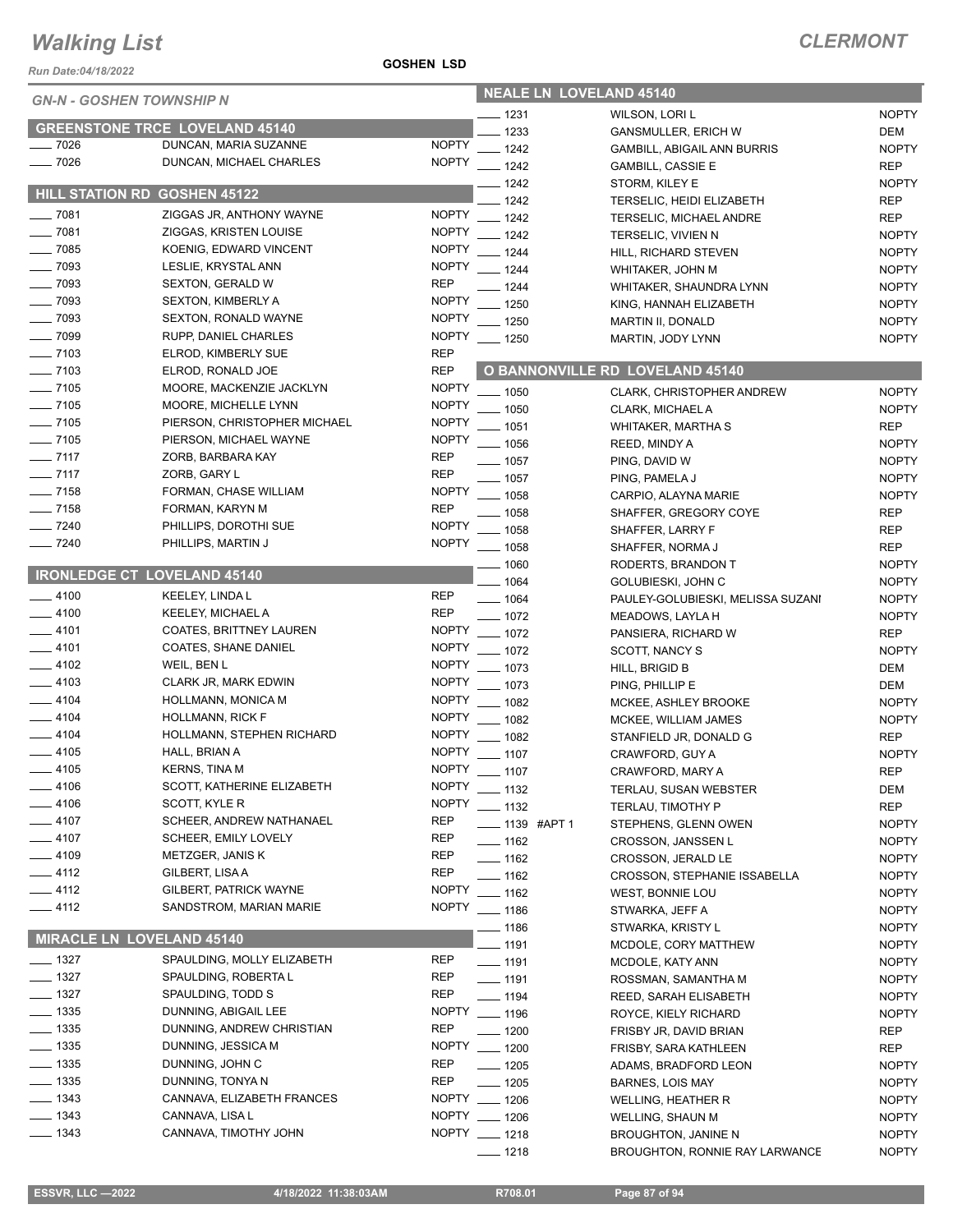*Run Date:04/18/2022*

**GOSHEN LSD**

|                                 |                                      |              | $-4005$       | BAKER, JAMES HARVEY              | <b>NOPTY</b> |
|---------------------------------|--------------------------------------|--------------|---------------|----------------------------------|--------------|
| <b>GN-N - GOSHEN TOWNSHIP N</b> |                                      |              | $-4005$       |                                  | <b>NOPTY</b> |
|                                 |                                      |              |               | BAKER, LARUE S                   |              |
|                                 | O BANNONVILLE RD LOVELAND 45140      |              | $-4007$       | ROGERS, JEFFREY JOSEPH           | <b>NOPTY</b> |
| $- 1225$                        | WAHLER, JOSEPH CHARLES               |              | NOPTY __ 4007 | ROGERS, JOSSELYN MICHELLE        | <b>NOPTY</b> |
| $- 1225$                        | WAHLER, SANDRA E                     |              | NOPTY __ 4009 | MCLAUGHLIN, SARAH JOAN           | <b>NOPTY</b> |
| $\frac{1}{2}$ 1236              | PERRY, GARRY R                       |              | NOPTY __ 4009 | MCLAUGHLIN, TIMOTHY PATRICK      | <b>NOPTY</b> |
| $- 1250$                        | WARD, DANIEL A                       |              | NOPTY __ 4009 | MURPHY, MCKENZIE RENEE           | <b>NOPTY</b> |
| $- 1250$                        | WARD, SARAH E                        |              | NOPTY __ 4011 | BURKHART, RACHEL ELAINE          | <b>NOPTY</b> |
| $- 1274$                        | BRYSON, STEVEN E                     |              | NOPTY __ 4013 | BELLAMY, SEMIYAH SIERRA          | <b>NOPTY</b> |
| $- 1293$                        | DHAILLECOURT, SABRINA TAYLOR         |              | NOPTY __ 4013 | MCPHERSON, STEPHANIE DENISE      | <b>NOPTY</b> |
| $- 1296$                        | WARD, CLARENCE E                     |              | NOPTY __ 4015 | ARGENBRIGHT, MATTHEW J           | <b>NOPTY</b> |
|                                 |                                      |              |               |                                  |              |
| $- 1296$                        | WARD, SHARON L                       |              | NOPTY __ 4015 | ARGENBRIGHT, MICHELLE L          | <b>NOPTY</b> |
| $- 1297$                        | <b>GALL, APRIL GAIL</b>              |              | NOPTY __ 4017 | SEHLHORST, CHRISTINE R           | <b>NOPTY</b> |
| $- 1297$                        | GALL, DOUGLAS W                      |              | NOPTY __ 4023 | FISHER, JAMES D                  | <b>NOPTY</b> |
| $- 1318$                        | HALL, WILLIAM H                      |              | NOPTY __ 4023 | FISHER, SAMANTHA LYNN            | <b>NOPTY</b> |
| $- 1319$                        | <b>MESSER, KATHY MARIE</b>           |              | NOPTY __ 4025 | <b>REZNY, GEORGE MICHAEL</b>     | <b>NOPTY</b> |
| $- 1319$                        | MESSER, THOMAS C                     |              | NOPTY __ 4027 | HAYS, CHERYL F                   | <b>NOPTY</b> |
| $- 1319$                        | STILLWELL, ALICIA MARIE              |              | NOPTY __ 4027 | HAYS, EMILY CAROL                | <b>NOPTY</b> |
| $- 1319$                        |                                      |              | NOPTY __ 4027 |                                  |              |
|                                 | STILLWELL, AUSTIN CHARLES            |              |               | MASSIE, JEREE T                  | <b>NOPTY</b> |
| $- 1319$                        | STILLWELL, ROBERT JOSEPH             |              | NOPTY __ 4031 | RUSCHELL, SANDRA A               | <b>REP</b>   |
| $\frac{1}{2}$ 1320              | <b>GULLEY, DIANNE MARIE</b>          |              | NOPTY __ 4033 | DAVIS, EMILY ERIN                | <b>NOPTY</b> |
| $- 1324$                        | STURGILL, THEDA CHRISTIE             |              | NOPTY __ 4035 | HARRIS, DAVID ALLEN              | <b>NOPTY</b> |
| $- 1327$                        | <b>BARNES, CHRISTOPHER J</b>         |              | NOPTY __ 4035 | HARRIS, JO ANNA                  | <b>NOPTY</b> |
| $- 1327$                        | BEAMER, JODY M                       |              | NOPTY __ 4035 | PEMBERTON, AARON MORGAN          | <b>NOPTY</b> |
| $\frac{1}{2}$ 1332              | WILDER JR, ANDREW                    |              | NOPTY __ 4037 | CAMPBELL, GARETH JOHN            | <b>NOPTY</b> |
| $\frac{1}{2}$ 1332              | WILDER, JASON E                      |              | NOPTY __ 4037 | COOK, HEIDI A                    | <b>NOPTY</b> |
| $\frac{1}{2}$ 1332              |                                      |              | NOPTY __ 4041 |                                  |              |
|                                 | WILDER, MICHELLE R                   |              |               | MELAMPY, CLINTON J               | <b>NOPTY</b> |
| $\frac{1}{2}$ 1332              | WILDER, VIRGINIA A                   |              | NOPTY __ 4041 | MELAMPY, JESSICA N               | <b>NOPTY</b> |
| $\frac{1}{2}$ 1339              | THOMPSON, NATHAN LOYD                |              | NOPTY __ 4043 | STATEN, DARLA LYNN               | <b>NOPTY</b> |
| $- 1343$                        | COLLINS, SANDRA L                    |              | NOPTY __ 4043 | STATEN, RYAN P                   | <b>NOPTY</b> |
| $\frac{1}{2}$ 1343              | COLLINS, WILLIS A                    | <b>NOPTY</b> |               |                                  |              |
| $- 1352$                        | <b>WILKINS, ANDREA LEE</b>           |              |               | NOPTY OAKLAND RD LOVELAND 45140  |              |
| $- 1352$                        | WILKINS, JACQUELINE L                | <b>REP</b>   | $- 6762$      | SIMPSON, BARRY D                 | DEM          |
| $- 1363$                        | <b>COLLINS, TERRY LYNETTE</b>        |              | NOPTY __ 6762 | SIMPSON, SANDRA L                | DEM          |
| $- 1369$                        |                                      |              | NOPTY __ 6766 |                                  |              |
|                                 | <b>GOLDSON, THOMAS R</b>             |              |               | MCINTOSH, DIANE L                | <b>NOPTY</b> |
| $\frac{1}{2}$ 1375              | VINSANT, CARMEN M                    |              | NOPTY __ 6766 | MCINTOSH, MILES A                | <b>NOPTY</b> |
| $- 1386$                        | BOLO JR, GEORGE ADRIAN               |              | NOPTY __ 6768 | <b>GROTHAUS, GLENN CHARLES</b>   | <b>NOPTY</b> |
| $\frac{1}{2}$ 1390              | STEELE, CATHERINE A                  |              | NOPTY __ 6770 | <b>BECK, CHARLES A</b>           | <b>NOPTY</b> |
| $- 1398$                        | ASHER, CHRISTOPHER PAUL              |              | NOPTY __ 6770 | BECK, LAWRENCE N                 | <b>NOPTY</b> |
| $- 1398$                        | ASHER JR, STEVEN B                   |              | NOPTY __ 6772 | CANTRELL, KYLE N                 | <b>NOPTY</b> |
| _ 1398                          | <b>BAKER, GREGORY ALLEN</b>          |              | NOPTY __ 6772 | <b>HARRIS, MARISA</b>            | <b>NOPTY</b> |
| $- 1398$                        | DAVIS, MELYNDA ROSE                  |              | NOPTY __ 6772 | SHILTS, MICHAEL WADE             | <b>NOPTY</b> |
|                                 |                                      |              |               |                                  |              |
| $- 1398$                        | HATTON, EMILY SUZANNE                |              | NOPTY __ 6784 | FANNING JAMES, ANNE THERESA      | <b>NOPTY</b> |
| ___ 1410                        | <b>COLLETT, JENNIFER G</b>           |              | NOPTY __ 6784 | JAMES, JACK F                    | <b>NOPTY</b> |
| $- 1410$                        | DOYLE, GARY W                        |              | NOPTY __ 6786 | SPAULDING JR, JOSEPH             | <b>REP</b>   |
| $- 1421$                        | ROSSMAN, MICHAEL J                   |              | NOPTY __ 6786 | SPAULDING, MARY J                | <b>REP</b>   |
| $- 1422$                        | DOAN, CLINTON PAUL                   |              | NOPTY __ 6788 | <b>UECKER, GLENNA RAYE</b>       | REP          |
| $- 1422$                        | DOAN JR, WILLIAM B                   |              | NOPTY __ 6788 | <b>UECKER SR, ROBERT ANTHONY</b> | <b>REP</b>   |
| $- 1422$                        | <b>FIELDS, ROSEMARIE</b>             |              | NOPTY __ 6798 | SETTLE, SAVANNAH ANN             | <b>NOPTY</b> |
| _ 1444                          | MAHONEY SR, DENNIS M                 |              | NOPTY __ 6798 |                                  | <b>NOPTY</b> |
|                                 |                                      |              |               | SETTLE, VICKI L                  |              |
| _ 1444                          | <b>MAHONEY, DENNIS M</b>             |              | NOPTY __ 6814 | PLAVSIC, ROSS BRADLEY            | <b>NOPTY</b> |
| ____ 1444                       | <b>MAHONEY, KAREN S</b>              |              | NOPTY __ 6824 | <b>WILDER, SHANNON</b>           | <b>NOPTY</b> |
| _ 1450                          | MASTERSON, LAURA ANN                 |              | NOPTY __ 6826 | KLASCHUS, ALEXANDER THOMAS       | <b>NOPTY</b> |
| $- 1454$                        | RUSSELL, DAVID ISREAL                |              | NOPTY __ 6826 | WILSON, JONAH RAY AUSTIN         | <b>NOPTY</b> |
| $- 1460$                        | ABSHIRE, JAXON DILLANGER             |              | NOPTY __ 6826 | WILSON, LUKE NATHANIEL KRISTI    | <b>NOPTY</b> |
| $- 1460$                        | ABSHIRE, SEAN C                      | <b>NOPTY</b> |               |                                  |              |
| $- 1460$                        | ABSHIRE, SEBASTIAN CHRISTIAN         |              |               | NOPTY PARK CIR LOVELAND 45140    |              |
|                                 |                                      |              |               |                                  |              |
| __ 1470                         | HOPKINSON, KERRI LYNNE               |              | NOPTY __ 6769 | <b>FERRERI, CHRISTINA MARIE</b>  | <b>NOPTY</b> |
| ___ 1470                        | JAMES, JOSHUA T                      | <b>NOPTY</b> | $- 6769$      | GILLIAM, SEAN NICHOLAS           | <b>NOPTY</b> |
|                                 |                                      |              | 6770          | SEAMAN, JAMES A                  | <b>NOPTY</b> |
|                                 | <b>OAKLAND HILLS DR GOSHEN 45122</b> |              | 6771          | DEES, GARYLEE HARRISON           | <b>NOPTY</b> |
| $-4002$                         | SCHNEIDER, SANDRA LEE                |              | NOPTY __ 6772 | BOOKS, CATHY A                   | <b>REP</b>   |
| $-4002$                         | SCHNEIDER, WILLIAM LLOYD             |              | NOPTY __ 6772 | <b>BOOKS, CHARLES M</b>          | REP          |
|                                 |                                      |              |               |                                  |              |
| <b>ESSVR, LLC -2022</b>         | 4/18/2022 11:38:03AM                 |              | R708.01       | Page 88 of 94                    |              |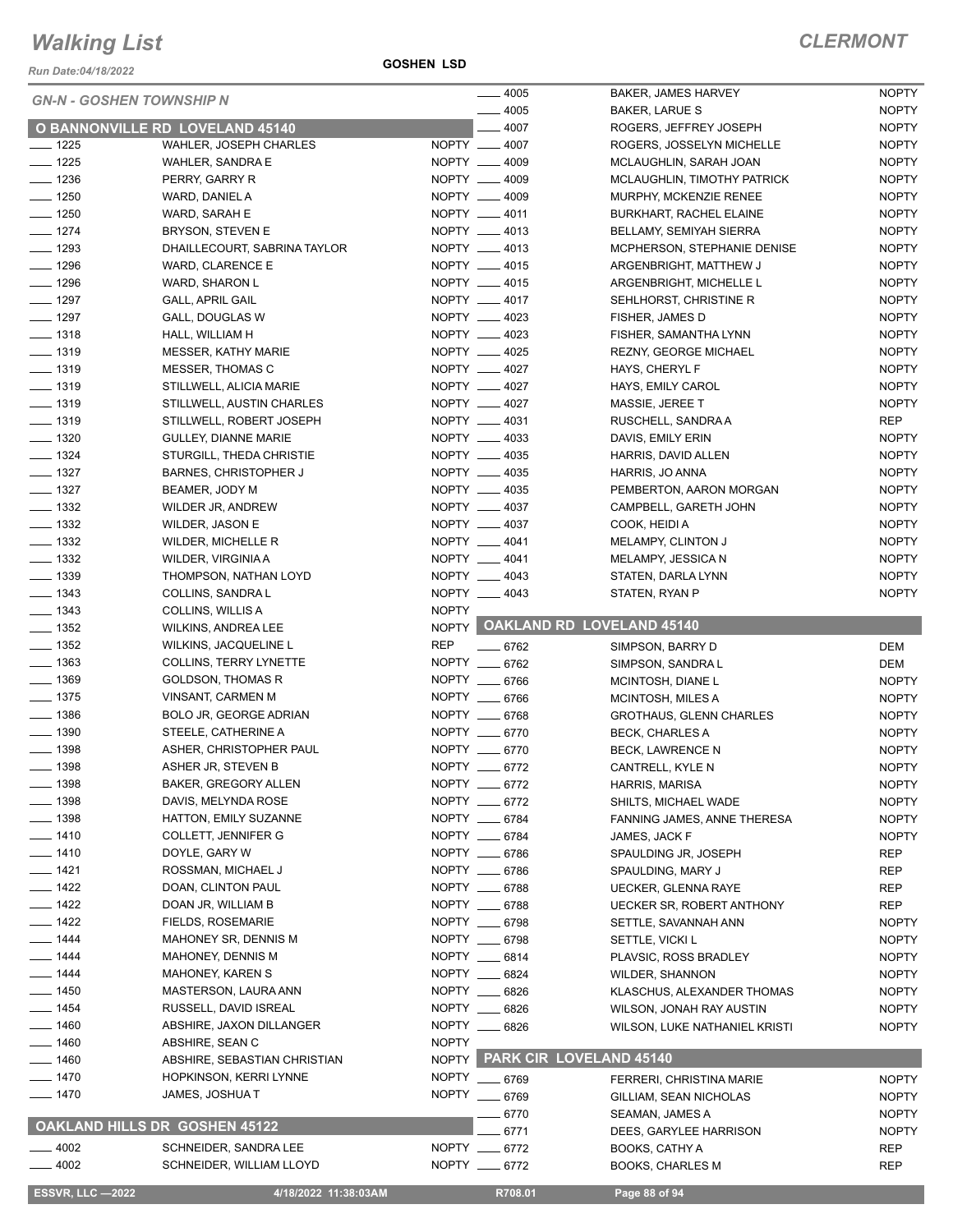#### *Run Date:04/18/2022*

#### **GOSHEN LSD**

|                    | <b>GN-N - GOSHEN TOWNSHIP N</b>    |                    | $- 1284$            | MUSSELMAN, LINDA A                        | <b>NOPTY</b>                 |
|--------------------|------------------------------------|--------------------|---------------------|-------------------------------------------|------------------------------|
|                    |                                    |                    | $- 1284$            | REISENBICHLER, AUDREY ANN                 | <b>NOPTY</b>                 |
|                    |                                    |                    | $- 1284$            | REISENBICHLER, ROBERT D                   | REP                          |
|                    | PICKWICK DR LOVELAND 45140         |                    | $- 1285$            | ABNER, LINDSEY N                          | <b>NOPTY</b>                 |
| $- 1142$           | ZAVISIN, MICHAEL E                 | NOPTY - 1285       |                     | HICKS ROBINSON, MARTHA ILENE              | <b>NOPTY</b>                 |
| $- 1146$           | FULTON, GARRETT ALEXANDER          | <b>NOPTY</b>       | $-1285$             | ROBINSON, NORMAN ELLERY                   | <b>NOPTY</b>                 |
| $- 1146$           | FULTON III, ROBERT E               | NOPTY <sup>-</sup> | _ 1286              | BLUMENTRITT, TYLER W                      | <b>NOPTY</b>                 |
| $\frac{1}{1146}$   | JACOBS, CYNTHIA M                  | <b>REP</b>         | $-1286$             | KALTENBACH, KATRINA J                     | <b>NOPTY</b>                 |
| $- 1146$           | JACOBS, LORNE THOMAS               | NOPTY - 1286       |                     | NANCE, MARGARET ANN                       | <b>NOPTY</b>                 |
| $- 1146$           | JACOBS, ROBERT S                   | NOPTY - 1286       |                     | ROSS, JEFFERY ALLEN                       | <b>NOPTY</b>                 |
| $- 1146$           | JACOBS, TRISTAN SCOTT              | NOPTY $^-$         | _ 1286              | SHAVER, TRAVIS G                          | <b>NOPTY</b>                 |
| $- 1146$           | SEBASTIAN, LORRAINE SHOPHIE        | NOPTY <sup>-</sup> | _ 1287              | SCROGGINS, DORIS J                        | <b>NOPTY</b>                 |
| $- 1148$           | ROHLFS, DONALD R                   | <b>NOPTY</b>       |                     | SANDWOOD DR LOVELAND 45140                |                              |
| $- 1148$           | ROHLFS, KAREN L                    | <b>NOPTY</b>       |                     |                                           |                              |
| $\frac{1}{2}$ 1148 | ROHLFS, MADISON LYNN               | NOPTY - 1277       |                     | WEAST, KAREN A                            | <b>NOPTY</b>                 |
| $\frac{1}{150}$    | ROHLFS, JOSEPH ALAN                | <b>REP</b>         | $- 1277$            | <b>WEAST, MATTHEW PETER</b>               | <b>NOPTY</b>                 |
| $- 1150$           | ROHLFS, WENDY K                    | <b>REP</b>         | $- 1277$            | <b>WEAST, STEVEN CHRISTOPHER</b>          | <b>NOPTY</b>                 |
| $\frac{1}{2}$ 1154 | ROHLFS, DYLAN MICHAEL              | NOPTY - 1278       |                     | TUDOR, ANGEL M                            | <b>NOPTY</b>                 |
| $\frac{1}{2}$ 1154 | ROHLFS, LINDSAY                    | NOPTY - 1278       |                     | TUDOR, HARLEY P                           | <b>NOPTY</b>                 |
| $- 1154$           | ROHLFS, MICHAEL JOSEPH             | NOPTY -            | _ 1278              | TUDOR, PHILLIP BRYAN                      | <b>NOPTY</b>                 |
| $- 1154$           | ROHLFS, NICHOLAS M                 | $NOPTY =$          | _ 1280              | HOLLOWAY, MARJORIE A                      | REP                          |
| $- 1156$           | NGUYEN, TRANG HONG                 | NOPTY - 1280       |                     | HOLLOWAY, WILLIAM K                       | <b>REP</b>                   |
| $\frac{1}{2}$ 1156 | RANDOLPH, DAVID C                  | NOPTY - 1281       |                     | COOLEY, KAREN APRIL                       | <b>NOPTY</b>                 |
|                    |                                    |                    | $- 1281$            | COOLEY, RICHARD WADE                      | <b>NOPTY</b>                 |
|                    | <b>PUTTERS LN LOVELAND 45140</b>   |                    | $- 1282$            | SPINNATO, PAUL DANIEL                     | REP                          |
| $- 1277$           | WILLIAMS, GEOFFREY FORREST         | DEM                | $- 1282$            | SPINNATO, SHARON KAY                      | <b>REP</b>                   |
| $- 1277$           | <b>WILLIAMS, ISABELLE HOPE</b>     | NOPTY -            | $-1283$             | ANSLINGER, LEISA MARIE                    | <b>NOPTY</b>                 |
| $- 1277$           | <b>WILLIAMS, LORELEI FAITH</b>     | <b>NOPTY</b>       | _ 1283              | ANSLINGER, STEVEN JOSEPH                  | <b>NOPTY</b>                 |
| $- 1279$           | <b>MENKE, MICHAEL B</b>            | <b>REP</b>         | $-1284$             | NEIDICH, ANGELA MARIE                     | <b>NOPTY</b>                 |
| $- 1279$           | <b>MENKE, SUSAN MARIE</b>          | NOPTY <sup>-</sup> | $-1284$             | NEIDICH III, JOSEPH F                     | <b>NOPTY</b>                 |
| $- 1281$           | GORDON, JASON M                    | NOPTY <sup>-</sup> | _ 1285              | HERRING, ALEXANDER M                      | <b>NOPTY</b>                 |
| $- 1281$           | <b>GORDON, SARAH L</b>             | <b>NOPTY</b>       | - 1286              | <b>SECRIST, DIANAL</b>                    | <b>NOPTY</b>                 |
| $- 1282$           | <b>WILSON, DIANE M</b>             | <b>NOPTY</b>       | $-1286$             | <b>SECRIST, NEAL PERRY</b>                | <b>NOPTY</b>                 |
| $- 1282$           | WILSON, ROBERT P                   | NOPTY -            | $-1287$             | OTTO, JEFFREY CL                          | <b>NOPTY</b>                 |
| $- 1283$           | CHANDLER, SCOTT W                  | DEM                | $-1287$             | OTTO, TERRI L                             | <b>NOPTY</b>                 |
| $\frac{1}{2}$ 1283 | CHANDLER, TARA S                   | DEM                | $- 1288$            | TILLOTSON, BARBARA A                      | <b>REP</b>                   |
| $- 1284$           | HAYES, MARIAH DESIREE              | NOPTY - 1288       |                     | TILLOTSON, BRADLEY T                      | <b>REP</b>                   |
| $- 1284$           | STEELE, KATLYN RENAE               | NOPTY - 1289       |                     | PRIVETT, JARED W                          | <b>REP</b>                   |
| $- 1284$           | STEELE, PHILLIP L                  | NOPTY -            | _ 1289              | PRIVETT, JOCELYN MARIE                    | REP                          |
| $- 1284$           | STEELE, TONDA KAY                  | NOPTY - 1290       |                     | CORIELL, ANDREA DAWN                      | <b>NOPTY</b>                 |
| —— 1285            | <b>CLEMONS, MICHELLE L</b>         | REP                | $- 1290$            | CORIELL, CHRISTOPHER W                    | <b>NOPTY</b>                 |
| $- 1285$           | <b>CLEMONS, ROBERT J</b>           | <b>REP</b>         | $- 1292$            | KOCH, JESSICA C                           | <b>NOPTY</b>                 |
| $- 1285$           | <b>CLEMONS, ZACHARY ROBERT</b>     | <b>REP</b>         | $- 1292$            | WAYER, ROSE ANN                           | <b>NOPTY</b>                 |
| $- 1286$           | BRYANT, ALVA O                     | <b>REP</b>         | $- 1294$            | ZIMMER, GAIL MAUREEN                      | <b>NOPTY</b>                 |
| $-1286$            | BRYANT, ELIZABETH J                | <b>REP</b>         | —— 1294             | ZIMMER JR, HARRY ROBERT                   | <b>NOPTY</b>                 |
| $- 1287$           | LLOYD, PATRICIA ANN                | <b>NOPTY</b>       | _ 1295              | MORRIS, KIMBERLY DAWN                     | REP                          |
| $- 1287$           | WENDEL, JOSHUA MATHEW              | <b>NOPTY</b>       | _ 1295              | <b>MORRIS, STEPHEN WAYNE</b>              | <b>REP</b>                   |
| $- 1287$           | WILLIAMS, ROBERT M                 | <b>REP</b>         | _ 1295              | MORRIS II, STEPHEN WAYNE                  | <b>NOPTY</b>                 |
|                    |                                    |                    | $-1296$             | HARRISON, DONALD B                        | DEM                          |
|                    | <b>SAND TRAP CT LOVELAND 45140</b> |                    | _ 1296<br>$-1297$   | HARRISON, SALLY J<br>WILSON, DAVID WALTER | DEM                          |
| $- 1277$           | HARTMAN, KATHERINE H               | <b>NOPTY</b>       | 1297                | <b>WILSON, KRISTY LYNN</b>                | <b>NOPTY</b><br><b>NOPTY</b> |
| $- 1277$           | LANGDON, ANGIE NICOLE              | <b>NOPTY</b>       |                     |                                           | REP                          |
| $- 1277$           | LANGDON, DAVID K                   | <b>REP</b>         | _ 1298              | CARBONE, CHRISTOPHER A                    | <b>NOPTY</b>                 |
| — 1279             | LIGHTHALL, TIMOTHY H               | <b>REP</b>         | _ 1298              | CARBONE, ERICA CHRISTINE                  |                              |
| $- 1279$           | LIGHTHALL, VICTORIA                | <b>REP</b>         | $-1298$<br>$- 1299$ | CARBONE, STEPHEN ROCCO<br>NOEL, REBECCA E | <b>NOPTY</b><br><b>NOPTY</b> |
| $- 1281$           | BLACK, JAMES C                     | <b>REP</b>         |                     |                                           |                              |
| $- 1282$           | LANDIS, ABBIGAYLE NIKOLE           | <b>NOPTY</b>       | $-1299$             | NOEL, SAMUEL ELIJAH                       | <b>NOPTY</b>                 |
| $- 1282$           | LANDIS, DENNY J                    | <b>NOPTY</b>       | _ 1299              | NOEL, SCOTT D                             | <b>NOPTY</b>                 |
| $-1282$            | LANDIS, KIMBERLY D                 | <b>NOPTY</b>       | - 1300              | TANNER, SHARON P                          | REP                          |
| $\frac{1}{2}$ 1283 | GLOVER, ANNE-MARIE                 | <b>REP</b>         | _ 1300              | TANNER, STELLA P                          | <b>NOPTY</b>                 |
| $- 1283$           | GLOVER JR, ROBERT C                | <b>REP</b>         | $-1302$             | ANDERSON, CARA MARIE                      | <b>NOPTY</b>                 |
| $- 1284$           | MUSSELMAN, JOHN B                  | <b>NOPTY</b>       | $-1302$             | ANDERSON, DAVID RUSSELL                   | <b>NOPTY</b>                 |
|                    |                                    |                    | $-1303$             | SEVER, DARYL L                            | <b>NOPTY</b>                 |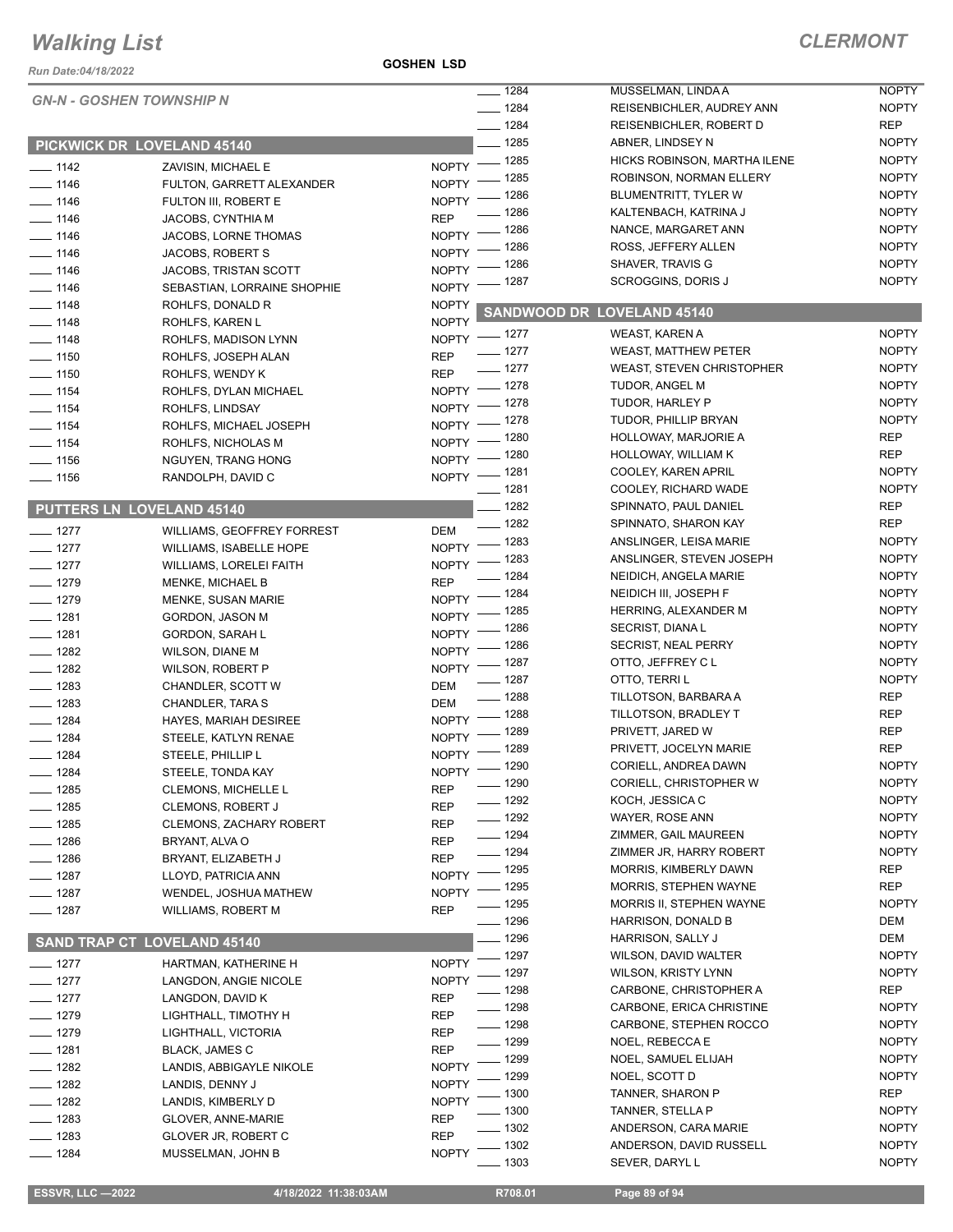*Run Date:04/18/2022*

#### *GN-N - GOSHEN TOWNSHIP N*

| $- 1305$           | SANDWOOD DR LOVELAND 45140<br>MILLER, JULIA ANN | <b>NOPTY</b> |
|--------------------|-------------------------------------------------|--------------|
| $- 1305$           | MILLER, STEPHANIE J                             | <b>NOPTY</b> |
| — 1305             | <b>MILLER, STEVEN MARK</b>                      | <b>NOPTY</b> |
| $- 1306$           | EDWARDS, CASSAUNDRA L                           | REP          |
| $- 1306$           | EDWARDS, JIMMY SAMIR                            | REP          |
| $- 1307$           | MAY, CLIFFORD CHARLES                           | <b>NOPTY</b> |
| $- 1307$           | MAY, ROHANY E                                   | <b>NOPTY</b> |
| $- 1307$           | SMITH, LAURIN DANIEL                            | <b>NOPTY</b> |
| $- 1308$           | <b>BARRON, KIMBERLY A</b>                       | REP          |
| $- 1308$           | <b>BARRON, MACKENZIE LEAH</b>                   | <b>NOPTY</b> |
| ____ 1308          | <b>BARRON, PAUL J</b>                           | REP          |
| $- 1308$           | BARRON, PAUL J                                  | <b>NOPTY</b> |
| $- 1310$           | ARMSTRONG, BRENDA J                             | <b>REP</b>   |
| ___ 1310           | HALCOMB, HALEY E                                | <b>NOPTY</b> |
| —— 1310            | MYERS, DANIEL JOSEPH                            | <b>NOPTY</b> |
| ___ 1310           | MYERS, JOSEPH E                                 | <b>NOPTY</b> |
| $-1310$            | MYERS, SONYA C                                  | <b>NOPTY</b> |
|                    |                                                 |              |
|                    | <b>SOUTHERN HILLS DR GOSHEN 45122</b>           |              |
| $-6100$            | DAVIDSON, JAMES E                               | <b>NOPTY</b> |
| $-6102$            | HUNDLEY, FRITZ HENRY                            | <b>NOPTY</b> |
| $\frac{1}{2}$ 6104 | HUGHES, ERIN AMANDA                             | <b>NOPTY</b> |
| $- 6104$           | HUGHES JR, MICHAEL A                            | <b>NOPTY</b> |
| ___ 6106           | MUCHMORE, BARBARA A                             | <b>NOPTY</b> |
| $-6106$            | MUCHMORE SR, DANIEL JOSEPH                      | <b>NOPTY</b> |
|                    |                                                 |              |
|                    | <b>STROMENGER LN LOVELAND 45140</b>             |              |
| $- 6765$           | BERGER, BETTY J                                 | <b>NOPTY</b> |
| $- 6765$           | <b>BERGER, ROBERT L</b>                         | <b>NOPTY</b> |
| $-6765$            | BERGER, WILLIAM W                               | <b>NOPTY</b> |
| — 6766             | DIXON III, ALBERT W                             | <b>NOPTY</b> |
| $-6771$            | <b>BOATRIGHT, ANTHONY R</b>                     | <b>NOPTY</b> |
| ___ 6782           | <b>VUCIC, JAMIE RACHELLE</b>                    | <b>NOPTY</b> |
| __ 6783            | SHORT, JAMES DARRELL                            | REP          |
| $-6783$            | SHORT, OTIS D                                   | REP          |
|                    |                                                 |              |
|                    | <b>WEDGEWAY DR LOVELAND 45140</b>               |              |
| $-5101$            | <b>KECK. DANIEL H</b>                           | <b>NOPTY</b> |
| $-5102$            | CORNELL, ROGER G                                | <b>NOPTY</b> |
| ____ 5102          | CORNELL, ROSEMARY                               | <b>NOPTY</b> |
| $-5103$            | FINN, CAROLYN H                                 | REP          |
| $- 5103$           | FINN, MICHAEL E                                 | REP          |
| $- 5104$           | <b>HAGEDORN, ROSMARIE T</b>                     | <b>NOPTY</b> |
| $\frac{1}{2}$ 5105 | HARDY, KIMBERLY A                               | <b>NOPTY</b> |
| $\frac{1}{2}$ 5106 | HOFFMANN, PAMELA SUE                            | <b>NOPTY</b> |
| $-5107$            | ORCUTT. CHARLES R                               | REP          |
| $\frac{1}{2}$ 5107 | ORCUTT, NANCY LEA                               | DEM          |
| $-5108$            | VANLANDINGHAM, BARBARA D                        | REP          |
| $-5109$            | ALARIE, DAVID CHARLES                           | DEM          |
| $\frac{1}{2}$ 5109 | ALARIE, ELLEN H                                 | <b>NOPTY</b> |
| $-5110$            | BRYANT, KEENE WILSON                            | <b>NOPTY</b> |
| $-5110$            | <b>BRYANT, MELISSA VIRES</b>                    | <b>NOPTY</b> |
| $-5111$            | LACERENZA, JASON M                              | <b>NOPTY</b> |
| $-5111$            | LACERENZA, SARAH ELIZABETH                      | <b>NOPTY</b> |
| $-5112$            | LANE, KAREN M                                   | <b>NOPTY</b> |
| $-5112$            | LANE, ROBERT H                                  | <b>NOPTY</b> |

*TOTAL :* **625**

**ESSVR, LLC —2022 4/18/2022 11:38:03AM** R708.01 **Page 90 of 94**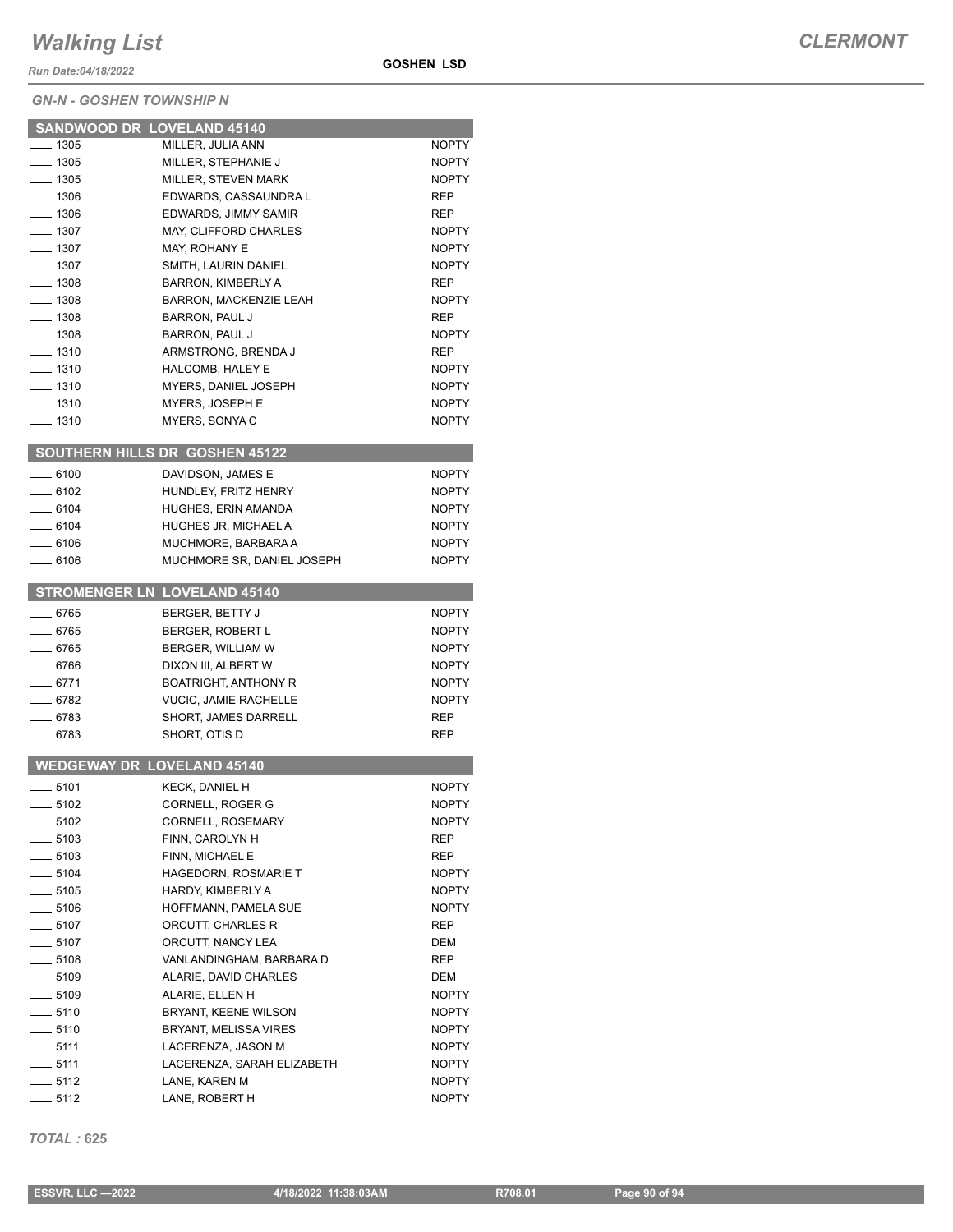**GOSHEN LSD**

*Run Date:04/18/2022*

*MI-C - MIAMI TOWNSHIP C*

|         | OAKLAND RD LOVELAND 45140     |              |
|---------|-------------------------------|--------------|
| $-6942$ | <b>GEIGER. ISABELLA MARIE</b> | <b>NOPTY</b> |
| $-6942$ | <b>GEIGER, ROBERT M</b>       | <b>RFP</b>   |

*TOTAL :* **2**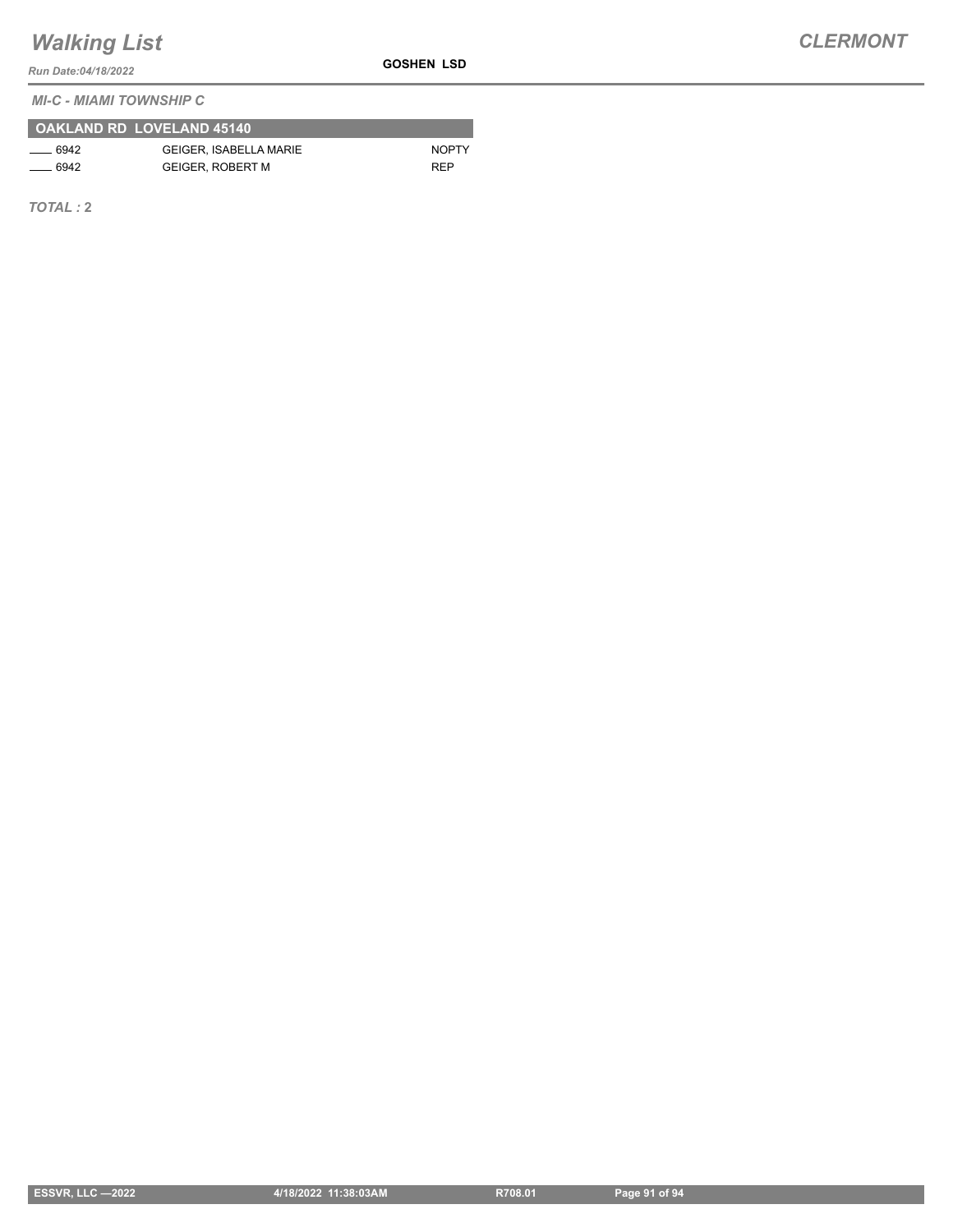*Run Date:04/18/2022*

**GOSHEN LSD**

NOPTY NOPTY NOPTY

NOPTY

|                                |                                     |                 | $- 6699$    | NEUMAN, KATHY L               | <b>REP</b>   |
|--------------------------------|-------------------------------------|-----------------|-------------|-------------------------------|--------------|
| <b>MI-Z - MIAMI TOWNSHIP Z</b> |                                     |                 | $- 6703$    | MCCLANAHAN, DALE MICHAEL      | <b>NOPTY</b> |
|                                | <b>HEARTHSIDE DR LOVELAND 45140</b> |                 | $- 6703$    | MCCLANAHAN, ERICA RENEE       | <b>NOPTY</b> |
| $- 1229$                       | <b>BLATTMAN, GARY PHILLIP</b>       | DEM             | $- 6707$    | COOPER, KARLEY SIERRA         | <b>NOPTY</b> |
| $- 1229$                       | BLATTMAN, LYNN K                    | DEM             | $- 6707$    | COOPER, MONICA STEPHANIE      | <b>REP</b>   |
| $- 1230$                       | <b>BACH, CHRISTY CALLIE</b>         | <b>NOPTY</b>    | $- 6709$    | <b>GRUBB, JANET L</b>         | REP          |
| $- 1230$                       | BACH, EMILY M                       | <b>NOPTY</b>    | 6709        | <b>GRUBB, LEONARD</b>         | <b>REP</b>   |
| $- 1230$                       | <b>BACH, JENNIFER K</b>             | <b>NOPTY</b>    | 6709        | <b>GRUBB, SHANNON GREGORY</b> | <b>NOPTY</b> |
| $- 1230$                       | <b>BACH, THOMAS J</b>               | <b>NOPTY</b>    | 6711        | HUDSON, CODY ALEXANDRA        | <b>NOPTY</b> |
| $\frac{1}{2}$ 1231             | NOERTKER, DAVID L                   | $N$ OPTY $-$    | - 6711      | HUDSON, ZACH I                | <b>NOPTY</b> |
| $- 1231$                       | NOERTKER, VICKI L                   | $N$ OPTY $-$    | 6713        | LONG, BONNIE JEAN             | <b>NOPTY</b> |
| $- 1232$                       | HERSHBERGER, DAVID R                | $N$ OPTY -      | - 6713      | LONG, CARIANN E               | <b>NOPTY</b> |
| $\frac{1}{2}$ 1232             | HERSHBERGER, LESLIE F               | <b>DEM</b>      | $-6715$     | SCHINNER, JANET MARIE         | <b>NOPTY</b> |
| $- 1234$                       | <b>BAER III, GEORGE A</b>           | NOPTY - 6719    |             | DEAN, MAKAYLA R               | DEM          |
| $- 1234$                       | BAER, MATTHEW JACOB                 | <b>NOPTY</b>    | $- 6721$    | DORMAN, KIER TAPEATS          | <b>NOPTY</b> |
|                                |                                     |                 | $- 6723$    | ALLAN, DEBORAH L              | <b>NOPTY</b> |
|                                | HICKORY WOODS LN LOVELAND 45140     |                 | $- 6723$    | ALLAN, RICHARD E              | <b>NOPTY</b> |
| $\overline{\phantom{0}}$ 1     | RET, LAURA A                        | <b>REP</b>      | $- 6725$    | ALCORN, SHIRLEY J             | <b>NOPTY</b> |
| $\overline{\phantom{0}}$ 1     | <b>RET, MICHAEL P</b>               | <b>REP</b>      | $- 6725$    | SEGELKE, RONDA A              | <b>NOPTY</b> |
| $\frac{1}{2}$                  | JONES, DANNY C                      | <b>REP</b>      | $- 6725$    | SINGLETON, BRANDON D          | <b>NOPTY</b> |
| $\frac{1}{2}$                  | JONES, SHARON K                     | <b>NOPTY</b>    | $- 6725$    | SINGLETON, JAMES D            | <b>NOPTY</b> |
| $\frac{1}{2}$                  | WIDELITZ, MARC ARTHUR               | <b>NOPTY</b>    | $-6725$     | SINGLETON, JULIE              | <b>NOPTY</b> |
| $-4$                           | COOLEY, SHARON L                    | <b>REP</b>      | $- 6725$    | SINGLETON, MELODY             | <b>NOPTY</b> |
| $-4$                           | COOLEY, VERNON C                    | <b>REP</b>      | $- 6727$    | <b>BAKER, SARAH NADINE</b>    | <b>NOPTY</b> |
| $\frac{1}{\sqrt{2}}$           | YARMARK, CHRISTOPHER L              | <b>NOPTY</b>    | $- 6727$    | <b>BAKER, SHERMAN LEE</b>     | <b>NOPTY</b> |
| $-5$                           | YARMARK, LINDA S                    | <b>NOPTY</b>    | $- 6727$    | MINNICK, KAYLIE MARIE         | <b>NOPTY</b> |
| $-6$                           | <b>GRUBB, BRANDY MARIE</b>          | <b>NOPTY</b>    | $-6727$ 1/2 | REYNOLDS, PHYLLIS J           | <b>NOPTY</b> |
| $-6$                           | TRIVETT, DANIELLE MADISON           | <b>NOPTY</b>    | $-67271/2$  | REYNOLDS, WAYNE M             | <b>NOPTY</b> |
|                                |                                     |                 | $- 6731$    | RIEGER, KATHLEEN S            | <b>REP</b>   |
|                                | <b>OAKLAND RD LOVELAND 45140</b>    |                 | $-6733$     | PERRY, DANIEL G               | <b>NOPTY</b> |
| $\frac{1}{2}$ 6885             | PERRICH, JERRY R                    | <b>NOPTY</b>    | 6733        | PERRY, IRIS S                 | <b>NOPTY</b> |
| $- 6885$                       | PERRICH, MARTHA JANE                | <b>NOPTY</b>    | 6735        | SMITH, BAILEY MARIE           | <b>NOPTY</b> |
| $- 6901$                       | BAXTER, TODD A                      | <b>NOPTY</b>    | 6735        | TEDRICK, FAITH ANN            | <b>NOPTY</b> |
| $- 6901$                       | CARTAGENA, NINA MARIE               | <b>NOPTY</b>    | 6739        | <b>WORLEY, SAMANTHA</b>       | <b>NOPTY</b> |
| $- 6903$                       | POTTER, GREGORY A                   | DEM             | $- 6743$    | <b>GAEBEL, MARLENE B</b>      | <b>REP</b>   |
| $- 6903$                       | POTTER, LISA M                      | DEM             | $- 6745$    | ALDREDGE, BLANCA M            | <b>REP</b>   |
|                                |                                     |                 | $- 6747$    | HASEK, LAURA A                | DEM          |
|                                | SERENITY SPRINGS DR LOVELAND 45140  |                 | $-6749$     | HARVILLE, MELLISA M           | <b>NOPTY</b> |
| $- 1230$                       | BAKER, MARY B                       | <b>NOPTY</b>    | 6749        | HARVILLE, WILLIAM W           | <b>NOPTY</b> |
| $- 1230$                       | ROYAL, KELLY NICOLE                 | <b>NOPTY</b>    | $- 6753$    | FAHEY, MICHAEL J              | <b>NOPTY</b> |
| $- 1230$                       | ROYAL, RANDY ALLEN                  | <b>NOPTY</b>    | $-6753$     | RICHISON, AMBER ALICE         | <b>NOPTY</b> |
| $- 1231$                       | CAMERON, BRIAN A                    | <b>NOPTY</b>    |             |                               |              |
| $- 1231$                       | CAMERON, RACHELLE A                 | NOPTY TOTAL: 92 |             |                               |              |
|                                |                                     |                 |             |                               |              |
|                                | SMITH RD LOVELAND 45140             |                 |             |                               |              |
| ____ 6647                      | SIMS, BRET ALAN                     | <b>NOPTY</b>    |             |                               |              |
| $\frac{1}{2}$ 6647             | SIMS, CYNTHIA M                     | <b>NOPTY</b>    |             |                               |              |
| ____ 6649                      | SHERIDAN, CATHERINE                 | <b>NOPTY</b>    |             |                               |              |
| _ 6649                         | THOMAS, DOUGLAS R                   | <b>NOPTY</b>    |             |                               |              |
| __ 6651                        | WELSCH, WILLIAM J                   | <b>NOPTY</b>    |             |                               |              |
| $- 6653$                       | RECKERS, ROBERT ELMER               | <b>NOPTY</b>    |             |                               |              |
| ____ 6653                      | RECKERS, ROBIN MARIE                | <b>NOPTY</b>    |             |                               |              |
| $- 6655$                       | KLEINERT, GEORGE WENDEL             | <b>REP</b>      |             |                               |              |
| $\frac{1}{2}$ 6657             | KARL, JILL MARY                     | DEM             |             |                               |              |
| $- 6661$                       | KUHN, KAREN A                       | <b>REP</b>      |             |                               |              |
| ____ 6661                      | KUHN, REAGAN MORRIS                 | <b>NOPTY</b>    |             |                               |              |
| __ 6661                        | KUHN, RICHARD FRANCIS               | REP             |             |                               |              |
| $- 6661$                       | REINERT, LEROY KENNETH              | <b>NOPTY</b>    |             |                               |              |
| _ 6661                         | REINERT, SANDRA LEE                 | <b>NOPTY</b>    |             |                               |              |
| . 6695                         | ENGEL, CATHERINE J                  | <b>NOPTY</b>    |             |                               |              |
| - 6695                         | ENGEL, JAMES EDWARD                 | <b>NOPTY</b>    |             |                               |              |
| 6699                           | NEUMAN, GREGORY G                   | <b>REP</b>      |             |                               |              |
|                                |                                     |                 |             |                               |              |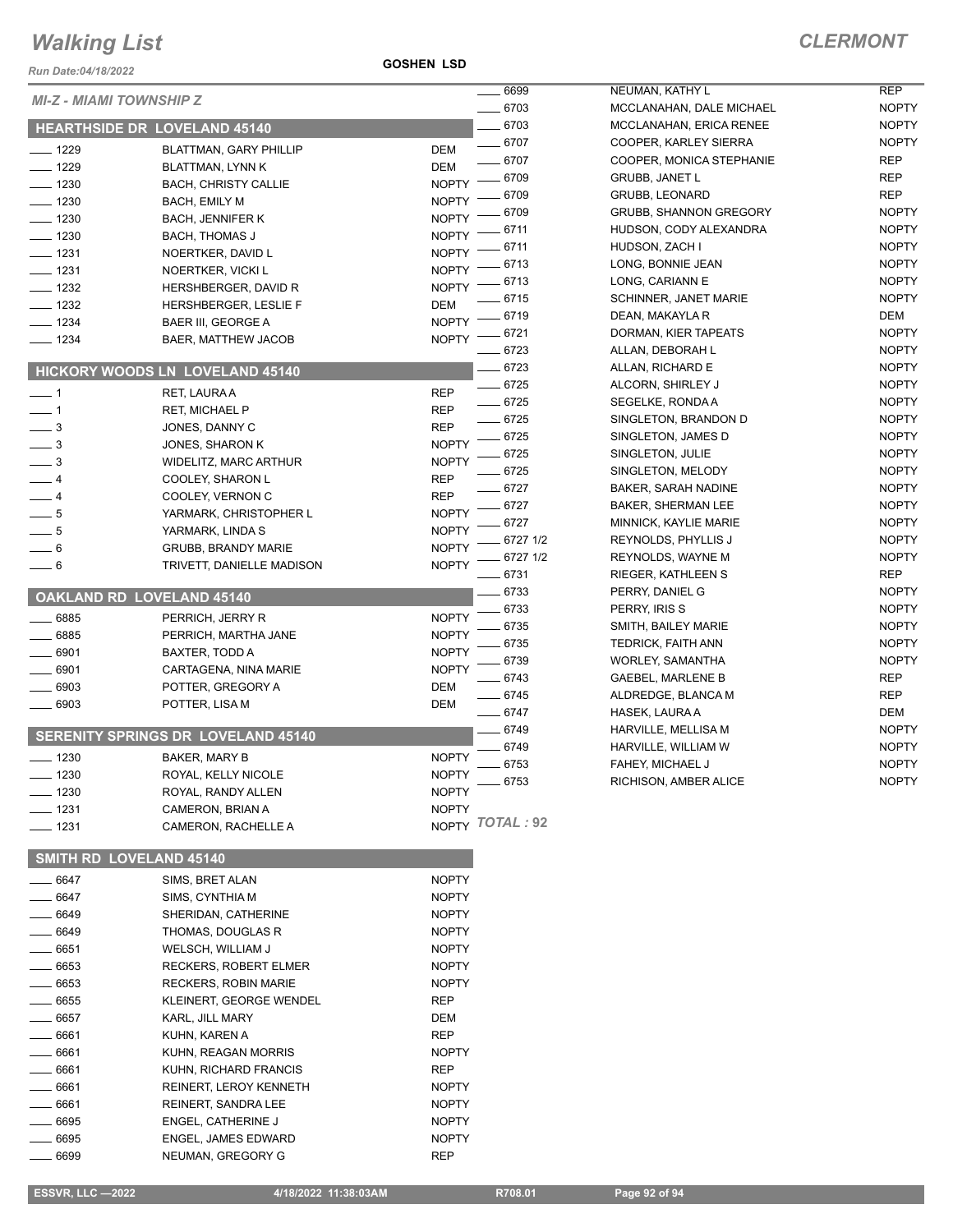#### **GOSHEN LSD**

| Run Date:04/18/2022            |                                                | <b>GOSHEN LSD</b>            |                 |                                       |                     |
|--------------------------------|------------------------------------------------|------------------------------|-----------------|---------------------------------------|---------------------|
| <b>WE-C - WAYNE TOWNSHIP C</b> |                                                |                              | 2572            | MARLOWE, ROBERT LOGAN                 | <b>NOPTY</b>        |
|                                |                                                |                              | 2572            | MARLOWE, ROBERT P                     | <b>NOPTY</b>        |
|                                | <b>CEDARVILLE RD GOSHEN 45122</b>              |                              | 2572            | MARLOWE, SANDRA LYNN                  | <b>NOPTY</b>        |
| 2368                           | KIRKLAND, TEEYA CARLOTTA                       | <b>NOPTY</b>                 | 2575            | PAYNE, KENNETH R                      | <b>NOPTY</b>        |
| 2368                           | TROXELL, ELLA MAY                              | <b>REP</b>                   | 2576            | WEINMAN JR, GEORGE D                  | <b>NOPTY</b>        |
| 2368                           | TROXELL, JAMES L                               | <b>REP</b>                   | 2577            | TEETERS, AMY N                        | <b>NOPTY</b>        |
|                                |                                                |                              | 2577<br>2577    | WALL, JASON R<br>WALL JR, ROBERT L    | DEM<br><b>NOPTY</b> |
|                                | GARRISON SPURLING RD PLEASANT PLAIN 45162      |                              | 2577            | WALL, SHARON L                        | <b>NOPTY</b>        |
| 6955                           | RAMSEY, ANGELA C                               | DEM                          | 2578            | BEETZ, KRISTOPHER DOUGLAS             | <b>NOPTY</b>        |
| 6955                           | RAMSEY, HAREL                                  | <b>DEM</b>                   | 2592            | BLEVINS, JULIA R                      | <b>NOPTY</b>        |
| 6977                           | OAKLEY, ANDREW LEE                             | <b>NOPTY</b>                 | 2592            | BLEVINS, ROGER D                      | <b>NOPTY</b>        |
| 6977                           | OAKLEY, ANGELA L                               | <b>NOPTY</b>                 | 2594            | LOUDERMILK JR, STEVEN                 | <b>NOPTY</b>        |
| 6977                           | PATTERSON, FRED ROBERT                         | <b>REP</b>                   | 2594            | LOUDERMILK, THERESA LYNN              | <b>NOPTY</b>        |
| 6987                           | FATH, BRANDEN MICHAEL                          | <b>NOPTY</b>                 | 2596            | ROBBINS SR, WILLIAM P                 | <b>NOPTY</b>        |
| 6987                           | FATH, DENISE D                                 | <b>NOPTY</b>                 | 2597            | <b>SCHWAB, LORIE M</b>                | <b>NOPTY</b>        |
| 6987                           | FATH, JOSEPH H                                 | <b>NOPTY</b>                 | 2597            | SCHWAB, TONY R                        | <b>NOPTY</b>        |
| 6989                           | CLARK, LINDA S                                 | DEM                          |                 |                                       |                     |
| 6989<br>6993                   | MCDONOUGH JR, ROBERT W                         | <b>REP</b><br><b>REP</b>     |                 | <b>ULRICH RD PLEASANT PLAIN 45162</b> |                     |
| 6993                           | FOOTE, PHILIP EDWARD<br>FOOTE, SAMUEL NATHAN   | <b>NOPTY</b>                 | 2886            | <b>IVEY, MATTHEW KELSO</b>            | <b>NOPTY</b>        |
| 6993                           | ROMEO, COLLEEN ELIZABTH                        | DEM                          | 2886            | <b>IVEY, NANCY JAYNE</b>              | <b>NOPTY</b>        |
| 6993                           | ROMEO, ROBERT NATALI                           | <b>NOPTY</b>                 | 2886            | PENNINGTON, BEVERLY A                 | DEM                 |
| 6999                           | FIELDS, MALACHI GARY                           | <b>NOPTY</b>                 | 2886            | PENNINGTON, ELMER                     | <b>DEM</b>          |
| 7013                           | ANDERSON, KRISTY LYNN                          | <b>NOPTY</b>                 | 2959            | SMITH, ALEXIS NOEL                    | <b>NOPTY</b>        |
| 7013                           | ANDERSON, MATTHEW JAMES                        | <b>NOPTY</b>                 | 2967            | EDWARDS, BRIAN PAUL                   | <b>NOPTY</b>        |
| 7019                           | <b>GOLD, TERRY LYNN</b>                        | <b>NOPTY</b>                 |                 |                                       |                     |
| $-7019$                        | <b>GOLD, THOMAS E</b>                          |                              | NOPTY TOTAL: 74 |                                       |                     |
| $-7023$                        | SCHNELLE, KIMBERLY M                           | <b>NOPTY</b>                 |                 |                                       |                     |
| $-7023$                        | SCHNELLE, WILLIAM G                            | <b>NOPTY</b>                 |                 |                                       |                     |
| 7031                           | BENE, AMANDA LYNN                              | <b>NOPTY</b>                 |                 |                                       |                     |
| <b>GOSHEN RD GOSHEN 45122</b>  |                                                |                              |                 |                                       |                     |
| $-6151$                        | ROSENBERGER, DAVID E                           | <b>NOPTY</b>                 |                 |                                       |                     |
| $-6151$                        | ROSENBERGER, PATRICIA A                        | <b>NOPTY</b>                 |                 |                                       |                     |
| ____ 6151                      | ROSENBERGER, TED B                             | <b>NOPTY</b>                 |                 |                                       |                     |
| <b>MANILA RD GOSHEN 45122</b>  |                                                |                              |                 |                                       |                     |
| 6313                           | MILLER, SEAN THOMAS                            | <b>NOPTY</b>                 |                 |                                       |                     |
| $-6313$                        | WARD, TYLER SETH                               | <b>NOPTY</b>                 |                 |                                       |                     |
|                                |                                                |                              |                 |                                       |                     |
| <b>MOLER RD GOSHEN 45122</b>   |                                                |                              |                 |                                       |                     |
| 2562                           | CUNNINGHAM, JOHN TYLER                         | <b>NOPTY</b>                 |                 |                                       |                     |
| 2562                           | OWENS, BRYAN P                                 | <b>NOPTY</b>                 |                 |                                       |                     |
| 2562                           | WELLS, DEVIN R                                 | <b>NOPTY</b>                 |                 |                                       |                     |
| 2562<br>2563                   | WELLS, MICHELLE L<br>JOHNSON, ALEXANDER DONALD | <b>NOPTY</b><br><b>NOPTY</b> |                 |                                       |                     |
| 2565                           | HARP, BRANDON SCOTT                            | <b>NOPTY</b>                 |                 |                                       |                     |
| 2565                           | HARP, MARIA MAE                                | <b>NOPTY</b>                 |                 |                                       |                     |
| 2566                           | JONES, BERTHA ALICE                            | <b>NOPTY</b>                 |                 |                                       |                     |
| 2566                           | JONES, KAITLYN DANIELLE                        | <b>NOPTY</b>                 |                 |                                       |                     |
| 2566                           | JONES, MARY T                                  | <b>NOPTY</b>                 |                 |                                       |                     |
| 2566                           | TRAPP, MICHELLE L                              | <b>NOPTY</b>                 |                 |                                       |                     |
| 2567                           | ALCORN, ESTHER MARIA                           | <b>REP</b>                   |                 |                                       |                     |
| _ 2567                         | HAHN, JAMES T                                  | REP                          |                 |                                       |                     |
| 2567                           | HAHN, SUSAN A                                  | <b>REP</b>                   |                 |                                       |                     |
| 2568                           | GOLEY, AMITY MAY                               | <b>NOPTY</b>                 |                 |                                       |                     |
| 2568                           | GREER, TAMMY M                                 | <b>NOPTY</b>                 |                 |                                       |                     |
| 2568                           | <b>HOLIWAY, MARY S</b>                         | <b>REP</b>                   |                 |                                       |                     |
| 2568                           | WATKINS III, ROBERT DEAN                       | <b>NOPTY</b>                 |                 |                                       |                     |
| 2568                           | <b>WATKINS, TERRY L</b>                        | <b>NOPTY</b>                 |                 |                                       |                     |
| 2572                           | CAMPBELL, CAROLYN JUSTICE                      | <b>NOPTY</b>                 |                 |                                       |                     |
| 2572                           | MARLOWE, ALEXIS BROOKE                         | <b>NOPTY</b>                 |                 |                                       |                     |